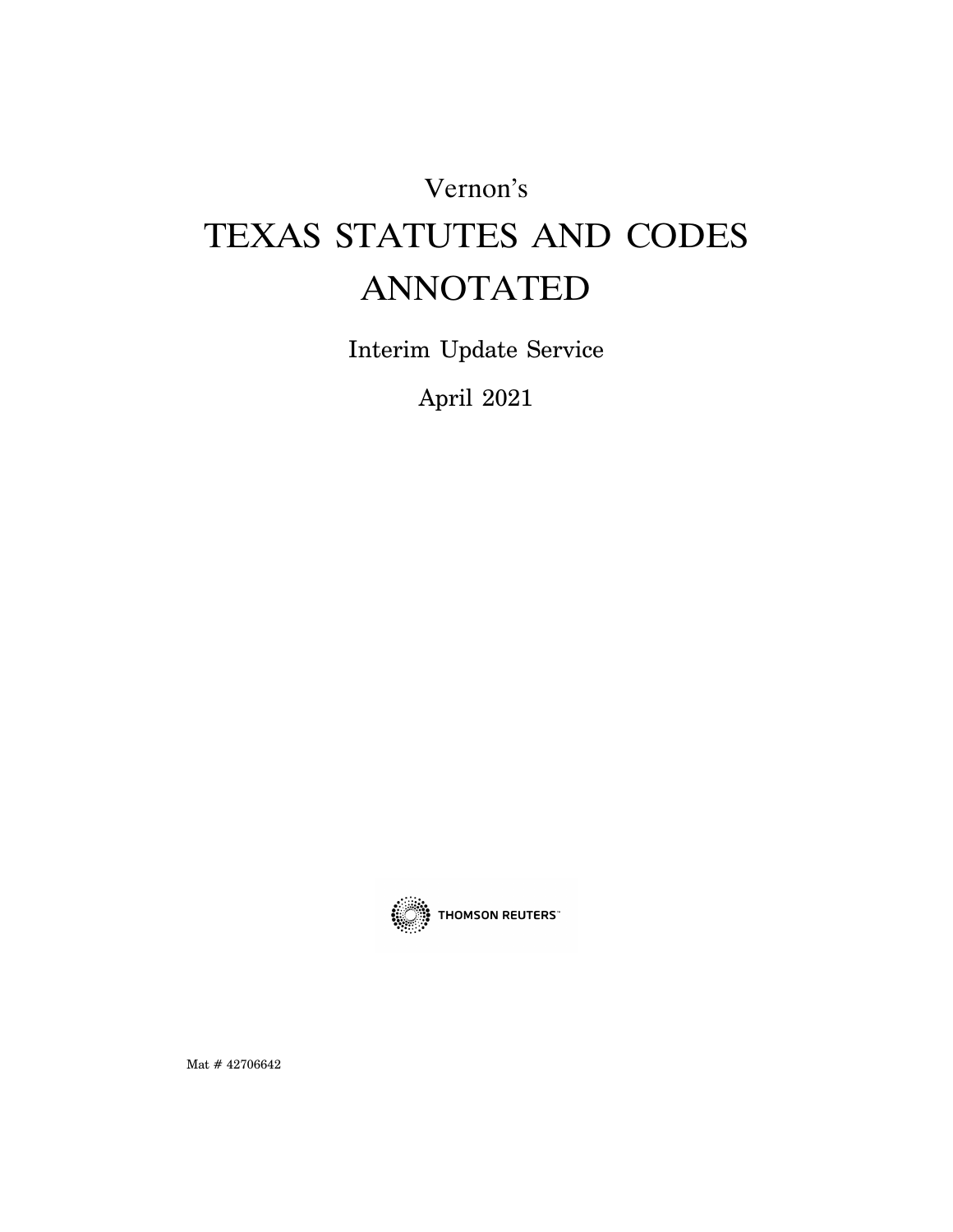### a 2021 Thomson Reuters

This publication was created to provide you with accurate and authoritative information concerning the subject matter covered; however, this publication was not necessarily prepared by persons licensed to practice law in a particular jurisdiction. The publisher is not engaged in rendering legal or other professional advice and this publication is not a substitute for the advice of an attorney. If you require legal or other expert advice, you should seek the services of a competent attorney or other professional.

> West's and Westlaw are registered in the U.S. Patent and Trademark Office. VERNON'S is registered in the U.S. Patent and Trademark Office.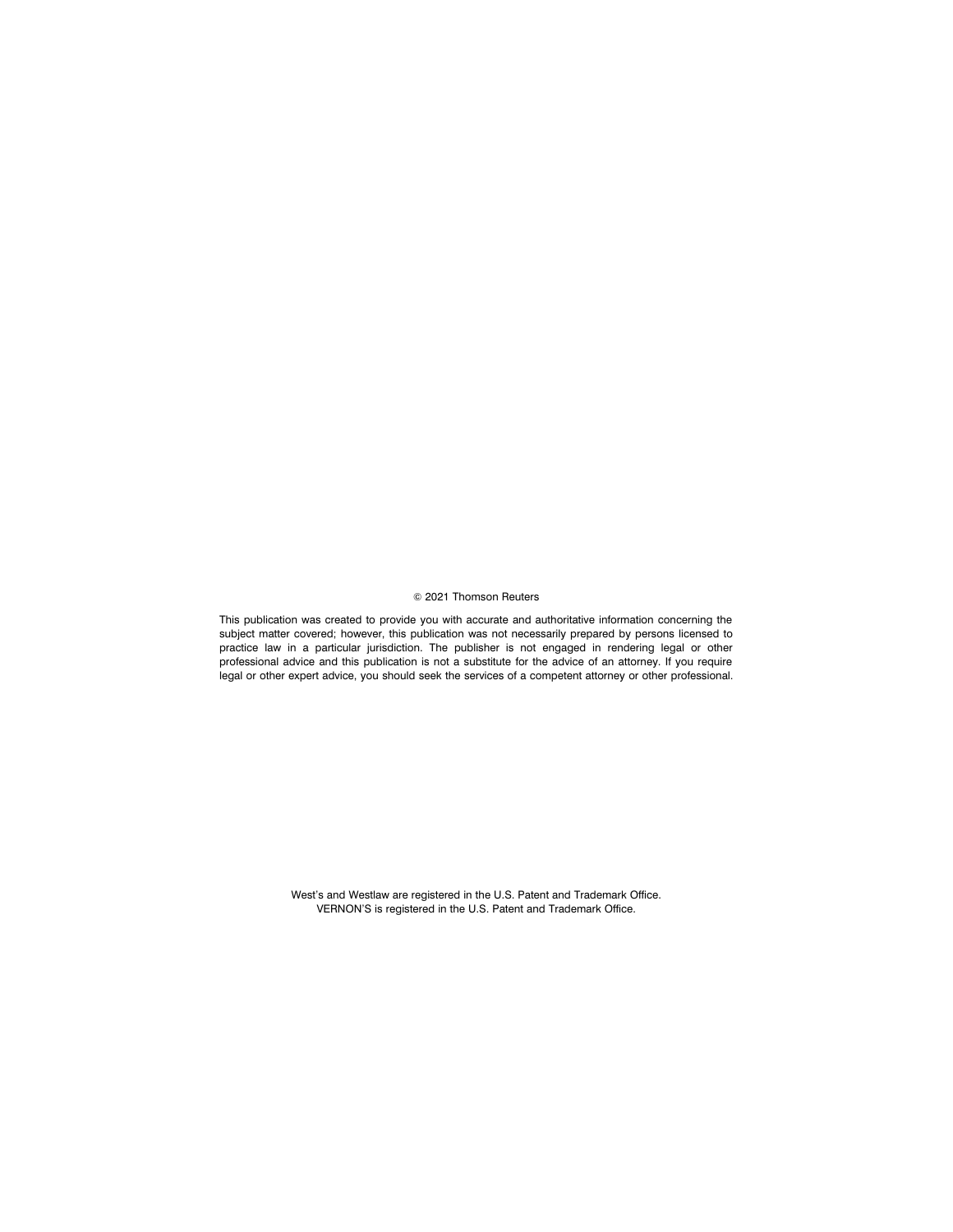# **TITLE 2—APPENDIX**

# **TEXAS TITLE EXAMINATION STANDARDS**

*By request of the Title Standards Joint Editorial Board of the Real Estate, Probate and Trust Law and the Oil, Gas and Energy Resources Law Sections of the State Bar of Texas, the Texas Title Examination Standards are published in their entirety in the Cumulative Annual Pocket Part for V.T.C.A., Property Code Volume 1 and the V.T.C.A. Interim Update pamphlets. Be sure to check the most recent Pocket Part and Interim Updates for any updates to the Title Examination Standards. The most recent version may also be found on Westlaw.*

*As Initially Adopted by the Section of Real Estate, Probate and Trust Law and the Oil, Gas and Energy Resources Law Section of the State Bar of Texas on June 27, 1997, as revised to date.*

# **By**

# **THE TITLE STANDARDS JOINT EDITORIAL BOARD OF**

# **THE SECTION OF REAL ESTATE, PROBATE AND TRUST LAW AND**

# **THE OIL, GAS AND ENERGY RESOURCES LAW SECTION OF**

# **THE STATE BAR OF TEXAS**

Executive Editor: William B. Burford Editor: Owen L. Anderson Editorial Board Members: Douglas W. Becker Terry I. Cross Celia C. Flowers H. Martin Gibson James L. Gosdin Mari C. Haley Peter E. Hosey G. Roland Love George A. Snell, III Robert ''Doc'' Watson Roderick E. Wetsel Past Editors: William A. Abney (served 1990–2006) A. W. Clem (served 1990–2011) David R. Duckworth (served 1990–2006) Charles B. Harris (served 1990–2016) Edward H. Hill (served as Executive Editor 1990—2015) Nancy A. Lynch (served 2000–2008) Jan E. Rehler (served 1990–2016)

# **CHAPTER I**

# **TITLE EXAMINER**

# 1.10. Purpose Of Title Examiner.

1.20. Review By Examiner. 1.30. Consultation With Prior Examiner. **CHAPTER II**

# **MARKETABLE TITLE**

2.10. Marketable Title Defined. 2.20. Correction Instruments.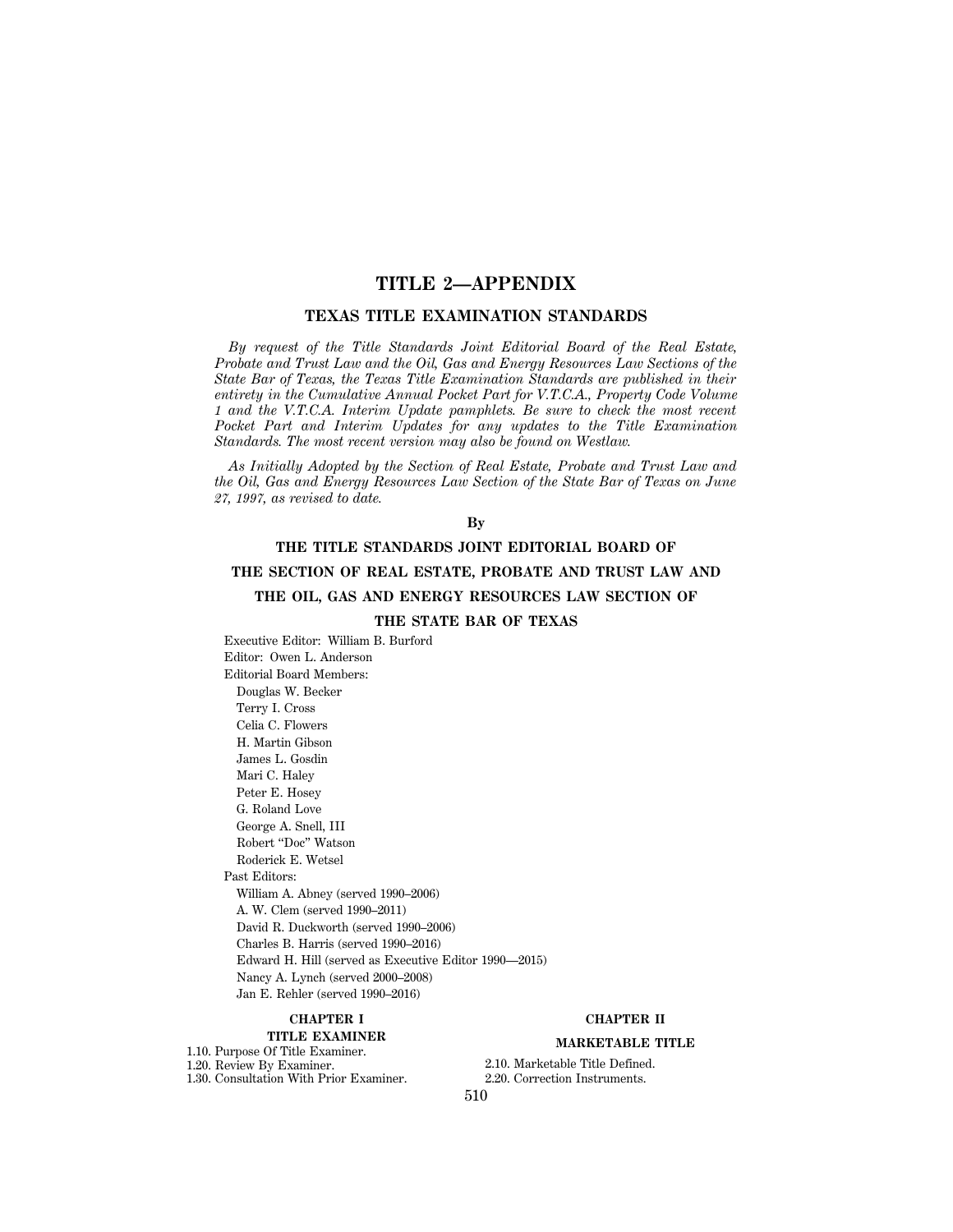# **CHAPTER III**

#### **NAME VARIANCES**

- 3.10. Idem Sonans.
- 3.20. Middle Names Or Initials.
- 3.30. Abbreviations.
- 3.40. Recitals Of Identity.
- 3.50. Suffixes.
- 3.60. Variance In Name Within An Instrument.
- 3.70. Variances In Name Of Spouse.

#### **CHAPTER IV**

#### **EXECUTION, ACKNOWLEDGMENT, AND RECORDATION**

- 4.10. Omissions And Inconsistencies.
- 4.20. Defective Acknowledgments.
- 4.30. Delivery; Effective Date; Delay In Recordation.
- 4.40. Notice Recording System.
- 4.50. Constructive Notice.
- 4.60. Recitals In Instruments In Chain Of Title.
- 4.70. Duty Of Inquiry Based On Actual Notice.
- 
- 4.80. Duty Of Inquiry Based On Possession.
- 4.90. Qualification As Bona Fide Purchaser.
- 4.100. Qualification As Lien Creditor
- 4.110. Electronic Filing And Recordation.
- 4.120. Estoppel By Deed.
- 4.130. Warranties Of Title.

#### **CHAPTER V**

#### **LAND DESCRIPTIONS**

- 5.10. Land Descriptions Generally.
- 5.20. Land Descriptions in Patents.
- 5.30. Water Boundaries.
- 5.40. Roads.
- 5.50. Easements.

#### **CHAPTER VI**

# **CORPORATE CONVEYANCES**

- 6.10. Corporate Existence.
- 6.20. Corporate Authority Presumed.
- 6.30. Foreign Corporations.
- 6.40. Corporate Seal.
- 6.50. Authority Of Particular Officers.
- 6.60. Corporate Name or Signer's Representative Capacity Omitted From Signature.
- 6.70. Name Variances.

#### **CHAPTER VII**

#### **CONVEYANCES INVOLVING PARTNER-SHIPS, JOINT VENTURES, LIMITED LI-ABILITY COMPANIES, AND UNINCOR-PORATED ASSOCIATIONS**

- 7.10. Conveyance Of Real Property Held In Partnership Or Joint Venture Name.
- 7.20. Authority Of Less Than All Partners Regarding Transactions That Are Not In The Ordinary Course Of Business.
- 7.30. Prior Conveyance In Chain By Partnership Or Joint Venture.
- 7.40. Conveyance Of Partnership Property Held In Name Of Partners.
- 7.50. Conveyance Of Real Property Held In Name Of Limited Liability Company.

# **POWERS OF ATTORNEY**

8.10. Validity Of Instrument Executed By An Agent.

8.20. [Repealed].

# **CHAPTER IX**

#### **CONVEYANCES INVOLVING TRUSTEES**

9.10. Powers Of Trustee. 9.20. Title As ''Trustee'' Without Further Identification Of Trust.

#### **CHAPTER X**

#### **CAPACITY TO CONVEY**

- 10.10. Minority.
- 10.20. Mental Capacity.
- 10.30. Guardians.
	- **CHAPTER XI**

# **DECEDENTS' ESTATES**

- 11.10. Passage Of Title Upon Death.
- 11.20. Estate Proceedings.
- 11.30. Conveyances By An Executor Or An Independent Administrator.
- 11.40. Conveyances By An Administrator.
- 11.50. Conveyances By Heirs Of An Estate.
- 11.60. Liens For Debts And Taxes.
- 11.70. Heirship Affidavits.
- 
- 11.80. Community Survivors. 11.90. Community Administration.
- 11.100. Foreign Wills.
- 11.110. Transfer On Death Deed.
- 

# **CHAPTER XII**

#### **BANKRUPTCIES**

- 12.10. Relevance Of Bankruptcy Cases To Real Estate Transactions.
- 12.20. Authority For Prior Transfer.
- 12.30. Reliance Upon Recitals Of Authority For Prior Transfer.
- 12.40. Authority For Proposed Transfer By Debtor Or Trustee.
- 12.50. Authority To Convey Exempted Land In Proposed Transaction.
- 12.60. Authority To Convey Abandoned Land In Proposed Transaction.
- 12.70. Authority To Foreclose Land In Proposed Transaction.
- 12.80. Authority To Convey Or Lease Property Of The Bankruptcy Estate Not In The Ordinary Course Of Business In Proposed Transaction.
- 12.90. Authority To Convey Property Of The Bankruptcy Estate In The Ordinary Course Of Business In Proposed Transaction.
- 12.100. Authority To Convey Property Of The Bankruptcy Estate Free And Clear Of Liens In Proposed Transaction.
- 12.110. Authority To Convey Property After Confirmation Of Plan.
- 12.120. Authority To Mortgage In Proposed Transaction.
- 12.130. Filings In Violation Of The Automatic Stay.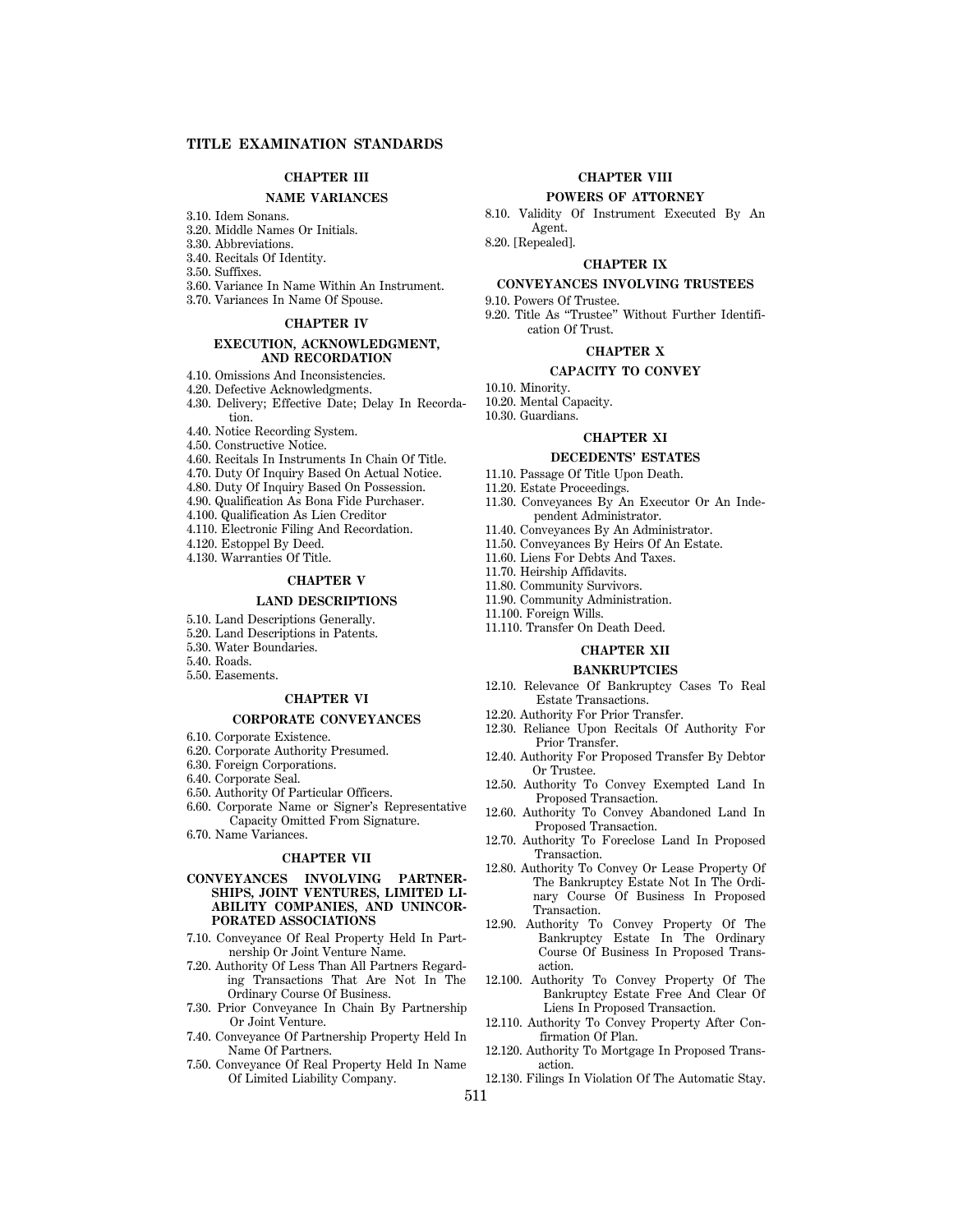# **APPENDIX**

12.140. The Discharge And Judgment Liens. 12.150. Extension Of Time.

12.160. Effect Of Dismissal Of Case.

#### **CHAPTER XIII**

#### **AFFIDAVITS AND RECITALS**

13.10. Affidavit Defined.

- 13.20. Reliance Upon Affidavits.
- 13.30. Affidavits Of Non–Production.
- 13.40. Reliance Upon Recitals.

#### **CHAPTER XIV**

#### **MARITAL INTERESTS**

- 14.10. Community Property Presumption.
- 14.20. Gifts, Devise And Descent.
- 14.30. Conveyances Between Spouses.
- 14.40. Separate Property Consideration.
- 14.50. Community Property Presumption May Be Rebutted By Showing Of Domicile In Common Law Jurisdiction.
- 14.60. Necessity For Joinder When Community Property Is In Name Of Both Spouses.
- 14.70. Necessity For Joinder When Community Property Is In Name Of Only One
- Spouse.
- 14.80. No Presumption Of Marriage.
- 14.90. Homestead.
- 14.100. Divorce Or Annulment.

#### **CHAPTER XV**

#### **LIENS AND LIS PENDENS**

- 15.10. Liens Generally.
- 15.20. Involuntary Mechanics' And Materialmen's Liens.
- 15.30. Judgment Liens.
- 15.40. Implied Vendor's Liens.
- 15.50. Other Involuntary Statutory Liens.
- 15.60. Federal Tax Liens.
- 15.70. Payment Of Ad Valorem Taxes.

15.80. Priority Of Ad Valorem Tax Lien. 15.90. Lien Priority And Subordination. 15.100. Removal Of Lien. 15.110. Lis Pendens.

#### **CHAPTER XVI**

#### **FORECLOSURES**

16.10. Nonjudicial Foreclosure.

- 16.20. Judicial Foreclosure And Execution Sales.
- 16.30. Foreclosure Of Home Equity Loans And Reverse Mortgages.
- 16.40. Deeds In Lieu Of Foreclosure.

# **CHAPTER XVII**

# **TITLE FROM THE SOVEREIGN**

# 17.10. Title From Sovereign.

#### **CHAPTER XVIII**

#### **ADVERSE POSSESSION**

18.10 Effect Of Adverse Possession.

18.20Quality Of Title By Adverse Possession.

18.30 Adverse Possession By Co-Owners.

#### **CHAPTER XIX**

#### **COTENANCY**

19.10 Cotenancy Presumed Standard.

19.20 Joint Tenancy With Right Of Survivorship.

19.30 Co-Ownership And Easements.

19.40 Co-Owner's Adversarial Claim Against Co-Owned Property.

19.50 Co-Owner Conveyances and Leasing.

19.60 Executive Right.

19.70 Partition.

19.80 Co-Owner Claims Against Other Co-Owners.

# **CHAPTER XX**

**ZONING AND LAND USE**

20.10. Zoning Ordinances.

# **PREFACE**

#### **TEXAS TITLE EXAMINATION STANDARDS**

The Texas Title Examination Standards are guidelines intended to assist title examiners and others called upon to assess the marketability of land titles, focusing on the manner in which a prudent examiner approaches matters that may be encountered during the course of examination. The standards are compiled by a board consisting of Texas experts in the title examination field.

In 1989, the Council of the Section of Real Estate, Probate and Trust Law of the State Bar of Texas approved the formation of a committee to study the formulation and development of title examination standards. The Oil, Gas and Energy Resources Law Section soon became a cosponsor. After a great deal of study of the use of title examination standards of other states and many hours of drafting and meeting time, the committee (now the "Title Standards Joint Editorial Board''), proposed the first Texas Title Examination Standards, which were approved by REPTL and OGERL at the State Bar of Texas Annual Meeting on June 27, 1997, as the first Texas title examination standards.

The Title Standards Joint Editorial Board appointed by these two sections now meets at least semiannually to consider additional standards, amendments to existing standards, and commentary. Amendments and new standards are presented to the membership of the two sections prior to formal adoption by the Sections. The Board itself makes changes to the comments and cautions as needed. The Board welcomes comments and suggestions, which may be submitted to the chair or to the editor.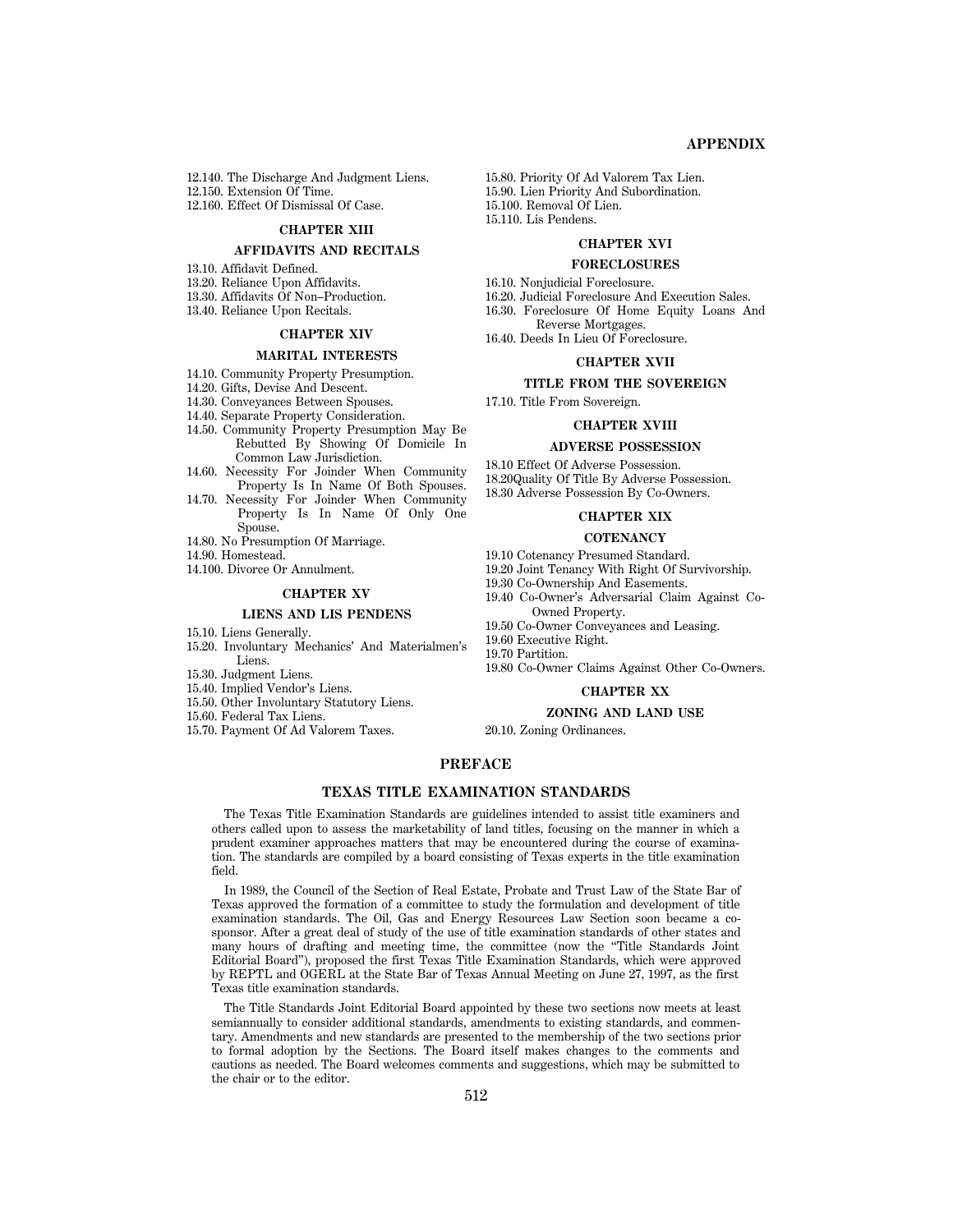# **DISCLAIMER AND INTRODUCTION**

**Disclaimer: These title examination standards represent the collective consensus of The Title Standards Joint Editorial Board established by the Section of Real Estate, Probate and Trust Law and the Oil, Gas and Energy Resources Law Section of the State Bar of Texas. These standards should not be construed as reflecting the opinion of the State Bar of Texas, its officers, members or staff. These standards are presented with the understanding that neither the publisher nor the Joint Editorial Board is engaged in rendering legal services. In no event shall the Joint Editorial Board, the reviewers, or the publisher be liable for any direct, indirect, or consequential damages resulting from the use of this publication, including damages resulting from the sole or concurrent negligence of the Joint Editorial Board, its members, the reviewers, or the publisher.**

**Because statutory law prohibits title insurance companies from insuring against loss by reason of unmarketable title, these standards do not apply to title examination for purposes of title insurance. See Tex. Ins. Code § 2502.002. Moreover, these standards do not apply to the exercise of discretion by a title insurance company in determining the insurability of title. Title insurance is a contract of indemnity. Southern Title Guaranty Co., Inc. v. Prendergast, 494 S.W.2d 154 (Tex. 1973).**

Standards for real estate title examinations are statements that declare an answer to a question or a solution for a problem that is commonly encountered in the process of a title examination. Their purpose is to alleviate disagreements among members of the bar regarding real estate transactions and to set forth propositions (standards) with which title lawyers can generally agree concerning title documents to promote uniformity in the preparation, use, and meaning of such documents. In other words, title standards can be viewed as a reference that can be consulted in the preparation and examination of title documents. Although standards do not, by themselves, impose compulsory legal requirements, they do establish guidelines upon which a reasonable and practical examination can be based. And although standards should state fundamental and enduring principles, they are subject to amendment as required by changes in governing law and in title and conveyancing practice.

Title standards may address a variety of concerns, including the attitudes and relationships among examiners and between examiners and the public, the appropriate duration of a title search, the effect of the lapse of time on a defective or improperly recorded title document, the appropriate presumptions of fact that can be relied upon in the course of an examination, and the law applicable to commonly encountered situations. Standards should represent the near unanimous opinion of the experienced and competent title bar.

Even with title standards, however, title examiners should advise their clients honestly as to their beliefs and opinions regarding the ownership of a particular interest in land. The judgment of an examiner should necessarily reflect rules of law (both legislative and case law) as well as justifiable presumptions that are applicable to title documents and to fact situations arising from the chain of title appearing of record. For example, when the name of a grantee in one deed corresponds with the name of the grantor in a later deed, the universal practice is to presume that they are the same person. And although there is nothing of record to show that the grantor was competent, that the signature is genuine, or that the deed was actually delivered, the universal practice is to presume that these are facts. Indeed, any attempt to require proof of these matters regarding each document in the chain of title would create chaos.

Of course, when minor title questions do arise, the reaction of different examiners may not always be the same. For example, title examiners may respond differently regarding the effect of a recorded, unacknowledged deed; of a deed that fails to state the marital status of the grantor; or of a deed from a married grantor that does not contain the signature of the grantor's spouse. Thus, a chief objective of title standards is to set forth uniform principles to resolve certain common title problems.

Users of these Standards are cautioned that individual Standards, Comments, and Cautions may not reflect current case law and statutes. There is a lapse of time between the time that changes in law occur and the updating of the Standards, Comments, and Cautions. Users are invited to notify the Joint Editorial Board if they believe that any of the Standards, Comments, or Cautions fail to reflect current law.

# **CHAPTER I**

#### **TITLE EXAMINER**

# **Standard 1.10. Purpose of Title Examiner**

The purpose of an examination of title and comments, objections, and requirements is to advise an examiner's client of the status of title and of the methods by which the client may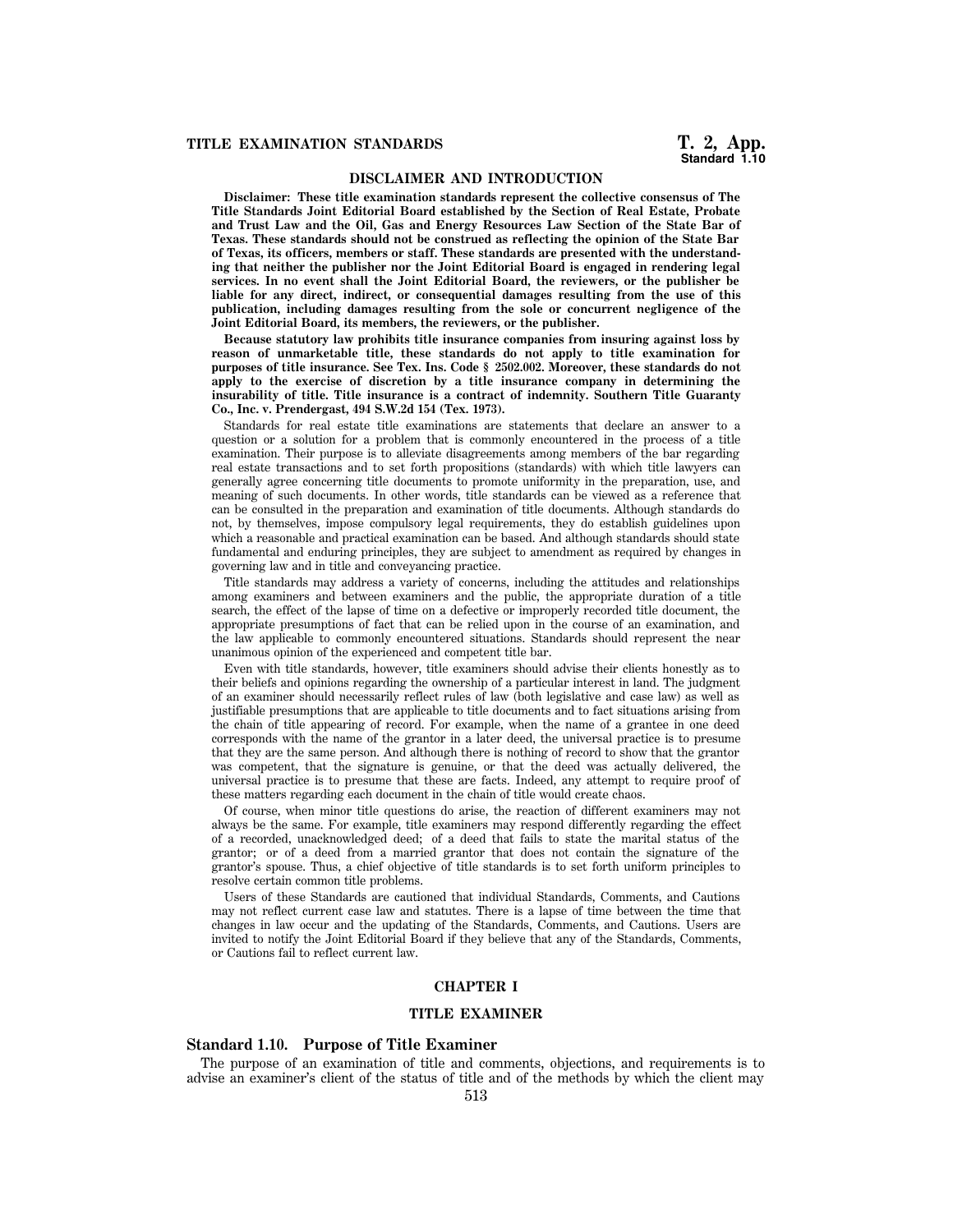secure marketable title to real property. Based upon the materials examined, the title opinion should advise an examiner's client of all irregularities, defects, and encumbrances that may reasonably be expected to affect materially the value or use of the property or that may expose the owner to litigation or adverse claims even if the litigation or adverse claims can reasonably be expected to be successfully defended. The examiner does not ordinarily determine the validity or priority of irregularities, defects and encumbrances.

#### Comment:

A major goal of title standards is to eliminate technical objections that do not impair marketability and common objections that are based upon a misapplication of law. An examiner should determine what irregularities, defects, and encumbrances have been discovered by the examination. Then an examiner should determine, to the extent reasonably possible, who, if anyone, can take advantage of each irregularity, defect, or encumbrance against the owner and/or client, and if there are consequent risks. Source:

Lewis M. Simes & Clarence B. Taylor, Model Title Standards, Std. 2.1 (1960).

History:

Adopted June 27, 1997; amended June 16, 2006. The original standard provided:

''The purpose of an examination of title and comments, objections, and requirements is to advise an examiner's client of the status of title and of the methods by which the client may secure marketable title to real property. Based upon the materials examined, the title opinion should advise an examiner's client of all irregularities, defects, and encumbrances that may reasonably be expected to affect materially the value or use of the property; or that may expose the owner to litigation or adverse claims even if the litigation or adverse claims can reasonably be expected to be successfully defended.''

# **Standard 1.20. Review By Examiner**

Based upon the intended scope of the examination, an examiner should review any documents, records, deeds, abstracts, affidavits, or other reliable materials that are necessary to form a legal opinion as to the status of title to the property. The materials that are examined should be set forth in the title opinion or as an exhibit to the opinion.

#### Comment:

An examiner's opinion will usually be based upon the entire chain of title. The chain of title is the successive conveyances, commencing with the severance of title from the sovereign down to and including the conveyance to the present holder. Munawar v. Cadle Company, 2 S.W. 3d 12, 18 (Tex. App.—Corpus Christi 1999, pet. denied). Note that severance from the sovereign occurs on the date of the survey of the property for severance purposes, not on the date of the patent, which always post-dates severance- sometimes by many years. Occasionally, an examiner may base an opinion upon a chain of title covering a shorter time period. For example, an examiner may limit the examination to instruments in the chain of title that were recorded after the period covered by a prior title opinion that was submitted by the client and prepared by another attorney; however, in this instance, the examiner is well advised to make certain that the client understands that the client assumes the risk of any deficiencies in the prior opinion.

The documents that are available for examination may vary, but they should be sufficient for an examiner to be legally satisfied as to the status of title to the property. Disclosure of the documents examined is necessary to advise the client of the basis for the opinion and to protect an examiner from documents and matters not considered. The examining attorney is usually not responsible for identifying or gathering the documents to be examined, but should assess the acceptability of the methods employed in doing so and should disclose any instance in which the methods employed are not generally considered to be the most reliable.

The scope of an examiner's opinion may be limited at the request of the client or to suit the client's particular purpose or property interest. The nature and scope of the documents examined may be limited accordingly. Under such circumstances, an examiner should carefully set forth the limited scope of the opinion, and an examiner should be reasonably certain that the opinion is adequate for the client's purpose.

For example, an opinion may be limited to: the ownership of oil and gas, thus not covering title to the surface, easements, and coal, lignite, iron ore, uranium and other minerals; the ownership of the surface of the land, thus not covering title to oil, gas, uranium or any other minerals; title to oil and gas leasehold interests; title of one particular interest owner; title for financing purposes; or the status and priority of the liens securing payment of debt. Moreover, a title opinion may not reflect the current ownership of particular interests, such as an easement, although it may note the burden.

A title opinion is prepared in accordance with the law existing when the opinion is prepared. Examiners do not ordinarily modify an opinion or inform a client that a change in law has affected title as reflected in a prior opinion.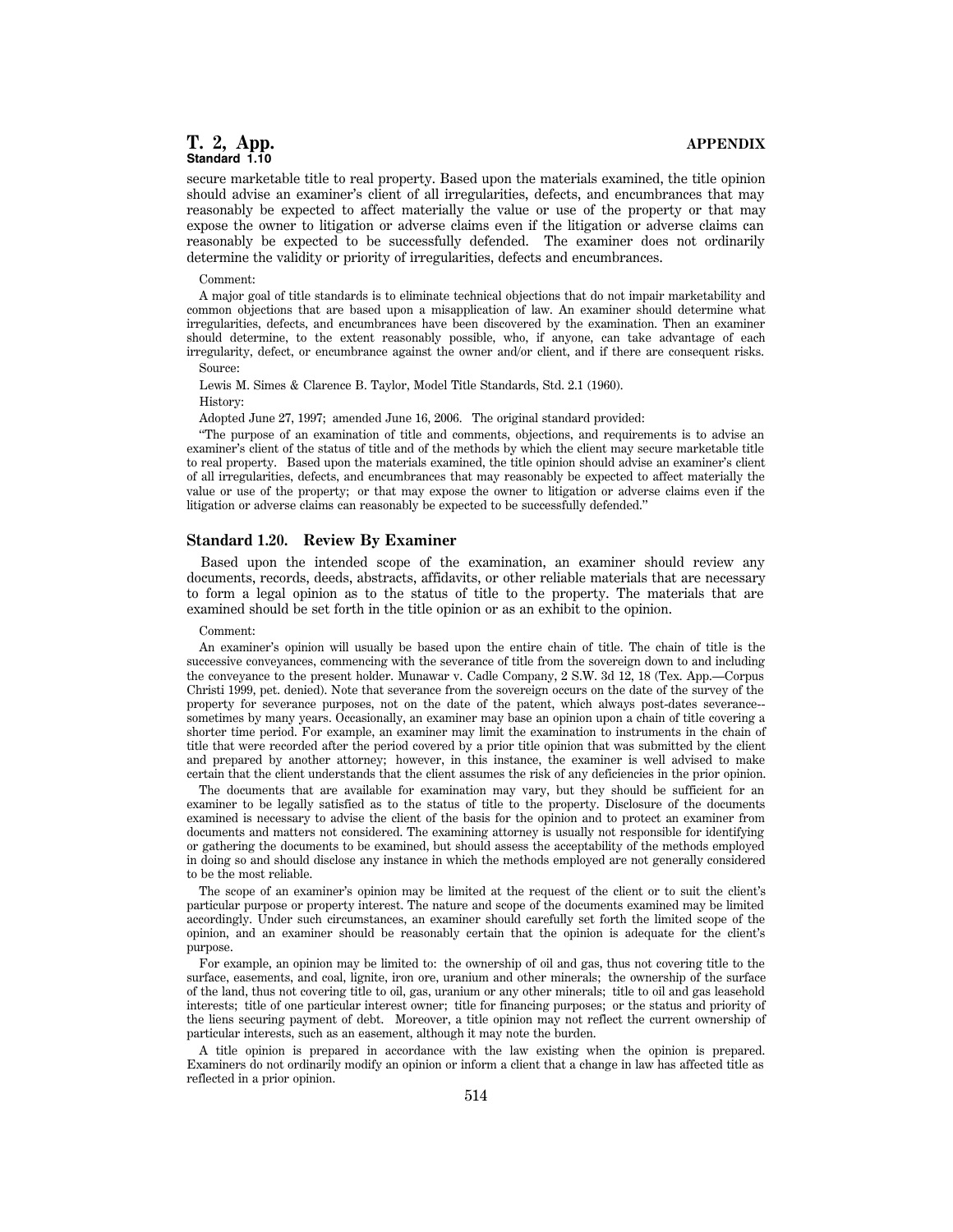Because the title examiner is ordinarily examining only record title, title opinions do not address all risks and circumstances that affect title. The following are examples of risks and circumstances that are not typically addressed in a title opinion:

(a) rights of parties in possession;

(b) ownership of the beds of any watercourses, and ownership of water or water rights;

(c) the existence or validity of an interest in wind rights or solar rights apart from the surface estate; (d) the location of the subject lands on the ground, questions of boundary, conflicts with adjacent surveys, vacancies, access, area, or other matters as would be revealed by investigation, by a current on the ground survey, or both, including without limitation the effects of accretion, erosion, avulsion, reliction, and subjacent and lateral support;

(e) the validity, genuineness, authenticity, or enforceability of any instruments;

(f) matters not evident from the materials examined such as fraud, forgery, duress, undue influence, incapacity or incompetency of parties due to mental condition, minority, or marital status; the existence of unknown heirs; incorrectly indexed instruments; delivery and alteration after delivery; receivership, bankruptcy or insolvency; homestead rights; unrecorded instruments, such as mechanic's and materialman's liens, operator's liens, production tax liens, liens for ad valorem taxes not yet due, inchoate liens or interests; and the status of a party as a bona-fide or non-bona-fide purchaser;

(g) matters of title that are not reasonably expected to affect marketable title;

(h) filings, regulations, orders, or opinions of any governmental or public authority other than as identified in the materials examined, including, without limitation, the Texas General Land Office, the Texas Railroad Commission, the Attorney General, and the Federal Energy Regulatory Commission; (i) matters relating to title to fixtures or personal property, including Uniform Commercial Code

filings; (j) compliance with governmental laws, rules, ordinances or regulations affecting the use of land, including without limitation any zoning, platting, and land designated as a wetland; and

(k) any other matter not pertaining to title and ownership, including without limitation environmental matters and flood plain limitations.

Source: Title Standards Joint Editorial Board. History: Adopted June 27, 1997.

### **Standard 1.30. Consultation With Prior Examiner**

When an examiner discovers a situation that creates a question regarding the status of title and an examiner has knowledge that another examiner has examined the title, or is familiar with the situation in the context of other property, an examiner may, before preparing the opinion, communicate with the other examiner if such communication is in the best interests of an examiner's client and does not violate the Texas Disciplinary Rules of Professional Conduct.

Comment:

Communication with the prior attorney is a discretionary matter. A prior examiner may not be readily available for consultation, or communication with the prior examiner may not be economically justified.

**Caution:**

A prior examiner may represent an adverse or potentially adverse party, making such communication inappropriate.

Source:

Oklahoma Title Examination Standards, Std. 1.2; Lewis M. Simes & Clarence B. Taylor, Model Title Standards, Std. 2.2 (1960).

History:

Adopted June 27, 1997.

#### **CHAPTER II**

#### **MARKETABLE TITLE**

## **Standard 2.10. Marketable Title Defined**

All title examinations should be based on marketability of title. A marketable title is a record title that is free from reasonable doubt such that a prudent person, with knowledge of all salient facts and circumstances and their legal significance, would be willing to accept it.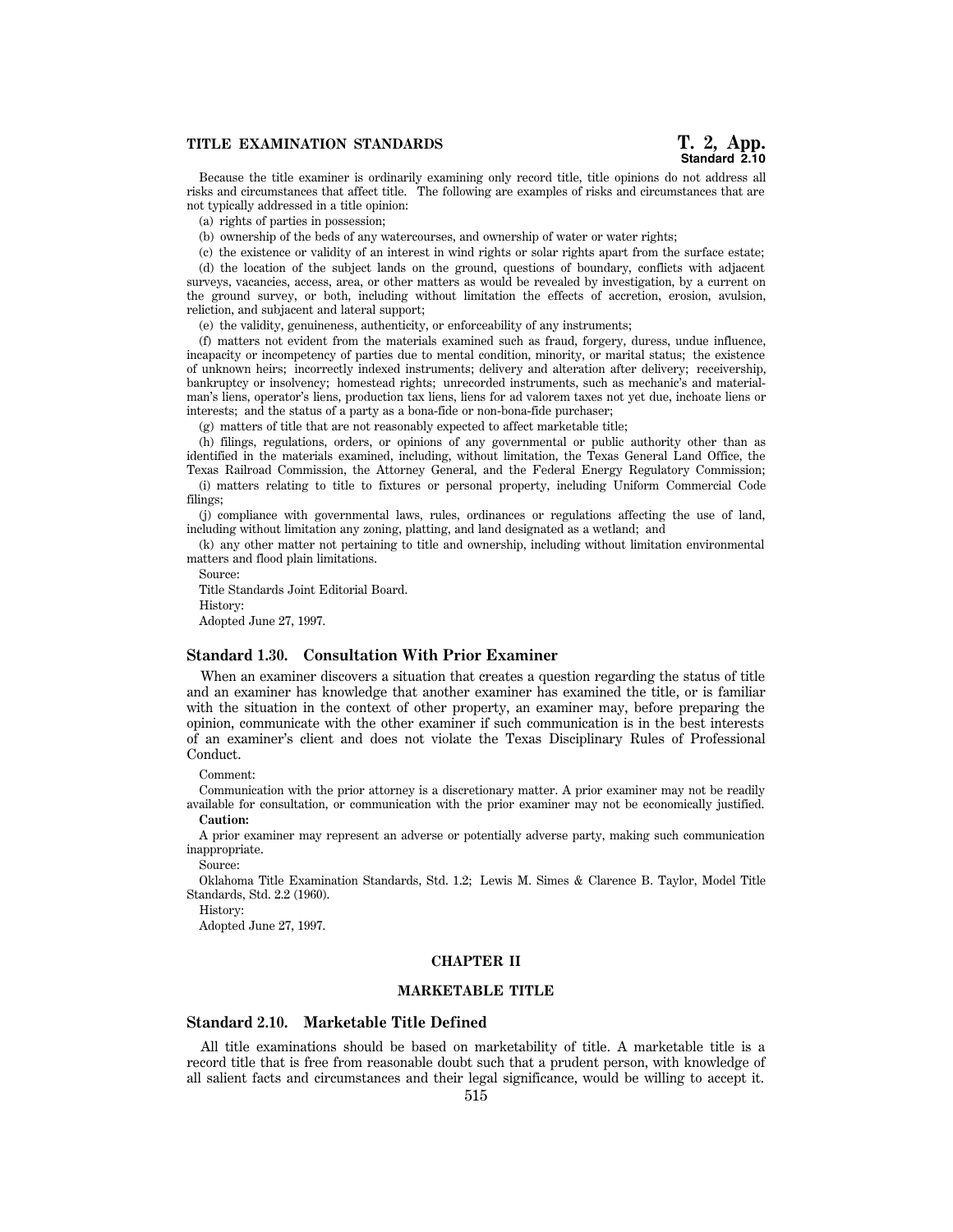To be marketable, a title need not be absolutely free from every possible suspicion. The mere possibility of a defect that has no probable basis does not show an unmarketable title. Comment:

Except as otherwise provided in these standards, if a title examination reveals the need to rely on facts outside of the record, the title is unmarketable. An example would be facts that must be proven by parol evidence or by presumptions of fact that would probably, in the event of suit, become genuine issues of fact. Whether the potential lawsuit would likely be won by the party with apparent record title is immaterial, because threat or probable likelihood of litigation renders the title unmarketable. On the other hand, a title need not be perfect to be marketable. A doubt about title must be a reasonable doubt and be serious enough to affect its value.

Usually, the buyer's attorney examines the title and identifies any title defects. If the examiner prepares a written opinion, any title defects will be listed together with a statement of the necessary requirement(s) to cure each defect. The opinion may also contain comments about the title that are intended to inform the buyer of any concerns about the title that do not affect marketability. Usually in response, the seller's attorney or other agent obtains the curative instruments or takes other necessary action to cure any title defects. Such curative efforts are usually submitted to the buyer's attorney for approval prior to closing. If a title defect cannot be cured prior to closing, the buyer must decide whether to accept the defective title or rescind the transaction.

#### **Caution:**

In Texas, an owner cannot be a bona fide purchaser if the owner derives its title under a quitclaim deed. Woodward v. Ortiz, 237 S.W.2d 286, 291-92 (Tex. 1951) (purchaser under a quitclaim deed takes with notice of all prior unrecorded conveyances and equitable claims of third persons). Nevertheless, because quitclaim deeds are often found in chains of title, an examiner does not typically question marketability merely because a quitclaim deed is found within a chain of title. Moreover, case law is not clear as to what constitutes a quitclaim. See, e.g., Bryan v. Thomas, 365 S.W.2d 628 (Tex. 1963) (conveyance of all of grantor's interest in a tract is not a quitclaim deed).

Matters that may make a title unmarketable include:

(1) Land acquired by limitation title, Greer v. International Stock Yards Co., 43 Tex.Civ. App. 370, 96 S.W. 79 (Tex.Civ.App. 1906, writ ref'd).

(2) Land acquired by accretion, Gaines v. Dillard, 545 S.W.2d 845 (Tex.Civ.App.—Fort Worth 1976, writ ref'd n.r.e.).

(3) Title that is subject to an outstanding oil and gas lease, Roberts & Corley v. McFaddin, Weiss & Kyle, 74 S.W. 105 (Tex.Civ.App. 1903, writ denied).

(4) Title that is subject to an outstanding royalty interest, Sweet v. Berry, 236 S.W. 531 (Tex.Civ.App.—Amarillo 1921, writ dism'd).

(5) Title that is subject to an outstanding covenant, Dupree v. Savage, 154 S.W. 701 (Tex.Civ.App.—Amarillo 1913, writ ref'd).

(6) Title that is subject to an outstanding easement, Shaw v. Morrison, 14 S.W.2d 953 (Tex.Civ.App.—Eastland 1929, no writ).

(7) Title that is subject to a mortgage, judgment lien, or tax lien, Crutcher v. Aiken, 252 S.W. 844 (Tex.Civ.App.—El Paso 1923, no writ).

Effective September 1, 2011, the Texas Property Code was revised to authorize the correction of instruments containing incorrect or ambiguous property descriptions, as well as mistakes relating to the names of parties, acknowledgments, marital status, dates, and recording data. Tex. Prop. Code §§ 5.027- 5.031, as amended. These statutes were enacted in response Myrad Properties, Inc. v. LaSalle Bank Nat'l Ass'n, 300 S.W.3d 746 (Tex. 2009) (holding that a particular correction deed was void as a matter of law). Until these statutes are either amended or construed by the Texas courts, an examiner should be wary of relying upon any correction deed issued under these new statutes.

Effective September 1, 2019, Section 5.152 was added to the Texas Property Code. It voids any instrument, other than a top lease (defined in subsection (b)  $(1) - (3)$ ), titled as an oil and gas lease or oil and gas royalty lease or the like, that conveys permanently or for a term, any or all of the owner's mineral interest or royalty interest in an existing oil, gas or mineral lease *unless* the instrument includes a 14 point caption on the first page, on the top of each subsequent page, and above the signature of the conveying party the following: ''THIS IS NOT AN OIL AND GAS LEASE. YOU ARE SELLING ALL OR A PORTION OF YOUR MINERAL OR ROYALTY INTERESTS.'' Thus, an oil and gas lease that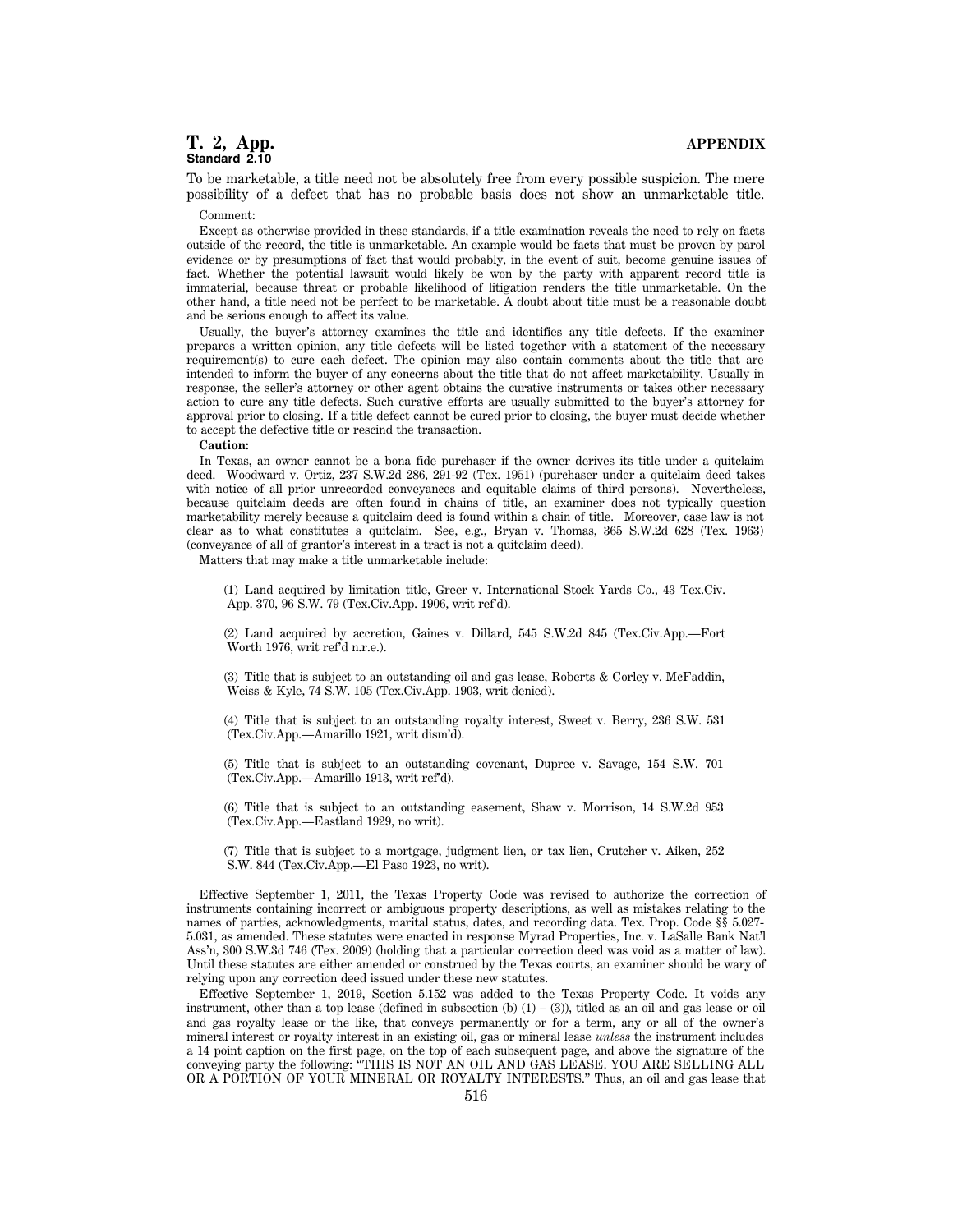# **TITLE EXAMINATION STANDARDS T. 2, App.**

is not a top lease (i.e., an oil and gas lease that takes effect upon the expiration of the existing oil and gas lease), the caption must be included, or the instrument is void. Source:

Lund v. Emerson, 204 S.W.2d 639 (Tex.Civ.App.—Amarillo 1947, no writ); Owens v. Jackson, 35 S.W.2d 186 (Tex.Civ.App.—Austin 1931, writ dism'd w.o.j.); Texas Auto Co. v. Arbetter, 1 S.W.2d 334 (Tex.Civ.App.—San Antonio 1927, writ dism'd w.o.j.). Austin v. Carter, 296 S.W. 649 (Tex.Civ.App.— Eastland 1927, writ dism'd); Alling v. Vander Stucken, 194 S.W. 443 (Tex.Civ.App.—San Antonio 1917, writ ref'd); Adkins v. Gillespie, 189 S.W. 275 (Tex.Civ.App.—Dallas 1916, no writ); 3A Aloysius A. Leopold, Land Titles and Title Examination § 10.6 n. 1 (Texas Practice 3d ed. 2005).

History:

Adopted June 27, 1997.

# **Standard 2.20. Correction Instruments**

An examiner may rely on a correction instrument to establish, or as an aid to establishing, marketable title. However, a correction instrument materially altering the effect of a prior conveyance or other instrument that it purports to correct should be considered effective only if joined by all parties whose interests are affected.

#### Comment:

Tex. Prop. Code. §§ 5.027–.031, enacted in 2011 and subsequently revised, expressly sanction use of correction instruments to correct errors and omissions in conveyances. The legislation is a reaction to Myrad Properties, Inc. v. LaSalle Bank, 300 S.W.3d 746 (Tex. 2009), which held that a correction deed was void because it added a tract of land that was not included in the earlier deed that it purported to correct, but might be read to suggest that a correction deed is inherently unreliable. As Tex. Prop. Code § 5.028 directly contemplates, an examiner should liberally rely on information provided in a correction instrument purporting to correct a clerical error to give effect to a previous instrument's clarified intent where there is no apparent reason to question the correction instrument's factual accuracy.

#### **Caution:**

An examiner should not rely on a purported correction instrument that makes a material correction to an earlier instrument unless all who could be adversely affected by the correction, including subsequent purchasers, have joined in its execution. See Tex. Prop. Code § 5.029. Because of the difficulty in determining the materiality of a correction, absent a judicial resolution, the examiner should exercise caution in relying on a correction instrument in which not all affected persons have joined.

Source:

Citations in the Comment History: Adopted July 17, 2014.

# **CHAPTER III**

# **NAME VARIANCES**

# **Standard 3.10. Idem Sonans**

An examiner may presume that differently spelled names refer to the same person when the names sound alike or when their sounds cannot be distinguished easily or when common usage by corruption or abbreviation has made their pronunciation identical.

Comment:

This standard expresses the common law rule of ''idem sonans.'' If a name in a legal document is incorrectly spelled but, when commonly pronounced, conveys to the ear a sound practically identical to the correct name as commonly pronounced, then the name thus given can be accepted as sufficient identification. Means v. Protestant Episcopal Church Council, 503 S.W.2d 591, 592 (Tex.Civ.App.— Houston [1st Dist.] 1973, writ ref'd n.r.e.); Dingler v. State, 705 S.W.2d 144, 145 (Tex.Crim. App.1984). Thus, if the grantee in one deed is ''John Macomber'' and the grantor in the next deed is ''John McOmber,'' these names are presumed to refer to the same person. Or, if the grantee in one deed is ''William Conolly'' and the grantor in the next deed is ''William Conley,'' the same presumption may be made.

In Cockrell v. Estevez, 737 S.W.2d 138, 139 n.1 (Tex. App.—San Antonio 1987, no writ), the court noted that under the rule of idem sonans, absolute accuracy in the spelling of a name is not required in a legal document. As long as the incorrect spelling sounds practically identical to the correct name (in this instance "Cockrall" and "Cockrell"), there is sufficient identification of the named person. See also Chumney v. Craig, 805 S.W.2d 864 (Tex. App.—Waco 1991, writ denied) (''Damon'' and ''Damond'');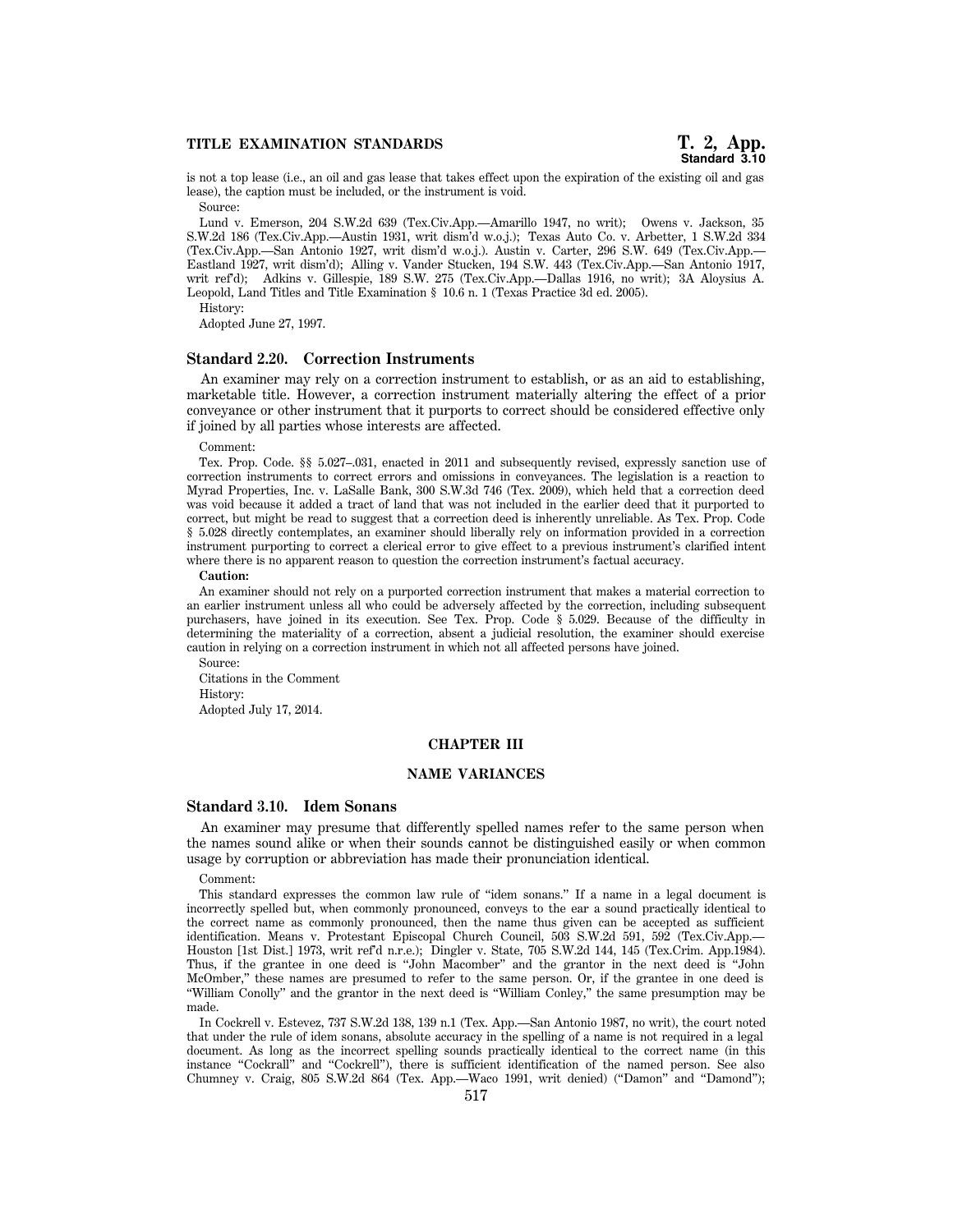O'Brien v. Cole, 532 S.W.2d 151 (Tex.Civ.App.—Dallas 1976, no writ) (''O'Brian'' and ''O'Brien''). In Hill v. Foster, 181 S.W.2d 299, 304 (Tex.Civ.App.—Amarillo 1944), aff'd, 186 S.W.2d 343 (Tex.1945), the court applied the rule of idem sonans and held that it is immaterial if a slight discrepancy exists between the name used in the body of the deed and the name signed thereto. The court determined that, through typographical error, the name ''Barclay'' used in the body of the deed was intended to be ''Baxley,'' but the two names, although spelled differently, sounded enough alike to be idem sonans.

# **Caution:**

Similarity of names is never more than a mere rebuttable presumption of identity. Turner v. Roberts, 513 S.W.2d 957, 959 (Tex.Civ.App.—Fort Worth 1974, no writ). Texas law is unclear where the difference in spelling regards the first letter of the surname (e.g., "Pfister" and "Fister," "Pharnsworth" and ''Farnsworth''). Because the official title indices in Texas are grantor-grantee and grantee-grantor (in contrast with a tract index), names like "Fister" and "Pfister" would not be indexed in the same portion of the indices.

Source:

Citations in the Comment; Lewis M. Simes & Clarence B. Taylor, Model Title Standards, Std. 5.1 (1960); 5 Aloysius A. Leopold, Land Titles and Title Examination § 32.4 (Texas Practice 3d ed. 2005). History:

Adopted June 27, 1997.

#### **Standard 3.20. Middle Names Or Initials**

Unless otherwise put on inquiry, an examiner may presume that the use of a middle name or initial in one instrument and its nonuse in another instrument does not raise an issue of identity that affects title.

Comment:

Similarity of names is ordinarily sufficient identity in the chain of title. In the absence of evidence casting doubt upon the identity of a party to a conveyance, such similarity is controlling in nearly every instance. Knox v. Gruhlkey, 192 S.W. 334 (Tex.Civ.App.—Amarillo 1917, writ ref'd). The similarity of ''H. Percy Forster" to "H. P. Forster" was found to be sufficient evidence of identity in a trespass-to-try title action in Corder v. Foster, 505 S.W.2d 645, 649 (Tex.Civ.App.—Houston [1st Dist.] 1973, writ ref'd n.r.e.).

#### **Caution:**

Similarity of names is never more than a mere rebuttable presumption of identity. Turner v. Roberts, 513 S.W.2d 957, 959 (Tex.Civ.App.—Fort Worth 1974, no writ).

Source:

Citations in the Comment; Lewis M. Simes & Clarence B. Taylor, Model Title Standards, Std. 5.2 (1960).

History:

Adopted June 27, 1997.

#### **Standard 3.30. Abbreviations**

An examiner may presume that any customary and generally accepted abbreviation of a first or middle name is the equivalent of the full name.

#### Comment:

A commonly known diminutive or abbreviation is sufficient to identify a person in the absence of evidence indicating that a different person was intended. Salazar v. Tower, 683 S.W.2d 797, 799 (Tex. App.—Corpus Christi 1984, no writ). ''Terry'' is a sufficient identification of ''Terrance.'' O'Brien v. Cole, 532 S.W.2d 151 (Tex.Civ.App.—Dallas 1976, no writ).

#### **Caution:**

Similarity of names is never more than a mere rebuttable presumption of identity. Turner v. Roberts, 513 S.W.2d 957, 959 (Tex.Civ.App.—Fort Worth 1974, no writ).

Source:

Citations in the Comment; Lewis M. Simes & Clarence B. Taylor, Model Title Standards, Std. 5.3 (1960).

History:

Adopted June 27, 1997.

# **Standard 3.40. Recitals Of Identity**

An examiner may rely upon a recital of identity contained in a conveyance executed by the party whose identity is recited, unless the examiner has a reasonable basis for questioning the recital. If title is held in a name that appears to be a business name, an examiner may rely on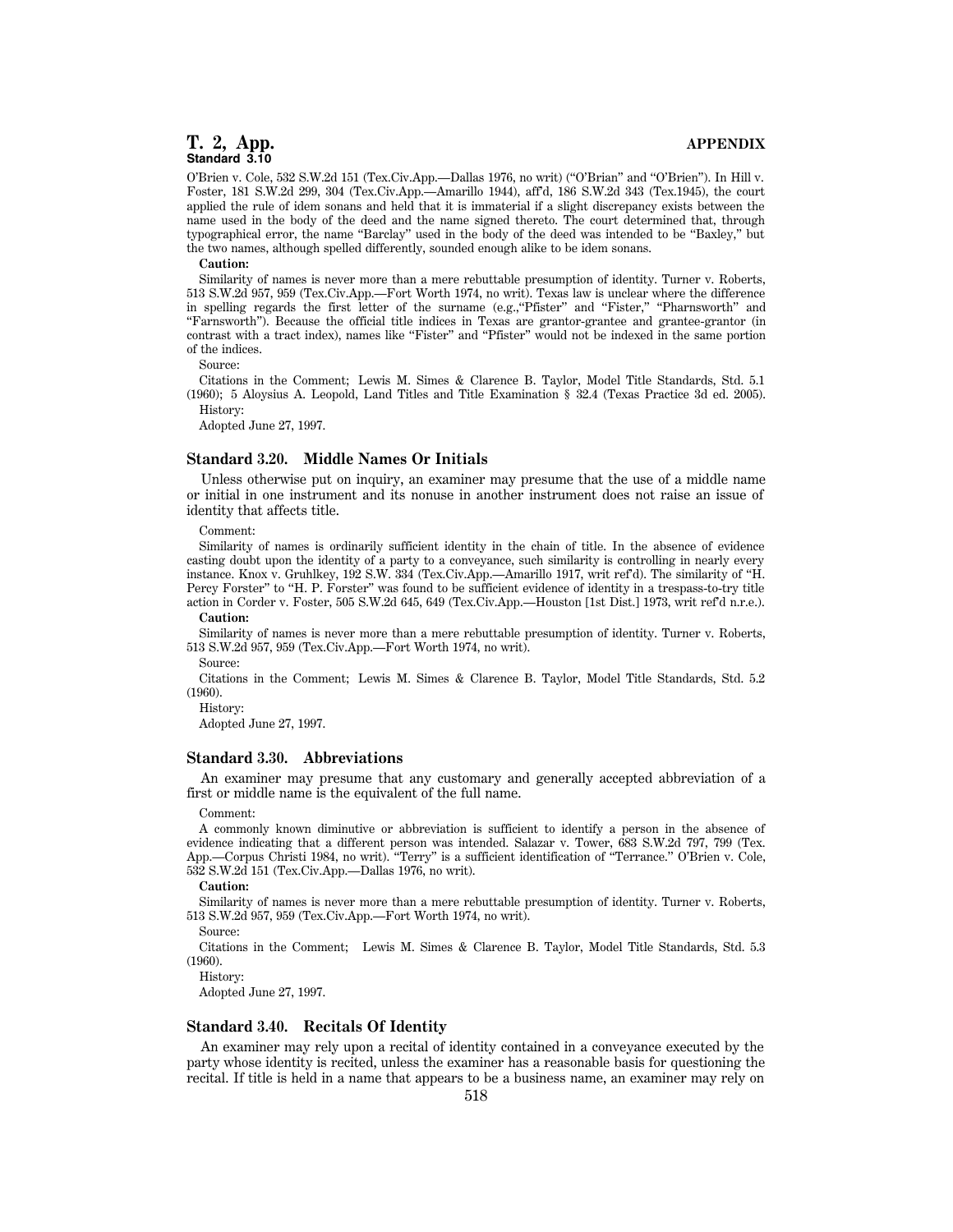# **TITLE EXAMINATION STANDARDS T. 2, App.**

a recital of identity that incorporates the words ''doing business as'' (''dba'') or similar words (e.g., ''John Smith, dba Wholesome Grocery Store''), unless the form of name or other facts appearing from the materials examined raise a contrary inference.

#### **Comments**

#### Comment:

An examiner often encounters conveyances in which the grantor's name is not the same as that of the record owner, but which recite the identity between the two. Frequent examples include instruments using words such as ''also known as'' (''aka'') (''Robert T. Jones, Jr., aka Bobby Jones''); ''formerly'' or ''formerly known as'' (''fka'') (''Mary Smith, formerly Mary Jones''); and ''nee,'' which means ''born as'' (''Mary Lincoln, nee Todd''). Even though these instruments are usually executed only by the person whose identity is recited and might technically be regarded as self-serving, such recitals are, practically universally, accepted as fact to complete the chain of title.

The rule here expressed is grounded in the notion that similarity of names is sufficient to establish identity of persons when there is no evidence to the contrary. See Chamblee v. Tarbox, 27 Tex. 139, 144– 45 (1863). Cf., Dittman v. Cornelius, 234 S.W. 880 (Tex. Comm'n App. 1921, judgm't adopted) (holding that proof of identity need not be conclusive). In Haney v. Gartin, 113 S.W. 166 (Tex. Civ. App. 1908, writ denied), the objection was made that ''Mary E. Kurtz,'' one of the grantors, was not shown to have a connection with the title, although the deed contained a recital that ''Mary E. Kurtz'' was ''formerly Mary E. Newlin.'' This recital was sufficient, said the court, to show that ''Mary E. Kurtz,'' who signed the deed, was the same person as "Mary E. Newlin," to whom the land had been devised. Recitals of identity were likewise deemed sufficient to explain discrepancies between the names of grantors and the record owners in Auerbach v. Wylie, 19 S.W. 856 (Tex. 1892) and Russell v. Oliver, 14 S.W. 264 (Tex. 1890).

With some exceptions, the Assumed Business or Professional Name Act, Tex. Bus. & Com. Code Ch. 71, requires persons and entities doing business under an assumed name to file a certificate thereof in specified offices. Failure to file the required certificate does not void or impair transactions by the offending party. Paragon Oil Syndicate v. Rhoades Drilling Co., 277 S.W. 1036 (Tex. 1925); Tex. Bus. & Com. Code § 71.201. Reference to a county's assumed name certificate records may be helpful in resolving identity questions regarding a person using an assumed name. Tex. Bus. & Com. Code § 71.054. Assumed names for a corporation, limited partnership, limited liability partnership, limited liability company, or foreign filing are filed with the Secretary of State. Id. § 71.103(a). An examiner may rely on assumed name certificates, absent inconsistent information.

As to the use of recitals generally, see Standard 13.40. For guidance generally concerning conveyances involving business entities, see Chapters VI and VII, infra.

# **Caution:**

On occasion an examiner may be presented with names which, although recited to be alternative names of the same person, are entirely dissimilar. Under such circumstances the examiner should bear in mind the presumption that names that are not the same refer to different persons. See Fox v. Grand Union Tea Co., 236 S.W.2d 561, 563 (Tex. Civ. App.—Austin 1951, no writ). Unless the instrument recites some further explanation or qualifies as an ancient document (see Comment to Standard 13.40), or supporting facts otherwise appear in the record, an examiner should require further inquiry.

Although recitals of identity may be relied upon for business entities in the chain of title as well as for individuals, authority for reliance may be weaker in the case of business entities. See Texas Co. v. Lee, 157 S.W.2d 628, 630–31 (Tex. 1941). Prudence dictates the exercise of greater care in considering recitals of the identity of business entities, particularly when it is practical to obtain documentation. See Standard 6.70.

The name of a business entity may raise an inference contrary to a recital of identity. For example, appellations such as ''Inc.'' or ''Corporation,'' ordinarily denoting a particular form of organization, would contradict a recital that the entity is an individual, or a different kind of entity, doing business under the corporate name. If a business entity's name tends to contradict a recital of identity, a requirement of further investigation and proof of identity is warranted. Other examples of words and abbreviations that connote a particular kind of entity are ''L.L.C.,'' ''L.C.,'' or ''Ltd. Co.'' for a limited liability company, "Ltd." or "L.P." for a limited partnership; and "L.L.P." for a limited liability partnership. On the other hand, the word "Company" or "Co." in the name of a business entity is widely used in many different forms of business and should not be regarded as signifying any particular one. (The examiner should bear in mind that words and abbreviations occurring in the names of entities incorporated or registered in other jurisdictions might have connotations different from those that would apply to Texas entities.) Source:

Citations in the Comment; Lewis M. Simes & Clarence B. Taylor, Model Title Standards, Std. 5.4 (1960); 5 Aloysius A. Leopold, Land Titles and Title Examination §§ 32.6, 32.9 (Texas Practice 3d ed. 2005).

#### History:

Adopted June 27, 1997; amended June 15, 2001. This amendment was primarily adopted for the purpose of accommodating a new chapter on affidavits and recitals. (Chapter XIII). The original standard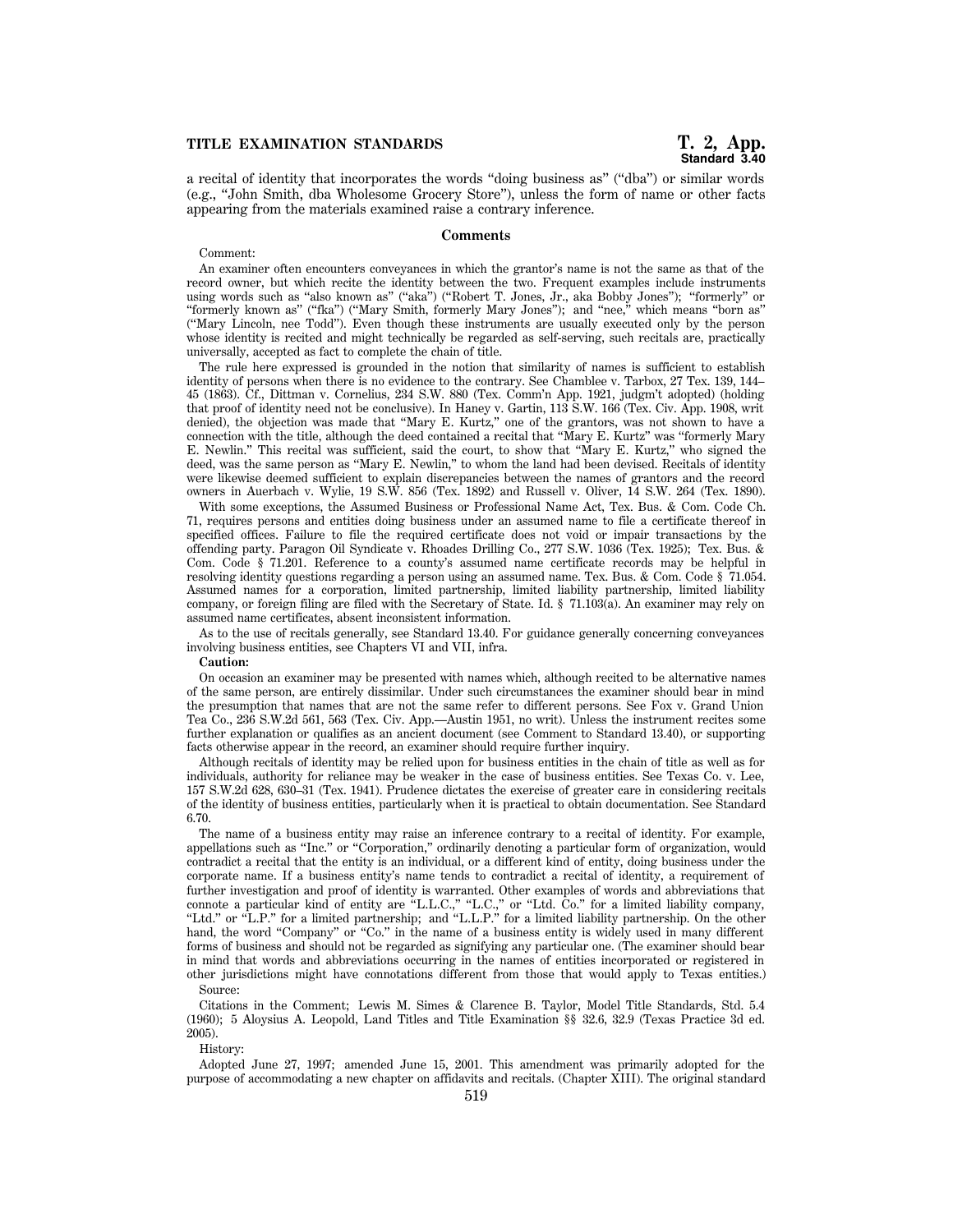provided: ''Absent actual or constructive notice that a recital of identity may be untrue, an examiner may rely upon a recital of identity contained in a conveyance executed by the person whose identity is recited. A recital of a statement of fact, marital status or identity of heirship is prima facie evidence of the truth of the recital if the document containing such statement has been of record in the deed records of the applicable county for at least five years. A recital in an 'ancient document' is admissible as evidence of the recited facts.''

#### **Standard 3.50. Suffixes**

Although identity of a name raises a presumption of identity of a person, an examiner should take note of the addition of a suffix, such as "Jr." or "II," to the name of a subsequent grantor because such a suffix may rebut the presumption of identity with the prior grantee.

#### **Comments**

# Comment:

Ordinarily a suffix is not considered a part of the name. Thus, where the grantee in one instrument is ''John Doe, M.D.'' and the grantor in the next instrument is merely ''John Doe,'' it would be presumed that they are the same person. However, if the grantee in one instrument is ''John Doe, Sr.'' and the grantor in the next instrument is ''John Doe, Jr.,'' the presumption that they are the same person would be rebutted. Or, if the grantee in one instrument is ''John Doe,'' and in another instrument the grantor is ''John Doe, Jr.,'' the presumption of identity may be rebutted.

The Texas Supreme Court, in a case concerning service of process, reversed a court of appeals' decision that had held that the addition or omission of the suffix "Sr." or "Jr." was immaterial. Uvalde Country Club v. Martin Linen Supply Co., 690 S.W.2d 884 (Tex.1985). The issue in the case was whether a citation that had been issued in the name of ''Henry Bunting'' satisfied the rules of civil procedure where the registered agent was listed as ''Henry Bunting, Jr.'' Without elaborating, the Texas Supreme Court held that the discrepancy in names invalidated the service of process under the rules of civil procedure. Source:

Citations in the Comment; Lewis M. Simes & Clarence B. Taylor, Model Title Standards, Std. 5.5 (1960).

History: Adopted June 27, 1997.

### **Standard 3.60. Variance In Name Within An Instrument**

Where a grantor's signature differs from the grantor's name as it appears in the body of the deed, but the name given in the acknowledgment agrees with either the signature or the name as it appears in the body of the deed, an examiner should accept the certificate of acknowledgment as providing adequate identification.

#### Comment:

An officer may not take an acknowledgment unless the officer knows or has satisfactory evidence that the acknowledging person is in fact the person who executed the instrument. Tex. Civ. Prac. & Rem. Code § 121.005. This requirement is sufficient to create a presumption of identity when the signature differs from the body of the deed but the acknowledgment agrees with one or the other. Numerous cases have held that a certificate of acknowledgment is considered prima facie evidence of all facts therein recited and that the recitals are conclusive unless fraud or duress is shown.

#### **Caution:**

This general rule should not be extended beyond relatively minor variances, such as the use of a full given name in one place and initials in another, or a variance between a middle initial used in the body of the deed and a different one in the signature. A deed purporting to be from Robert Jones but signed by John Smith certainly should not be passed.

Source:

Bell v. Sharif–Munir–Davidson Dev. Corp., 738 S.W.2d 326 (Tex. App.—Dallas 1987, writ denied); Stout v. Oliveira, 153 S.W.2d 590 (Tex.Civ.App.—El Paso 1941, writ ref'd w.o.m.); Oklahoma Title Examination Standards, Std. 5.2; Lewis A. Simes & Clarence B. Taylor, Model Title Standards, Std. 5.6 (1960); 5 Aloysius A. Leopold, Land Titles and Title Examination §§ 32.6, 32.9 (Texas Practice 3d ed. 2005).

History:

Adopted June 27, 1997.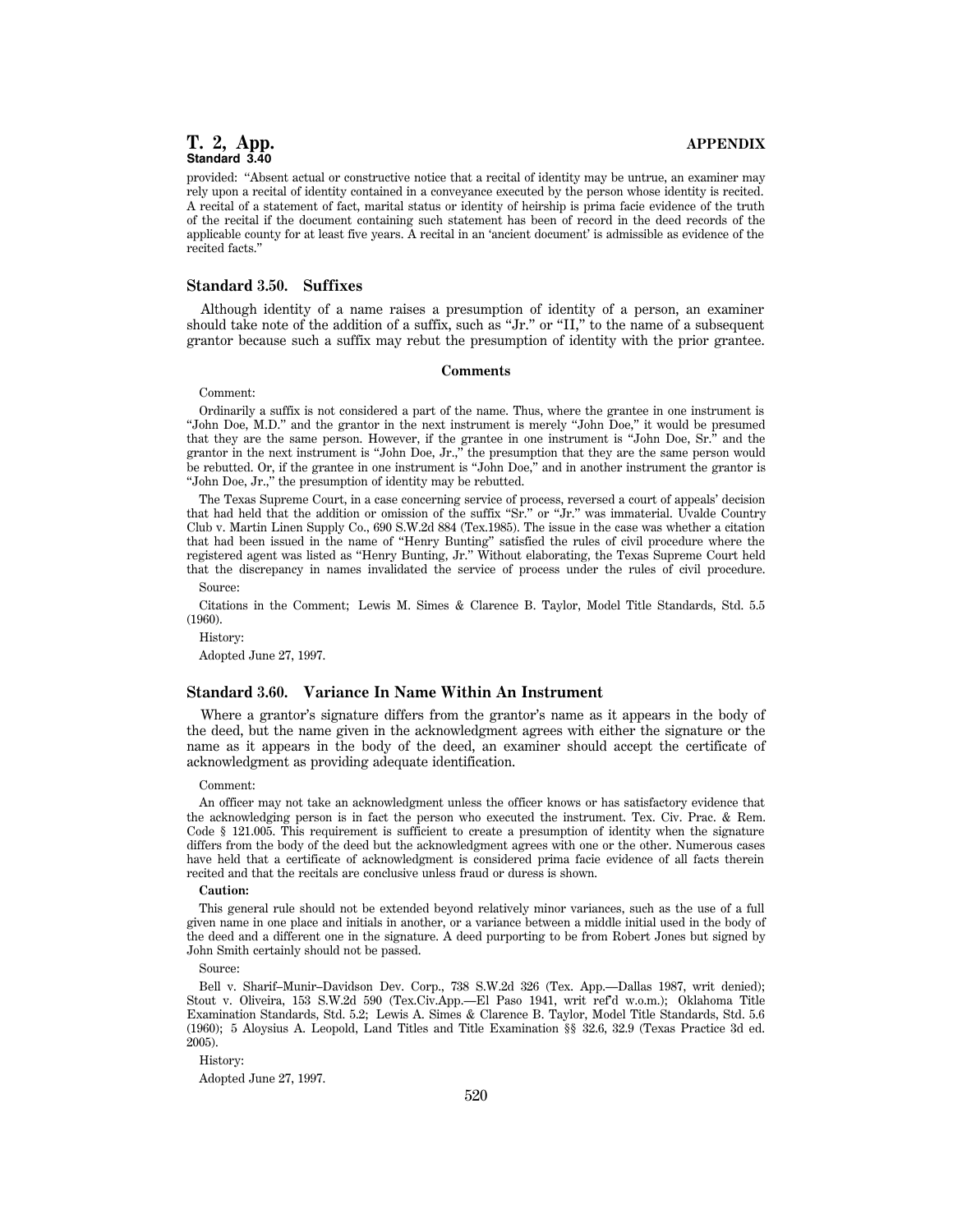# **Standard 3.70. Variances In Name Of Spouse**

If a grantee spouse in one instrument of conveyance is identified only by a title and last name (e.g., "John Smith and Mrs. John Smith, grantees") and such spouse is apparently identified in a succeeding instrument in the chain of title by both a given and last name (e.g., ''John Smith and Mary Smith, grantors''), an examiner should require further evidence showing that such spouse (e.g., Mrs. John Smith) in the first instrument is the same person as the spouse (e.g., Mary Smith) in the second instrument. The same requirement should be made if these succeeding forms of identification are reversed (e.g., the grantees in the first instrument are ''John Smith and Mary Smith'' and the grantors in a succeeding instrument in the chain of title are ''John Smith and Mrs. John Smith'').

Comment:

This standard conforms to the practice of Texas title examiners.

**Caution:**

Although this standard conforms to title examination practice, no Texas cases are directly on point. Source:

Lewis M. Simes & Clarence B. Taylor, Model Title Standards, Std. 5.8 (1960).

History:

Adopted June 27, 1997.

#### **CHAPTER IV**

# **EXECUTION, ACKNOWLEDGMENT, AND RECORDATION**

#### **Standard 4.10. Omissions And Inconsistencies**

Omission of the date of execution from an instrument affecting title does not, in itself, impair marketability. An examiner may presume that an undated instrument has been timely executed if the dates of acknowledgment and recordation, and other circumstances of record, support the presumption.

Inconsistencies in recitals or dates (such as among dates of execution, attestation, acknowledgment, or recordation) do not, in themselves, impair marketability, and an examiner may presume that a proper sequence of formalities occurred.

#### Comment:

The date of execution is not essential to an instrument's validity or delivery. Dunn v. Taylor, 113 S.W. 265, 268 (Tex.1908); Webb v. Huff, 61 Tex. 677, 679 (1884); Owen v. State, 26 S.W.2d 251, 253 (Tex.Crim. App.1930). See generally 5 Aloysius A. Leopold, Land Titles and Title Examination § 36.2 (Texas Practice 3d ed., 2005). The date on an instrument, like other recitals, is important, if the date is in issue, and the given date is presumptively correct, but subject to rebuttal or explanation. Farrell v. Comer, 84 S.W.2d 300, 303 (Tex.Civ.App.—Fort Worth 1935, no writ); Owens v. Jackson, 35 S.W.2d 186, 188 (Tex.Civ.App.—Austin 1931, writ dism'd w.o.j.); Brown v. Rodgers, 248 S.W. 750 (Tex.Civ.App.—Amarillo 1923, no writ). The same is true of the date of attestation and, generally, of acknowledgment. Wilson v. Curry, 151 S.W.2d 356, 358 (Tex.Civ.App.—Fort Worth 1941, writ dism'd).

The critical date—that of delivery—is not normally found in the instrument. See Standard 4.30. Hence, omission of the date from one conveyance in an ordinary series of conveyances may be disregarded. Even though special importance may attach to the date of execution, as in the case of a power of attorney, there is a presumption of timely execution (i.e., in proper sequence in relation to other instruments) if such is supported by other dates and circumstances of record.

Because recitals of dates may be omitted or explained, are notoriously inaccurate, and are more generally in error than are the actual sequences of formalities, inconsistencies in the indicated dates of formalities (e.g., acknowledgment dated prior to execution or execution dated subsequent to indicated date of recordation) should be disregarded. Further, the inconsistency or impossibility of a recited date should not be regarded as vitiating the particular formality involved. Brown v. Rodgers, supra; Wilson v. Curry, supra; Owen v. State, supra; Panhandle Construction Co. v. Flesher, 87 S.W.2d 273, 275 (Tex.Civ.App.—Amarillo 1935, writ dism'd).

Regarding instruments that have been filed for record, an examiner should consider Tex. Civ. Prac. & Rem. Code § 16.033, which contains a two-year statute of limitations that bars certain actions to recover real property based upon acts and omissions specified in the statute. For further discussion, see Comment and Caution to Standard 4.20. In addition, Tex. Loc. Gov't Code § 191.007(k) provides that a recorded instrument that fails to meet certain specifications relating to page size, paper weight, font size, legibility, and other technical matters, is deemed to have been properly recorded.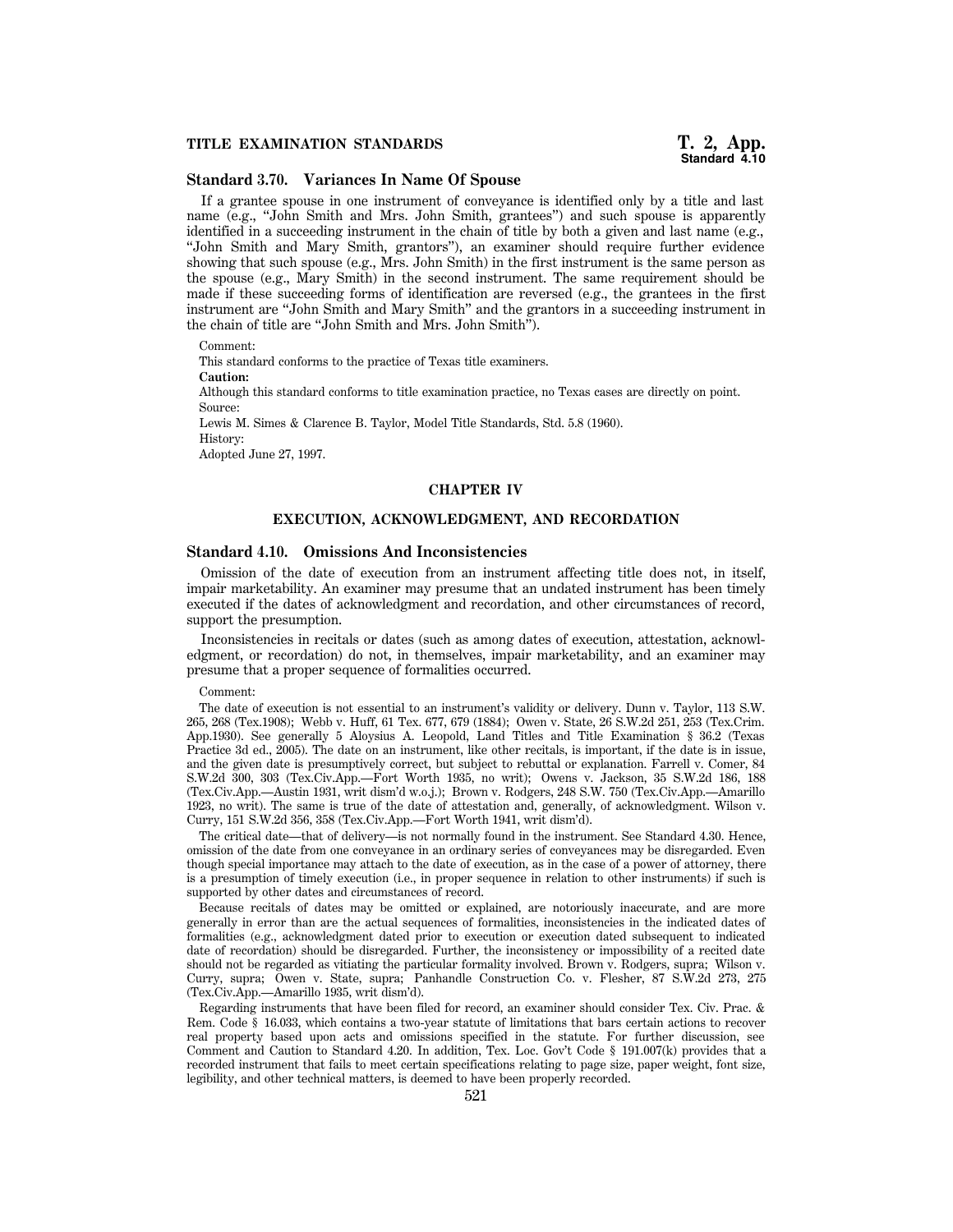Tex. Prop. Code § 12.0011 addresses the requirements for recordation. Effective September 1, 2007, this was amended to provide that a paper document attached as an exhibit to a paper affidavit or other document having an original signature or signatures and acknowledged, sworn to with a proper jurat, or proved according to law, may be recorded and, if recorded, imparts notice.

Effective July 1, 2018, personal appearance may be by way of two-way video and audio conference technology that meets specified standards. See Tex. Gov't Code Ch. 406, new subchapter C (addressing online notary public services).

#### **Caution:**

If, under the circumstances indicated by the record, a date has a particular significance (e.g., for a priority or for an important presumption), an inconsistency or impossibility should not be disregarded. Source:

Citations in the Comment; Lewis M. Simes & Clarence B. Taylor, Model Title Standards, Std. 6.2 (1960); 5 Aloysius A. Leopold, Land Titles and Title Examination § 36.2 (Texas Practice 3d ed. 2005). History:

Adopted June 27, 1997.

### **Standard 4.20. Defective Acknowledgments**

If a certificate of acknowledgment does not conform to the exact wording of the applicable statute, but shows substantial compliance with the statutory requirements for acknowledgments, an examiner should not require corrective action. If a deed or other instrument contains an acknowledgment in substantial noncompliance with the applicable statute or does not contain any acknowledgment whatever, an examiner should not require that such defects be cured if the instrument has been of record for at least twenty years and no adverse claim appears. Otherwise, the examiner should require a corrected acknowledgment and re-record the instrument, or require and record a new, corrected instrument. A proper jurat may substitute for an acknowledgment for instruments recorded on or after September 1, 1989.

#### Comment:

In general, an instrument is entitled to be recorded only if acknowledged or proven by witnesses according to law. Tex. Prop. Code § 12.001. The proper forms for acknowledgments are expressed by statute. Tex. Civ. Prac. & Rem. Code §§ 121.001—121.015. A jurat may substitute for an acknowledgment in instruments recorded on or after September 1, 1989. Tex. Prop. Code § 12.001(a).

A jurat is a certificate signed by the officer before whom an instrument was executed, stating that the instrument was subscribed and sworn to before the officer by the person executing the instrument. Carpenter v. State, 218 S.W.2d 207, 208 (Tex.Crim. App.1949); Robertson v. State, 8 S.W. 659 (Tex.Crim. App.1888). Subject to an exception (discussed in the following paragraph), an acknowledgment certificate must include the officer's seal of office, Tex. Civ. Prac. & Rem. Code § 121.004, and this is also presumably true for a proper jurat, if the officer has a seal. Missouri Pacific Railway Co. v. Brown, 53 S.W. 1019 (Tex.1899). For a listing of the officers who may take acknowledgments or proofs, see Tex. Civ. Prac. & Rem. Code § 121.001. For a listing of officers who may administer oaths and supply a jurat, see Tex. Gov't Code §§ 602.002—602.005.

An acknowledgment or jurat that does not include an official seal and that is taken in the United States or its territories is invalid only if the jurisdiction in which the acknowledgment or jurat is taken requires the attachment of an official seal. Tex. Civ. Prac. & Rem. Code § 121.004. The secretary of state must annually furnish the county clerks with a list of states that require an official seal. Tex. Gov't Code § 405.019.

An acknowledgment or jurat that does not include an embossed or printed seal is not invalid on an electronically transmitted authenticated document that legibly reproduces the required elements of the seal. Tex. Gov't Code § 406.013.

An acknowledgment or jurat may be satisfied by the electronic signature of the notary public so long as all required information is attached to or logically associated with the signature or record. Tex. Bus. & Com. Code § 322.011.

Subject to the **Caution** noted below, the absence or presence of a proper acknowledgment does not affect the validity of a deed or other instrument. Tex. Prop. Code § 13.001(b); Haile v. Holtzclaw, 414 S.W.2d 916, 928 (Tex.1967). Substantial compliance with the statutory acknowledgment requirements is sufficient. ''If the strict compliance with the letter of the law was exacted, we have no doubt that it would destroy and invalidate thousands of records, long since made and believed to have been in accordance with the law.'' Dorn v. Best, 15 Tex. 62, 66 (1855). Omission of mere formal parts of the acknowledgment certificate, such as the recitation that the instrument was executed ''for the consideration and purposes therein stated,'' will not invalidate it, so long as the material parts are present, though all such parts should be included for the sake of regularity. Monroe v. Arledge, 23 Tex. 478 (1859). No particular form of words is required, so long as the certificate shows on its face that all prerequisites to a valid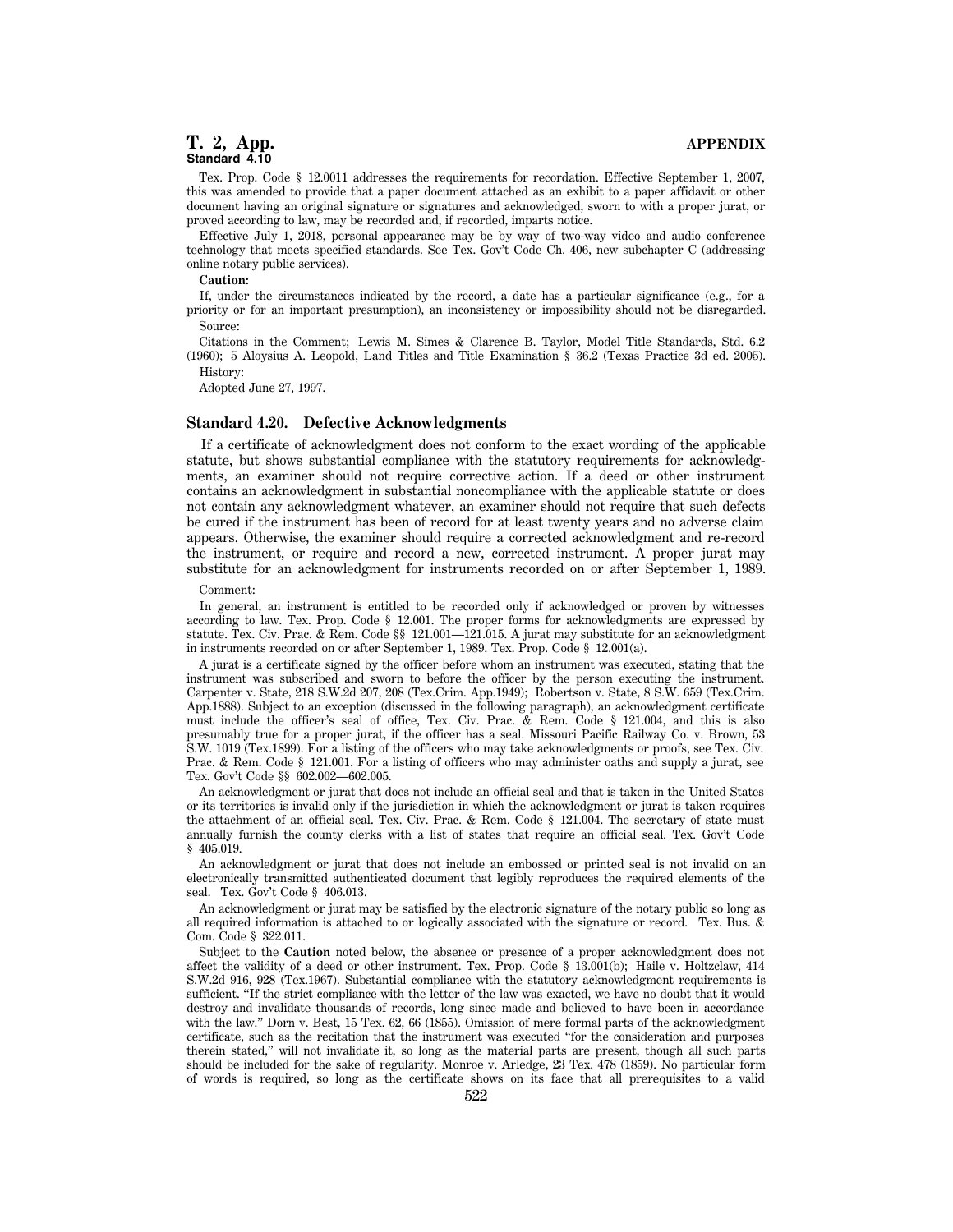# **TITLE EXAMINATION STANDARDS T. 2, App.**

acknowledgment were in fact complied with. Williams v. Cruse, 130 S.W.2d 908 (Tex.Civ.App.—Beaumont 1939, writ ref'd).

The necessary prerequisites for an acknowledgment are that the signer personally appeared before the officer, that the signer was known to the officer to be the person whose name is subscribed to the instrument, and that the signer acknowledged that the signer executed the same for the purposes and considerations therein stated. Sheldon v. Farinacci, 535 S.W.2d 938, 942 (Tex.Civ.App.—San Antonio 1976, no writ). Since August 31, 1981, these essential elements may be fulfilled by a simple certificate stating that the instrument ''was acknowledged'' by the signer (and, if other than as an individual, the signer's particular capacity). Tex. Civ. Prac. & Rem. Code §§ 121.006, 121.008. An acknowledgment may be considered in connection with the deed to which it is attached to supply some missing ingredient. Thus, where the acknowledgment is made by a corporate officer but fails to state the officer's capacity or that the acknowledgment is that of the corporation, it is nonetheless sufficient if it states that the deed was executed for the purposes therein expressed and the deed purports to be the act of the corporation. Ballard v. Carmichael, 18 S.W. 734 (Tex.1892); Muller v. Boone, 63 Tex. 91 (1885).

If an acknowledgment is defective because it was made ''in an individual, rather than a representative or official, capacity'' or fails ''to show an acknowledgment or jurat that complies with applicable law,'' a person with a right of action to recover real property or an interest therein must bring suit within two years after an instrument is filed for record; however, this limitations period does not apply to a forged instrument. Tex. Civ. Prac. & Rem. Code § 16.033. In addition, an instrument ''filed for record containing a ministerial defect, omission, or informality in the certificate of acknowledgment that has been filed for record for longer than two years ... is considered to have been lawfully recorded and to be notice of the existence of the instrument on and after the date the instrument is filed.'' Tex. Civ. Prac. & Rem. Code § 16.033(c). But see **Caution**, below.

To prove title, an instrument in the chain of title to land may be admitted into evidence as an ''ancient document,'' without further proof of its execution, if it has been in existence for at least twenty years. (See discussion of the ''ancient document'' rule in the comment to Standard 13.40.) This rule of evidence does not require the instrument to have been acknowledged. A former statute, deemed repealed upon promulgation of the rules of evidence effective September 1, 1983, provided that an instrument without a proper acknowledgment is admissible if it has been of record for at least ten years. There is no similar specific provision in the current rules of evidence. Arguably, the record of an unacknowledged, or improperly acknowledged, instrument which has been of record for at least twenty years is admissible into evidence under the ancient document rule, but this is not certain. See generally 3 Aloysius A. Leopold, Land Titles and Title Examination §§ 8.6, 8.48 (Texas Practice 3d ed. 2005) and 5 Id. § 35.18. Even if admissible into evidence to prove title, an instrument improperly acknowledged, although of record for at least twenty years, still cannot be regarded as having been validly recorded so as to impart constructive notice. Of course, one who has examined the instrument or the record of the instrument would have actual notice of it. Where no adverse claim appears from the record after twenty years, marketability would not ordinarily be questioned because the possibility of a successful adverse claim based on a defective acknowledgment is remote.

#### **Caution:**

An examiner should exercise caution in relying on the two-year statute of limitations discussed in the Comment. Tex. Civ. Prac. & Rem. Code § 16.033. Except for a ''ministerial defect, omission, or informality'' in the certificate of acknowledgment that has been filed for record for longer than two years, Tex. Civ. Prac. & Rem. Code § 16.033(c), this statute does not expressly validate the recording of an improperly acknowledged instrument. The statute does not explain what constitutes ''a ministerial defect, omission, or informality.'' Moreover, the period of limitation will not run against persons under disability. A defectively acknowledged instrument probably cannot be proven through a certified copy from the public records, at least until it qualifies as an ''ancient document.'' Tex. R. Evid. 902(4).

An instrument executed by a married woman prior to August 22, 1963, but not ''privily and apart'' acknowledged in the manner then prescribed by statute, was void as to her. Tex. Rev. Civ. Stat. art. 1299 (repealed by Acts 1963, 58th Leg., p. 1189, ch. 473, § 1); Humble Oil & Refining Co. v. Downey, 183 S.W.2d 426 (Tex.1944); Sun Oil Co. v. Rhodes, 71 S.W.2d 413 (Tex.Civ.App.—Beaumont 1943, writ ref'd). The supreme court declared former Article 1299 to be unconstitutional in Wessely Energy Co. v. Jennings, 736 S.W.2d 624 (Tex.1987) (affirming a married woman's pre-repeal conveyance despite its noncompliance with Article 1299). However, the ruling was made prospective only. 736 S.W.2d at 629. Thus, an examiner should still be alert to a deed which: pre-dates August 22, 1963, is executed by a married woman, but is not ''privily and apart'' acknowledged.

An unacknowledged and unrecorded instrument is void as to creditors and subsequent purchasers for value without notice. Tex. Prop. Code § 13.001(a). Further, the recordation of an instrument does not impart constructive notice unless the instrument has been properly acknowledged or proved. Hill v. Taylor, 14 S.W. 366 (Tex.1890). Moreover, the acknowledgment of the grantee only, without that of the grantor, is insufficient. Sweeney v. Vasquez, 229 S.W.2d 96, 97 (Tex.Civ.App.—San Antonio 1950, writ ref'd). Of course, an examiner who encounters such an instrument in the course of examining title would gain actual notice of its contents and such notice would likely be imputed to the examiner's client.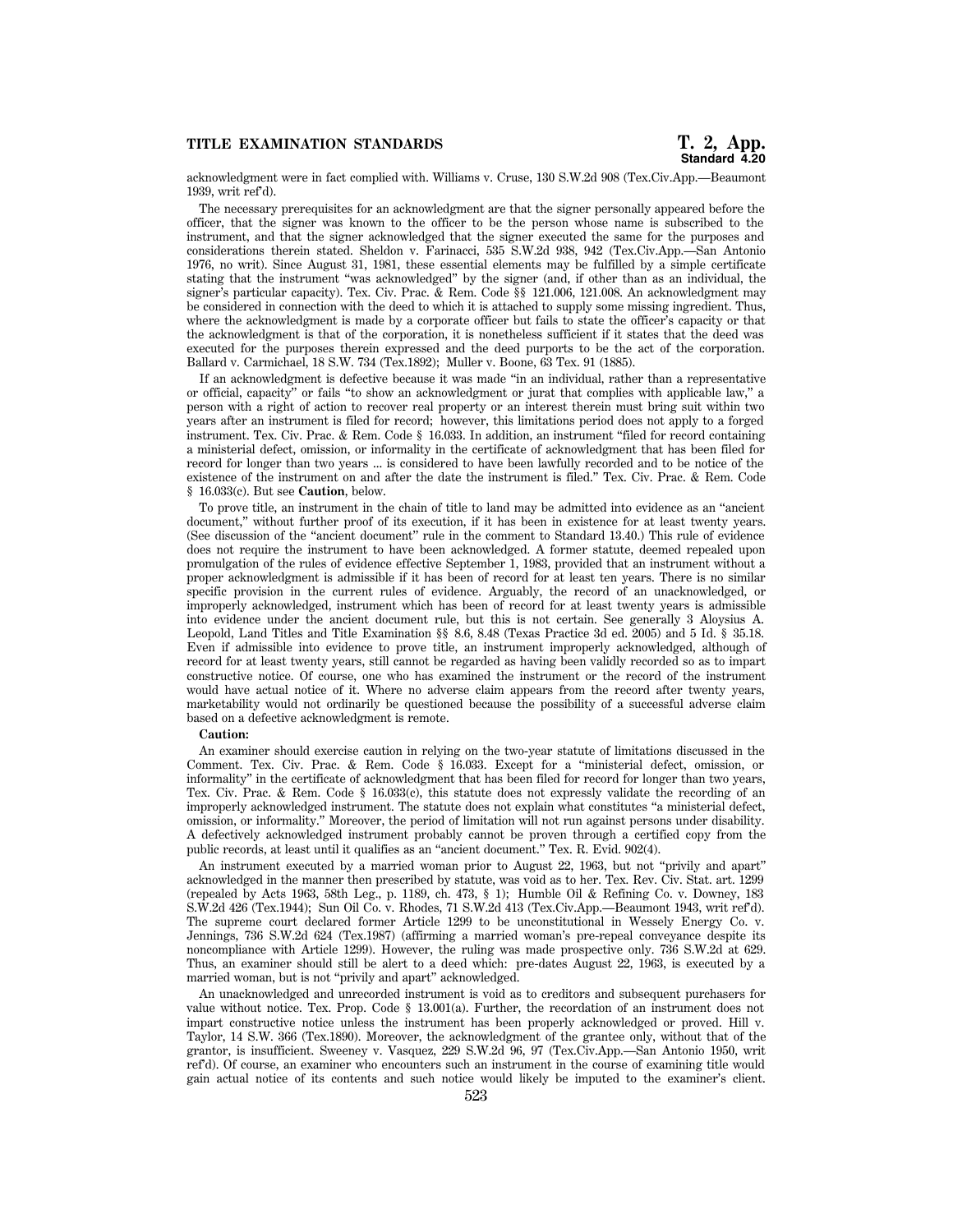Caution should be exercised in determining that an acknowledgment is in substantial, though not literal, compliance. The general rule is that omitted words can be supplied by inference if it is clear what they should be. Sheldon v. Farinacci, 535 S.W.2d 938 (Tex.Civ.App.—San Antonio 1976, no writ). However, an acknowledgment was held insufficient where the certificate recited that the subscribing party, by name, had appeared and "acknowledged that \_\_\_\_\_\_\_\_\_ had signed, sealed and delivered" the party, by name, had appeared and "acknowledged that  $\equiv$ instrument, omitting only the personal pronoun. Huff v. Webb, 64 Tex. 284 (1885).

A jurat (as distinguished from an acknowledgment) is required for the perfection of certain claims (e.g., a mechanic's lien). Tex. Prop. Code § 58.004.

Source:

Citations in the Comment; Oklahoma Title Examination Standards, Stds. 6.1, 6.2; 3 Aloysius A. Leopold, Land Titles and Title Examination §§ 8.6, 8.48 (Texas Practice 3d ed. 2005) and 5 Id. § 35.18. History:

Adopted June 27, 1997.

# **Standard 4.30. Delivery; Effective Date; Delay In Recordation**

An examiner may presume the delivery of instruments acknowledged and recorded. Delay in recordation, with or without record evidence of the intervening death of the grantor, does not rebut the presumption or create an unmarketable title; however, as an added exceptional protection to the client, an examiner may choose to make an inquiry outside of the record.

Comment:

Delivery is a formality essential to the effectiveness of conveyances, recorded or otherwise. Dikes v. Miller, 24 Tex. 417 (1859). Delivery may be actual or constructive. An example of constructive (or conditional) delivery is the typical situation where a deed is delivered to a closing agent to be subsequently delivered to a buyer upon the satisfaction of all contractual conditions to closing. Delivery is a question of fact focusing on two elements: (1) was the instrument placed within the control of the grantee by the grantor, and (2) did the grantor intend that the instrument operate as a conveyance? Ragland v. Kelner, 221 S.W.2d 357 (Tex.1949); Bell v. Rudd, 191 S.W.2d 841 (Tex.1946); Steffian v. Milmo National Bank, 6 S.W. 823 (Tex.1888).

Unless it provides its own effective date, a deed takes effect from the date of its delivery to the grantee. Rosenberg v. Levin, 181 S.W.2d 832 (Tex.Civ.App.—Dallas 1944, writ ref'd w.o.m.). Possession of a deed raises the presumption of its due delivery. Tuttle v. Turner, Wilson & Co., 28 Tex. 759 (1866). The date affixed to an instrument is prima facie evidence of the date of delivery. Lichtenstein v. F&M Nat'l Bank, 372 S.W.2d 716 (Tex.Civ.App.—Dallas 1963, no writ). In the absence of contrary evidence, a deed must be presumed to have been delivered on the date it was executed and acknowledged. Hooks v. Vanderburg, 328 S.W.2d 467 (Tex.Civ.App.—Fort Worth 1959, no writ). Where a deed is dated one date and the acknowledgment is on a different date, however, it is presumed that it was delivered on the date of the deed and not on the date of the acknowledgment in the absence of evidence showing the date it was actually delivered. Rogers v. Gunn, 545 S.W.2d 861 (Tex.Civ.App.—Amarillo 1976, no writ); Popplewell v. City of Mission, 342 S.W.2d 52 (Tex.Civ.App.—San Antonio 1960, writ ref'd n.r.e).

A conveyance to a person who is deceased on the effective day of the conveyance is void for lack of an existing grantee, and no title passes in that conveyance to the heirs or devisees of such deceased person. Vineyard v. Heard, 167 S.W. 22 (Tex.Civ.App.—San Antonio 1914), aff'd, 212 S.W. 489 (Tex.1919); Sparks v. Humble Oil & Refining Co., 129 S.W.2d 468 (Tex.Civ.App.—Texarkana 1939, writ ref'd). However, a conveyance to a living grantee and the grantee's ''heirs and assigns'' or to ''the estate of'' a dead grantee is valid. Haile v. Holtzclaw, 414 S.W.2d 916, 927 (Tex.1967) (holding that a conveyance to the ''estate'' of a grantee was sufficient because the ''estate'' or heirs were capable of being ascertained).

#### **Caution:**

Neither a delay in recordation nor a post-mortem recordation presumptively impairs marketability; however, if the record reflects either the death of the grantee prior to the recording of the instrument, or a long delay in recording, the examiner should inquire outside the record if the examiner reasonably believes, based upon the facts, that a claim of non-delivery is probable. Burris v. McDougald, 832 S.W.2d 707 (Tex. App.—Corpus Christi 1992, no writ); Perkins v. Damme, 774 S.W.2d 765 (Tex. App.—Corpus Christi 1989, writ denied).

Because recorded instruments raise a prima facie presumption of delivery, an examiner is usually not concerned with evidentiary questions; however, because this presumption may be overcome, an examiner may have a duty to inquire further when an examiner knows, or reasonably should know, of facts or circumstances indicating: (1) that the deed was delivered or recorded for a different purpose; (2) that fraud, accident or mistake accompanied the delivery or recording; or, (3) that the grantor had no intention of divesting title. Stephens County Museum, Inc. v. Swenson, 517 S.W.2d 257, 261–262 (Tex.1974); Thornton v. Rains, 299 S.W.2d 287 (Tex.1957); Vannerberg v. Anderson, 206 S.W.2d 217, 219 (Tex.1947). Moreover, a deed must be accepted by the grantee. Recordation of a deed is also prima facie evidence of acceptance; however, this presumption can also be overcome. Martin v. Uvalde Savings & Loan Ass'n, 773 S.W.2d 808 (Tex. App.—San Antonio 1989, no writ).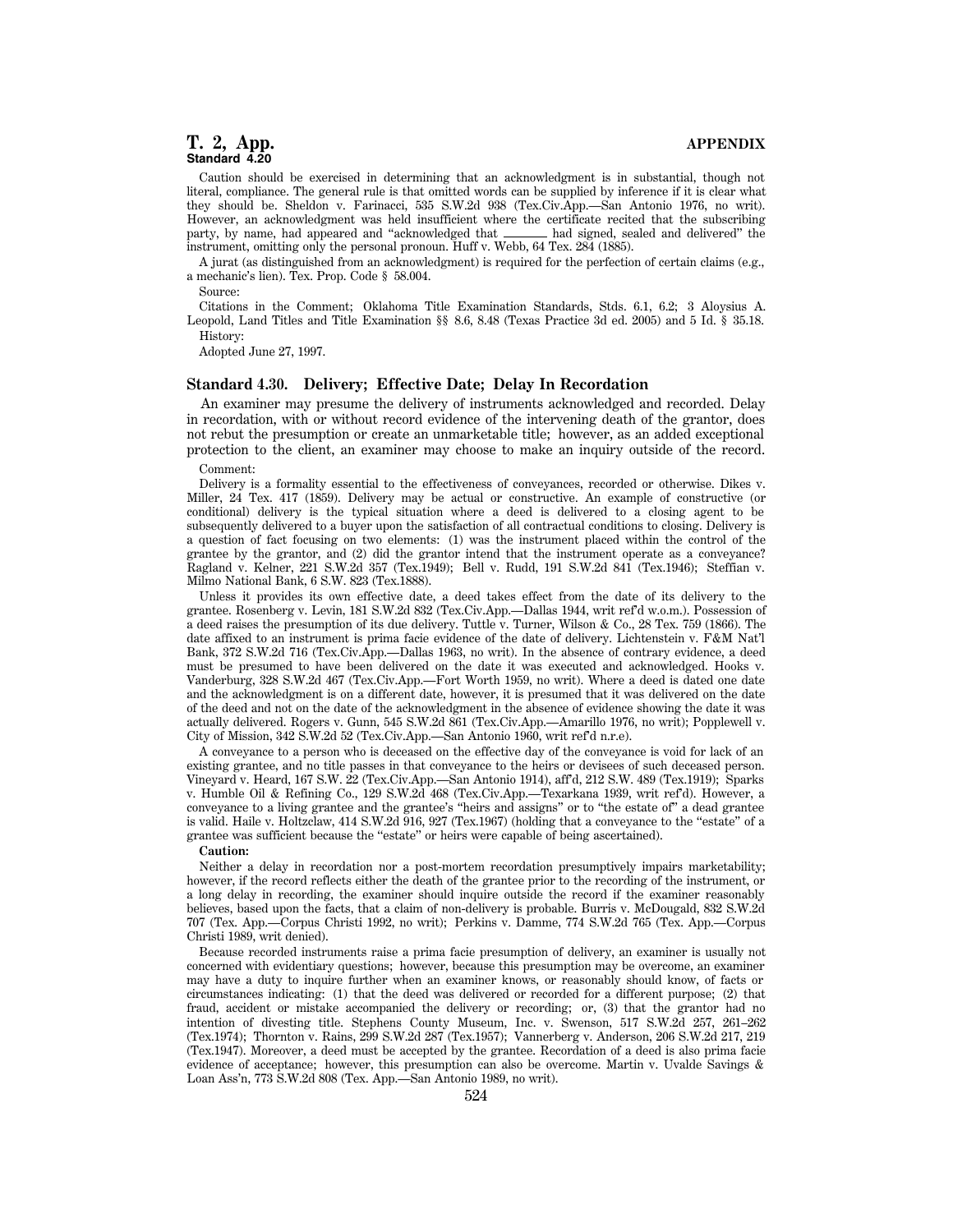Source:

Citations in the Comment; Oklahoma Title Examination Standards, Std. 6.4; Lewis M. Simes & Clarence B. Taylor, Model Title Standards, Std. 6.3 (1960); 5 Aloysius A. Leopold, Land Titles and Title Examination §§ 36.2, 36.6 (Texas Practice 3d ed. 2005).

History:

Adopted June 27, 1997.

### **Standard 4.40. Notice Recording System**

Because Texas has a ''notice'' recordation statute, an examiner should not presume that the order of filing or recording of competing instruments establishes priority of right or that unrecorded instruments are subordinate to recorded instruments.

#### Comment:

Common Law Background: ''Our system of registration was unknown to the common law.'' Ball v. Norton, 238 S.W. 889, 890 (Tex. Comm'n App. 1922, judgm't adopted). "At common law in England, there was no system of registration or recording, and the rule between claimants of the same title was found in the maxim 'prior in tempore potior est in jure,' which means, he who is first in time has the better right.'' 2 Maurice Merrill, Merrill on Notice § 921 (Vernon 1952). This is still the law except as abrogated by statute. Thus, as between claimants who are not entitled to the special protections conferred by recording statutes, the first in time is first in right.

Types of Recording Statutes: In general, recording statutes limit the first-in-time, first-in-right rule and were enacted to protect a bona fide purchaser, as defined in the comments to Standard 4.90, including a lienholder, who is without notice of prior unrecorded claims to real property. Three basic types of recording systems are recognized in the United States: race, race-notice, and notice.

A race statute provides that a purchaser or lienholder who is second in time of conveyance prevails if she records first, regardless of whether that person has notice of other unrecorded interests.

Under a race-notice statute, the subsequent purchaser or lienholder must acquire an interest without notice of the prior unrecorded interest and also must file for record before recordation of the prior unrecorded interest.

A notice statute protects a subsequent purchaser or lienholder who acquires an interest without notice of a prior unrecorded conveyance or lien, regardless of when the subsequent purchaser's deed is recorded, if ever. Nevertheless, because a party who takes without notice may lose out to another subsequent purchaser or lienholder who takes without notice, every grantee should promptly record. Texas has a notice recordation statute. Tex. Prop. Code § 13.001.

How A Notice Recordation Statute Operates: Under a notice statute, if the subsequent instrument is executed and delivered before the prior instrument is filed for record and if the subsequent purchaser or lienholder pays value and has no notice of the prior instrument, then the subsequent instrument prevails regardless of whether the prior instrument is filed for record before the subsequent instrument is filed. Houston Oil Co. v. Kimball, 122 S.W. 533 (Tex. 1909); Watkins v. Edwards, 23 Tex. 443 (1859); White v. McGregor, 50 S.W. 564 (Tex. 1899); Penny v. Adams, 420 S.W.2d 820 (Tex. Civ. App.—Tyler 1967, writ ref'd); Matthews v. Houston Oil Co., 299 S.W. 450 (Tex. Civ. App.—Beaumont 1927, no writ); Raposa v. Johnson, 693 S.W.2d 43 (Tex. App.—Ft. Worth 1985, writ ref'd n.r.e.). For example, assume that Homeowner grants an oil and gas lease on February 1 to A, who does not file for record. Thereafter, Homeowner gives another oil and gas lease to B, a bona fide purchaser, as defined in the comments to Standard 4.90, on February 5. As between A and B, B prevails regardless of whether either A or B records. And, under Texas case law, if A assigned his lease to C on February 10, B would also prevail over C even if B has not recorded. Houston Oil Co. v. Kimball, 122 S.W. 533 (Tex. 1909). However, if Homeowner, on February 15, granted a third oil and gas lease to D for value, who took without notice of B's lease (and assuming that B has still not recorded), D would prevail over B.

Filing and Recording: A paper document filed for record may not be validly recorded or serve as notice of the paper document unless: (1) the paper document contains an original signature or signatures that are acknowledged, sworn to with a proper jurat, or proved according to law; or (2) on or after September 1, 2007, the paper document is attached as an exhibit to a paper affidavit or other document that has an original signature or signatures that are acknowledged, sworn to with a proper jurat, or proved according to law. Tex. Prop. Code § 12.0011. An original signature is not required for an electronic document that complies with the requirements of Chapter 15, Tex. Prop. Code (Uniform Real Property Electronic Recording Act); Chapter 195, Tex. Local Gov't Code (electronic filing of records); Chapter 322, Tex. Bus. & Comm. Code (Uniform Electronic Transactions Act); ''or other applicable law.'' Tex. Prop. Code § 12.0011. See Standard 4.120. If made as provided by law, a certified copy, when recorded, has the same effect as the original. Tex. Local Gov't Code § 191.005 and Tex. Evid. Rules 902(4).

An instrument meeting the requirements of the preceding paragraph imparts constructive notice upon filing. An instrument is filed ''when deposited for that purpose in the county clerk's office, together with the proper recording fees.'' Jones v. MacCorquodale, 218 S.W. 59, 61 (Tex. Civ. App.—Galveston 1919, writ ref'd). Tex. Local Gov't Code § 191.003. ''The county clerk [is] not authorized to 'impose additional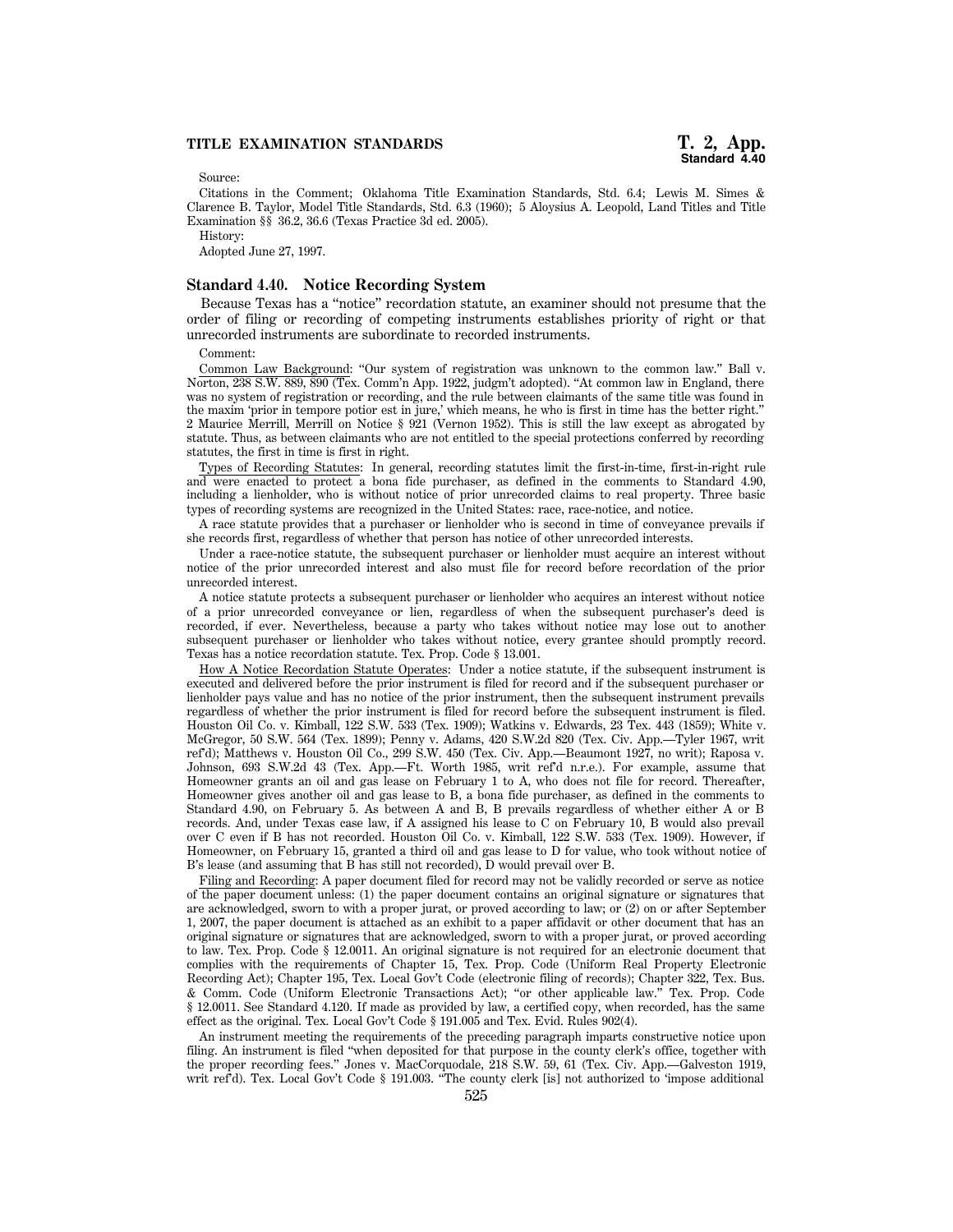requirements' for filing or recording a legal paper such as the removal of irrelevant notations.'' Ready Cable, Inc. v. RJP Southern Comfort Homes, Inc., 295 S.W.3d 763 (Tex. App.—Austin 2009, no pet.) (the words ''unofficial document'' on the top of an exhibit was an irrelevant notation). Tex. Local Gov't Code § 191.007(k).

''[A]n electronic document or other instrument is filed with the county clerk when it is received by the county clerk, unless the county clerk rejects the filing within the time and manner provided by this chapter and rules adopted under this chapter.'' Tex. Local Gov't Code § 195.009. ''An electronic document or other instrument that is recorded electronically … is considered to be recorded in compliance with a law relating to the recording of electronic documents or other instruments as of the county clerk's business day on which the electronic document or other instrument is filed electronically.'' Id. § 195.005. In general, the county clerk must confirm or reject an electronic filing ''not later than the first business day after the date the electronic document or other instrument is filed.'' Id. § 195.004. See Standard 4.110.

County Clerk's Records: The county clerk is required to:

(1) Record instruments in a well-bound book, microfilm records, or other medium (such as optical imaging). Tex. Local Gov't Code § 191.002;

(2) Record, within a reasonable time after delivery, any instrument that is authorized or required to be recorded in that clerk's office and that is proved, acknowledged, or sworn to according to law. Tex. Prop. Code § 11.004(a)(1);

(3) Record instruments relating to the same property in the order the instruments are filed. Tex. Prop. Code § 11.004(a)(3); and

(4) Make a record of the names of the parties to the instrument in alphabetical order, the date of the instrument, the nature of the instrument, and the time the instrument was filed. Tex. Local Gov't Code § 193.001.

Although local practice varies, county clerks may maintain separate books with corresponding indices for:

- (1) Deed Records (since 1836)
- (2) Probate Records (since 1836)
- (3) Release Records (since 1836)
- (4) Marriage Records (since 1837)
- (5) Deed of Trust Records (since 1879)
- (6) Abstract of Judgment Records (since 1879)
- (7) Vendor's Lien Records (since 1879)
- (8) Lis Pendens Records (since 1905)
- (9) Oil and Gas Lease Records (since 1917)
- (10) Federal Tax Lien Records (since 1923)
- (11) Mechanic's and Materialmen's Lien Records (since 1939)
- (12) State Tax Lien Records (since 1961)
- (13) Financing Statements (since 1966)
- (14) Utility Security Records (since 1966)

As of September 1, 1987, a clerk may consolidate the real property records into a single class known as ''Official Public Records of Real Property'' or ''Official Public Records.'' Tex. Local Gov't Code §§ 193.002, 193.008.

The clerk must maintain alphabetical indices, Direct (Grantor) Index and Reverse (Grantee) Index, for all recorded deeds, powers of attorney, mortgages, and other instruments relating to real property. The Grantor Index must refer to the names of the corresponding grantees, and the Grantee Index must refer to the names of the corresponding grantors. If the instrument is executed by a representative (e.g., executor, administrator, guardian, agent, attorney in fact, or trustee), then both that person and the principal's name must be indexed. Tex. Local Gov't Code §§ 193.003, 193.004. The index entries for a correction instrument must contain the names of the grantors and grantees as stated in the correction instrument. Tex. Local Gov't Code § 193.003. Records maintained on microfilm and microfiche must also contain a brief description of the property, if any, and the location of the microfilm or microfiche image. Tex. Local Gov't Code §§ 193.009 and 193.010.

#### **Caution:**

An instrument properly filed for record but not yet indexed or not properly indexed nevertheless imparts constructive notice upon filing. See Standard 4.50.

A properly filed instrument imparts constructive notice even if the records have been destroyed. For a list of Texas counties whose records are not complete because of fires or other record deficiencies, see 3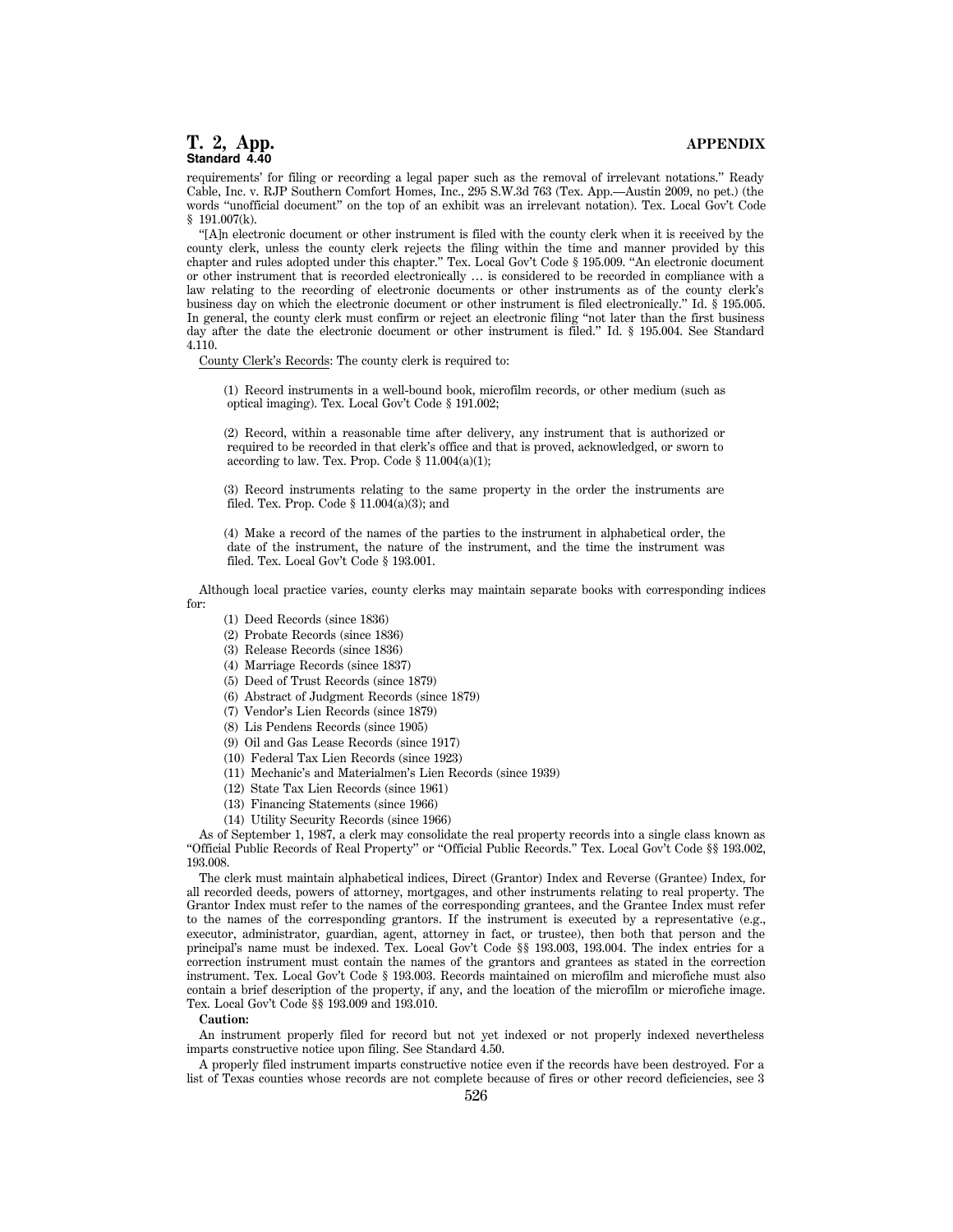Aloysius A. Leopold, Land Titles and Title Examination §3 8.7 (Texas Practice 3d ed. 2005). In some cases, copies of or information pertaining to destroyed records may have been maintained by an independent abstract or title company, and examiners customarily rely on such records.

Source:

Citations in the Comment.

History:

Adopted August 2, 2013; amended July 17, 2014.

The prior standard provided: ''Because Texas has a 'notice' recordation statute, an examiner must not assume that the order of filing or recording of competing instruments establishes priority of right or that unrecorded instruments are subordinate to recorded instruments.''

#### **Standard 4.50. Constructive Notice**

An examiner should examine all instruments within the record chain of title as of the date and time of the examination, including instruments that have been recently filed for record but not yet indexed.

#### Comment:

Definition: Instruments filed for record within the chain of title impart constructive notice. Constructive notice is notice imputed as a matter of law as a result of an instrument having been filed for record. ''An instrument that is properly recorded in the proper county is … notice to all persons of the existence of the instrument.'' Tex. Prop. Code § 13.002. An instrument that appears of record but does not meet the statutory requirements for recordation does not impart constructive notice, Hill v. Taylor, 14 S.W. 366 (Tex. 1890); however, such an instrument may impart actual or inquiry notice to one who learns of its existence. See Farmers Mut. Royalty Synd. v. Isaacks, 138 S.W.2d 228 (Tex. Civ. App.—Amarillo 1940, no writ).

Effect of filing: Except for abstracts of judgment and lis pendens, instruments that meet the statutory requirements for recordation, once filed, impart constructive notice even though never actually or accurately recorded or indexed. A party claiming under a properly filed instrument has no duty to verify that the clerk actually or accurately recorded it. William Carlisle & Co. v. King, 133 S.W. 241 (Tex. 1910); Throckmorton v. Price, 28 Tex. 605 (1866); David v. Roe, 271 S.W. 196 (Tex. Civ. App.—Fort Worth 1925, writ dism'd w.o.j.). Recordation in the wrong records (such as a mortgage in the deed records) does not defeat constructive notice. Kennard v. Mabry, 14 S.W. 272 (Tex. 1890); Knowles v. Ott, 34 S.W. 295 (Tex. Civ. App. 1895, writ ref'd).

An electronic instrument is deemed filed and generally imparts constructive notice when it is received by the county clerk, unless rejected by the next business day. Tex. Local Gov't Code § 195.009 and 13 Tex. Admin. Code § 7.144.

Abstracts of judgment are not effective to create judgment liens until recorded and indexed. Belbaze v. Ratto, 7 S.W. 501 (Tex. 1888). See Standard 15.30. However, a federal tax lien is effective as constructive notice from the time filed, even though it was never recorded or indexed. Hanafy v. United States, 991 F. Supp. 794 (N. D. Tex. 1998).

''To be effectively recorded [to impart constructive notice], an instrument relating to real property must be eligible for recording and must be recorded in the county in which a part of the property is located.'' Tex. Prop. Code § 11.001(a). Thus, if a tract of land is partly located in more than one county, recordation of an instrument affecting the tract in any of the counties imparts constructive notice in each of the counties of its existence and contents. Hancock v. Tram Lumber Co., 65 Tex. 225, 232 (1885); Aston Meadows, Ltd. v. Devon Energy Production Co., 359 S.W.3d 856 (Tex. App.—Fort Worth 2012, pet. denied).

If an instrument was recorded in the proper county at the time but a new county containing the land conveyed was subsequently created, that event does not affect the validity of the prior recording. Tex. Prop. Code § 11.001(b); Lumpkin v. Muncey, 17 S.W. 732 (Tex. 1886).

Like most instruments, a lis pendens filed for record before September 1, 2011, imparts constructive notice from date of filing; thus proper indexing of a lis pendens was not required. A lis pendens filed for record on or after September 1, 2011 must be filed for record and indexed in order to be constructive notice. Tex. Prop. Code § 13.004. However, a lis pendens does not impart constructive notice of matters not appearing on the face of the pleadings as of the time of the title examination, although it is effective as to papers that were lost by the clerk. Kropp v. Prather, 526 S.W.2d 283 (Tex. Civ. App.—Tyler 1975, writ ref'd n.r.e.); Latta v. Wiley, 92 S.W. 433 (Tex. Civ. App. 1905, writ ref'd). A lis pendens imparts constructive notice only while the underlying cause of action is pending; however, it may nevertheless impart actual or inquiry notice, unless "expunged." Tex. Prop. Code § 12.0071(f). For more information on lis pendens, including termination of constructive notice, see Standard 15.110.

Interests Not Subject To The Recording Statutes: Various rights and interests are not subject to the recording statutes and thus are not rendered void by the recording statutes as to a subsequent purchaser or lienholder without notice even though the rights or interests are not of record in the county clerk's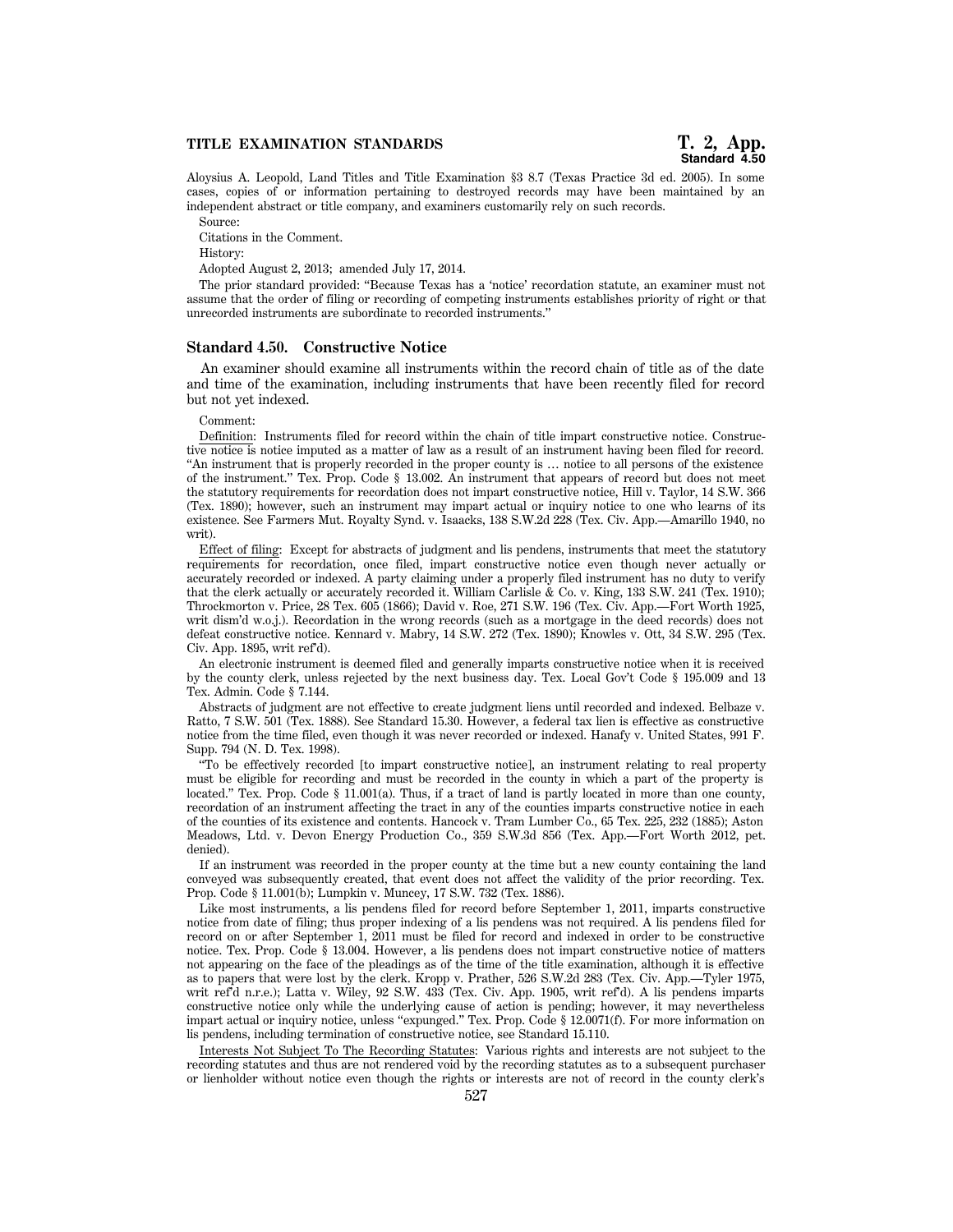office. Those rights and interests include:

(1) Patents. Arrowood v. Blount, 41 S.W.2d 412 (Tex. 1931) (holding that the record of a patent in the General Land Office is notice to the world).

(2) Heirship. New York & T. Land Co. v. Hyland, 28 S.W. 206 (Tex. Civ. App. 1894, writ ref'd); Ross v. Morrow, 19 S.W. 1090 (Tex. 1892). See Standard 11.70.

(3) The appointment of a receiver. First Southern Properties, Inc. v. Vallone, 533 S.W.2d 339 (Tex. 1976) (the property is in custodia legis).

(4) An equitable interest or title. However, equity may protect a bona fide purchaser, as defined in the comments to Standard 4.90, against outstanding equitable interests. Cetti v. Wilson, 168 S.W. 996, 998 (Tex. Civ. App. 1914, writ ref'd).

(5) A forfeiture order in favor of the United States. United States v. Colonial National Bank, N.A., 74 F.3d 486 (4th Cir. 1996) (if the United States recovers land by forfeiture order, it does not have to file the order in the real property records or to file a lis pendens to protect its interest from the effect of a subsequent lien or conveyance by the former owner of the land).

(6) Title acquired by prescription or adverse possession. Houston Oil Co. v. Olive Sternenberg & Co., 222 S.W. 534 (Tex. Comm'n App. 1920, judgm't adopted); Heard v. Bowen, 184 S.W. 234 (Tex. Civ. App.–San Antonio 1916, writ ref'd); MacGregor v. Thompson, 26 S.W. 649 (Tex. Civ. App. 1894, no writ).

(7) An easement by necessity. Fletcher v. Watson, No. 14-02-00508, 2003 WL 22901026 at \*8, 2003 Tex. App. LEXIS 10493 at \*25 (Tex. App.—Houston [14th Dist.] Dec. 4, 2003, pet. denied) (''[I]t makes sense that an easement by estoppel could be defeated by a purchaser in good faith without notice, but that an estoppel by necessity would not be defeated.'').

(8) Uniform Commercial Code (UCC) filings covering growing crops and promissory notes, whether or not secured by an interest in land. These security interests are perfected by filing in the central filing office of the state of location of the debtor, whether they specifically or generally describe the collateral and with or without a legal description of the affected lands. Tex. Bus. & Com. Code §§ 9.301, 9.501. However, security interests in fixtures, in as-extracted collateral (oil, gas, and other minerals), and in timber to be cut are perfected by filing in the real property records of the county where the property is located. Tex. Bus. & Com. Code § 9.501.

(9) A bankruptcy court order (confirming a reorganization plan) that extends the maturity date of a mortgage debt. Wind Mountain Ranch, LLC v. City of Temple, 333 S.W.3d 580 (Tex. 2010).

Title under a will probated in Texas may not be subject to the recording statutes, so that notwithstanding that the will is not of record in the county where the land is located, a purchaser from the decedent's intestate heirs without knowledge of the will cannot acquire title free of the devisees' title. See Howth v. Farrar, 94 F.2d 654 (5th Cir. 1938) (holding that the probate of a will is an in rem proceeding and notice to the world). Although that case has never been overruled, some commentators have expressed serious doubt that it accurately represents Texas law. See 17 M. K. Woodward & Ernest E. Smith, III, Tex. Prac., Prob. & Decedents' Estates § 87 (1971) § 87 (1971), in which the authors, pointing out that a purchaser should not be expected to search all of the counties in the state, offer the opinion that to impart notice to persons other than the parties to a probate proceeding and their privies as to land outside the county of probate, the decree must be recorded in the records of the county in which the land lies. The authors further note that title examiners customarily require the recording of proceedings for the probate of a will in the county where the land under examination is located. In view of the uncertainty whether a will and its Texas probate must be recorded in the county where the land is located, in addition to the county where the will was probated, to impart constructive notice of the devisees' title, the only prudent course for the examiner is to require that any known will and its probate be recorded in the county where the land under examination is located.

Chain Of Title: A bona fide purchaser, as defined in the comments to Standard 4.90, of property is not charged with constructive notice of instruments that, although recorded, are outside of the chain of title. ''Chain of title'' refers to the documents that show the successive ownership history of a tract of land, commencing with the severance of title from the sovereign down to and including the conveyance to the present holder. Munawar v. Cadle Co., 2 S.W. 3d 12, 18 (Tex. App.—Corpus Christi 1999, pet. denied).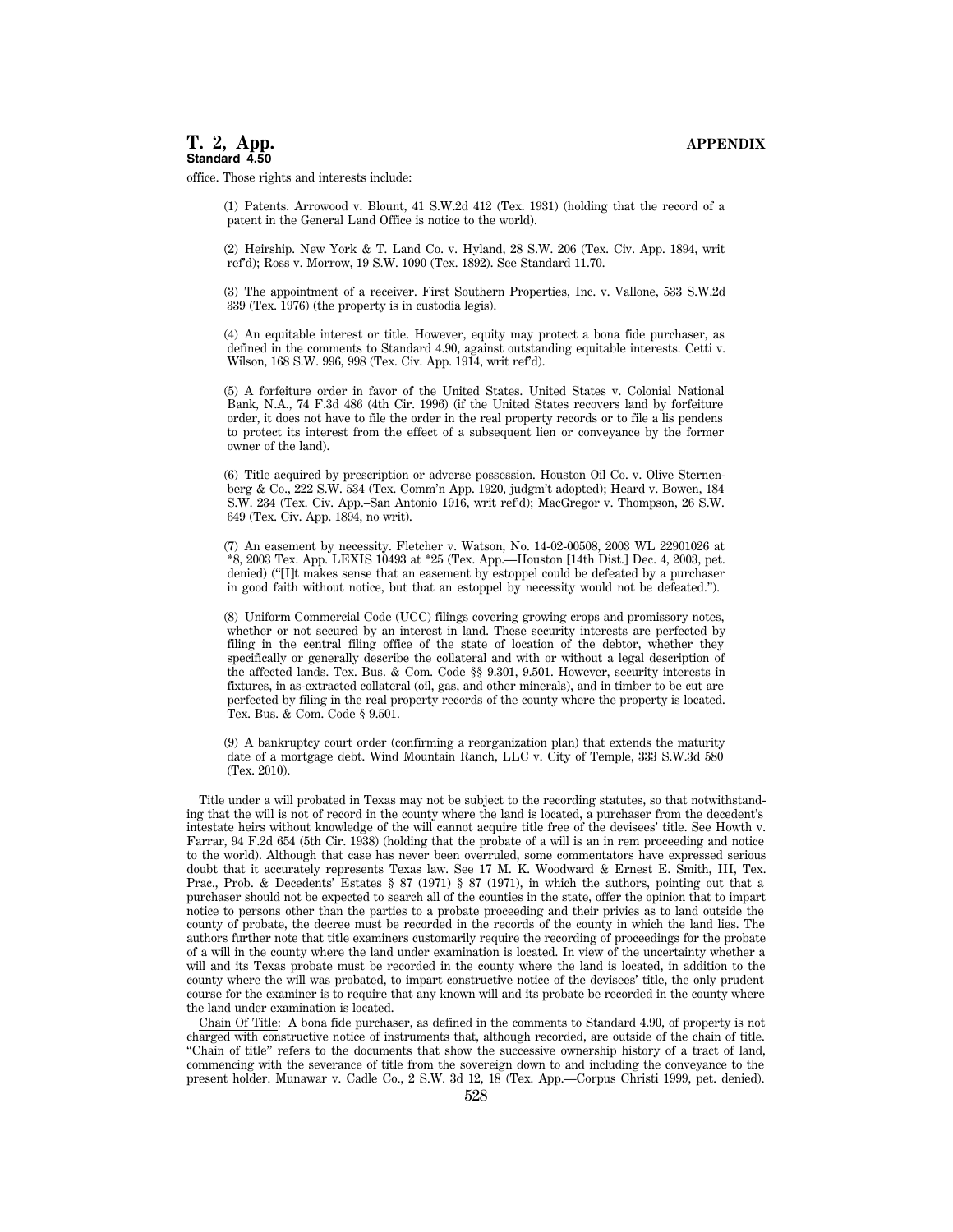# **TITLE EXAMINATION STANDARDS T. 2, App.**

Note that severance from the sovereign occurs on the date of the survey of the property for severance purposes, not on the date of the patent, which always post-dates severance—sometimes by many years. Examples of instruments that are not in the chain of title and that do not impart constructive notice include:

(1) Instruments executed by a grantor and recorded before the grantor acquired title. Breen v. Morehead, 136 S.W. 1047 (Tex. 1911).

(2) Mortgages covering land by an after-acquired property clause. First Nat'l Bank v. Southwestern Lumber Co., 75 F.2d 814 (5th Cir. 1935).

(3) Disclosure of an unrecorded deed by a grantee's affidavit recorded in the real property records. Reserve Petroleum Co. v. Hutcheson 254 S.W.2d 802 (Tex. Civ. App.–Amarillo 1952, writ ref'd n.r.e.).

(4) Instruments executed by a stranger to title. Lone Star Gas Co. v. Sheaner, 297 S.W.2d 855, 857 (Tex. Civ. App.—Waco 1956), rev'd in part on other grounds, 305 S.W.2d 150 (Tex. 1957) (''It is the law of this state that the record of a deed or mortgage by a stranger to the title to real estate, although duly recorded, is not constructive notice to a subsequent purchaser from the record owner of the property, because such instrument is not in the chain of title to such property.'').

(5) Instruments executed by the grantee of a prior unrecorded instrument from a common grantor. Southwest Title Ins. Co. v. Woods, 449 S.W.2d 773 (Tex. 1970).

(6) Instruments executed by a grantor after the grantor has previously conveyed the property.

If a grantor conveys the same property twice, and the second grantee puts his deed upon record, is it notice to one who subsequently purchases from the first grantee? We think not. The record is not notice to the first grantee, for he is a prior purchaser. Nor do we think it was intended to be notice to any one who should purchase from him. In other words, we think the subsequent purchasers who are meant are only those the origin of whose title is subsequent to the title of the grantee in the recorded deed. And it is such subsequent purchasers alone to whom the registry acts extend. The language of these statutes, so far as they affect deeds, is that, unless recorded, such deeds shall be void as against subsequent purchasers. When recorded, therefore, they have been held to operate as notice to such persons. The object of all the registry acts, however expressed, is the same. They were intended to affect with notice such persons only as have reason to apprehend some transfer or encumbrance prior to their own, because none arising afterwards can, in its own nature, affect them; and after they have once, on a search instituted upon this principle, secured themselves against the imputation of notice, it follows that every one coming into their place by title derived from them may insist on the same principle in respect to himself.

#### White v. McGregor, 50 S.W. 564, 565 (Tex. 1899).

Texas cases that discuss chain of title issues are based upon a grantor-grantee title examination, not a tract index examination; however, an abstract company may provide a means of locating instruments on a geographic or tract basis.

Process Of Examination: While county clerks do not maintain tract indices, most abstract and title companies maintain records by tract, usually by section, survey, or subdivision. Unless the examiner is provided an abstract of title compiled by an abstract company, the examiner will usually use or prepare a run sheet (list of instruments in chain of title) from an abstract company's tract records and general name indices or from the indices and register of the county clerk. The information provided or used should identify all instruments affecting title that have been recorded or filed for record. The examiner should identify the source and the time interval of the records examined.

Index Search: Because Texas maintains only official grantor and grantee indices, an examiner should search under the name of each grantor from the date the grantor acquired the property forward to the date of filing for record the instrument that transfers the property to a grantee. White v. McGregor, 50 S.W. 564, 565-566 (Tex. 1899). The date of the conveyance itself, not the date of filing for record, controls whether an instrument is within the chain. Fitzgerald v. Le Grande, 187 S.W.2d 155 (Tex. Civ. App.—El Paso 1945, no writ).

However, Texas case law provides that: ''A purchaser is required to look only for conveyances made prior to his purchase by his immediate vendor, or by any remote vendor through whom he derives his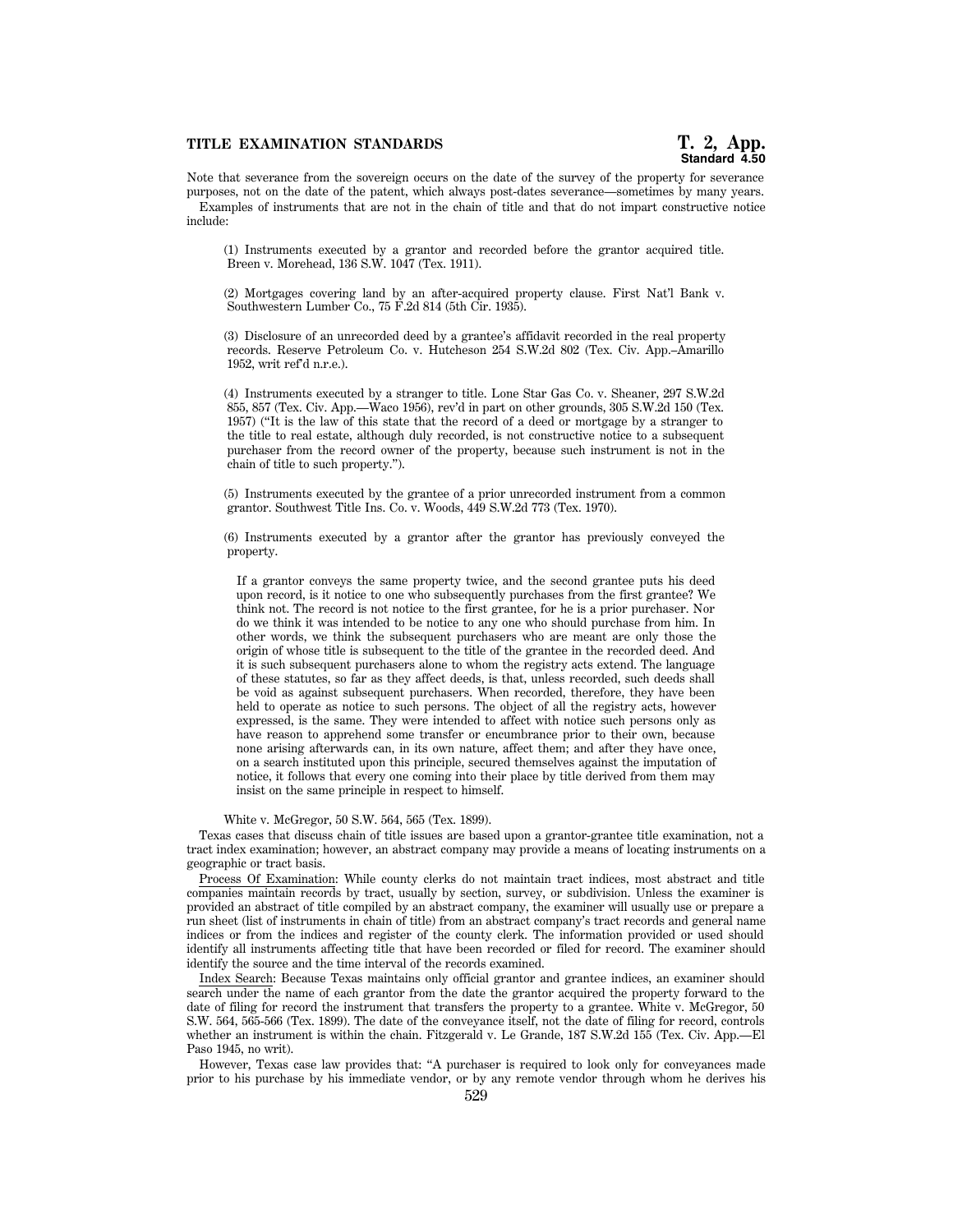title.'' Houston Oil Co. v. Kimball, 122 S.W. 533, 540 (Tex. 1909). The decision in Delay v. Truitt, 182 S.W. 732 (Tex. Civ. App.—Amarillo 1916, writ ref'd), illustrates that late-recording grantees who recorded their instrument outside the chain of title may prevail over a later grantee who recorded first. Consider the following example: O conveys Blackacre to A, who does not immediately record. Thereafter, O conveys to B, who records but with actual notice of O's prior conveyance to A. Thus, B cannot be a bona fide purchaser, as defined in the comments to Standard 4.90. Thereafter, A records. If B subsequently conveys to C, C must look beyond the date of recordation of B's deed for the late recorded O to A deed because the O to A deed imparts constructive notice under Texas law (in most states, the late-recorded O to A deed would be ''outside the chain of title'' and thus not impart constructive notice). In this example in Texas, A would defeat C. In the absence of a judicial determination of such facts, the record will not reveal whether B had actual notice of O's prior conveyance to A. Thus, the record alone will not determine title between A and C. Because this scenario is unlikely to occur, an examiner often considers it reasonably safe to forgo this extended forward search, instead opting to do the more limited search described above immediately under this subheading, especially where the risk is mitigated by factors such as the passage of time since a remote grantor's deed or the examiner's reliance on an abstract company's indices.

Source: Citations in the Comment. History: Adopted August 2, 2013.

#### **Standard 4.60. Recitals In Instruments In Chain Of Title**

The examiner should advise the client of outstanding encumbrances and other matters apparently affecting the title and disclosed by recitals in instruments appearing in the chain of title.

Comment:

A purchaser will be charged with constructive notice of the contents of instruments in that person's chain of title, including instruments incorporated by reference or otherwise identified in a series of unrecorded instruments where a reference in the chain of title would lead an examiner to become aware of them. Westland Oil Dev. Corp. v. Gulf Oil Corp., 637 S.W.2d 903 (Tex. 1982); Houston Title Co. v. Ojeda De Toca, 733 S.W.2d 325 (Tex. App.—Houston [14 Dist.] 1987), rev'd on other grounds, Ojeda de Toca v. Wise, 748 S.W.2d 449 (Tex. 1988); Abercrombie v. Bright, 271 S.W.2d 734 (Tex. Civ. App.— Eastland 1954, writ ref'd n.r.e.); MBank Abilene, N.A. v. Westwood Energy, Inc., 723 S.W.2d 246 (Tex. App.—Eastland 1986, no writ). A purchaser is charged with constructive notice of the referenced instrument unless the purchaser can prove that the purchaser made a diligent search to obtain the instrument and was unable to obtain it. Loomis v. Cobb, 159 S.W. 305 (Tex. Civ. App.–El Paso 1913, writ ref'd); Westland Oil Dev. Corp. v. Gulf Oil Corp., 637 S.W.2d 903 (Tex. 1982); Waggoner v. Morrow, 932 S.W.2d 627 (Tex. App.—Houston [14th Dist.] 1996, no writ).

The rationale of the rule is that any description, recital of fact, or reference to other documents puts the purchaser upon inquiry, and he is bound to follow up this inquiry, step by step, from one discovery to another and from one instrument to another, until the whole series of title deeds is exhausted and a complete knowledge of all the matters referred to and affecting the estate is obtained.

Loomis v. Cobb, 159 S.W. 305, 307 (Tex. Civ. App.—El Paso 1913, writ ref'd). Other examples of the binding effect of such references include:

(1) A reference to a vendor's lien even though the deed that created the lien was unrecorded, Gilbough v. Runge, 91 S.W. 566 (Tex. 1906).

(2) A reference in a deed to an unrecorded deed of trust, Garrett v. Parker, 39 S.W. 147 (Tex. Civ. App. 1896, writ ref'd).

(3) A recitation in a deed to a prior contract covering the land, Houston Ice & Brewing Co. v. Henson, 93 S.W. 713 (Tex. Civ. App. 1906, no writ); Cumming v. Johnson, 616 F.2d 1069, 1075 (9th Cir. 1979).

(4) A recitation in a deed to other deeds that granted easements over the land. Jones v. Fuller, 856 S.W.2d 597 (Tex. App.—Waco 1993, writ denied).

(5) A reference to a deed of trust in an assignment of oil and gas leases. MBank Abilene, N.A. v. Westwood Energy, Inc., 723 S.W.2d 246 (Tex. App.—Eastland 1986, no writ).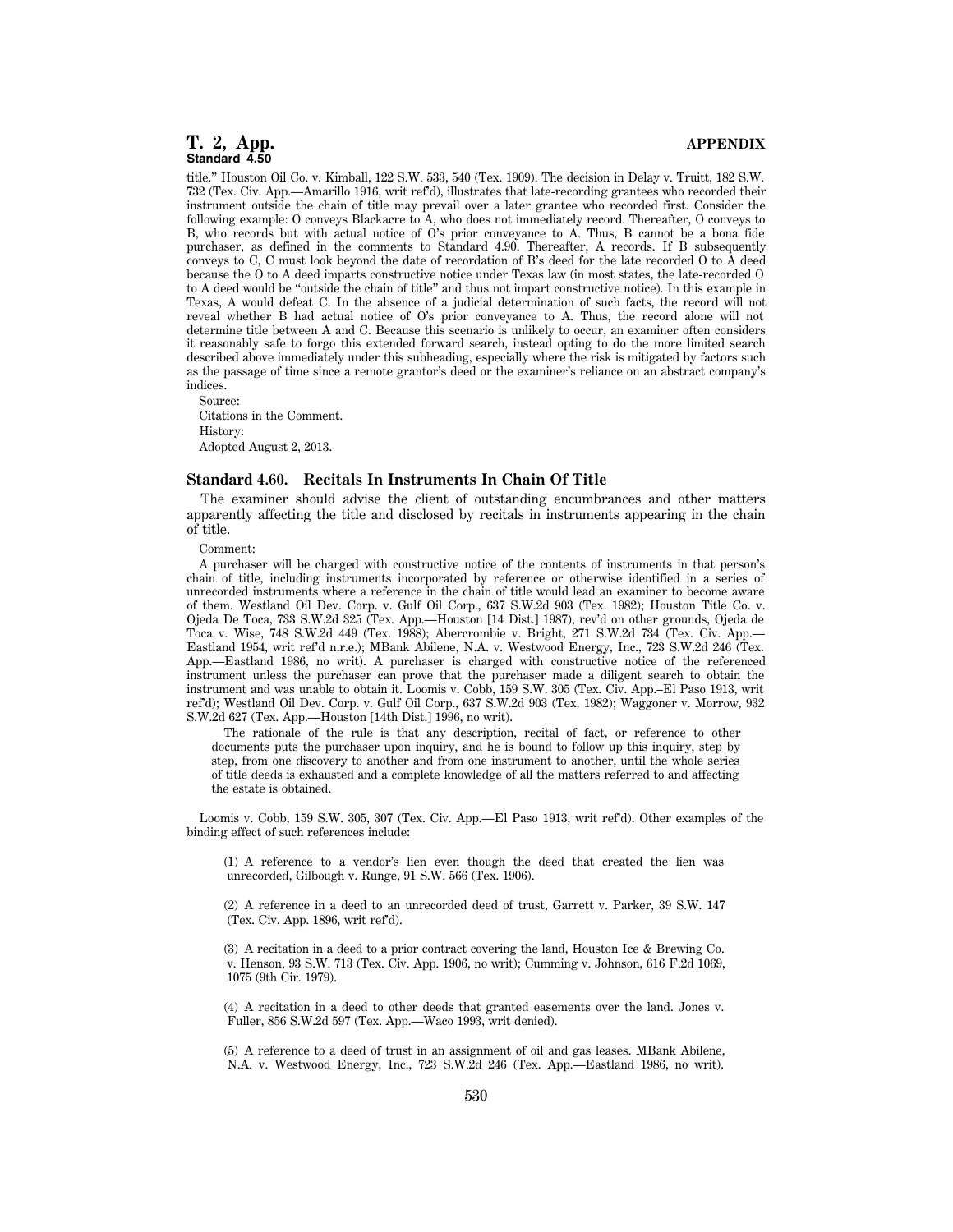Source: Citations in the Comment. History: Adopted August 2, 2013.

#### **Standard 4.70. Duty Of Inquiry Based On Actual Notice**

The examiner should advise the client of matters affecting the title that are known by the examiner even though not revealed by the record, including unfiled instruments and facts known to the examiner that would impart either actual or inquiry notice of matters affecting title.

Comment:

A purchaser is charged with notice (a) of information appearing of record (constructive notice), (b) of information within the purchaser's knowledge (actual notice), and (c) of information that the purchaser would have learned arising from circumstances that would prompt a good-faith purchaser to make a diligent inquiry (inquiry notice).

While constructive notice serves as notice as a matter of law, actual notice is notice as a matter of fact. Inquiry notice results as a matter of law from facts that would prompt a reasonable person to inquire about the possible existence of an interest in property. Noble Mortgage & Investments, LLC v. D&M Vision Investments, LLC, 340 S.W.3d 65 (Tex. App.—Houston [1st Dist.] 2011, no pet.); Mann v. Old Republic National Title Insurance Co., 975 S.W.2d 347 (Tex. Civ. App.—Houston [14th Dist.] 1998, no writ); City of Richland Hills v. Bertelsen, 724 S.W.2d 428, 430 (Tex. App.—Ft. Worth 1987, writ denied). Also see Standard 4.80.

Actual notice includes, not only known information, but also facts that a reasonably diligent inquiry would have disclosed. Hexter v. Pratt, 10 S.W.2d 692 (Tex. Comm'n App. 1928, judgm't adopted); Mann v. Old Republic National Title Insurance Co., 975 S.W.2d 347 (Tex. Civ. App.—Houston [14th Dist.] 1998, no writ).

In common parlance "actual notice" generally consists in express information of a fact, but in law the term is more comprehensive. … So that, in legal parlance, actual knowledge embraces those things of which the one sought to be charged has express information, and likewise those things which a reasonably diligent inquiry and exercise of the means of information at hand would have disclosed.

Hexter v. Pratt, 10 S.W.2d 692, 693 (Tex. Comm'n App. 1928, judgm't adopted). See also Flack v. First Nat'l Bank, 226 S.W.2d 628, 632 (Tex. 1950).

Circumstances that give rise to a duty to inquire include obvious ones, such as a person's assertion of a claim to an interest in property, Zamora v. Vela, 202 S.W. 215 (Tex. Civ. App.—San Antonio 1918, no writ); Price v. Cole, 35 Tex. 461 (1871), rev'd on other grounds, 45 Tex. 522 (1876), as well as others that merely arouse suspicion. For example, the refusal of a spouse to sign an instrument may give notice of the inability of the other spouse to execute it. Williams v. Portland State Bank, 514 S.W.2d 124 (Tex. Civ. App.–Beaumont 1974, writ dism'd).

A purchaser with constructive notice of a deed of trust is put on inquiry to determine the status of the deed of trust, such as whether it had been released or foreclosed. Realty Portfolio, Inc. v. Hamilton, 125 F.3d 292 (5th Cir. 1997); Clarkson v. Ruiz, 140 S.W.2d 206 (Tex. Civ. App.—San Antonio 1940, writ dism'd).

Notice to an agent will constitute notice to the principal if the agent is one who had the power to act with reference to the subject matter to which the notice relates. J.M. Radford Grocery Co. v. Citizens Nat'l Bank, 37 S.W.2d 1080 (Tex. Civ. App.—El Paso 1931, writ dism'd). Accordingly, a purchaser is generally legally charged with such facts that come to his or her attorney's knowledge in the course of employment as an attorney to examine title, Hexter v. Pratt, 10 S.W.2d 692 (Tex. Comm'n App. 1928, judgm't adopted) and Ramirez v. Bell, 298 S.W. 924 (Tex. Civ. App.—Austin 1927, writ ref'd), or with such facts that would have become known to the purchaser's attorney upon further inquiry into irregularities arising in connection with the closing of a transaction. Carter v. Converse, 550 S.W.2d 322 (Tex. Civ. App.—Tyler 1977, writ ref'd n.r.e.). Therefore, even though a case may have been dismissed for want of prosecution, the attorney and principal have a further obligation to investigate the suit to determine if there is any claim which may remain outstanding although the lis pendens does not continue as constructive notice to the world. Hexter v. Pratt, 10 S.W.2d 692 (Tex. Comm'n App. 1928, judgm't adopted). In contrast, a title company does not become an insured's agent in examining title or in acting as escrow agent, and notice that the title company acquires is not imputed to the insured. Tamburine v. Center Savings Assoc., 583 S.W.2d 942 (Tex. Civ. App.—Tyler 1979, writ ref'd n.r.e.) (in examining title in order to issue a title insurance policy, the title company does not act on behalf of the parties to the real estate transaction but acts exclusively for itself; in supervising the transfer of title in accordance with the commitment, the title company acts for its own benefit and protection; and in acting as escrow agent, the authority of the title company does not extend to examination of title).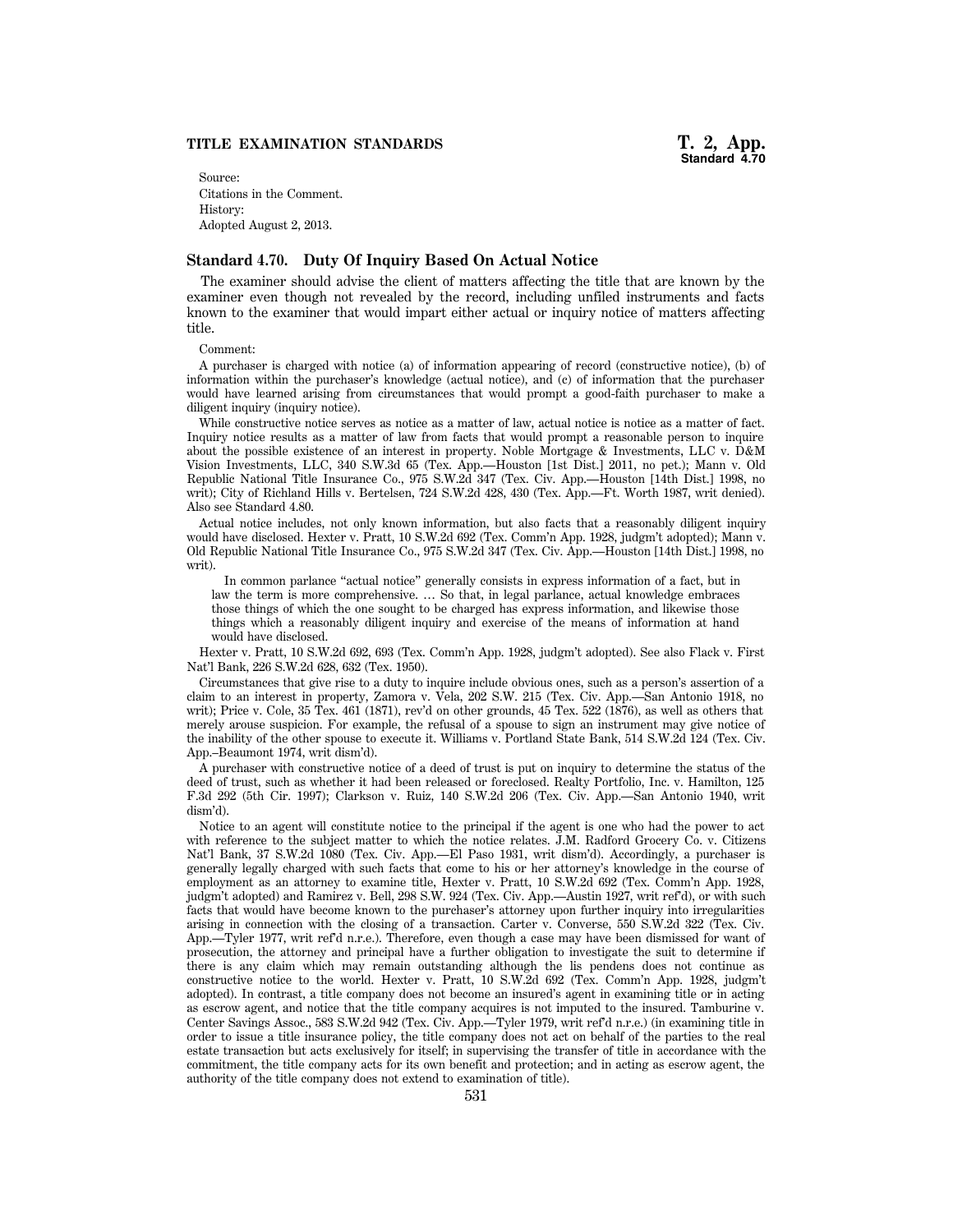If notice is given to a party, that party only has a reasonable obligation of investigation at that time and does not have a continued obligation of monitoring to see if an event transpires at a later day. For example, if tax agents of the Internal Revenue Service are notified that a divorce is pending, this fact does not obligate the IRS to continue to monitor to see if the divorce later occurs, and if the land is awarded to the non-taxpayer. Prewitt v. United States, 792 F.2d 1353 (5th Cir. 1986).

Source:

Citations in the Comment. History: Adopted August 2, 2013.

## **Standard 4.80. Duty Of Inquiry Based On Possession**

The examiner should advise the client to inspect the land to determine possible rights in third parties that may not be reflected in the record, such as an apparent easement or third parties in possession.

Comment:

Notice of title given by possession or apparent use of property is equivalent to the notice that is afforded by recording a deed. Strong v. Strong, 98 S.W.2d 346 (Tex. 1936). The duty to inquire arises only if the possession or apparent use is inconsistent with record title and is (1) visible, (2) open, (3) exclusive, and (4) unequivocal, implying exclusive dominion over the property. Strong, 98 S.W.2d at 350 (holding that possession by a member of the record title-owner's family was not open or exclusive).

Possession by a tenant creates a duty to inquire. Mainwarring v. Templeman, 51 Tex. 205, 209 (1879). Possession of a single rental-unit dwelling was sufficient to create constructive notice. See, e.g., Moore v. Chamberlain, 195 S.W. 1135 (Tex. 1917); Collum v. Sanger Bros., 82 S.W. 459 (Tex. 1904). A purchaser is charged with constructive notice of each tenant's rights in occupied units of a multi-unit property. Inquiry of a tenant's rights may result in actual notice of the tenant's claim to additional units; however, possession of a unit in a multi-unit structure may not satisfy the criteria for claiming rights in more than just the occupied unit. Madison v. Gordon 39 S.W.3d 604 (Tex. 2001).

Ordinarily, a subsequent purchaser need not inquire whether a grantor who remains in possession has any claim to the property. For example, there is no obligation to inquire whether the grantor's deed was, instead, a mortgage, whether the deed was fraudulently secured, or whether the deed was executed by mutual mistake. Eylar v. Eylar, 60 Tex. 315 (1883). However, special circumstances may impart constructive notice of a possible claim by a grantor. See, e.g., Anderson v. Barnwell, 52 S.W.2d 96 (Tex. Civ. App.—Texarkana 1932), aff'd sub nom. Anderson v. Brawley, 86 S.W.2d 41 (Tex. 1935) (grantor was in possession over six years after conveying the property and conveyed additional interests in the property).

If possession by a third party has terminated before the buyer acquires an interest in the land, then the buyer need not inquire as to the rights of the third party in the property, even if the buyer knew of the former possession. Maxfield v. Pure Oil Co., 91 S.W.2d 892 (Tex. Civ. App.–Dallas 1936, writ dism'd w.o.j.).

When acquiring an interest from a cotenant, the acquiring party should inquire of the interest of any other party in possession. See Collum v. Sanger Bros., 82 S.W. 459 (Tex. 1904) and Aldridge v. North East Independent School Dist., 428 S.W.2d 447, Tex.Civ.App—San Antonio, Apr. 03, 1968, writ refused n.r.e. (Oct 02, 1968 ) order set aside (Nov 06, 1968 ) writ refused (Nov 06, 1968 ). But see, Madison v. Gordon, 39 S.W.3d 604 (Tex. 2001) (no duty to inquire of tenants in a multi-unit facility whether a tenant held an unrecorded deed to the premises).

Not all possession or apparent use gives rise to a duty to inquire, e.g.:

(1) A nonvisible buried pipeline. Shaver v. National Title & Abstract Co., 361 S.W.2d 867, 869 (Tex. 1962).

(2) Minor children's occupancy of mother's homestead. Boyd v. Orr, 170 S.W.2d 829, 834 (Tex. Civ. App.—Texarkana 1943, writ ref'd).

(3) A crop. De Guerin v. Jackson, 50 S.W.2d 443, 448 (Tex. Civ. App.—Texarkana 1932), aff'd 77 S.W.2d 1041 (Tex. 1935).

#### **Caution:**

The above comments do not address adverse possession and prescription. See comments to Standard 4.50, supra, under subheading ''Interests Not Subject To The Recording Statutes,'' and comments to Standard 4.90, infra, under subheading ''Bona Fide Purchaser Not Protected.''

Source:

Citations in the Comment. History: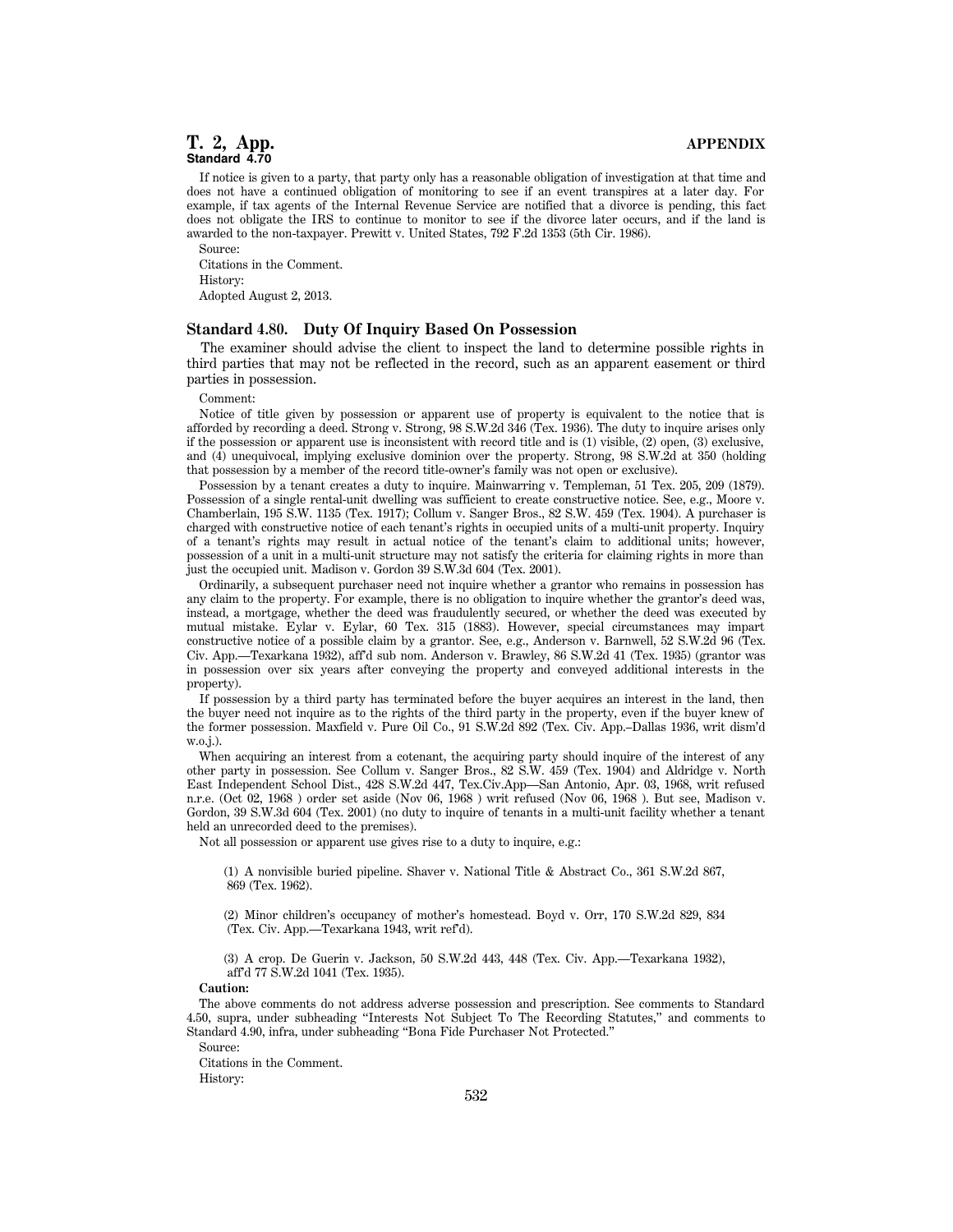# **TITLE EXAMINATION STANDARDS T. 2, App.**

Adopted August 2, 2013.

# **Standard 4.90. Qualification As Bona Fide Purchaser**

An examiner cannot determine whether any party in the chain of title is a bona fide purchaser. Accordingly, an examiner should not disregard any interest in the chain of title based solely on an assumption that it was extinguished by a bona fide purchaser under the recording laws. However, if title passed by a quitclaim deed, then the grantee and the grantee's successors are not bona fide purchasers as to claims existing at the time of the quitclaim deed.

Comment:

Definition: A bona fide purchaser is one who, in good faith, pays valuable consideration without actual, constructive, or inquiry notice of an adverse claim. Sparks v. Taylor, 99 Tex. 411, 90 S.W. 485 (1906). The terms ''good faith purchaser'' and ''bona fide purchaser'' have the same meaning. Bank of America v. Babu, 340 S.W.3d 917 (Tex. App. – Dallas 2011, no pet.). A lender acquiring a mortgage, deed of trust, or other lien based on sufficient consideration and without notice of a prior claim is a bona fide purchaser. Graves v. Guaranty Bond State Bank, 161 S.W.2d 118 (Tex. Civ. App.—Texarkana 1942, no writ). For discussion of the Texas recording law, see Standard 4.40.

This discussion will make numerous references to the following terms that were previously defined: Constructive notice—See Standard 4.50; Actual notice—See Standard 4.70; and Inquiry notice—See Standards 4.70 and 4.80.

Consideration: To be a bona fide purchaser, the party must show that, before the party had actual, constructive, or inquiry notice of an interest, the purchaser's deed was delivered and value was paid. La Fon v. Grimes, 86 F.2d 809 (5th Cir. 1936). A recital in the deed that consideration was paid is not sufficient. That consideration was paid must be independently proven, Watkins v. Edwards, 23 Tex. 443, 448 (1859), although a recital of consideration may be an element of that proof, Davidson v. Ryle, 124 S.W. 616, 619 (Tex. 1910).

The purchaser may be a bona fide purchaser even if the purchaser has paid less than the ''real value'' of the land, unless the price paid is grossly inadequate. Nichols-Stewart v. Crosby, 29 S.W. 380, 382 (Tex. 1895) (\$5 paid for land then worth \$8,000 is grossly inadequate); McAnally v. Panther, 26 S.W.2d 478, 480 (Tex. Civ. App.—Eastland 1930, no writ) (providing numerous examples of inadequate consideration). To show that the purchaser has paid valuable consideration, the purchaser must pay more value than merely cancelling an antecedent debt. Similarly, where a grantor executes a deed of trust or mortgage for an antecedent debt, the grantee has not paid sufficient value. Turner v. Cochran, 61 S.W. 923 (Tex. 1901); Jackson v. Waldstein, 30 S.W. 47 (Tex. Civ. App.—Austin 1895, writ ref'd).

Good Faith: To be a bona fide purchaser, a purchaser must take the property in good faith. ''A transferee who takes property with knowledge of such facts as would excite the suspicions of a person of ordinary prudence and put him on inquiry of the fraudulent nature of an alleged transfer does not take the property in good faith and is not a bona fide purchaser.'' Hahn v. Love, 321 S.W.3d 517, 527 (Tex. App.—Houston [1st Dist.] 2009, pet. denied). Whether a person takes in good faith depends on whether the purchaser is aware of circumstances within or outside the chain of title that would place the purchaser on notice of an unrecorded claim or that would excite the suspicion of a person of ordinary prudence. Noble Mortgage & Investments, LLC v. D&M Vision Investments, LLC, 340 S.W.3d 65 (Tex. App.— Houston [1st Dist.] 2011, no pet.).

Quitclaim Deed: In Texas the grantee of a quitclaim deed cannot qualify as a bona fide purchaser for value against unrecorded instruments and equities that existed at the time of the quitclaim, Threadgill v. Bickerstaff, 29 S.W.757 (Tex. 1895); Rodgers v. Burchard, 34 Tex. 441 (1870-71). The rationale is that the fact that a quitclaim deed was used, in and of itself, attests to the dubiousness of the title. See Richardson v. Levi, 3 S.W. 444, 447-48 (Tex. 1887). Although a quitclaim is fully effective to convey whatever interest the grantor owns in the property described in the deed, Harrison Oil Co. v. Sherman, 66 S.W.2d 701, 705 (Tex. Civ. App.—Beaumont 1933, writ ref'd), the grantee takes title subject to any outstanding interest or defect, whether or not recorded and whether or not the grantee is aware of it or has any means of discovering it. See, e.g., Woodward v. Ortiz, 237 S.W.2d 286, 291-92 (Tex. 1951). Moreover, in Texas not only is the grantee under a quitclaim deed subject to any outstanding claims or equities, all subsequent purchasers in his chain of title, however remote, are likewise subject to any unknown and unrecorded interests that were outstanding at the time of the quitclaim. Houston Oil Co. v. Niles, 255 S.W. 604, 609- 11 (Tex. Comm'n App. 1923, judgm't adopted).

Any title dependent on a quitclaim as a link in the chain of title cannot be marketable title, since it might at any time be defeated by some unknown claimant. Accordingly, absent passage of time or other factors that may remove the practical risk, if the chain of title includes a quitclaim, then the examiner should advise the client of its existence in the chain of title and of its effect.

Unfortunately, it is often difficult for a title examiner to reach a definite conclusion whether a deed is a quitclaim. A quitclaim deed, as traditionally defined, is one that purports to convey not the land or a specific interest but only the grantor's right, title and interest in it. See Rogers v. Ricane Enters., Inc.,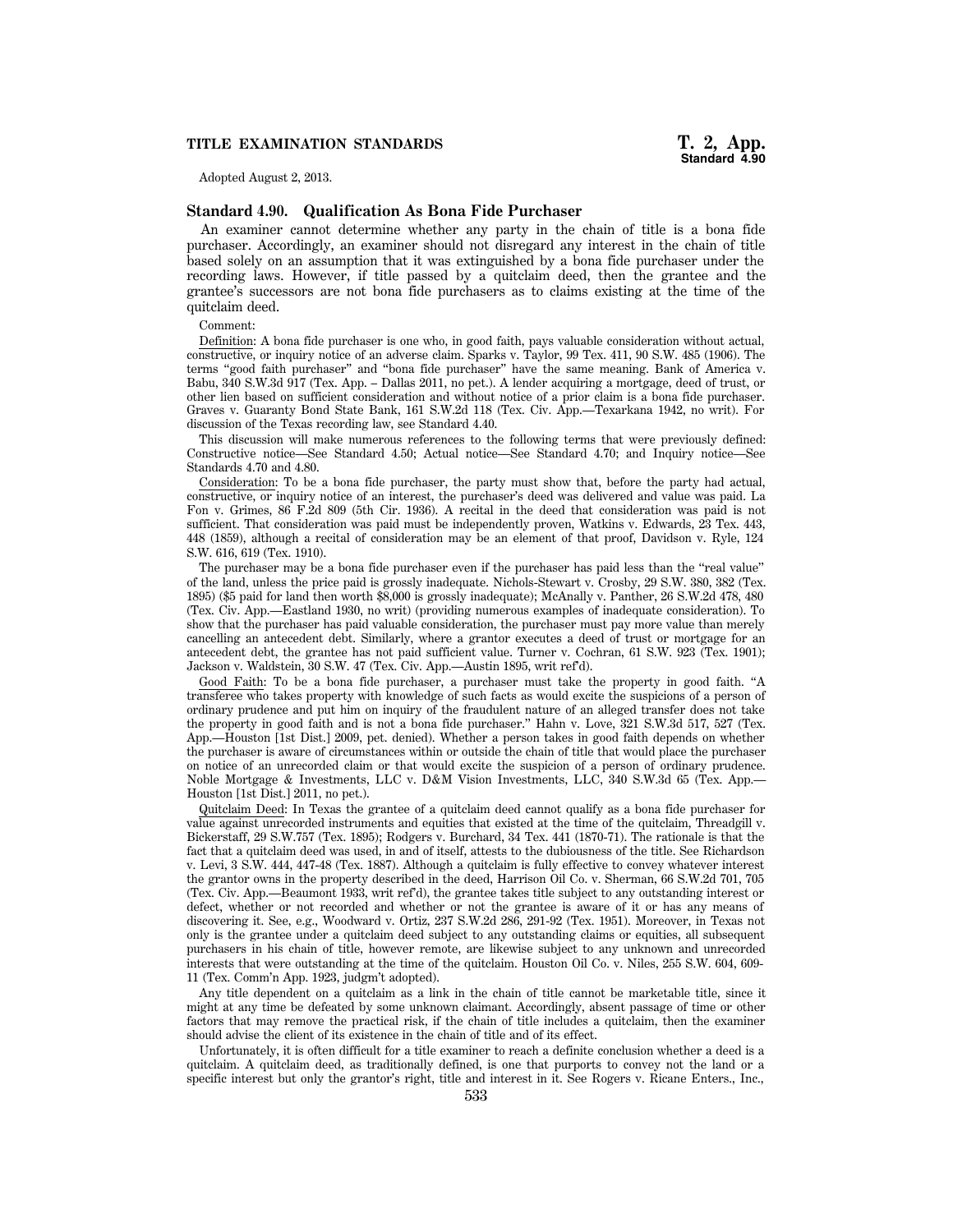884 S.W.2d 763, 769 (Tex. 1994); Richardson v. Levi, 3 S.W. 444 (Tex. 1887). Nevertheless, building on a line of reasoning that seems to have originated with F. J. Harrison & Co. v. Boring & Kennard, 44 Tex. 255 (1875), in which the court's discussion of the issue does not bear on its ultimate decision, Texas courts have developed and liberally applied the notion that if the language of a deed as a whole reasonably implies a purpose to effect a transfer of particular rights in the land, it will be treated as a conveyance of those rights, not a mere quitclaim, despite the presence of traditional quitclaim language and even the word "quitclaim" itself. See, e.g., Cook v. Smith, 174 S.W. 1094 (Tex. 1915); Benton Land Co. v. Jopling, 300 S.W. 28 (Tex. Comm'n App. 1927, judgm't adopted). (This manner of construction of apparent quitclaims has been treated by at least one authority as being peculiar to Texas. See Annotation, Grantee or Mortgagee by Quitclaim Deed or Mortgage in Quitclaim Form as Within Protection of Recording Laws, 59 A.L.R. 632, 648-49 (1929).) Construing a deed in which the grantors conveyed ''all of our undivided interest'' in the minerals in a tract of land, the court in Bryan v. Thomas, 365 S.W.2d 628, 630 (Tex. 1963), stated unequivocally, ''To remove the question from speculation and doubt we now hold that the grantee in a deed which purports to convey all of the grantor's undivided interest in a particular tract of land, if otherwise entitled, will be accorded the protection of a bona fide purchaser.'' See also Miller v. Hodges, 260 S.W. 168, 171 (Tex. Comm'n App. 1924, judgm't adopted).

Notwithstanding that many deeds in traditional quitclaim form have been held otherwise by Texas courts, the principle that a deed is a mere quitclaim if it conveys only a grantor's ''right, title, and interest,'' as opposed to a specific interest in described land, has never been overruled. See Geodyne Energy Income Prod. P'ship I-E v. Newton Corp., 161 S.W.3d 482 (Tex. 2005); Rogers v. Ricane Enters, Inc., 884 S.W.2d 763 (Tex. 1994). Although neither of the latter supreme court decisions addressed whether the grantee was deprived of the status of bona fide purchaser for value under the recording laws because of the nature of the conveyance, and cases such as Bryan v. Thomas might be distinguished on that basis, they are unequivocal in denominating a conveyance of a grantor's right, title and interest as a quitclaim. Unless a conveyance of only a grantor's right, title, and interest contains words that otherwise amply demonstrate the parties' intention that some particular interest be conveyed, a determination that may be very difficult for a title examiner to make objectively, the deed's quitclaim form must be considered to pose the risk that the grantee's title might be defeated by some unrecorded and unknown claim. See Enerlex, Inc. v. Amerada Hess, Inc., 302 S.W.3d 351 (Tex. App.—Eastland 2009, no writ); Riley v. Brown, 452 S.W.2d 548 (Tex. Civ. App.—Tyler 1970, no writ). Further, it is frequently overlooked that blanket conveyances, for example of all the grantor's interests in land in a particular county or in the entire state, have generally been held to be quitclaims. See, e.g., Miller v. Pullman, 72 S.W.2d 379 (Tex. Civ. App.—Galveston 1934, writ ref'd). In case of doubt the examiner should err on the side of construing deeds as quitclaims.

There are two statutory exceptions to the general rule that a grantee under a quitclaim deed cannot be a bona fide purchaser. Tex. Civ. Prac. & Rem. Code § 34.045 provides that the officer who has sold a judgment creditor's property at an execution sale is to deliver to the purchaser a conveyance of ''all the right, title, interest, and claim'' that the defendant in execution had in the property sold. Tex. Civ. Prac. & Rem. Code § 34.046 then provides, ''The purchaser of property sold under execution is considered to be an innocent purchaser without notice if the purchaser would have been considered an innocent purchaser without notice had the sale been made voluntarily and in person by the defendant.'' Although the statute appears dispositive, and the status of a purchaser at an execution sale as a bona fide purchaser has been upheld, Triangle Supply Co. v. Fletcher, 408 S.W.2d 765 (Tex. Civ. App.—Eastland 1966, writ ref'd n.r.e.), officers' deeds resulting from execution sales have nevertheless been construed as quitclaims, affording the grantee no protection as a bona fide purchaser. Diversified, Inc. v. Hall, 23 S.W.3d 403 (Tex. App.— Houston [1st Dist.] 2000, pet. denied); Smith v. Morris & Co., 694 S.W.2d 37 (Tex. App.—Corpus Christi 1985, writ ref'd n.r.e.) (neither case addressing the effect of Tex. Civ. Prac. & Rem. Code § 34.046 or its predecessor statute). Under Tex. Tax Code §34.21(j), ''A quitclaim deed to an owner redeeming property under this section is not notice of an unrecorded instrument. The grantee of a quitclaim and a successor or assign of the grantee may be a bona fide purchaser in good faith for value under the recording laws.''

Statutes Permitting Or Requiring Recordation: Although not a complete list, the following statutes permit or require recording of particular instruments:

- 1 Tex. Bus. Org. Code § 252.005 (reliance on recorded statement of authority of unincorporated nonprofit association).
- 1 Tex. Civ. Prac. & Rem. Code §§ 16.035-16.037 (extension of liens).
- 1 Tex. Civ. Prac. & Rem. Code § 34.046 (purchaser of property sold under execution considered to be an innocent purchaser without notice, if the purchaser would have been so considered had the sale been made voluntarily and in person by the defendant).
- 1 Tex. Family Code § 3.004 (schedule of spouse's separate property).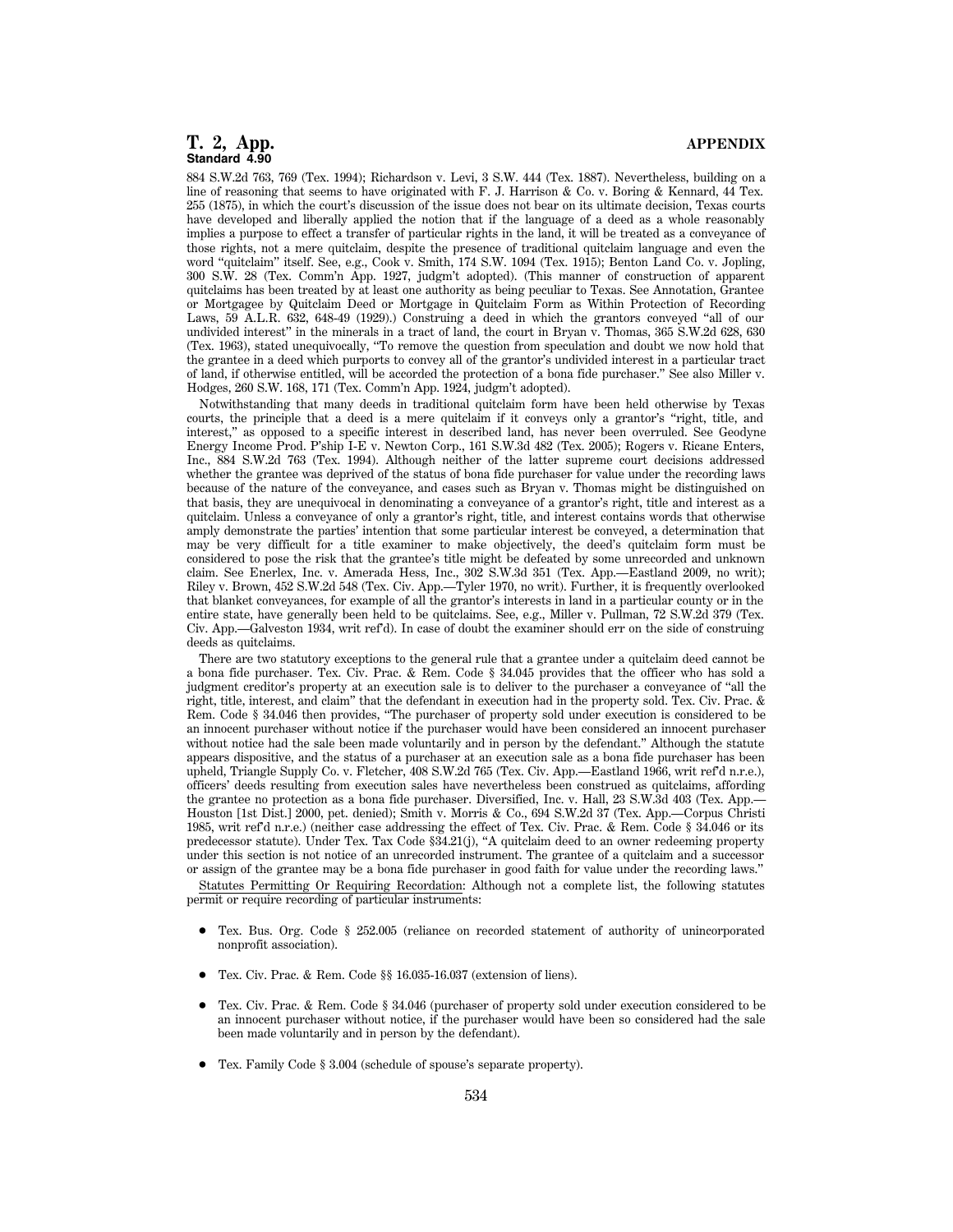- Tex. Family Code § 3.104 (presumed authority of spouse who is record owner).
- 1 Tex. Family Code §§ 3.306, 3.308 (order affecting the management of community).
- 1 Tex. Family Code § 4.106 (a partition or exchange agreement of spouses).
- 1 Tex. Family Code § 4.206 (an agreement converting separate property to community property).
- 1 Tex. Occ. Code § 1201.2055 (a real property election for a manufactured home is not considered perfected until a copy of the statement of ownership has been filed in the real property records in which the home is located).
- 1 Tex. Estates Code § 33.055 (''a bona fide purchaser of real property who relied on a probate proceeding that was not the first commenced proceeding, without knowledge that the proceeding was not the first commenced proceeding, shall be protected with respect to the purchase unless before the purchase an order rendered in the first commenced proceeding admitting the decedent's will to probate, determining the decedent's heirs, or granting administration of the decedent's estate was recorded in the office of the county clerk of the county in which the purchased property is located.'').
- 1 Tex. Estates Code § 114.055 (to be *valid*, a statutory transfer on death deed must be recorded before the transferor's death in the county where the property is located). See Standard 11.10.
- 1 Tex. Estates Code § 201.053 (good faith purchaser relying on affidavit of heirship takes free of interest of child not disclosed in affidavit if child not found under court decree to be entitled to treatment as child and not otherwise recognized).
- 1 Tex. Estates Code § 256.003 (if will is not probated within four years of date of death, purchaser can rely upon deed from heir).
- Tex. Estates Code § 256.201 (certified copies of the will and order probating the will may be recorded in other counties).
- Tex. Estates Code §§ 503.051, 503.052 (ancillary probate).
- 1 Tex. Estates Code § 205.006 (reliance on small estates affidavit).
- 1 Tex. Estates Code §§ 751.054, 751.055 (conclusive reliance on affidavit of lack of knowledge of termination of Power of Attorney).
- 1 Tex. Estates Code § 751.151 (recording Powers of Attorney for real property transactions requiring execution and delivery of instruments).
- 1 Tex. Prop. Code § 5.030 (correction instrument). See Standard 5.10.
- 1 Tex. Prop. Code § 5.063(c) (affidavit stating that executory contract is properly forfeited).
- 1 Tex. Prop. Code § 12.0012 (regarding foreclosure sales, appointment of a trustee or successor trustee, notice of sale, notice of default, documentation that a debtor was not on military duty, proof of notice, and statements of an attorney representing a trustee or mortgage servicer, even if not in recordable form, may be recorded if attached as exhibits to recordable trustee's deed or affidavit).
- Tex. Prop. Code § 12.005 (a court order partitioning or allowing recovery of title to land must be recorded).
- 1 Tex. Prop. Code § 12.007 (a party seeking affirmative relief may file a notice of pending action in an eminent domain proceeding or a pending suit affecting title).
- Tex. Prop. Code § 12.0071 (procedure to expunge lis pendens).
- 1 Tex. Prop. Code § 12.008 (procedure for cancellation of lis pendens).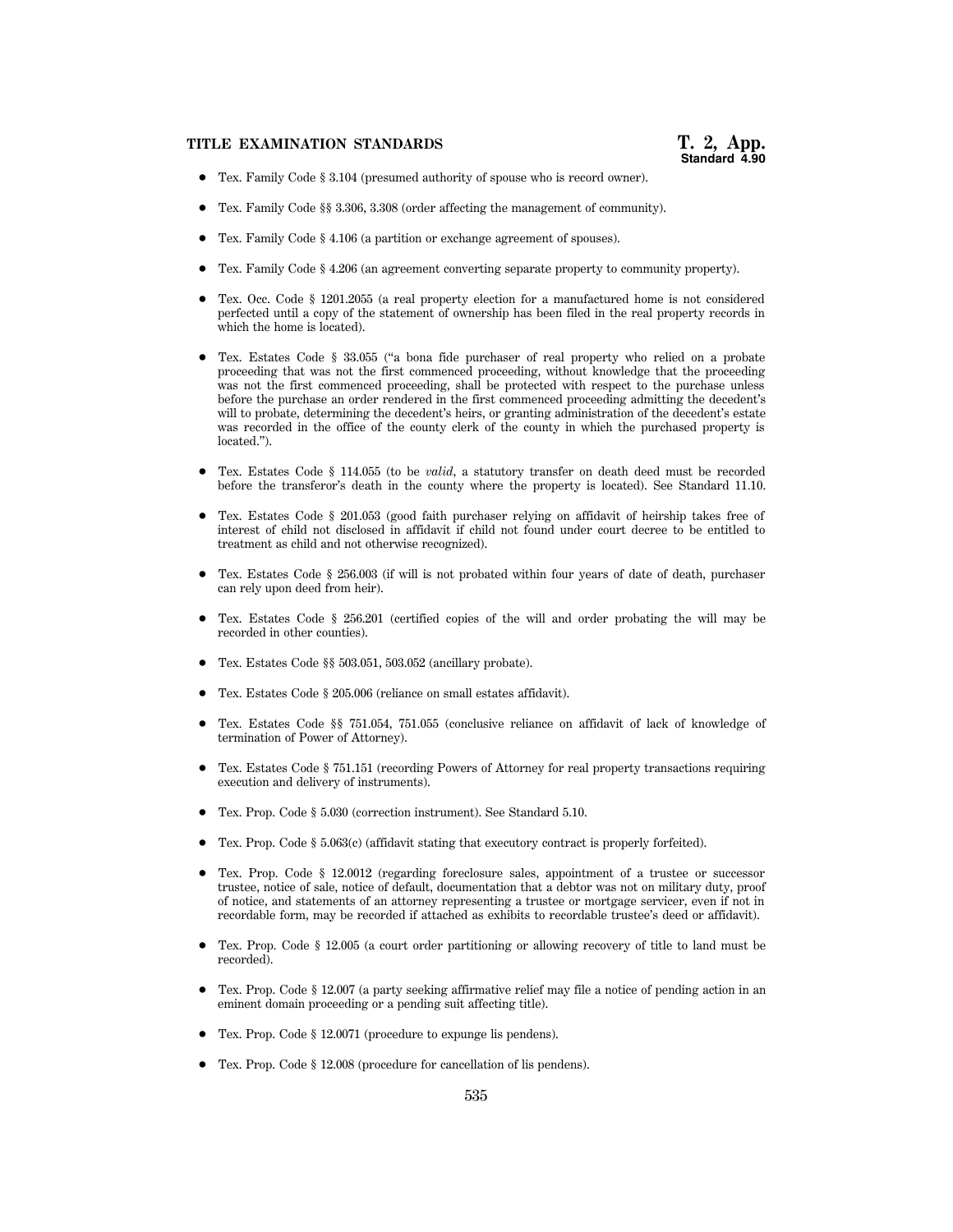- Tex. Prop. Code § 12.017 (affidavit as release of lien).
- 1 Tex. Prop. Code § 12.018 (affidavit or memorandum of sale, transfer, purchase or acquisition agreement between receiver and conservator of failed depository institution and another depository institution).
- Tex. Prop. Code § 12.019 (affidavit of authority to transfer).
- 1 Tex. Prop. Code § 13.004 (a recorded lis pendens is notice to the world of its contents).
- Tex. Prop. Code § 64.052 (recordation and perfection of security interest in rents).
- 1 Tex. Prop. Code § 101.001 (conveyance by trustee if trust not identified and names of beneficiaries not disclosed).
- 1 Tex. Prop. Code § 141.017 (third party, ''in the absence of knowledge,'' may deal with any person acting as custodian under Texas Uniform Transfers to Minors Act).
- 1 Tex. Prop. Code § 202.006 (effective January 1, 2012, a dedicatory instrument has no effect until the instrument is filed in the real property records).
- 1 Tex. Prop. Code § 209.004(e) (a lien of a property owners' association that fails to file a management certificate to secure an amount due on the effective date of a transfer to a bona fide purchaser is enforceable only for an amount incurred after the effective date of sale).
- Tex. Transp. Code § 251.058(b) (a copy of the order closing, abandoning, and vacating a public road shall be filed in the deed records).
- $\bullet$  11 U.S.C. §§ 362(b)(20), 362(d)(4) (lift of stay order finding that filing of bankruptcy petition part of scheme to delay, hinder, or defraud creditors shall be binding in any other bankruptcy case filed within two years of order, if recorded in real property records).
- 11 U.S.C. § 544 (trustee and debtor in possession are treated as bona fide purchasers and lien creditors for avoidance of unperfected interests).
- 11 U.S.C. § 547 (deed, mortgage, or other instrument may be avoidable preference in bankruptcy unless perfected within 30 days after it takes effect).
- 1 11 U.S.C. § 549(c) (protection of transfer from debtor to good faith purchaser without knowledge of commencement of bankruptcy case unless a copy or notice of the bankruptcy petition is filed).
- $\bullet$  Bankruptcy Rule 4001(c)(1)(B)(vii) (a motion for authority to obtain a mortgage during a bankruptcy case may include a waiver or modification of the applicability of non-bankruptcy law relating to the perfection of a lien on property of the estate).
- 28 U.S.C. § 1964 (recordation of notice of action concerning real property pending in a United States district court, if required by state law).

Equitable Interests: A bona fide purchaser will be protected as a matter of equity and take title free of unrecorded equitable interests. Hill v. Moore, 62 Tex. 610, 613 (1884). For example, a bona fide purchaser may take free and clear of the following equitable interests:

- 1 A right to reform due to a mutual mistake. Farley v. Deslande, 69 Tex. 458, 6 S.W. 786 (1888).
- A claim that the deed was induced by fraud. Pure Oil Co. v. Swindall, 58 S.W.2d 7 (Tex. Comm'n App. 1933, holding approved); Ramirez v. Bell, 298 S.W. 924 (Tex. Civ. App.–Austin 1927, writ ref'd); Hickman v. Hoffman, 11 Tex. Civ. App. 605, 33 S.W. 257 (1895, writ ref'd).
- 1 Any rights of parties based on adoption by estoppel. Moran v. Adler, 570 S.W.2d 883 (Tex. 1978).
- 1 A claim of equitable subrogation, AMC Mortgage Services Inc. v. Watts, 260 S.W.3d 582 (Tex. App.—Dallas 2008, no pet.).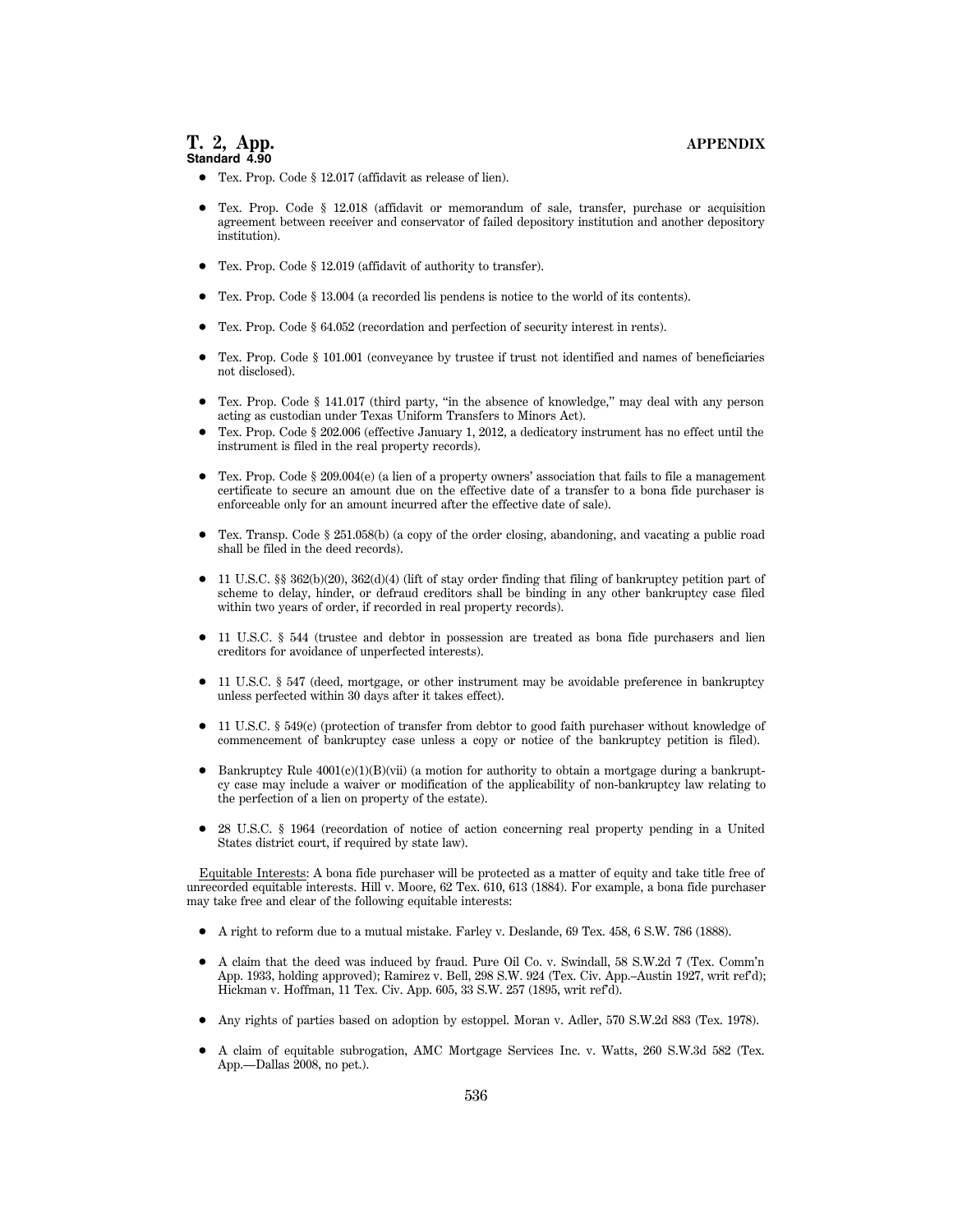# **TITLE EXAMINATION STANDARDS T. 2, App.**

- An easement by estoppel. Cleaver v. Cundiff, 203 S.W.3d 373 (Tex. App.—Eastland 2006, pet. denied). (However, if possession and use are sufficient to place the purchaser on inquiry, then the purchaser will not be bona fide).
- $\bullet$  A claim that the deed was, in actuality, given as a mortgage. Brown v. Wilson, 29 S.W. 530 (Tex. Civ. App. 1895, no writ).

A party also can be a bona fide purchaser even though the party acquires only an equitable title (such as a contract purchaser who has paid the contract price). Batts & Dean v. Scott, 37 Tex. 59, 64 (1872).

Bona Fide Purchaser Not Protected: Even a bona fide purchaser's title is subject to certain claims, whether or not these claims are disclosed in the real property records:

- 1 A claim of title by adverse possession or prescription, Houston Oil Co. v. Olive Sternenberg & Co., 222 S.W. 534 (Tex. Comm'n App. 1920, judgm't adopted); Heard v. Bowen, 184 S.W. 234 (Tex. Civ. App.–San Antonio 1916, writ ref'd); MacGregor v. Thompson, 26 S.W. 649 (Tex. Civ. App. 1894, no writ).
- A claim that a deed was given while the person was a minor or insane, Gaston v. Bruton, 358 S.W.2d 207 (Tex. Civ. App.–El Paso 1962, writ dism'd w.o.j.); Pure Oil Co. v. Swindall, 58 S.W.2d 7 (Tex. Comm'n App. 1933, holding approved); McLean v. Stith, 112 S.W. 355 (Tex. Civ. App. 1908, writ ref'd).
- 1 A claim that the deed was forged, Pure Oil Co. v. Swindall, 58 S.W.2d 7 (Tex. Comm'n App. 1933, holding approved).
- 1 A claim of heirs, regardless of whether known by the bona fide purchaser, New York & Tex. Land Co. v. Hyland, 28 S.W. 206 (Tex. Civ. App. 1894, writ ref'd).
- 1 A conveyance by a person who had the identical name of the record owner but who was not the same person, Blocker v. Davis, 241 S.W.2d 698 (Tex. Civ. App.–Fort Worth 1951, writ ref'd n.r.e.); Pure Oil Co. v. Swindall, 58 S.W.2d 7 (Tex. Comm'n App. 1933, holding approved).

Burden Of Proof: Although status as a bona fide purchaser is an affirmative defense in a title dispute, Madison v. Gordon, 39 S.W.3d 604, 607 (Tex. 2001), a person claiming title through principles of equity has the burden to establish that the subsequent purchaser is not a bona fide purchaser. Noble Mortgage & Investments, LLC v. D&M Vision Investments, LLC, 340 S.W.3d 65 (Tex. App.—Houston [1st Dist.] 2011, no pet.); NRG Expl., Inc. v. Rauch, 671 S.W.2d 649 (Tex. App.—Austin 1984, writ ref'd n.r.e.); see Westland Oil Dev. Corp. v. Gulf Oil Corp., 637 S.W.2d 903 (Tex. 1982). On the other hand, a claimant under a junior deed has the burden to prove bona fide purchaser status against a prior unrecorded conveyance of legal title, Watkins v. Edwards, 23 Tex. 443 (1859); Ryle v. Davidson, 115 S.W. 28 (Tex. 1909); Raposa v. Johnson, 693 S.W.2d 43 (Tex. App.—Fort Worth 1985, writ ref'd n.r.e.), unless the junior deed was delivered before the passage of the registration act of 1840. Kimball v. Houston Oil Co., 99 S.W. 852 (Tex. 1907).

Source:

Citations in the Comment.

History:

Adopted August 2, 2013; amended July 17, 2014.

The prior standard provided: ''An examiner cannot determine whether any party in the chain of title is a bona fide purchaser. Accordingly, an examiner must not disregard any interest in the chain of title based solely on an assumption that it was extinguished by a bona fide purchaser under the recording laws. However, if title passed by a quitclaim deed, then the grantee and the grantee's successors are not bona fide purchasers as to claims existing at the time of the quitclaim deed.''

#### **Standard 4.100. Qualification As Lien Creditor**

A lien creditor without notice has a status similar to a bona fide purchaser.

Comment:

The recording statutes provide that a lien creditor without notice takes free of a prior deed, mortgage, or other instrument that has not been acknowledged, sworn to, or proved and filed for record. Tex. Prop. Code § 13.001. A "creditor" is a claimant whose claim is fixed by some legal process as a lien on the land, such as by attachment, execution, judgment, landlord or mechanic's lien, or a tax lien (such as IRS or state tax lien). Johnson v. Darr, 272 S.W. 1098, 1100 (Tex. 1925.) (''The Texas courts have construed the words 'all creditors' of the statute to mean creditors who acquired a lien by legal proceedings without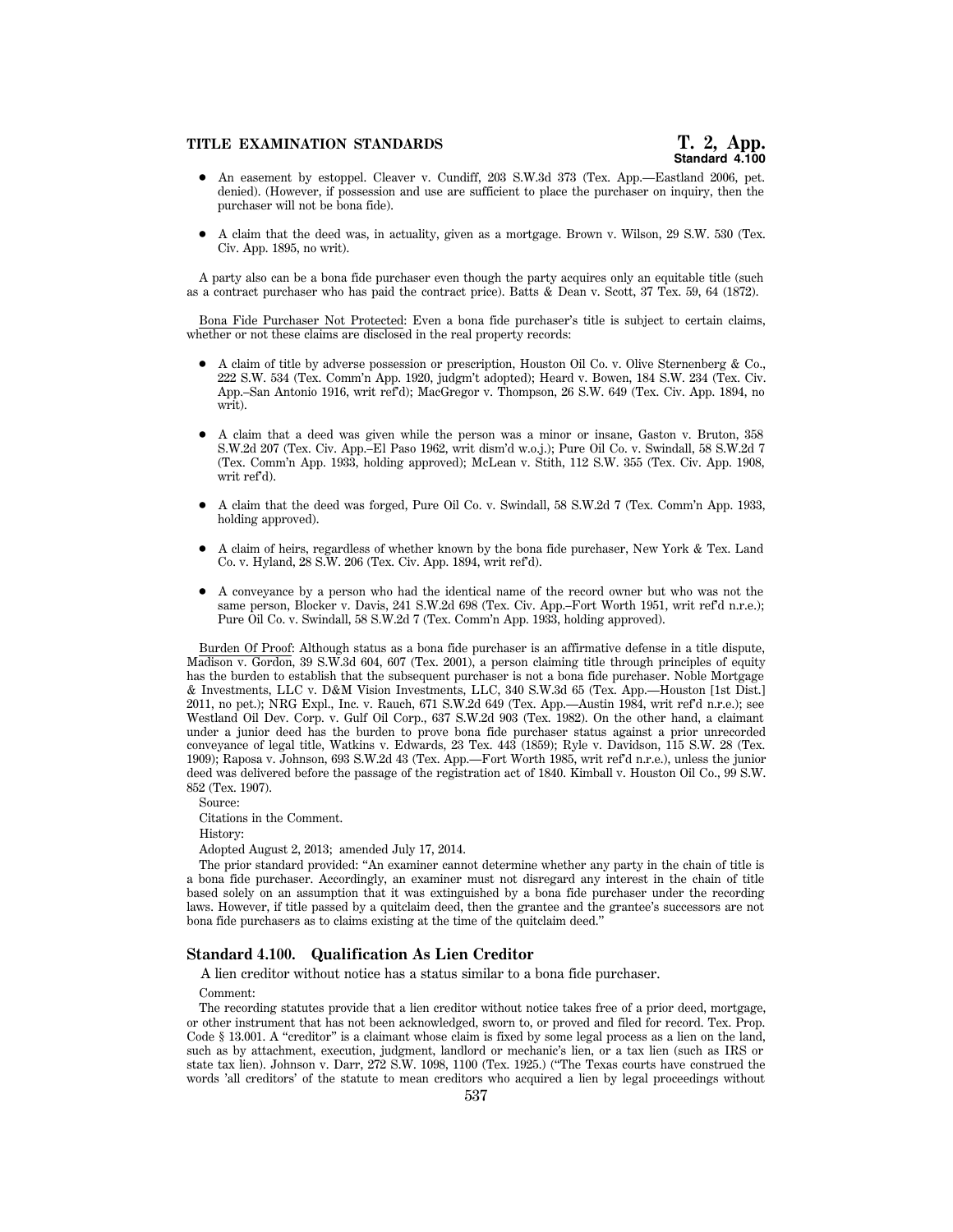notice of the unrecorded instrument.''); Prewitt v. United States, 792 F.2d 1353 (5th Cir. 1986); United States v. Creamer Industries, Inc., 349 F.2d 625 (5th Cir. 1965); Underwood v. United States, 118 F.2d 760 (5th Cir. 1941); Bowen v. Lansing Wagon Works, 43 S.W. 872 (Tex. 1898). A junior lender whose mortgage secures an antecedent debt is not a lien creditor and cannot take priority over a prior unrecorded deed. Turner v. Cochran, 61 S.W. 923 (Tex. 1901). A trustee or debtor-in-possession in a bankruptcy will be treated as a judgment creditor in order to set aside unrecorded interests. 11 U.S.C. § 544; Faires v. Billman, 849 S.W.2d 455 (Tex. App.—Austin 1993, no pet.); Segrest v. Hale, 164 S.W.2d 793 (Tex. Civ. App.—Galveston, 1941, writ ref'd w.o.m.).

A lien creditor will take free and clear of prior unrecorded (but recordable) interests, unless the creditor has notice of them. Examples of such recordable interests are:

- 1 An equitable right to have a deed corrected to convey a lot originally intended to be included in the conveyance (but not included due to mutual mistake), United States v. Creamer Industries, Inc., 349 F.2d 625 (5th Cir. 1965); Henderson v. Odessa Building & Finance Co., 24 S.W.2d 393 (Tex. Comm'n App. 1930); North East Independent School District v. Aldridge, 528 S.W.2d 341 (Tex. Civ. App.– Amarillo 1975, writ ref'd n.r.e.).
- 1 An unrecorded contract for sale, Linn v. Le Compte, 47 Tex. 440 (1877).
- 1 A prior unrecorded deed, Whitaker v. Farris, 101 S.W. 456 (Tex. Civ. App. 1907, writ ref'd).
- 1 A divorce decree not filed of record in the real property records; Prewitt v. United States, 792 F.2d 1353 (5th Cir. 1986).
- 1 An unrecorded sheriff's deed; Wiggins v. Sprague, 40 S.W. 1019 (Tex. Civ. App. 1897, no writ).
- An unrecorded extension of deed of trust. Cadle Co. v. Butler, 951 S.W.2d 901 (Tex. App.—Corpus Christi 1997, no writ).
- An entry of a constable's sale in the litigation records (execution docket) of the county clerk's office. Noble Mortgage & Investments, LLC v. D&M Vision Investments, LLC, 340 S.W.3d 65 (Tex. App.—Houston [1st Dist.] 2011, no pet.).

Bona fide purchasers for value are protected against the assertion of equitable titles because of the doctrine of estoppel, and not because of the registration statutes. Johnson v. Darr, 272 S.W. 1098 (Tex. 1925). Unlike a bona fide purchaser, a lien creditor cannot invoke estoppel, and must rely solely upon the recording statute to assert that its rights are superior to an unrecorded interest. The lien creditor will not extinguish "unrecorded equities" such as:

- 1 An executory contract to convey real property where the purchaser goes into possession of the property. Cadle Co. v. Harvey, 46 S.W.3d 282, 287 (Tex. App.—Fort Worth 2001, pet. denied).
- A completed contract for sale where no deed had been executed to the purchaser, Texas American Bank v. Resendez, 706 S.W.2d 343 (Tex. App.—Amarillo 1986, no writ).
- 1 A deed intended as a mortgage, Michael v. Knapp, 23 S.W. 280 (Tex. Civ. App. 1893, no writ).
- 1 A deed of trust released by mutual mistake, First State Bank v. Jones, 183 S.W. 874 (Tex. 1916).
- A right to reform a deed where by mutual mistake the grantor conveyed a greater interest than intended, Cetti v. Wilson, 168 S.W. 996 (Tex. Civ. App.—Fort Worth 1914, writ ref'd). Source:

Citations in the Comment. History: Adopted August 2, 2013.

#### **Standard 4.110. Electronic Filing And Recordation**

An examiner may presume that any additional requirements for electronic filing of instruments (beyond those required for recordation of paper instruments) have been met. Comment:

Electronic filing of instruments in the real property records is governed by (1) the Uniform Electronic Transactions Act (Tex. Bus. & Com. Code §§ 322.001-322.021) (UETA), (2) the Uniform Real Property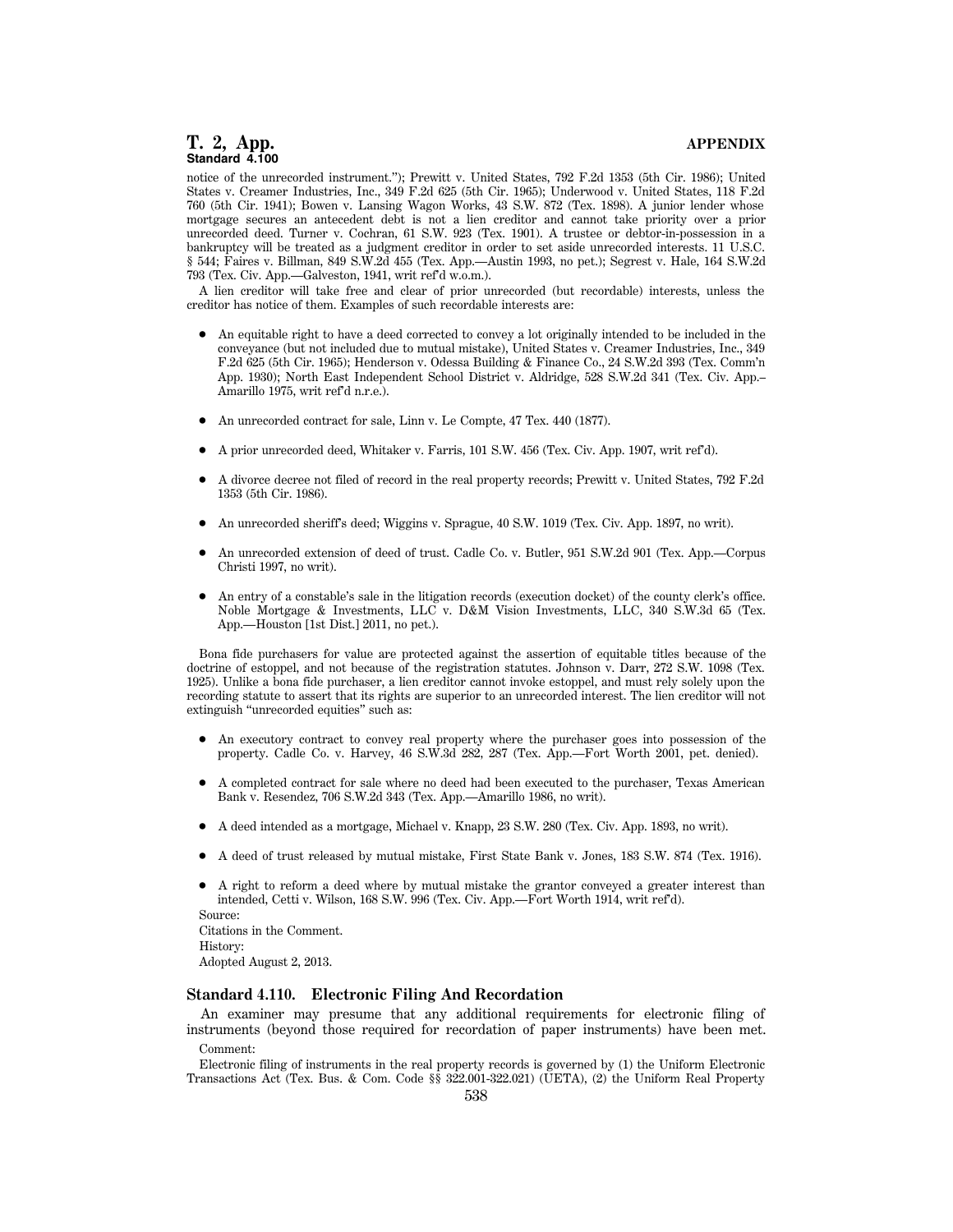# **TITLE EXAMINATION STANDARDS T. 2, App.**

Electronic Recording Act (Tex. Prop. Code §§ 15.001-15.008) (URPERA), (3) Tex. Local Gov't Code §§ 195.001-195.009, and (4) 13 Tex. Admin. Code §§ 7.141-7.145. The federal Electronic Signatures in Global and National Commerce Act (15 U.S.C. § 7001 et seq.) (E-SIGN) has been largely modified, limited, and superseded by Texas law. Tex. Prop. Code § 15.007; Tex. Bus. & Com. Code § 322.019. The Texas State Library and Archives Commission has adopted rules by which a county clerk may accept electronic documents by electronic filing and record electronic documents and other instruments. Tex. Local Gov't Code § 195.002(a).

The persons (authorized filers) who may file electronic documents or other documents electronically with a county clerk that accepts electronic filing and recording are specified in Tex. Local Gov't Code § 195.003.

An electronic instrument or instrument filed electronically must be available for public inspection in the same manner and at the same time as an instrument filed by other means. Tex. Local Gov't Code § 195.007(a). An electronic document or instrument filed electronically is filed with the county clerk when it is received, unless the county clerk rejects the filing within the time and manner provided by Chapter 195 or by applicable rules. Tex. Local Gov't Code § 195.009. A county clerk that accepts an electronic filing shall confirm or reject the filing no later than the first business day after the date of filing. If the county clerk fails to provide notice of rejection within the time provided, the filing is considered accepted and may not subsequently be rejected. Tex. Local Gov't Code § 195.004. An electronic document or other instrument that is filed electronically is considered recorded in compliance with a law relating to electronic filing as of the county clerk's business day of filing. Tex. Local Gov't Code § 195.005.

If a law requires as a condition for recording that a document be an original or be in writing, the requirement is satisfied by an electronic document (a document received by a county clerk in an electronic form) that complies with Chapter 15, Texas Prop. Code. If a law requires as a condition for recording that a document be signed, the requirement is satisfied by an electronic signature. A requirement that a document be notarized, acknowledged, verified, witnessed, or made under oath is satisfied if the electronic signature of the person authorized to perform that act, and all other information required to be included, is attached or logically associated with the document or signature. A physical or electronic image of a stamp, impression, or seal need not accompany an electronic signature. Tex. Prop. Code § 15.004; Tex. Bus. & Com. Code § 322.011. An original signature may not be required for an electronic instrument or other document that complies with Chapter 15, Tex. Prop. Code; Chapter 195, Tex. Loc. Gov't. Code; Chapter 322, Tex. Bus. & Com. Code, or other applicable law. Tex. Prop. Code §§ 12.0011 and 12.0013.

Source: Citations in the Comment. History:

Adopted August 2, 2013; amended July 17, 2014.

The prior standard provided: ''An examiner may assume that any additional requirements for electronic filing of instruments (beyond those required for recordation of paper instruments) have been met.''

### **Standard 4.120. Estoppel By Deed**

The examiner may rely upon the doctrine of estoppel by deed for vesting of an interest in title, where applicable.

#### Comment:

If a grantor does not own the interest he purports to convey, estoppel by deed (also called the doctrine of after-acquired title) will automatically vest title in the grantee or the grantee's successors if the grantor later acquires title to the interest. Estoppel by deed also applies more broadly to bind the parties to a deed by the recitals in the deed. Box v. Lawrence, 14 Tex. 545 (1855); Surtees v. Hobson, 4 S.W.2d 245 (Tex. Civ. App.—El Paso 1928), aff'd, 13 S.W.2d 345 (Tex. Comm'n App. 1929); XTO Energy Inc. v. Nikolai, 357 S.W.3d 47 (Tex. App.—Fort Worth 2011, pet. denied).

A deed will operate to vest the after-acquired title of the grantor in the grantee if the deed is not a quitclaim deed, Wilson v. Wilson, 118 S.W.2d 403 (Tex. Civ. App.–Beaumont 1938, no writ), and it is not essential that a deed contain a warranty in order for the doctrine to apply. Wilson v. Beck, 286 S.W. 315, 320 (Tex. Civ. App.—Dallas 1926, writ ref'd); Lindsay v. Freeman, 18 S.W. 727 (Tex. 1892); Blanton v. Bruce, 688 S.W.2d 908 (Tex. App.—Eastland 1985, writ ref'd n.r.e.); Texas Pacific Coal & Oil Co. v. Fox, 228 S.W. 1021 (Tex. Civ. App.—Fort Worth 1921, no writ). Estoppel will apply even in the case of a gift deed. Robinson v. Douthit, 64 Tex. 101 (1885). See discussion of quitclaim deeds in the comment to Standard 4.90.

If the grantor conveys without excepting to a lien and thereafter acquires title (at a foreclosure sale or later), then the title it acquires will inure to its prior grantee. Burns v. Goodrich, 392 S.W.2d 689 (Tex. 1965); Robinson v. Douthit, 64 Tex. 101 (1885). Presumably the benefits to a grantee of the doctrine of estoppel by deed are assigned to a later grantee who receives a quitclaim from the first grantee. Burns v. Goodrich, 392 S.W.2d 689 (Tex. 1965); Robinson v. Douthit, 64 Tex. 101 (1885).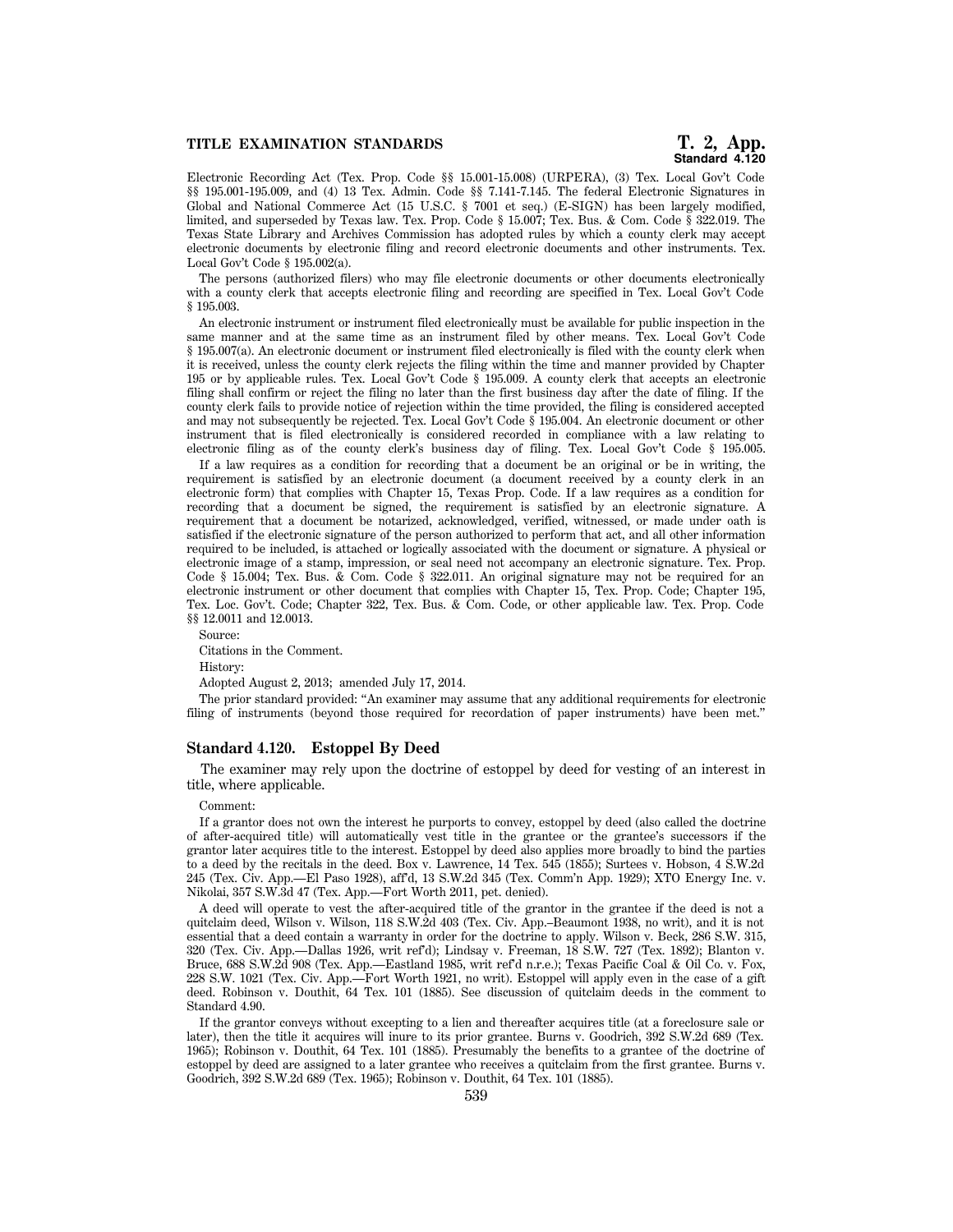The rule of after-acquired title also applies to mortgages. Shield v. Donald, 253 S.W.2d 710 (Tex. Civ. App.—Fort Worth 1952, writ ref'd n.r.e.). A party who executes notes and mortgages on land (or assumes existing liens) cannot take title under a foreclosure of a prior lien without discharging the notes secured by inferior mortgages; the mortgagees' liens will be reinstated. Milford v. Culpepper, 40 S.W.2d 163 (Tex. Civ. App.—Dallas 1931, writ ref'd).

Where a deed conveys land and reserves a mineral interest, but fails to except prior reserved minerals, thus creating an overconveyance, the grantor loses his title as necessary to make his grantee whole. Duhig v. Peavy-Moore Lumber Co, 144 S.W.2d 878 (Tex. 1940). The Duhig rule of estoppel will not apply, however, if the deed refers to a prior deed reserving a mineral interest by language such as ''reference to which is made for all purposes<sup>"</sup> or "for all legal purposes." Harris v. Windsor, 294 S.W.2d 798 (Tex. 1956).

A grantee in a deed will be bound by the deed's contents, including a reference to a disputed prior reservation of minerals, and may not thereafter acquire superior title free of the reservation. Adams v. Duncan, 215 S.W.2d 599 (Tex. 1948); Greene v. White, 153 S.W.2d 575 (Tex. 1941). However, before the grantor can secure a mineral interest by estoppel, the grantee must have all of the interest that the grantor purported to convey. Dean v. Hidalgo County Water Imp. Dist. No. Two, 320 S.W.2d 29 (Tex. Civ. App.—San Antonio 1959, writ ref'd n.r.e.).

A conveyance signed by a party only in a representative capacity will, nevertheless, convey whatever interest that person owns individually where that party's deed purports to convey the property (as opposed to a quitclaim deed). Conveyances where such estoppel has been recognized include those by an estate representative, Tomlinson v. H.P. Drought & Co., 127 S.W. 262 (Tex. Civ. App. 1910, writ ref'd); agents on behalf of principals, Ford v. Warner, 176 S.W. 885 (Tex. Civ. App.—Amarillo 1915, no writ); trustee, Grange v. Kayser, 80 S.W.2d 1007 (Tex. Civ. App.–El Paso 1935, no writ); and corporations by officers, Carothers v. Alexander, 12 S.W. 4 (Tex. 1889) (where the issue was discussed although estoppel was inapplicable); see also American Savings & Loan Assoc. v. Musick, 517 S.W.2d 627 (Tex. Civ. App.— Houston [14th Dist.] 1974), rev'd on other grounds, 531 S.W.2d 581 (Tex. 1975).

Source: Citations in the Comment. History: Adopted August 2, 2013.

#### **Standard 4.130. Warranties Of Title**

The examiner generally does not need to address the issue of title warranties, because warranties are not a part of the conveyance and do not enlarge the title.

#### **Comment:**

A warranty is not part of the conveyance, and does not enlarge the title. City of Beaumont v. Moore, 202 S.W.2d 448 (Tex.1947). ''A covenant of warranty is not required in a conveyance.'' Tex. Prop. Code § 5.022(b). A deed without warranty conveys all of grantor's interest as fully as one with warranty. Flanniken v. Neal, 4 S.W. 212 (Tex. 1887). The Supreme Court in White v. Dupree, 40 S.W. 962, 964 (Tex. 1897) said:

A grantor with an undisputed title may decline to warrant it, while one with a doubtful claim may be willing to covenant for the repayment of the purchase money and interest in case the title should fail. Covenants of warranty are mere matters of contract in reference to the title, and may or may not be incidents of the conveyance. The conveyance is complete without them.

The presence of a warranty in a deed does not prevent the deed from being a quitclaim deed where the deed purports to transfer only the grantor's "right, title, and interest." Enerlex, Inc. v. Amerada Hess, Inc., 302 S.W.3d 351 (Tex. App.—Eastland 2009, no pet.). However, a deed without warranty that also expressly disclaims any warranties is not a quitclaim deed if it otherwise purports to convey the property or an interest in the property, not merely the grantor's right, title, and interest. See Tex. Prop. Code § 5.022.

**Caution:** While the examiner is not concerned about title warranties generally, the examiner needs to consider the possible application of the doctrine of estoppel by deed. See Standard 4.120. In addition, an examiner should distinguish a reservation of an interest or an exception to the grant from exceptions to the warranty. A reservation generally refers to an interest that the grantor is retaining from the transfer. While an exception to the grant should refer to an interest that the grantor does not own and cannot convey, many deed forms confuse grant exceptions and reservations. On the other hand, an exception to the warranty merely excludes an interest from the warranty benefits without retaining an interest in the grantor and without excepting an interest from the grant. Cf. Wenske v. Ealy, 521 S.W.3d 791 (Tex. 2017); Cosgrove v. Cade, 468 S.W.3d 32 (Tex. 2015); Pich v. Lankford, 302 S.W.2d 645 (Tex. 1957); and Griswold v. EOG Resources, Inc., 459 S.W.2d 713 (Tex. App.—Fort Worth 2015, no pet.). See generally Sara A. Dysart, Reservation or Exception—What is it going to be?, 39th Annual Advanced Real Estate Law, Texas Bar CLE (July 13, 2017 ch. 2).

Source: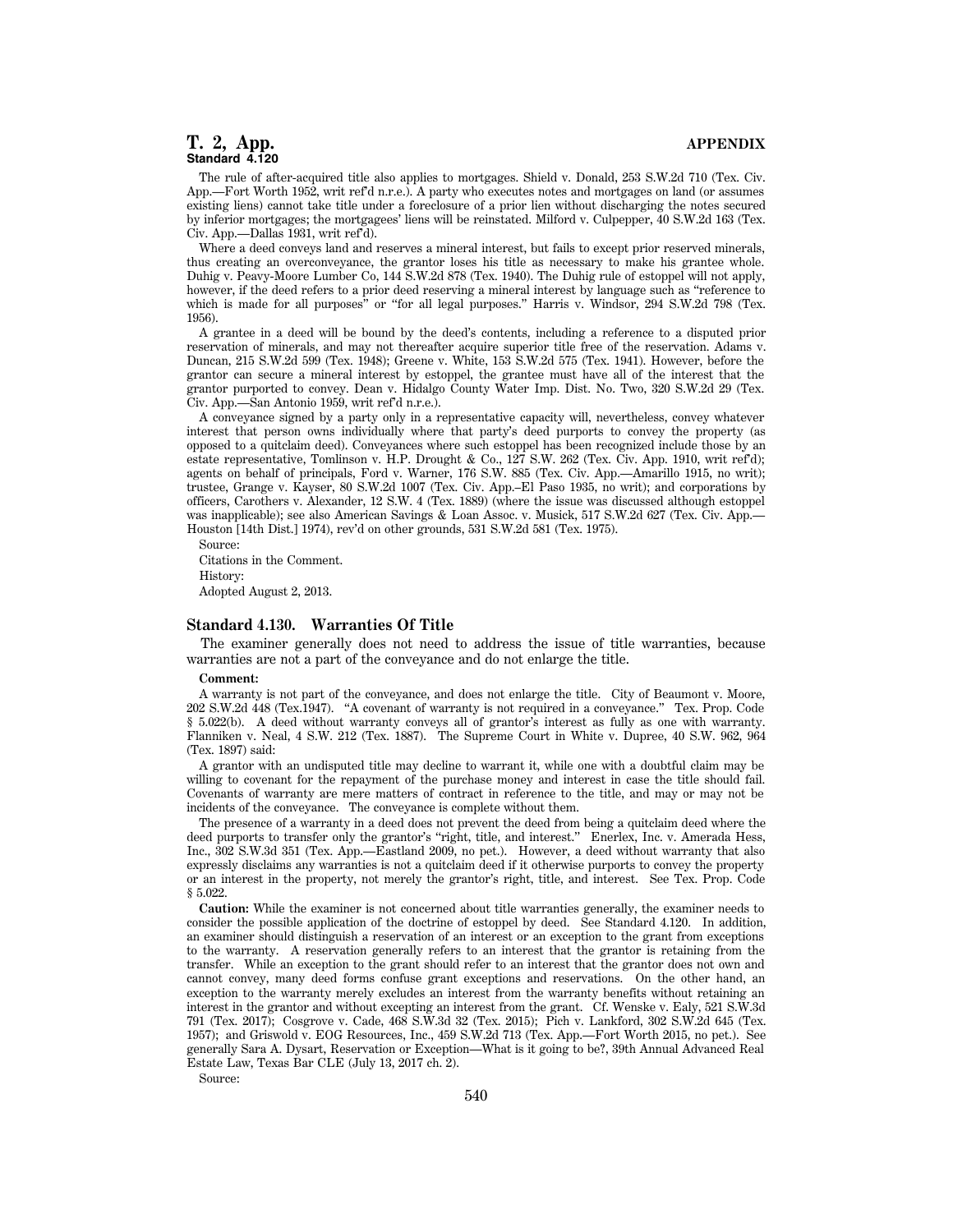**Standard 5.10**

Citations in the Comment. History: Adopted February 12, 2018.

# **CHAPTER V**

# **LAND DESCRIPTIONS**

# **Standard 5.10. Land Descriptions Generally**

Although an examiner does not determine actual boundaries on the ground, an examiner should determine whether each land description in the chain of title is sufficient to identify the land under examination.

Comment:

A legal description affords the means of identifying the land. Morrow v. Shotwell, 477 S.W.2d 538, 539 (Tex. 1972); Wilson v. Fisher, 188 S.W.2d 150, 152 (Tex. 1945); Chandler v. Kountze, 130 S.W.2d 327, 331 (Tex. Civ. App.—Galveston 1939, writ ref'd); 4 Aloysius A. Leopold, Land Titles and Title Examination § 15.2 (Texas Practice 3d ed. 2005). A conveyance in the chain of title that does not identify the land under examination is ineffective to pass title. Greer v. Greer, 191 S.W.2d 848 (Tex. 1946).

The intention of the parties concerning the identification of the land conveyed and its boundaries is determined from the face of the instrument in light of surrounding circumstances. Stafford v. King, 30 Tex. 257 (1867). The intention of the parties to a deed containing a metes and bounds description is presumed to be the same as that of the surveyor who surveyed the tract. Strong v. Sunray DX Oil Co., 448 S.W.2d 728 (Tex. Civ. App.—Corpus Christi 1969, writ ref'd n.r.e.). The instrument need not contain such a full description as will enable the property to be ascertained without the aid of extrinsic evidence. Chandler v. Kountze, 130 S.W.2d 327 (Tex. Civ. App.—Galveston 1939, writ ref'd). However, the description contained in an instrument must furnish, within itself or by reference to other existing writing, the means by which the property can be identified with reasonable certainty. Broaddus v. Grout, 258 S.W.2d 308 (Tex. 1953). A legally sufficient description depicts the tract's boundaries as located on the ground by the surveyor.

The boundaries of a tract as originally surveyed are described by the field notes of the surveyor and are commonly found in the patent or other grant from the sovereign. The footsteps of the original surveyor, if they can be ascertained, should be followed. Silver Oil & Gas, Inc. v. EOG Resources, Inc., 246 S.W.3d 197 (Tex. App.—San Antonio 2007, no pet.). In the case of a conflict between two or more patented surveys, the senior (oldest) survey controls over any junior (younger) survey. Silver Oil & Gas, Inc. v. EOG Resources, Inc., 246 S.W.3d 197, 204 (Tex. App.—San Antonio 2007, no pet.) (''The description in a senior survey controls when locating a line of that survey over any junior survey of that line, unless the evidence proves that the senior survey is in error.''). When the senior survey can be easily identified, a junior survey cannot be made to control the senior survey. Hill v. Whiteside, 749 S.W.2d 144, 151 (Tex. App.—Fort Worth 1988, writ denied). If the actual boundary lines and corners run by the original surveyor can be found they are controlling, even if they are inconsistent with the calls and references found in the field notes. If the footsteps of the original surveyor cannot be ascertained with the reasonable certainty, the surrounding facts and circumstances should be considered in order to arrive at the intent and purpose of the surveyor. Silver Oil & Gas, Inc. v. EOG Resources, Inc., 246 S.W. 3d 197 (Tex. App.—San Antonio 2007, no pet.).

An examiner is not responsible for identifying a boundary defect, such as an encroachment or a survey conflict or error, that is not apparent from the instruments examined unless the examiner has other notice of the defect. Moreover, not all boundary defects are apparent from the record.

In determining the legal sufficiency of a description, an examiner may presume that errors, irregularities, deficiencies, and inconsistencies in a land description in the chain of title are not material unless, under the circumstances, a substantial uncertainty exists as to the identity of the land or the description fails to satisfy the minimal requirements essential to an effective conveyance. When examining a marginally sufficient or questionable land description, the examiner should consider all relevant factors, including the lapse of time, subsequent conveyances, the manifest or typographical nature of an error or omission, and accepted rules of construction.

While any title is only as good as the weakest link in the chain of descriptions, practical considerations justify reliance upon corrections or improved land descriptions appearing in later conveyances and upon the passage of time if no apparent difficulties have arisen from a less than perfect land description. Further, all matters of record (e.g., adjoining descriptions, other land owned by the grantor, and the like) may become sources of explanation for what might be a dubious description by itself. Pickett v. Bishop, 223 S.W.2d 222, 223 (Tex. 1949); Abercrombie v. Bright, 271 S.W.2d 734 (Tex. Civ. App.—Eastland 1954, writ ref'd n.r.e.). Likewise, typographical mistakes and similar apparent errors and omissions in land descriptions do not detract from the obvious intent of instruments. Reserve Petroleum Co. v. Harp, 226 S.W.2d 839, 841 (Tex. 1950); Barnard v. Good, 44 Tex. 638 (1876); Rhoden v. Bergman, 75 S.W.2d 993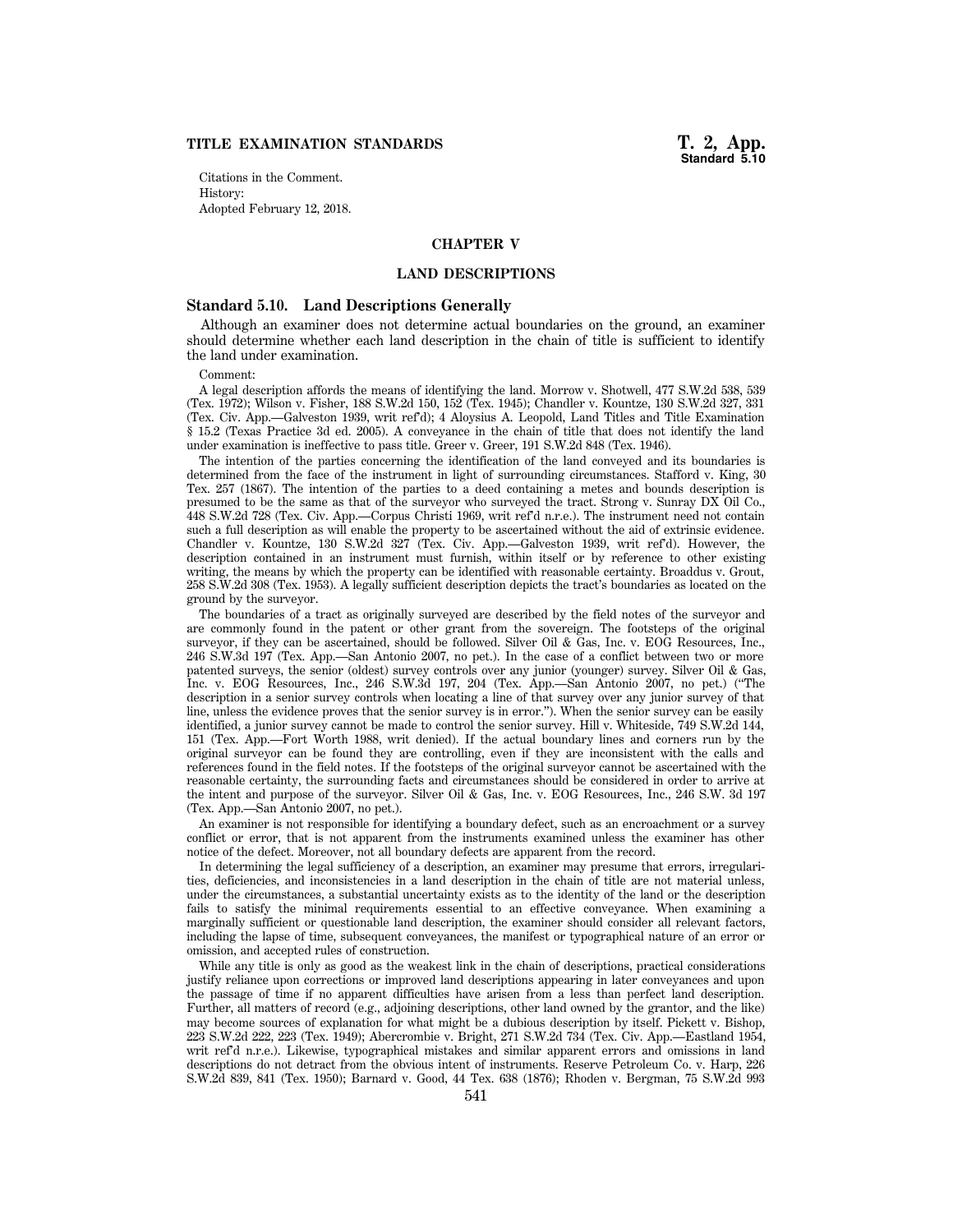(Tex. Civ. App.—Beaumont 1934, writ ref'd); Holman v. Houston Oil Co., 152 S.W. 885 (Tex. Civ. App.— Galveston 1912, writ dism'd).

Where elements of the description conflict or where the calls do not close, the examiner may utilize rules of construction to construe descriptive calls that are conflicting or ambiguous. The order of dignity of calls is summarized in the following provision from the Texas Administrative Code, which is consistent with Texas case law:

The order of dignity of calls in a survey is as follows:

- 1. Natural objects (rivers, etc.).
- 2. Artificial objects (marked trees, stone mounds, adjoinder calls, etc.).
- 3. Courses (bearings).
- 4. Distances.
- 5. Acreage.

31 Tex. Admin. Code § 7.5 (General Land Office surveying rules for licensed state surveyors). See also, Frost v. Socony Mobil Oil Co., Inc., 433 S.W.2d 387 (Tex. 1968) (holding that calls to course and distance control over mistaken calls for an unmarked line which was not located on the ground); Stafford v. King, 30 Tex. 257 (1867) (recognizing that the general rules as to controlling calls are: ''natural objects; artificial objects; course and distance.''); Mohnke v. Greenwood, 915 S.W.2d 585 (Tex. App.—Houston [14th Dist.] 1996, no writ) (holding that the law of legal preferences gives dignity to calls in the following order: natural objects; artificial objects; course; and distance and that where there is a conflict, calls to natural objects will prevail over calls to artificial objects.); Cox v. Piwonka, 257 S.W.2d 955 (Tex. Civ. App.— Galveston 1953, writ dism'd) (holding that a line of a located survey is an artificial object that controls over distance); Duff v. Moore, 68 Tex. 270 (1887) (calls to an adjoining tract shall control over distance). Calls for adjoinder prevail even if the adjoinder is with an unmarked but ascertainable line. Frost v. Socony Mobil Oil Co., 433 S.W.2d 387 (Tex. 1968). An exception exists if the call for adjoinder was made upon mistake, apprehension, or conjecture. Turner v. Smith, 61 S.W.2d 792 (Tex. 1933). A call for course is considered more reliable and will prevail over a call for distance. Lilley v. Blum, 6 S.W.279 (Tex. 1887). Calls for quantity of acreage will be given the least priority. Collins v. Warfield, 140 S.W.107 (Tex. Civ. App.—Galveston 1911, no writ). Nevertheless, if the instrument shows that the parties intended that other objects or calls should prevail, then their intention should be given effect over the usual order of priority or dignity. Port Aransas Properties, Inc. v. Ellis, 129 S.W.2d 699 (Tex. Civ. App.—San Antonio 1939, writ dism'd judgm't cor.); Stuart v. Coldwell Banker & Co., 552 S.W.2d 904 (Tex. Civ. App.— Houston [1st Dist.] 1977, writ ref'd n.r.e.).

Global or blanket descriptions of all of the grantor's real property wherever located in a specified city, county, or state are sufficient to satisfy the Statute of Frauds, even if other tracts are also specifically described. Witt v. Harlan, 2 S.W.41 (Tex. 1886); Holloway's Unknown Heirs v. Whatley, 131 S.W.2d 89 (Tex. 1939). However, in J. Hiram Moore, Ltd. v. Greer, 172 S.W. 3d 609 (Tex. 2005), the deed at issue contained both a specific description and a global description. Because the grant under the specific description failed, the court refused to enforce the global description on the ground that the deed was ambiguous. Moreover, a global or blanket description is distinguishable from a ''Mother Hubbard'' or ''cover-all'' clause, which is ordinarily construed as including in the description only small strips of land adjacent to the land described. Sun Oil Co. v. Burns, 84 S.W.2d 442 (Tex. 1935). But see Davis v. Mueller, 528 S.W.3d 97 (Tex. 2017) (reaffirming that a global [''general''] description is adequate to convey real property).

Boundaries may be established by means other than through the calls recited in the instrument, including by express agreement, by the passage of time, or by the action or acquiescence of the parties.

Written Agreements: Boundary lines may be established by written agreement, but all parties with an interest in the property must join in the written agreement for it to be effective as to all interests in the property. The agreement must be filed for record with the county clerk of the county where the land is located to be binding upon subsequent purchasers without notice. Where the boundary separates two platted lots, a boundary agreement that includes a conveyance of land may be valid between the parties, but, absent replatting, the agreement may violate subdivision regulations, leading to civil and criminal penalties and possible denial of city and utility services. Tex. Loc. Gov't Code § 212.004.

Oral Agreements: Where the location of the boundary described in the conveyance is doubtful, uncertain, or disputed, the parties may agree upon a division line through an oral boundary agreement without violating the Statute of Frauds. Duval County Ranch Co. v. Foster, 318 S.W.2d 25 (Tex. Civ. App.—San Antonio 1958, writ ref'd n.r.e.). The oral agreement must be definite, unconditional, and ''executed'' by the parties through (1) erection of monuments on the agreed line or by otherwise marking it and by the actual and physical possession or use to the line or (2) improving or developing the property with reference to the line. Farmer v. Kornfuehrer, 271 S.W.2d 501 (Tex. Civ. App.—San Antonio 1954, no writ). Otherwise, an oral agreement does not bind subsequent purchasers.

Acquiescence: Where there is uncertainty, doubt, or dispute as to the true boundary, the location may be resolved, without an express agreement, by acquiescence. Taylor v. Benton, 390 S.W.2d 509 (Tex. Civ. App.—Eastland 1965, no writ). The acquiesced line becomes the new boundary line by subsequent transfers that describe it. Sullivan v. Michael, 87 S.W. 1061 (Tex. Civ. App. 1905, no writ).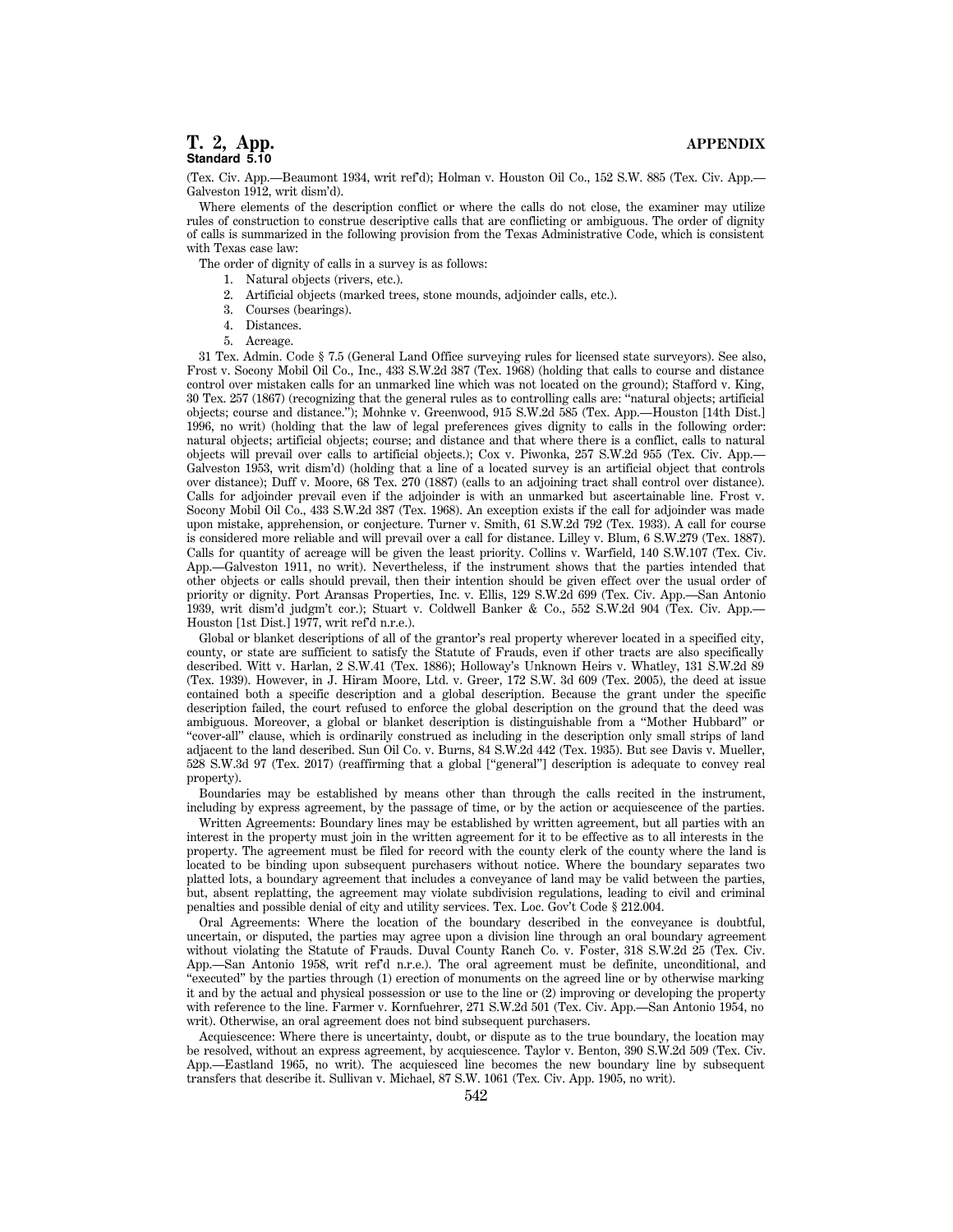# **Caution:**

A defective description is one of the most frequent causes of title failure. In general, courts construe land descriptions objectively, i.e., how the land was described in the instrument, and not subjectively, i.e., what the parties intended to describe in the instrument but did not. Thus, ordinarily, if the land description is unambiguous, the parties' subjective intent not expressed in the instrument is of no consequence. Accordingly, the examiner should ascertain that the description in the instruments involved in a chain of title sufficiently describes the land so that it can be identified and located on the ground with reasonable certainty. If extrinsic evidence is necessary to determine the boundaries, then the descriptive words in the deed, or deeds, must furnish a basis or guide for its admission.

An examiner should be aware that it is not always easy to distinguish global or blanket descriptions, which are broadly construed, from Mother Hubbard or cover-all clauses that apply only to small strips of land. See Caution to Standard 15.10.

#### Source:

Citations in the Comment; 4 Aloysius A. Leopold, Land Titles and Title Examination, ch. 15 (Texas Practice 3d ed. 2005).

History:

Adopted June 27, 1997; replaced June 11, 2010; amended July 17, 2014.

The prior standard provided: ''Although examiners do not determine actual boundaries on the ground, an examiner must determine whether each land description in the chain of title is sufficient to identify the land under examination.''

The original standard provided: ''An examiner may presume that errors, irregularities, deficiencies, and inconsistencies in land descriptions in the chain of title do not impair marketability unless, after considering all circumstances of record, (a) a substantial uncertainty exists as to the land involved or (b) the description falls beneath the minimal requirements of sufficiency and definiteness essential to an effective conveyance. When examining marginally sufficient or questionable descriptions, the examiner should consider all relevant factors, including the lapse of time, subsequent conveyances, the manifest or typographical nature of errors or omissions, and accepted rules of construction.''

#### **Standard 5.20. Land Descriptions in Patents**

An examiner may ordinarily rely on the land description contained in a patent recorded in the county records.

#### Comment:

Titles to Texas land are derived from land grants by Spain and Mexico and from patents issued by the Republic of Texas and the State of Texas. In each case, in the absence of evidence indicating an error, an examiner may rely upon the land description in the land grant or patent in considering whether the sovereign's title has been divested.

Regarding patents issued by the Republic or State of Texas, the laws have always required that before a patent may be issued for an unsevered tract, the tract must be surveyed and the field notes returned to the General Land Office. Those field notes are then incorporated in the patent. See Atlantic Refining Co. v. Noel, 443 S.W.2d 35 (Tex. 1968). Patents are not required to be recorded in the county where the land is situated, Mathews v. Caldwell, 258 S.W. 810, 813 14 (Tex. Comm'n App. 1924), although the patent—or a certified copy obtained from the General Land Office—usually is recorded. It is possible, although uncommon, for the field notes in the patent to differ from those of the original survey. In such a case the original field notes control. State v. Sun Oil Co., 114 S.W.2d 936, 944 (Tex. Civ. App.—Austin 1938, writ ref'd). However, unless the conflict is disclosed in the course of the examination, an examiner may reasonably and customarily rely on the patent as it appears in the county records. If there is evidence of a conflict, it may be necessary for the examiner to consult the records of the General Land Office to resolve the issue.

# **Caution:**

As to patents to lands sold by the State of Texas between September 1, 1895 (the effective date of the General Mineral Release Act of 1895) and August 21, 1931 (the effective date of the Sales Act of 1931), the examiner should not rely on the patent to ascertain whether the State reserved minerals in the patented lands but should obtain from the General Land Office a letter or certificate of classification or Certificate of Facts, which will indicate any reservation of minerals.

Source: Citations in the Comment. History: Adopted June 11, 2010.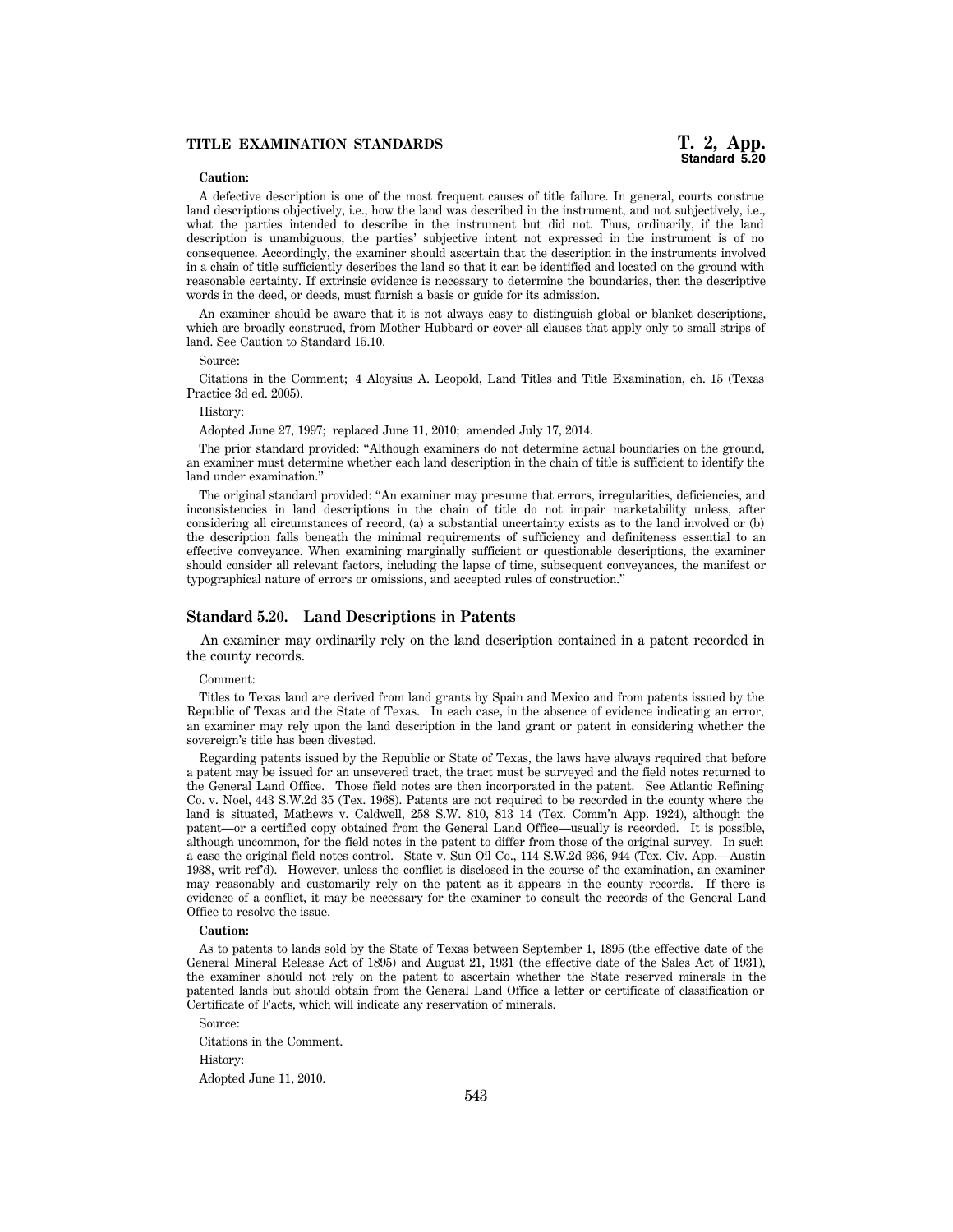# **T. 2, App. APPENDIX Standard 5.30**

#### **Standard 5.30. Water Boundaries**

Although an examiner does not determine actual water boundaries on the ground or the character of waters, an examiner should be aware of the following general principles governing riparian and littoral boundaries along tidelands, lakes, and streams.

Riparian and littoral boundaries are governed by the applicable law in effect on the date of severance of title from the sovereign.

The boundary of a tract bounded by a non-navigable stream is generally located at the thread of the stream.

Title to the bed of tidelands and to natural navigable lakes is in the State.

Title to the bed of navigable streams is determined by the common law and by the ''thirtyfoot'' statute. Title to other streams is determined by the law in effect on the date of severance of title from the sovereign. State title to the bed of parts of some streams may be relinquished under the ''Small Bill.''

#### Comment:

Tidelands: The owner of land adjacent to a shore is a ''littoral owner.'' Tex. Nat. Res. Code § 61.001(6). The location of the littoral boundaries is determined by the date of severance from the sovereign. After the Republic of Texas adopted the common law on January 20, 1840, the boundary of the sea was established as the mean high tide of the sea waters. Prior to that time, the boundary of the sea was controlled by civil law, which established the boundary as the mean higher high tide. The civil law line is calculated over regular tidal cycles of 18.6 years. Luttes v. State, 324 S.W.2d 167 (Tex. 1958). See also Kenedy Memorial Foundation v. Dewhurst, 90 S.W.3d 268, 272 (Tex. 2002) (''A mean daily higher high tide—which the parties agree in this case is synonymous with mean daily higher high water—is calculated by averaging the highest elevations reached by water each day over a tidal epoch of 18.6 years. Of course, as we recognized in Luttes, water level data is not available at all locations on the coast, and where it is available it may cover only part of the lengthy epochal cycle. But averages may nevertheless be obtained by extrapolation from data that is available, adjusting for known, cyclical variations. At times on the Texas coast there are two daily high tides and two daily low tides. Mean higher high tide is an average of only the higher of the daily levels. Mean high tide is an average of both high levels. This distinction is immaterial in areas of the Laguna Madre where tidal influences and daily fluctuations in water levels are ordinarily quite small. Thus, for purposes of this case, daily higher high water is indistinguishable from daily high water.'').

In the case of a Spanish land grant, a Mexican land grant, or a Republic of Texas patent issued prior to January 20, 1840, littoral ownership may not be encumbered by a migratory easement in favor of the public in the beach area between mean higher high tide and the line of natural vegetation. In the case of a patent issued on or after January 20, 1840, littoral ownership may not be encumbered by a migratory easement in favor of the public in the beach area between mean high tide and the line of natural vegetation. In any case, absent proof of establishment of such easement by grant, reservation, prescription, dedication, or by virtue of the continuous right in the public since time immemorial, littoral ownership may not be encumbered by an easement in favor of the public in the above mentioned beach areas.

When an avulsive event dramatically changes the coastline (e.g., the location of the natural vegetation line), no easement in favor of the public to access the beach area is created encumbering an entirely new portion of a landowner's property or a different parcel that had not been previously subject to an easement. Severance v. Patterson, 370 S.W.3d 705 (Tex. 2012) (''…when a beachfront vegetation line is suddenly and dramatically pushed landward by acts of nature, an existing public easement on the public beach does not 'roll' inland to other parts of the parcel or onto a new parcel of land'').

The Texas Open Beach Act (OBA) does not create substantive rights and thus does not recognize a public easement where none previously existed. The OBA does provide the State with a means of enforcing the public's right to use state-owned beaches. See Tex. Nat. Res. Code §§ 61.011(a), 61.013(a). See also Tex. Nat. Res. Code § 61.001(7-a) (defining a ''meteorological event'' which alters the location of the line of vegetation); Tex. Nat. Res. Code § 61.001(8) (defining the public beach area); Tex. Nat. Res. Code § 61.0011(d) (allowing the Commissioner of the General Land Office to temporarily suspend the determination of the line of vegetation or natural line of vegetation under Section 61.071 during which time the public beach shall extend to a line 200 feet inland from the line of mean low tide as established by a licensed state surveyor); Tex. Nat. Res. Code § 61.013 (prohibiting littoral owners from constructing improvements on the public beach or from interfering with public use of a public beach); Tex. Nat. Res. Code § 61.016 (establishing the boundary in the absence of a line of natural vegetation).

Streams: Title to the bed of streams may depend upon whether a stream was perennial or torrential, or is navigable or non-navigable, and on whether the stream has been affected by erosion, accretion, or avulsion.

In land grants made prior to January 20, 1840, in accordance with Spanish or Mexican civil law, the sovereign retained title to the bed of a perennial stream (including all minerals) flowing through or along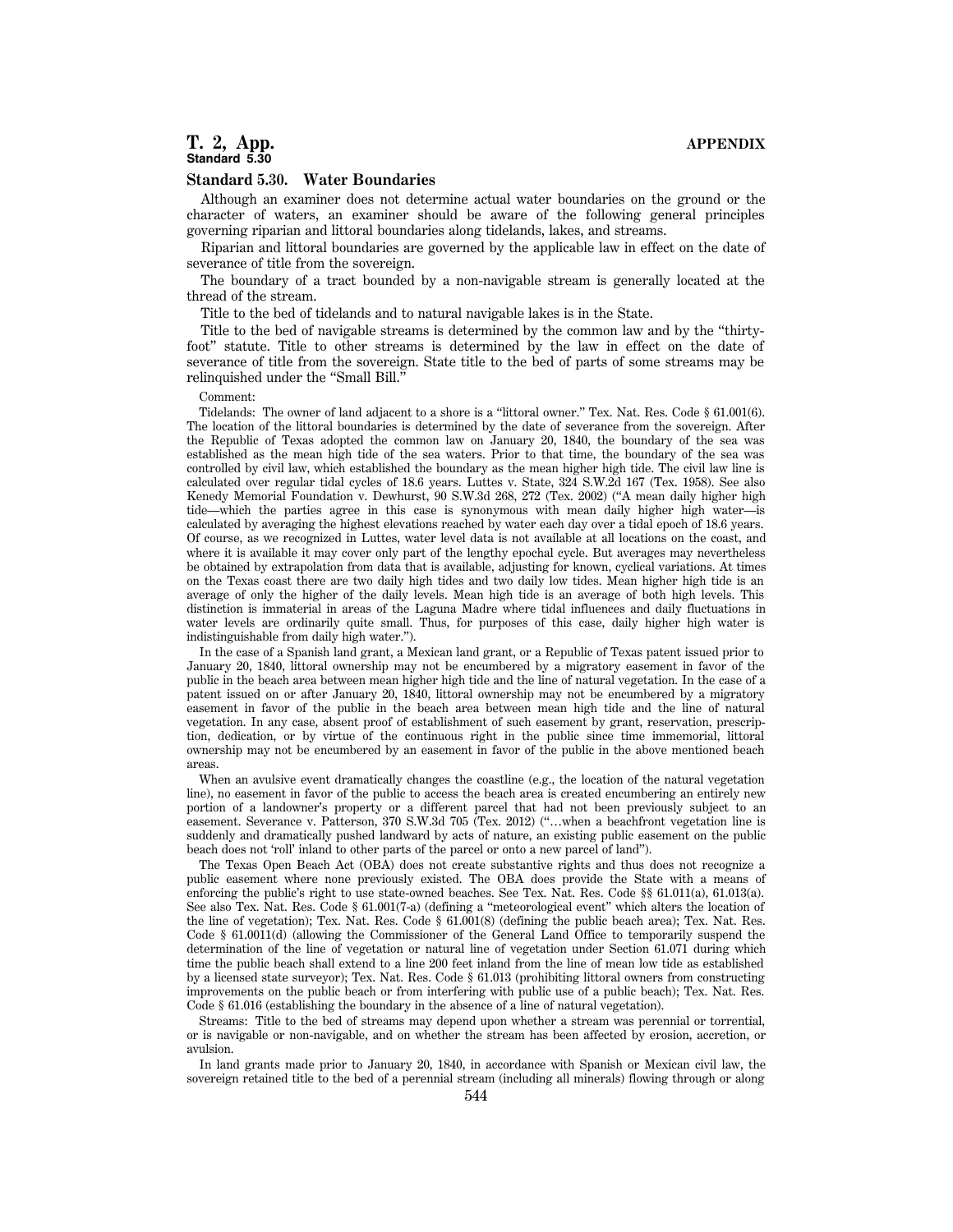## **TITLE EXAMINATION STANDARDS**

the granted land, whether navigable or not. Manry v. Robison, 56 S.W.2d 438, 446 (Tex. 1932) (addressing mineral title to a portion of the Brazos River, a perennial stream). A perennial stream flows most of the year, as opposed to a torrential stream, which flows only after substantial rainfall. Title to the bed of a torrential stream was deemed granted to the riparian owners. McCurdy v. Morgan, 265 S.W.2d 269 (Tex. Civ. App.—San Antonio 1954, writ ref'd) (addressing mineral title to a portion of the Chiltipin Creek in San Patricio County, a torrential stream).

The Republic of Texas modified Mexican civil law, effective December 14, 1837, by adding the so called ''thirty foot'' statute and by no longer referring to torrential and perennial streams, but distinguishing navigable and non-navigable streams. Under this statute, a stream that has an ''average width of 30 feet from the mouth up'' is defined as a navigable stream. Tex. Nat. Res. Code § 21.001(3). Thus, regarding land grants made on or after December 14, 1837, the sovereign retains title to the bed of such streams (including all minerals) as to their entire length. Motl v. Boyd, 286 S.W. 458 (Tex. 1926) (addressing Spring Creek, a tributary of the South Concho River, located in Tom Green County). See Hix v. Robertson, 211 S.W.3d 423, 425 (Tex. App.—Waco 2006, pet. denied) (finding that there is no single methodology that must be followed to measure this width to determine whether a particular stream falls within the statute). Therefore, regarding severances from the Republic of Texas between December 14, 1837, and January 20, 1840, Texas retained sovereign title to the beds of perennial streams and to any streams that meet the requirements of the ''thirty-foot'' statute.

Texas adopted the common law in 1840. Act approved Jan. 20, 1840, 4th Cong., R.S., § 1, 1840 Republic of Texas Laws 3, 3-4, reprinted in 2 H.P.N. Gammel, Laws of Texas 177, 177-178 (1898) (current version at Tex. Civ. Prac. & Rem. Code § 5.001). Since then, the thirty-foot statute remains in effect and the sovereign also retains, as a matter of common law, title to the beds of streams that are navigable in fact regardless of the width of the stream.

To determine the boundary line between the bed of a navigable stream and riparian land (between public and private ownership), the law requires compliance with the gradient boundary methodology. The gradient boundary methodology utilizes two factors: (i) the location of the ''key bank,'' and (ii) the gradient or rate of fall of the water. The gradient boundary of a navigable stream is ''the water-washed and relatively permanent elevation or acclivity at the outer line of the riverbed that separates the bed from the adjacent upland, whether valley or hill, and serves to confine the water within the bed and to preserve the course of the river.'' Oklahoma v. Texas, 260 U.S. 606, 631 32 (1923). The boundary is the bank at the average or mean level attained by the water when it washes the bank without overflowing. Brainard v. State, 12 S.W.3d 6, 16 (Tex. 1999). The boundary between the private riparian landowner and the State of Texas is the inner bank at the mean level midway between the line made by the flowing water as it reaches the cut bank and the top of the cut bank. Diversion Lake Club v. Heath, 86 S.W.2d 441 (Tex. 1935). The stream width includes the entire bed whether the full bed has water over the entire width or not. Motl v. Boyd, 286 S.W. 458 (Tex. 1926).

The boundary rules related to erosion and accretion are applicable to navigable and non-navigable streams. Maufrais v. State, 180 S.W.2d 144 (Tex. 1944); Tyler v. Gonzales, 189 S.W.2d 519 (Tex. Civ. App.—San Antonio 1945, writ ref'd w.o.m.). Where a stream gradually or imperceptibly changes or shifts by accretion or erosion, the body of water that makes up the boundary also shifts or changes for both surface and mineral rights. Brainard v. State, 12 S.W.3d 6 (Tex. 1999).

Accretion is the gradual and imperceptible process of adding land by the action of water thereby creating dry land that was previously covered by the water. Land may be added or accreted by alluvian or reliction. Accretion by alluvian is the gradual addition made to the land by the action of the water depositing solid material or mud. Accretion by reliction is the gradual and imperceptible addition of land by the recession of the water, whereby water recedes below its previously normal watermark, thereby uncovering previously submerged land. Brainard v. State, supra. A change in the boundary is gradual or imperceptible when a person witnessing the boundary from time to time can see that progress is being made but cannot perceive it while the process is occurring. Denny v. Cotton, 22 S.W.122 (Tex. Civ. App. 1893, writ ref'd).

Avulsion is the sudden and perceptible loss or addition of land by the action of the water resulting in a sudden change in the bed or course of the stream. Where a navigable stream suddenly and perceptibly creates a new bed, the owner through whose property the stream now passes loses title to the bed, except for a possibility of reverter, which may again ripen into fee title should the stream bed return to its previous location. The State obtains a determinable fee interest in the newly washed land. The former riparian owners of land abutting on the abandoned bed are entitled to claim the abandoned bed. Manry v. Robison, 56 S.W.2d 438 (Tex. 1932). However, the owner of the land lying between the old and the new bed does not lose title to it, even if the land is an island washed by the stream on both sides. Maufrais v. State, 180 S.W.2d 144 (Tex. 1944).

Patent survey lines are not supposed to cross navigable streams, Tex. Nat. Res. Code § 21.012(b). Nevertheless, the Small Bill (Tex. Rev. Civ. Stat. art. 5414a, effective March 3, 1929) validated patents to lands crossing navigable streams where the patent had been issued at least ten years prior to the enactment of the statute (March 3, 1919) and passed title to the bed to the patentee to the extent necessary to convey the number of acres contained in the patent. Strayhorn v. Jones, 300 S.W.2d 623 (Tex. 1957) (addressing the Salt Fork of the Brazos Kent County). With regard to stream beds, if a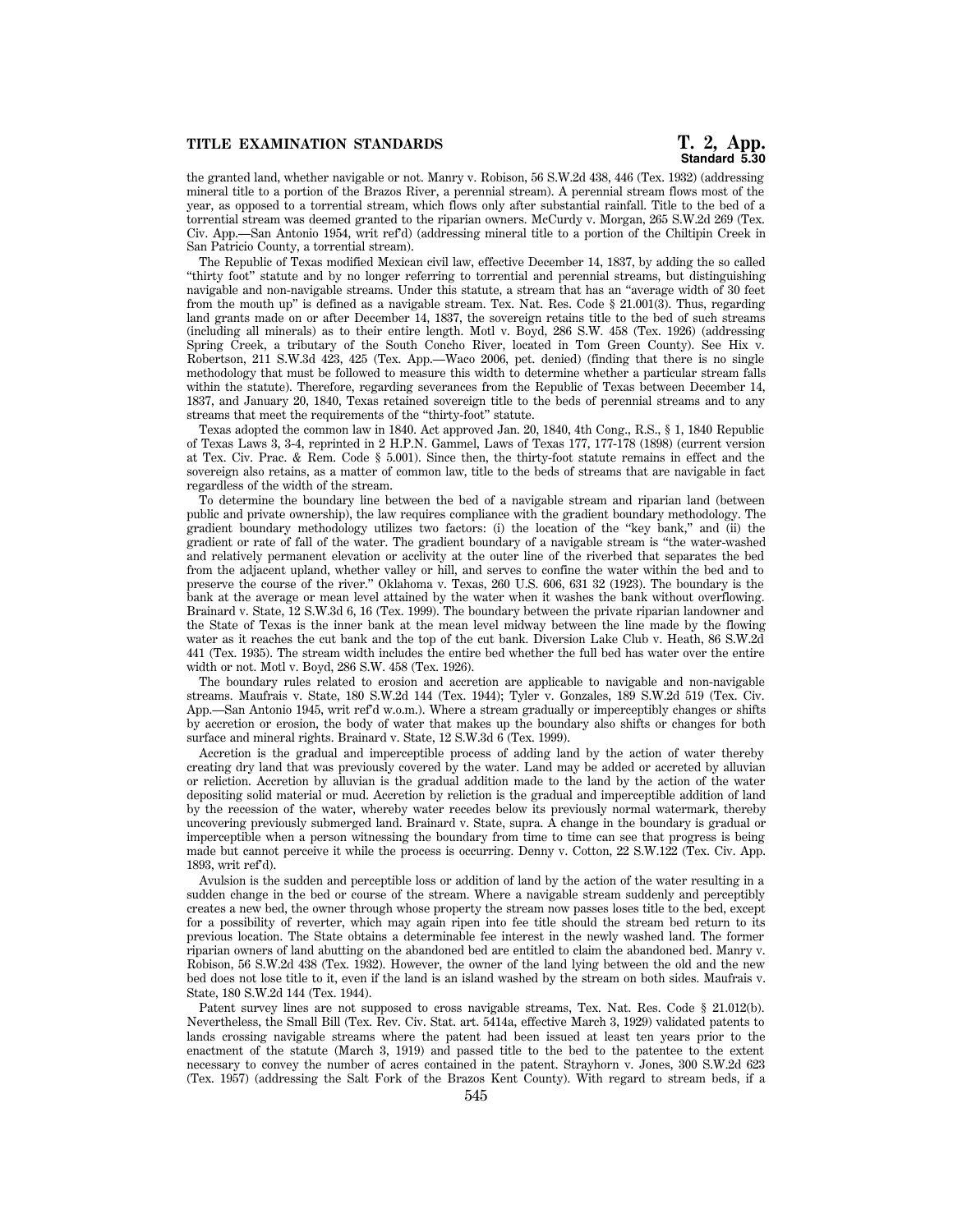# **T. 2, App. APPENDIX Standard 5.30**

resurvey of the patented acreage reveals more acreage than stated in the patent, then any excess land outside the stream bed must first be utilized to satisfy the patented acreage before any portion of the stream bed acreage will be relinquished to the land owner. If a resurvey reveals excess acreage outside the stream bed, the landowner may make an application for a Deed of Acquittance to pay for such excess acreage. 31 Tex. Admin. Code § 7.3 (addressing General Land Office, Deeds of Acquittance).

Beginning in 1837, grants by the Republic of Texas and the State of Texas have included title to the beds of non-navigable streams. Thus, if a tract granted on December 14, 1837 or thereafter is bounded by a non-navigable stream, the non-navigable stream bed is owned by the riparian owners to the center or thread of the stream. City of Victoria v. Schott, 29 S.W. 681 (Tex. Civ. App. 1895, no writ); Muller v. Landa, 31 Tex. 265 (Tex. 1868). The ''thread'' is typically defined as the center line of the stream as measured from opposite banks. Border Island Co. v. Cowles Shipyard Co., 94 Misc. 340, 348 (N.Y. Sup. Ct. Eq. 1914).

If a non-navigable water course that serves as a boundary changes its location by the gradual and imperceptible processes of accretion and erosion, the boundary will move with movement of the stream and continue to be the center of the stream. Maufrais v. State, 180 S.W.2d 144 (Tex. 1944); Tyler v. Gonzales, 189 S.W.2d 519 (Tex. Civ. App.—San Antonio 1945, writ ref'd w.o.m.). If a non-navigable stream changes location suddenly through avulsion, leaving its old banks to form new ones, the boundary will remain in the middle of the pre avulsion channel even if the boundary is no longer washed by the waters. Maufrais v. State, 180 S.W.2d 144 (Tex. 1944).

Calls in a deed contiguous to a non-navigable stream are presumed to pass title to the center of the stream. Strayhorn v. Jones, 300 S.W.2d 623 (Tex. 1957) (applying the ''strip-and-gore'' doctrine to a stream). This presumption applies even if the land is described by metes and bounds without mention of the stream, or where the description refers to marked corners on the bank that do not correspond to the center of the stream. Muller v. Landa, 31 Tex. 265 (1868). If boundary descriptions along non-navigable streams incorporate meander lines, the meander lines do not determine the boundary of the property conveyed, but generally describe the curvature of the banks of the stream, thereby assisting in locating the general course of the stream. Absent avulsion, the actual course of the stream, not surveyed meander lines, determines the boundary. Strayhorn v. Jones, 300 S.W.2d 623 (Tex. 1957); Stover v. Gilbert, 247 S.W. 841 (Tex. 1923).

For general discussion of streams, see Brainard v. State, 12 S.W.3d 6 (Tex. 1999).

Lakes: A natural lake that is navigable belongs to the state. State v. Bradford, 50 S.W.2d 1065 (Tex. 1932). A grant from the sovereign of a natural lake that is non-navigable includes the bed of the lake if the patent shows an unmistakable intention to convey the bed. Taylor Fishing Club v. Hammett, 88 S.W.2d 127 (Tex. Civ. App.—Waco 1935, writ dism'd). A lake is navigable if ''its natural and ordinary condition affords a channel for useful commerce.'' The ''thirty foot statute'' discussed above has no application in determining navigability. Id.

Calls in an instrument to the edge of the water, high or low watermark, the shore, or the bank of a lake establish the boundary at the edge of the water and exclude the bed of the lake. Welder v. State, 196 S.W. 868 (Tex. Civ. App.—Austin 1917, writ ref'd). A boundary may be established by a call for a contour elevation line. See Ulbricht v. Friedsam, 325 S.W.2d 669 (Tex. 1959).

#### **Caution:**

This Standard and related comments refer to severances from the sovereign. For purposes of this Standard, the time of ''severance'' is measured from the effective date of the segregation of the tract from the public domain. An examiner may consult the General Land Office for further information on severance.

#### Source:

Citations in the Comment; 3 Aloysius A. Leopold, Land Titles and Title Examination, ch. 6 (Texas Practice 3d ed. 2005).

History:

Adopted June 11, 2010; amended July 17, 2014.

The prior standard provided: ''Although examiners do not determine actual water boundaries on the ground or the character of waters, the following general principles govern riparian and littoral boundaries along tidelands, lakes, and streams.

Riparian and littoral boundaries are governed by the applicable law in effect on the date of severance of title from the sovereign.

The boundary of a tract bounded by a non-navigable stream is generally located at the thread of the stream.

Title to the bed of tidelands and to natural navigable lakes is in the State.

Title to the bed of navigable streams is determined by the common law and by the 'thirty-foot' statute. Title to other streams is determined by the law in effect on the date of severance of title from the sovereign. State title to the bed of parts of some streams may be relinquished under the 'Small Bill.' ''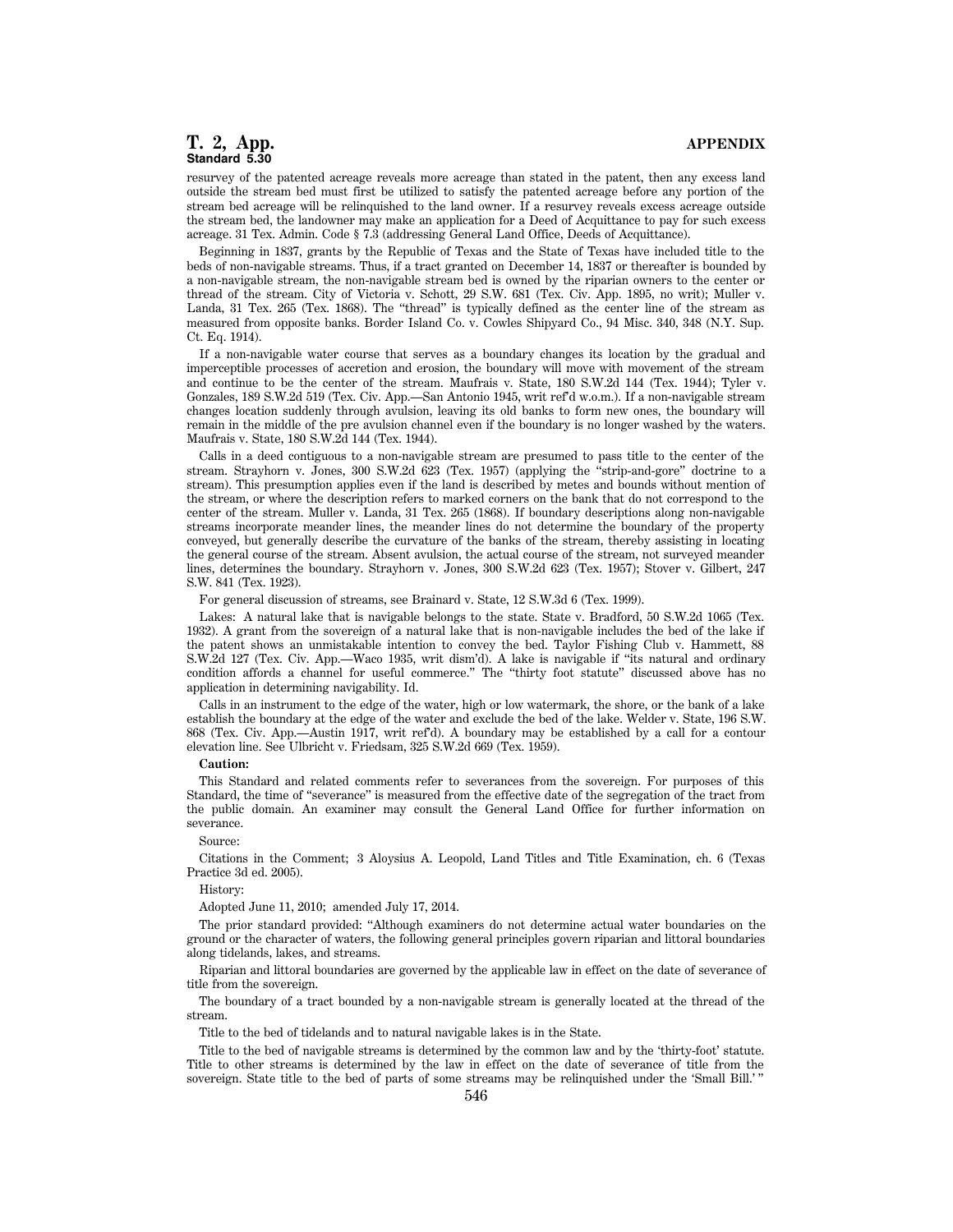# **Standard 5.40. Roads**

Although an examiner does not determine actual land boundaries on the ground, an examiner should consider the possible application of the "strip-and-gore" doctrine. Where applicable, the doctrine generally provides as follows: Unless the instrument expresses a contrary intent, in a conveyance where a road is a boundary of a tract, the conveyance of the tract presumptively conveys the grantor's title to the center of the road and in some cases to the entire road.

Comment:

This standard applies the "strip-and-gore" doctrine in the context of roads. For purposes of this standard, ''road'' includes highways, streets, alleys, railroad rights-of-way, and other types of roads.

The strip-and-gore doctrine is a rule of construction that creates a rebuttable presumption that the grantor of a tract bordering a road intended to convey the grantor's interest in the road—usually to the center of the road—even though apparently excluded or excepted by the terms of the conveyance unless the grantor expressed a clear and unequivocal intent to the contrary. Rio Bravo Oil Co. v. Weed, 50 S.W.2d 1080 (Tex. 1932). The doctrine is justified both as a matter of public policy, Cantley v. Gulf Production Co., 143 S.W.2d 912 (Tex. 1940), and on the theory that a grantor is presumed to convey all appurtenant rights incident to the enjoyment of the tract conveyed. Reagan v. Marathon Oil Co., 50 S.W.3d 70 (Tex. App.—Waco 2001, no pet.) The court in Reagan discusses the history of the application of the doctrine and applies it to severed minerals.

The doctrine applies even though the calls contained in the metes and bounds description extend only to the edge of the road. Cox v. Campbell, 143 S.W.2d 361 (Tex. 1940) (applies the general rule, which the Supreme Court had previously affirmed as to highways and streams, to a railroad right of way). Conveyances with phrases such as ''save and except'' or ''not including the road'' are not sufficient to overcome the presumption. Reagan v. Marathon Oil Co., 50 S.W.3d 70 (Tex. App.—Waco 2001, no pet.).

Under the strip-and-gore doctrine, a conveyance of a tract adjoining multiple, adjacent road easements will convey to the center of the easements in the same manner as if they constituted a single easement. Haines v. McLean, 276 S.W.2d 777 (Tex. 1955). The doctrine extends to a small tract, even though not a ''strip,'' where the tract is of no further benefit to the grantor. Alkas v. United Savings Ass'n, 672 S.W.2d 852 (Tex. App.—Corpus Christi 1984, writ ref'd n.r.e.). A reservation of minerals in the streets of a platted subdivision noted in a developer's dedication plat will not overcome the presumption that the developer's subsequent deed of a lot joining the street conveyed the minerals to the center of the street. Lackner v. Bybee, 159 S.W.2d 215 (Tex. Civ. App.—Galveston 1942, writ ref'd w.o.m.).

The doctrine may also apply to governmental entities. Joslin v. State, 146 S.W.2d 208 (Tex. Civ. App.— Austin 1940, writ ref'd) (general rule, that adjacent owners own minerals to the center of road easements, applies to patents). But see Town of Refugio v. Strauch, 29 S.W.2d 1041 (Tex. Comm'n App. 1930, judgm't adopted) (title to minerals under streets described in a land grant in what were Mexican town lots, such as located in Gonzales, Refugio, Bastrop, Liberty, and Victoria, were vested in the town and not in the lot owners fronting the streets; the term ''streets'' does not apply in its usual sense where the ''street'' is not in existence at the time of the conveyance of the property in question) and Mitchell v. Bass, 33 Tex. 259 (1870)(applying civil law and rejecting strip-and-gore doctrine where the land at issue had been granted by the Mexican government).

For application of the doctrine to streams see Comments to Standard 5.30.

# **Caution:**

The presumption created by the strip-and-gore doctrine may not apply where the land within the easement is relatively ''larger and perhaps more valuable'' when compared to the adjoining tract specifically conveyed in the instrument. Angelo v. Biscamp, 441 S.W.2d 524, 527 (Tex. 1969).

The presumption will not apply where no road, alley, or easement exists at the time of the grant, and the property description excludes the narrow strip from the acreage being conveyed. Goldsmith v. Humble Oil & Ref'g Co., 199 S.W.2d 773 (Tex. 1947).

Nevertheless, the doctrine similarly applies where the roadway is located entirely within the grantor's land, although along a boundary, and the grantor does not own land on the other side of the road. Thus, where the conveyance contained a property description that referred to the edge of the road as the boundary, the instrument was construed to convey the grantor's interest underlying the entire road. Cantley v. Gulf Production Co., 143 S.W.2d 912 (Tex. 1940). Likewise, when a road is adjacent to navigable waters, a deed describing the land bounded by a road conveys the fee of the entire tract including the land underlying the marginal roadway. State v. Arnim, 173 S.W.2d 503 (Tex. Civ. App.—San Antonio, 1943, writ ref'd w.o.m.) (road was adjacent to Nueces Bay and lots were adjacent to the road). Finally, although this standard is limited to roads, the doctrine has been applied to small strips or parcels of land that do not comprise a road or easement. See, e.g., Alkas v. United Savings Ass'n, 672 S.W.2d 852, 857 (Tex. App.—Corpus Christi 1984, writ ref'd n.r.e.) (applying the doctrine to a 2.1467–acre non-road tract out of a 146.584–acre tract). In Alkas, the court stated that, for the doctrine to apply: (1) the tract must be small in comparison to the land conveyed; (2) the tract must be adjacent to or surrounded by the land conveyed; (3) title to the tract and the adjacent or surrounding tract must be in the same grantor at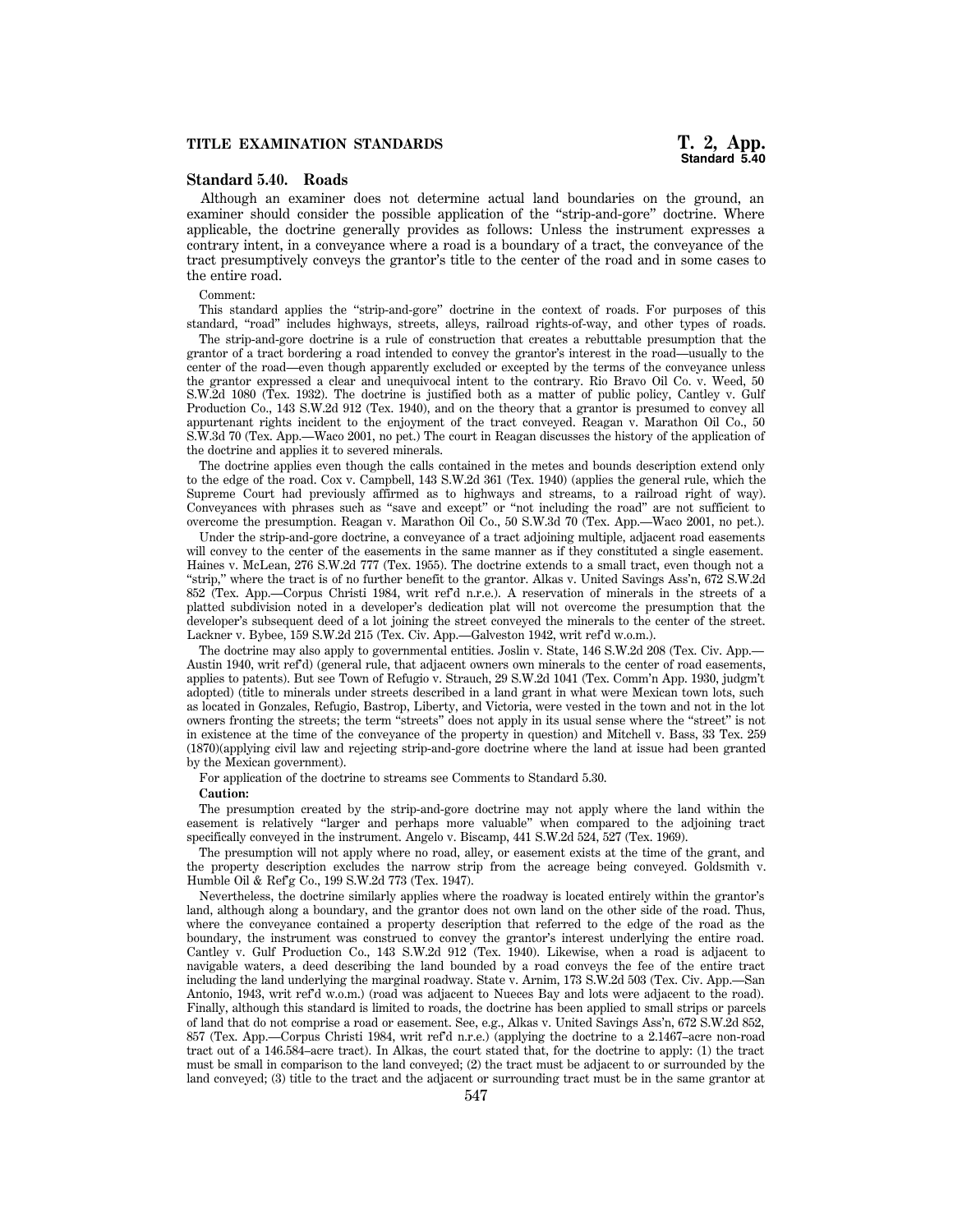# **T. 2, App. APPENDIX Standard 5.40**

the time of the conveyance; and (4) the tract, by itself, must be of no apparent benefit or importance to the grantor at the time of the conveyance. Id. at 857. At least one court has cited the four principles of Alkas in a road context. See Escondido Services, LLC v. VKM Holdings, LP, 321 S.W.3d 102 (Tex. App.—Eastland 2010, no pet.).

Whether application of the strip-and-gore doctrine grants marketable title to a strip or a gore is uncertain. See Standard 2.10 (discussing marketable title).

Source:

Citations in the Comment.

History:

Adopted June 24, 2011; amended July 17, 2014.

The prior standard provided: ''Although examiners do not determine actual land boundaries on the ground, an examiner should consider the possible application of the ''strip-and-gore'' doctrine. Where applicable, the doctrine generally provides as follows: Unless the instrument expresses a contrary intent, in a conveyance where a road is a boundary of a tract, the conveyance of the tract presumptively conveys the grantor's title to the center of the road and in some cases to the entire road.''

#### **Standard 5.50. Easements**

An examiner should identify and note as an encumbrance all easements of record affecting the title under examination. Certain title examinations may require the examiner to determine additional information about easements.

Comment:

Customarily, when conducting an examination of surface title, mineral title, or both an examiner does not trace and determine ownership resulting from transfers of an easement or provide detailed information concerning the easement unless such information is material to the transaction prompting the title examination.

Unrecorded easements may encumber the property under examination. The existence of such easements can only be determined by a physical inspection of the property. An examiner typically does not conduct an on-the-ground inspection of the property. If a physical inspection of the property is conducted to determine the existence or location of easements, the client typically arranges it.

An examiner may be retained to examine easement title. In this circumstance, the examiner should ascertain what information the client needs and conduct the examination accordingly. An easement is a non-possessory right to use the property of another. The owner of the burdened property is bound to permit certain acts by another, such as to pass over it (affirmative easement) or to not do certain acts that would otherwise be lawful, such as constructing a building if it would interrupt another's view (negative easement). Miller v. Babb, 263 S.W. 253, 254 (Tex. Comm'n App.1924, judgm't adopted). An easement is an interest in land, distinguishable from a license or permit that merely confers a personal and generally revocable privilege to do some act on the land and is generally not assignable. A license in land does not grant any interest in or title to the real property, and a license need not be in writing. Arant v. Jaffe, 436 S.W.2d 169 (Tex. Civ. App.—Dallas 1968, no writ).

There are two types of easements: an easement in gross and an easement appurtenant. An easement appurtenant attaches to and runs with the benefitted land. The benefitted land is the dominant estate, and the land burdened by the easement is the servient estate. Pokorny v. Yudin, 188 S.W.2d 185 (Tex. Civ. App.—El Paso 1945, no writ). An easement is not presumed to be in gross when it can fairly be construed to be appurtenant. Ginther v. Bammel, 336 S.W.2d 759, 763 (Tex. Civ. App.—Waco 1960, no writ). ''Whether an easement is in gross or appurtenant must be determined by the fair interpretation of the grant or reservation creating the easement, aided, if necessary, by the situation of the property and the surrounding circumstances.'' Stuart v. Larrabee, 14 S.W.2d 316, 318 (Tex. Civ. App.—Beaumont 1929, writ ref'd) quoting 19 C.J. 868.

Generally, easements of passage or of ingress and egress are easements appurtenant. Coleman v. Forister, 514 S.W.2d 899 (Tex. 1974). When a dominant estate is conveyed, the conveyance transfers the benefit of all appurtenant easements even though not expressed in the deed. West v. Giesen, 242 S.W. 312, 319 (Tex. Civ. App.—Austin 1922, writ ref'd). Easements in gross benefit a party rather than a dominant estate. Generally, public road, railroad, utility, and pipeline easements are in gross; however, oil and gas gathering lines are typically appurtenant. At common law an easement in gross is not transferable since allowing the transfer of the personal privilege would be an added servitude on the land unless the instrument creating the easement expressly states that the easement is being transferred to the grantee and its successors and assigns or other language expressing an intent that the easement is assignable. Southtex 66 Pipeline Co. v. Spoor, 238 S.W.3d 538 (Tex. App.—Houston [14th Dist.] 2007, pet. denied); Cantu v. Central Power & Light Co., 38 S.W.2d 876 (Tex. Civ. App.—San Antonio 1931, writ ref'd) and Williams v. Humble Pipe Line Co., 417 S.W.2d 453 (Tex. Civ. App.—Houston 1967, no writ). Absent language to the contrary in the instrument or consent of the owner of the burdened land, the owner of an easement in gross cannot transfer part of its easement to another party. Fort Worth & R.G. Ry. Co. v. Jennings, 13 S.W. 270 (Tex. 1890) (addressing the conveyance of part of an easement not in use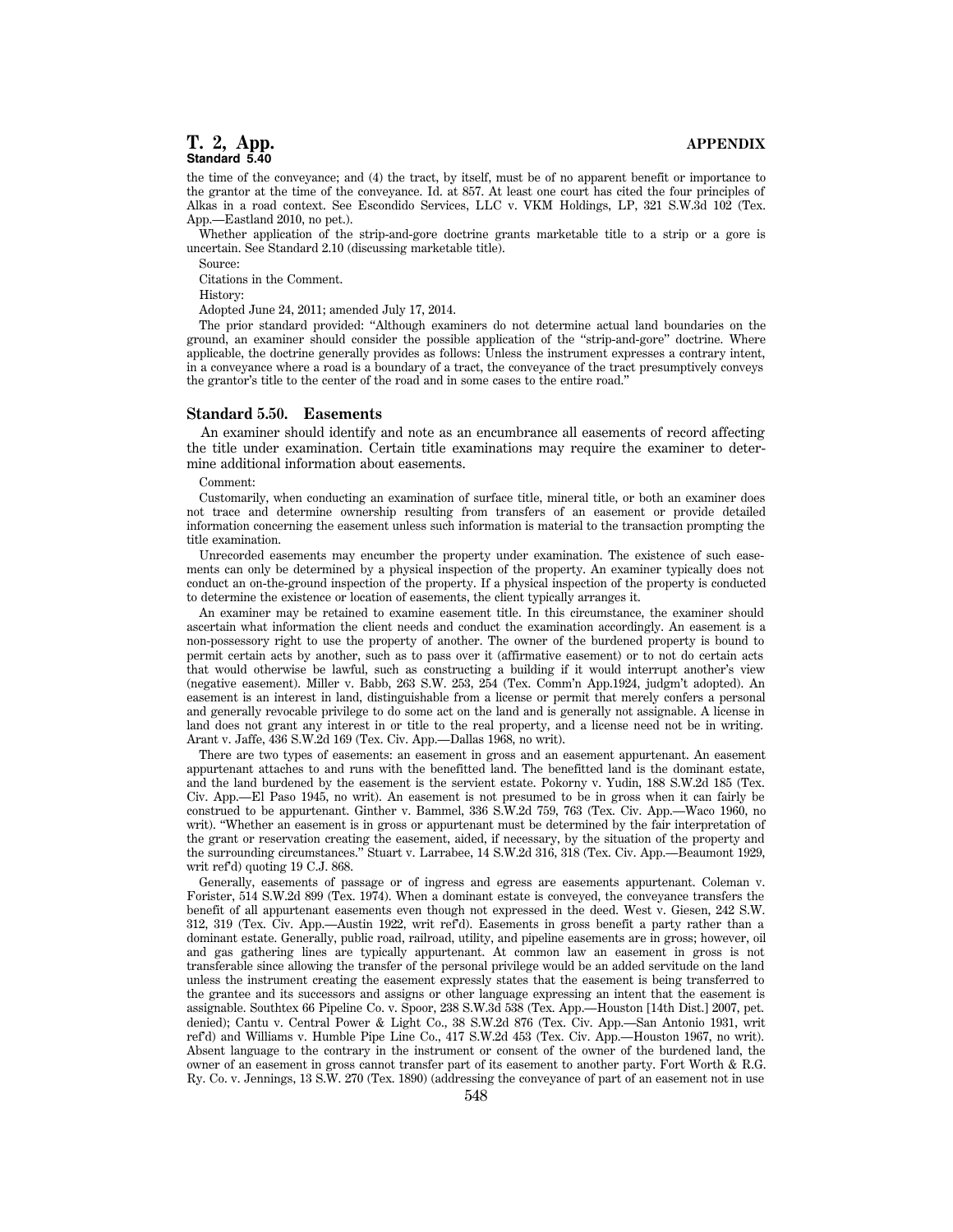# **Standard 5.50**

to another party to build a road.) Marcus Cable Associates, L.P. v. Krohn, 90 S.W.3d 697 (Tex. 2002)(holding that an electric company owning an easement for constructing and maintaining transmission or distribution lines could not authorize a cable company to use the easement for installing cable television lines). However, pipeline easements are ordinarily assignable in whole or in part where the resulting use does not burden the underlying land beyond what was contemplated in the original grant. Orange County, Inc. v. Citgo Pipeline Co., 934 S.W.2d 472 (Tex. App.—Beaumont 1996, writ denied).

The Texas Utility Code provides for use of public rights-of-way (roads, streets, alleys, water and other municipal property with the consent of the governing body) by gas companies (§181.005 and §181.022), by electric utilities (§181.042), by telephone and telegraph companies (§181.082), and by television cable services (§181.102). Once created, the uses to which public right-of-way easements can be used have been broadly construed. An easement for city streets includes the right for the municipality to lay sewer, gas, and water lines. West Texas Utilities Co. v. City of Baird, 286 S.W.2d 185 (Tex. Civ. App.—Eastland 1956, writ ref'd n.r.e.). An easement for a state highway includes the right for a public utility company to lay a gas pipeline within the easement. Grimes v. Corpus Christi Transmission Co., 829 S.W.2d 335, 337 (Tex. App.—Corpus Christi 1992, writ denied).

Private easements may be created by deed, implication, estoppel and prescription. Public easements may be created by deed, dedication, prescription, and condemnation.

An easement is an incorporeal interest in land and may be created by grant, covenant, or agreement, express or implied. Settegast v. Foley Bros. Dry Goods Co., 270 S.W. 1014 (Tex. 1925). Where an easement is conveyed or transferred by deed it may be recorded. Tex. Prop. Code § 12.001. The Statute of Frauds applies to conveyances of easements. Callan v. Walters, 190 S.W. 829 (Tex. Civ. App.—Austin 1916, no writ). Land descriptions must be described with the same certainty in instruments that create easements as in other instruments. Compton v. Texas Southeastern Gas Co., 315 S.W.2d 345 (Tex. Civ. App.—Houston 1958, writ ref'd n.r.e.). See Standard 5.10 for additional discussion of land descriptions. The exact location of the easement need not be established in the instrument, but the burdened tract must be sufficiently identified. Elias v. Horak, 292 SW 288 (Tex. Civ. App.—Austin 1927, writ ref'd). A grant in general terms of a right to lay a pipeline across the land of the grantor without specifying the place for laying it or the size of the pipe is made certain by the act of the grantee in laying the pipe. Once the pipe is laid with the acquiescence of the grantor, the grant, which was general and indefinite, becomes fixed and certain, and the grantee cannot change the easement either by relocating the pipe or by increasing its size. Houston Pipe Line Co. v. Dwyer, 374 S.W.2d 662 (Tex.1964) (Holding that the rights created by the easement had become fixed when the 18-inch line had been constructed and that the pipeline company had no right to remove the line and replace it with a 30-inch high pressure line.) In Pioneer Natural Gas Co. v. Russell, 453 S.W.2d 882, 886 (Tex. Civ. App.—Amarillo 1970, writ ref'd n.r.e.) the deed at issue granted a right-of-way of sufficient width to permit grantee to lay parallel pipelines. When the grantee laid an eight-inch pipe the grant became fixed and certain, and the grantee could not, 40 years later, lay a ten-inch pipe parallel to the first.

Implied easements for road access may arise by necessity. Bains v. Parker, 182 S.W.2d 397 (Tex. 1944). Implied easements by way of necessity for road access may be created by implication where a grantor conveys part of a tract in a manner that results in landlocking either the part conveyed or the part retained. Strict necessity only exists when there is no other way of access. Duff v. Matthews, 311 S.W.2d 637 (Tex. 1958). In addition the necessity must have existed at the time of the severance of the tract. Estate of Waggoner v. Gleghorn, 378 S.W.2d 47 (Tex. 1964). Implied easements by way of necessity terminate when the necessity terminates. Bains v. Parker, 182 S.W.2d 397 (Tex. 1944).

An implied easement by prior use, sometimes called a quasi-easement, can be established in appropriate circumstances for purposes other than roads. An implied easement for a road cannot be established by prior use in the absence of necessity, Hamrick v. Ward, 446 S.W.3d 377 (Tex. 2014); however, other existing uses may give rise to an implied easement by prior use. See, e.g., Westbrook v. Wright, 477 S.W.2d 663 (Tex. Civ. App.—Houston [14th Dist.] 1972, no writ) (sewer line) and Seber v. Union Pac. R.R. Co., 350 S.W.3d 640 (Tex. App.—Houston [14th Dist.] 2011, no pet.) (private railroad crossing). A quasieasement rests upon the principle that where an owner who grants part of a tract also grants by implication all those apparent and visible easements that are necessary for the reasonable use of the property granted. Reasonable necessity is sufficient for an implied easement by prior use to arise in favor of the granted land across the retained land even though alternate but inconvenient access may exist. Strict necessity is generally required for an implied easement by prior use to arise in favor of the retained land across the granted land. Scarborough v. Anderson Bros. Constr. Co., 90 S.W.2d 305 (Tex. Civ. App.—El Paso 1936, writ dism'd); Heard v. Roos, 885 S.W.2d 592 (Tex. App.—Corpus Christi 1994, no writ). Unlike easements by necessity, with the possible exception of a road, easements established by prior use do not terminate when alternative access becomes available. Harrington v. Dawson-Conway Ranch, Ltd., 372 S.W.3d 711 (Tex. App.—Eastland 2012, pet. denied).

An easement by estoppel may arise when a representation recognizing an easement was (1) communicated, (2) believed and (3) relied upon. Doss v. Blackstock, 466 S.W.2d 59 (Tex. Civ. App.—Austin 1971, writ ref'd n.r.e.) For example, the principle of estoppel applies where the grantor has exhibited a map or plat showing the existence of an easement, such as a street or alley, and the grantee has been induced to accept the grant, where the natural inference of those who consulted the map or plat with a view to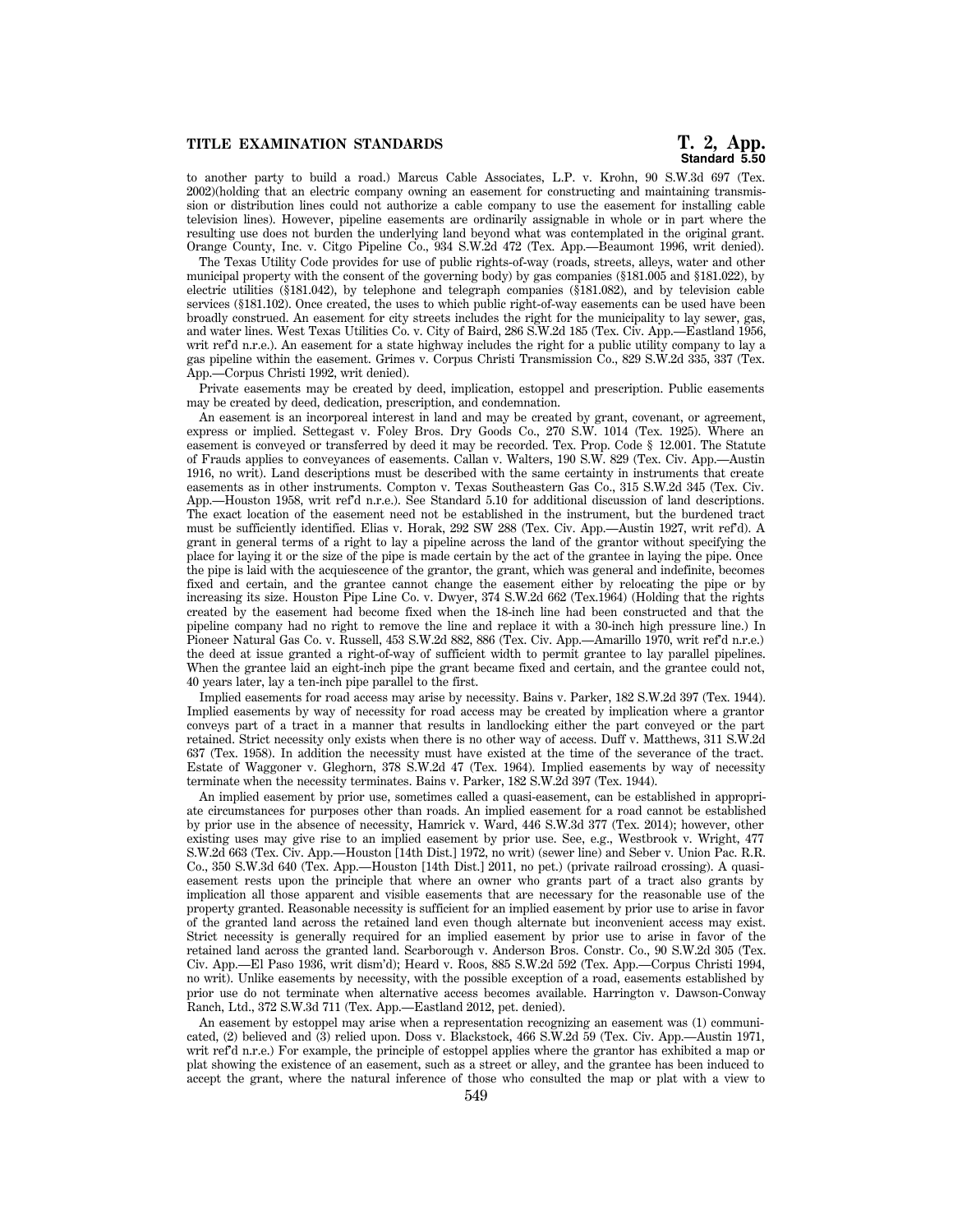# **T. 2, App. APPENDIX Standard 5.50**

purchase would be that the street or alley would be available for the benefit of their use. Birnberg v. Sparks, 410 S.W.2d 789 (Tex. Civ. App. — Corpus Christi 1966, writ ref n.r.e.) An easement by estoppel cannot arise solely from passive acquiescence; where there has been no promise or representation there can be no estoppel. Stallman v. Newman, 9 S.W.3d 243 (Tex. App.—Houston [14th Dist.] 1999, pet denied).

Prescriptive easements arise in much the same manner as title accrues by adverse possession; however adverse possession ripens into title to the land and a prescriptive right matures into an easement. To burden a party's land with an easement by prescription, the plaintiff must show that his use of the land was: (1) open and notorious; (2) adverse to the owner's claim of right; (3) exclusive; (4) uninterrupted; and (5) continuous for a period of ten years. Brooks v. Jones, 578 S.W.2d 669 (Tex.1979). Burdening another's property with a prescriptive easement is not well regarded in the law. Wiegand v. Riojas, 547 S.W.2d 287 (Tex. Civ. App.—Austin 1977, no writ). A mere use by permission or license never ripens into an easement by prescription, no matter how long it continues. Dailey v. Alarid, 486 S.W.2d 620 (Tex. Civ. App.—Tyler 1972, writ ref n.r.e.); Othen v. Rosier, 226 S.W.2d 622 (Tex.1950). Both public and private easements may arise by prescription, but the public easement requires continuous use by the public for ten years, rather than by one or a few individuals. On the other hand, a person may not acquire through adverse possession any right or title to real property dedicated to public use. Tex. Civ. Prac. & Rem. Code §16.030. In effect the public can acquire a public prescriptive easement over private land, but a private individual cannot acquire a private prescriptive easement across public land.

A public easement may be acquired through condemnation, exercisable through the power of eminent domain by a governmental entity as conferred by statute. Crawford v. Frio County, 153 S.W. 388 (Tex. Civ. App. — San Antonio 1913, no writ). For condemnation procedure, see Tex. Prop. Code §§ 21.011 through 21.016. Unless otherwise provided in the judgment, a pipeline easement created through the power of eminent domain is presumed to create an easement that extends only to a width of 50 feet as to each pipeline laid under the judgment. Tex. Nat. Res. Code § 111.0194.

Dedication is the most common means by which a public easement arises. Scott v. Cannon, 959 S.W.2d 712(Tex. App.—Austin 1998, pet. denied). There are two types of dedication: statutory and common law, but both types require intent on the part of the landowner to dedicate (or set apart) the easement for use by the public and a reciprocal acceptance of the easement by the public. Statutory dedication must be carried out in compliance with all relevant statutes. If land is located in a municipality or its extraterritorial jurisdiction Chapter 212 of the Texas Local Government Code governs. If the land is located in a rural area (outside of the extra-territorial jurisdiction of a municipality), Chapter 232 of the Texas Local Government Code controls. As for dedications occurring after 1980 in counties having a population of 50,000 or less Chapter 281 of the Texas Transportation Code addresses the procedure. Chapter 183 of the Texas Natural Resources Code and Chapter 184 of the Texas Parks and Wildlife Code authorize and govern conservation easements that impose restrictions or obligations concerning land use designed to protect natural, environmental, historical, and other specified values.

Common law dedications may be either express or implied. Jezek v. City of Midland, 605 S.W.2d 544 (Tex. 1980); however in 1981 the Legislature abolished the common law doctrine of implied dedication as a means of establishing that a particular road running through private property was a public road. See Act of May 31, 1981, 67th Leg., R.S., ch. 613, §§ 1, 2 & 4, 1981 Tex. Gen. Laws 2412 (current version at Tex. Transp. Code §§ 281.002, 281.003). An express dedication may be declared orally or in writing; however in a county with a population of less than 50,000 the dedication must be in writing. Tex. Transp. Code § 281.003. For a dedication to the public to occur certain elements must be present: (1) an intention of the landowner to devote his land to public use, (2) a manifestation of the landowner's intention through his words or acts, and a communication to the public or some portion thereof and (3) an acceptance of the use of the property by the public. King v. Walton, 576 S.W.2d 460, (Tex. Civ. App.—San Antonio 1979, writ ref'd n.r.e.). Acceptance may be implied by the conduct of the public, which binds the dedicator. Gilder v. City of Brenham, 3 S.W. 309 (Tex. 1887).

The recording of a map or plat, which shows streets or roadways thereon, without more, does not as a matter of law constitute a dedication of such streets as public roadways. Aransas County v. Reif, 532 S.W.2d 131 (Tex. Civ. App.—Corpus Christi 1975, writ ref'd n.r.e.), citing County of Calhoun v. Wilson, 425 S.W.2d 846 (Tex. Civ. App.—Corpus Christi 1968, writ ref'd n.r.e.). However, the filing and approval of a plat, which undertakes to dedicate streets and roads does not make them public roads since dedication is a mere offer and filing does not constitute an acceptance. Langford v. Kraft, 498 S.W.2d 42 (Tex. Civ. App.—Beaumont 1973, writ ref'd n.r.e.).

Easements may terminate through abandonment, cessation of purpose, operation of law, adverse possession, or merger. An easement may be lost by abandonment through a long period of non-use, coupled with intent to abandon. Intent to abandon an easement ''must be established by clear and satisfactory evidence.'' Milligan v. Niebuhr, 990 S.W.2d 823, 826 (Tex. App.—Austin 1999, no pet.). Abandonment of an easement will not result from non-use alone; instead, the "circumstances must disclose some definite act showing an intention to abandon and terminate the right possessed by the easement owner.'' Id. Dallas County v. Miller, 166 S.W.2d 922 (Tex. 1942). ''Abandonment occurs where the use for which the property is dedicated becomes impossible of execution or the object of the use wholly fails. In general, misuser does not constitute abandonment unless the dedicated use becomes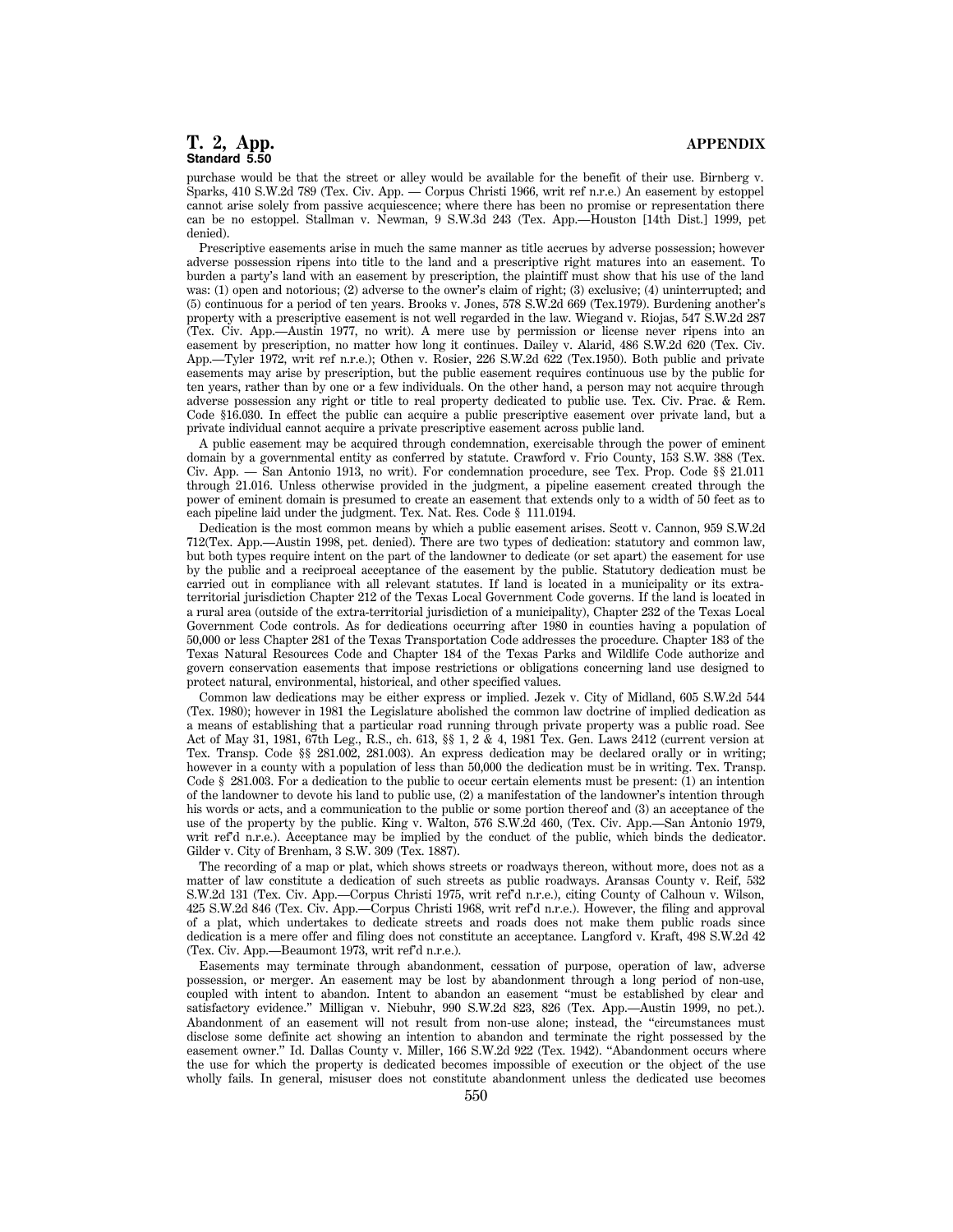impossible; but an abandonment may be effected by the substitution of new property for the old for a particular use.'' Adams v. Rowles, 228 S.W.2d 849, 852 (Tex. 1950) citing 26 C.J.S., Dedication, § 63a, p. 151. An easement may be abandoned by cessation of the defined purpose of the easement or terminated by the completion of the purpose for which it is granted. Woodmen of the World v. Goodman, 193 S.W.2d 739 (Tex. Civ. App. – Dallas 1945, no writ.) A county road is abandoned when its use has become so infrequent that one or more adjoining property owners have enclosed the road with a fence continuously for at least 20 years. Tex. Trans. Code § 251.057(a); the section does not apply to a road to a cemetery or an access road that is reasonably necessary to reach adjoining real property.

An easement is extinguished when the purpose and reason for which it was acquired or granted ceases or has been fulfilled. Scott v. Walden, 165 S.W.2d 449 (Tex. 1942).

An easement may be extinguished by operation of law, such as a sale under a deed of trust created prior to the easement. Cousins v. Sperry, 139 S.W.2d 665 (Tex. Civ. App.—Beaumont 1940, no writ.); Lavigne v. Holder, 186 S.W.3d 625 (Tex. App.—Fort Worth 2006, no pet.)

Easements may also be lost by adverse possession; however, continued use of the property subject to the easement by the party granting the easement would not be deemed adverse unless the continued use was inconsistent with and hostile to the grantees and their assigns over the limitation period. Henry v. Roundtree, 354 S.W.2d 604 (Tex. Civ. App. – Dallas 1962, writ ref'd n.r.e.).

An easement may also be extinguished by merger. Since the dominant and the servient tenements must be held by different parties for an appurtenant easement to exist a merger of the two tenements, as in the case of the dominant owner's purchase of the servient tenement, extinguishes the existing easement. Howell v. Estes, 12 S.W. 62 (Tex. 1888).

Where a road easement forms a boundary of the land, the underlying title ordinarily extends to the center of the road, but may extend, in some cases, to the entire road. See Standard 5.40, Roads (discussing the ''strip-and-gore'' doctrine).

Where land is adjacent to a shore title, it may be encumbered by an easement in favor of the public in a beach area. See Comment to Standard 5.30, Water Boundaries (discussing Tidelands).

Effective October 1, 1991, Procedural Rule P-37 was adopted by the Texas State Board of Insurance regarding guaranteeing the right of access in a title insurance policy. All title policies issued after that date ensure the right of access unless a specific exception is added. Neither the width of the access nor access to a public thoroughfare is insured.

#### **Caution:**

An examiner must carefully examine instruments labeled ''easements'' to determine if the fee to the land is conveyed instead of a mere right of use. Where the instrument conveys the land, and not a ''rightof-way, privilege or easement over the land,'' it is a conveyance in fee simple, as distinguished from an easement, even though such instrument may contain recitals attempting to limit the use of the land for a recited purpose. Texas Elec. Ry. Co. v. Neale, 252 S.W.2d 451 (Tex. 1952). The term ''right-of-way'' in an instrument is generally construed as describing or denoting only an easement. Right of Way Oil Co. v. Gladys City Oil, Gas & Mfg. Co., 157 S.W. 737 (Tex. 1913). However, in S.H. Oil & Royalty Co. v. Texas & New Orleans R. Co. 295 S.W.2d 227 (Tex. Civ. App. — Beaumont 1956, writ ref'd n.r.e.), the court held that the reservation of ''the 100 foot right-of-way'' retained in the railroad title in fee to the land covered by the ''right-of-way'' and that the term ''right-of-way'' did not imply reservation of an easement. Source:

Citations in the Comment.

3 Aloysius A. Leopold, Land Titles and Title Examination §§ 331-332, 356, 371-385, 436 (Texas Practice 3d ed. 2005).

History:

Adopted July 17, 2014.

#### **CHAPTER VI**

# **CORPORATE CONVEYANCES**

#### **Standard 6.10. Corporate Existence**

Where a corporation is a named party to an instrument in the chain of title, an examiner may presume that the corporation was legally in existence at the time the instrument took effect, if the instrument is executed and acknowledged in the proper form.

#### Comment:

A corporation may exist in fact without being legally constituted. It is therefore unnecessary, in examining title, to investigate in detail whether all measures have been taken for valid incorporation, so long as the record shows the existence of a corporation de facto. Rufford G. Patton & Carroll G. Patton, Patton on Land Titles § 405 (2d ed. 1957 and Supp. 1997) and Paul E. Basye, Clearing Land Titles §§ 296–301 (2d ed. 1970).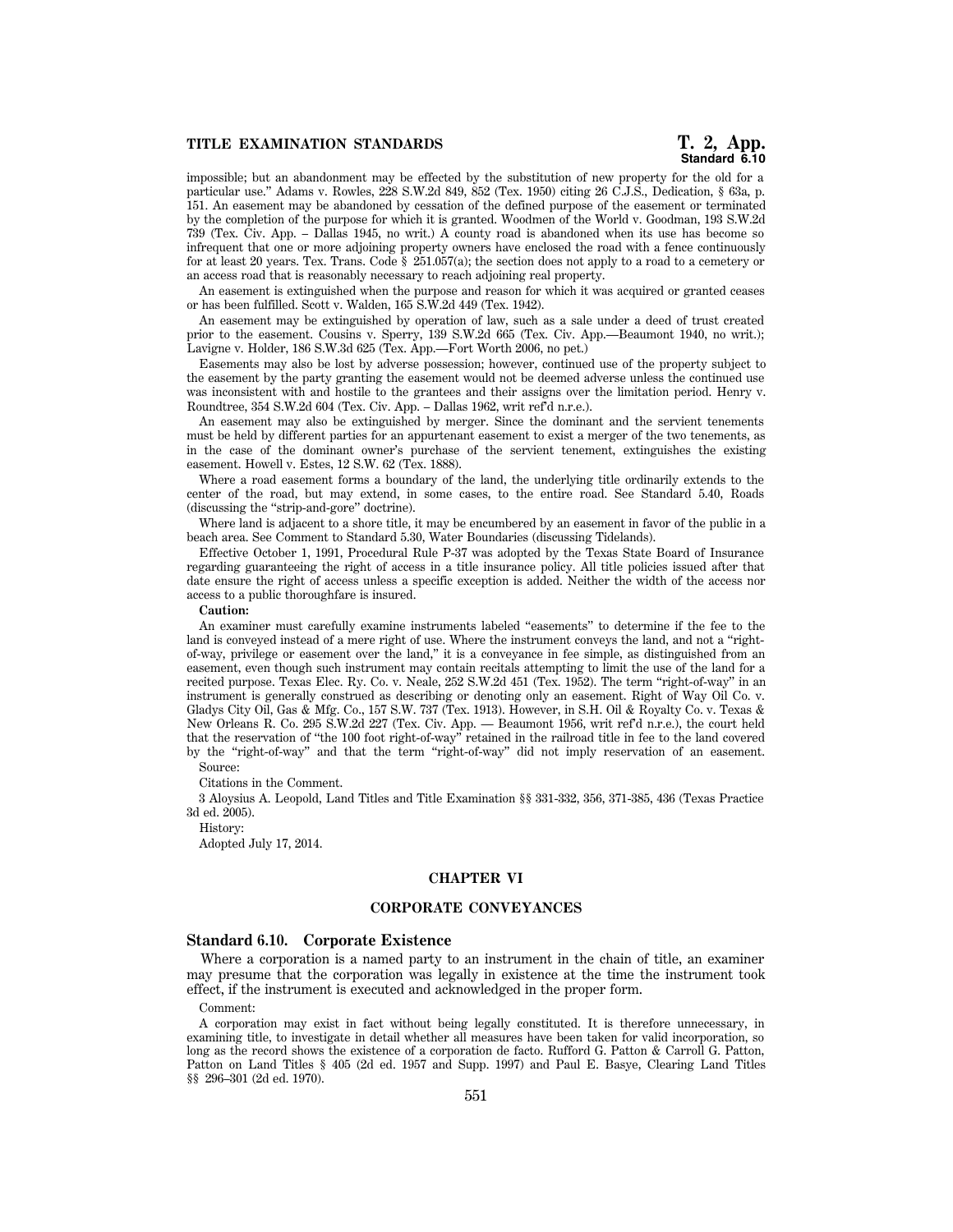**Caution:**

This standard conforms to the standard practice of Texas title examiners. No Texas cases are directly on point. However, in Allday v. Drummond, 280 S.W.2d 381 (Tex.Civ.App.—Fort Worth 1955, writ ref'd n.r.e.), the court sustained a conveyance by a foreign corporation at a time when the corporate grantor's charter had been forfeited by the State of Delaware for nonpayment of taxes. A primary basis for the court's holding was that the conveyance in question had been of record more than 10 years. Source:

Lewis M. Simes & Clarence B. Taylor, Model Title Standards, Std. 12.4 (1960); 43 Aloysius A. Leopold, Land Titles and Title Examination § 22.16 (Texas Practice 3d ed. 2005).

History:

Adopted June 27, 1997.

#### **Standard 6.20. Corporate Authority Presumed**

In the absence of actual or constructive notice to the contrary, an examiner may presume that the action of the corporation in acquiring or selling the real property affected by an instrument is within its power.

#### Comment:

Any action taken by a corporation that is beyond the power conferred upon it by its articles of incorporation or by the laws of the state of its incorporation is ultra vires. This may include action contrary to public policy or to some statute expressly prohibiting such action. This excess or abuse of power is ordinarily not within the scope of an examiner to determine or question, without some type of actual or constructive notice.

Source:

Lewis M. Simes & Clarence B. Taylor, Model Title Standards, Std. 12.5 (1960); 4 Aloysius A. Leopold, Land Titles and Title Examination § 22.16 (Texas Practice 3d ed. 2005).

History:

Adopted June 27, 1997.

# **Standard 6.30. Foreign Corporations**

Where a corporation organized and doing business under the laws of another state is a named party to an instrument in the chain of title, an examiner may presume that the corporation was authorized to do business in this state or authorized to acquire and dispose of the real property affected by the instrument, if the instrument is executed and acknowledged in the proper form.

Comment:

At one time, both foreign and domestic corporations were prohibited from owning land in Texas except under certain narrow circumstances. However, those statutory prohibitions were repealed in 1981. See Historical and Statutory Notes at Misc. Corp. Laws Act, Tex. Rev. Civ. Stat. arts. 1302–4.01 to 1302–4.07. Even then a foreign corporation without qualifying to do business in Texas could own and convey title unless its right to do so was challenged by the state. Byerly v. Camey, 161 S.W.2d 1105, 1110 (Tex.Civ.App.—Fort Worth 1942, writ ref'd w.o.m.). Under present law, the holding of title in Texas land by a foreign corporation may constitute the doing of business in Texas, but its failure to register will not ''affect the validity of any contract or act'' of the corporation. Tex. Bus. Org. Code §§ 9.051, 9.202. Source:

Citations in the Comment.

Lewis M. Simes & Clarence B. Taylor, Model Title Standards, Std. 12.6 (1960). History: Adopted June 27, 1997.

# **Standard 6.40. Corporate Seal**

An examiner may presume that a corporate seal does not have to appear on an instrument, unless the examiner has actual or constructive notice that the bylaws of the corporation require the seal to have been placed on the instrument.

Comment:

Subject to any approval required by the Texas Business Organizations Code or by the governing body of the corporation, a corporation may convey land by a deed, with or without the seal of the corporation, that is signed by an officer, authorized attorney-in-fact, or other authorized person.

Source: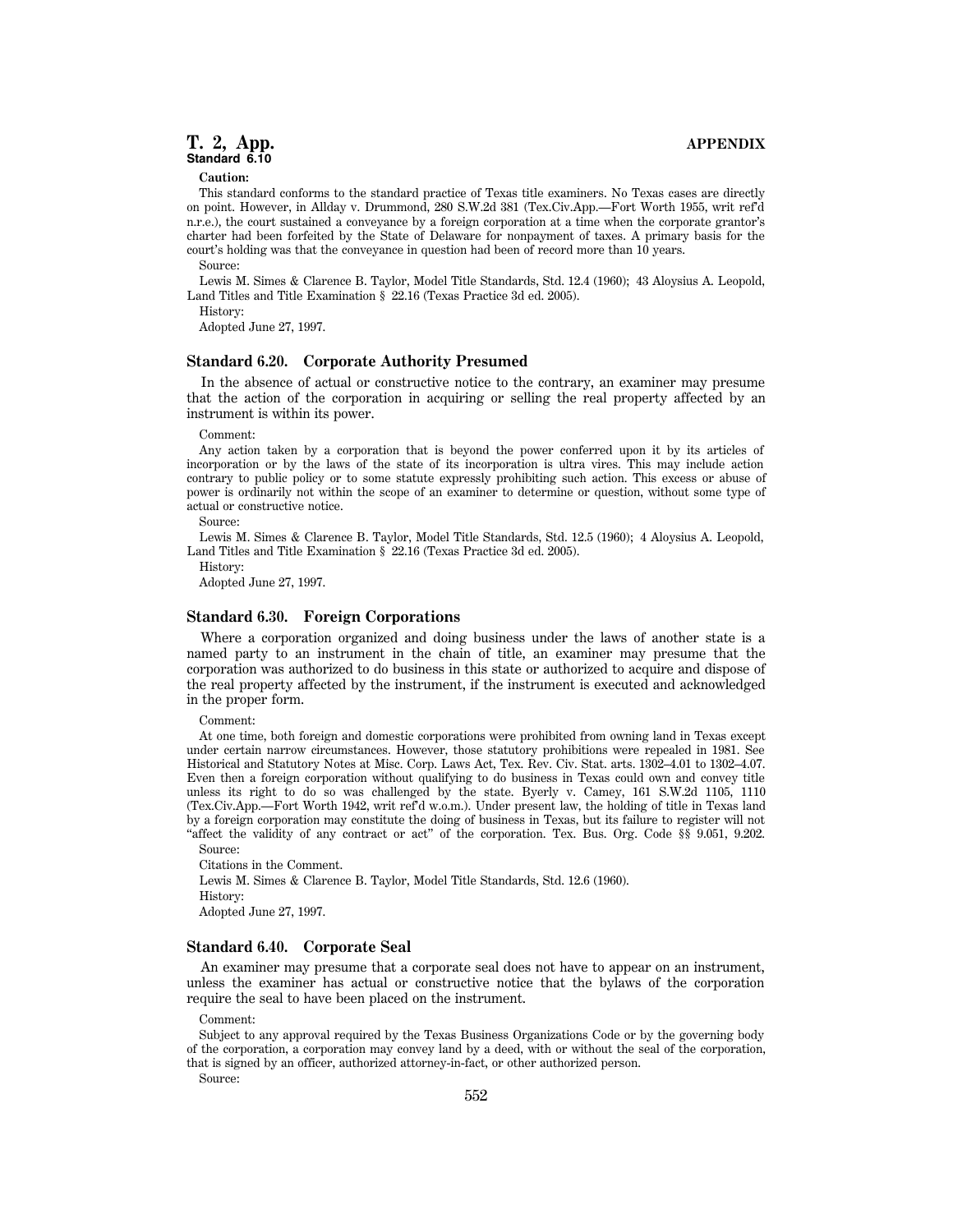## **TITLE EXAMINATION STANDARDS**

Tex. Bus. Org. Code §§ 9.202, 10.251, 10.253. History: Adopted June 27, 1997.

# **Standard 6.50. Authority Of Particular Officers**

Where a corporation is a named party to an instrument in the chain of title, an examiner may presume that the persons executing the instrument were the officers they purported to be and that such officers were authorized to execute the instrument on behalf of the corporation, if the instrument is executed and acknowledged in the proper form.

#### Comment:

A conveyance that is signed and acknowledged by an officer, an authorized attorney-in-fact, or other authorized person of a corporation and recorded is prima facie evidence that the conveyance was duly authorized under the Texas Business Organizations Code and the governing documents of the corporation. Tex. Bus. Org. Code §§ 9.202, 10.253.

Prior to August 28, 1989, the presumption of corporate authority only extended to conveyances executed by the president or a vice president. Acts 1955, 54th Leg., p. 239, ch. 64. Accordingly, instruments that are executed by another officer prior to the amendments should be accompanied by a showing of the officer's authority. However, if the instrument has been recorded for more than four years (two years, effective September 1, 2007, prospective only), such authority may be presumed. Tex. Civ. Prac. & Rem. Code § 16.033. Act of June 15, 2007, 80th Leg., R.S., ch. 819, § 2, 2007 Tex. Gen. Laws 1695 (nonretroactivity provision).

#### **Caution:**

The presumption of corporate authority applies to corporate officers and not to an attorney in fact. The examiner should look to the power of attorney to determine the authority of the attorney in fact. For further information on attorneys in fact, see Standards 8.10 and 8.20.

Source:

Paul E. Basye, Clearing Land Titles § 293 (2d ed. 1970); Lewis M. Simes & Clarence B. Taylor, Model Title Standards, Std. 12.3 (1960).

History:

Adopted June 27, 1997.

# **Standard 6.60. Corporate Name or Signer's Representative Capacity Omitted From Signature**

Where a corporation appears as a party in the body of the instrument, an examiner may presume that the signature on the instrument by a corporate representative is sufficient notwithstanding the omission of the corporate name or the signer's representative capacity, or both, within the signature block.

#### Comment:

There are no reported Texas cases validating corporate deeds where no corporate capacity of the signer is disclosed. However, analogous Texas case law generally holds that a deed executed by an individual acting in an apparent representative capacity passes whatever title the individual has the authority to convey. Regarding the failure of an instrument to reflect the authority of the signer, see generally Hough v. Hill, 47 Tex. 148, 153 (1877); Odell v. Kennedy, 64 S.W. 802 (Tex. Civ. App.1901, writ ref'd); Bennett v. Virginia Ranch, Land & Cattle Co., 21 S.W. 126 (Tex. Civ. App.1892, no writ); Pride Exploration, Inc. v. Marshall Exploration, Inc., 798 F.2d 864, 866–67 (5th Cir.1986); Sheldon v. Farinacci, 535 S.W.2d 938 (Tex. Civ. App.—San Antonio 1976, no writ).

Although some courts have broadly stated that an instrument conveys whatever right the person making it had to convey, in whatever capacity, a conveyance by an individual who is an officer of a corporation does not convey the interest of the corporation unless the name of the corporation appears in the instrument as grantor. Rogers v. Ricane Enterprises, Inc., 884 S.W.2d 763 (Tex. 1994).

Note that Tex. Civ. Prac. & Rem. Code § 16.033 may cure the problems addressed by this standard. For further discussion, see comments to Standards 4.10 and 4.20.

Source:

Lewis M. Simes & Clarence B. Taylor, Model Title Standards, Std. 12.2 (1960). History:

Adopted June 27, 1997; amended July 17, 2014.

The prior standard provided: ''Where a corporation appears as a party in the body of the instrument and the instrument is otherwise properly executed and acknowledged, an examiner may presume that the signature on the instrument by a corporate representative is sufficient notwithstanding the omission of the corporate name over such signature.''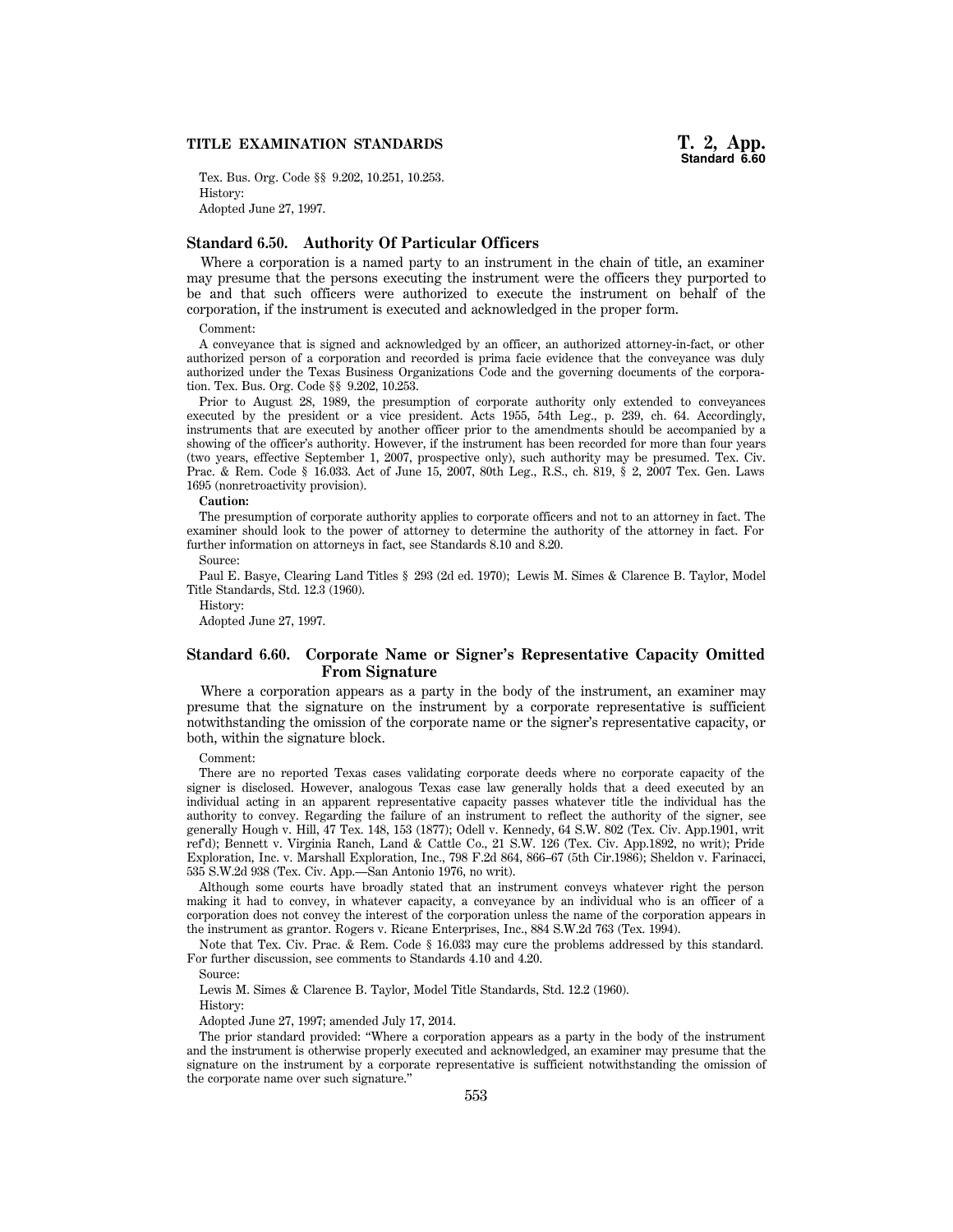# **T. 2, App. APPENDIX Standard 6.70**

#### **Standard 6.70. Name Variances**

Although their exact names are not used and variations exist from instrument to instrument, an examiner may presume that a corporation is satisfactorily identified if, from the name(s) used and other circumstances of record, the identity of the corporation can be inferred with reasonable certainty. Variances that an examiner may ordinarily ignore include the addition or omission of the word ''the'' preceding the name; the use or non-use of the symbol " & " for the word "and"; the use or non-use of abbreviations for "company," ''limited,'' ''corporation,'' ''incorporated,'' ''limited liability company,'' ''partnership,'' and the like; and the inclusion or omission of all or part of a place or a location. An examiner may exercise a greater degree of liberality with a greater lapse of time and in the absence of circumstances appearing of record that raise reasonable doubt as to the identity of the corporation. An examiner may rely on affidavits and recitals of identity to obviate variances too substantial or too significant to be ignored.

#### Comment:

Although corporations frequently have closely corresponding names, a purported conveyance by an interloper seems extremely unlikely. The significance of a variance should be evaluated on the basis of ascertaining the actual identity of the corporation, and not on the basis of mechanical perfection. Although Texas courts, in the context of a conveyance, have not addressed the effect of a variance in a corporate name, several cases in which slight name variances were held immaterial amply support this standard. Wandelohr v. Rainey, 100 S.W. 1155, 1157 (Tex.1907) (holding that an appeal bond was effective despite the omission of the words ''of Sherman'' from the name of a bank); Texas Electric Service Co. v. Commercial Standard Insurance Co., 592 S.W.2d 677, 683–84 (Tex.Civ.App.—Fort Worth 1979, writ ref'd n.r.e.) (holding a suit on a performance bond could be maintained despite the principal's misnomer in the bond as Everman Park Development ''Corporation'' instead of its true name, Everman Park Development ''Co., Inc.''); Houston Land & Loan Co. v. Danley, 131 S.W. 1143 (Tex.Civ.App.1910, no writ) (holding that a note executed in the name of ''Houston Land & Loan Company'' could be enforced against the maker under its true name of "Houston Loan & Land Company"). An entity doing business in Texas is prohibited from using a name that is the same as, deceptively similar to, or similar to, a name of another existing filing entity or that is reserved or registered under the Tex. Bus. Org. Code §§ 5.053, 5.102, 5.153, 9.105.

Some examiners choose to rely on information from the Secretary of State that, although not imparting constructive notice, indicates a change in entity name or status, merger, or conversion.

Source:

Lewis M. Simes & Clarence B. Taylor, Model Title Standards, Std. 12.1 (1960); Oklahoma Title Examination Standards, Std 12.1; Paul E. Basye, Clearing Land Titles § 19 (2d ed. 1970).

History:

Adopted June 27, 1997.

#### **CHAPTER VII**

# **CONVEYANCES INVOLVING PARTNERSHIPS, JOINT VENTURES, LIMITED LIABILITY COMPANIES, AND UNINCORPORATED ASSOCIATIONS**

# **Standard 7.10. Conveyance Of Real Property Held In Partnership Or Joint Venture Name**

When title to real property is held in the name of a partnership or joint venture, an examiner may rely upon a conveyance by a general partner on behalf of the partnership or by a joint venturer on behalf of the joint venture if the conveyance appears to be a transfer in the ordinary course of business of the partnership or joint venture.

Comment:

Each partner is an agent of the partnership for the purpose of its business. The act of a partner performed for the apparent purpose of carrying on in the ordinary course the partnership business or business of the kind carried on by the partnership binds the partnership unless: (1) the partner in fact had no such authority, and (2) the person with whom the partner is dealing had knowledge of the lack of authority. Tex. Bus. Org. Code §§ 152.301, 152.302.

The Texas Uniform Partnership Act, effective January 1, 1962, which expired January 1, 1999, applied to all general partnerships formed under its provisions prior to January 1, 1994, except those that timely elected to adopt the Texas Revised Partnership Act. Tex. Rev. Partnership Act, Tex. Rev. Civ. Stat. art. 6132b–11.04. The Texas Revised Partnership Act applies to all partnerships formed on or after January 1, 1994, to all partnerships formed before that date and that, before January 1, 1999, elected to adopt the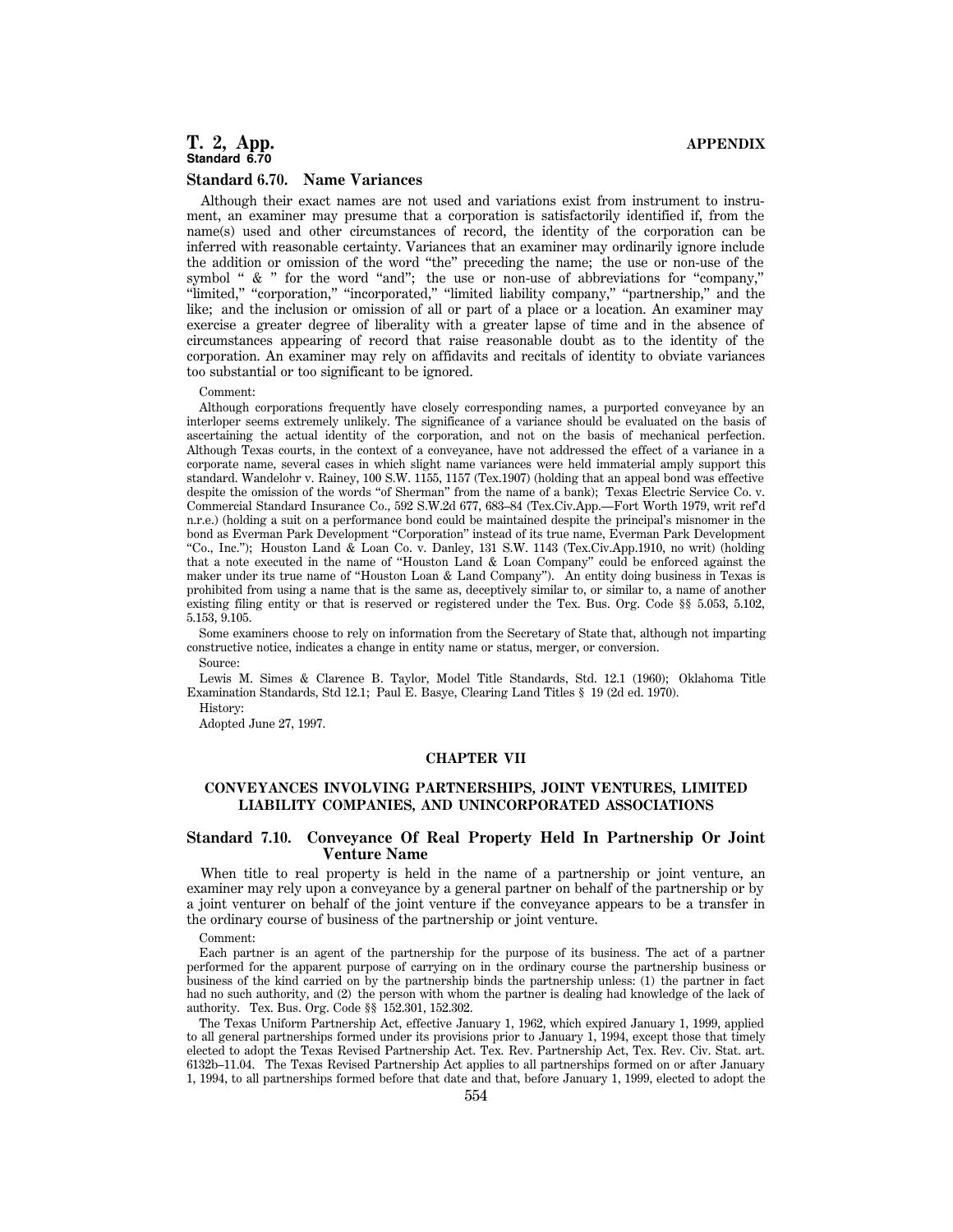### **TITLE EXAMINATION STANDARDS**

Act, and to all partnerships formed after December 31, 1998, but before January 1, 2006. The Texas Bus. Org. Code, effective January 1, 2006, applies to all partnerships formed on or after January 1, 2006, to all partnerships formed before that date and that elect to adopt the Code, and to all partnerships after December 31, 2009. Tex. Bus. Org. Code § 401.001.

A general partner of a limited partnership has the rights and powers of a partner in a partnership without limited partners. Tex. Rev. Ltd. Partnership Act, Tex. Bus. Org. Code § 153.152 provides that such rights and powers may be negated by the Code, other limited partnership provisions, or the limited partnership agreement.

Effective September 1, 2019, Texas Property Code § 12.019, subject to certain restrictions and requirements, authorizes certain domestic and foreign entities to identify one or more individuals to transfer an estate or interest of such an entity if the transaction amount does not exceed \$1 million. The affidavit must be recorded with the county clerk of the county in which the land is located. A person who in good faith relies on the affidavit without actual knowledge that any material representation in the affidavit is incorrect may enforce the transaction against the entity and the real property. Nothing in this section requires an individual to rely on the affidavit or shall be construed to validate a transfer of an estate or interest that is void by other law. The affidavit expires on the first anniversary of the date on which it was recorded, although an affidavit may be earlier terminated by recording a written termination of the authority.

Source:

Citations in the Comment; 4 Aloysius A. Leopold, Land Titles and Title Examination § 22.17 (Texas Practice 3d ed. 2005).

History:

Adopted June 27, 1997.

# **Standard 7.20. Authority Of Less Than All Partners Regarding Transactions That Are Not In The Ordinary Course of Business**

If a conveyance of a joint venture or a partnership that is executed by less than all of the joint venturers or partners appears not to be in the ordinary course of business (such as a sale of the sole asset of the partnership), an examiner should review a copy of the partnership or joint venture agreement or other satisfactory evidence to verify the authority of the signing partner(s) or joint venturer(s) to act on behalf of the partnership or joint venture.

#### Comment:

A partnership is not bound by an act of a partner that is not apparently for the carrying on of the business of the partnership in the usual way, unless that act has been authorized by the partners. Tex. Rev. Partnership Act, Tex. Bus. Org. Code § 152.302. Unless authorized by the other partners or unless the other partners have abandoned the business, one or more but less than all the partners have no authority to do any act that is not apparently for carrying on business in the ordinary course. Tex. Bus. Org. Code § 152.302. See Comment to Standard 7.10.

A general partner of a limited partnership is subject to the restrictions of a partner in a partnership without limited partners. Tex. Rev. Ltd. Partnership Act, Tex. Bus. Org. Code § 153.152.

Source: Citations in the Comment. History: Adopted June 27, 1997.

#### **Standard 7.30. Prior Conveyance In Chain By Partnership Or Joint Venture**

An examiner may presume the authority of an apparent partner or a joint venturer who has executed a prior conveyance in the chain of title on behalf of the partnership or joint venture.

Comment: See Comment and **Caution** to Standard 7.40, below. Source: Citations in the Comment. History: Adopted June 27, 1997; amended July 17, 2014.

The prior standard provided: ''An examiner may assume the authority of an apparent partner or a joint venturer who has executed a prior conveyance in the chain of title on behalf of the partnership or joint venture.''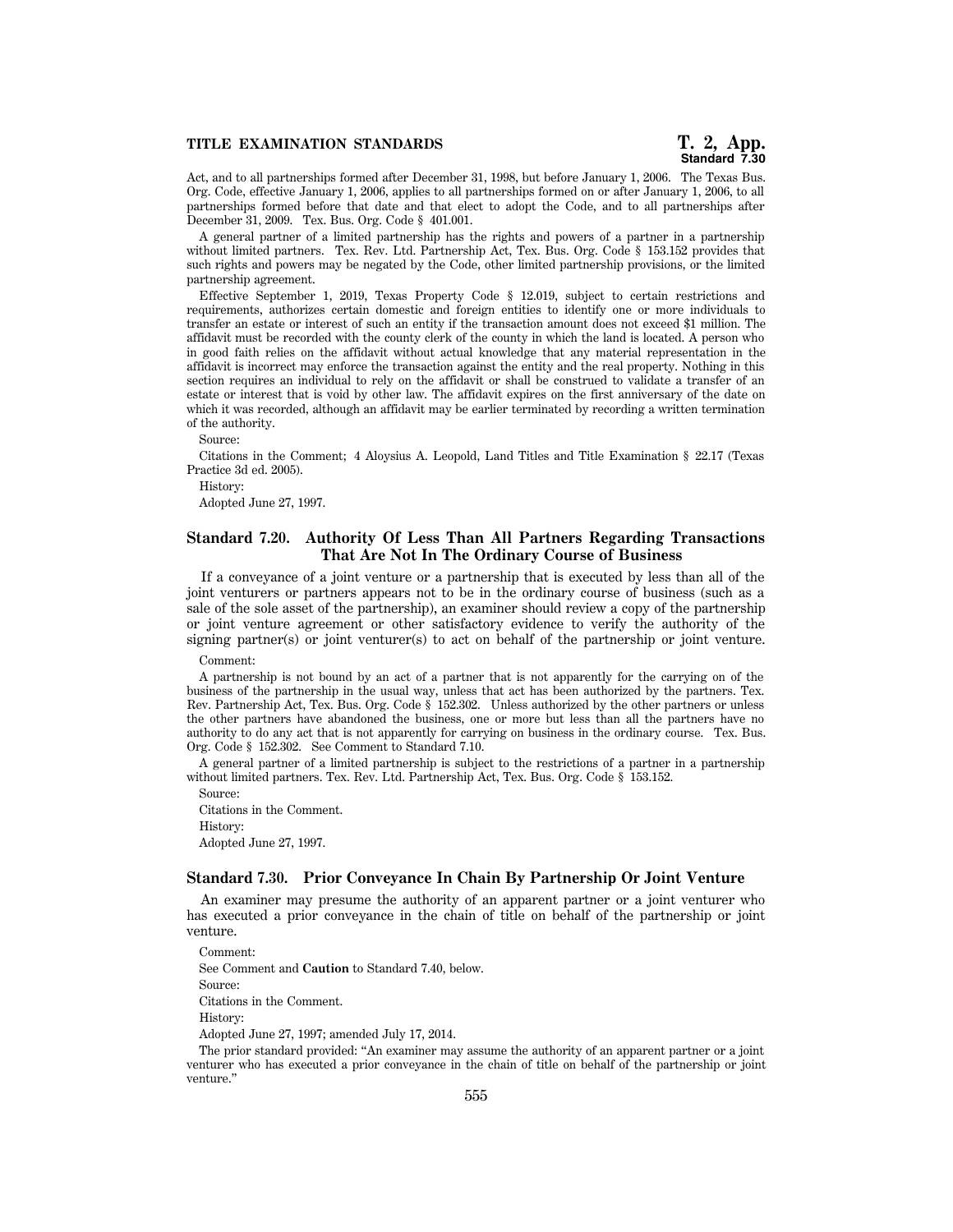# **T. 2, App. APPENDIX Standard 7.40**

#### **Standard 7.40. Conveyance Of Partnership Property Held In Name Of Partners**

If title to the property is in the name of the partners, the named partners must execute the conveyance.

Comment:

Where title to real property is in the name of one or more of the partners, and without an indication in the instrument transferring title of the person's capacity as a partner or of the existence of the partnership, and without use of partnership property, the property is presumed to be the partner's property under the provisions of Tex. Bus. Org. Code § 152.102.

See Comment to Standard 7.10.

**Caution:**

Every partner is an agent of the partnership for the purpose of its business, and the act of every partner, including the execution in the partnership name of any instrument, for apparently carrying on in the usual way the business of the partnership of which the partner is a member binds the partnership, unless the partner so acting has in fact no authority to act for the partnership in the particular matter, and the person with whom the partner is dealing has knowledge of the fact that the partner has no such authority.

An act of a partner that is not apparently for the carrying on of the partnership business or business of the kind carried on by the partnership does not bind the partnership unless authorized by the other partners. Tex. Rev. Partnership Act, Tex. Bus. Org. Code §§ 152.301, 152.302, 153.152. See Comment to Standard 7.10.

Source: Citations in the Comment. History: Adopted June 27, 1997.

# **Standard 7.50. Conveyance Of Real Property Held In Name Of Limited Liability Company**

If title is held by a limited liability company, an examiner may rely upon a conveyance that is executed by an officer, agent, manager, or member thereof if the conveyance appears *to be consistent* with the limited liability company's usual way of doing business.

#### **Comments**

Comment:

The act of an officer, agent, manager, or member of a limited liability company binds the company when that person is apparently conducting in the usual way the business of the company, unless the person lacks authority to act and the purchaser has knowledge of the lack of authority. Tex. Ltd. Liability Co. Act, Tex. Bus. Org. Code §§ 101.253, 101.254.

Effective September 1, 2009, a limited liability company agreement may provide for one or more designated series of members, managers, membership interests, or assets to have separate rights, powers, or duties concerning specified property or obligations. Tex. Bus. Org. Code § 101.601. The debts, liabilities, obligations, and expenses of a particular series shall be enforceable against the assets of the series only, and none of the debts, liabilities, obligations, and expenses of the limited liability company generally or of any other series shall be enforceable against the assets of a particular series, provided the records, company agreement, and company's certificate of formation conform to applicable requirements. Tex. Bus. Org. Code § 101.602. Assets associated with a series may be held directly or indirectly, including being held in the name of the series, in the name of the limited liability company, through a nominee, or otherwise. Tex. Bus. Org. Code § 101.603. A series has the power and capacity, in the series' own name, to hold title to assets of the series, including real property and to grant liens and security interests in assets of the series. Tex. Bus. Org. Code § 101.605.

Effective September 1, 2019,Texas Property Code § 12.019 authorizes an affidavit of authority to transfer property for transactions involving the transfer of an estate or interest that does not exceed \$1 million. A domestic or foreign entity may execute and record an affidavit identifying one or more individuals with authority to transfer on behalf of the entity an estate or interest in real property in the name of the entity if the entity is a limited liability company, a limited partnership, or a professional entity. The affiant may not be identified as the person with authority to transfer, unless the individual executing the affidavit is the sole member of the limited liability company or sole general partner of the limited liability partnership or unless the most recent franchise tax public information report of the entity under § 171.203 Tax Code, available on the date the affidavit is executed, identifies only the affiant and no other person as an officer, director, member, manager, or general partner of the entity. The affidavit must be recorded with the county clerk of the county in which the land is located. A person who in good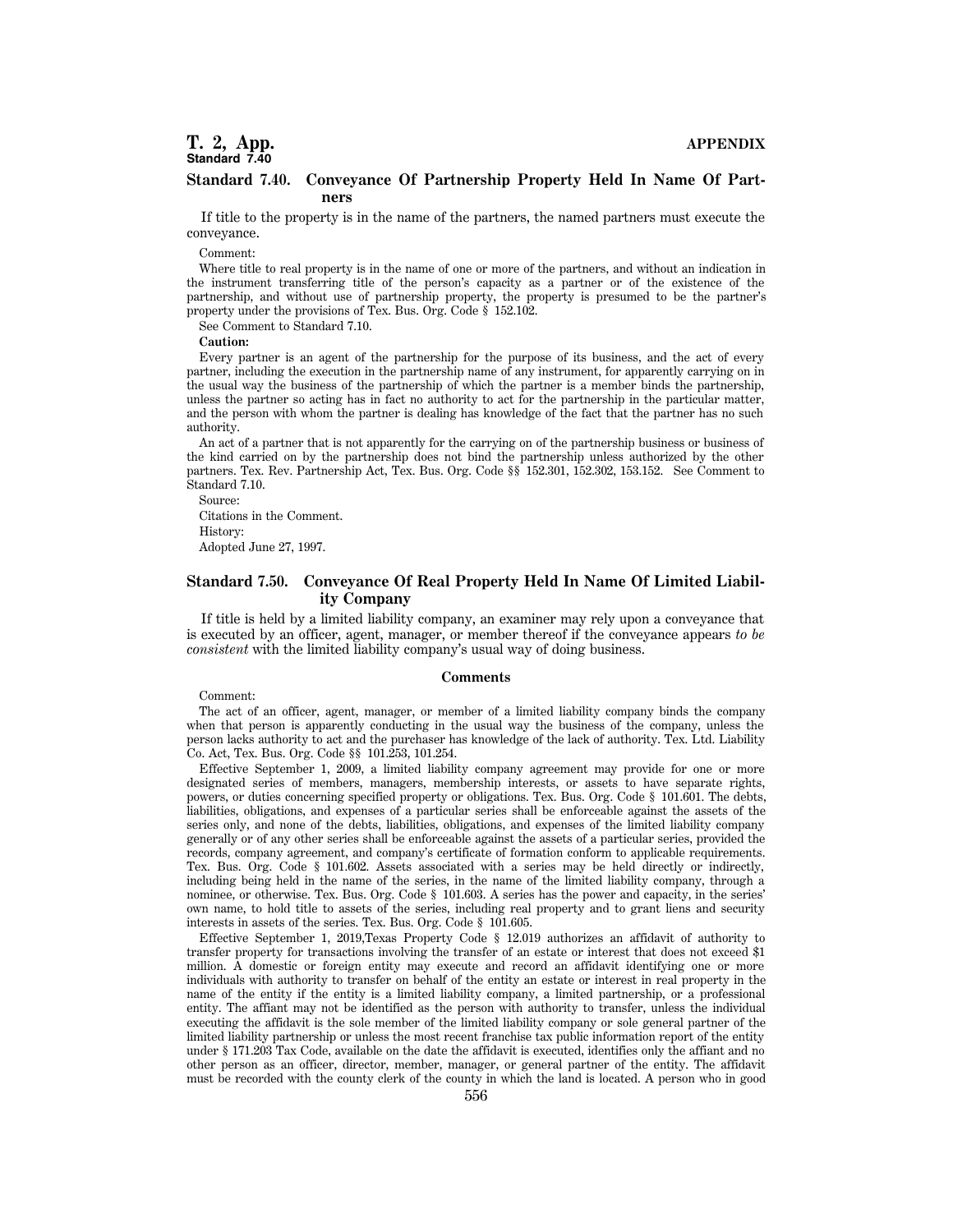# **Standard 8.10**

faith relies on the affidavit without actual knowledge that any material representation in the affidavit is incorrect may enforce the transaction against the entity and the real property. Nothing in this section requires an individual to rely on the affidavit or shall be construed to validate a transfer of an estate or interest that is void by other law. The affidavit expires on the first anniversary of the date on which it was recorded, although an affidavit may be earlier terminated by recording a written termination of the authority.

Source: Citations in the Comment.

History:

Adopted June 27, 1997; amended October 9, 1999. The original standard provided: ''If title is held by a limited liability company, an examiner may rely upon the conveyance that is executed by a manager or officer if the conveyance appears to be consistent with the limited liability company's usual way of doing business.''

### **CHAPTER VIII**

# **POWERS OF ATTORNEY**

# **Standard 8.10. Validity Of Instrument Executed By An Agent**

An examiner should determine that the power of attorney granted sufficient authority to the agent and that the power of attorney was in effect on the date of the agent's act.

Comment:

There are two types of powers of attorney: a ''special'' power of attorney, and ''general'' or ''universal'' power of attorney. In a special power, the principal grants authority to the agent (also called an attorneyin-fact) to perform a specific act or acts, such as selling the principal's residence. In a general or universal power, the principal grants the agent (attorney-in-fact) broad or universal powers, sometimes expressed as authority ''to exercise all legal powers possessed by the principal.'' A power of attorney signed on or after September 1, 1993 that complies with Section 490 of the Durable Power of Attorney Act, Tex. Estates Code §§ 751.001–752.115) (a ''statutory power''), provides an abbreviated form for delegating general and special powers. The authority granted to an agent to convey land must be in writing, Tex. Prop. Code § 5.021, and if properly acknowledged, the power of attorney may be recorded.

In examining a document signed by an agent for a principal, an examiner should determine that the power of attorney granted sufficient authority to validate the act of the agent and that it was not revoked prior to the act. Causes of revocation include a specific act of revocation by the principal, the terms of the power-of-attorney document, the death of the principal, or the incapacity of the principal unless the power-of-attorney provides that it survives incapacity. In the absence of information to the contrary, an examiner frequently relies upon an affidavit from a person knowledgeable of the facts that on the date of the agent's act the principal was alive, that the power of attorney had not been revoked, and that the principal was not incapacitated.

The problems of revocation by incapacity were largely eliminated effective January 1, 1972, after which time a power of attorney, whether a special or general power, could be expressly made ''durable.'' The Durable Power of Attorney Act provides that a durable power is one that is in writing, signed by the principal, and acknowledged and that contains the words: ''This power of attorney is not affected by subsequent disability or incapacity of the principal,'' or ''This power of attorney becomes effective on the disability or incapacity of the principal,'' or similar words showing the intent of the principal. Although not affected by disability, a durable power is revoked: (1) by the appointment of a permanent guardian (and in some instances the appointment of a temporary guardian) of the estate of the principal, Tex. Estates Code § 751.052; (2) by the divorce or annulment of the marriage of the principal and the agent unless otherwise provided by the durable power (Tex. Estates Code § 751.053); or (3) by the death of the principal, Cleveland v. Williams, 29 Tex. 204 (1867).

Effective September 1, 2017, Tex. Estates Code § 751.021 provides that, unless the durable power of attorney provides otherwise, each co-agent may exercise authority independently of the other co-agent. These Sections are retroactively effective as to existing powers of attorney for any acts by taken after September 1, 2017, even though the agents had been appointed prior to this date. See Acts 2017, 85th Leg., 834 (H.B. 1974), §16, effective September 1, 2017. Tex. Estates Code § 751.023 now expressly authorizes a principal to designate successor agents, in the event the initially identified agent resigns, dies, becomes incapacitated, or is not qualified or declines to serve.

Effective June 1, 2017, a trustee may appoint an agent. Tex. Prop. Code § 113.018. Prior to the effective date, unless the trust agreement expressly grants the power of delegation, a trustee could not delegate the trustee's authority to another. See Comment to Standard 9.10.

The Durable Power of Attorney Act provides that an affidavit executed by an agent under a durable power is conclusive proof as between the agent and a person, other than the principal or the principal's personal representative, that the power had not been revoked or terminated at that time if the affidavit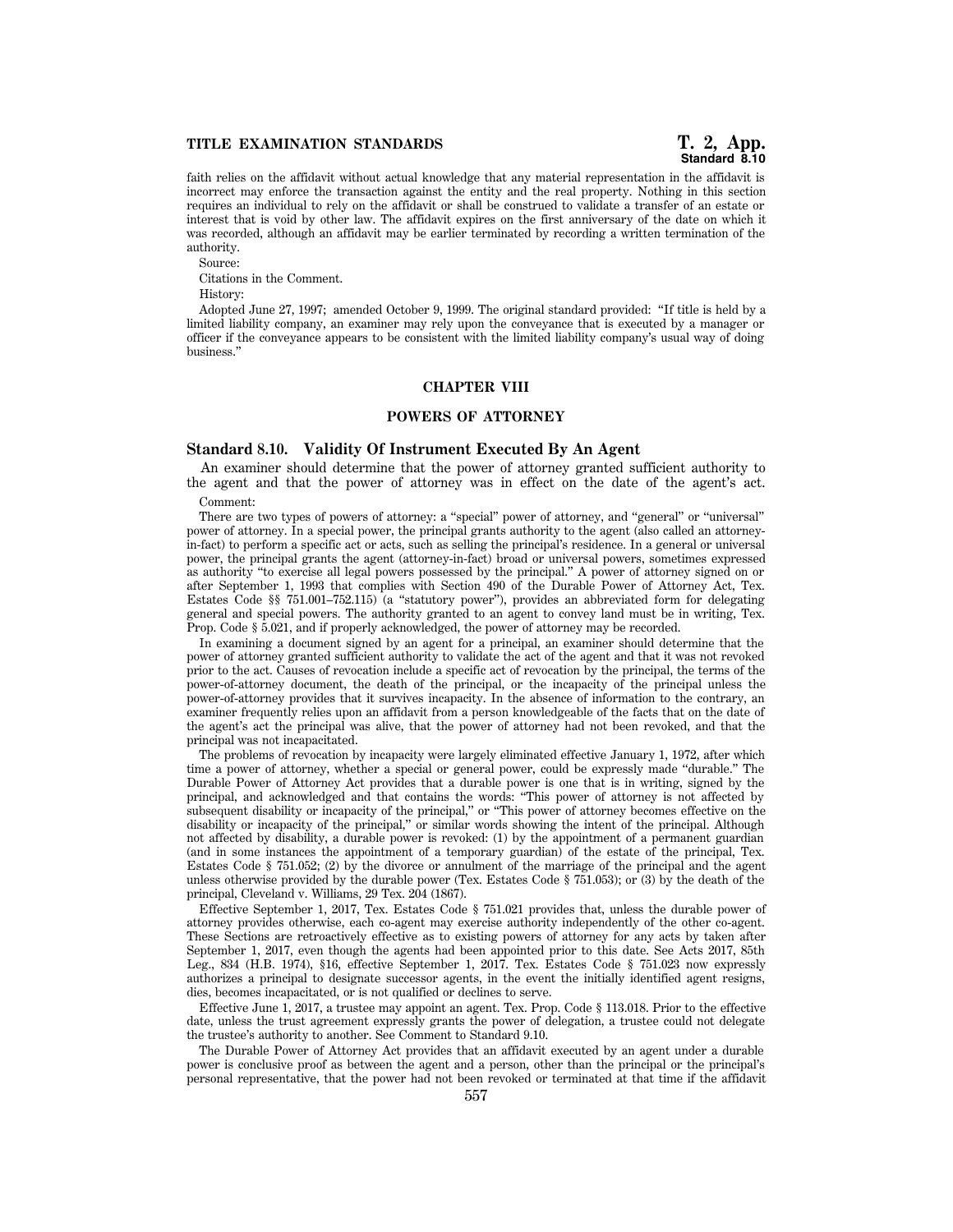# **T. 2, App. APPENDIX Standard 8.10**

provides that the agent did not, at the time of the exercise of the power, have actual notice of the termination of the power by:

- (1) revocation;
- (2) the principal's death;

(3) the principal's divorce or annulment of the marriage of the principal in the circumstance where the agent was the spouse of the principal; or

(4) the qualification of the guardian of the estate of the principal.

Id. Tex. Estates Code § 751.055(a). Similarly, regarding a durable power that becomes effective upon the disability or incapacity of the principal, an affidavit executed by the agent stating that the principal is disabled or incapacitated, as defined in the power, is conclusive proof as between the agent and a person other than the principal or the principal's personal representative of the disability or incapacity of the principal at that time. Id. Tex. Estates Code § 751.055(b). Unless otherwise noted in the power-ofattorney document, a revocation of a durable power is not effective as to a third party until the third party receives actual notice of the revocation. Tex. Estates Code § 751.058. Tex. Prop. Code § 12.016. Tex. Estates Code § 751.151 requires the recordation of a durable power for a real property transaction in the county where the property is located, not later than the 30th day after the date the transaction instrument is filed for recording. No consequence is provided for failing to comply with this deadline.

Special powers of attorney are strictly construed. The following examples illustrate how Texas courts have applied this rule of strict construction:

(1) A ''naked'' power to sell does not include the right to execute an oil and gas lease. Bean v. Bean, 79 S.W.2d 652, 654 (Tex.Civ.App.—Texarkana 1935, writ ref'd);

(2) The power to sell land does not authorize a conveyance in exchange or a partition of lands. Frost v. Erath Cattle Co., 17 S.W. 52, 54 (Tex.1891); and

(3) The power to sell does not include the power to encumber. First Nat'l Bank v. Blades, 93 F.2d 154, 155 (5th Cir. 1937).

Nevertheless, the Durable Power of Attorney Act provides that a power that grants authority concerning ''real estate transactions'' would permit the actions involved in the three examples above. Tex. Estates Code §§ 752.051, 752.102.

Courts construe a general power of attorney more liberally than a special power. For example, Dockstader v. Brown, 204 S.W.2d 352, 353 (Tex.Civ.App.—Fort Worth 1947, writ ref'd n.r.e.) involved a power of attorney authorizing a party ''to do any and every act, and exercise any and every power that [the principal] might, or could do or exercise through any other person.'' Since there was no reference to any specific acts and since it was not qualified in any manner, the court held that the language quoted authorized any lawful act.

Where the authority of an agent is not documented by any instrument of record, but the deed purportedly executed pursuant to the authority has been of record for at least twenty years, the examiner may presume that the recited authority is valid under the "ancient document" rule. See discussion in Comment to Standard 13.40.

An agent cannot delegate its authority without express power to that effect. C. H. McCormick & Bro. v. Bush, 38 Tex. 314 (1873).

Military powers of attorney are exempt from certain formalities that would otherwise be required by state law. 10 U.S.C. §§ 1044a and 1044b.

#### **Caution:**

As originally enacted in 1993, Tex. Estates Code § 752.102 did not include the authority to execute conveyances of oil, gas, and other minerals under a statutory power. Thus, the holding in Bean v. Bean (discussed above) may apply to statutory powers created through August 31, 1997. Effective September 1, 1997, the Act was amended to authorize the holder of a statutory power concerning ''real estate transactions'' to execute oil, gas, and mineral leases, along with the other instruments identified in the statute. See Tex. Estates Code § 752.102(a)(9).

A power of attorney coupled with an interest, whether durable or not, cannot be revoked, even by death of the principal. A power coupled with an interest arises when the agent receives an interest in the property that is the subject of the agency contemporaneous with the power of attorney. Superior Oil Co. v. Stanolind Oil & Gas Co., 230 S.W.2d 346 (Tex.Civ.App.—Eastland 1950), aff'd, 240 S.W.2d 281 (Tex. 1951). Because powers of attorney coupled with an interest are rare, there is little relevant case law.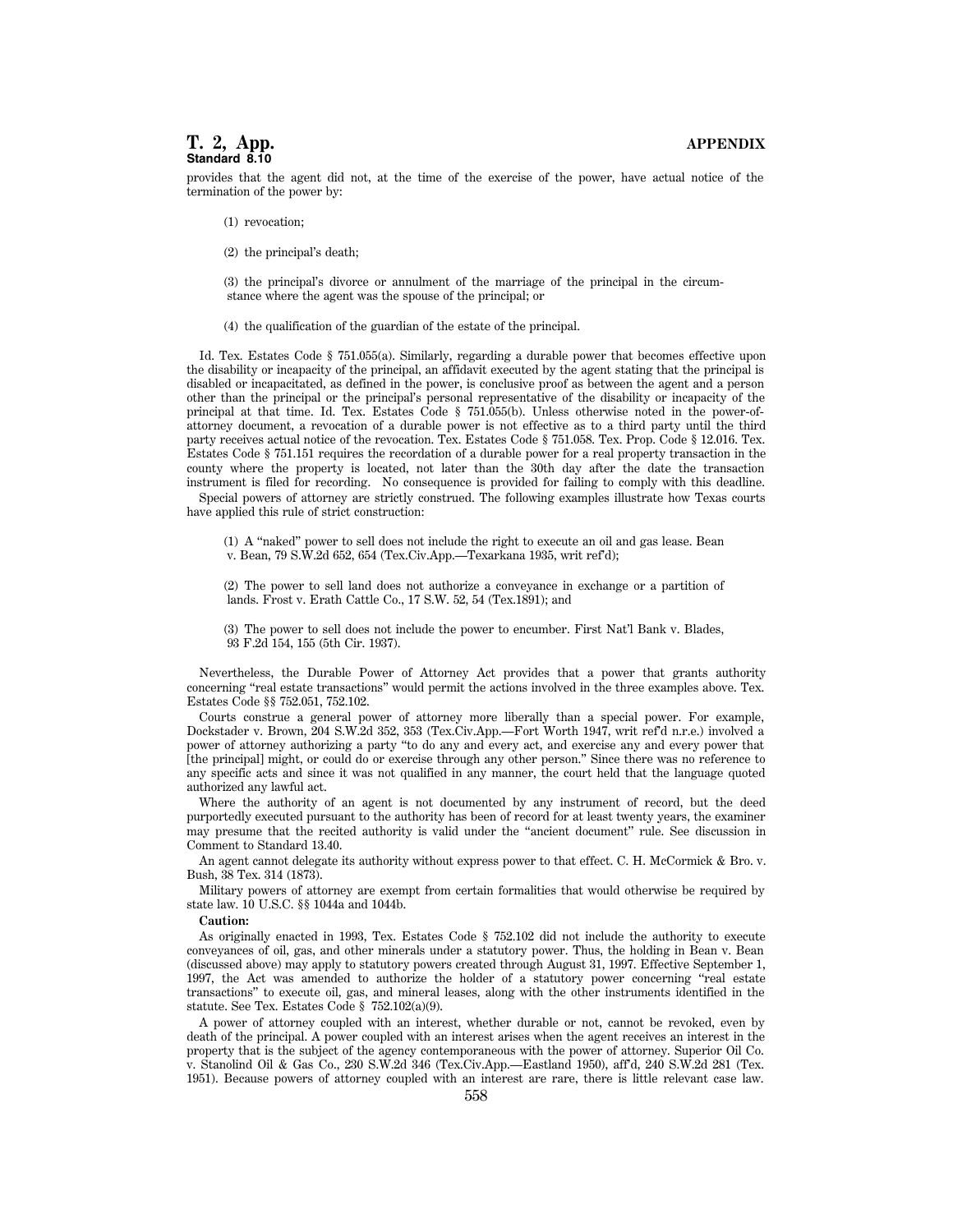Effective September 1, 2015, Tex. Estates Code § 751.151 was amended to provide that the power of attorney must be filed not later than 30 days after an instrument executed pursuant to the power was filed. The legal effect of this amendment is uncertain.

Source:

Citations in the Comment; 4 Aloysius A. Leopold, Land Titles and Title Examination §§ 22.19–22.23 (Texas Practice 3d ed. 2005).

Effective September 1, 2017, a modified Uniform Power of Attorney Act and a revised Uniform Fiduciary Access to Digital Assets Act became effective. Tex. Estates Code Subtitle P, Ch. 751 through 753. Revisions to the above comments will be made in the future.

History:

The current Standard 8.10 effective June 5, 2012 replaces the prior Standard 8.10 and Standard 8.20, each of which became effective June 27, 1997.

Prior Standard 8.10 provided: An examiner should determine that a power of attorney grants sufficient authority to validate the actions of the agent. Any instrument affecting real estate may be executed by an attorney in fact, duly appointed and empowered, unless: (1) The power of attorney was not executed in writing; (2) The principal has died or an order of a court has appointed a guardian of the principal's person or estate, or both, unless the court order otherwise provides; or (3) The power of attorney has expired or terminated by its own terms or by operation of law. A power of attorney and instruments executed by one having apparent agency power may qualify as ''ancient documents.''

# **Standard 8.20. [Repealed]**

History:

Standard 8.20 was replaced by new Standard 8.10, which combines previous Standard 8.10 and Standard 8.20, effective June 5, 2012.

Prior Standard 8.20 provided: An examiner should determine that a power of attorney grants sufficient authority to validate the actions of the agent. Any instrument affecting real estate may be executed by an attorney in fact, duly appointed and empowered, unless the attorney in fact or the third party dealing with the attorney in fact had actual notice that:

(1) The power of attorney was not executed, acknowledged, and recorded as required by law;

(2) A revocation of the power of attorney has been recorded in the same office in which the instrument containing the power of attorney was recorded;

(3) The principal has died or an order of a court has appointed a guardian of the principal's estate, unless the court order otherwise provides;

(4) The principal was not disabled or incapacitated, as defined by the power; or

(5) The power of attorney has expired or terminated by its own terms or by operation of law.

# **CHAPTER IX**

#### **CONVEYANCES INVOLVING TRUSTEES**

#### **Standard 9.10. Powers Of Trustee**

An examiner should confirm the identity and powers of the trustee and whether the trust was in effect at the time of a trust transaction.

Comment:

Prior to April 19, 1943, the effective date of the Texas Trust Act, a trustee had only those powers granted by or reasonably implied from the trust instrument. Under the current Texas Trust Code, a trustee of an express trust has the powers enumerated in Texas Prop. Code §§ 113.003–.030—including the power to convey, lease, and encumber trust property and any additional powers that are necessary or appropriate to carry out the purposes of the trust—unless limited by the trust instrument, a subsequent court order, or another provision of the Code that conflicts with or limits the power. Tex. Prop. Code §§113.001-.002. Although subject to certain limitations, the terms of an express trust prevail over any provision of the Code. Tex. Prop. Code § 111.0035(b). Thus, an examiner should examine both the trust instrument and the Code to confirm that the trustee had the authority to perform the act under consideration. As an alternative to being furnished a copy of the trust agreement, an examiner may rely upon a certification of trust that complies with Tex. Prop. Code §114.086.

Where the authority of a trustee is not documented by any instrument of record, but the deed by the trustee has been of record for at least twenty years, the examiner is aided by a presumption of the grantor's recited authority under the ''ancient document'' rule. See discussion in Comment to Standard 13.40. An examiner may also be aided by the statutory requirement that an action to recover property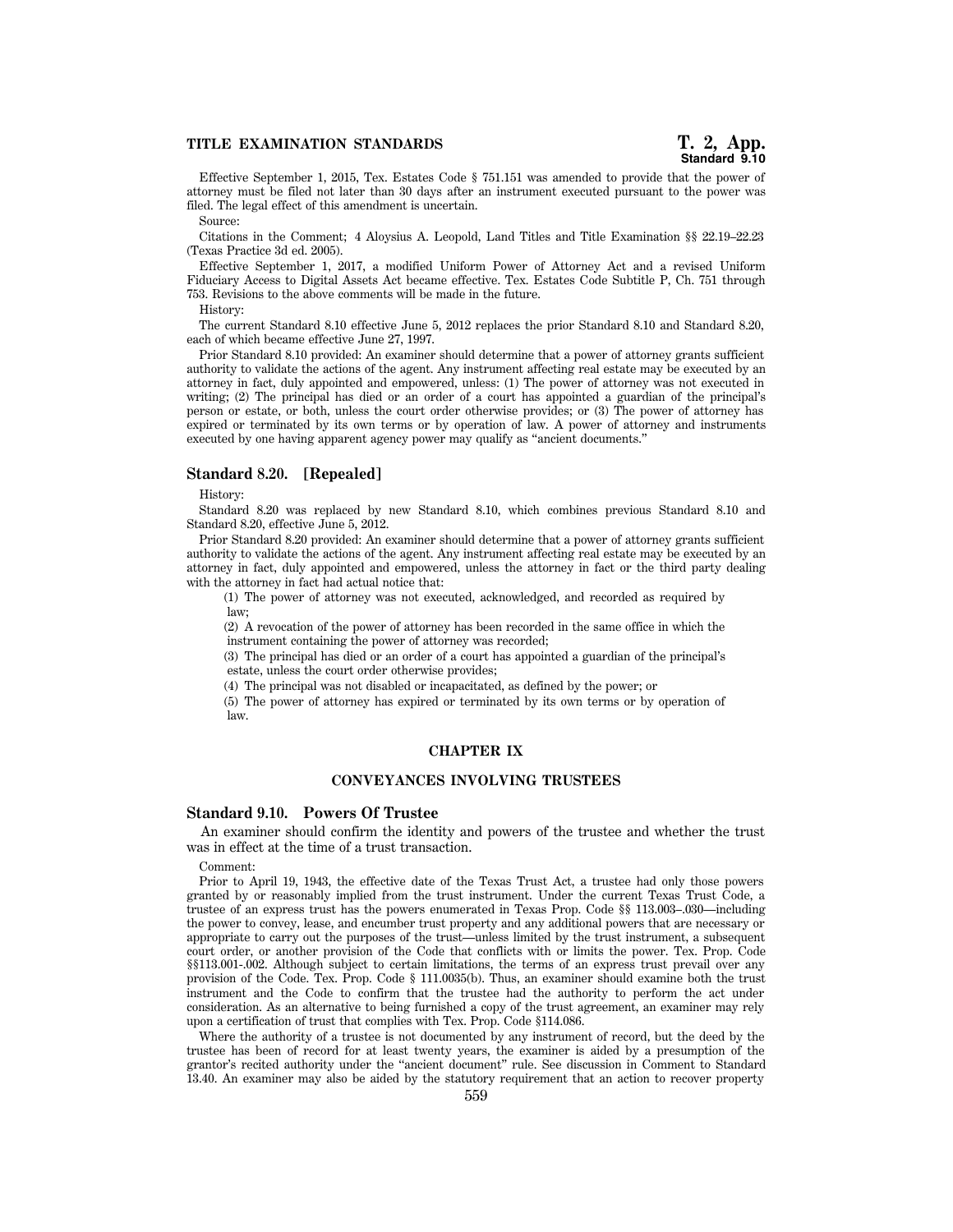# **T. 2, App. APPENDIX Standard 9.10**

conveyed by an instrument signed by a trustee without record of the authority of the trustee or proof of the facts recited in the instrument must be brought within four years of the date that the instrument was ''recorded,'' if it was recorded before September 1, 2007, or within two years of the date that the instrument was ''filed for record,'' if it was filed on or after September 1, 2007. Tex. Civ. Prac. & Rem. Code § 16.033(a)(7). Act of June 15, 2007, 80th Leg., R.S., ch. 819, § 2, 2007 Tex. Gen. Laws 1695 (nonretroactivity provision).

If the purpose of an examination concerns dealing with a trustee over an extended period of time (e.g., paying the trust proceeds from oil or gas production), then the examiner may need to review the trust instrument to: (1) identify successor trustees; (2) determine what facts may cause the trust to terminate; and (3) identify the beneficiaries of the trust property at the time of trust termination.

Historically, unless the trust agreement expressly granted the power of delegation to the trustee, Transamerican Leasing Co. v. Three Bears, Inc., 586 S.W.2d 472 (Tex. 1979), the general rule was that a trustee may not delegate the trustee's authority to another. West v. Hapgood, 174 S.W.2d 963 (Tex. 1943). At least for purposes of conveying or encumbering real property, an examiner should not presume that this general rule has been altered by the Texas Trust Code. See, e.g., Tex. Prop. Code §§ 114.081, 114.086, 117.004, 117.011. Accordingly, a title examiner encountering a conveyance by a person purporting to act as agent or attorney in fact for a trustee must, in addition to examining the power of attorney or other document granting the power, carefully review the trust agreement to verify that it expressly enables the trustee to delegate the trustee's discretionary authority.

Effective June 1, 2017, except where the trust expressly prohibits it, a trustee may grant an agent powers with respect to property of the trust to act for the trustee in any lawful manner for purposes of real property transactions, including all duties and powers to execute and deliver legal instruments relating to the sale and conveyance of the property. Tex. Prop. Code §§ 113.018 (b), (c), and (h). The delegation must be documented in a written instrument acknowledged by the trustee and terminates six months after the date of the acknowledgment unless terminated earlier by the death or incapacity of the trustee, the resignation or removal of the trustee, or a date specified in the delegation. Tex. Prop. Code §§ 113.018 (e) and (f). The changes to the section do not purport to ratify a delegation of the trustee's authority made prior to the effective date.

If property is conveyed to a person identified as ''trustee'' but the conveyance does not identify the trust or disclose a beneficiary, then the examiner should follow the guidance of Standard 9.20, its Comment, and Caution.

Source:

Citations in the Comment; Oklahoma Title Examination Standards, Std 15.1; 3A Aloysius A. Leopold, Land Titles and Title Examination § 12.36 (Texas Practice 3d ed. 2005).

History:

Adopted June 27, 1997; amended June 27, 2008; amended June 11, 2010.

The prior standard: ''An examiner must confirm the identity and powers of the trustee and whether the trust was in effect at the time of a trust transaction.

The amended standard of June 27, 2008, provided: ''Unless a trustee's power is restricted by the trust instrument or by law, the trustee of an express trust has the power to convey, lease, and encumber the real property interest that is subject to the trust.''

The original standard provided: ''Unless a trustee's power is restricted by the trust instrument or by law, the trustee of an express trust has the power to convey, lease, and encumber the real property interest that is subject to the trust. A trustee's act binds the trust and all beneficiaries as against successors who are without actual or constructive notice of restrictions or limitations upon the trustee's powers.''

#### **Standard 9.20. Title As ''Trustee'' Without Further Identification Of Trust**

If property is conveyed to a person identified as ''trustee,'' but the conveyance does not identify the trust or disclose the names of the beneficiaries, an examiner may presume the authority of the trustee to convey, transfer or encumber the title to the property.

#### Comment:

The mere designation of a party as "Trustee," "as Trustee," or "Agent" following the name of a grantee, without additional language actually identifying a trust, does not in itself create a trust and it does not give notice or put an examiner upon inquiry that a trust does exist or that any person other than the present grantee has a beneficial interest. Barker v. Temple Lumber Co., 12 S.W.2d 175 (Tex. Comm'n App.1929, judgm't aff'd), rev'd on rehearing on other grounds, 120 Tex. 244, 37 S.W.2d 721 (1931), 137 A.L.R. 460, 462–65 (1942); Nolana Dev. Ass'n. v. Corsi, 682 S.W.2d 246, 249 (Tex.1984). This ''blind trustee'' concept was first enacted into statutory form as a conveyancing statute. Acts 1925, 39th Leg., ch. 120, p. 305, § 1. This statute was used for many years to avoid filing trust instruments of record and to escape the formality of creating a trust where title was held by a ''nominee.'' For example, when a conveyance is made to ''Jack Smith, Trustee'' and the creating instrument does not identify a trust or the name of any beneficiary, the trustee may ''convey, transfer, or encumber the title of the property without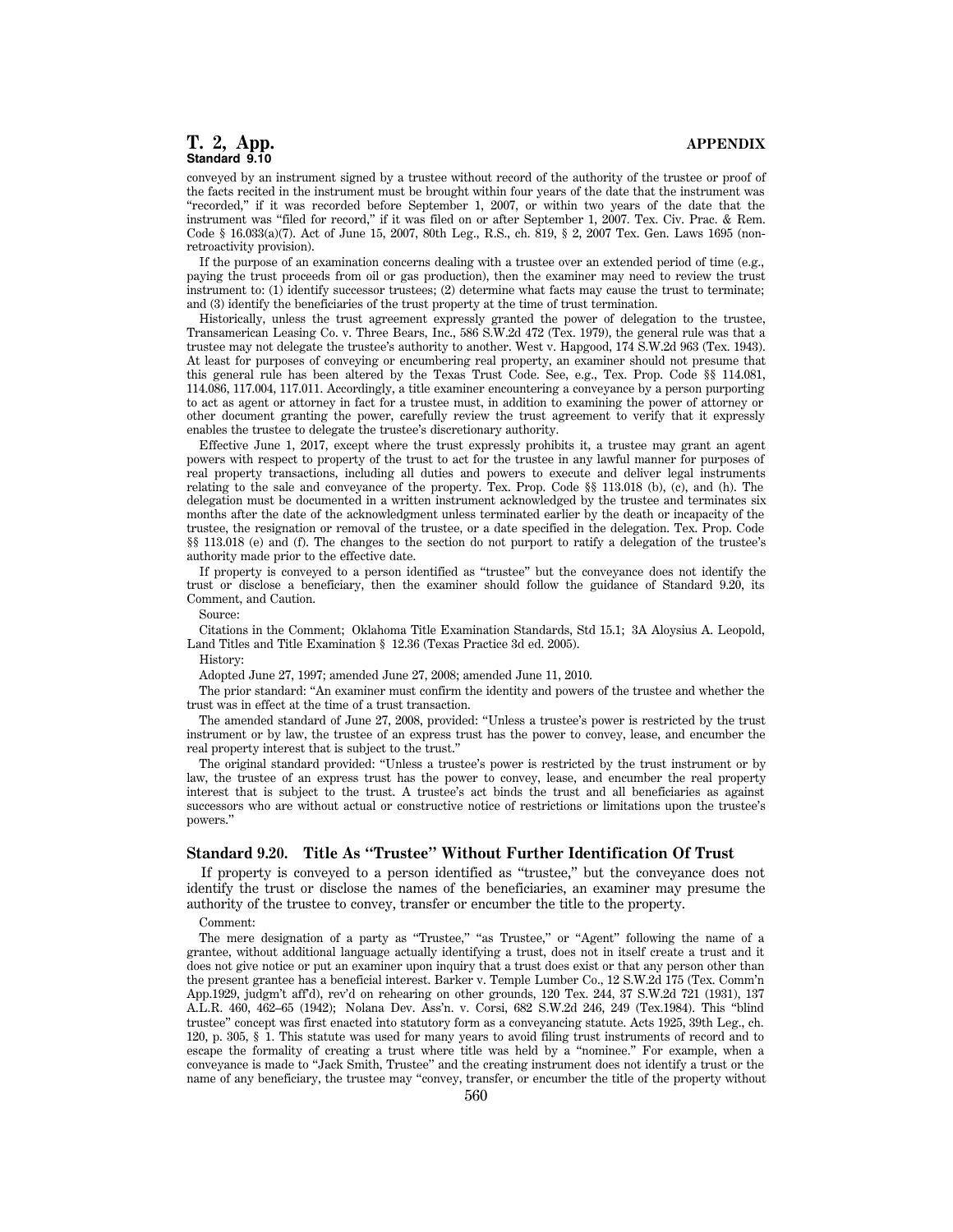# **Standard 10.10**

subsequent question by a person who claims to be a beneficiary under a trust or who claims by, through, or under any undisclosed beneficiary or by, through, or under the person designated as trustee in that person's individual capacity.'' Tex. Prop. Code § 101.001. Moreover, in this situation, ''the trust property is not liable to satisfy the personal obligations of the trustee.'' Tex. Prop. Code § 101.002. See also Tex. Prop. Code § 114.082 and Gulf Production Co. v. Continental Oil Co., 164 S.W.2d 488 (Tex.1942).

If there is no subsequent conveyance out of the ''blind trust'' and no other evidence that a trust exists, record title to the property interest in question is deemed to be in the named trustee or the trustee's successors. Jordan v. Exxon Corp., 802 S.W.2d 880 (Tex. App.—Texarkana 1991, no writ).

#### **Caution:**

If a conveyance to a person designated as a trustee identifies the trust or discloses the name of the beneficiary, then an examiner should follow the guidance of Standard 9.10 and its Comment and Caution.

A governmental entity (defined as a state agency or political subdivision) may not purchase property held in trust until the governmental entity receives from the trustee a copy of the trust agreement identifying the true owner of the property. Likewise, a governmental entity may not sell property to a trustee until the governmental entity receives from the trustee a copy of the trust agreement identifying the person who will be the true owner of the property. In either case, the trustee must identify the true owner of the property to the governmental entity. Texas Gov't Code § 2252.092. If a governmental entity fails to comply with this provision, the conveyance is void. Id. § 2252.093.

#### Source:

Citations in the Comment; Tex. Prop. Code §§ 101.001, 101.002, 114.082, 114.0821; 5 Aloysius A. Leopold, Land Titles and Title Examination § 32.10 (Texas Practice 3d ed. 2005).

History:

Adopted June 27, 1997.

### **CHAPTER X**

# **CAPACITY TO CONVEY**

#### **Standard 10.10. Minority**

In the absence of actual or constructive notice to the contrary, a grantor is presumed to be an adult. If it appears that a person acquired title as a minor, an examiner should first determine that a conveyance from that person occurred after:

(1) the person obtained the age of majority as defined at the time of the conveyance;

(2) the person had the disability of minority removed by a court of competent jurisdiction; or

(3) the person was legally married.

A conveyance that has not been disaffirmed within a reasonable time after the minor attains the age of majority is valid.

#### Comment:

Texas law presumes that any party to a legal contract has sufficient capacity. Thus, deeds executed by minors are voidable, not void, and convey title until set aside. Neill v. Pure Oil Co., 101 S.W.2d 402 (Tex. Civ. App.—Dallas 1937, writ ref'd). In order to avoid a conveyance that a minor executed while the minor was under the disability of minority, the minor must disaffirm the conveyance within a reasonable time after attaining the age of majority or after removal of disability or after marriage. Searcy v. Hunter, 17 S.W. 372, 373 (Tex.1891).

A minor who has been legally married or whose disabilities have been removed by a court has the capacity and power of an adult. Texas Fam. Code §§ 1.104, 31.006.

#### **Caution:**

The question of reasonable time is one of fact, not of law. There is no certain period for the minor to disaffirm, but what is a "reasonable time" is determined by all facts and circumstances. Miller v. McAden, 253 S.W. 901 (Tex. Civ. App.—Austin 1923, no writ). Examples of attempts to disaffirm that were found not to have occurred within a reasonable time are as follows:

(1) Disaffirmance about one year after reaching majority. Askey v. Williams, 11 S.W. 1101, 1102 (Tex.1889).

(2) Waiting two years after reaching majority. Ferguson v. Houston, E. & W. T. Ry. Co., 11 S.W. 347, 348 (Tex.1889).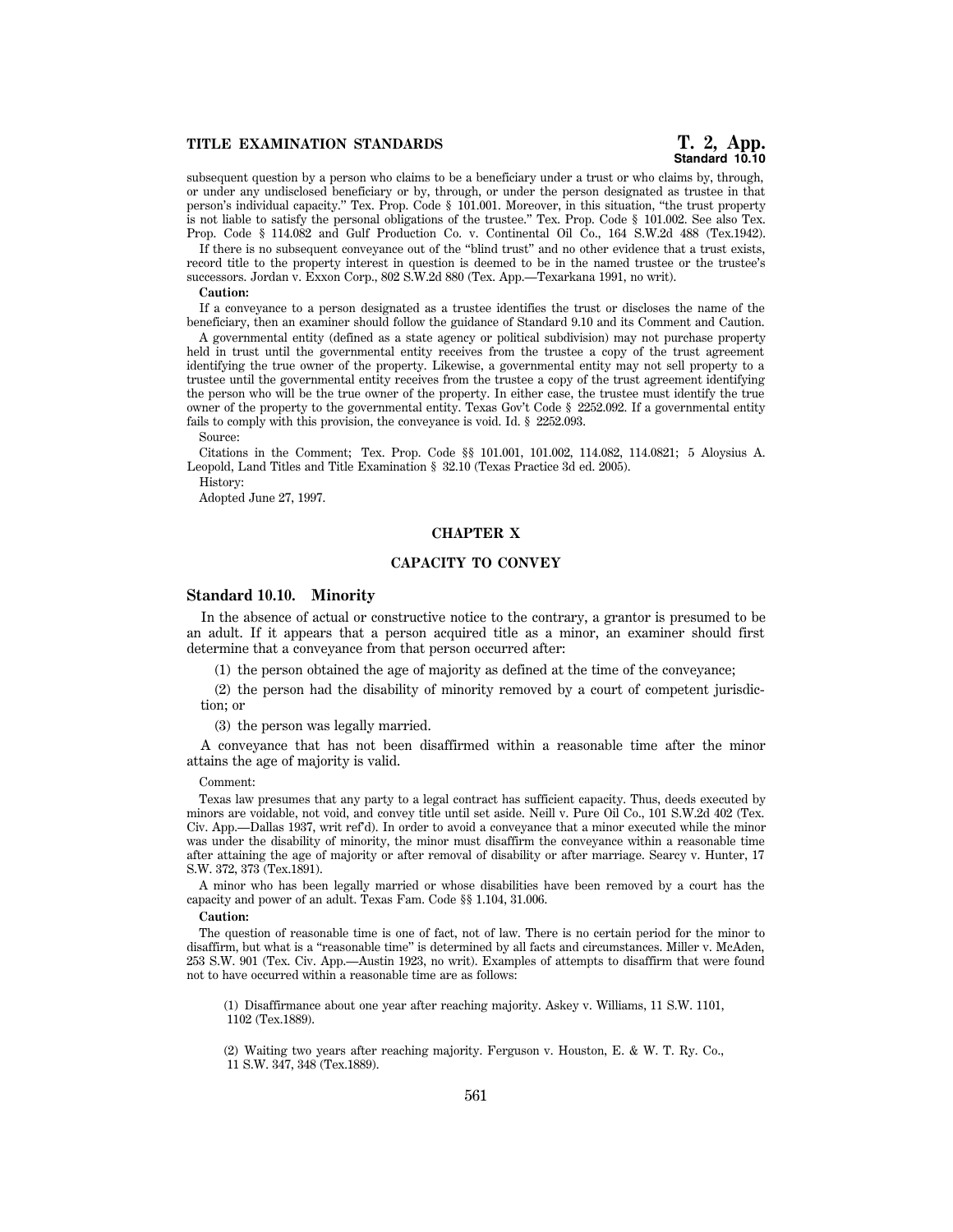# **T. 2, App. APPENDIX Standard 10.10**

(3) Minor accepted proceeds of sale and waited nearly three years to disaffirm. Daimwood v. Driscoll, 151 S.W. 621, 623 (Tex. Civ. App.—San Antonio 1912, writ ref'd).

Any positive act of the minor after the minor reaches majority should satisfy an examiner. As long as the minor continues to take a position that the minor intends to stand by the conveyance, it will be considered as a ratification of the executed deed.

If a legally married minor is divorced or if the marriage is annulled, the minor most likely retains capacity pursuant to Texas Fam. Code § 1.104. See generally John J. Sampson, Harry L. Tindall, et al., Sampson & Tindall's Texas Family Code Annot., Comment to § 6.306 (2001). The capacity of the minor is uncertain in the hypothetical circumstance where the marriage of a minor is declared void in a suit to declare the marriage void by reason of a prior existing marriage or incest. See Texas Fam. Code §§ 6.201—6.203. In these instances, because the marriage is void, the minor may have never obtained capacity by such marriage in the first place; however, the issue of such minor's capacity may turn on whether the minor knew that the marriage was incestuous or bigamous.

Source:

Citations in the Comment; 5 Aloysius A. Leopold, Land Titles and Title Examination § 32.22 (Texas Practice 3d ed. 2005); Oklahoma Title Examination Standards, Std. 4.1.

History:

Adopted June 27, 1997; amended July 17, 2014.

The prior standard provided: ''In the absence of actual or constructive notice to the contrary, a grantor is presumed to be an adult. If it appears that a person acquired title as a minor, an examiner must first determine that a conveyance from that person occurred after:

(1) the person obtained the age of majority as defined at the time of the conveyance;

(2) the person had the disability of minority removed by a court of competent jurisdiction; or

(3) the person was legally married.

A conveyance that has not been disaffirmed within a reasonable time after the minor attains the age of majority is valid.''

# **Standard 10.20. Mental Capacity**

In the absence of actual or constructive notice to the contrary, an examiner may presume that a grantor has the mental capacity to convey. If the lack of capacity has been established, restoration of capacity may be accomplished pursuant to statute.

#### Comment:

Texas law presumes that the grantor of the deed has sufficient mental capacity at the time of execution to understand the grantor's legal rights. The party alleging incapacity has the burden of proof. Bradshaw v. Naumann, 528 S.W.2d 869, 873 (Tex.Civ.App.—Austin 1975, writ dism'd). The Texas Supreme Court has held that an insane person's deed is voidable and not void, evidently reaching this conclusion based upon the similarity between the deed of an insane person and that of a minor. Williams v. Sapieha, 61 S.W. 115, 116 (Tex.1901).

Upon the adjudication of incompetency of a spouse, the other spouse acquires full power to dispose of the community property. Tex. Estates Code Ann. § 1353.002. However, if a lack of mental capacity of a spouse has been previously established, a court, upon determining that the mental capacity of such spouse has been restored, may enter an order terminating the other spouse's full power to dispose of the community property. Tex. Estates Code Ann. § 1353.103.

#### **Caution:**

If capacity is challenged, the legal standards in Texas for determining the existence of mental capacity for purposes of executing a will or a deed are substantially the same as mental capacity for executing a contract. To have the requisite mental capacity, the testator or grantor must appreciate the effect of what is happening and understand the nature and consequences of the act and of the business being transacted. Bach v. Hudson, 596 S.W.2d 673, 675–76 (Tex.Civ.App.—Corpus Christi 1980, no writ). Source:

Citations in the Comment; Oklahoma Title Examination Standards, Std. 4.2; 5 Aloysius A. Leopold, Land Titles and Title Examination § 32.15 (Texas Practice 3d ed. 2005).

History:

Adopted June 27, 1997.

#### **Standard 10.30. Guardians**

In reviewing a sale or encumbrance of property by a guardian, an examiner should determine that all statutory requirements have been met.

Comment: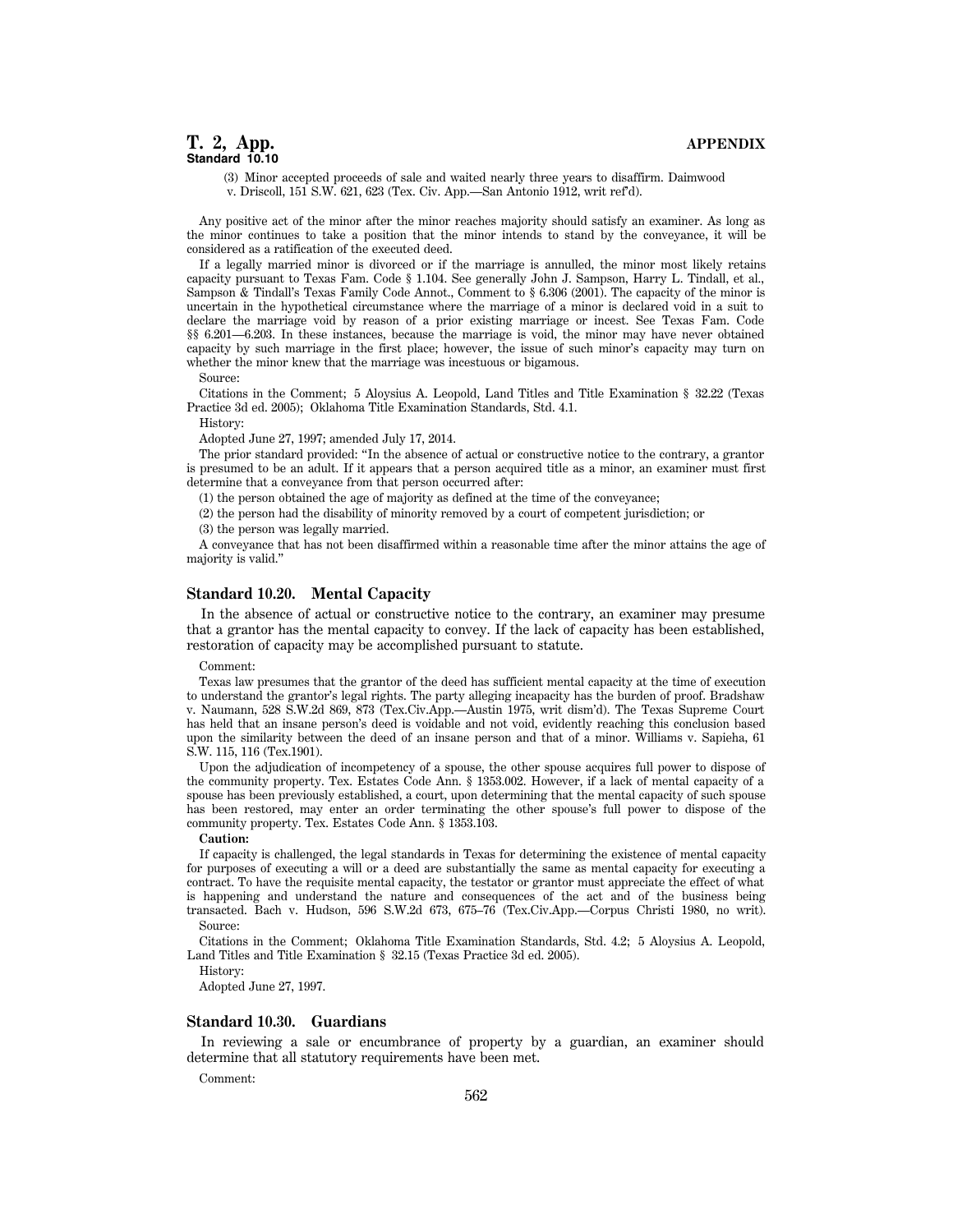#### **TITLE EXAMINATION STANDARDS**

In considering a guardian's sale of property, including leases and mineral leases, or mortgage or other encumbrance of property, the examiner should first review the documents involved in the appointment of the guardian. Among these are:

- (1) the application for appointment,
- (2) the citation and return,
- (3) the order appointing the guardian, and
- (4) the guardian's oath and bond.

The examiner must also determine that the guardian's appointment was in effect at the time of the sale or lease. Unless otherwise discharged, a guardian remains in office until the estate is closed. Tex. Estates Code §§ 1202.001, 1204.001. A guardianship terminates in any of the following circumstances:

- (1) when the ward dies;
- (2) when a minor ward marries, reaches majority (age 18), or has disabilities removed;
- (3) when a court issues an order of restoration in the case of an incapacitated ward; or
- (4) when a court determines the guardianship is no longer necessary.

Specific requirements relating to sales are found in Tex. Estates Code § 1158.001 et seq. In general, a guardian's sale requires:

- (1) an application by a duly appointed and acting guardian for authority to sell,
- (2) a citation and return,
- (3) an order of sale,
- (4) notice as required by the court in the order of sale,
- (5) a sale by the guardian, as evidenced by a report of sale,
- (6) an additional guardian's bond if the general bond is inadequate,
- (7) a decree confirming the sale, and
- (8) a conveyance by the guardian.

The examiner should review each of the above documents. If two years have elapsed from the date of the decree confirming the sale, an examiner may rely on the decree as evidence that the requirements of the order of sale were met unless, on its face, the decree indicates that the sale was not conducted in the manner required. See Tex. Estates Code §§ 55.251, 55.252. If the two-year period has not elapsed, evidence of compliance with the requirements of the order of sale is necessary.

For provisions relating to mineral leases, see Tex. Estates Code §§ 1160.001–1160.254. For provisions relating to mortgages, see Tex. Estates Code §§ 1151.201–1151.203. For provisions relating to gifts, see Tex. Estates Code §§ 1162.001–1162.053. A guardian may be appointed as the guardian of the person of the ward or as guardian of the estate of the ward or both. In general, only the guardian of the estate of the ward may sell or lease the property of the ward. Subject to statutory limitations on net value of the minor's interest, a minor's property may be sold by a parent or the managing conservator without the appointment of a guardian. Tex. Estates Code § 1351.001. Similarly, subject to statutory limitations on the net value of the ward's interest, the property of a ward, not just that of a minor, may be sold by the guardian of the person of the ward without appointment as guardian of the estate of the ward. Tex. Estates Code § 1351.052. Both statutes require that these sales be approved by a court.

For related standards, see Standard 10.10, Minority, and Standard 10.20, Mental Capacity. The holder of a durable power of attorney may have authority to convey the property of an incapacitated person. See Chapter VIII, Powers of Attorney. However, if a guardian of the estate of the ward has been appointed, the durable power of attorney is no longer effective. Tex. Estates Code § 751.052.

#### **Caution:**

A decree confirming a sale may not be issued until five days after the date the report of sale is filed. Tex. Estates Code §§ 1158.552, 1158.556. The appointment of a guardian in another jurisdiction does not give the guardian any authority over a ward's estate in Texas. American Surety Co. v. Fitzgerald, 36 S.W.2d 1104 (Tex. Civ. App.—Dallas 1931, writ ref'd). A foreign guardian may be appointed by a Texas court, without notice or citation, in the manner prescribed by Tex. Estates Code § 1252.051.

The statutes governing guardianships were extensively modified effective September 1, 1993. Thus, when reviewing more recent sales by guardians, an examiner should be cautious in relying upon court decisions based upon the law that existed prior to that date. Like the current statutes, prior law required that the guardian be duly appointed and acting and required court orders authorizing and approving the sale. An examiner encountering a guardian's sale made under earlier statutes should verify compliance with those statutes.

Source:

Citations in the comment. History: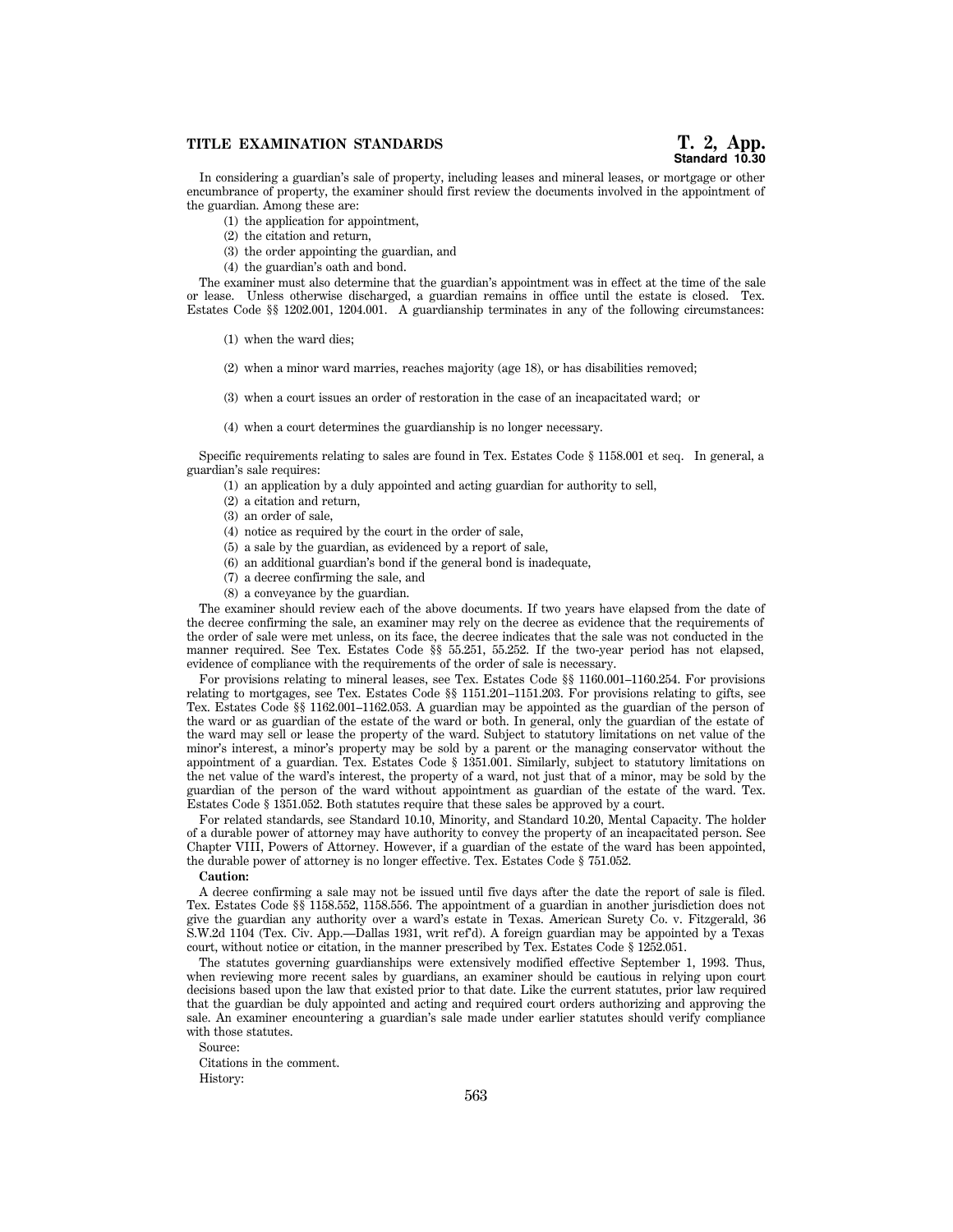Adopted June 22, 2007; amended July 17, 2014.

The prior standard provided: ''In reviewing a sale or encumbrance of property by a guardian, an examiner must determine that all statutory requirements have been met.''

# **CHAPTER XI**

# **DECEDENTS' ESTATES**

# **Standard 11.10. Passage Of Title Upon Death**

A decedent's property passes to his or her heirs at law or devisees or to the grantee of a transfer on death deed immediately upon death, subject to payment of debts, including federal estate taxes.

#### Comment:

Notwithstanding the passage of title at death, if letters testamentary or letters of administration are issued, the personal representative of the estate has the right to possession and control of the estate assets for purposes of estate administration.

Regarding the property of an intestate person, Tex. Estates Code § 201.003 states the manner in which community property passes, and Tex. Estates Code § 201.002 governs the passage of separate property. A will is not valid to pass title until it has been probated. Tex. Estates Code § 256.001.

For decedents dying after September 1, 2015, a statutory ''transfer on death deed'' under Tex. Estates Code ch. 14 provides a means of passage of title at death other than by intestate succession or by will. Such a deed must be filed for record before the grantor's death and is revocable and subject to any conveyance or encumbrances on the part of the grantor until the grantor has died. See Standard 11.110.

A decedent's heir or, unless the will provides to the contrary, any devisee who fails to survive the decedent by at least 120 hours is considered as though predeceased. Tex. Estates Code §§ 121.052, 121.102. No right of inheritance accrues to any person unless the person is born before, or is in gestation at, the time of intestate decedent's death. Tex. Estates Code § 201.256. No person may take as a member of a class under a class gift unless born or in gestation before the decedent's death. Tex. Estates Code § 255.401. If a testator's marriage is dissolved by divorced or annulment or declared void before the testator's death, all provisions of the will are read as though the former spouse and all relatives of the former spouse who are not also relatives of the testator had failed to survive the testator unless the will expressly provides otherwise. Tex. Estates Code § 123.001.

Tex. Prop. Code ch. 240 allows the beneficiary of property passing by various means, including inheritance or devise, to disclaim it. The examiner should be alert to this possibility, which results in the property's passing as though the disclaiming beneficiary had predeceased the decedent.

#### Source:

Citations in the Comment; Stanley M. Johanson, Johanson's Texas Estates Code Annot. §§ 101.001, 101.003, 101.051 (2014).

## History:

Adopted October 9, 1999, amended June 4, 2021.

The prior standard provided: ''A decedent's property passes to his or her heirs at law or devisees immediately upon death, subject in each instance, except for exempt property, to payment of debts, including estate and inheritance taxes.''

#### **Standard 11.20. Estate Proceedings**

If an owner of property dies, the examiner should determine whether the owner left a will, whether there is a probate proceeding or administration pending, and whether a personal representative is acting.

#### Comment:

If the records of the county where the land is located do not indicate that a will has been filed for probate, and in the absence of information to the contrary, the affidavit of a person who has knowledge of the facts is usually accepted as satisfactory evidence that the owner died intestate.

See also, Standard 11.70, addressing affidavits of heirship, and Standard 13.20, addressing reliance on affidavits.

Source:

Title Standards Joint Editorial Board.

History:

Adopted October 9, 1999; amended June 5, 2012.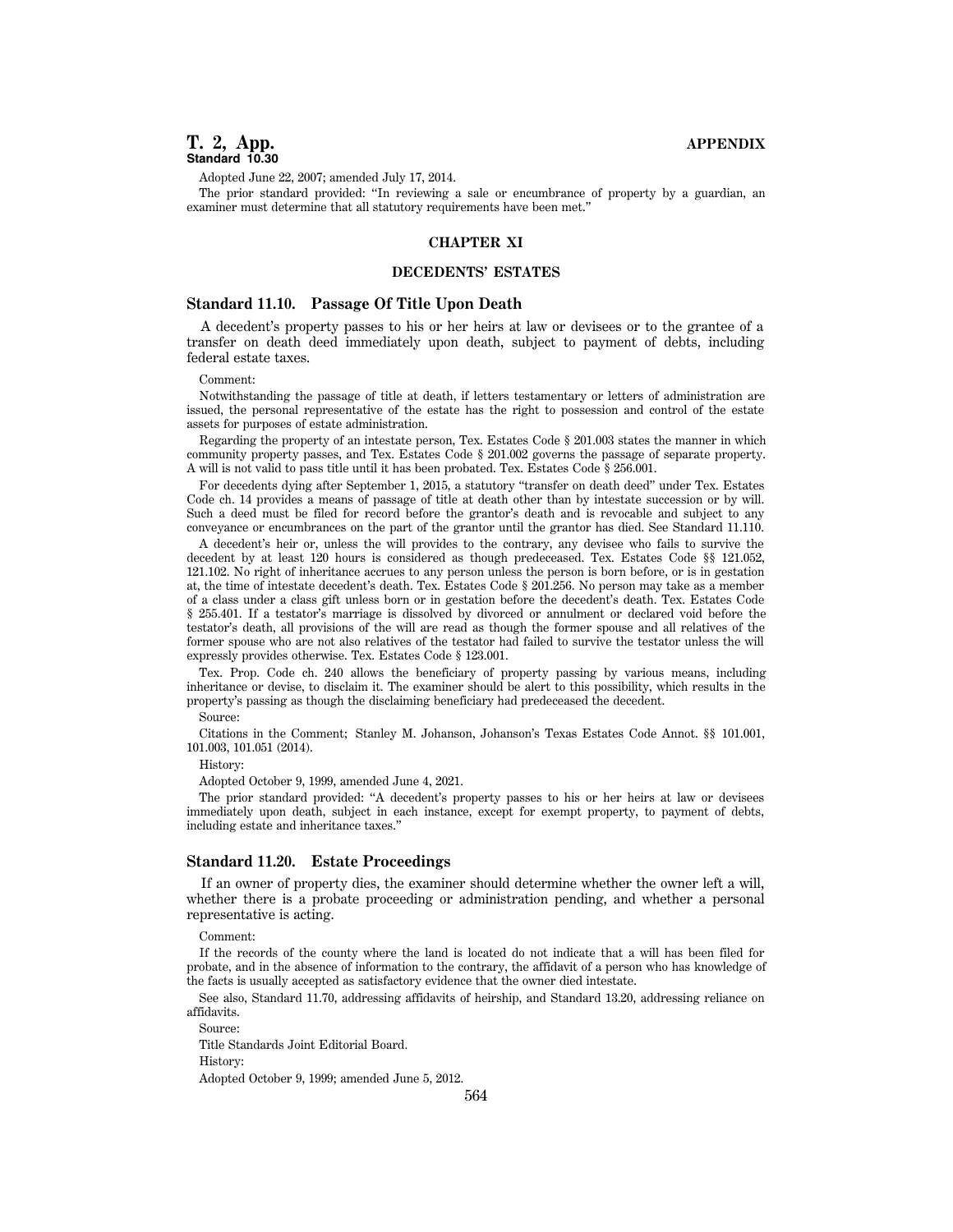The prior standard provided: ''If an owner of property dies, the examiner must determine whether the owner left a will, whether there is a probate proceeding or administration pending, and whether a personal representative is acting.''

The original standard provided: ''If an owner of property dies, the examiner must determine whether the owner left a will, whether there is a probate proceeding or administration pending, and whether a personal representative is acting. If the records of the county where the land is located do not indicate that a will has been filed for probate, and in the absence of information to the contrary, the affidavit of a person who has knowledge of the facts is usually accepted as satisfactory evidence that the owner died intestate.''

# **Standard 11.30. Conveyances By An Executor Or An Independent Administrator**

Before accepting a deed from an executor or an independent administrator, an examiner should be satisfied that all statutory requirements were met in the appointment of the representative, that the representative is qualified to execute the deed, and that the representative's act is authorized by the will or by law.

#### Comment:

If a representative (an executor or an independent administrator) executes a deed to the decedent's property, then the examiner should determine the representative's qualifications. When determining the qualification of a representative to execute a deed, the examiner should examine the will, the order probating the will and appointing the executor, the representative's bond (if required), and recent letters testamentary or of administration. In addition to the above, the examiner should examine other relevant documents that may be of record, including the application for the representative's appointment. If the probate proceedings took place in another county, the examiner should require the filing of certified copies of the order appointing the representative and any will and any codicils in the county where the land is located. Tex. Estates Code § 256.201.

A qualified executor, even one under court order, may convey real property belonging to the estate if authorized to do so by the will. Tex. Estates Code § 356.002. If the owner of real property died intestate, or if a will does not give the authority to convey real property, a qualified independent executor or a qualified independent administrator may convey real property with the consent of the decedent's distributees in the application for independent administration or in their consent to the independent administration and if authorized by the order of appointment. Tex. Estates Code § 401.006.

Unless limited by the terms of a will, an independent executor or an independent administrator has the power of sale, without court approval, to:

- (1) Pay expenses of administration, funeral expenses and expenses of last sickness, and allowances and claims against the estate of a decedent. Tex. Estates Code §§ 402.002 and 403.051.
- (2) Dispose of any interest in real property ''when it is deemed to [be in] the best interest of the estate to sell such interest.''. Tex. Estates Code § 356.251(2).

Unless the will or court order provides otherwise, an independent executor, in distributing property not specifically devised, may make distributions in divided or undivided interests and allocate particular assets in proportionate or disproportionate shares. Tex. Estates Code § 405.0015.

A person who is not a devisee or an heir is not required to look into the power of sale or the propriety of a sale by an independent executor or independent administrator or to obtain the joinder of the decedent's distributees if the person deals in good faith and:

- (1) the sale is by an independent executor and a power of sale is granted to the independent executor in the will;
- (2) effective September 1, 2011, a power of sale is granted under Tex. Estates Code § 401.006 in the order appointing the independent executor or independent administrator; or
- (3) effective September 1, 2011, the independent executor or independent administrator provides an affidavit, that is recorded in the deed records of the county where the land is located, stating that the sale is necessary or advisable for any of the purposes described in Tex. Estates Code § 356.251(1).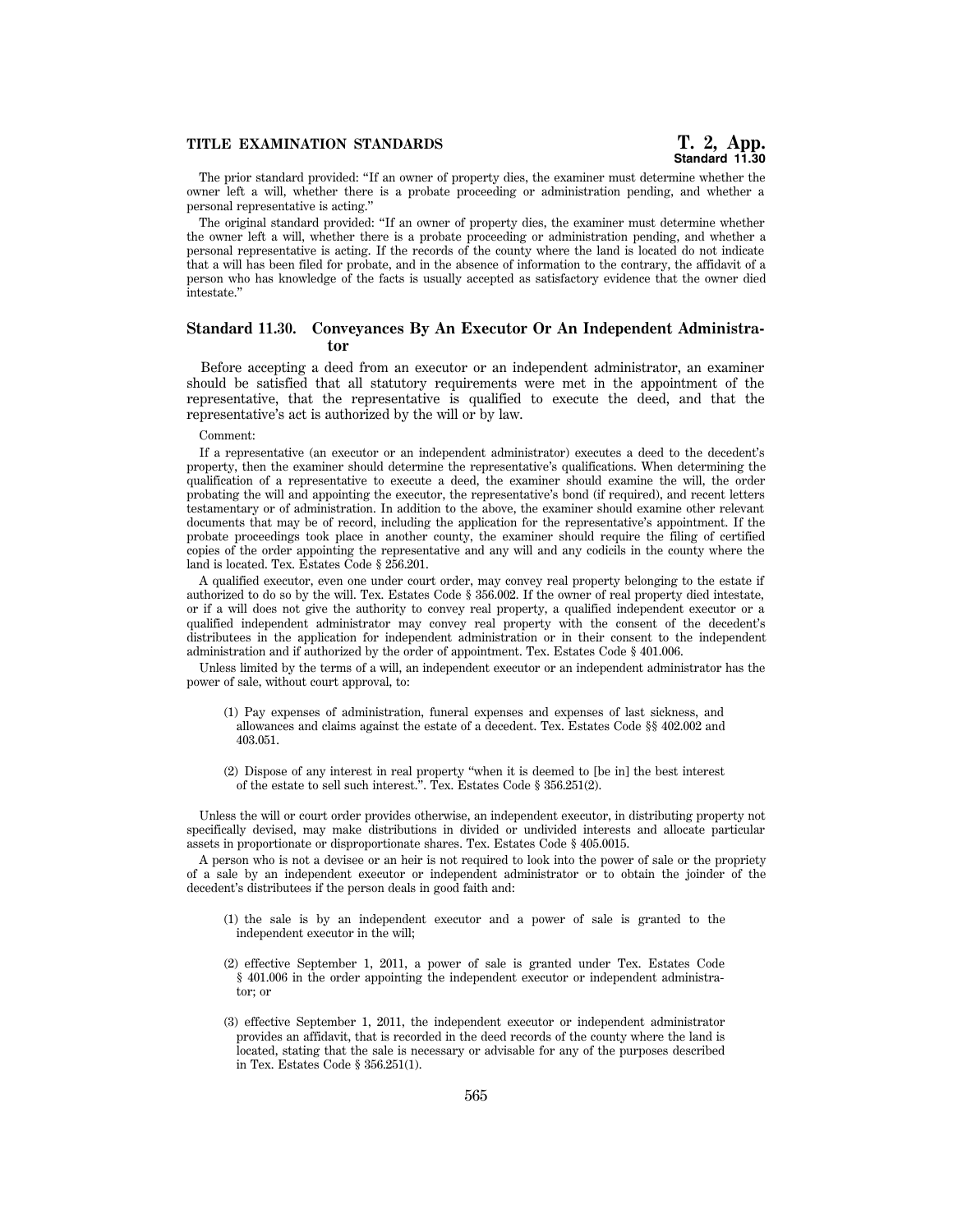# **T. 2, App. APPENDIX Standard 11.30**

A sale of estate property by an executor to an innocent purchaser, for a valuable consideration, in good faith, and without notice of any illegality in the sale continues to be valid notwithstanding that the acts or the authority under which the acts were performed is later set aside. Tex. Estates Code § 307.001.

The powers of an independent executor continue until there is no longer any necessity for the executor to act, typically when all debts of the estate have been paid and the assets of the estate have been distributed. Although Tex. Estates Code §§ 405.004–405.009 provide methods of closing an independent administration, the procedures are rarely followed. This practice presents problems for the examiner, because there frequently is no convenient way to determine conclusively that an executor no longer has authority to act. In case of doubt as to whether the executor continues to act, the examiner should require the joinder of the devisees in any conveyance of estate property.

An examiner may rely upon a will that has been duly admitted to probate and that has not been challenged. However, during the two year period after the date of the order admitting the will to probate, the order is subject to contest by bill of review filed in the proper court by any interested person. Tex. Estates Code § 55.251. Moreover, any interested person may institute suit to cancel a will for forgery or other fraud within two years after the discovery of the forgery or fraud, and persons non compos mentis and minors have two years after the removal of their disabilities within which to commence such a suit. Tex. Estates Code § 256.204.

During the two year period after a decision, order, or judgment, the decision, order, or judgment is subject to attack by any interested person by bill of review filed in the same court, and if error is shown, the decision, order, or judgment can be revised or corrected. Tex. Estates Code § 55.251.

#### **Caution:**

If the order of appointment of an independent administrator did not give authority to sell real property, the examiner should require the joinder of the parties who would have otherwise received the property.

A good-faith, third-party purchaser who relies upon an affidavit described in Tex. Estates Code § 402.053 is protected only if the sale was made for the reasons set out in Tex. Estates Code § 356.251(1), that is, for administrative expenses, allowances, and claims. There is no similar protection regarding a sale made because it was deemed by the representative to be in the best interest of the estate.

An examiner should question an apparent delegation of authority by the executor because, while an executor may delegate ministerial duties, an executor may not delegate discretionary authority. Terrell v. McCown, 43 S.W. 2 (Tex. 1897).

If a will does not give an executor the power of sale or if the executor is not given the power of sale in the order of appointment, then the executor must follow the same procedure for a sale as is prescribed for an administrator.

#### Source:

Citations in the Comment; Tex. Estates Code §§ 356.002, 356.251, 401.002, 401.003; Roy v. Whitaker, 48 S.W. 892 (Tex. 1898); Stanley M. Johanson, Johanson's Texas Estates Code Annot. §§ 301.001, 356.002, 401.001 through .008, 402.001, 402.002, 402.051, 402.053, 405.004 through .009 (2014); 17 M. K. Woodward & Ernest E. Smith, III, Tex. Prac., Prob. & Decedents' Estates §§ 497, 499 (1971). History:

Adopted October 9, 1999; amended June 5, 2012; amended July 17, 2014.

The prior standard provided: ''Before accepting a deed from an executor or an independent administrator, an examiner must be satisfied that all statutory requirements were met in the appointment of the representative, that the representative is qualified to execute the deed, and that the representative's act is authorized by the will or by law.''

The original standard provided: ''Before accepting an executor's deed, an examiner should be satisfied that all statutory requirements were met in the appointment of the executor and that the executor is qualified to act. A qualified executor, even one under court order, may convey property belonging to the estate if authorized to do so by the will. In addition, a qualified independent executor, even though not authorized by will, may convey if not prohibited by the will and if there are one or more unpaid debts of the estate that are not barred by limitations. In the absence of information to the contrary, the examiner may rely upon an affidavit of an executor or other person who has knowledge of the facts that there are existing debts of the estate.''

# **Standard 11.40. Conveyances By An Administrator**

Before accepting an administrator's conveyance, an examiner should determine that all statutory requirements have been met in the appointment of the administrator and that the administrator is qualified to act and is authorized to make the sale.

#### **Comments**

#### Comment:

An administrator may convey property of a decedent only with authority of the court. Determining the qualification of an administrator requires an examination of the application for appointment, the order appointing the administrator, recent letters of administration, and the administrator's bond. A sale of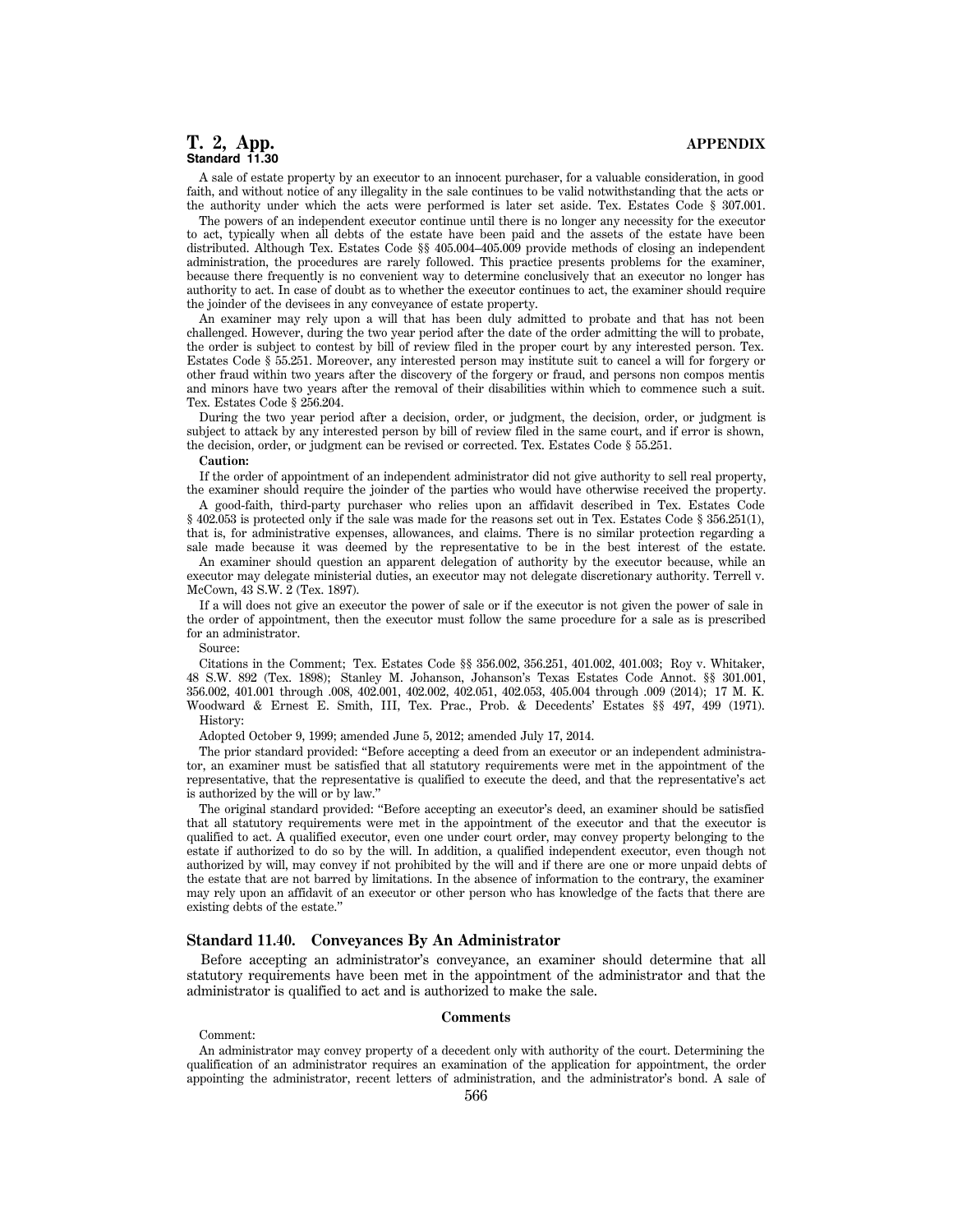estate property requires, in addition, an application for sale, order of sale, additional bond (if required by the court), report of sale, and order approving sale.

Unless the examiner determines that an administrator has the authority to convey, all parties who would otherwise take the property must join the administrator in any conveyance. During the two-year period after a decision, order, or judgment, the decision, order, or judgment is subject to attack by any interested person by bill of review filed in the same court, and if error is shown, the decision, order, or judgment can be revised or corrected. Tex. Estates Code Ann. § 55.251.

A sale of estate property by an administrator to an innocent purchaser, for a valuable consideration, in good faith, and without notice of any illegality in the sale continues to be valid notwithstanding that the acts or the authority under which the acts were performed is later set aside. Tex. Estates Code Ann. § 307.001. The recitals in a deed by a personal representative made pursuant to a court order are prima facie evidence that the sale met all applicable requirements of the law. Tex. Estates Code Ann. § 356.557.

If a will does not give an executor the power of sale or if the executor is not given the power of sale in the order of appointment, then the executor must follow the same procedure for a sale as is prescribed for an administrator.

Source:

Citations in the Comment; Tex. Estates Code Ann. § 356.001.

History:

Adopted October 9, 1999; amended June 5, 2012; amended July 17, 2014.

The prior standard provided: ''Before accepting an administrator's conveyance, an examiner must determine that all statutory requirements have been met in the appointment of the administrator and that the administrator is qualified to act and is authorized to make the sale.''

The original standard provided: ''An administrator may convey property only with authority of the court. Therefore, before accepting an administrator's conveyance, an examiner should determine that all statutory requirements have been met in the appointment of the administrator and that the administrator is qualified to act and is authorized to make the sale.''

## **Standard 11.50. Conveyances By Heirs Of An Estate**

If the property owner died intestate, or if the owner died testate but the will is not probated, the examiner should, in the absence of administration, identify the heirs of the decedent, along with the devisees in any unprobated will, and require that all of them join in a conveyance of the property of the decedent.

Comment:

Beneficiaries of a will frequently agree not to probate the will, in some instances because the estate is small and does not justify the cost. A commonly accepted procedure is to attach a copy of the will, if available, to an affidavit of heirship and to file the documents in the county records. In those cases, the examiner should require the joinder in the conveyance of each party who would take by intestacy and each party who would take under the will. If the will was not attached to the affidavit, but is available, the examiner should obtain a copy of the will in order to confirm the identity of the devisees under the will.

Regarding the property of an intestate person, Tex. Estates Code § 201.003 states the manner in which community property passes, and Tex. Estates Code § 201.002 governs the passage of separate property. For estates of decedents dying intestate after September 1, 1993, Tex. Estates Code § 201.003 provides that title to community property passes to the surviving spouse if all the decedent's descendants are also the surviving spouse's descendants. If a husband or wife dies intestate and the community property passes to the surviving spouse, no administration on the community property is necessary. Tex. Estates Code § 453.002.

A purchaser who buys real property from an heir, for value, in good faith, and without knowledge of a will, more than four years after the death of the decedent is protected from the claims of any devisees if a will is later offered for probate. Tex. Estates Code § 256.003.

Source:

Citations in the Comment; Stanley M. Johanson, Johanson's Texas Estates Code Annot. §§ 201.003, 453.001, 453.002 (2014).

History:

Adopted October 9, 1999; amended July 17, 2014.

The prior standard provided: ''If the property owner died intestate, or if the owner died testate but the will is not probated, the examiner must, in the absence of administration, identify the heirs of the decedent, along with the devisees in any unprobated will, and require that all of them join in a conveyance of the property of the decedent.''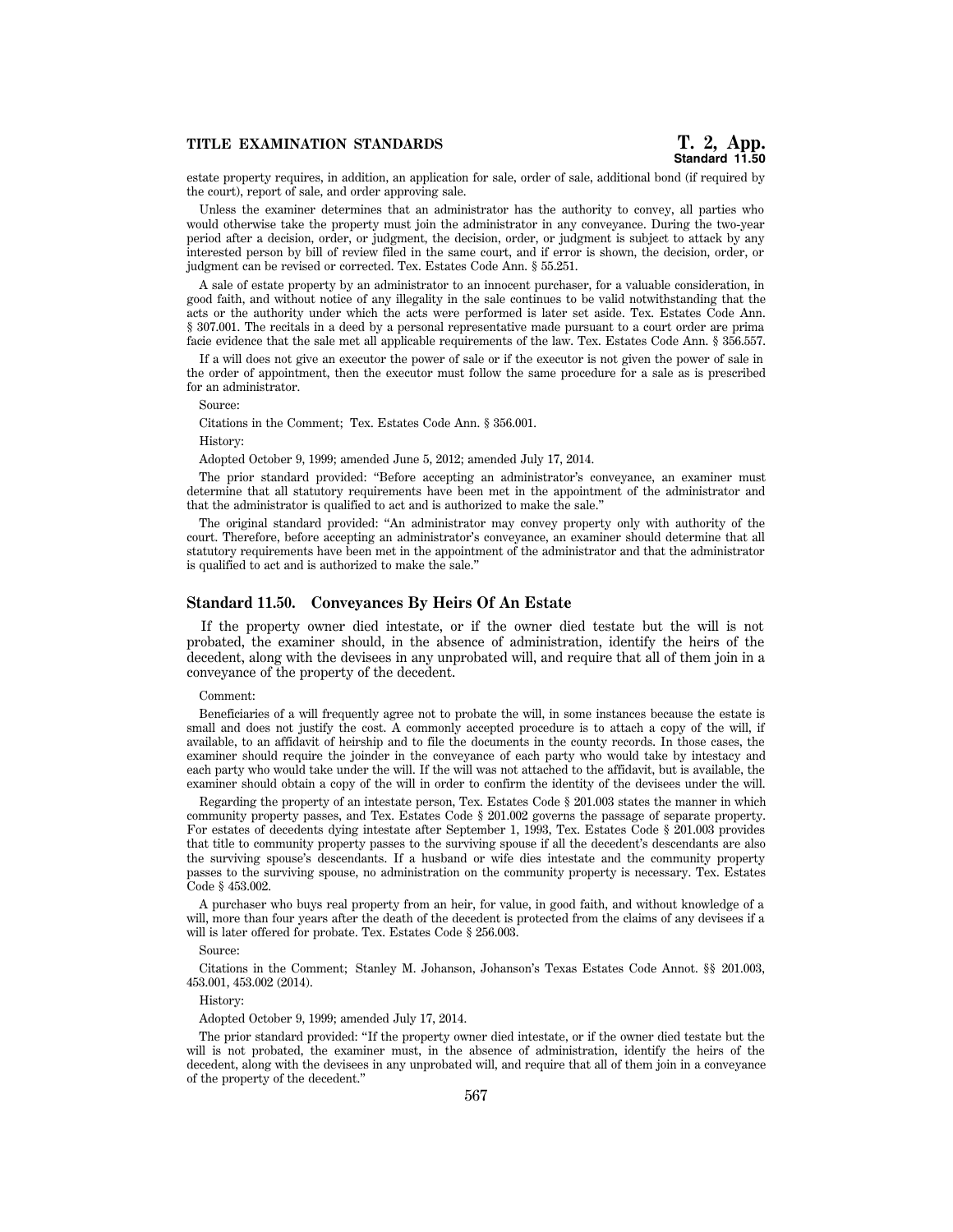# **T. 2, App. APPENDIX Standard 11.60**

#### **Standard 11.60. Liens For Debts And Taxes**

An examiner should determine whether an estate of an owner owes taxes or debts that are not barred by limitations.

#### Comment:

Property of a decedent passes subject to unpaid debts and taxes of the estate, and the examiner should determine whether any exist.

Absent information to the contrary, an examiner may rely upon the affidavit of an executor, administrator, or other person who has knowledge of the facts that all debts of the estate have been paid. As evidence that an estate is not large enough to incur federal estate taxes, an examiner may rely upon a court approved inventory, or in the absence of an inventory, the affidavit of a person who has knowledge of the facts. An examiner may accept an order of the court probating a will as a muniment of title as evidence that the real property under examination is free of all obligations of the estate other than debts secured by liens on the real property and as evidence that administration is not otherwise necessary. Tex. Estates Code § 257.054. In the latter case, the examiner should determine that the liens do not affect the property under examination.

An examiner may accept, as proof that debts and taxes have been paid, an order closing a court supervised administration or an affidavit closing an independent administration. If federal estate taxes are due, satisfaction of the taxes may be proven by a Federal Estate and Generation–Skipping Transfer Tax Closing Letter together with proof of payment of the taxes shown by the letter to be due to the United States.

Tex. Estates Code § 101.051 creates a statutory lien on the decedent's estate in favor of the decedent's creditors. Blinn v. McDonald, 46 S.W. 787 (Tex.1898). The statutory lien is not a lien in the usual sense and is not upon specific property but is a general lien upon all property that is subject to payment of debts. Moore v. Moore, 33 S.W. 217 (Tex.1895). Because a personal representative can sell property to pay debts, it follows that property sold by a personal representative in an authorized sale passes free of the statutory lien. Debts for which an estate is obligated, and which are secured by the statutory lien, include court ordered child support payments that were delinquent at the date of death. Delinquent payments may also be secured by a Child Support Lien as provided in Tex. Fam. Code §§ 157.311– 157.326. As liens of the latter type must be recorded in the county judgment records, they will be apparent from a customary search for abstracts of judgment.

While an inventory, appraisement, and list of claims may contain information that is useful concerning the size and composition of the estate, the examiner should be aware that the information may be erroneous or incomplete. For example, the personal representative must list only property that is considered part of the probate estate with the result that there may be additional property that is part of the estate for estate tax purposes but which is not listed. Moreover, debts of the estate are not required to be listed on the inventory. A United States Estate (and Generation–Skipping Transfer) Tax Return (Form 706), if available, is a more reliable source of information of the character and extent of a decedent's property. Effective September 1, 2011, an independent executor or independent administrator may, in lieu of filing an inventory, file an affidavit stating that there are no unpaid debts, other than secured debts, taxes, and administration expenses. Tex. Estates Code § 309.056. In the latter situation, the examiner should determine that any secured debts do not affect the land under examination.

A lien for federal estate taxes attaches to the gross estate of a decedent as of the date of death and, in general, exists for a period of ten years. 26 U.S.C. § 6324. There is no requirement for filing notice in the county records. The State of Texas does not impose an estate or inheritance tax.

Federal estate taxes may be payable for taxable estates exceeding certain thresholds (\$5,000,000 for decedents dying in or after 2010, adjusted upward annually for inflation for decedents dying after 2011, except that no estate tax was levied against the estates of decedents who died in 2010 if the estate opted out of a stepped-up basis). Any unused estate tax exemption of a married person who died in 2011 or later can be transferred to the surviving spouse under a concept commonly called ''portability.'' 26 U.S.C. § 2010(c).

If estate taxes are due and have not been paid, the District Director of the Internal Revenue Service has the authority to release the lien upon being furnished a bond conditioned on the payment of the tax. U.S. Treas. Reg. 301.6325–1(a)(2). Similarly, the District Director may release the lien if the fair market value of the remaining property is at least double the amount of the outstanding tax plus all prior liens against the property. U.S. Treas. Reg. 301.6325–1(b)(1). Other release authority is set out in U.S. Treas. Reg. 301.6325–1. An estate tax lien is divested regarding property sold under court order to pay debts and administration expenses. 26 U.S.C. § 6324(a)(1).

In some instances, upon satisfaction that adequate liquid assets are available, an examiner frequently relies upon an affidavit of the personal representative that the taxes will be paid.

#### **Caution:**

An examiner should check for updated information regarding possible estate-tax liability. Source: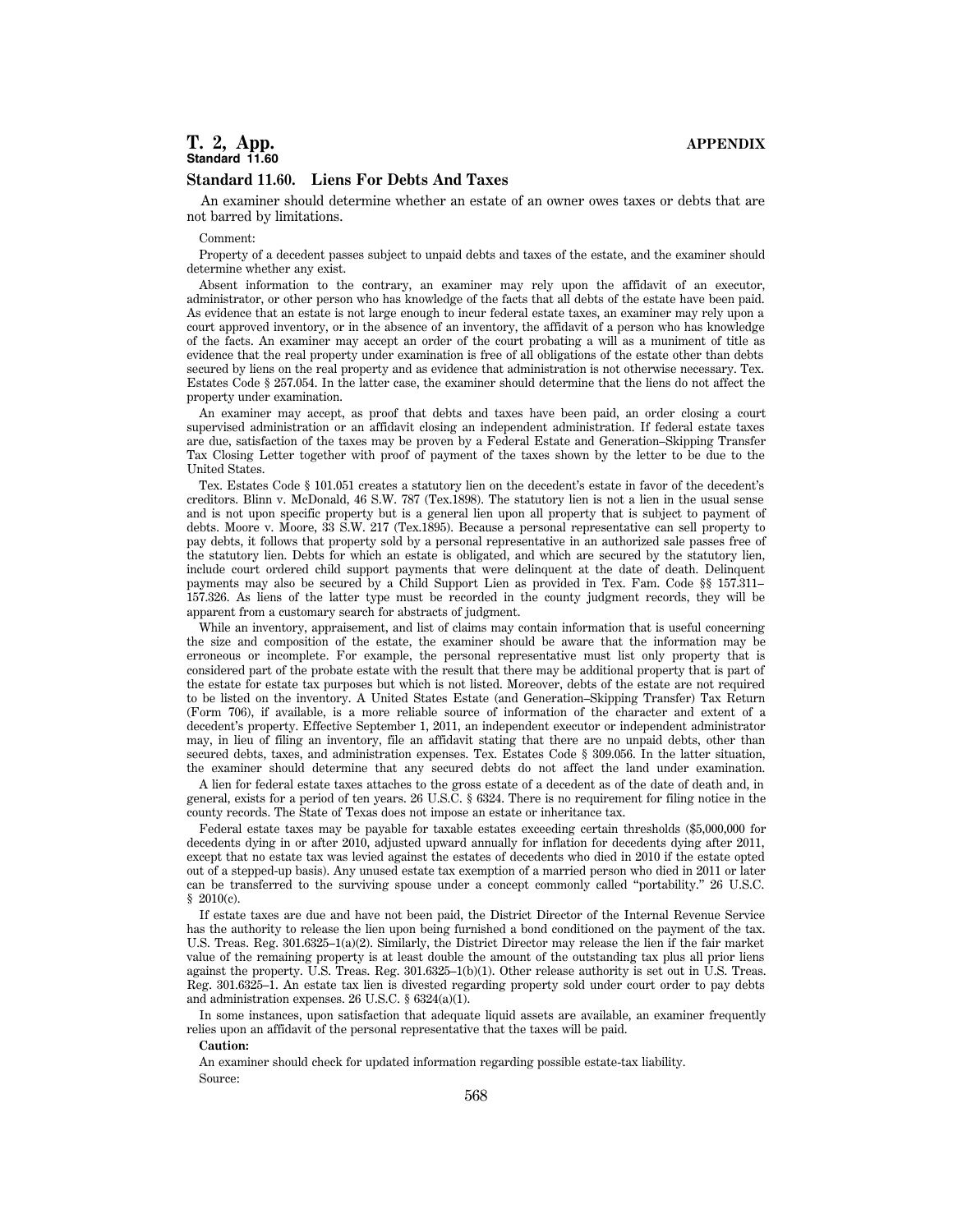Citations in the Comment; Tex. Estates Code § 101.051; Stanley M. Johanson, Johanson's Texas Estates Code Annot. §§ 101.001, 101.051 (2014).

History:

Adopted October 9, 1999; amended June 5, 2012; amended July 17, 2014.

The prior standard provided: ''An examiner must determine whether an estate of an owner owes taxes or debts that are not barred by limitations.''

The original standard provided: ''Property of a decedent passes subject to unpaid debts and taxes of the estate. Therefore, the examiner must determine whether these are unpaid. In the absence of information to the contrary, an examiner may rely upon the affidavit of an executor, administrator, or other person who has knowledge of the facts that all debts of the estate have been paid. As evidence that an estate is not large enough to incur federal estate and Texas inheritance taxes, an examiner may rely upon a court approved inventory, or in the absence of an inventory, the affidavit of a person who has knowledge of the facts. An order of the court probating a will as a muniment of title may be accepted as evidence that all obligations of the estate have been paid other than debts secured by liens on real property. In the latter case, the examiner must determine that the liens do not affect the property under examination.

An examiner may accept, as proof that debts and taxes have been paid, an order closing a court supervised administration or an affidavit closing an independent administration. If federal estate and Texas inheritance taxes are due, satisfaction of the taxes may be proven by a Federal Estate and Generation–Skipping Transfer Tax Closing Letter together with proof of payment of the taxes shown by the letter to be due to the United States and to the State of Texas.''

# **Standard 11.70. Heirship Affidavits**

In the absence of information to the contrary, an examiner may rely upon an affidavit of heirship with respect to the family history and the identity of heirs of a decedent.

Comment:

An examiner commonly relies upon affidavits of heirship when the family history and the identity of the heirs of a decedent are not otherwise known. Heirs can also be determined in an action to declare heirship as provided in Tex. Estates Code §§ 202.001–202.206.

In addition, Tex. Estates Code § 203.001 provides that, subject to rebuttal, a statement of facts concerning family history shall be received as prima facie evidence in any proceeding to declare heirship or suit involving title if contained in a document legally executed and acknowledged or sworn to and if the document has been of record five years in the county where the land is located or the county where the decedent had his domicile or residence at the time of his death.

Recent affidavits are also commonly accepted. In obtaining an affidavit of heirship, it is desirable for the affiant to be a person related to the decedent but who does not inherit from the decedent. If none is available, a person possessing personal knowledge of the decedent is the next choice. If neither is available, an interested heir can be used. In the latter case, it is also desirable to obtain a supporting affidavit from a person who has no interest in the estate.

Tex. Estates Code § 203.002 sets out a suggested form for an affidavit of heirship.

The Texas Rules of Evidence provide exceptions to the hearsay rule that permit hearsay evidence of family history. Tex. R. Evid. 803, 804. See also Standard 3.40 and Chapter XIII.

See also, comments to Standard 11.20, addressing affidavits of intestacy, and Standard 13.20, addressing reliance on affidavits.

Source:

Citations in the Comment; 5A Aloysius A. Leopold, Land Titles and Title Examination § 41.23 (Texas Practice 3d ed. 2005); Stanley M. Johanson, Johanson's Texas Estates Code Annot. §§ 203.001, 203.002 (2014); 17 M. K. Woodward & Ernest E. Smith, III, Tex. Prac., Prob. & Decedents' Estates § 208 (1971); J.Howard Hayden, Affidavits of Heirship, 31 Tex. B. J. 741 (1968).

History:

Adopted October 9, 1999; title changed and comment modified by Board, May 22, 2000.

# **Standard 11.80. Community Survivors**

If no one has qualified as executor or administrator of the estate of a decedent who was married, the examiner may rely upon a conveyance of community property from the surviving spouse, acting as community survivor pursuant to Tex. Estates Code § 453.003, made for the purpose of paying community debts.

#### Comment:

A surviving spouse who acts as community survivor under the authority of Tex. Estates Code § 453.003 is commonly called an ''unqualified survivor'' as opposed to a surviving spouse who ''qualified'' pursuant to Tex. Prob. Code § 161 [repealed in 2007].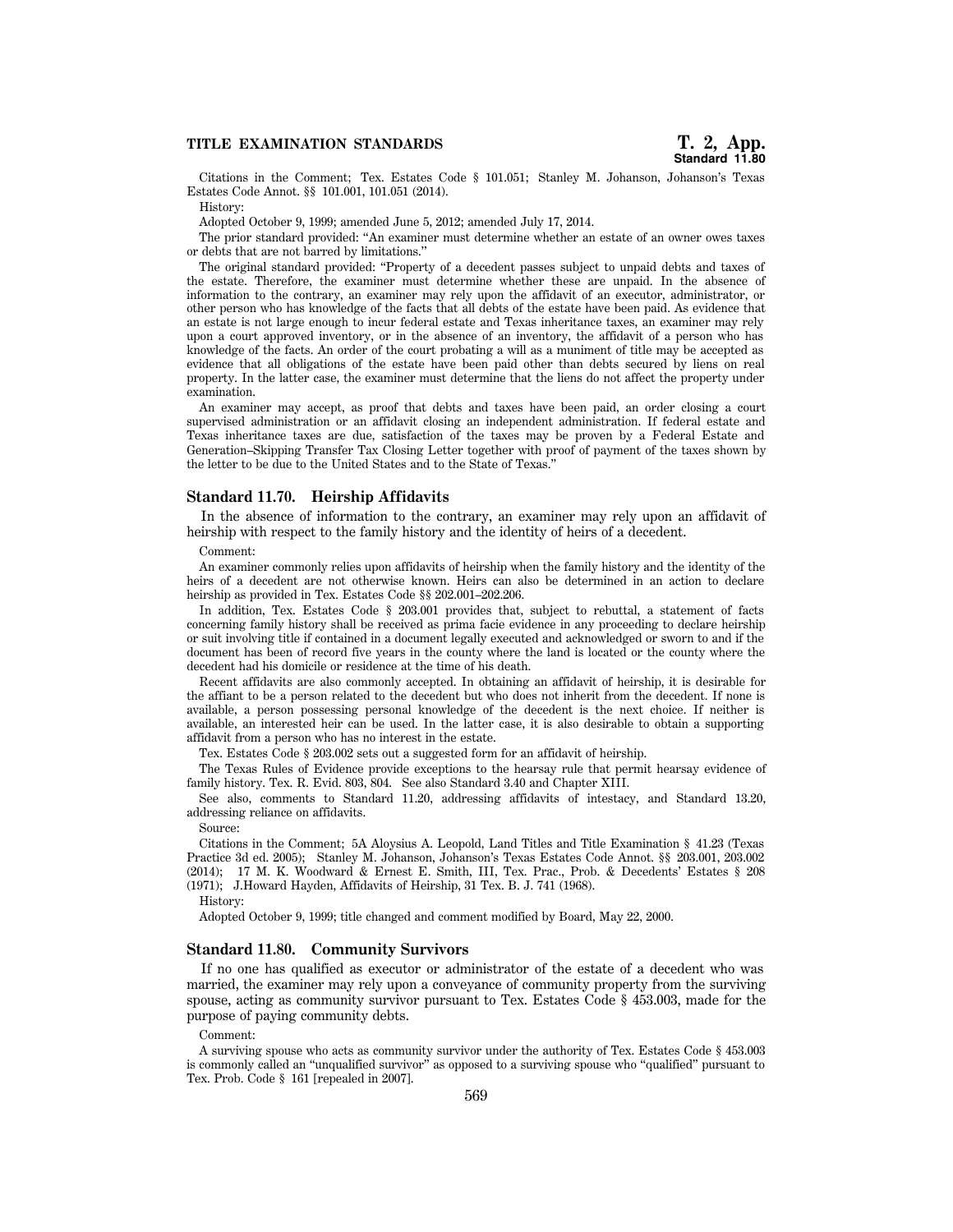# **T. 2, App. APPENDIX Standard 11.80**

The doctrine embodied by Tex. Estates Code § 453.003, that the surviving spouse may sell community property to pay community debts, is based on analogy to a surviving partner's authority in discharging the debts of a partnership and long predates the legislation. See Jones's Adm'r v. Jones, 15 Tex. 143, 148 (1855). Although the burden is on the purchaser under an unqualified community survivor's deed to prove the property was sold to pay community debts, Moody v. Butler, 63 Tex. 210 (1885), it is discharged upon proof of the existence of some community debt. Jones v. Harris, 139 S.W. 69, 78 (Tex. Civ. App.—San Antonio 1911, writ ref''d), and it is presumed that a debt existing at the date of death continued to exist at the time of the conveyance. Wilson v. Meredith, Clegg & Hunt, 268 S.W.2d 511 (Tex. Civ. App.— Beaumont 1954, writ ref'd n.r.e.). The purchaser need not inquire into the community survivor's application of the sale proceeds to the community debt. Griffin v. Stanolind Oil & Gas Co., 125 S.W.2d 545 (Tex. 1939); Kinard v. Sims, 53 S.W.2d 803 (Tex. Civ. App.—Amarillo 1932, writ ref'd). In any event, the burden of proof is on a party asserting that an unqualified community survivor had no authority to sell the community property to show that the purchaser was not an innocent purchaser for value. Johnson v. Masterson Irr. Co., 217 S.W. 407 (Tex. Civ. App.—Beaumont 1919, writ ref'd). It follows that in the absence of anything in the record indicating that an unqualified community survivor lacked authority to sell and convey community property, the examiner may presume that he or she did have the requisite authority. See Kinard v. Sims, 53 S.W.2d 803, 806 (Tex. Civ. App.—Amarillo 1932, writ ref'd).

A conveyance by a community survivor that purports to convey the entire interest owned by the community passes the deceased spouse's interest notwithstanding that the grantor purports to convey only on behalf of the grantor, without any indication of his or her capacity as community survivor. Davis v. Magnolia Petroleum Co., 134 S.W.2d 1042 (Tex. 1940; Griffin v. Stanolind Oil & Gas, 125 S.W.2d 545 (Tex. 1939)

For estates of decedents dying intestate after September 1, 1993, title to community property passes to the surviving spouse if all the decedent's descendants are also the surviving spouse's descendants, in which case no administration on the community property is necessary. Tex. Estates Code §§ 201.003, 453.002.

Source:

Citations in the Comment; Tex. Estates Code § 453.003; 4 Aloysius A. Leopold, Land Titles and Title Examination § 20.12 (Texas Practice 3d ed. 2005); Stanley M. Johanson, Johanson's Texas Estates Code Annot. § 453.003 (2014); 17 M. K. Woodward & Ernest E. Smith, III, Tex. Prac., Prob. & Decedents' Estates § 544 (1971).

History:

Adopted October 9, 1999.

### **Standard 11.90. Community Administration**

If a surviving spouse of a decedent who died before September 1, 2007, has qualified as a statutory community administrator, an examiner may rely upon a deed of community property from the administrator without further court order.

#### Comment:

Tex. Prob. Code Ann. §§ 161 through 167, prior to September 1, 2007, governed the appointment and activities of a community administrator. Those sections were repealed as of that date, but the law in effect at the date of death of a decedent who died before that date governs a community administration of the estate of the decedent.

A community administrator who qualified concerning a decedent who died before September 1, 2007, had broader powers than those of an unqualified community survivor. For example, a community administrator could sell community property without regard to the existence of community debts.

For estates of decedents dying intestate after September 1, 1993, title to community property passes to the surviving spouse if all the decedent's descendants are also the surviving spouse's descendants, in which case no administration on the community property is necessary. Tex. Estates Code Ann. §§ 201.003, 453.002.

Source:

Citations in the Comment; 4 Aloysius A. Leopold, Land Titles and Title Examination § 20.12 (Texas Practice 3d ed. 2005); Stanley M. Johanson, Johanson's Texas Probate Code Annot. §§ 161–177 (2011) (prior codification); 17 M. K. Woodward & Ernest E. Smith, III, Tex. Prac., Prob. & Decedents' Estates § 574 (1971).

History:

Adopted October 9, 1999; amended June 27, 2008. The original standard provided: ''If a surviving spouse has qualified as community administrator in the manner prescribed in Tex. Prob. Code Ann. §§ 161–167, an examiner may rely upon a deed of community property from the administrator without further court order.''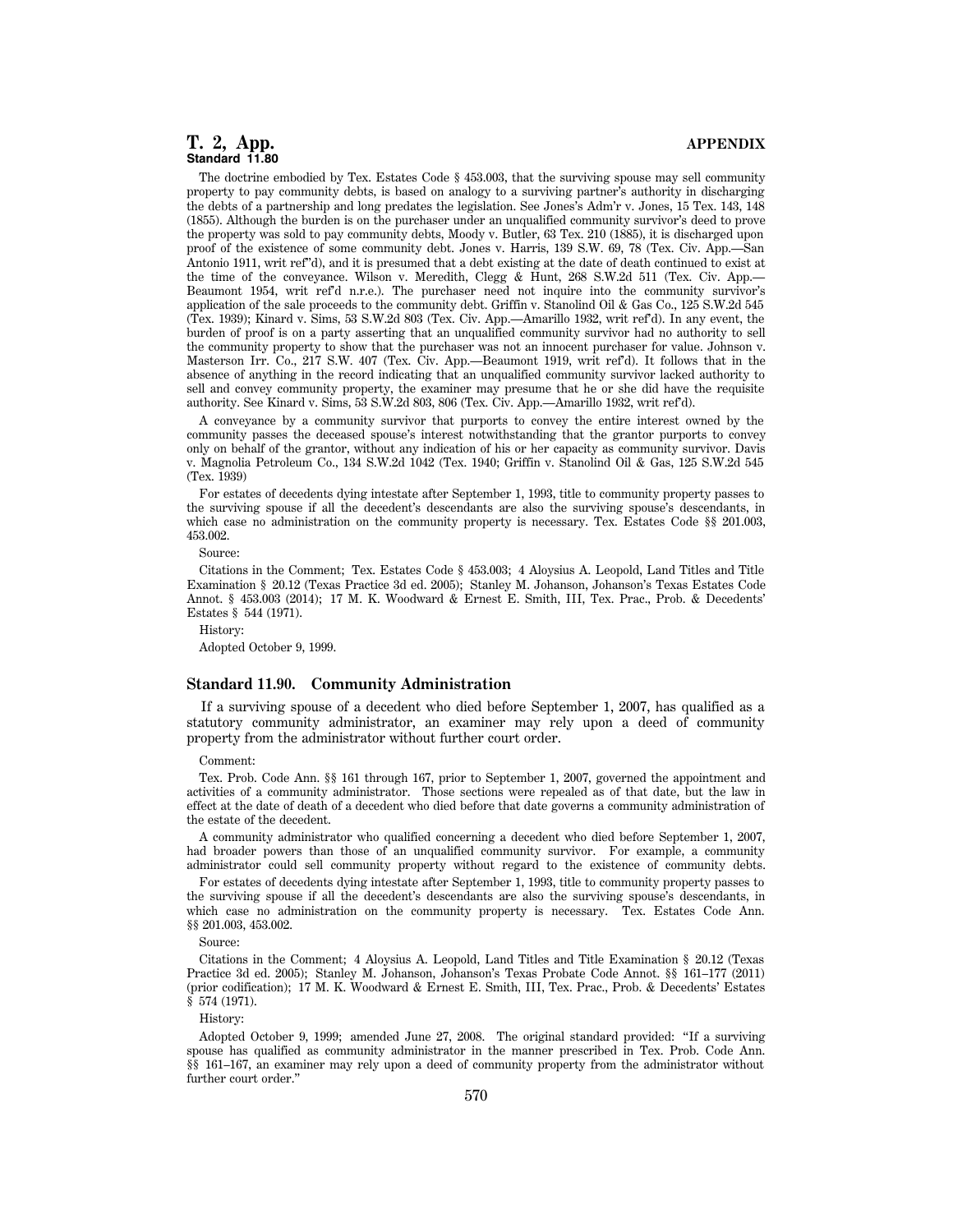# **Standard 11.100. Foreign Wills**

An examiner may rely upon an exemplified copy of a will probated outside of Texas, as being effective to pass title to property in Texas owned by a decedent, if the will and the order admitting the will to probate are probated in Texas pursuant to Tex. Estates Code §§ 501.001–501.008 or are filed in the deed records pursuant to Tex. Estates Code § 503.001.

#### Comment:

A foreign will is one probated outside of Texas in any of the United States, its territories, the District of Columbia, or any foreign nation. In cases where the appointment of a personal representative in Texas is unnecessary, Tex. Estates Code § 503.001 permits an authenticated copy of the foreign will and of the order admitting the will to probate to be filed in the records of the county where the land is located. If a personal representative is needed, Tex. Estates Code §§ 501.001–501.008 provide a simplified procedure for the probate in Texas of the foreign will.

This procedure is rarely used, however, as the recording of the will in the deed records is usually sufficient for most purposes.

If a foreign will that is recorded in the deed records gives an executor a power of sale, that power may be exercised in Texas without court order. Tex. Estates Code § 505.052.

Although only the will and the order probating the will are necessary, a complete copy of the foreign probate, including the application to probate and the order closing the estate, is desirable as it may contain important information, such as the date of the decedent's death and the names and addresses of surviving heirs.

#### **Caution:**

An exemplified copy is not a mere certified copy. To be exemplified, the foreign will and the order admitting it to probate must be authenticated in the manner prescribed in Tex. Estates Code §§ 501.002, 503.002. The required documentation is commonly called a ''three-way certificate.''

Although there is scant authority, it appears that a foreign executor's power to convey Texas real property, if granted by the foreign will, may not be relied upon unless the foreign will has been probated or authenticated copies of the foreign will and its probate filed for record in at least one Texas county before the time of the executor's deed. Unfortunately, the court in Mills v. Herndon, 60 Tex. 353, 355-56 (1883), stated unequivocally, albeit as dictum, that a foreign executor has no authority to convey Texas property until the statutory filing has been accomplished and that subsequent compliance would not relate back and give validity to prior acts done without authority. See also Coy v. Gaye, 84 S.W. 441 (Tex. Civ. App.—San Antonio 1904, no writ); 17 M. K. Woodward and Ernest E. Smith, III, Tex. Prac., Prob. & Decedents' Estates § 434 (1971).

Source:

Citations in the Comment; Tex. Estates Code §§ 501.001–501.008, 503.001, 505.052; 17 M. K. Woodward & Ernest E. Smith, III, Tex. Prac., Prob. & Decedents' Estates § 421 (1971).

History:

Adopted October 9, 1999.

# **Standard 11.110. Transfer On Death Deed**

An examiner should determine whether a Transfer on Death Deed has become effective and is not subject to outstanding claims against the estate of the deceased grantor of the deed.

#### Comment:

A growing number of states have enacted statutes creating an asset-specific procedure for the nonprobate transfer of real property. Texas has adopted the ''Texas Real Property Transfer on Death Act,'' Tex. Estates Code Chapter 114. This chapter creates the Transfer on Death Deed (TODD) that was not recognized under prior law and applies to a TODD that is executed and acknowledged on or after September 1, 2015. Tex. Estates Code § 114.003. A TODD is a deed authorized under Chapter 114, and this chapter does not apply to any other deed that transfers an interest in real property on the death of an individual—e.g., a deed that transfers title but reserves a life estate. Tex. Estates Code § 114.002(a)(6). A TODD must state that the transfer of an interest in real property to the designated beneficiary is to occur on the transferor's death and must be recorded before the transferor's death in the deed records of the county clerk's office in the county in which the real property is located. Tex. Estates Code § 114.055.

An examiner must determine whether a grantor of a TODD is deceased. An examiner may wish to recommend evidence of the death be recorded, such as an affidavit of heirship or death.

To the extent the estate of the transferor is insufficient to satisfy a claim against the estate, estate tax, expenses of administration, or allowance, the personal representative may enforce that liability against the real property transferred at the transferor's death by a TODD. A proceeding to enforce such liability must be commenced no later than the second anniversary of the transferor's death, except for a mortgage or other lien treated as a matured secured claim. Tex. Estates Code § 114.106(a), (e).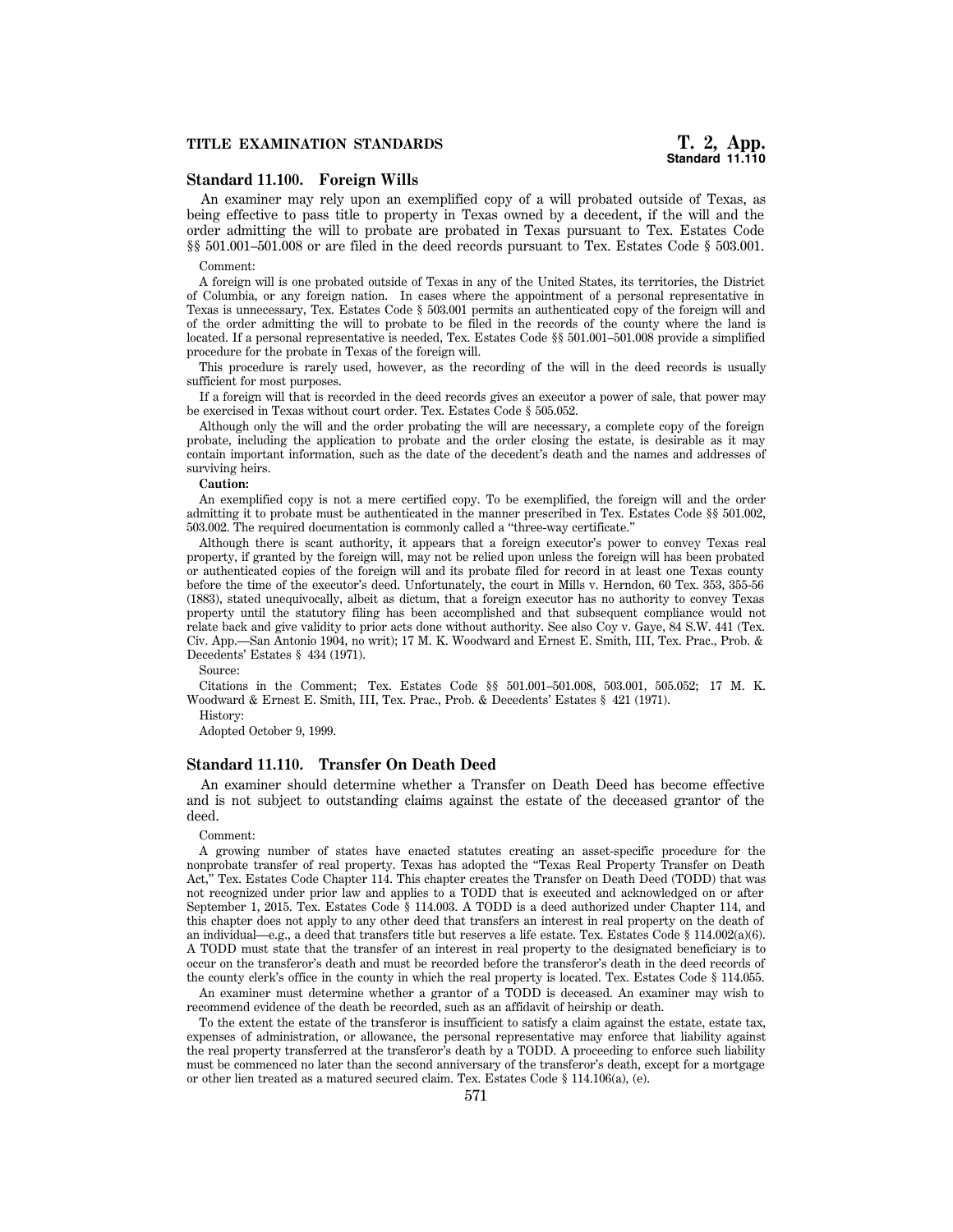# **T. 2, App. APPENDIX Standard 11.110**

Real property transferred at the transferor's death by a TODD is not considered property of the probate estate for any purpose, including for purposes of Tex. Gov't Code §531.077. Tex. Estates Code  $§$  114.106(b).

During a transferor's life, a TODD does not: (1) affect the interest or right of the transferor or any other owner, including the right to transfer or encumber the real property, homestead rights in the real property, and ad valorem tax exemptions; (2) affect an interest or right of a transferee of the real property that is the subject of the deed, even if the transferee has actual or constructive notice of the deed; (3) affect an interest or right of a secured or unsecured creditor or future creditor of the transferor, even if the creditor has actual or constructive notice of the deed; (4) create a legal or equitable interest in favor of the designated beneficiary; or (5) subject the real property to claims or process of a creditor of the designated beneficiary. Tex. Estates Code § 114.101.

A TODD is void as to a subsequent grantee of an interest in real property that is conveyed by the transferor during the transferor's lifetime after the TODD is executed and recorded if (1) a valid instrument conveying the interest or a memorandum sufficient to give notice of the conveyance of the interest is recorded in the deed records of the county clerk's office in the county in which the TODD is recorded; and (2) the recording of the instrument or memorandum occurs before the transferor's death. Tex. Estates Code § 114.102. The capacity to make or revoke a TODD is the same as the capacity required to make a contract, but a TODD may not be created through use of a power of attorney. Tex. Estates Code § 114.054. A beneficiary of a TODD takes the real property subject to all conveyances, encumbrances, mortgages, liens, and other interests to which the real property is subject at the transferor's deed. Tex. Estates Code § 114.104. The beneficiary of a TODD may disclaim all or part of the designated beneficiary's interest. Tex. Estates Code § 114.105. If a designated beneficiary predeceases or does not survive the transferor by 120 hours, the share of that beneficiary lapses, unless the anti-lapse provisions of Tex. Estates Code §§ 255.151 - 255.154 apply or unless the transferor makes an anti-lapse election or surviving beneficiary election in the Transfer on Death Deed, as provided in the optional statutory form for Transfer on Death Deed. Tex. Estates Code § 114.103(a), § 114.151.

An instrument is effective to revoke a recorded TODD, or any part of it, if the instrument: (1) is a subsequent TODD that revokes the preceding TODD expressly or by inconsistency, or an instrument of revocation that expressly revokes the TODD or part of the deed; (2) is acknowledged by the transferor after the acknowledgment of the deed being revoked; and (3) is recorded before the transferor's death in the deed records in the county clerk's office in the county where the TODD being revoked is recorded. A will may not revoke or supersede a TODD. A final judgment of the court dissolving the marriage of the transferor and the beneficiary after the transfer on death deed is recorded operates to revoke the transfer on death deed as to that beneficiary if notice of the judgment is recorded before the transferor's death in the deed records in the county clerk's office in the county where the TODD is recorded. If a TODD is made by more than one transferor, revocation by one transferor does not affect the deed as to another transferor who does not make a revocation. A TODD made by joint owners with right of survivorship is revoked only if revoked by all living joint owners. Tex. Estates Code § 114.057. Source:

Citations in the Comment: History: Adopted June 4, 2021.

# **CHAPTER XII**

# **BANKRUPTCIES**

# **Standard 12.10. Relevance Of Bankruptcy Cases To Real Estate Transactions**

The examiner should consider whether a person in the chain of title or in a proposed transaction is or was a debtor in a bankruptcy proceeding. If the person in the chain of title has been or is a debtor in a bankruptcy proceeding, the land may have been or may be property of the estate, subject to the jurisdiction and control of the bankruptcy proceeding.

Comment:

A ''debtor'' is a person or municipality concerning which a bankruptcy case has been commenced since October 1, 1979, the effective date of the Bankruptcy Code. 11 U.S.C. § 101(13). Formerly, the person subject to a bankruptcy case was commonly known as a "bankrupt." There are generally four types of bankruptcy cases: a Chapter 7 "liquidation"; a Chapter 11 "reorganization"; a Chapter 12 "adjustment of debts of a family farmer or fisherman with regular annual income''; and a Chapter 13 ''adjustment of debts of an individual with regular income.'' A Chapter 9 case applies only to a political subdivision or public agency or instrumentality of a state. A Chapter 15 case concerns ancillary and other cross-border cases. The commencement of a voluntary case (filed by the debtor alone or jointly with a spouse) or an involuntary case (filed by another person, such as a creditor) creates an estate. The estate includes all legal and equitable interests of the debtor in property as of the commencement of the case. The estate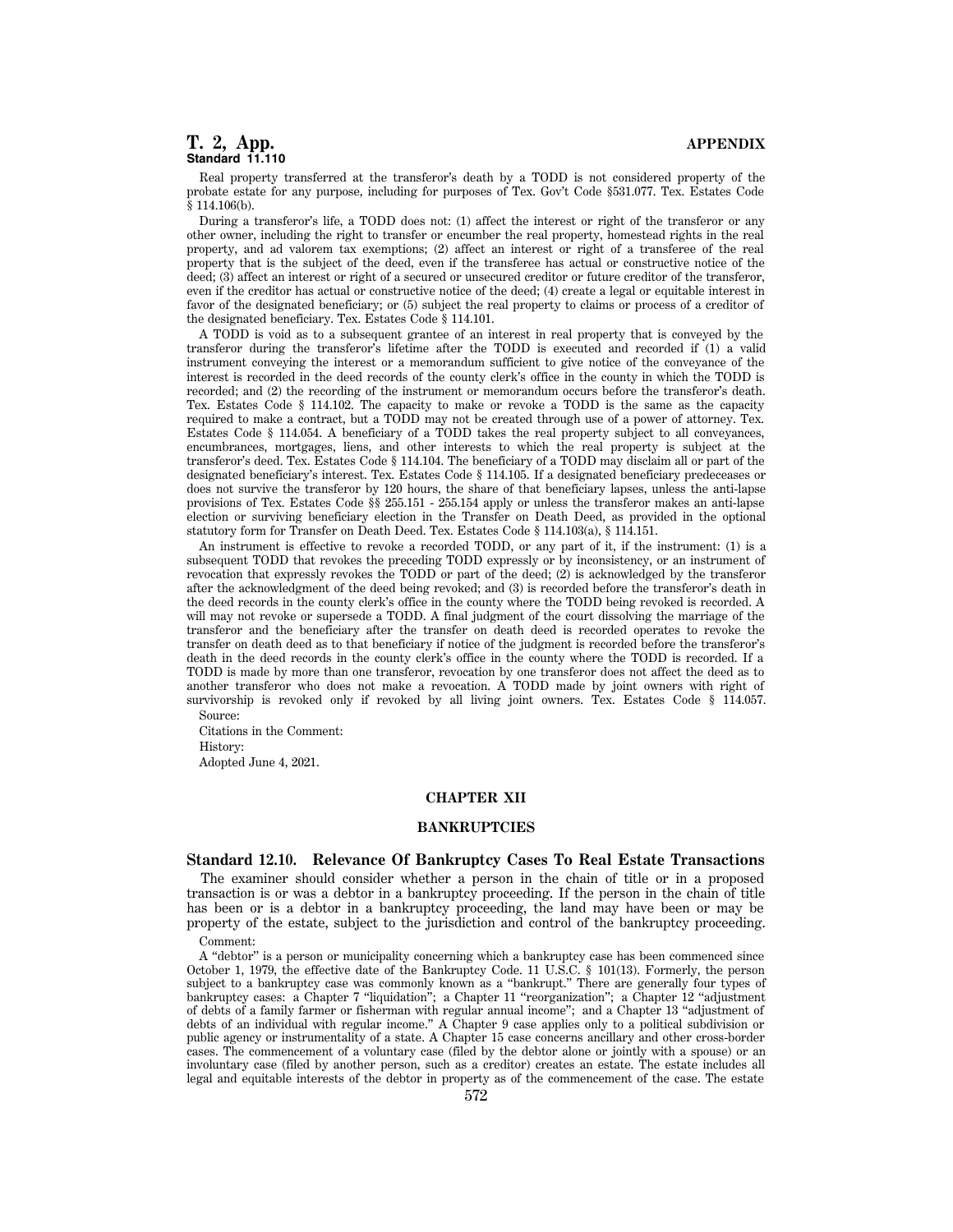# **Standard 12.20**

also includes property that the debtor acquires or becomes entitled to acquire within 180 days after the commencement of the case by bequest, devise or inheritance, by property settlement agreement with the debtor's spouse or in an interlocutory or final divorce decree, or as a beneficiary of a life insurance policy or death benefit plan. 11 U.S.C. § 541. The trustee may avoid post-petition transactions (transactions occurring after the commencement of the bankruptcy case of the debtor), unless protected under §§ 549 (b) and (c) of Title 11 or unless the transaction is authorized by the bankruptcy court or the Bankruptcy Code. 11 U.S.C. § 549(a). The trustee may not avoid a transfer made by the debtor in an involuntary bankruptcy case before the order for relief, to the extent any value is given in exchange for the transfer, notwithstanding any notice or knowledge of the bankruptcy case that the transferee has. 11 U.S.C. § 549(b). The trustee may not avoid a transfer of an interest in real property to a good faith purchaser without knowledge of the commencement of the case and for present fair equivalent value unless a copy or notice of the petition was filed in the real property records before the transfer was perfected. 11 U.S.C. § 549(c). A "purchaser" is a transferee of a voluntary transfer and includes the immediate or mediate transferee of such transferee. 11 U.S.C. § 101(43). A ''transfer'' includes the creation of a lien, a foreclosure, and each mode, direct or indirect, absolute or conditional, voluntary or involuntary, of disposing or parting with property or an interest in property. 11 U.S.C. § 101(54). The automatic stay does not apply to a transfer that is not avoidable under 11 U.S.C. § 544 and that is not avoidable under Section 549. 11 U.S.C. § 362(b)(24). An action or proceeding under 11 U.S.C. § 549 to set aside a postpetition transaction must be commenced no later than the earlier of (1) two years after the date of the transfer or (2) the time the case is closed or dismissed. 11 U.S.C. § 549(d).

Source:

Citations in the Comment; 5 Collier on Bankruptcy, Chapters 541, 549 (Alan N. Resnick & Henry J. Sommer eds. Matthew Bender & Company, Inc., a member of LexisNexis, 16th Revised 2014). History:

Adopted October 9, 1999.

#### **Standard 12.20. Authority For Prior Transfer**

If the examiner has knowledge that the owner or transferor in a prior real estate transaction recorded within two years prior to the current examination was then a debtor in a bankruptcy case, the examiner should determine that the prior transfer was authorized in that case. If the chain of title discloses that the owner or transferor in a prior real estate transaction in the chain of title was then a debtor in a bankruptcy case, the examiner should determine that the prior transfer was authorized in that case.

#### Comment:

If a prior real estate transaction in the chain of title was recorded more than two years prior to the current examination and if a bankruptcy case filed by or against the transferor or owner in that prior transaction is not disclosed in the chain of title, the examiner is not required to determine whether the prior real estate transaction was authorized in a bankruptcy proceeding, regardless of whether the examiner has knowledge that the owner or transferor in the prior transaction was then a debtor in a bankruptcy case. Notice is commonly given by a copy or notice of the bankruptcy petition filed by or against the owner or transferor. 11 U.S.C. § 549(c).

The trustee in a bankruptcy case may not avoid a transfer of an interest in real property to a good faith purchaser without knowledge of the commencement of the case and for present fair equivalent value unless a copy or notice of the petition was filed in the real property records before the transfer was perfected. 11 U.S.C. § 549 (c). An action or proceeding under 11 U.S.C. § 549 to set aside a post-petition transaction must be commenced no later than the earlier of (1) two years after the date of the transfer or (2) the time the case is closed or dismissed. 11 U.S.C. § 549 (d).

#### **Caution:**

A mortgagee purchasing at a foreclosure of its mortgage encumbering an interest owned by the debtor may not be protected under 11 U.S.C. § 549(c) (absent lift or annulment of the automatic stay) because it has not paid present consideration. In re Penfil, 40 B.R. 474 (Bankr. E.D.Mich.1984); In re Major, 218 B.R. 501 (Bankr. W.D. Mo. 1998). A third-party bona fide purchaser without knowledge buying at a foreclosure may not be protected—at least unless the third party establishes that it paid fair present equivalent value, which may not be established solely by the amount bid at the foreclosure sale. In re Miller, 454 F.3d 899 (8th Cir. 2006). Although Section 362(b)(24) provides that the automatic stay does not apply to a transfer that is not avoidable under § 549, the purchaser may not be treated as a protected purchaser because the definition of "purchaser" means "transferee of a voluntary transfer." 11 U.S.C. § 101 (43).

Prior to the 2005 amendments to the Bankruptcy Code, a beneficiary of a deed of trust from the debtor was not protected under 11 U.S.C. § 549 (c). In re McConville, 110 F.3d 47 (9th Cir.1997). The postpetition bona fide mortgagee will now be protected if a copy or notice of the bankruptcy petition is not filed before the mortgage is filed, provided that the mortgagee acquired the mortgage in good faith without knowledge of the bankruptcy and the lender provided present fair equivalent value (or fair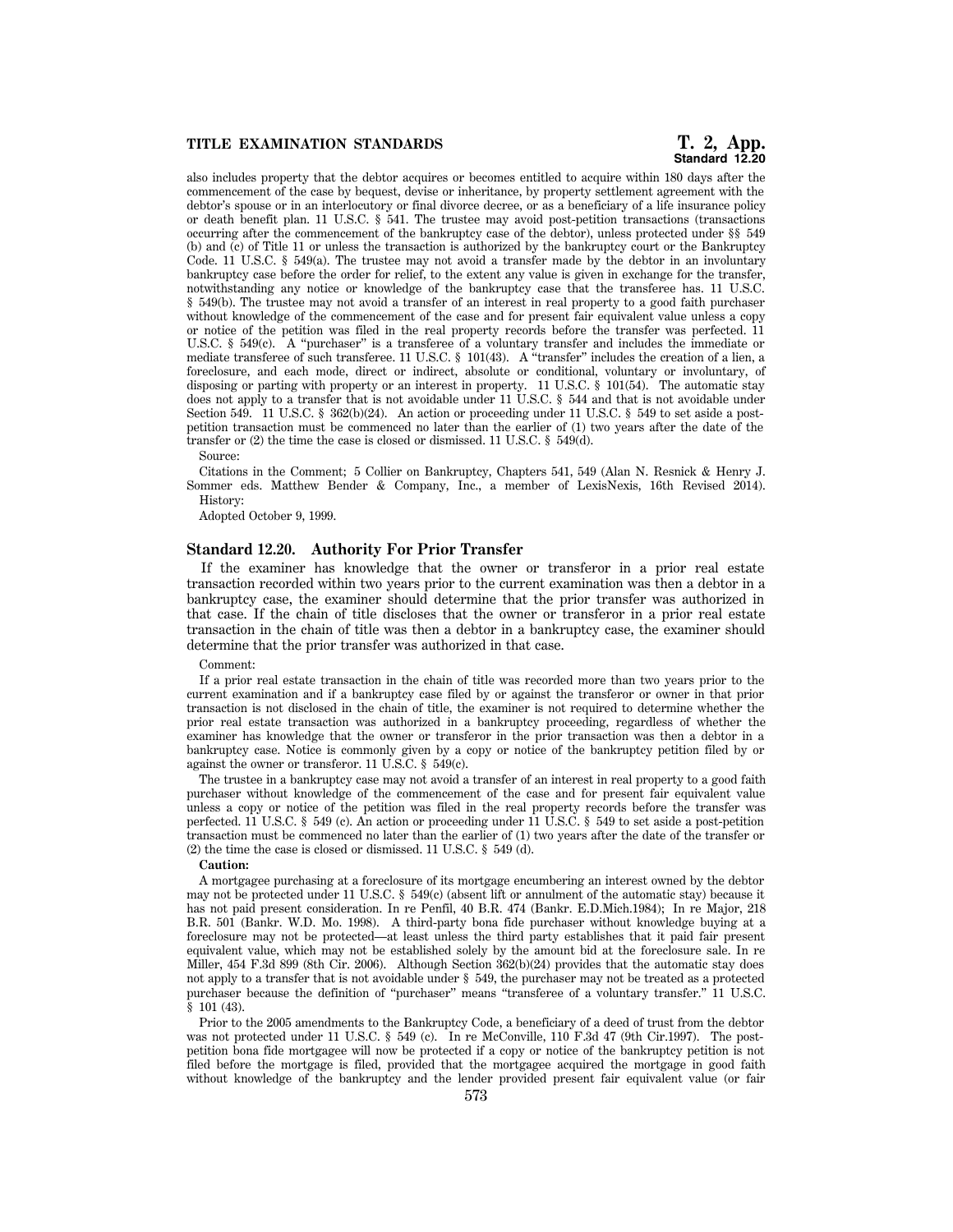# **T. 2, App. APPENDIX Standard 12.20**

market value). Hopkins v. Suntrust Mortg., Inc., 441 B.R.. 656 (Bankr. D. Idaho 2010). An amendment to § 549(c) protects a post-petition transfer of "an interest in" real property, the addition of § 362(b)(24) provides that the stay does not apply to a transfer that is not avoidable under § 549, and the expansion of the definition of "transfer" in § 101(54) includes the creation of a lien. 11 U.S.C. §§ 101(54),  $\frac{362(b)(24)}{24}$ , 549(c). However, this protection is contingent upon the lender being a ''bona fide'' lender without knowledge of the bankruptcy.

An assignee of a deed of trust from a debtor apparently will not be protected by 11 U.S.C. § 549(c) because the assignment involves a sale of a promissory note secured by a deed of trust, and the note ''retains its identity as personal property'' which is not protected by § 549 (c). In re Rice, 83 B.R. 8, 11 (Bankr. 9th Cir.1987).

Source:

Standard 1.20; Citations in the Comment; 5 Collier on Bankruptcy, Chapter 549 (Alan N. Resnick & Henry J. Sommer eds. Matthew Bender & Company, Inc., a member of LexisNexis, 16th Ed. Revised 2014).

History:

Adopted October 9, 1999.

## **Standard 12.30. Reliance Upon Recitals Of Authority For Prior Transfer**

If a copy of an order in the bankruptcy case authorizing a prior real estate transaction in the chain of title has been recorded, the examiner may rely upon the order to determine that the transaction was authorized in the bankruptcy case. If the instrument evidencing the transaction was recorded more than two years prior to the examination, the examiner may rely upon any recitals in the chain of title that the transaction was authorized in bankruptcy case. Recitals may include a statement in the instrument in the chain of title that the grantor was acting as trustee or debtor in possession, that the property had been exempted or abandoned, that the automatic stay had been lifted or annulled to authorize a foreclosure, or that the transaction evidenced by the instrument had been otherwise authorized in the bankruptcy case.

#### Comment:

Although the Bankruptcy Code does not explicitly authorize reliance upon recitals in an instrument executed by the debtor or trustee, there are numerous legal principles that will generally justify reliance upon the apparent authority set forth in an instrument in the chain of title. An action or proceeding by the trustee to set aside a transfer of property of the estate made after the commencement of the bankruptcy case and that is not properly authorized may not be commenced after the earlier of (1) two years after the date of the transfer sought to be avoided or (2) the time the case is closed or dismissed. 11 U.S.C. § 549 (d). A motion to set aside a judgment or order must be made within one year if for (1) mistake, inadvertence, surprise, or excusable neglect; (2) newly discovered evidence which by due diligence could not have been discovered in time to move for a new trial; or (3) fraud, misrepresentation, or other misconduct of an adverse party. This time limit to file a motion to set aside a judgment or order does not apply if the judgment is void. Fed. R. Civ. P. 60(b). The Bankruptcy Code also favors reliance upon court orders, notwithstanding appeals from those orders. The reversal or modification of an authorization of sale or lease under 11 U.S.C. § 363 (b) or (c) does not affect the validity of the sale or lease to an entity that purchased or leased in good faith, whether or not the entity knew of the pendency of an appeal, unless the sale or lease was stayed pending appeal. 11 U.S.C. § 363 (m). The reversal or modification on appeal of an authorization to obtain credit and grant a lien does not affect the validity or priority of the lien to an entity that extended such credit in good faith, whether or not the entity knew of the pendency of the appeal, unless the granting of the lien was stayed pending appeal. 11 U.S.C. § 364 (e). A motion to revoke a confirmation of a plan must be filed before 180 days after entry of the order of confirmation. 11 U.S.C. §§ 1144, 1230, 1330.

#### **Caution:**

If the examiner has knowledge that the transaction was not properly authorized or is in dispute, the examiner may make additional requirements. For example, if the taxing authority has refused to remove delinquent taxes from the tax rolls based upon a sale free and clear of liens, the examiner may require an additional court order or except to the taxes. Note that Section 106, which waives sovereign immunity of certain governmental units, may be unconstitutional, at least in part as to Section 106(a), because of the limitations of U. S. Const. amend XI. See In re Mitchell, 209 F.3d 1111 (9th Cir. 2000) (filing of adversary proceeding against non-consenting state violates sovereign immunity). However, Section 106(b), which provides that the filing of a claim may be a valid partial waiver of sovereign immunity regarding the same transaction or occurrence, may be constitutional. Arecibo Community Health Care, Inc. v. Commonwealth of Puerto Rico, 270 F.3d 17 (1st Cir. 2001) (citing cases considering whether Section 106(b), which waives immunity based on filing of claim, is constitutional). In addition, states are not immune from preference avoidance or other in rem proceedings. Central Virginia Comm. College v. Katz, 546, U.S. 356,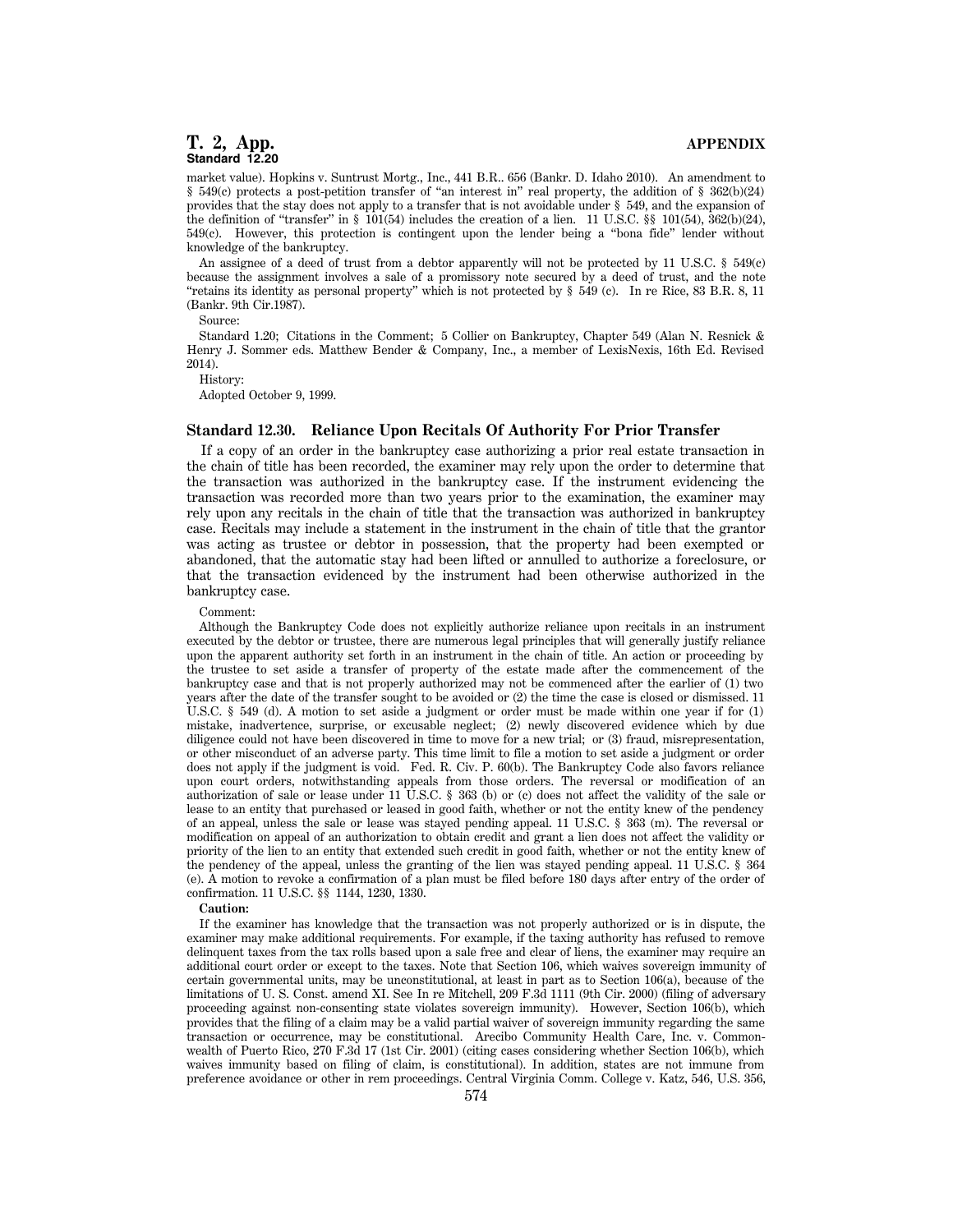126 S.Ct. 990, 163 L.Ed. 2d 945 (2006). A sale free and clear of a state lien will not violate sovereign immunity.

[I]n *Van Huffel v. Harkelrode*, 284 U.S. 225, 228–229, 52 S.Ct. 115, 76 L. Ed. 256 (1931), we held that the Bankruptcy Court had the authority to sell a debtor's property "free and clear" of a State's tax lien. At least when the bankruptcy court's jurisdiction over the res is unquestioned..., our cases indicate that the exercise of its in rem jurisdiction to discharge a debt does not infringe state sovereignty.

Tennessee Student Assistance Corp. v. Hood, 541 U.S. 440, 448, 124 S.Ct. 1905, 1911 (2004).

Source:

Citations in the Comment; Standard 3.40; 3 Collier on Bankruptcy, ¶ s 363.11, 364.06; 5 Collier on Bankruptcy, ¶ 549.07; 8 Collier on Bankruptcy, Chapters 1144, 1230, 1330 (Alan N. Resnick & Henry J. Sommer eds. Matthew Bender & Company, Inc., a member of LexisNexis, 16th Ed. Revised 2014). History:

Adopted October 9, 1999.

# **Standard 12.40. Authority For Proposed Transfer By Debtor Or Trustee**

If the examiner has knowledge that the owner is the debtor in a bankruptcy case or if the bankruptcy is disclosed in the chain of title in the real property records, the examiner should determine whether the proposed transaction is authorized in that case and should require that a certified copy of the order or other evidence of authority be recorded in the real property records.

Comment:

The commencement of a bankruptcy case creates an estate, which includes legal or equitable interests of the debtor in property as of the commencement of the case, and in property the debtor acquires within 180 days after the commencement of the case by bequest, devise or inheritance, or as a result of a property settlement agreement with the debtor's spouse. 11 U.S.C. § 541(a). The estate does not include certain interests in liquid or gaseous hydrocarbons to the extent the debtor has transferred or agreed to transfer the interests pursuant to a farmout agreement or any written agreement directly related to a farmout agreement, or to the extent the debtor has transferred such interest pursuant to a written conveyance of a production payment to an entity that does not participate in the operation of the property. 11 U.S.C. §§ 541(b)(4), 101(21A), 101(42A), 101(56A). A bankruptcy petition creates an automatic stay, which includes a stay against enforcement against the debtor or property of the debtor of a claim that arose before the commencement of the case. 11 U.S.C. § 362. The debtor or trustee may not sell or mortgage property of the estate, except as authorized by 11 U.S.C. §§ 363, 364. The trustee in a bankruptcy proceeding may not avoid a transfer of an interest in real property to a good faith purchaser without knowledge of the commencement of the case and for present fair equivalent value unless a copy or notice of the petition was filed in the real property records before the transfer was perfected. 11 U.S.C. § 549 (c). An action or proceeding under 11 U.S.C. § 549 to set aside a post-petition transaction must be commenced no later than the earlier of  $(1)$  two years after the date of the transfer or  $(2)$  the time the case is closed or dismissed. 11 U.S.C. § 549 (d). If the examiner has knowledge that the current owner is a debtor in a bankruptcy case, the examiner should require satisfactory evidence that the current transaction is authorized.

#### **Caution:**

See Standard 12.20.

Source:

Citations in the Comment; 3 Collier on Bankruptcy, Chapters 362, 363, 364; 5 Collier on Bankruptcy, Chapters 541, 549 (Alan N. Resnick & Henry J. Sommer eds. Matthew Bender & Company, Inc., a member of LexisNexis, 16th Ed. Revised 2014).

History:

Adopted October 9, 1999.

#### **Standard 12.50. Authority To Convey Exempted Land In Proposed Transaction**

If the examiner has knowledge that the current owner is the debtor in a bankruptcy case and the property is to be sold by the debtor based on the debtor's claim of exemptions in the bankruptcy case, the examiner should require evidence that (1) the land was claimed in the Schedule of Exempt Property as exempt under state law and (2) no objections were made within 30 days after the conclusion of the "first" meeting of creditors or the filing of any amendment to the list or supplemental schedules or such longer time for objection as was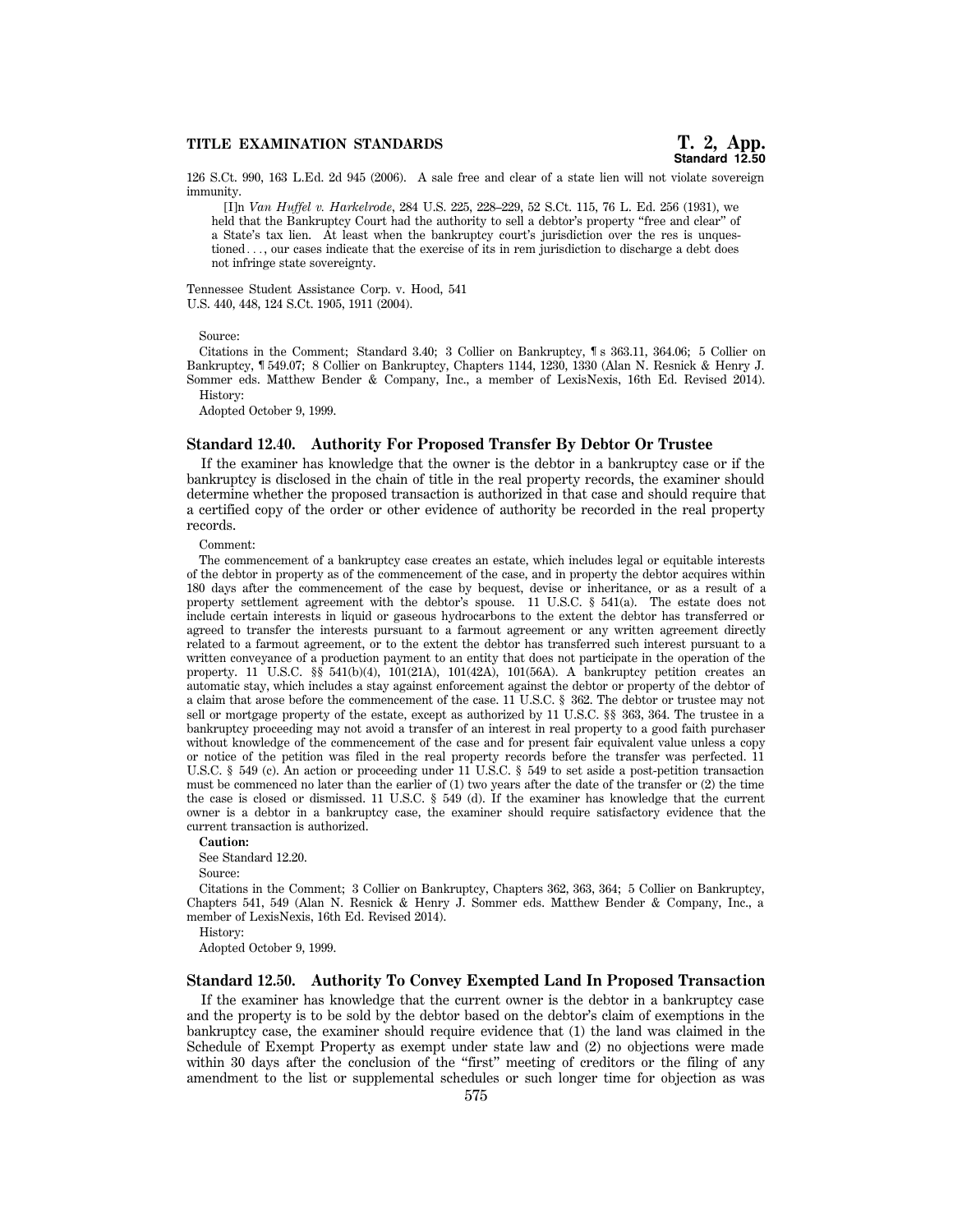# **T. 2, App. APPENDIX Standard 12.50**

granted by the court. The examiner should require that evidence that the property has been exempted be recorded in the real property records.

#### Comment:

An individual debtor may exempt from property of the estate that property claimed as exempt under state law or under the applicable federal exemptions. In a joint case, both spouses must choose the same exemptions. 11 U.S.C.  $\frac{5}{22}$  (b)(1). Fed. R. Bankr. P. 4003 (b) provides that the trustee or any creditor may file objection to the claimed exemptions within 30 days after the conclusion of the meeting of creditors or the filing of any amendment to the list or supplemental schedules, unless the court grants additional time for objection within that period. If objection has been filed, the examiner should also be furnished for review any order by the bankruptcy court overruling or otherwise resolving such objection.

The exemptions are scheduled in the Schedule of Real Property (Schedule "B-1" for cases filed prior to August 1, 1991, or Schedule "A" for cases filed on or after August 1, 1991) and the Schedule of Exempt Property (Schedule "B-4" for cases filed prior to August 1, 1991, or Schedule "C" for cases filed on or after August 1, 1991). The Schedules should be reviewed to verify whether the exemptions under state law (pursuant to 11 U.S.C. § 522(b)(3)) are chosen or whether the federal exemptions (pursuant to 11 U.S.C. §§ 522(b)(2), 522(d)) are chosen. If the federal exemptions are chosen, only an equity interest is exempted (subject to indexing of the allowed amount pursuant to 11 U.S.C. § 104) and the remaining value of the land remains part of the estate until abandoned. If the state exemptions are chosen, the exemptions are subject to the limitations set forth in 11 U.S.C. § 522. The title examiner also should be aware that even though property is exempt, a mortgagee or other lien creditor may not commence or continue a foreclosure action against the debtor or obtain a conveyance from the debtor, so long as the automatic stay continues in effect. Unless relief from the automatic stay has been obtained (by final order of the bankruptcy court to permit the action) or an exception to the stay applies under § 362(b), the stay continues until the earliest of (a) the closing of the bankruptcy case, (b) the dismissal of the bankruptcy case or (c), in a Chapter 7 case concerning an individual or in a case under Chapters 9, 11, 12 or 13, the grant or denial of discharge. 11 U.S.C. § 362; Fed. R. Bankr. P. 4001.

#### **Caution:**

An examiner should not rely upon evidence that the land has been exempted in a Chapter 12 or Chapter 13 bankruptcy case prior to the court's discharge after completion of the plan, unless the court authorizes the conveyance or encumbrance by the debtor in the plan or a separate order. In re Turek, 346 B.R. 350 (Bankr. M.D. Pa. 2006). The sale or encumbrance by the debtor may require a modification of the plan or may require court approval because of local rules or provisions of the plan.

Source:

Citations in the Comment; Fed R. Bankr. P. 1007 (c); 4 Collier on Bankruptcy, Chapter 522, ¶ 522.05 (Alan N. Resnick & Henry J. Sommer eds. Matthew Bender & Company, Inc., a member of LexisNexis, 16th Ed. Revised 2014).

History:

Adopted October 9, 1999.

# **Standard 12.60. Authority To Convey Abandoned Land In Proposed Transaction**

If the examiner has knowledge that the current owner is the debtor in a bankruptcy case and the property is to be sold by the debtor based on abandonment of the property in the bankruptcy case, the examiner should require evidence that (1) the trustee in the bankruptcy case or the debtor in possession gave notice of intent to abandon the property and that no objections were filed within 14 days after the mailing of the notice or such other time fixed by the court, (2) the bankruptcy court ordered the property abandoned, by a final nonappealable court order, or (3) the property is scheduled in the bankruptcy case and is not dealt with prior to the closing of the case. The examiner should require that a certified copy of the order of abandonment or other evidence of authority to abandon be recorded in the real property records.

#### Comment:

After notice and a hearing, the trustee (or debtor in possession) may abandon property of the bankruptcy estate. On request of a party in interest and after notice and a hearing, the court may order the trustee to abandon property of the estate. A party in interest must file and serve an objection to the notice of proposed abandonment by the trustee or debtor in possession within 14 days of the mailing of the notice, or within the time fixed by the court. 11 U.S.C. §§ 554, 1107; Fed. R. Bankr. P. 6007. Upon abandonment, control of the property abandoned reverts to and revests in the debtor. In such event, unless the automatic stay has terminated, a mortgagee or other lien creditor must obtain relief from the automatic stay as to the debtor by final order of the bankruptcy court before foreclosing the debtor's interest. 11 U.S.C. § 362; Fed. R. Bankr. P. 4001. An order of abandonment is not final and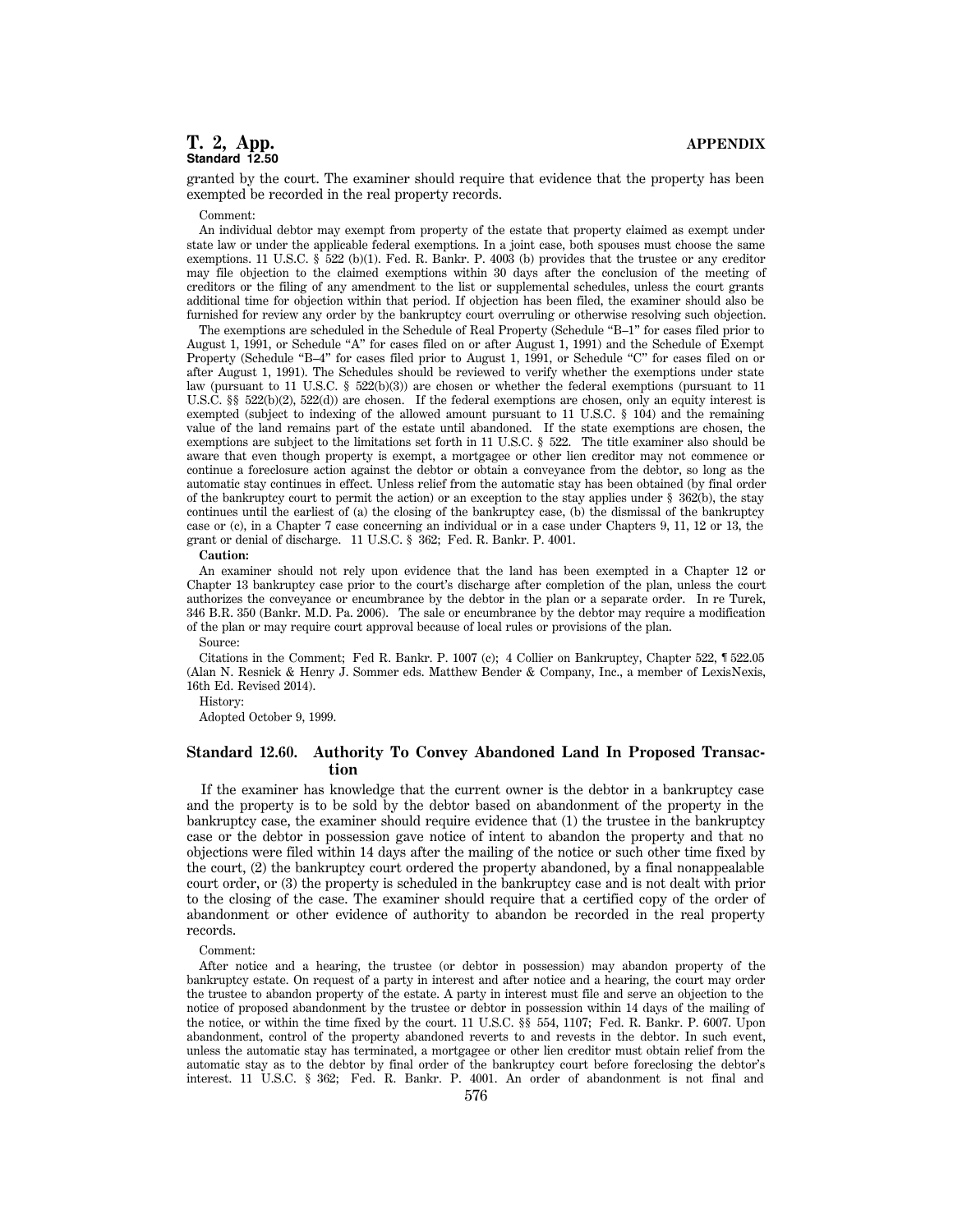nonappealable until 14 days after the entry of the order. Fed. R. Bankr. P. 8002. Unless the court orders otherwise, property scheduled and not otherwise administered at the time of the closing of the estate is abandoned to the debtor. Property that is not abandoned and that is not administered (such as property never scheduled or dealt with) remains property of the estate. 11 U.S.C. § 554.

#### **Caution:**

The examiner should not rely upon the final report of the trustee as constituting a closing of the estate. The final report and final account constitute a presumption of full administration if no objections are filed within 30 days, but are not equivalent to an order closing the estate. Fed. R. Bankr. P. 5009; In re Reed, 89 B.R. 100 (Bankr. C.D.Cal.1988), aff'd 940 F.2d 1317 (9th Cir.1991) (discussing ''no asset'' report); In re Ginsberg, 164 B.R. 870 (Bankr. S.D.N.Y.1994); In re Schoenewerk, 304 B.R. 59 (Bankr. E.D. N.Y. 2003). Source:

Citations in the Comment; 5 Collier on Bankruptcy, Chapter 554 (Alan N. Resnick & Henry J. Sommer eds. Matthew Bender & Company, Inc., a member of LexisNexis, 16th Ed. Revised 2014). History:

Adopted October 9, 1999.

# **Standard 12.70. Authority To Foreclose Land In Proposed Transaction**

If a deed of trust encumbering property of the estate or property of the debtor is to be foreclosed and the automatic stay has not otherwise terminated, the examiner should require satisfactory evidence that the mortgagee filed a motion to lift stay, that notice of the motion for relief from the automatic stay was served in accordance with the Bankruptcy Rules and applicable local rules, and that the bankruptcy court granted the motion prior to commencement of the foreclosure. The examiner should require that a certified copy of the order lifting stay or other evidence of lift of stay be recorded in the real property records.

#### Comment:

The filing of a bankruptcy petition operates as an automatic stay that prevents enforcement of any lien against property of the estate and that prevents enforcement of a lien that secured a claim that arose before the commencement of the case. 11 U.S.C. § 362. A motion for relief from the automatic stay must be served in accordance with Fed. R. Bankr. P. 4001 and 9014. The motion must be served on the official committees, or on scheduled creditors, if there are no committees appointed. The motion also must be served on such other entities as the court may order and as provided by local rules. Fed. R. Bankr. P. 4001(a)(1). For example, Rule 4001 of the Bankruptcy Rules for the Southern District of Texas requires that, in addition to service required by Fed. R. Bankr. P. 4001, the motion must be served on the debtor, debtor's attorney, parties requesting notice, parties with an interest in collateral that is the subject of the requested relief (e.g., other lienholders), co-debtors under 11 U.S.C. § 1301, parties who are identified as a party against whom relief is sought in the motion, and the trustee. An agreement for relief from the stay may be granted after notice, unless objections are filed within 15 days after mailing of notice (or such other time fixed by the court). Fed. R. Bankr. P. 4001(d).

A bankruptcy court may terminate, lift, or annul a stay. The automatic stay may be lifted or, for a variety of reasons, may not exist, such as (1) without court order after passage of 30 days after motion for relief, unless the court continues the stay (or after 60 days, if the debtor is an individual in a Chapter 7, 11, or 13 proceeding), 11 U.S.C. § 362(e), Advisory Committee Note to R4001; (2) by court order recorded in the real property records and effective for two years that finds the petition was part of a scheme to delay, hinder, and defraud creditors involving multiple filings or transfers without lender consent, 11 U.S.C. §§ 362(b), 362(d)(4); (3) where a case is filed in violation of a bankruptcy court order in a prior case, 11 U.S.C. §  $362(b)(21)(B)$ ; or (4) by court order confirming that the stay has been terminated because of certain frequent filings, 11 U.S.C. § 362(j). The court may annul a stay after a foreclosure has been commenced or conducted. 11 U.S.C. § 362(d). The stay does not otherwise terminate until the case is closed, until the case is dismissed, or, if the case is under Chapter 7 concerning an individual or under Chapter 9, 11, 12, or 13, until the time the discharge is granted or denied. The discharge is granted or denied in a case under Chapter 11 upon confirmation of the plan, unless the debtor is an individual. 11 U.S.C.A. § 1141(d). The discharge is granted or denied in a case under Chapter 12 or 13, or in a case of an individual under Chapter 11, after completion of the plan. 11 U.S.C.A. §§ 1141(d), 1228, 1328. An order granting a lift or annulment of stay is not final and nonappealable until 14 days after the entry of the order. Fed. R. Bankr. P. 8002. An order granting a motion for relief from the automatic stay is stayed until the expiration of 14 days after the entry of the order, unless the court orders otherwise. Fed. R. Bankr. P. 4001(a)(3).

Source:

Citations in the Comment; 3 Collier on Bankruptcy, Chapter 362 (Alan N. Resnick & Henry J. Sommer eds. Matthew Bender & Company, Inc., a member of LexisNexis, 16th Ed. Revised 2014). History: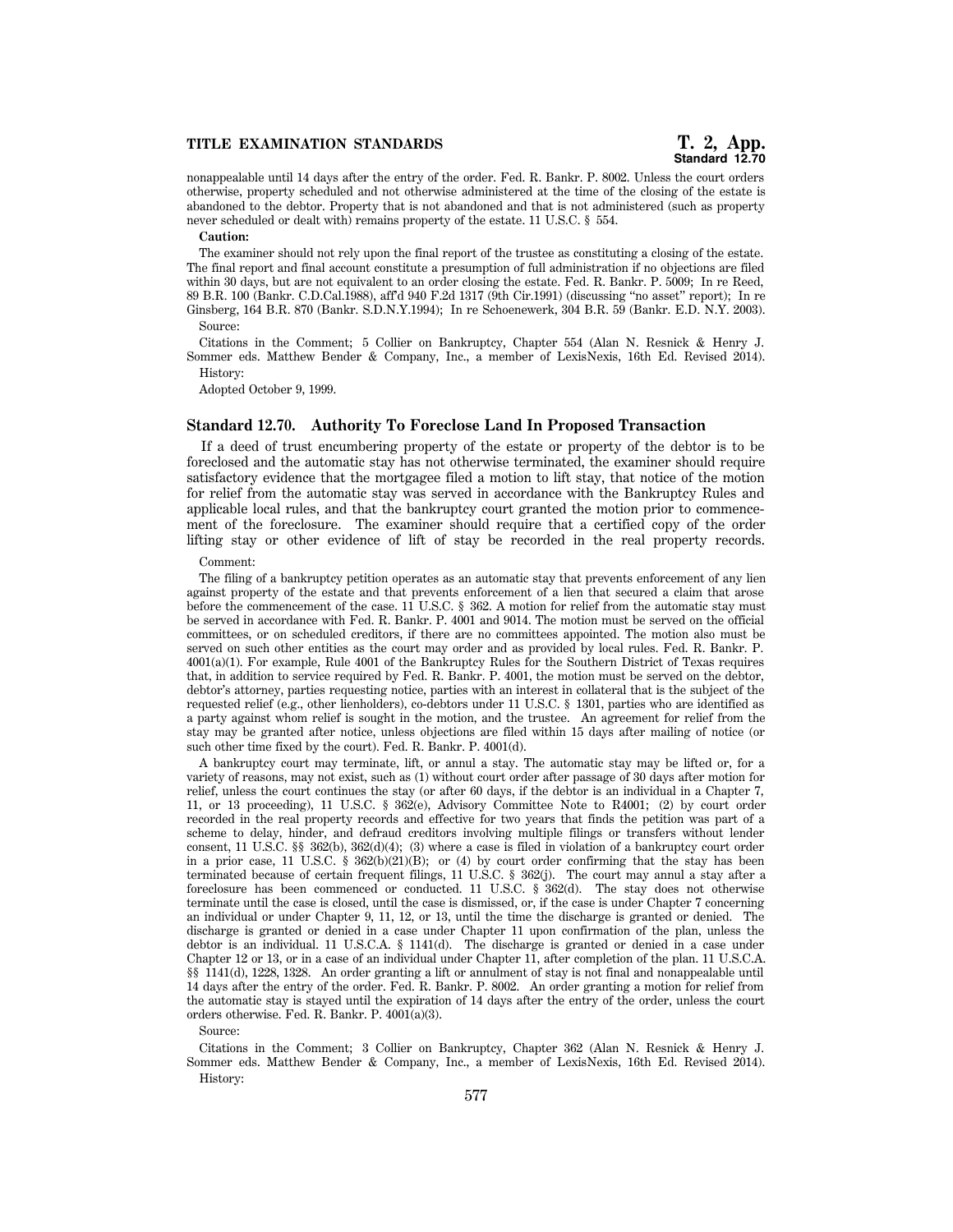# **T. 2, App. APPENDIX Standard 12.70**

Adopted October 9, 1999; amended June 16, 2006; amended June 27, 2008. The amended standard of June 16, 2006 provided: ''If a deed of trust encumbering property of the estate or property of the debtor is to be foreclosed and the automatic stay has not otherwise terminated, the examiner should require satisfactory evidence that (1) the mortgagee filed a motion to lift stay; (2) notice of the motion for relief from the automatic stay was served in accordance with the Bankruptcy Rules and applicable local rules; and (3) the bankruptcy court granted the motion prior to commencement of the foreclosure; or, if no order grants or denies relief or continues the stay more than 60 days from the date of the request for relief from the stay prior to commencement of the foreclosure if the debtor is an individual in a Chapter 7, 11 or 13 case or otherwise more than 30 days from the date of the request for relief from the stay prior to commencement of the foreclosure. The examiner should require that a certified copy of the order lifting stay or other evidence of lift of stay be recorded in the real property records.''

The original standard provided: ''If a deed of trust encumbering property of the estate or property of the debtor is to be foreclosed and the automatic stay has not otherwise terminated, the examiner should require satisfactory evidence that (1) the mortgagee filed a motion to lift stay; (2) notice of the motion for relief from the automatic stay was served in accordance with the Bankruptcy Rules and applicable local rules; and (3) the bankruptcy court granted the motion prior to commencement of the foreclosure; or, if no order grants or denies relief or continues the stay, more than 30 days passed from the date of the request for relief from the stay prior to commencement of the foreclosure. The examiner should require that a certified copy of the order lifting stay or other evidence of lift of stay be recorded in the real property records.''

# **Standard 12.80. Authority To Convey Or Lease Property Of The Bankruptcy Estate Not In The Ordinary Course Of Business In Proposed Transaction**

If property will be sold or leased by the bankruptcy trustee or debtor in possession, other than in the ordinary course of business, the examiner should require evidence of the following: (1) 21 days' notice of sale to the debtor, the trustee, all creditors and indenture trustees by mail, unless the court orders the time shortened; (2) no objections to the sale were made or the court by order overruled the objections and authorized the sale; and (3) the order of sale, if any, is nonappealable or is not stayed pending appeal. The examiner should require that a certified copy of the order or other evidence of authority to sell or lease be recorded in the real property records.

#### Comment:

The trustee or debtor in possession, after notice and a hearing, may sell property of the estate other than in the ordinary course of business. 11 U.S.C. §§ 363, 1107. The clerk or some other person as the court may direct must give the debtor, the trustee, all creditors and indenture trustees at least 21 days' notice by mail of a proposed sale of property of the estate other than in the ordinary course of business, unless the court for cause shortens the time or directs another method of notice. Fed. R. Bankr. P. 2002 (a), 6004. The reversal or modification on appeal of an order of sale does not affect the finality or validity of a sale to an entity that bought the property in good faith, whether or not the entity knew of the appeal, unless the sale was stayed pending appeal. 11 U.S.C. § 363 (m). An order authorizing a sale is not final and nonappealable until 14 days after the entry of the order. Fed. R. Bankr. P. 8002. An order authorizing the use, sale, or lease of property other than cash collateral is stayed until the expiration of 14 days after entry of the order, unless the court orders otherwise. Fed. R. Bankr. P. 6004(h). An objection to a proposed sale must be filed and served no less than seven days before the date set for the proposed action or in the time set by the court. Fed. R. Bankr. P. 6004(b). If timely objection is not made, court approval of the sale is not required. Fed. R. Bankr. P. 6004(e); 11 U.S.C. §§ 102(1), 363(b). A grant or transfer of rights under an oil and gas lease would be governed by the requirements for a sale of property of the estate and would not be controlled by the provisions relating to rejection, assumption, and assignment of executory contracts and unexpired leases. In re Topco, Inc., 894 F.2d 727, 739 (5th Cir.1990) reh'g denied, en banc; River Production Co. v. Webb, 902 F.2d 955 (5th Cir.1990) (dictum at footnote 17 asserts that state law determines whether oil and gas leases are subject to § 365 as unexpired leases, and that such oil and gas ''leases'' in Texas are conveyances of determinable fee interests subject to the provisions of § 363 regarding sales, rather than subject to § 365 as unexpired "leases"); K  $\&$  D Energy v. KY USA Energy, Inc. (In re KY USA Energy, Inc.), 444 B.R. 734 (Bankr. W.D. Ky. 2011) (holding that, because a farmout assignment assigns interests in oil and gas leases, it is not an executory contract because the rights assigned were interests in real estate and not a true lease); In re WRT Energy Corporation, 202 B.R. 579 (Bankr. W.D.La.1996) (Louisiana mineral lease was not an unexpired lease or executory contract subject to assumption or rejection under 11 U.S.C. § 365).

#### **Caution:**

In certain circumstances, an examiner should not rely upon a court order authorizing a sale from the time that the order is signed or entered on the docket. For example, the issue of the good faith of the purchaser may be considered on appeal, even though no stay was granted. In re Paolo Gucci, 105 F.3d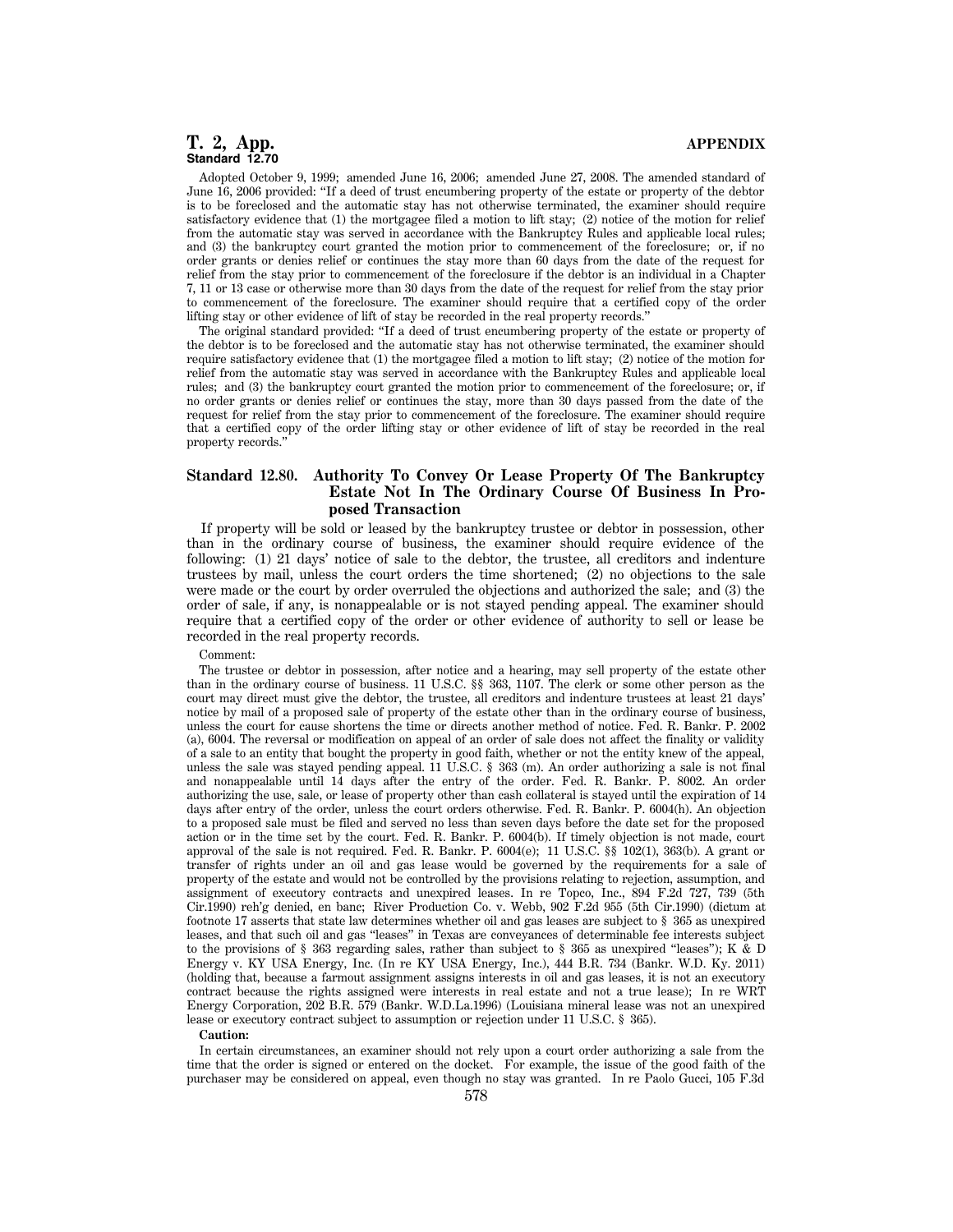837 (2d Cir.1997); In re Abbotts Dairies of Pennsylvania, Inc., 788 F.2d 143 (3d Cir.1986). Also, an order authorizing a sale is automatically ''stayed'' for 14 days after entry of the order, unless the court orders otherwise. Fed. R. Bank. P. 6004(h).

Source:

Citations in the Comment; 3 Collier on Bankruptcy, Chapter 363 (Alan N. Resnick & Henry J. Sommer eds. Matthew Bender & Company, Inc., a member of LexisNexis, 16th Ed. Revised 2014). History:

Adopted October 9, 1999.

# **Standard 12.90. Authority To Convey Property Of The Bankruptcy Estate In The Ordinary Course Of Business In Proposed Transaction**

If property will be sold or leased by the bankruptcy trustee or debtor in possession, in the ordinary course of business, the examiner should require evidence of the following: (1) if the trustee is acting in a Chapter 7 case, the court must authorize the trustee to operate the business and should authorize real estate sales in the ordinary course of business; or (2) if the debtor in possession or trustee is acting in a Chapter 11 case, the authority of the debtor or trustee has not been limited by court order (and no plan has been confirmed). The examiner also should require evidence that the sale will be made in the ordinary course of business be recorded in the real property records.

#### Comment:

The trustee or debtor in possession may sell or lease property of the estate in the ordinary course of business if authorized to operate the business under 11 U.S.C. §§ 721, 1108, 1203, 1204 or 1304. 11 U.S.C. § 363(c)(1). The court may authorize the trustee to operate the business of the debtor for a limited period in a Chapter 7 case. 11 U.S.C. § 721. Unless the court orders otherwise, the trustee may operate the debtor's business in a Chapter 11 case. 11 U.S.C. § 1108. A debtor in possession in a Chapter 12 case has the rights of a trustee serving in a Chapter 11 case, unless the court orders otherwise. 11 U.S.C. § 1203. Unless the court orders otherwise, a debtor engaged in business may operate the business of the debtor and has the powers of a trustee under § 363 (c). 11 U.S.C. § 1303.

#### **Caution:**

In order to accomplish an ordinary course of business sale or lease, some examiners will require (1) an order authorizing the trustee or debtor in possession to sell or lease in the ordinary course of business, (2) a specific order authorizing the sale or lease, or (3) notice of a proposed sale or lease and evidence that no objection to the sale or lease was filed. However, many examiners do not believe that a sale or lease of real property in the ordinary course of business may be made in a Chapter 12 or Chapter 13 proceeding. If the sale or lease is not made in the ordinary course of business and is not otherwise authorized, it may be avoidable as a post-petition transaction. 11 U.S.C. § 549.

#### Source:

Citations in the Comment; 3 Collier on Bankruptcy, Chapter 363 (Alan N. Resnick & Henry J. Sommer eds. Matthew Bender & Company, Inc., a member of LexisNexis, 16th Ed. Revised 2014). History:

Adopted October 9, 1999.

# **Standard 12.100. Authority To Convey Property Of The Bankruptcy Estate Free And Clear Of Liens In Proposed Transaction**

If property will be sold by the bankruptcy trustee or debtor in possession free and clear of liens, the examiner should require evidence that: (1) 21 days' notice of sale disclosing that the sale would be made free and clear of liens was given to the debtor, the trustee, all creditors, including the creditors secured by liens on the land, and indenture trustees by mail, unless the court orders the time shortened; (2) the court by order authorized the sale free and clear of liens; and (3) the order of sale is nonappealable or is not stayed pending appeal. The examiner should require that a certified copy of the order be recorded in the real property records.

#### Comment:

The trustee or debtor in possession, after notice and a hearing, may sell property of the estate free and clear of liens. 11 U.S.C. §§ 363 (f), 1107. The clerk or some other person as the court may direct must give the debtor, the trustee, all creditors and indenture trustees at least 21 days' notice by mail of a proposed sale of property of the estate, unless the court for cause shortens the time or directs another method of notice. Fed. R. Bankr. P. 2002 (a), 6004. A motion for authority to sell free and clear of liens must be served on the parties who have liens or other interests in the property. The notice shall include the date of the hearing on the motion and the time within which objections may be filed and served. Fed.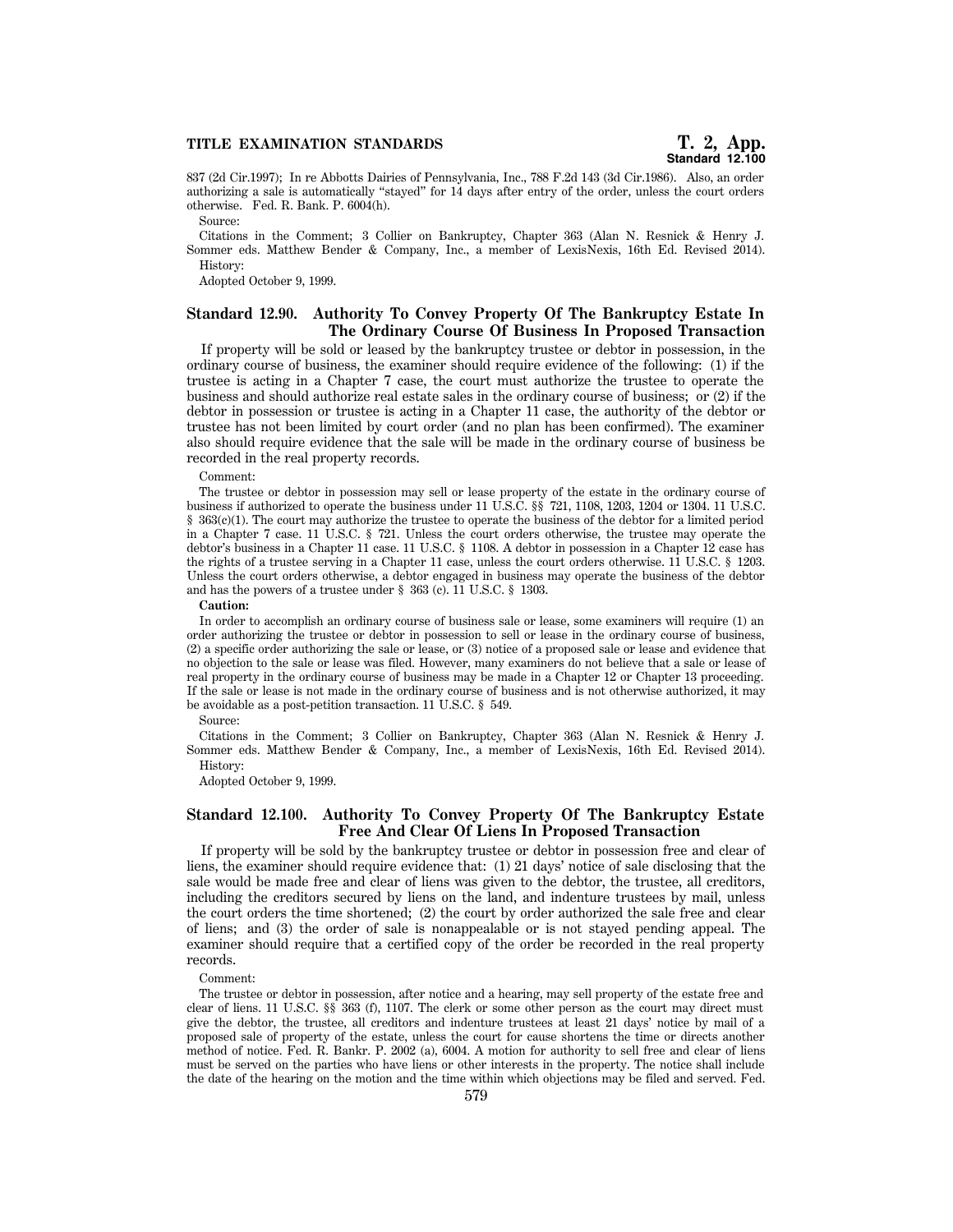R. Bankr. P. 6004 (c). The reversal or modification on appeal of an order of sale does not affect the finality or validity of a sale to an entity that bought the property in good faith, whether or not the entity knew of the appeal, unless the sale was stayed pending appeal. 11 U.S.C. § 363 (m). An order authorizing a sale is not final and nonappealable until 14 days after the entry of the order. Fed. R. Bankr. P. 8002. The date of "entry" of an order is the date that the order is noted on the docket; the date of signature of an order is not determinative of the date of entry. Fed. R. Bankr. P. 5003(a). An order authorizing the use, sale, or lease of property other than cash collateral is stayed until the expiration of 14 days after entry of the order, unless the court orders otherwise. Fed. R. Bankr. P. 6004(h).

#### **Caution:**

In certain circumstances, an examiner should not rely upon a court order authorizing a sale from the time that the order is signed or entered on the docket. For example, the issue of the good faith of the purchaser may be considered on appeal, even though no stay was granted. In re Paolo Gucci, 105 F.3d 837 (2d Cir.1997); In re Abbotts Dairies of Pennsylvania, Inc., 788 F.2d 143 (3d Cir.1986). The Bankruptcy Code § 363(f) provides several bases to sell free and clear of liens, including a sale if the price is greater than the aggregate ''value'' of all liens, or a sale if the lien is in bona fide dispute. Many orders free and clear of liens provide that the liens attach to the proceeds, and an examiner may wish to include such requirement. Given the reluctance of taxing authorities to recognize such sales, the examiner may require payment of taxes, absent approval of the order by the taxing authority. For the sale to be made free and clear of an IRS lien, notice must have been given to (1) the IRS, (2) the United States attorney for the district in which the action is brought, and (3) the Attorney General. Fed. R. Bankr. P. 6004(c), 7004 (b)(4), 9014. Notice to an insured depository institution must include notice by certified mail to an officer, unless the institution has appeared by its attorney in the bankruptcy case or unless the court orders otherwise after certified mail notice of an application to authorize service by first class mail, or the institution has waived right to service by certified mail. Fed. R. Bankr. P. 7004(h) [amended by 2014 US Order 0011 (C.O. 0011)]. The 2005 amendments to the Bankruptcy Code changed the requirements for various notices, 11 USC § 342 (notice to the current account number and address at which the creditor requests notice pursuant to Section  $342(c)(2)(A))$ ; however, an examiner reasonably and customarily relies on certificates confirming notice as evidence of compliance with the notice requirements. A sale may be made free and clear of the interest of a co-owner pursuant to § 363(h). However, the sale must be made pursuant to an adversary proceeding. Fed. R. Bankr. P. 7001(3).

The bankruptcy estate does not include PACA (Perishable Agricultural Commodities Act, 7 U.S.C. § 499a, et seq.) and P&SA (Packers and Stockyards Act, 7 U.S.C. § 181, et seq.) trust assets. Thus, a sale cannot be made free and clear of such rights. See In re Kornblum & Co., 81 F.3d 280 (2d Cir. 1996) (holding that a single PACA trust exists for the benefit of all sellers to a produce dealer); In re Panache Cuisine, 2013 WL 5350613, 58 Bankr. Ct. Dec. (LRP) 129 (Bankr. D. Md. Sept. 23, 2013) (holding that disputed claims under PACA should be resolved by adversary proceedings and not by claims objections).

Various decisions conclude that a sale cannot be made free and clear of certain third party interests in real property that are not in dispute, including easements (In re Pintlar Corp., 187 B.R. 680 (Bankr. D. Idaho 1995), restrictions of record that run with the land (In re Oyster Bay Cove, 196 B.R. 251 (E.D. N.Y. 1996), and certain leases (In re MMH Auto Group, LLC, 385 B.R. 47 (Bankr. S.D. 2008). But see Precision Industries, Inc. v. Qualitech Steel SBQ, LLC, 327 F. 3d 537 (7th Cir. 2003), which allowed such a sale involving a lease).

The *Clear Channel* case concerned a particular type of sale free and clear of liens: ''This appeal presents a simple issue: outside a plan of reorganization, does Section 363(f) of the Bankruptcy Code permit a secured creditor to credit bid its debt and purchase estate property, taking title free and clear of valid, nonconsenting junior liens? We hold that it does not.'' In re PW, LLC (Clear Channel Outdoor, Inc. v. Knupfer), 391 B.R. 25, 29 (9th Cir. BAP 2008). This case has been ''widely criticized'' Kevin J. Walsh & Ella Shenhav, ''Are Bankruptcy Sales Finally Final,'' http://www.mintz.com/newsletter/2011/Advisories/ 1229-0611-NAT-BRC/web.htm (July 8, 2011).

The Supreme Court has cast doubt on reliance on numerous bankruptcy court decisions, absent a district court order, because the issues were not within core bankruptcy jurisdiction under 28 U.S.C. Section 157 and thus could only be finally adjudicated by a U.S. Const. Article III (district) judge. In Stern v. Marshall., 131 S.Ct. 2594, 2620, 180 L.Ed.2d 475, 79 U.S.L.W. 4564 (2011), the Supreme Court held that "Article III of the Constitution provides that the judicial power of the United States may be vested only in courts whose judges enjoy the protections set forth in that Article. We conclude today that Congress, in one isolated respect, exceeded that limitation in the Bankruptcy Act of 1984. The Bankruptcy Court [whose judge is now appointed by federal courts of appeals pursuant to 28 U.S.C. Section 152] below lacked the constitutional authority to enter a final judgment on a state law counterclaim that is not resolved in the process of ruling on a creditor's proof of claim.'' Subsequently, the Supreme Court held in Executive Benefits Ins. Agency v. Arkison, 189 L.Ed. 2d 83, 2014 U.S. LEXIS 3993, 82 U.S.L.W. 4450 (June 9, 2014) that the bankruptcy court should have entered findings of fact and conclusions of law in a fraudulent conveyance action (which is not core), and should not have granted summary judgment; however, the district court's de novo review of the bankruptcy court order cured possible error in the bankruptcy court order. The Supreme Court has not addressed whether consent by a party may be given to a bankruptcy court order on a non-core proceeding that is related to the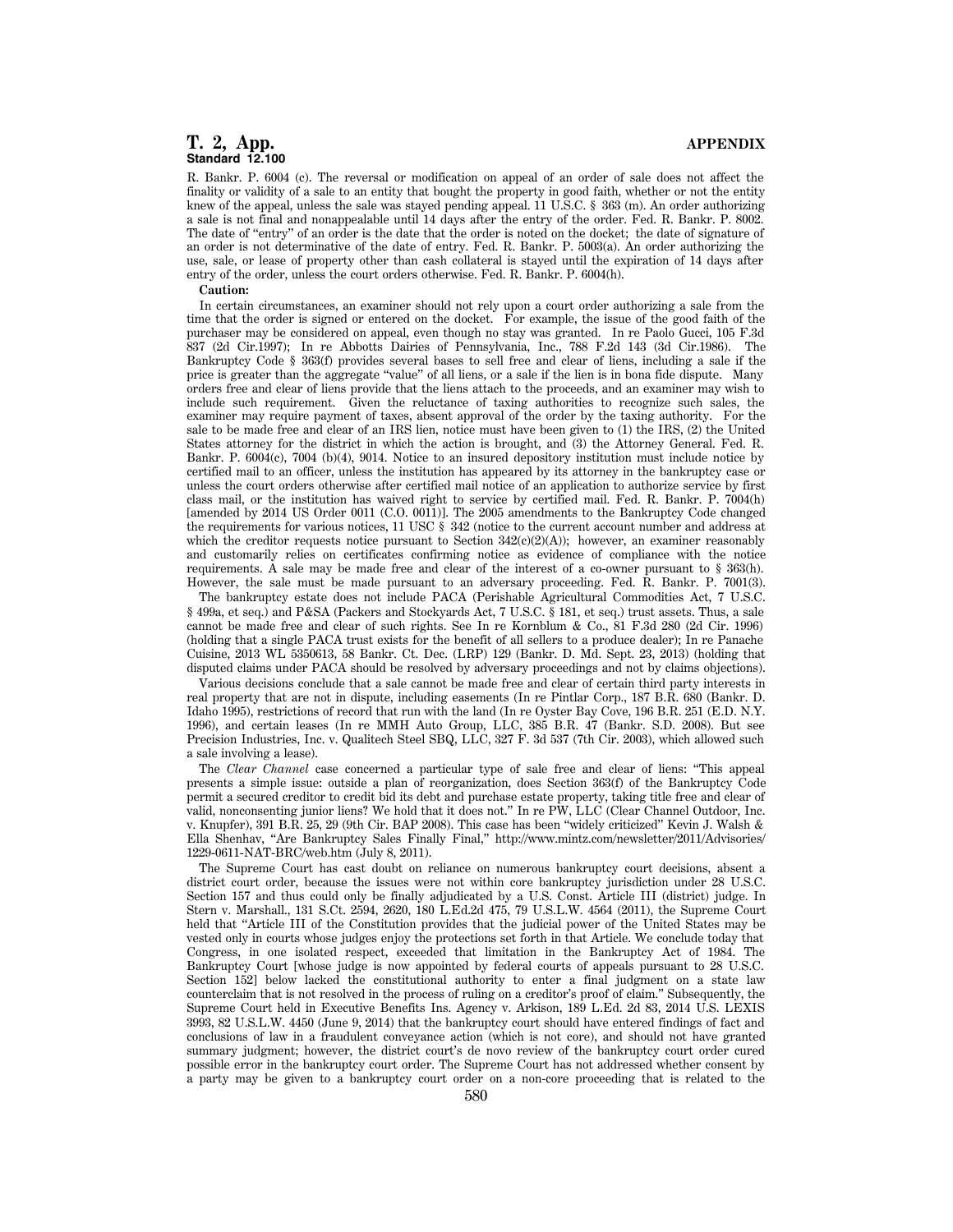bankruptcy proceeding. As suggested by In re Teleservices Group, Inc. (Meoli v. Huntington Nat'l Bank), 456 B.R. 318, 332-334 (Bankr. W.D. Mich. 2011), numerous actions approved by a bankruptcy court, without district court review, may be called into question. Those may include an avoidance action under Section 544 (incorporating state law for avoidance), Section 547 (preference), Section 548 (fraudulent transfer), or Section 363(h) (sale free and clear of the rights of a co-owner).

The examiner also should be aware that there is an automatic stay for 14 days after entry of the order of sale, unless the court orders otherwise. Fed. R. Bankr. P. 6004(h). See Standard 12.30. Source:

Citations in the Comment; 3 Collier on Bankruptcy, Chapters 342, 363 (Alan N. Resnick & Henry J. Sommer eds. Matthew Bender & Company, Inc., a member of LexisNexis, 16th Ed. Revised 2014). History:

Adopted October 9, 1999.

# **Standard 12.110. Authority To Convey Property After Confirmation Of Plan**

If the debtor is selling land and the debtor's bankruptcy plan has been confirmed, the examiner should (1) review the confirmed plan and order confirming plan to determine that the land is revested in the debtor and to determine that the plan and order do not limit the authority of the debtor to convey and (2) determine that the order is final and nonappealable. The examiner should require that a certified copy of the order confirming the plan be recorded in the real property records.

#### Comment:

Except as provided in the plan or order confirming the plan, the confirmation of the plan vests all property of the estate in the debtor. 11 U.S.C. §§ 1141 (b), 1227 (b), 1327 (b). A notice of appeal must be filed with the clerk within 14 days of the date of the entry (on the docket) of the order of confirmation. A timely motion to amend or make additional findings of fact, to alter or amend the judgment, for a new trial, or for relief from a judgment because of mistakes, inadvertence, excusable neglect, newly discovered evidence, or fraud, must be filed within 14 days of the entry of the order of confirmation; in the event of such motion, the time for appeal runs from the entry of the order disposing of the motion. Fed. R. Bankr. P. 8002. An order confirming a Chapter 9 (Municipality) or a Chapter 11 (Reorganization) plan is stayed until the expiration of 14 days after the entry of the order, unless the court orders otherwise. Fed. R. Bankr. P. 3020(e).

#### **Caution:**

If the sale involves substantially all of the assets of the debtor or nonexempt assets in a Chapter 12 or 13 case, then the sale may be viewed as a modification of the plan. The sale or encumbrance by the debtor after confirmation of a Chapter 12 or 13 plan also may require court approval because of local rules or provisions of the plan. A cautious examiner may require an order authorizing the sale. Although an appeal from a confirmation order may be moot if no stay is secured, based upon established case law, this doctrine may not be as clearly reliable as the statutorily based mootness provisions of §§ 363 and 364. In re Seidler, 44 F.3d 945 (11th Cir.1995). The examiner also should be aware that there is an automatic stay for 14 days after entry of the order confirming the plan, unless the court orders otherwise. Fed. R. Bankr. P. 3020(e).

Source:

Citations in the Comment; 8 Collier on Bankruptcy, Chapters 1141, 1227, 1327 (Alan N. Resnick & Henry J. Sommer eds. Matthew Bender & Company, Inc., a member of LexisNexis, 16th Ed. Revised 2014).

#### History:

Adopted October 9, 1999.

### **Standard 12.120. Authority To Mortgage In Proposed Transaction**

If property will be mortgaged by the bankruptcy trustee or debtor in possession, the examiner should require evidence of the following: (1) notice of the proposed mortgage to interested parties, including the debtor, all creditors and indenture trustees, by mail; (2) no objections to the mortgage were made or the court by order overruled the objections and authorized the mortgage; and (3) the mortgage is nonappealable or is not stayed pending appeal. The examiner should require that a certified copy of the order be recorded in the real property records.

#### Comment:

The debtor in possession, or the trustee if the trustee is authorized to operate the business, may, after notice and a hearing, be authorized by the bankruptcy court to incur debt secured by a lien on the land. 11 U.S.C. § 364 (c). The reversal or modification on appeal of the authorization does not affect the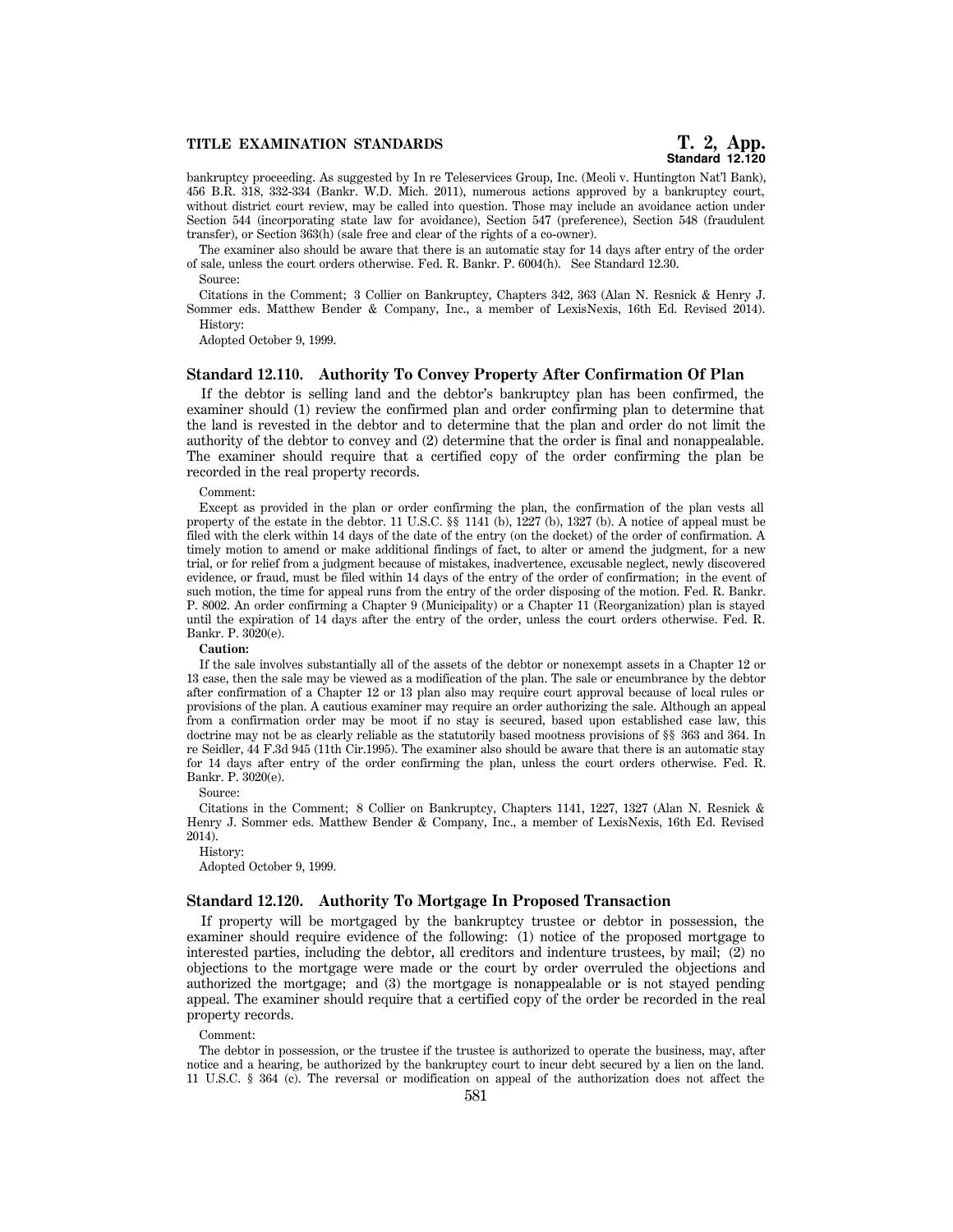priority or lien granted to an entity that extended the credit in good faith, unless the authority was stayed pending appeal. 11 U.S.C. § 364(e).

**Caution:**

If the loan has not been fully disbursed, the appeal may not be moot due to failure to obtain a stay because meaningful relief could be granted. In re Swedeland Develop. Group, Inc., 16 F.3d 552 (3d Cir.1994). The cautious examiner may require proof that the order is final and nonappealable. Unless the order provides otherwise, the grant of a mortgage may remain subject to the automatic stay until later lifted. Gibraltar Savings v. Commonwealth Land Title Insurance Co., 905 F.2d 1203 (8th Cir.1990). Source:

Citations in the Comment; 3 Collier on Bankruptcy, ¶ 364.01, et seq. (Alan N. Resnick & Henry J. Sommer eds. Matthew Bender & Company, Inc., a member of LexisNexis, 16th Ed. Revised 2014). History:

Adopted October 9, 1999.

#### **Standard 12.130. Filings In Violation Of The Automatic Stay**

The examiner should not disregard a judgment lien, tax lien notice, or other instrument filed after the commencement of a bankruptcy case and in apparent violation of the automatic stay, because the filing of the instrument may be treated as voidable and may not be considered void, absent action in the bankruptcy case to avoid the instrument.

#### Comment:

The automatic stay prevents any act to create or perfect any lien against property of the estate or any act to create or perfect against property of the debtor any lien to the extent the claim arose prior to the commencement of the case. 11 U.S.C. § 362 (a)(4), (a)(5). However, there are different opinions as to whether the violation of a stay is automatically void or is simply voidable. Bronson v. U.S., 46 F.3d 1573 (Fed.Cir.1995); In re Soares, 107 F.3d 969 (1st Cir. 1997).

#### Source:

Citations in the Comment; 3 Collier on Bankruptcy, ¶ 362.11 (Alan N. Resnick & Henry J. Sommer eds. Matthew Bender & Company, Inc., a member of LexisNexis, 16th Ed. Revised 2014).

History:

Adopted October 9, 1999.

## **Standard 12.140. The Discharge And Judgment Liens**

An examiner may presume that an abstract of judgment filed against a person who was a debtor in a bankruptcy case is extinguished as a lien against property of the debtor if: (1) the debtor files a motion in the bankruptcy case pursuant to 11 U.S.C. § 522(f) to extinguish the lien as to homestead, notifies the creditor in accordance with the applicable Bankruptcy Rules and local rules, and secures a final order of the bankruptcy court removing the lien; (2) the debtor acquires the property after receiving a discharge from the debt evidenced by the abstract of judgment; or, (3) the property is exempt or is not abandoned in the bankruptcy proceeding, and the debtor receives a discharge from the debt.

#### Comment:

A proceeding under 11 U.S.C.A. § 522(f) by the debtor to avoid a judicial lien must be treated as a contested matter, and notice must be served in accordance with Fed. R. Bankr. P. 7004. Fed. R. Bankr. P. 4003(d), 9014. An order will not be final until 14 days after the entry of the order (or after a timely motion to amend, or alter a judgment, or for mistake or fraud). Fed. R. Bankr. P. 8002(c)(2). A dismissal of the bankruptcy case will reinstate a judgment lien, unless the court orders otherwise. 11 U.S.C. § 349. The judgment lien may not be extinguished pursuant to 11 U.S.C. § 522(f) if the lien secures a domestic support obligation. 11 U.S.C.A. §§ 101(14A),  $522(f)(1)(A)$ . If the judgment debtor receives a discharge from the debt of the judgment, property acquired by the debtor after the bankruptcy discharge will not be encumbered by the abstract of judgment. In re Fuller, 134 B.R. 945 (Bankr. 9th Cir.1992) (relating to tax lien); Tex. Prop. Code § 52.025 (prior to September 1, 1993). A judgment lien (evidencing a discharged debt) will not attach to property acquired after the petition for debtor relief is filed. Tex. Prop. Code § 52.042 (effective September 1, 1993). A judgment lien is automatically released if the debt is discharged and the land is exempt or is otherwise not abandoned. The examiner should review the bankruptcy docket and abstract of judgment to verify that the debt was discharged, and should review the docket and Schedule "A" to verify that the property was scheduled, and was exempt or otherwise was not abandoned.

Source:

Citations in the Comment. History: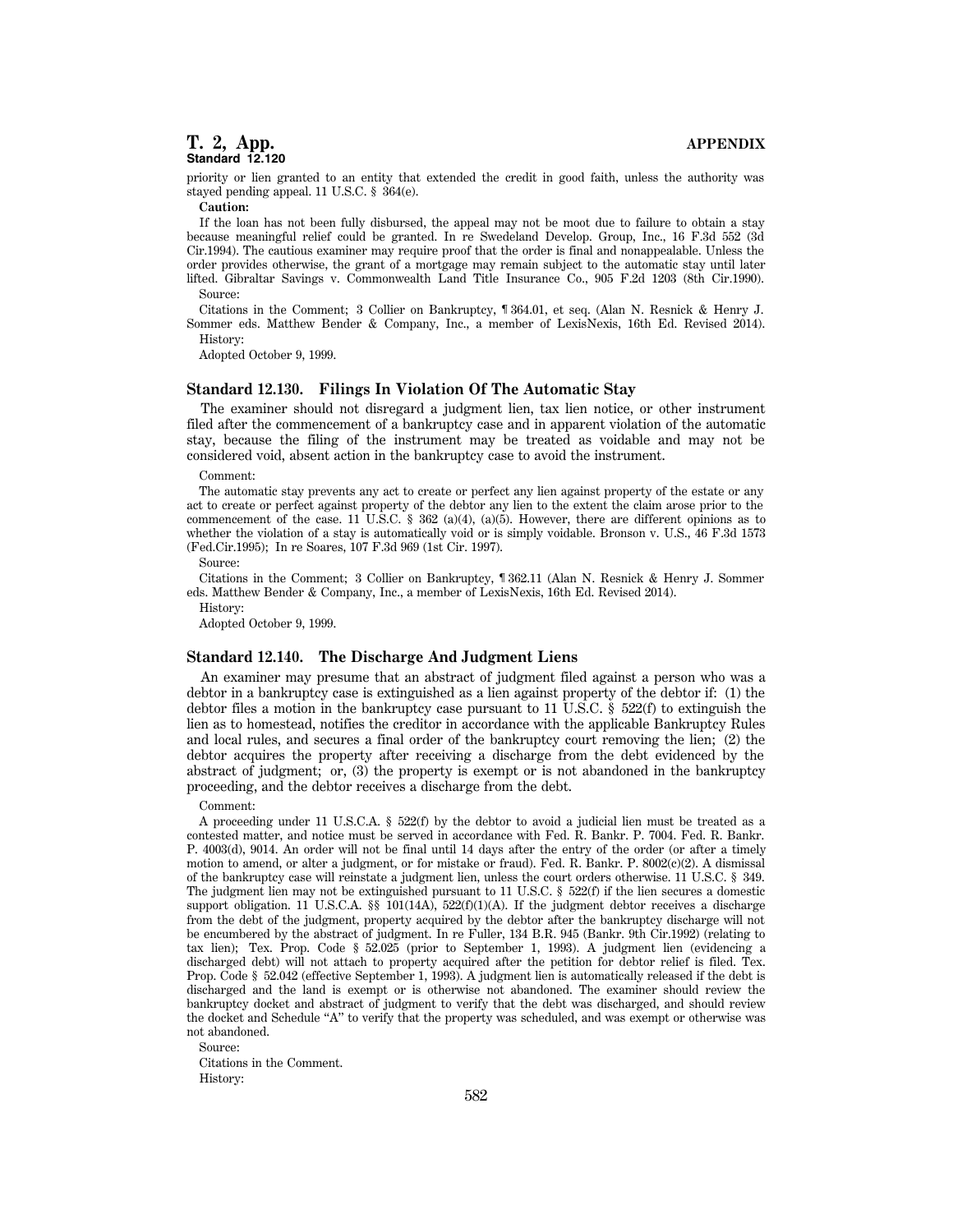# **Standard 12.150**

Adopted October 9, 1999; amended June 16, 2006; amended June 27, 2008; amended July 17, 2014.

The prior standard, amended June 27, 2008, provided: ''An examiner may assume that an abstract of judgment filed against a person who was a debtor in a bankruptcy case is extinguished as a lien against property of the debtor if: (1) the debtor files a motion in the bankruptcy case pursuant to 11 U.S.C.  $\S$  522(f) to extinguish the lien as to homestead, notifies the creditor in accordance with the applicable Bankruptcy Rules and local rules, and secures a final order of the bankruptcy court removing the lien; (2) the debtor acquires the property after receiving a discharge from the debt evidenced by the abstract of judgment; or, (3) the property is exempt or is not abandoned in the bankruptcy proceeding, and the debtor receives a discharge from the debt.

The amended June 16, 2006 standard provided: ''An examiner may assume that an abstract of judgment filed against a person who was a debtor in a bankruptcy case is extinguished as a lien against property of the debtor if: (1) the debtor files a motion in the bankruptcy case pursuant to 11 U.S.C. 522(f) to extinguish the lien as to homestead, notifies the creditor in accordance with the applicable Bankruptcy Rules and local rules, and secures a final order of the bankruptcy court removing the lien; (2) the debtor acquires the property after receiving a discharge from the debt evidenced by the abstract of judgment; or, (3) the property is exempt or is not abandoned in the bankruptcy proceeding, and the debtor receives a discharge from the debt.''

The original standard provided: ''An examiner may assume that an abstract of judgment filed against a person who was a debtor in a bankruptcy case is extinguished as a lien against property of the debtor if:  $(1)$  the debtor files a motion in the bankruptcy case pursuant to 11 U.S.C. 522(f) to extinguish the lien as to homestead, notifies the creditor in accordance with the applicable Bankruptcy Rules and local rules, and secures a final order of the bankruptcy court removing the lien; (2) the debtor acquires the property after receiving a discharge from the debt evidenced by the abstract of judgment; (3) the abstract of judgment is recorded before September 1, 1993, and the property is exempt or is not abandoned in the bankruptcy case, and the debt is discharged, and the court which granted the judgment reflected by the abstract of judgment removes the judgment lien by court order more than one year after the bankruptcy discharge is granted, and a copy of the order is recorded; or, (4) the abstract of judgment is recorded on or after September 1, 1993, and the property is exempt or is not abandoned in the bankruptcy proceeding, and the debtor receives a discharge from the debt.''

### **Standard 12.150. Extension Of Time**

An examiner should be aware that the filing of the bankruptcy case tolls the limitation period in which the trustee may commence an action, if the limitation period had not expired at the time of the filing of the case, until the later of (1) the end of the period under other law or (2) two years after the order for relief (filing of voluntary bankruptcy). The filing of the bankruptcy case tolls the period in which the trustee may file a pleading or cure a default until the later of (a) the end of the period under other law or (2) 60 days after the order for relief. If applicable nonbankruptcy law or an agreement fixes a period for commencing an action on a claim against the debtor, then the limitation period does not expire until the later of (1) the end of the period under other law or (2) 30 days after the notice of termination or expiration of the stay as to the claim.

#### Comment:

The Bankruptcy Code tolls the time for enforcement of contracts, options, deeds of trust, mechanic's liens and other claims by or against the debtor and debtor's property if they have not expired at the time of the filing of the bankruptcy case. 11 U.S.C. § 108.

#### **Caution:**

Some cases indicate that the provisions requiring delay rentals or production will not be tolled by the automatic stay (or otherwise), because of the filing of a bankruptcy by a lessee. Champlin Petroleum Co. v. Mingo Oil Producers, 628 F.Supp. 557 (D.Wyo.1986) (force majeure clause did not extend the lease because of bankruptcy proceedings), aff'd without op., Champlin Petroleum Co. v. Mingo Oil Producers, 841 F.2d 1131 (10th Cir.1987); Good Hope Refineries, Inc. v. Benavides, 602 F.2d 998 (1st Cir.1979) (rejecting the argument that § 108 extended time for performance); In re Anne Cara Oil Co, 32 B.R. 643 (Bankr. D. Mass. 1983) (Section 108 is not applicable and does not extend the time for performance).

#### Source:

Citations in the Comment; 2 Collier on Bankruptcy, Chapter 108 (Alan N. Resnick & Henry J. Sommer eds. Matthew Bender & Company, Inc., a member of LexisNexis, 16th Ed. Revised 2014). History:

### Adopted October 9, 1999.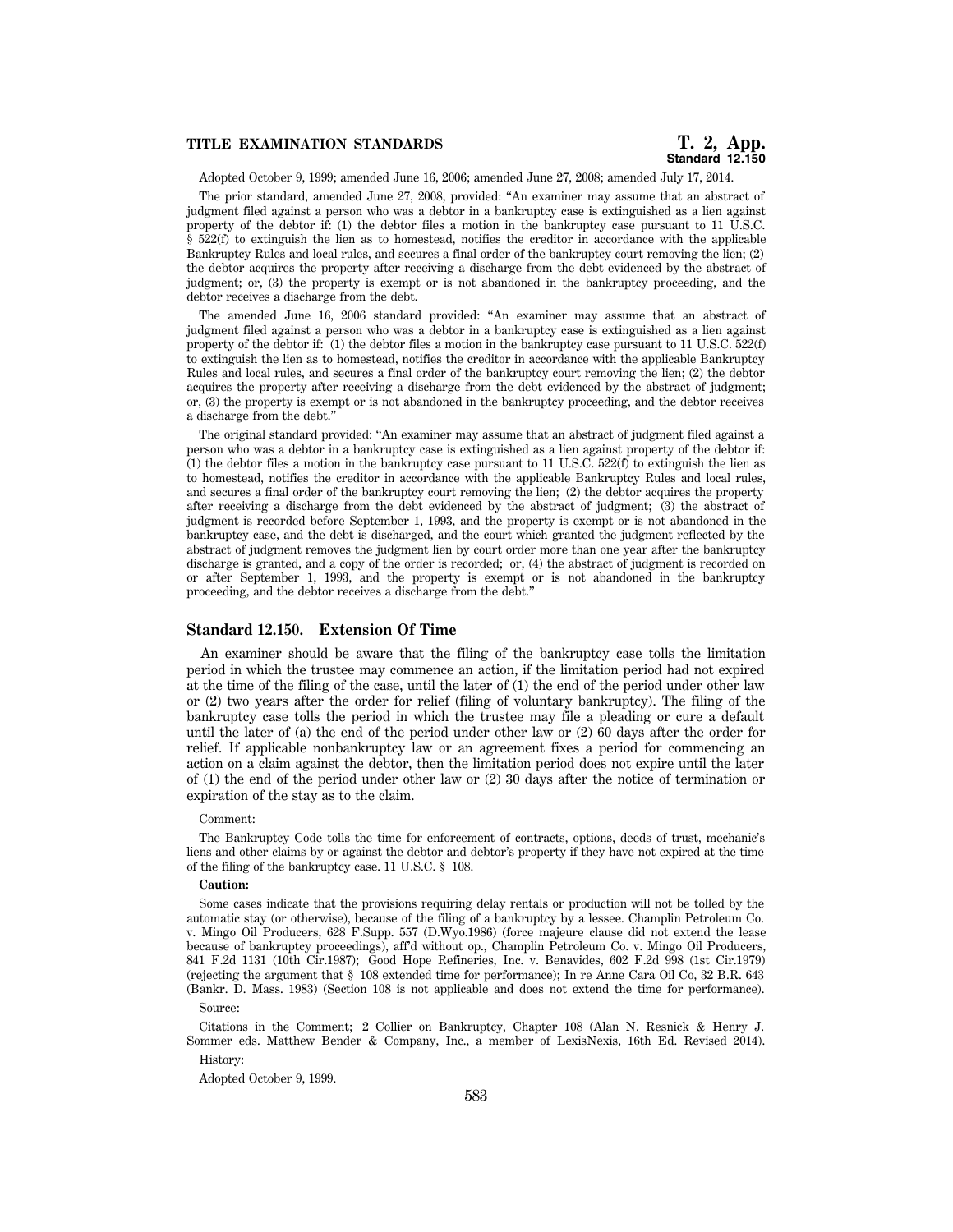#### **Standard 12.160. Effect Of Dismissal Of Case**

The examiner should be aware that the dismissal of a bankruptcy case reinstates any transfer or lien avoided in the bankruptcy, vacates orders, and revests the property of the estate in the debtor.

#### Comment:

The dismissal of the bankruptcy case will revest title in the debtor and vacates orders entered in the bankruptcy case. The goal is to undo the bankruptcy case and restore property rights as they were vested before the case. 11 U.S.C. § 349. However, the bankruptcy court has discretion to protect rights acquired in reliance on the case (such as the rights of a purchaser from the estate).

Source:

Citations in the Comment; 3 Collier on Bankruptcy, Chapter 349 (Alan N. Resnick & Henry J. Sommer eds. Matthew Bender & Company, Inc., a member of LexisNexis, 16th Ed. Revised 2014). History:

Adopted October 9, 1999.

# **CHAPTER XIII**

# **AFFIDAVITS AND RECITALS**

# **Standard 13.10. Affidavit Defined**

An affidavit is a written statement, under oath, signed by the affiant and evidenced by a jurat.

Comment:

A jurat is a certificate signed by an officer authorized to administer oaths before whom an instrument was executed, stating that the instrument was subscribed and sworn to before the officer by the person executing the instrument. An affidavit must contain a jurat to be effective. A form of a jurat is as follows:

Subscribed and sworn to this  $\_\_\_\_\$  day of  $\_\_\_\_\_\,, \_\_\_\$ 

Notary Public, State of Texas

My commission expires:

For a listing of officers who may administer oaths and supply a jurat, see Tex. Gov't Code §§ 602.002– 602.005.

In the past, it was typical for an affidavit to contain both a jurat and an acknowledgment. An acknowledgment merely requires that the signing party acknowledge that he or she executed the instrument. Prior to September 1, 1989, an acknowledgment was required in order for an affidavit to be recorded. As of that date, an affidavit need only contain a jurat to be recorded.

The admissibility of affidavits in a court proceeding is governed by Tex. R. Evid. 803, 804 and Tex. Estates Code § 203.001. See also Albright v. Bouldin, 394 S.W.2d 681 (Tex. Civ. App.—Eastland 1965, writ ref'd) and Compton v. WWV Enterprises, 679 S.W.2d 668 (Tex. App.—Eastland 1984, no writ).

See Standard 4.20 for a further discussion of the use of the jurat and acknowledgment and Standard 11.70 concerning affidavits of heirship.

#### **Caution:**

An instrument containing an acknowledgment, but not a jurat, is not an affidavit since the facts stated therein are not sworn to by the affiant.

Source:

Citations in the Comment; 3A Aloysius A. Leopold, Land Titles and Title Examination §§ 10.18, 10.19 (Texas Practice 3d ed. 2005); Tex. Gov't Code §§ 312.011(1); 602.002–602.005; Tex. Prop. Code § 12.001(a); Tex. Estates Code §§ 205.001–205.003; 2 Tex. Jur. 3d Affidavits §§ 1–30 (1995).

History:

Adopted June 15, 2001.

# **Standard 13.20. Reliance Upon Affidavits**

An examiner may rely upon an affidavit unless the examiner has a reasonable basis to question its reliability.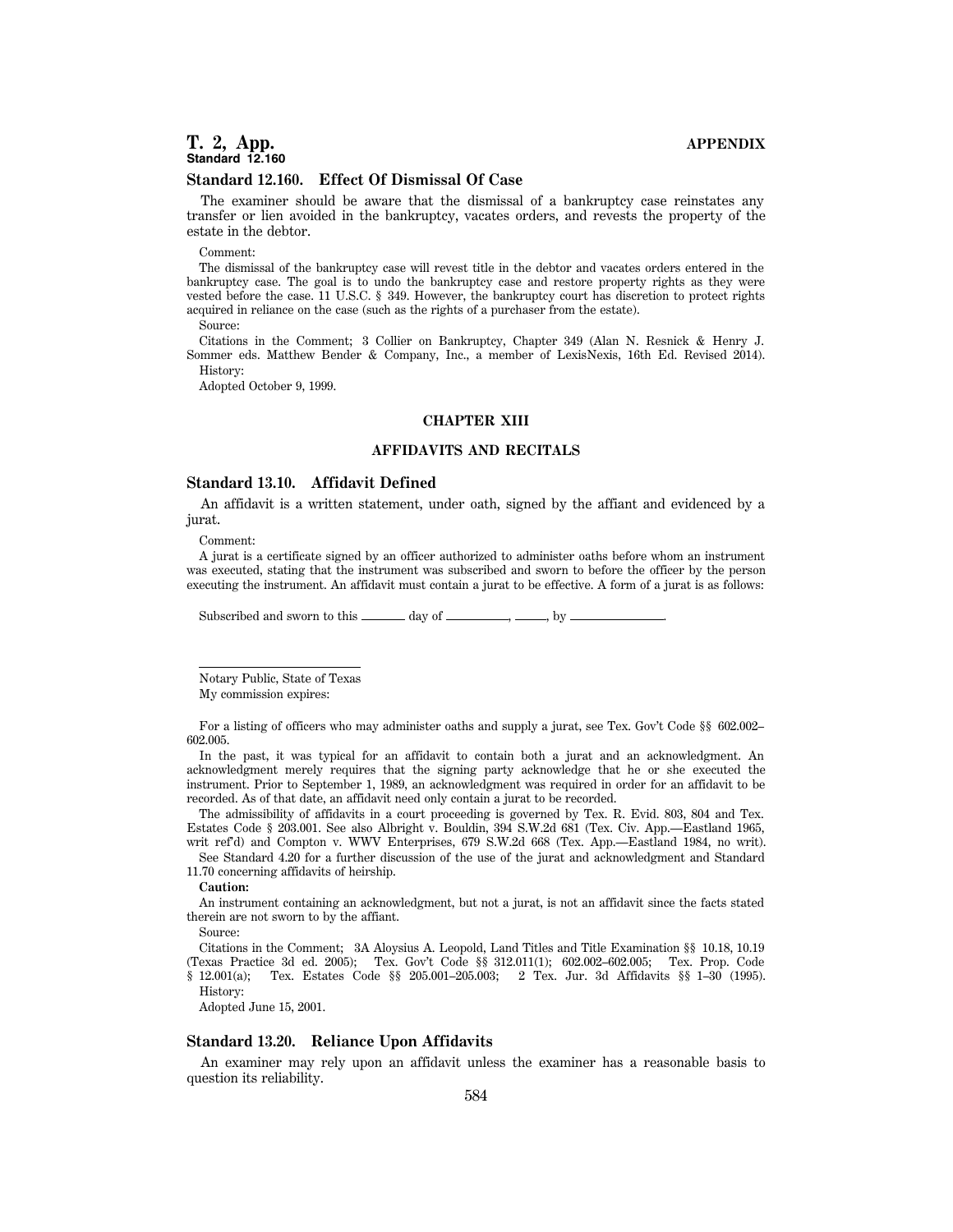# **TITLE EXAMINATION STANDARDS**

#### Comment:

Unlike the other standards, there is little authority for the use of affidavits. Nevertheless, the employment of affidavits in determining title to real property is based upon long established custom and practice.

During the course of title examination, an examiner may encounter many types of affidavits, such as affidavits relating to heirship, family history, identity, marital status, use and possession of property, adverse possession, payment of debts, non-production of oil and gas, lack of drilling operations, and boundaries.

The examiner may find it necessary to rely upon affidavits in the interpretation of title documents, clarification of title ownership, or establishment of title. In deciding whether to rely upon an affidavit, the title examiner may consider relevant factors, such as:

(1) The date on which the affidavit was made and, if recorded, the length of time it has been recorded;

(2) Whether the party or parties making the affidavit were interested or disinterested;

(3) The completeness of the affidavit, whether it recites facts or merely draws conclusions,

and whether it discloses the basis of the maker's knowledge;

(4) The value of the interest in the property under examination;

(5) Whether more reliable and readily obtainable proof is available; and

(6) The cost and feasibility of alternative procedures to establish title.

On many occasions, the examiner has no practical alternative but to rely upon an affidavit. However, in relying upon an affidavit, an examiner does not become a guarantor of the truth of the affidavit. An affidavit may qualify as an ancient document. See Comment to Standard 13.40.

See also, Standard 11.20, addressing affidavits of intestacy, and Standard 11.70, addressing affidavits of heirship.

# **Caution:**

Title based upon an affidavit may not be marketable. See Standard 2.10.

An examiner should be very hesitant to rely upon an affidavit in lieu of more reliable and readily obtainable proof, such as a conveyance or the existing proceedings of a court of record.

Source:

Title Standards Joint Editorial Board.

History:

Adopted June 15, 2001.

#### **Standard 13.30. Affidavits Of Non–Production**

Concerning an instrument creating an interest that depends upon production (e.g., an oil and gas lease, a mineral or royalty deed, or an assignment), an examiner may rely upon an affidavit which includes facts sufficient to show that the interest has expired by its own terms, although it is preferable to obtain a release from the owner of the interest.

#### Comment:

The affidavit of non-production is a curative device of necessity. The form and content of these affidavits vary widely. Because it is often not feasible to obtain a release, the examiner may rely upon an affidavit of non-production to show that a term interest has expired. The affidavit should be carefully examined, however, to ascertain that the stated facts are sufficient to show that the interest has expired by its own terms. See Comment to Standard 13.20.

#### **Caution:**

There is no statutory authority for this procedure; however, the use of the affidavit of non-production is a long established custom and practice. The affidavit itself does not terminate the interest. The affidavit only contains facts that the examiner may consider in forming an opinion as to the status of the term interest.

The examiner should carefully review the instrument creating the interest to determine whether the term continues for reasons other than actual production (e.g., operations, payment of shut-in royalties, pooling, force majeure, etc.).

Additionally, the examiner may suggest that the client consult the records of the Texas Railroad Commission as another source of information regarding expiration of the interest; however, such records are subject to amendment and may be self-serving since they are prepared by, or at the direction of, the leasehold operator.

Source: Title Standards Joint Editorial Board. History: Adopted June 15, 2001.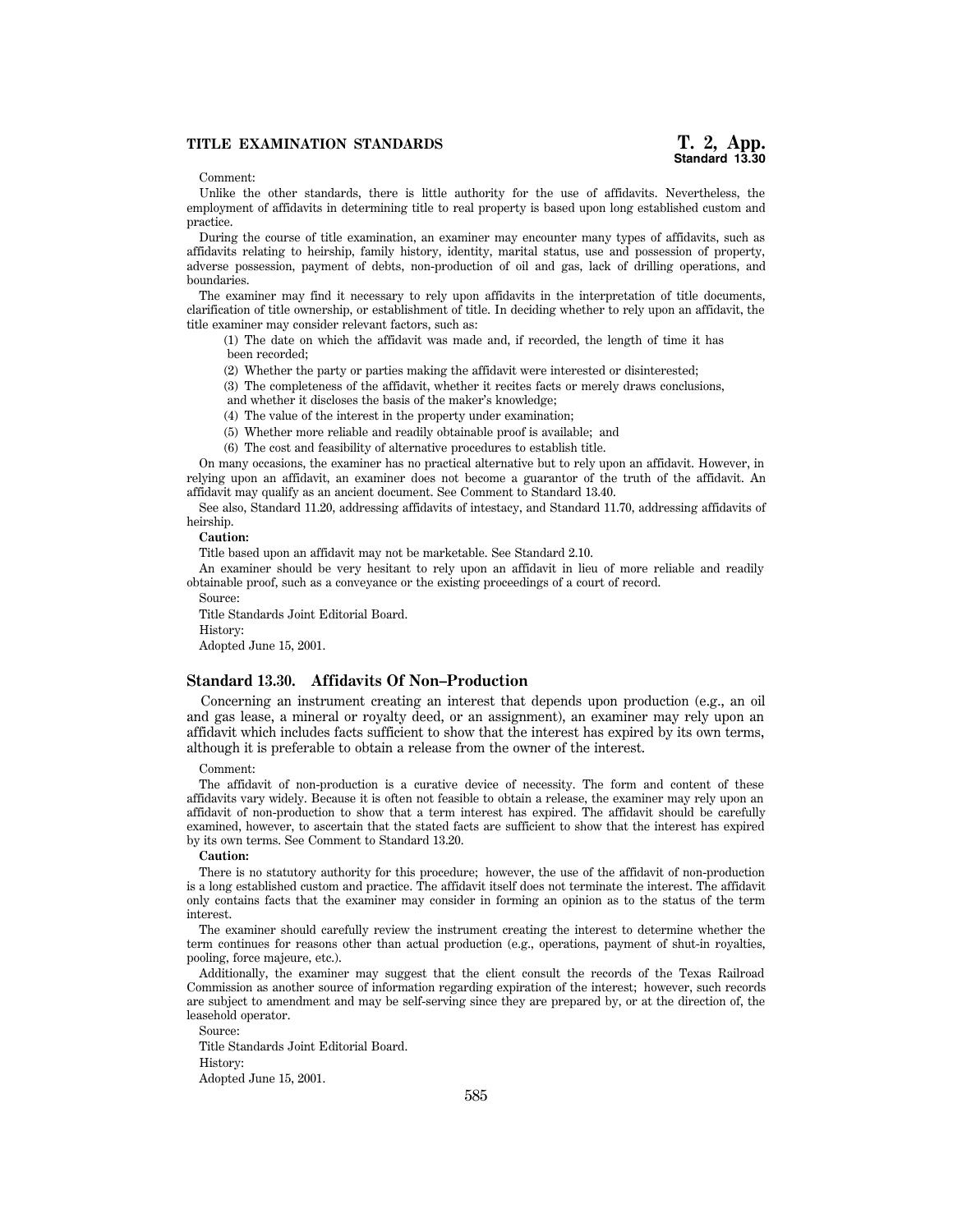#### **Standard 13.40. Reliance Upon Recitals**

Recitals are statements of fact made in deeds, leases, mortgages and other documents. Because documents containing recitals are not typically sworn statements, recitals should generally be regarded as having less probative force than affidavits; however, an examiner having no reasonable basis for doubt or suspicion may rely upon recitals as establishing the recited facts.

#### Comment:

Recitals, as distinguished from affidavits, occur within deeds, mortgages, leases and other instruments affecting real property. Compton v. WWV Enterprises, 679 S.W.2d 668 (Tex. App.—Eastland 1984, no writ). Like affidavits, recitals encountered during the course of title examination often remove doubt or explain apparent gaps in the chain of title. Recitals are not sworn statements, however, and are often much less thorough than affidavits intended to establish similar facts. They should therefore be appraised somewhat more critically than affidavits, although the indicia of reliability the examiner should consider are much the same as those mentioned for affidavits in the Comment to Standard 13.20. Reliance on a recital is particularly warranted if it occurs in an ancient document (one in existence at least twenty years, in a condition that arouses no suspicion, and in a place where it would likely be if authentic). See Tex. R. Evid. 803(16) & 901(b)(8). Recitals in an ancient document are prima facie evidence of the facts recited. Zobel v. Slim, 576 S.W.2d 362, 365 (Tex. 1978); Moses v. Chapman, 280 S.W. 911, 913–14 (Tex. Civ. App.—Texarkana 1926, no writ). A particularly useful application of the ''ancient document'' rule is that it permits an examiner to presume the authority of a fiduciary, such as an attorney-in-fact or a trustee, whose capacity is recited in the deed but does not otherwise appear in the record. For example, in West v. Hapgood, 174 S.W.2d 963, 967–71 (Tex. 1943), the court pointed out that, while not conclusive and subject to rebuttal, the power and authority of a grantor in an ancient deed may be presumed from a bare recital. If an instrument has been recorded for the requisite period, the record itself ordinarily will qualify as an ancient document. See, e.g., Holmes v. Coryell, 58 Tex. 680, 688–89 (1883). See also Wickes, Ancient Documents and Hearsay, 8 Tex. L. Rev. 451 (1930) (discussing the necessity for such a rule and its rationale).

If an instrument legally executed and acknowledged or sworn to has been of record for five years or more in the county where the land is located or where the decedent resided at the time of his death, the facts contained therein concerning the family history, genealogy, marital status, or the identity of the heirs of a decedent are admissible in suits to declare heirship or involving title to property as prima facie evidence of the stated facts. Tex. Estates Code § 203.001. Such recitals, if not controverted by other facts, will support a determination of heirship against any claimant, whether or not in privity with a party to the deed. Gramm v. Coffield, 116 S.W.2d 1089 (Tex. Civ. App.—Austin 1938, writ dism'd). See Standard 3.40 concerning recitals of identity.

# **Caution:**

This standard is intended to recognize the examiner's latitude in accepting the truth of a recital whose source appears to be reliable; nevertheless, some degree of subjective judgment is required to appraise the likelihood that a person in the declarant's position would misstate the pertinent facts, either from lack of knowledge or from self-interest. The value of recitals is certainly tempered by the traditional rule that they are only binding on parties to the instrument and their privies and are inadmissible as evidence against the claims of others. See, e.g., Watkins v. Smith, 45 S.W. 560 (Tex. 1898). Although Tex R. Evid. 803(15) may have relaxed this rule by allowing the admission into evidence of any statement contained in a deed if the matter stated is relevant to the purpose of the document, apparently without regard to privity, a prudent examiner will not treat recitals, although admissible into evidence, as established facts against all the world without sufficient indicia of their reliability. The examiner should also bear in mind that the special legislative endorsement of reliance on recitals represented by Tex. Estates Code § 203.001 is limited to matters of family history, genealogy, marital status and heirship.

Further, the existence and contents of necessary written documents may not rest on a mere recital. For example, see Standards 8.10 and 8.20, regarding the necessity for examination of powers of attorney, and the **Caution** to Standard 9.10, indicating that an examiner's assessment of a trustee's authority must be based on the provisions of the trust instrument. It should go without saying that a recital of the existence of an essential deed should not take the place of the deed itself. For example, a recital identifying a grantor as ''John Smith, successor by conveyance to the interest of William Jones'' may not be accepted in lieu of the recorded deed from Jones to Smith. Reliance on recitals is misplaced where any circumstances appear to cast suspicion on their accuracy.

For example, recitals even in ancient documents should not be relied upon if they consist of mere conclusions that are uncorroborated and self-serving, such as a grantor's bare recital of heirship in a deed. See, e.g., Slattery v. Adams, 279 S.W.2d 445, 451–52 (Tex. Civ. App.—Beaumont 1954), aff'd on other grounds, 295 S.W.2d 859 (Tex. 1956). And a grantor's power will not be presumed where it emanates from a court whose proceedings are required by law to be entered of record unless it is shown that the court records have been lost or destroyed. Baumgarten v. Frost, 186 S.W.2d 982, 985 (Tex. 1945).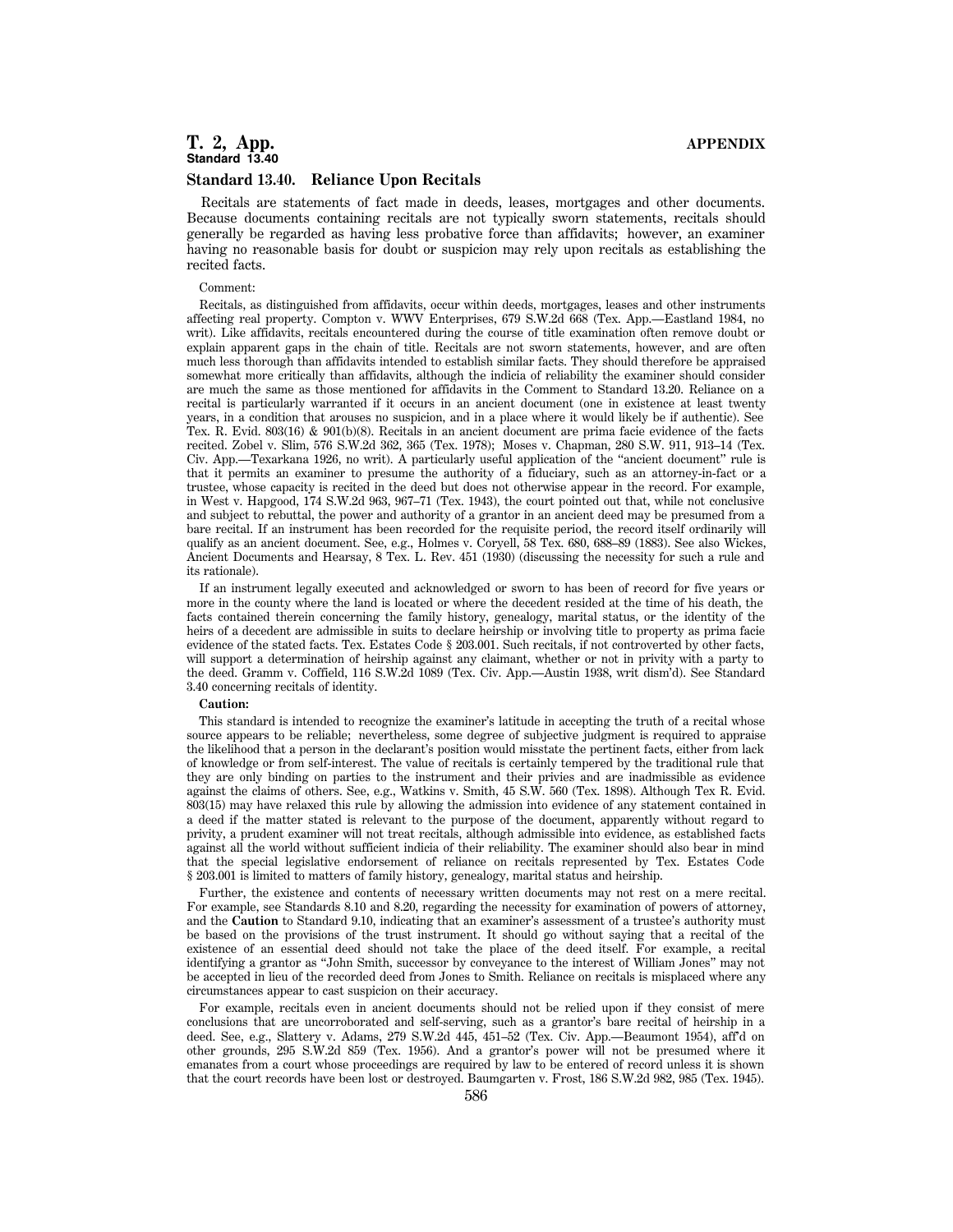Where the primary source of the grantor's recited authority is presumably readily available, as from court records, the primary source must be examined. Jobe v. Osborne, 97 S.W.2d 939, 940 (Tex. 1936); Tucker v. Murphy, 1 S.W. 76 (Tex. 1886). While recitals in ancient documents are admissible as evidence of the facts recited, they are not conclusive proof. Bruni v. Vidaurri, 166 S.W.2d 81, 90–91 (Tex. 1942).

A purchaser is bound by every recital or reference to other documents contained in or fairly disclosed by any instrument that forms an essential link in his chain of title. Westland Oil Dev. Corp. v. Gulf Oil Corp., 637 S.W.2d 903, 908 (Tex. 1982). Therefore, no material recital can be safely ignored.

Source:

Citations in the Comment; 4 Aloysius A. Leopold, Land Titles and Title Examination §§ 21.10, 21.10A (Texas Practice 3d ed. 2005); 5 Id. § 35.18.

History:

Adopted June 15, 2001.

# **CHAPTER XIV**

#### **MARITAL INTERESTS**

# **Standard 14.10. Community Property Presumption**

Except as otherwise provided in this Chapter, an examiner should presume that real property acquired during marriage is community property, whether acquired in the name of one or both spouses.

Comment:

On June 26, 2015, the United States Supreme Court held that a lawful marriage of a same-sex couple must be recognized by all states and held that marriages between parties of the same sex are valid, notwithstanding state law to the contrary. Obergefell v. Hodges, 576 U.S.  $\_\_$ , 135 S.Ct. 2584, 192 L.Ed.2d 609 (2015).

Tex. Fam. Code § 3.002 defines community property as all property, other than separate property, acquired by either spouse during marriage. This definition applies regardless of whether the marriage is ceremonial or at common law. See In re Glasco, 619 S.W.2d 567, 571 (Tex. Civ. App.—San Antonio 1981, no writ). (Since the constitutional amendment of 1999, effective January 1, 2000, community property may also include property converted from separate property by the spouses' agreement. Tex. Fam. Code §§ 4.202–4.206.) Under Tex. Fam. Code § 3.001, separate property consists only of that acquired before marriage and that acquired during marriage by gift, devise, or descent or as recovery for personal injuries. The character of property as separate or community is determined and becomes fixed at the time of acquisition. Smith v. Buss, 144 S.W.2d 529, 532 (Tex. 1940); Welder v. Lambert, 44 S.W. 281 (Tex. 1898). It is not changed from one to the other by subsequent events; for example, use of community funds to pay installments on the purchase price for property acquired by one spouse before marriage does not vest a community property interest in the other spouse. Colden v. Alexander, 171 S.W.2d 328 (Tex. 1943). The community property presumption has long been a settled rule of property in Texas, see, e.g., Stiles v. Japhet, 19 S.W. 450 (Tex. 1892), and is codified as Tex. Fam. Code § 3.003. The presumption is rebuttable by clear and convincing evidence that the property is separate property. Tex. Fam. Code § 3.003; e.g., Janes v. Gulf Production Co., 15 S.W.2d 1102 (Tex. Civ. App.—Beaumont 1929, writ ref'd). It is conclusive, however, in favor of purchasers for value without notice. Houston Oil Co. v. Choate, 232 S.W. 285, 287 (Tex. Comm'n App. 1921, judgm't adopted). For further reference and guidance concerning the community property presumption, see the comments and citations in John J. Sampson, Harry L. Tindall, et al., Sampson & Tindall's Texas Family Code, Family §§ 3.002–3.003.

See Standards 14.20, 14.30, 14.40 and 14.50, which describe circumstances in which an examiner may instead presume property acquired by conveyance to be separate property.

Source:

Citations in the Comment.

History:

Adopted June 15, 2001; amended July 17, 2014.

The prior standard provided: ''Except as otherwise provided in this Chapter, an examiner must presume that real property acquired during marriage is community property, whether acquired in the name of one or both spouses.''

# **Standard 14.20. Gifts, Devise And Descent**

An examiner should consider property acquired during marriage by gift, devise or descent to be the acquiring spouse's separate property. Where the grantor's donative intent is clearly demonstrated on the face of the deed, an examiner may presume the property conveyed to be the grantee's separate property.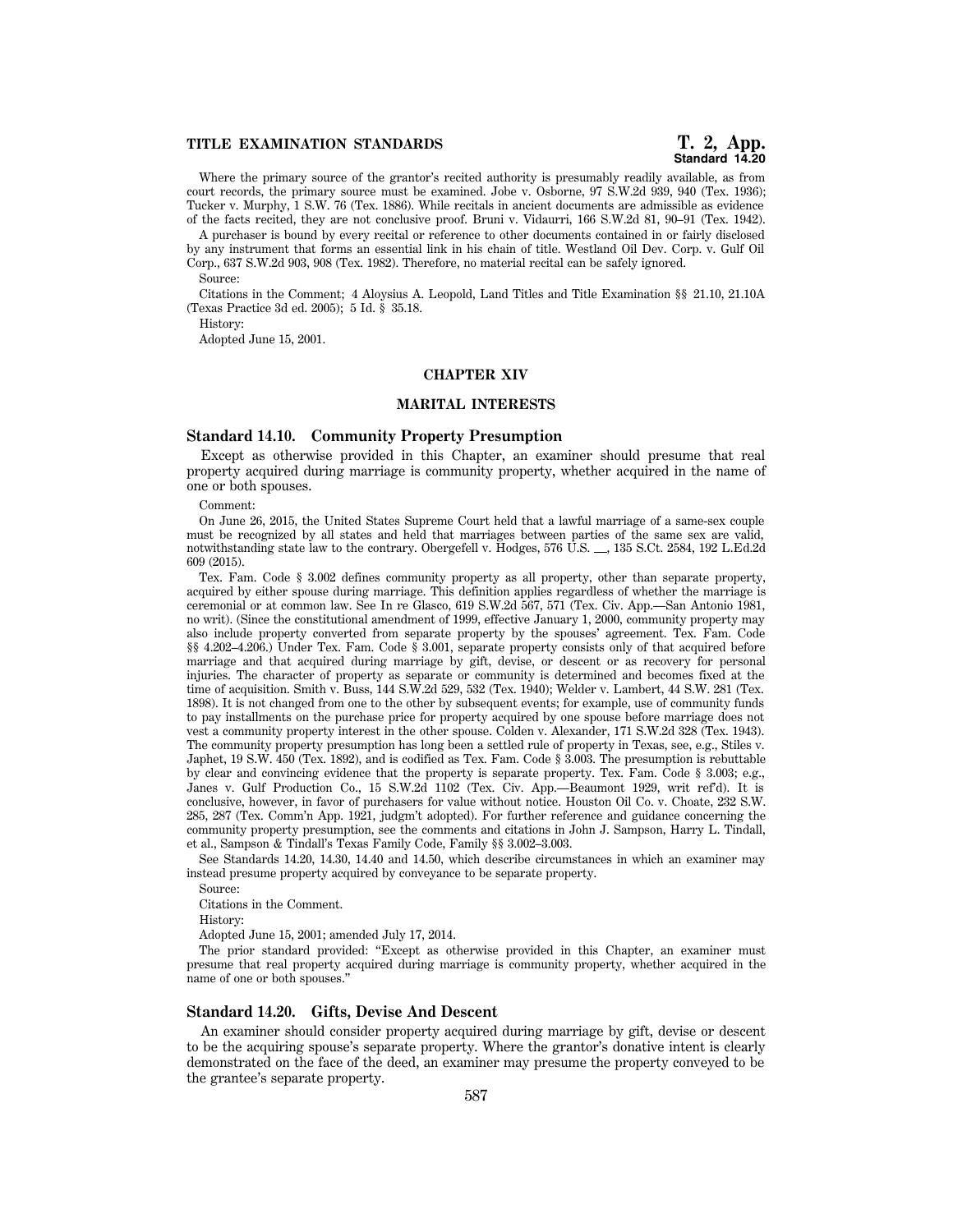Comment:

Property acquired during marriage by gift, devise or descent is separate property. Tex. Fam. Code § 3.001(2). If the deed to a married person states that the conveyance is being made as a gift or otherwise clearly expresses donative intent, such as by stating the consideration to be love and affection, such a statement may be relied upon as establishing the separate character of the property conveyed. Janes v. Gulf Production Co., 15 S.W.2d 1102 (Tex. Civ. App.—Beaumont 1929, writ ref'd). Even where the gift is made to both spouses, it vests one-half in each of them, as separate property and not community. Bradley v. Love, 60 Tex. 472, 477–78 (1883); McLemore v. McLemore, 641 S.W.2d 395, 397 (Tex. App.—Tyler 1982, no writ).

One occasionally encounters deeds recited to be for love and affection and a nominal sum paid or ''other good and valuable consideration.'' Where a deed recites love and affection as consideration or otherwise clearly demonstrates on its face donative intent, an examiner should accept these expressions as ample evidence that the property conveyed was a gift and therefore the grantee's separate property, notwithstanding further recitals of nominal or unspecified other consideration. Hall v. Barrett, 126 S.W.2d 1045 (Tex. Civ. App.—Fort Worth 1939, no writ); see also Banks v. Banks, 229 S.W.2d 99 (Tex. Civ. App.— Austin 1950, writ ref'd n.r.e.); Williams v. Nettles, 56 S.W.2d 321 (Tex. Civ. App.—Waco 1932, writ dism'd).

# **Caution:**

The community property presumption can be overcome by a showing that no consideration actually was paid. See, e.g., Lowe v. Ragland, 297 S.W.2d 668 (Tex. 1957). In such cases an examiner may rely on an affidavit or other extrinsic evidence to show that no valuable consideration changed hands in the transaction. See Chapter XIII of these standards concerning the use of and reliance upon affidavits generally.

Conversely, the presumption of a gift that may arise from recitals in a deed may be overcome by contrary evidence as well. See Hall v. Barrett, 126 S.W.2d 1045 (Tex. Civ. App.—Fort Worth 1939, no writ); see also Somer v. Bogart, 749 S.W.2d 202 (Tex. App.—Dallas 1988, writ denied) (presumption of gift resulting from parents' placing title in son-in-law's name was rebuttable).

Source:

Citations in the Comment.

History:

Adopted June 15, 2001; amended July 17, 2014.

The prior standard provided: ''An examiner must consider property acquired during marriage by gift, devise or descent to be the acquiring spouse's separate property. Where the grantor's donative intent is clearly demonstrated on the face of the deed, an examiner may presume the property conveyed to be the grantee's separate property.''

# **Standard 14.30. Conveyances Between Spouses**

An examiner should consider property conveyed by one spouse to another to have become the grantee's separate property regardless of whether consideration is recited. However, effective January 1, 2000, a conveyance or agreement signed by both spouses may convert separate property to community property if such intention is specified.

#### Comment:

Texas courts have always held that a deed from husband to wife, absent evidence of any contrary intention, vests the estate in the wife as her separate property. See, e.g., Taylor v. Hollingsworth, 176 S.W.2d 733, 736 (Tex. 1943); Story v. Marshall, 24 Tex. 305 (1859). This is true whether the property is the husband's separate property or community property, and whether or not consideration is given. Dalton v. Pruett, 483 S.W.2d 926, 928–29 (Tex. Civ. App.—Texarkana 1972, no writ). Although the principal cases deal with conveyances from husband to wife, there seems no reason that the same law would not be applied to deeds from either spouse to the other after the statutory equalization of the rights of spouses regarding marital property. See In re Marriage of Morrison, 913 S.W.2d 689 (Tex. App.—Texarkana 1995, writ denied).

Tex. Const. art. XVI, § 15, effective January 1, 2000, now permits the conversion of separate property to community property by the spouses' agreement. However, the mere transfer of separate property by one spouse to the other spouse or to both spouses is not sufficient to accomplish the conversion. Tex. Fam. Code § 4.203(b). A conveyance signed by both spouses clearly stating their intention may be relied upon.

#### **Caution:**

Prior to its repeal, effective August 23, 1963, Tex. Rev. Civ. Stat. art. 1299 (1925) (repealed by Acts 1963, 58th Leg., p. 1189, ch. 473, § 1) required the joinder of the husband in any conveyance of his wife's separate property, as well as her privy acknowledgment. See **Caution** to Standard 4.20. Further, before January 1, 1968, the husband was statutorily the sole manager of the community estate. Tex. Rev. Civ. Stat. art. 4619 (1925) (amended 1967, repealed 1969). Before either of these changes in the law, therefore,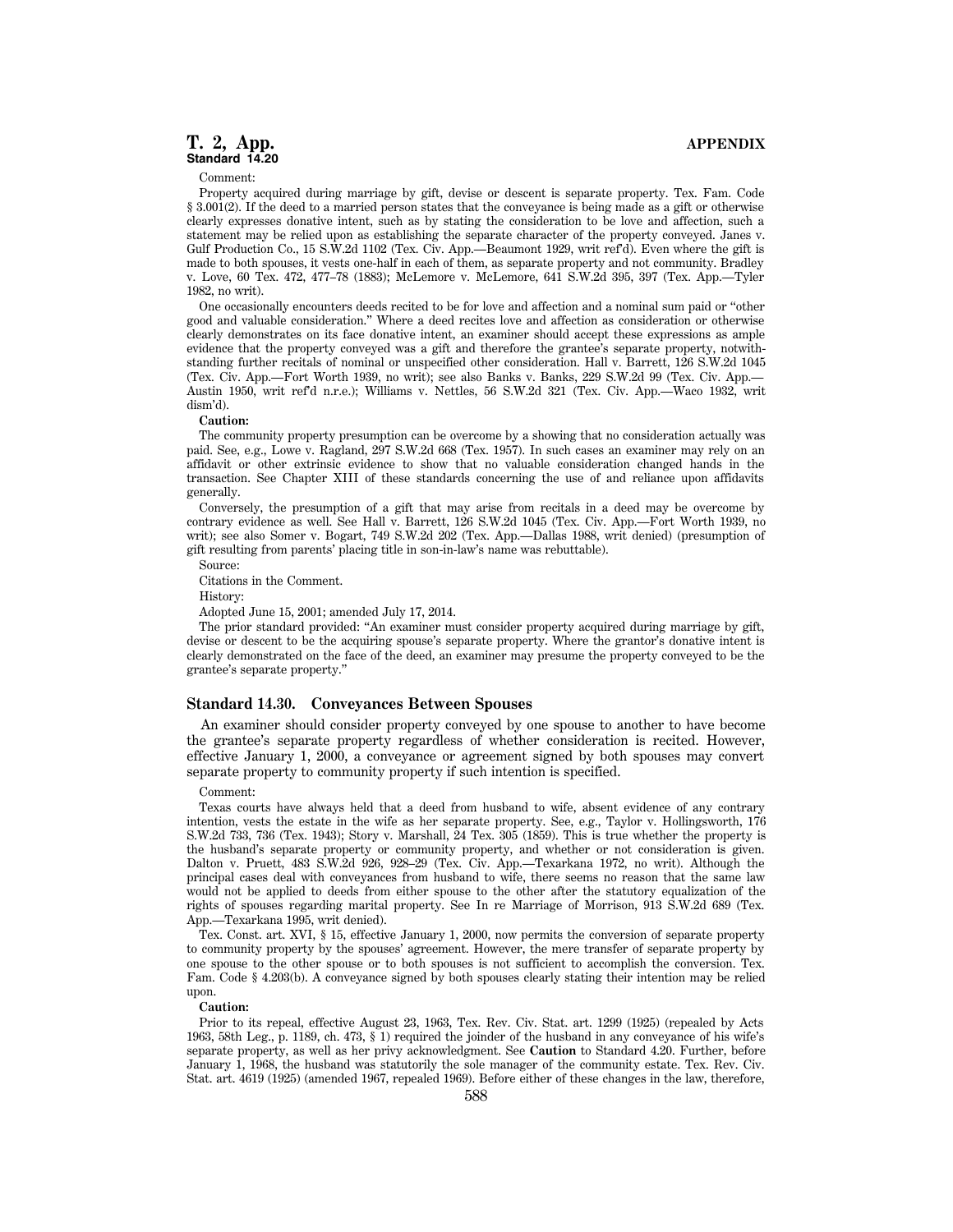# **Standard 14.40**

a wife could not convey her separate property or her community property interest directly to her husband. See, e.g., Graham v. Struwe, 13 S.W. 381 (Tex. 1890). However, a conveyance by wife to husband could be accomplished, if desired, by conveyance from husband and wife to a nominee, who would then convey to the husband. Kellett v. Trice, 66 S.W. 51 (Tex. 1902). Although Article 1299 was held unconstitutional in Wessely Energy Co. v. Jennings, 736 S.W.2d 624 (Tex. 1987), on the basis of its disparate treatment of husbands and wives, the ruling was prospective only. 736 S.W.2d at 629. Thus, an examiner may not presume that a pre-repeal deed from wife to husband can be given effect.

Source:

Citations in the Comment.

History:

Adopted June 15, 2001; amended July 17, 2014.

The prior standard provided: ''An examiner must consider property conveyed by one spouse to another to have become the grantee's separate property regardless of whether consideration is recited. However, effective January 1, 2000, a conveyance or agreement signed by both spouses may convert separate property to community property if such intention is specified.''

# **Standard 14.40. Separate Property Consideration**

If an examiner determines that the consideration for a conveyance came from a married grantee's separate estate, the community property presumption is rebutted, and the examiner should consider the property to be the grantee's separate property. For example, an examiner without knowledge of contrary evidence may rely on a recital in the deed (1) that the consideration was paid out of the grantee's separate property, or (2) that the property is conveyed to the grantee as separate property.

Comment:

All property acquired during marriage for consideration is presumed to be community property, and this presumption is conclusive in the absence of contrary evidence. Lockhart v. Garner, 298 S.W.2d 108, 110 (Tex. 1957). The presumption obtains even where the parties are closely related so that a gift otherwise might be inferred. See, e.g., Kitchens v. Kitchens, 372 S.W.2d 249, 255 (Tex. Civ. App.—Waco 1963, writ dism'd). The presumption is overcome, however, by proof that the property was acquired with one spouse's separate funds or separate credit. See, e.g., Huston v. Curl, 8 Tex. 239, 242 (1852); Whorrall v. Whorrall, 691 S.W.2d 32, 35 (Tex. App.—Austin 1985, writ dism'd); Coggin v. Coggin, 204 S.W.2d 47, 51–52 (Tex. Civ. App.—Amarillo 1947, no writ). Property purchased with one spouse's separate property is itself separate property (a concept commonly called "mutation"). Lewis v. Lewis, 944 S.W.2d 630 (Tex. 1997); Love v. Robertson, 7 Tex. 6 (1851).

Property may be partly separate and partly community in character, in a kind of tenancy in common between the two estates, if acquired partly with one spouse's separate funds and partly with community funds or credit. Gleich v. Bongio, 99 S.W.2d 881 (Tex. 1937). Under such circumstances the interest of each estate is established proportionately to the fractional share of the purchase consideration furnished out of each. 99 S.W.2d at 884.

Many cases have held that recitals in a deed that the consideration was paid out of the grantee's separate property or that the conveyance is to the grantee as his or her separate property displace the usual community property presumption and establish in its place a contrary presumption that the property is the grantee's separate property. See, e.g., Henry S. Miller Co. v. Evans, 452 S.W.2d 426 (Tex. 1970); Smith v. Buss, 144 S.W.2d 529 (Tex. 1940); McCutchen v. Purinton, 19 S.W. 710 (Tex. 1892). Even if only community funds were in fact used in the purchase, a spouse who participated in the transaction is deemed to have intended a gift to the grantee. Hodge v. Ellis, 277 S.W.2d 900, 905 (Tex. 1955). Accordingly, an innocent purchaser for value relying on such a separate property recital would take free of the claim of one asserting a community property interest in the other spouse. See generally 4 Aloysius A. Leopold, Land Titles and Title Examination § 20.6 (Texas Practice 3d ed. 2005) and 5 Id. §§ 28.4, 28.8, 33.22.

#### **Caution:**

The presumption that arises from separate property recitals is rebuttable. If a spouse can show no participation in or knowledge of the transaction, that spouse will be allowed to show that the consideration was not the grantee's separate property and that no gift to the grantee was intended, so that the property is community property. Hodge v. Ellis, 277 S.W.2d 900, 905–07 (Tex. 1955); Kearse v. Kearse, 276 S.W. 690 (Tex. Comm'n App. 1925, judgm't adopted); Morris v. Neie, 212 S.W.2d 981 (Tex. Civ. App.—Eastland 1948, writ ref'd n.r.e.). The examiner should be watchful for any evidence that might be construed to place a purchaser on notice of the unreliability of separate property recitals. The separate property presumption arising from deed recitals seems particularly vulnerable given that it has been applied almost exclusively for the benefit of wives and was developed during an era in which courts felt justified in providing special protection to wives (as indicated, for example, by the court's remarks in McCutchen v. Purinton, 19 S.W. 710, 711 (Tex. 1892), noting the husband's authority over the wife's property, both separate and community). The Constitution and statutes, of course (not to mention political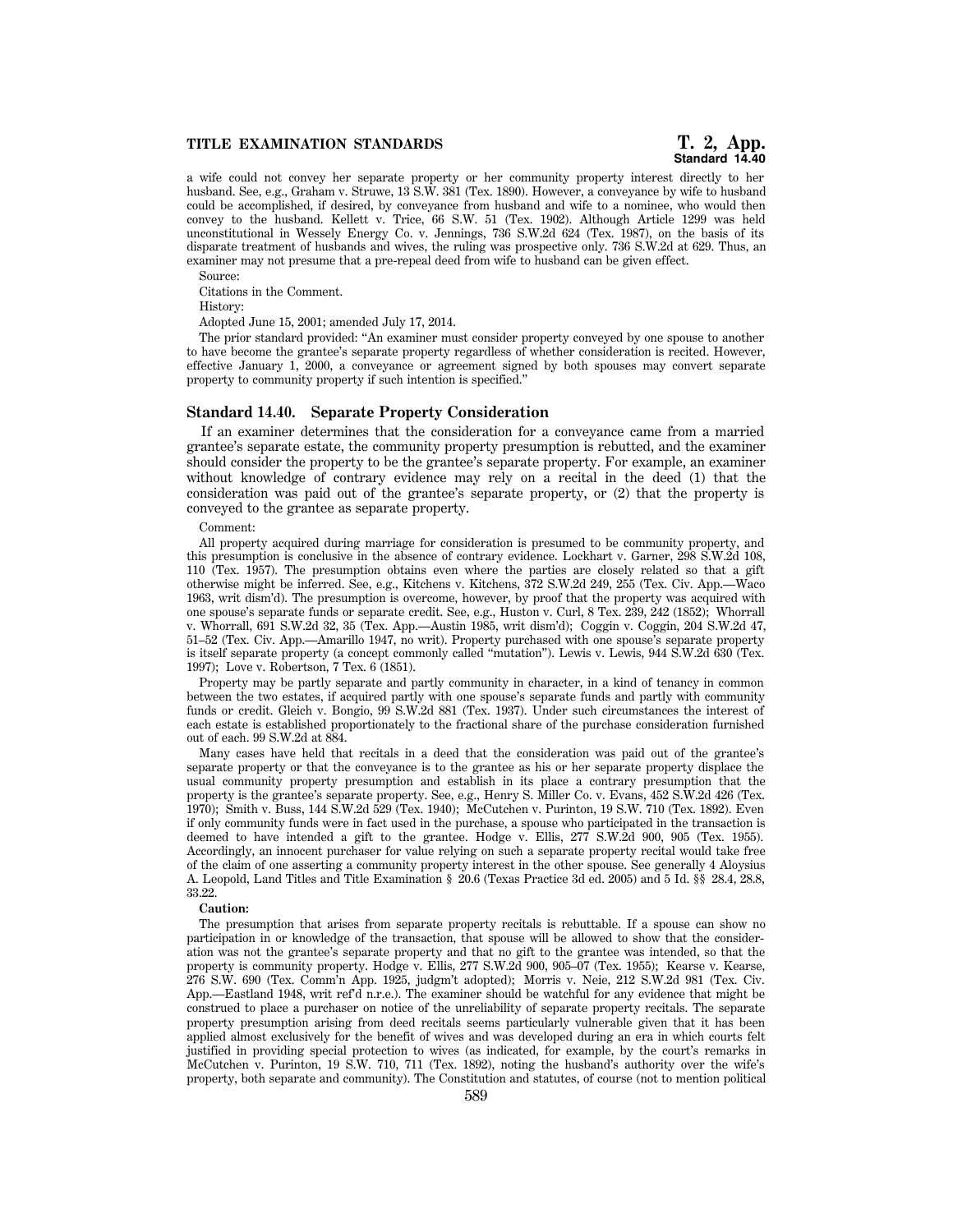and cultural reality), no longer allow courts to indulge in the protection of wives while not affording similar protection to husbands.

Source: Citations in the Comment. History: Adopted June 15, 2001.

# **Standard 14.50. Community Property Presumption May Be Rebutted By Showing Of Domicile In Common Law Jurisdiction**

An examiner may consider the community property presumption to be rebutted if it is shown the acquiring spouse was domiciled in a common law jurisdiction at the time of acquisition and if there is no indication that community funds or credit were used in the purchase.

#### Comment:

Under the common law as generally applied in non-community property states, a spouse's funds are his or her separate estate. See Oliver v. Robertson, 41 Tex. 422, 425 (1874). It follows that if money earned in a common law state, being separate property, is paid for Texas real property, the real property takes on the same separate character. Huston v. Colonial Trust Co., 266 S.W.2d 231, 233 (Tex. Civ. App.—El Paso 1954, writ ref'd n.r.e.). Citing that case and others, the court in Orr v. Pope, 400 S.W.2d 614, 616–17 (Tex. Civ. App.—Amarillo 1966, no writ), declared it to be the law of this state that where a spouse acquires Texas real property while residing in a common law state, the real property is separate property.

Community property laws now prevail in Texas, Louisiana, New Mexico, Arizona, California, Washington, Idaho and Nevada, as well as in many foreign countries. 7 Richard R. Powell & Patrick J. Rohan, Powell on Real Property § 53.01(3), at 53–6 (1997). Wisconsin's Uniform Marital Property Act, enacted in 1983, establishes a system analogous to community property. Id. at 53–7. The Alaska Community Property Act, Alaska Stat. §§ 34.77.010–34.77.995, in 1998 established a community property system applicable only to spouses who have chosen it by written agreement. The examiner may not apply a separate property presumption on the basis of residency outside Texas if it appears the owner was domiciled in another community property jurisdiction.

#### **Caution:**

This standard should be applied narrowly and cautiously. The fact of domicile in a common law jurisdiction should be clear, and the separate character of property should not be presumed if there are any indications that community property consideration could have been paid, such as past residence in Texas or another community property state. The examiner may apply the standard more liberally as time passes without any apparent spousal claim.

Establishment of the fact of the grantee's domicile to a sufficient certainty will often require inquiry outside the record. The laws of any jurisdiction are, of course, subject to change and interpretation. Prudence may require verification that the common law has not been altered in the foreign jurisdiction in question in a manner that might render the acquiring spouse's consideration community property in the analysis of a Texas court. See Huston v. Colonial Trust Co., 266 S.W.2d 231, 233–34 (Tex. Civ. App.—El Paso 1954, writ ref'd n.r.e.), in which the court complains of being almost worn down with citation of Pennsylvania authorities in an unsuccessful effort to convince it that the wife had some interest akin to community property. During the 1940s several states, including Hawaii, Michigan, Nebraska, Oklahoma and Oregon, enacted community property systems to take advantage of federal tax laws then effective. Those states repealed their community property laws after legislation removed the tax advantages of community property in 1948. 7 Richard R. Powell & Patrick J. Rohan, Powell on Real Property § 53.08(1), at 53-108 (1997).

Tex. Fam. Code § 7.002 authorizes the court, in a decree of divorce or annulment, to order a division of property acquired by either spouse while domiciled in another state that would have been community property if the acquiring spouse had been domiciled in Texas. Although Tex. Const. art. I, § 19 prohibits the divestiture of separate property acquired as such by a Texas resident, Eggemeyer v. Eggemeyer, 554 S.W.2d 137 (Tex. 1977), the constitutionality of the divorce court's authority over ''quasicommunity'' property under Family Code § 7.002 has been upheld. Cameron v. Cameron, 641 S.W.2d 210 (Tex. 1982); Ismail v. Ismail, 702 S.W.2d 216 (Tex. App.—Houston [1st Dist.] 1985, writ ref'd n.r.e.). An examiner who is aware of a divorce involving a person who acquired Texas real property for consideration while residing in a common law jurisdiction should investigate the court's division of the property, if any, in the same manner as for the spouses' community property. (Note, however, that § 7.002 only empowers the court to order division of this kind of property in a decree of divorce or annulment. If the spouses' divorce was granted outside Texas, it appears the statute has no application.)

Citations in the Comment. History:

Source: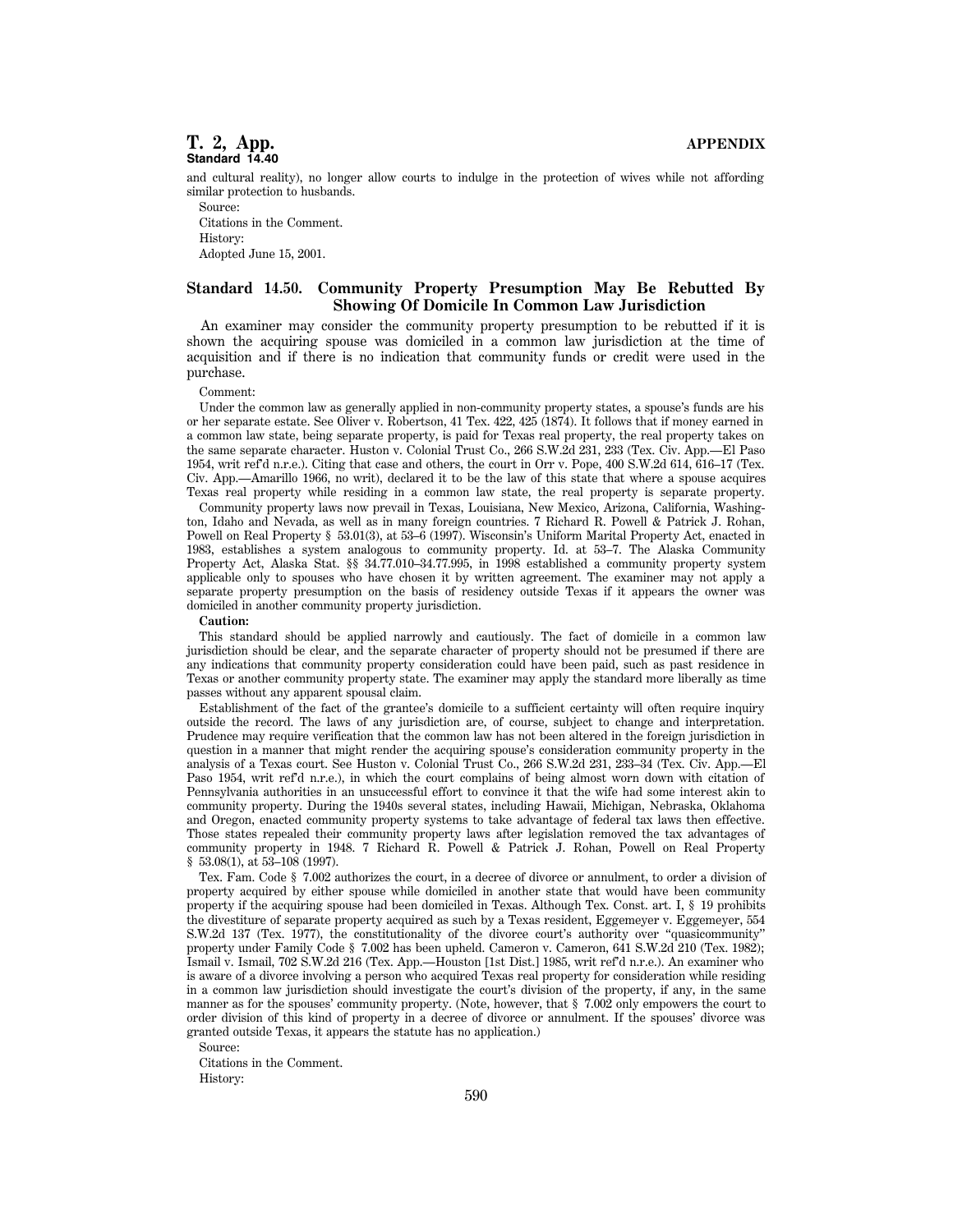# **TITLE EXAMINATION STANDARDS**

Adopted June 15, 2001.

# **Standard 14.60. Necessity For Joinder When Community Property Is In Name Of Both Spouses**

If property is acquired during marriage by a deed naming both spouses as grantees, an examiner should not give effect to a subsequent conveyance of the property unless (1) it is joined by both spouses or (2) it was made by the husband before January 1, 1968, and did not convey homestead property.

Comment:

Community property not subject to the sole management of one of the spouses is subject to their joint management, control and disposition. Tex. Fam. Code § 3.102(c). Tex. Fam. Code § 3.104(a) establishes the presumption that property held in one spouse's name is subject to his or her sole management, leaving property acquired in both spouses' names subject to joint management. It seems to follow that if property is held in the names of both spouses, a deed from one spouse alone is ineffective as to either the entire community interest or the granting spouse's share, Dalton v. Don J. Jackson, Inc., 691 S.W.2d 765 (Tex. App.— Austin 1985, no writ), except where it is from one spouse to the other. In re Marriage of Morrison, 913 S.W.2d 689 (Tex. App.—Texarkana 1995, writ denied). Although there is authority that a conveyance by one of the spouses may be given effect as to that spouse's half of the property, Williams v. Portland State Bank, 514 S.W.2d 124 (Tex. Civ. App.—Beaumont 1974, writ dism'd); see Vallone v. Miller, 663 S.W.2d 97, 98 (Tex. App.—Houston [14th Dist.] 1983, writ ref'd n.r.e.), the Dalton court points out that this would, in effect, permit one spouse unilaterally to partition joint management community property. Since community property may only be partitioned upon strict compliance with Tex. Const. art. XVI, § 15, one spouse's purported conveyance of only his or her interest is ineffective. 691 S.W.2d at 768.

Before January 1, 1968, the Texas statutes vested the management of the entire community estate in the husband. Tex. Rev. Civ. Stat. art. 4619 (1925) (amended 1967, repealed 1969). During the period of the husband's management, a deed from him alone was considered sufficient to convey the community's interest in all property except homestead, regardless of how legal title was held.

There are unusual circumstances under which property subject to joint management may be conveyed by one spouse alone. Tex. Fam. Code §§ 3.301 and 3.302 expressly authorize the remaining spouse to petition the court for sole management if the other spouse has disappeared, has permanently abandoned the petitioning spouse, or the spouses are permanently separated, and case law supports the remaining spouse's authority to convey when the other has disappeared or has become incapacitated or incarcerated. See, e.g., Reed v. Beheler, 198 S.W.2d 625, 628 (Tex. Civ. App.—Fort Worth 1946, no writ). When one spouse has been judicially declared incapacitated, Tex. Estates Code § 1353.002 gives sole management of the community estate to the other spouse.

# **Caution:**

If the examiner encounters a deed of joint management community property executed by only one spouse, it may not be ignored as being invalid. The grantee may be able to argue, for example, that the non-signing spouse consented to the conveyance. At the very least, such a deed casts a cloud on title that should be investigated.

Source: Citations in the Comment.

History:

Adopted June 15, 2001; amended July 17, 2014.

The prior standard provided: ''If property is acquired during marriage by a deed naming both spouses as grantees, an examiner may not give effect to a subsequent conveyance of the property unless (1) it is joined by both spouses or (2) it was made by the husband before January 1, 1968, and did not convey homestead property.''

# **Standard 14.70. Necessity For Joinder When Community Property Is In Name Of Only One Spouse**

Subject to Standard 14.90, where community property has been acquired in the name of only one spouse, an examiner may rely on the grantee's authority to execute a subsequent conveyance as grantor, without joinder of the other spouse; however, the examiner should not pass a conveyance of community property held in the name of the wife made before January 1, 1968, without the husband's joinder or consent.

#### Comment:

During marriage each spouse has the sole management, control and disposition of the community property that the spouse would have owned if single. Tex. Fam. Code § 3.102(a). (Exceptions involving unusual circumstances such as the permanent abandonment of the petitioning spouse, permanent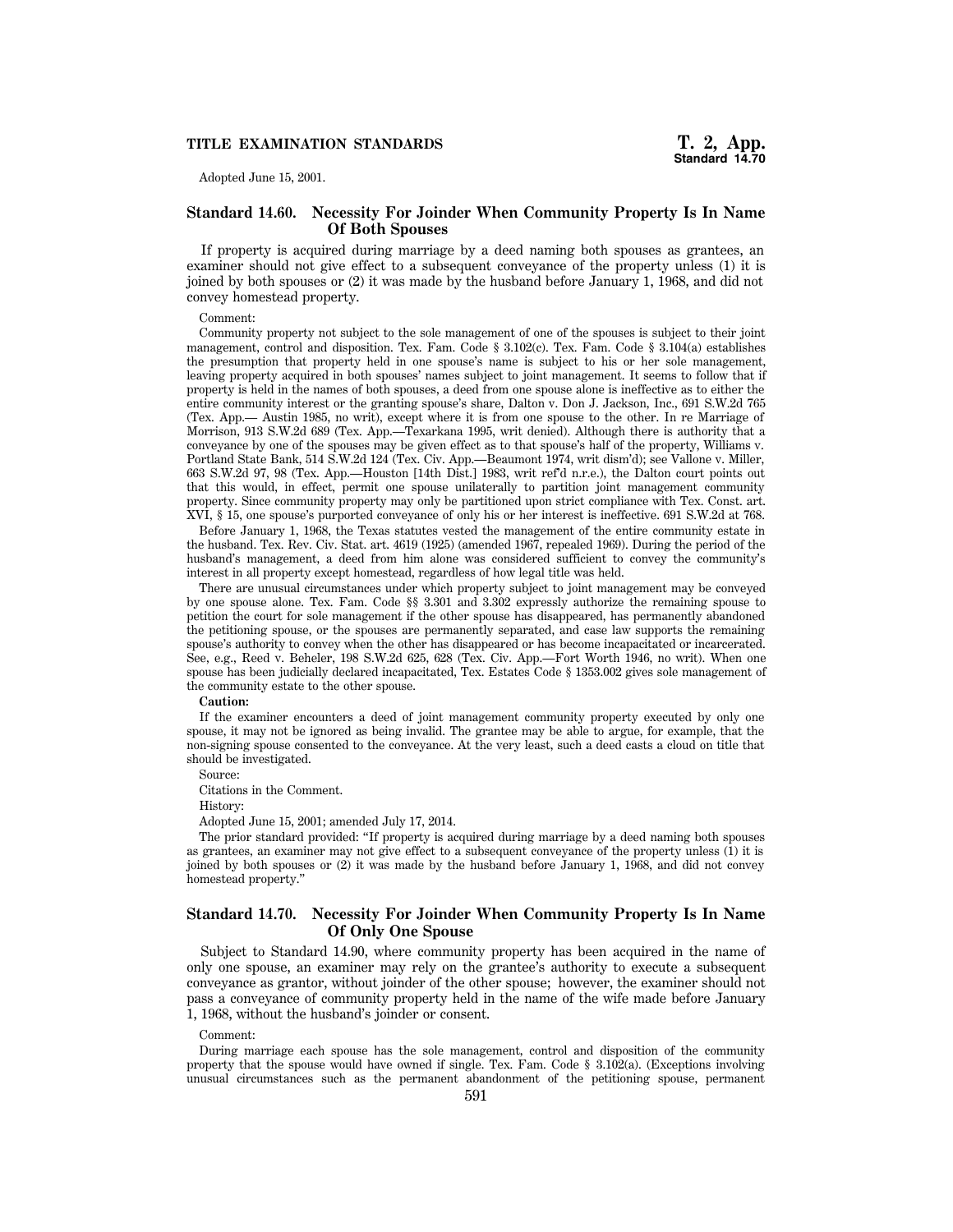separation or disappearance of the managing spouse are allowed, with court approval, by Tex. Fam. Code. §§ 3.301 and 3.302; and these kinds of circumstances may validate a conveyance by the nonmanaging spouse regardless of judicial action. See, e.g., Reed v. Beheler, 198 S.W.2d 625, 628 (Tex. Civ. App.—Fort Worth 1946, no writ). To the same effect are Tex. Estates Code §§ 1353.002, 1353.003 regarding a spouse judicially declared to be incapacitated.) Property is presumed subject to a spouse's sole management, control, and disposition if it is held in that spouse's name, and a third party may rely on the presumption. Tex. Fam. Code § 3.104. The sale of homestead, however, whether it consists of separate or community property, generally requires the joinder of both spouses. Tex. Fam. Code § 5.001; see Standard 14.90. **Caution:**

On termination of the marriage by death or divorce, the community having been dissolved, the spouse in whose name community property was acquired no longer has any authority to convey the other's community share, Burnham v. Hardy Oil Co., 195 S.W. 1139 (Tex. 1917), except as may be authorized by the laws concerning community survivorship. See Standards 11.80 and 11.90. Therefore, if the record discloses the marriage's dissolution or facts that would, on inquiry, lead a prudent person to discover it, the examiner may not rely on the power of the holder of legal title over the entire interest of the community. See, e.g., Myers v. Crenshaw, 116 S.W.2d 1125, 1130 (Tex. Civ. App.—Texarkana 1938), aff'd, 137 S.W.2d 7 (Tex. 1940).

The Texas statutes formerly vested the entire management of community property in the husband. Tex. Rev. Civ. Stat. art. 4619 (1925) (amended 1967, repealed 1969). Before the effective date of the amendment, January 1, 1968, therefore, the general rule expressed in this standard would not apply to a conveyance of community property acquired in a married woman's name. Such property could instead be conveyed only by the husband, or at least with his consent. Lockhart v. Garner, 298 S.W.2d 108 (Tex. 1957). The constitutionality of the former statute may be subject to challenge on the basis of its disparate treatment of husbands and wives. See Wessely Energy Co. v. Jennings, 736 S.W.2d 624 (Tex. 1987), which held unconstitutional the long-repealed statute requiring the husband's joinder in his wife's conveyance of her separate property. The ruling in Wessely Energy was prospective only, however, 736 S.W.2d at 629, and the examiner should presume that the exception noted in this **Caution** still governs pre–1968 conveyances.

Source: Citations in the Comment. History: Adopted June 15, 2001.

# **Standard 14.80. No Presumption Of Marriage**

Where the examiner is not aware that the grantor was married at the time of acquisition, the examiner need not inquire into the possible existence of a spouse's community property interest. The examiner should not infer that the grantor was married at the time of acquisition merely from a recital that the grantor is a widow or a widower.

#### Comment:

A purchaser without actual knowledge or constructive notice that the grantor was married at the time of acquisition will take free of any claim by the former spouse or the spouse's heirs or devisees. Hill v. Moore, 62 Tex. 610 (1884); McClenny v. Humble Oil & Refining Co., 179 S.W.2d 798 (Tex. Civ. App.— Texarkana 1944, writ ref'd w.o.m.). For example, a purchaser without notice of a former spouse's interest pursuant to a prior marriage will take free of it unless a certified copy of the divorce decree or other evidence of the dissolution has been recorded in the real property records of the county where the land is located. Benn v. Security Realty & Development Co., 54 S.W.2d 146, 150 (Tex. Civ. App.—Beaumont 1932, writ ref'd). Even if the purchaser is put on notice that the grantor was formerly married and that the marriage has terminated, for example by a recital that the grantor is a widow or widower, the purchaser will still take free of claims under the spouse, as a bona fide purchaser for value, where the purchaser has no knowledge that the grantor had a spouse living at the time the property was acquired. Gilmer's Estate v. Veatch, 117 S.W. 430 (Tex. 1909); Griggs v. Houston Oil Co., 213 S.W. 261 (Tex. Comm'n App. 1919, judgm't adopted); Strong v. Strong, 66 S.W.2d 751 (Tex. Civ. App.—Texarkana 1933), aff'd on other grounds, 98 S.W.2d 346 (Tex. 1936).

#### **Caution:**

If the record discloses that the grantor was married at the time of acquisition, or discloses facts that would lead a prudent person to inquire and thereupon discover the marriage, a purchaser will be subject to claims by or under the former spouse. For example, the court in Hill v. Moore, 19 S.W. 162 (Tex. 1892), held that where a Republic of Texas land grant, although in the name of the husband only, was of a type available only to the head of a family, a purchaser was on notice to inquire into the identity of the man's family members and would have discovered that he had been married at the time of the grant. In Myers v. Crenshaw, 116 S.W.2d 1125, 1130 (Tex. Civ. App.—Texarkana 1938), aff'd, 137 S.W.2d 7 (Tex. 1940), the joinder of several of a deceased wife's children with their father in the execution of a deed, where there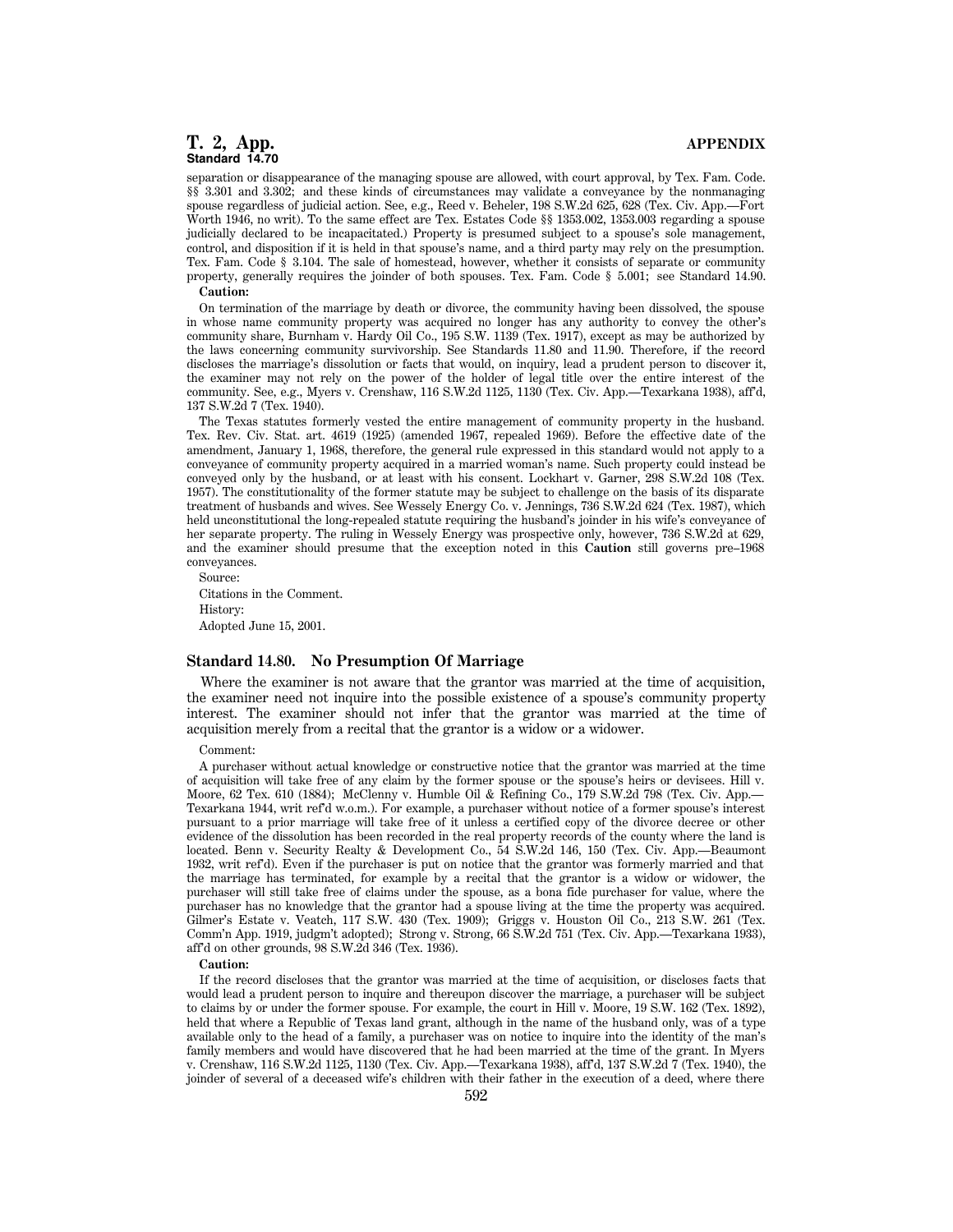was no question of the reason for their joinder, was held to put a purchaser on notice of the wife's interest.

If the spouses (whether in a formal or common law marriage) actually occupy the property and use it as a home, a purchaser is on notice of its probable homestead character. First State Bank v. Zeanon, 169 S.W.2d 735, 739 (Tex. Civ. App.—Waco 1943, writ ref'd w.o.m.). Accordingly, an examiner should, when appropriate, require inquiry into the possibility that the property is homestead, which would require joinder of both spouses in any conveyance. In case of any doubt, both spouses should be required to join in the conveyance. See Standard 14.90 regarding conveyances of homestead generally.

This standard is meant to apply to the examiner's consideration of a conveyance made by a grantor who acquired title by deed, not necessarily by passage of title through a decedent's estate. Because a purchaser of an interest that has passed through a decedent's estate is charged with notice of the beneficiaries' identity, Sanburn v. Schuler, 23 S.W. 641 (Tex. 1893), an examiner should consider the possibility that a community property or homestead interest may exist or have existed in a surviving or predeceased spouse. An examiner considering a decedent's estate will rarely, if ever, encounter circumstances in which available information reveals the identity of the decedent's heirs or devisees with sufficient certainty but does not somehow disclose, or at least lead to inquiry concerning, the decedent's marital status and history. See Ross v. Morrow, 19 S.W. 1090 (Tex. 1892).

Source: Citations in the Comment. History: Adopted June 15, 2001.

### **Standard 14.90. Homestead**

If the property conveyed is or may be the homestead of married persons, whether community property or separate property, an examiner should require the joinder of both spouses, unless it is conclusively shown that the property is not, or is no longer, homestead.

### Comment:

Homestead is defined by Tex. Const. art. XVI, § 51 as not more than 200 acres not in a town or city, which may be one or more parcels, or not more than ten contiguous acres in a city, town or village, including improvements. For a single person, a rural homestead is limited by Tex. Prop. Code § 41.002(b)(2) to 100 acres. An urban homestead must be used for purposes of a home, or as both a home and place of business, on one contiguous tract. Tex. Const. art. XVI, § 51; Tex. Prop. Code § 41.002(a). The constitution makes no provision for business use of a rural homestead, but the rural acreage need not all be contiguous to the tract used as a home. Tex. Const. art. XVI, § 51; Tex. Prop. Code § 41.002(b); Riley v. Riley, 972 S.W.2d 149 (Tex. App.—Texarkana 1998, no pet.). The establishment of a tract's character as homestead requires physical occupancy, or at least overt acts of preparation, with the intent to reside on the land as a home. Gilmore v. Dennison, 115 S.W.2d 902 (Tex. 1938); 39 Aloysius A. Leopold, Marital Property and Homesteads § 25.3 (Texas Practice 1993). A homestead claimant need not actually reside on the land for it to become impressed with homestead character. See, e.g., Bartels v. Huff, 67 S.W.2d 411 (Tex. Civ. App.—San Antonio 1933, writ ref'd). Mere intent to reside on the land, however, without some overt act in preparation for physical occupancy, is insufficient. Cheswick v. Freeman, 287 S.W.2d 171 (Tex. 1956). The homestead character extends to the unsevered minerals underlying the homestead, so that, for example, both spouses must join in oil and gas leases. Gulf Production Co. v. Continental Oil Co., 164 S.W.2d 488 (Tex. 1939). Because the requirement for occupancy as a home necessarily implies surface ownership, however, no homestead character attaches to a severed mineral interest in a tract where the owner holds no right to occupy the surface other than for mineral development.

Whether the homestead is separate property of one spouse or community property, Tex. Fam. Code § 5.001 provides that neither spouse may convey it, except under certain unusual circumstances, without the other's joinder. The unusual circumstances, which now require judicial authorization, are generally set out in Tex. Fam. Code §§ 5.002 (spouse's incapacity) and 5.101–102 (spouse's disappearance or abandonment). The current statute carries forward a policy long a feature of Texas law, embodied in Tex. Const. art. XVI, § 50, and formerly in Tex. Rev. Civ. Stat. art. 1300 (1925) (repealed 1967), requiring the joinder of both spouses and formerly requiring adherence to strict requirements concerning the wife's acknowledgment.

A tract's homestead character, however, does not make a conveyance of the land (other than a mortgage or a deed of trust) by one spouse alone void. If the record title is in the name of the executing spouse, such a deed is merely inoperative while the property remains the non-signing spouse's homestead. Grissom v. Anderson, 79 S.W.2d 619, 621 (Tex. 1935); Zable v. Henry, 649 S.W.2d 136, 137 (Tex. App.— Dallas 1983, no writ). Obviously, factors such as the passage of time should be taken into consideration in assessing whether it is necessary that inquiry be made into whether a tract of land conveyed by one spouse alone was homestead.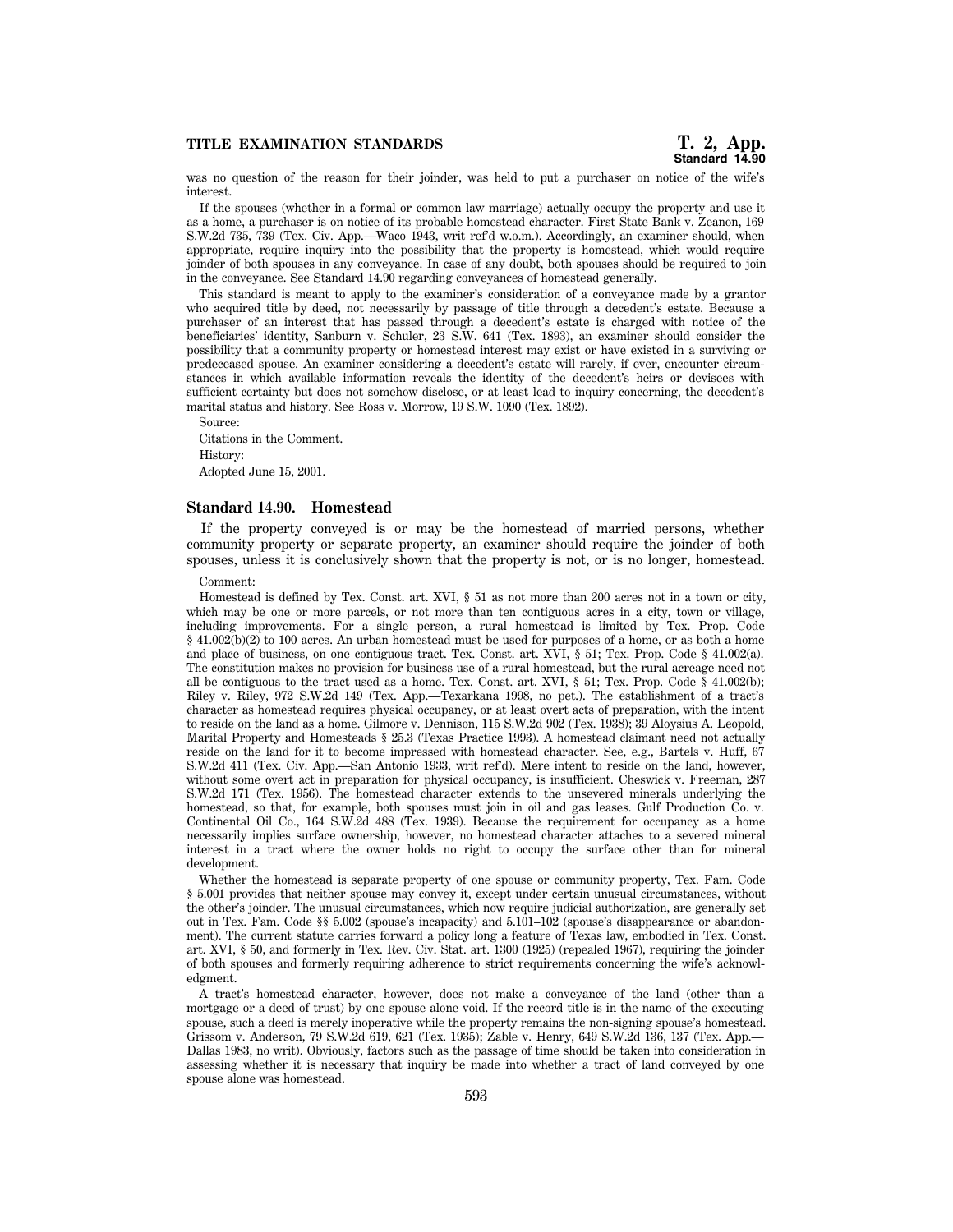Unlike a deed, a mortgage or deed of trust granting a lien on homestead property is absolutely void unless joined by both spouses. Inge v. Cain, 65 Tex. 75 (1885). This is because the Texas Constitution provides that no mortgage, trust deed, or other lien ''shall ever be valid'' except as authorized thereby. Tex. Const. art. XVI, § 50(c). (Joinder by both spouses is only one of many strict requirements and limitations the constitution places on the mortgaging of homestead.) Thus, the failure of one of the spouses to join in a deed of trust or other mortgage is not cured even though the property ceases to be homestead. Toler v. Fertitta, 67 S.W.2d 229 (Tex. Comm'n App. 1934, judgm't adopted). However, effective June 17, 2011, the occupying co-owner of residential homestead property may, upon proof of certain conditions, act as agent and attorney-in-fact for the other co-owner in encumbering the property for purposes of preserving or improving the property. Tex. Prop. Code §§ 65.001 to .004. Nonetheless, a deed of trust or other mortgage to secure the purchase money for property that is to be acquired by one spouse and is to become homestead need only be executed by the acquiring spouse. Skelton v. Washington Mut. Bank, F.A., 61 S.W.3d 56 (Tex. App.—Amarillo 2001, no pet.) (at least if the deed retains an express vendor's lien); Minnehoma Financial Co. v. Ditto, 566 S.W.2d 354 (Tex. Civ. App.— Fort Worth 1978, writ ref'd n.r.e.); Farmer v. Simpson, 6 Tex. 303, 310 (1851).

For a discussion of judgment liens clouding homesteads, see Standard 15.30. For discussion of trusts that include homestead property, see **Caution** to Standard 9.10.

#### **Caution:**

The examiner should always begin with the assumption that a tract of land that includes surface ownership is homestead and, before relying on a conveyance by one spouse alone, require a definite showing that it is not. An examiner should exercise a great deal of care in relying on extrinsic evidence to confirm that the property is not homestead. A purchaser or lender may be charged with the fact that a tract is homestead if it is occupied by the owner as a home, Texas Land & Loan Co. v. Blalock, 13 S.W.12 (Tex. 1890); Gibraltar Savings & Building Ass'n v. Harper, 41 S.W.2d 130 (Tex. Civ. App.—Austin 1931, writ ref'd); and the public records seldom reveal sufficiently definite and complete evidence of a tract's homestead character. In case of any reasonable doubt, an affidavit of the owners designating other property as homestead and stating that the property to be conveyed or encumbered is not homestead is now conclusive in favor of a purchaser or lender without contrary knowledge and should be required. Tex. Const. art. XVI, § 50. If any question remains after investigation, an examiner should require that both spouses join in the conveyance. Where the property is separate property of one of the spouses or is community property held in the name of only one of them, the other spouse may be recited to be joining ''pro forma.'' Because a spouse may have homestead rights arising from a common law marriage the same as from a formal one, a cautious examiner might consider requiring joinder of any two persons who occupy the same residence absent conclusive evidence that they are not married. Of course, both spouses should be required to join in a deed for any property that is not clearly non-homestead in character. See Standard 14.60.

Source:

Citations in the Comment.

History:

Adopted June 15, 2001; amended July 17, 2014.

The prior standard provided: ''If the property conveyed is or may be the homestead of married persons, whether community property or separate property, an examiner must require the joinder of both spouses, unless it is conclusively shown that the property is not, or is no longer, homestead.''

#### **Standard 14.100. Divorce Or Annulment**

Absent a conveyance or agreement between the parties providing otherwise or a judicial decree imposing an equitable lien, the examiner should treat the separate property of each spouse as unaffected by a divorce or annulment. The examiner should examine the judgment of dissolution and any accompanying property settlement agreement for their effect on community property. Community property not divided by the court or by the spouses is owned equally by the former spouses as tenants in common.

Comment:

In a decree of divorce or annulment, the court divides the marital estate in a manner it deems just and right, having due regard for the rights of each party and any children of the marriage. Tex. Fam. Code § 7.001. The division need not be equal, Williams v. Williams, 325 S.W.2d 682 (Tex. 1959), and the court may even award all of the community property to just one of the spouses. Reardon v. Reardon, 359 S.W.2d 329 (Tex. 1962). The court may incorporate the parties' agreement for division of their property in its decree. Tex. Fam. Code § 7.006. The court is not empowered, however, to divest one spouse of his or her separate real property and award it to the other, Eggemeyer v. Eggemeyer, 554 S.W.2d 137 (Tex. 1977); however, a court may impose an equitable lien to secure reimbursement for improvements made with community funds. Heggen v. Pemelton, 836 S.W.2d 145, 146 (Tex. 1992). Subject to homestead restrictions, an equitable lien may be imposed by a court on property of a marital estate to secure a claim for economic contribution by another marital estate. Tex. Fam. Code § 3.406. If the court and the parties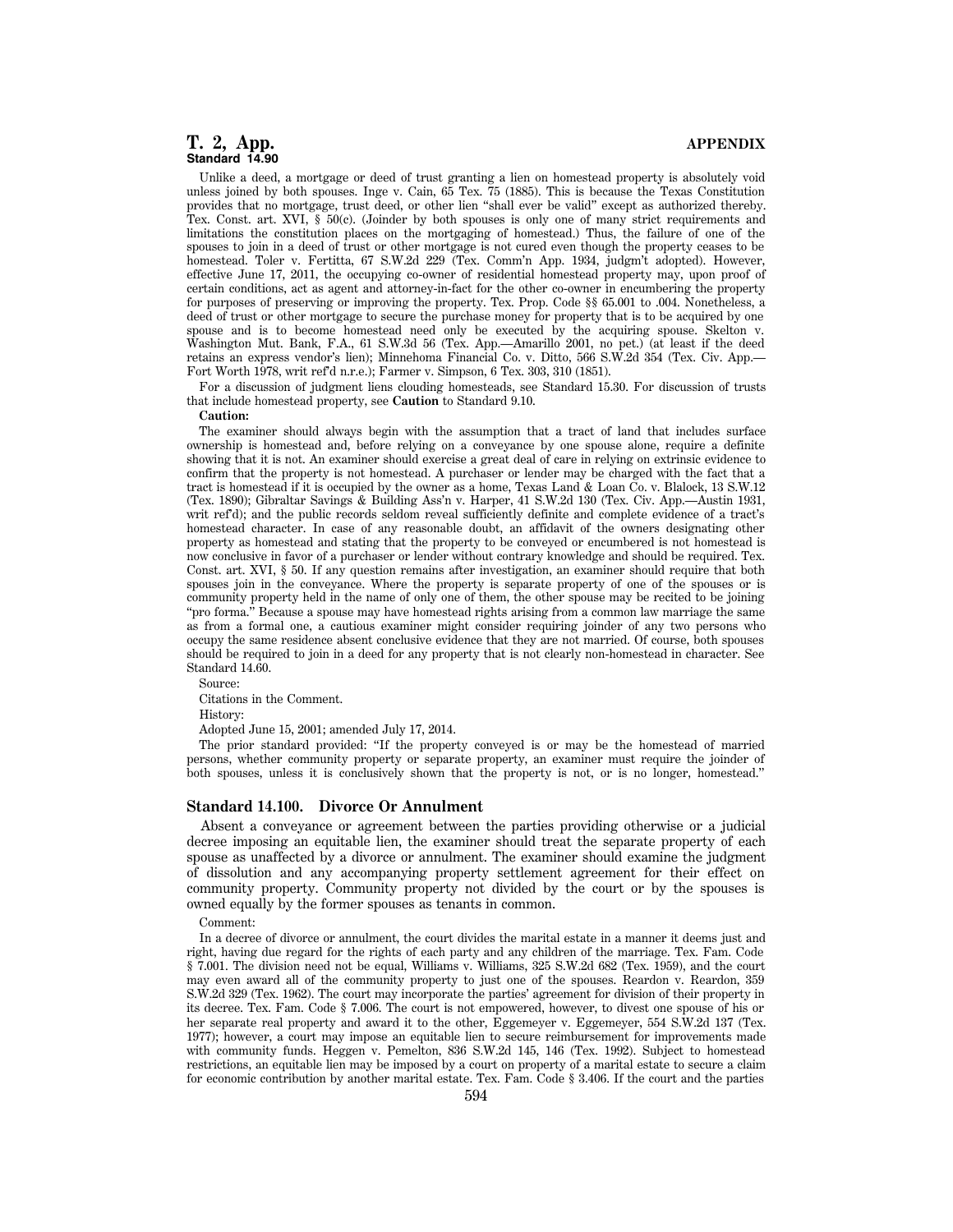fail to make a division of their community property, the former spouses become equal tenants in common, the same as if they had never been married. Kirkwood v. Domnau, 16 S.W. 428 (Tex. 1891).

Following a divorce or annulment affecting community property, a certified copy of the divorce decree, any property settlement agreement that it incorporates, and any conveyance between the spouses should be recorded in the real property records of the county where the property is located to provide constructive notice of the new status of the spouses and their property. Myers v. Crenshaw, 116 S.W.2d 1125, 1131 (Tex. Civ. App.—Texarkana 1938), aff'd, 137 S.W.2d 7 (Tex. 1940); Benn v. Security Realty & Development Co., 54 S.W.2d 146, 150 (Tex. Civ. App.—Beaumont 1932, writ ref'd); Prewitt v. United States, 792 F.2d 1353 (5th Cir. 1986).

The court's division of community property amounts to a partition, and its judgment vests title to the real property in the spouse to whom it is awarded. Hailey v. Hailey, 331 S.W.2d 299 (Tex. 1960). The recordation of a certified copy of the divorce decree in the real property records of the county where the land is located, Tex. Prop. Code § 12.013, is sufficient to evidence record title in the spouse to whom the tract has been allotted, without a conveyance from the other spouse or other formality, so long as the decree adequately describes the property in question, either in specific terms or generally (e.g., "all real property held in the name of Wife'') and is clear in its intent to vest title in the spouse to whom the property is awarded. See Brinkley v. Brinkley, 381 S.W.2d 725 (Tex. Civ. App.—Houston 1964, no writ).

In the case of a trust executed by two married individuals whose marriage is subsequently dissolved where the trust contains provisions in favor of the other spouse, on the death of one of the divorced individuals, the trustee is to divide the trust into two trusts, each composed of property attributable to the contributions of only one of the divorced individuals. Tex. Estates Code § 123.056.

# **Caution:**

The courts of one state have no jurisdiction to divide marital real property in another state. See Fall v. Eastin, 215 U.S. 1 (1909); McElreath v. McElreath, 345 S.W.2d 722 (Tex. 1961); Morris v. Hand, 8 S.W. 210 (Tex. 1888); Keith v. Keith, 763 S.W.2d 950, 954 (Tex. App.—Fort Worth 1989, no writ). Thus, although presumptively effective to have dissolved the marriage, a judgment of divorce or annulment from a jurisdiction other than Texas cannot be given effect to the extent it purports to divide the spouses' real property in Texas. Unless a conveyance or other self-executing agreement between the spouses provides for a different division, community property of spouses divorcing outside Texas must be considered to be owned by each of them equally after the divorce.

Source:

Citations in the Comment.

History:

Adopted June 15, 2001; amended July 17, 2014.

The prior standard provided: ''Absent a conveyance or agreement between the parties providing otherwise or a judicial decree imposing an equitable lien, the examiner must treat the separate property of each spouse as unaffected by a divorce or annulment. The examiner must examine the judgment of dissolution and any accompanying property settlement agreement for their effect on community property. Community property not divided by the court or by the spouses is owned equally by the former spouses as tenants in common.''

# **CHAPTER XV**

### **LIENS AND LIS PENDENS**

# **Standard 15.10. Liens Generally**

An examiner should identify all liens, both contractual and statutory, relevant to the interests under examination and advise the client regarding any actions that are appropriate to the purpose of the examination. An examiner need not identify a lien that is barred by limitations or is otherwise unenforceable.

#### Comment:

Determining the significance of a lien or encumbrance and drafting appropriate requirements for a particular situation requires careful and skillful analysis by the examiner. The examiner ordinarily disclaims coverage of liens that might not appear of record or ripen until after the closing date of the opinion (such as involuntary mechanics' and materialmen's liens); however, if the purpose of the examination is to determine the validity and priority of liens, an examiner should caution the client about the possible existence of unrecorded liens.

Mortgage or Deed of Trust: A mortgage or deed of trust is an interest in real property providing security for the performance of an obligation, usually evidenced by a note. On default, the mortgage or deed of trust may be foreclosed, the property may be sold, and the proceeds applied for the mortgagee's benefit. While a mortgage is a two-party instrument between a mortgagor and mortgagee, a deed of trust is a conveyance to a trustee for the benefit of the mortgagee and, in Texas, gives the trustee the power of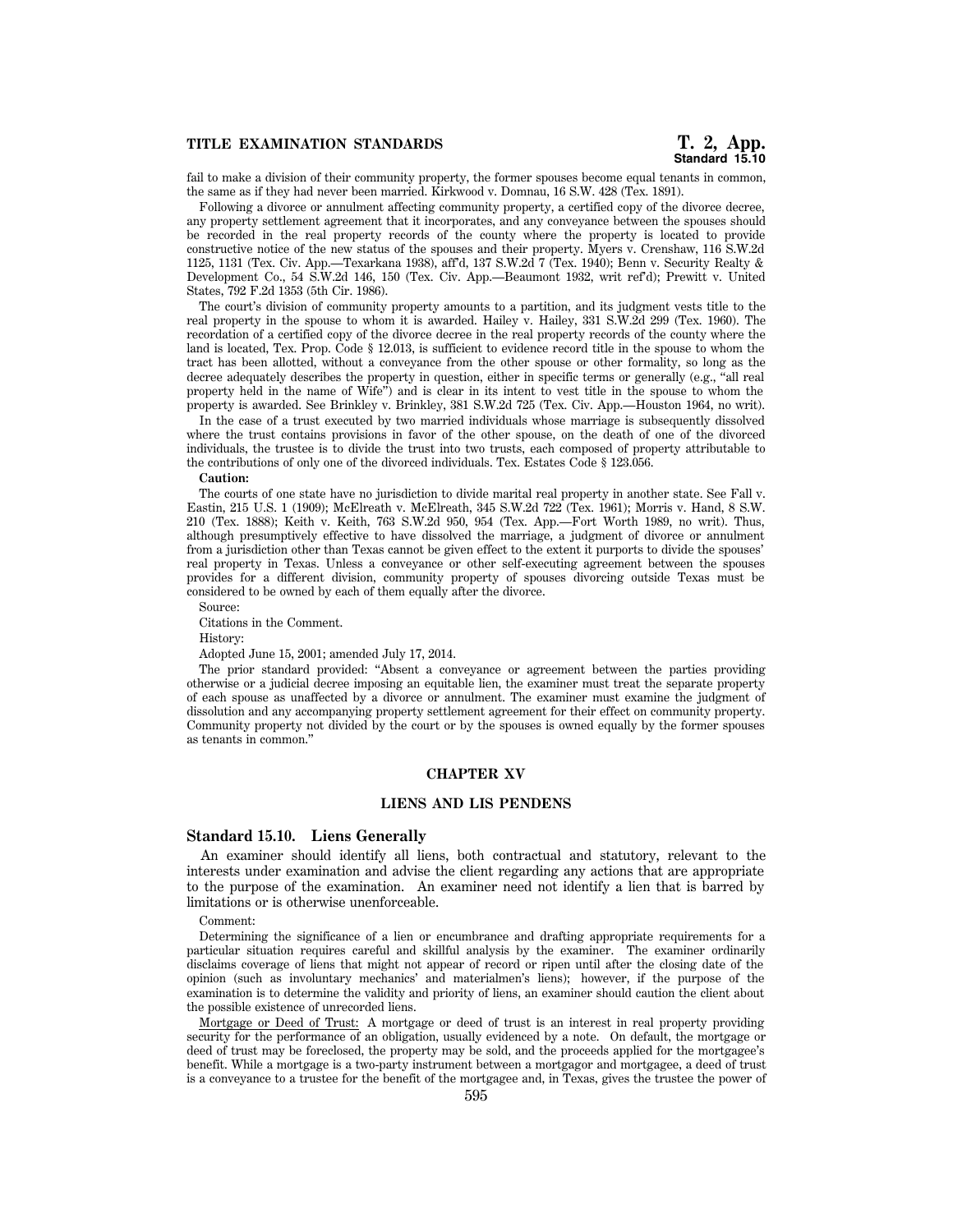nonjudicial foreclosure and sale. Johnson v. Snell, 504 S.W.2d 397, 399 (Tex. 1973). The general practice in Texas is to use a deed of trust; however, lenders and attorneys commonly use the terms ''mortgage'' and ''deed of trust'' interchangeably. The secured creditor under a deed of trust is often identified as the "beneficiary" or "mortgagee," the debtor is often identified as the "borrower," "grantor," or "mortgagor,' and the party having the power of nonjudicial foreclosure and sale in the event of default is identified as the "trustee."

Mortgaged Property: Absent some statutory or other legal inhibition, any alienable interest in real property may be mortgaged. Cadle Co. v. Caamano, 930 S.W.2d 917, 920 (Tex. App.–Houston [14th] Dist.] 1996, no writ). Appurtenances are rights and interests in related real property that are essential to the full enjoyment of the subject property. A security interest in real property automatically extends to appurtenances. Pine v. Gibraltar Savings Assoc., 519 S.W.2d 238, 242 (Tex. Civ. App.–Houston [1st Dist.] 1974, writ ref'd n.r.e.). Rights and interests in other property that are useful but not essential for the full enjoyment of the described property are not considered appurtenances. Thus, a security interest in the described property does not automatically extend to those rights and interests. Balcar v. Lee County Cotton Oil Co., 193 S.W. 1094, 1095 (Tex. Civ. App.–Austin 1917, no writ).

Lien Theory: Texas follows the ''lien theory'' of mortgages and deeds of trust, under which the creditor or the trustee, despite granting language in the instrument, is not regarded as the owner of the property securing the debt. Taylor v. Brennan, 621 S.W.2d 592, 593 (Tex. 1981); NCNB Tex. Nat'l Bank v. Sterling Projects, Inc., 789 S.W.2d 358, 359 (Tex. App.–Dallas 1990, writ dism'd w.o.j.). Legal title does not pass from the mortgagor, and the mortgagee receives only a lien or equitable title. Flag–Redfern Oil Co. v. Humble Exploration Co., 744 S.W.2d 6, 8 (Tex. 1987); First Baptist Church v. Baptist Bible Seminary, 347 S.W.2d 587, 590–591 (Tex. 1961). A mortgagee ordinarily has no right of possession. The mortgagor remains entitled to possession of the land and is entitled to use the land without being accountable to the mortgagee, except for waste. State v. First Interstate Bank, 880 S.W.2d 427, 429–430 (Tex. App.–Austin 1994, writ denied); NCNB Tex. Nat'l Bank v. Sterling Projects, Inc., 789 S.W.2d 358, 359 (Tex. App.–Dallas 1990, writ dism'd w.o.j.).

Vendor's Lien: A vendor's lien is a lien in favor of the seller of real property to secure payment of the unpaid purchase price. The usual practice in Texas is to expressly reserve a vendor's lien in the deed so that, when the deed is recorded, third parties will have notice of the lien. Even if the lien is not reserved in the deed, an express vendor's lien may be created by acknowledging the lien in the purchase money note. Simms v. Espindola, 310 S.W.2d 364, 366 (Tex. Civ. App.–San Antonio 1958, writ ref'd n.r.e.). An express vendor's lien makes the deed an executory sales contract and gives the seller superior title to the real property until the purchase price is paid. Under an express vendor's lien, the seller has an election of remedies on the buyer's default: (1) sue for the balance of the purchase money and foreclose the lien; (2) rescind the contract and take possession; or (3) sue to recover title and possession. Hampton v. Minton, 785 S.W.2d 854 (Tex. App.–Austin 1990, writ den.); Lusk v. Mintz, 625 S.W.2d 774 (Tex. Civ. App.–Houston [14th Dist.] 1981, no writ). A vendor's lien is an assignable interest. Cadle Co. v. Caamano, 930 S.W.2d 917, 919–920 (Tex. App.–Houston [14th Dist.] 1996, no writ). For a discussion of implied vendor's liens, see Standard 15.40. Even if an express lien is not reserved in the deed, the seller still has, by operation of law, an implied or equitable vendor's lien to secure payment of any unpaid portion of the purchase money. However, when there is no express vendor's lien in the deed, the buyer receives full title to the property, and the seller's only remedy under an equitable vendor's lien is a judicial foreclosure. Zapata v. Torres, 464 S.W.2d 926, 928 (Tex. Civ. App.–Dallas 1971, no writ).

Other Contractual Liens: A lien may be created by contract to secure practically any obligation. Commonly encountered voluntary liens include:

- (a) Mechanics' and Materialmen's Contract Lien. A contract granting a lien for improvements on real property is commonly made separately from a mortgage or deed of trust in order to address special requirements relating to the placement of liens on homesteads. For a lien contract validly to impose a lien on homestead property, it must be executed before any labor is performed or material furnished, must be filed for record in the county clerk's office, and must meet certain other requirements. Tex. Prop. Code § 53.254.
- (b) Oil and Gas Operating Agreement Lien. Commonly, oil and gas joint operating agreements impose a lien upon the interest of a party to the agreement who defaults in the performance of its obligations under the agreement. Record notice of the lien may be shown by a memorandum of the operating agreement filed in the records of the county clerk. However, even without recording, a third party may be on notice of the lien for other reasons, including a reference to the operating agreement in the chain of title. Mbank Abilene, N.A. v. Westwood Energy, Inc., 723 S.W.2d 246 (Tex. App.—Eastland 1986, no writ). See also Enduro Oil Co. v. Parish & Ellison, 834 S.W.2d 547 (Tex. App.—Houston [14th Dist.] 1992, writ denied). See generally 3 Ernest E. Smith and Jacqueline Lang Weaver, Texas Law of Oil and Gas § 17.3(C)(2) (2d ed. 2006).
- (c) Homeowners' Association Lien for Assessments. Unless there is a subordination, a homeowners' association assessment lien provided for in the declaration of restrictions has priority over subsequent rights (such as homestead rights) and transfers that occurred before the assessment was due. Inwood North Homeowners' Association v. Harris, 736 S.W.2d 632 (Tex. 1987). Regarding condominiums, however, the unit owners' association lien for unpaid assessments is given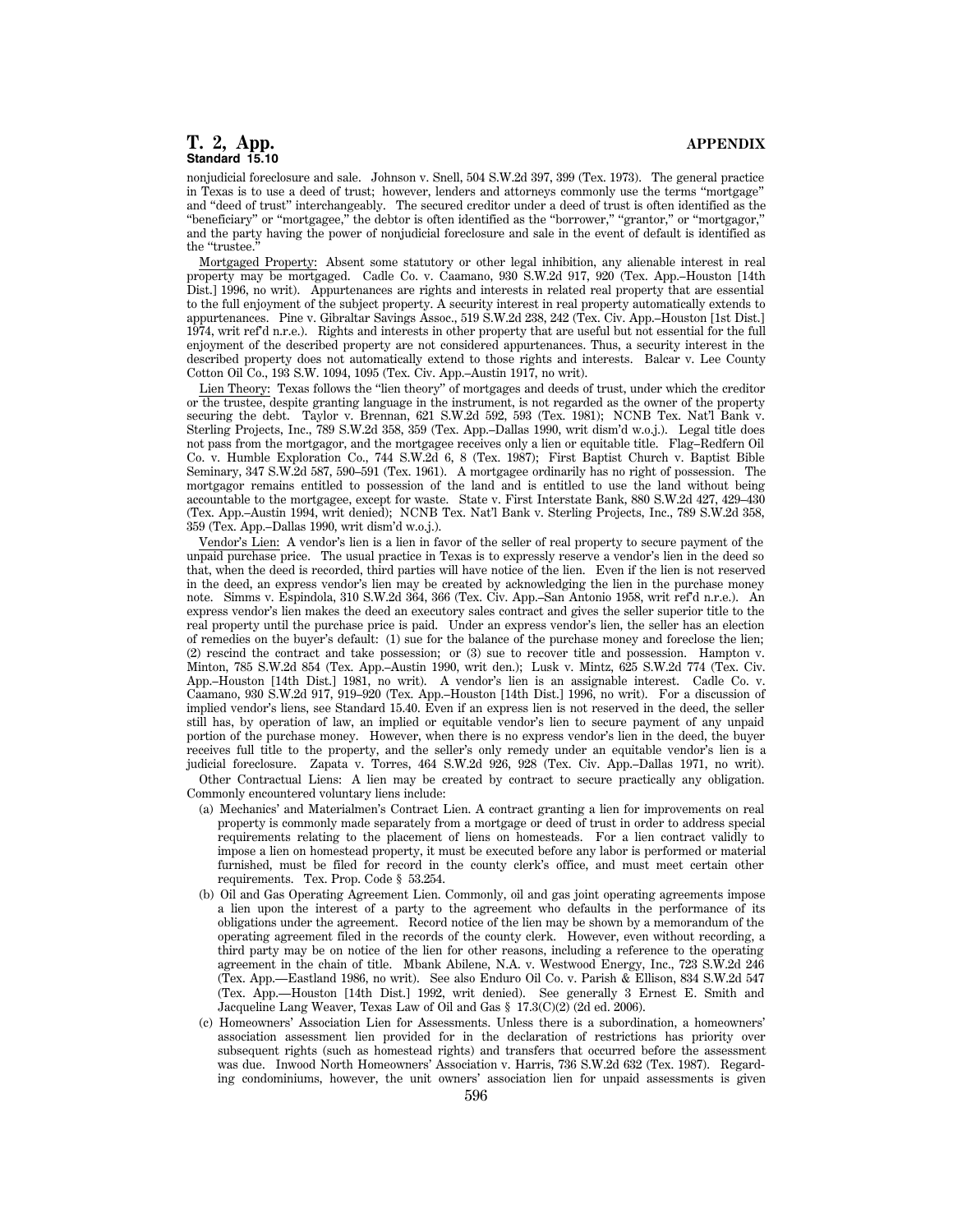statutory priority over any other lien except those listed in Tex. Prop. Code. § 82.113(b). A deed restriction or other covenant running with the land and applicable to residential real estate that requires payment of a fee for a future transfer of the property (including any lien in support thereof) by a transferee is void and unenforceable; however, this invalidity does not apply to a restriction or covenant in favor of a residential ''property owners' association'' (as defined in Tex. Prop. Code § 209.002), a tax exempt entity (26 U.S.C. §  $501(c)(3)$ ), or a governmental entity. Tex. Prop. Code § 5.017, repealed by Acts 2011, 82nd Leg., ch. 211 (H.B. 8), § 2, eff. June 17, 2011.

Formalities: Generally applicable conveyancing rules govern mortgages and deeds of trust. A mortgage, deed of trust, or other contractual lien on real estate falls within the statute of frauds. Tex. Bus. & Com. Code § 26.01(a), (b)(4); West v. First Baptist Church, 71 S.W.2d 1090, 1100 (Tex. 1934); Edward Scharf Assocs., Inc. v. Skiba, 538 S.W.2d 501, 502–503 (Tex. Civ. App.–Waco 1976, no writ). Recordation of a mortgage or a deed of trust is not essential to make it a valid and binding obligation between the immediate parties. Denson v. First Bank & Trust, 728 S.W.2d 876, 877 (Tex. App.– Beaumont 1987, no writ). An unrecorded deed of trust is effective between the parties and against any other person who has notice of it. Tex. Prop. Code § 13.001(b); Biggs & Co. v. Caldwell, 115 S.W.2d 461, 463 (Tex. Civ. App.–Fort Worth 1938, writ dism'd). If after the execution of a mortgage or a deed of trust, the mortgagor subsequently acquires title to property described in the mortgage or deed of trust, the title is automatically encumbered by the lien by virtue of the doctrine of after-acquired title (estoppel by deed). Clark v. Gauntt, 161 S.W.2d 270, 271 (Tex. 1942); Shield v. Donald, 253 S.W.2d 710, 712 (Tex. Civ. App.–Fort Worth 1952, writ ref'd n.r.e.). The doctrine of estoppel by deed does not apply to quitclaim instruments.

Judgments or documents purporting to create a lien from a purported court not expressly created or established under the Texas or U.S. constitution or not consented to by the debtor, are presumed fraudulent. For example, a document purporting to establish or assert a lien against real property and filed by a prison inmate is presumed fraudulent. Tex. Civ. Prac. & Rem. Code A§§ 12.001, 12.002; Tex. Gov't Code §§ 51.901(e) and (f).

Rents, Issues and Profits: Unless the mortgage or deed of trust provides otherwise, the property owner generally retains the right to rents, issues, and profits while the property is subject to the lien. However, the deed of trust or a separate instrument commonly includes a provision assigning to the mortgagee the mortgagor's interest in rents or other income accruing after the date of the mortgage as additional security. NCNB Tex. Nat'l Bank v. Sterling Projects, Inc., 789 S.W.2d 358, 360 (Tex. App.– Dallas 1990, writ dism'd w.o.j.); McGeorge v. Henrie, 94 S.W.2d 761, 762 (Tex. Civ. App.–Texarkana 1936, no writ).

If an assignment of rents is given as additional security for the debt, the assignment does not become operative until the creditor takes affirmative action, such as obtaining possession of the property, impounding the rents, or securing the appointment of a receiver. Summers v. Consol. Capital Special Trust, 783 S.W.2d 580, 583 (Tex. 1989). On the other hand, if the assignment of rentals is an ''absolute assignment,'' it does not create a security interest, but instead automatically gives the creditor title to the rent on the occurrence of a specified condition, such as default. NCNB Tex. Nat'l Bank v. Sterling Projects, Inc., 789 S.W.2d 358, 360 (Tex. App.–Dallas 1990, writ dism'd w.o.j.). Whether the assignment is an absolute assignment or is given as additional security depends on the intent of the parties, as determined by examining both the assignment of rents clause and the security agreement executed contemporaneously with it. Oryx Energy Co. v. Union Nat'l Bank of Tex., 895 S.W.2d 409, 415 (Tex. App.–San Antonio 1995, writ denied). Absolute assignments are not favored by the courts. If the assignment agreement or deed of trust states that the assignment of rents is given as ''further'' security for the debt and permits the creditor on default to enter the premises and collect the rents, the assignment will be construed to be a security, which must be foreclosed, not an absolute assignment. Taylor v. Brennan, 621 S.W.2d 592 (Tex. 1981).

Unless the security instrument provides otherwise, every deed of trust, mortgage, or other lien instrument signed and delivered on or after June 17, 2011, creates an assignment of rents arising from real property securing an obligation under the security instrument. Tex. Prop. Code § 64.051. A security instrument signed and delivered before June 17, 2011, is governed by the law that applied to the instrument immediately before that date, as discussed above; however, Tex. Prop. Code § 64.100 et seq. govern the enforcement of an assignment of rents, the perfection and priority of a security interest in rents, and the attachment and perfection of a security interest in proceeds even if signed and delivered prior to June 17, 2011. ''Rents'' are defined in Tex. Prop. Code § 64.001.

Landlord-Tenant: By statute, a tenant's leasehold interest is not a transferable interest and will not be subject to a security interest unless the landlord consents to subletting by the tenant. Tex. Prop. Code § 91.005; Am. Nat'l Bank & Trust v. First Wis. Mtg. Trust, 577 S.W.2d 312, 316 (Tex. Civ. App.– Beaumont 1979, writ ref'd n.r.e.). A lease provision allowing the tenant to sublet without further consent by the landlord empowers the tenant to create a security interest in the leasehold. Menger v. Ward, 30 S.W. 853, 854 (Tex. 1895). Unless the parties provide otherwise in the lease, a landlord may create a security interest in the reversion, because the landlord's reversionary interest is alienable. Wilson v. Beck, 286 S.W. 315, 321–322 (Tex. Civ. App.–Dallas 1926, writ ref'd). A security interest in the reversion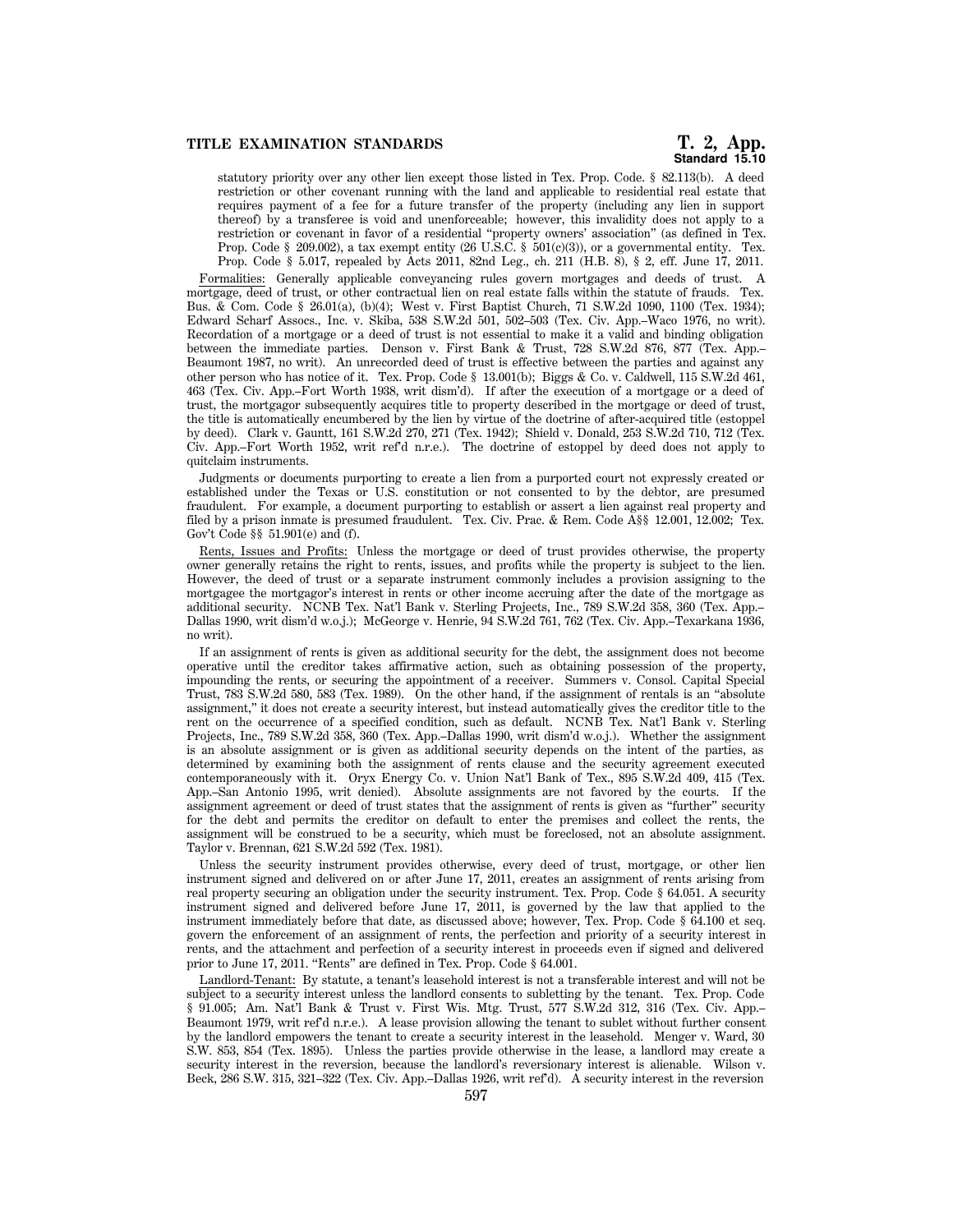is subject to any then existing lease unless the lease provides for a subordination of interests. F. Groos & Co. v. Chittim, 100 S.W. 1006, 1010–1011 (Tex. Civ. App. 1907, no writ).

Future Advance Clause: A future advance clause in a mortgage or deed of trust creates an inchoate security interest in the subject property. If and when a debt arises that is covered by the instrument, the inchoate security interest immediately and automatically ripens into a lien. Robinson v. Nat'l Bank of Commerce, 515 S.W.2d 166, 168 (Tex. Civ. App.–Dallas 1974, no writ). The future advance clause in a recorded deed of trust has the same priority over subsequent conveyances and encumbrances as the deed of trust because the clause is sufficient to put third parties on notice of the possibility of future indebtedness, and the duty to inquire is on the third party. Regold Mfg. Co. v. Maccabees, 348 S.W.2d 864, 865 (Tex. Civ. App.–Fort Worth 1961, writ ref'd n.r.e.); Coke Lumber & Mfg. Co. v. First Nat'l Bank, 529 S.W.2d 612, 615 (Tex. Civ. App.–Dallas 1975, writ ref'd).

Dragnet Clause: A dragnet clause provides that the deed of trust secures payment of not only a specific debt, but all obligations of any kind that the debtor owes or may owe to the creditor, past, present or future. A dragnet clause may read ''all other indebtedness, obligations, and liabilities of any kind or character of grantor to lender, now or hereafter existing, absolute or contingent, arising by operation of law or otherwise, or direct or indirect, primary or secondary, joint, several, fixed or contingent, and whether incurred by grantor as principal, surety, endorser, guarantor, or otherwise.'' The dragnet clause applies only to indebtedness which was reasonably within the contemplation of the parties to the mortgage or deed of trust at the time of execution. Moss v. Hipp, 387 S.W.2d 656, 658 (Tex. 1965); FDIC v. Bodin Concrete Co., 869 S.W.2d 372, 377 (Tex. App.–Dallas 1993, writ denied). If as a result of the dragnet clause, other debt is owed at the time the specific debt is paid, the borrower will not be entitled to a release.

For discussion of involuntary or constitutional or statutory liens, including constitutional and statutory mechanics' and materialmen's liens, see Standards 15.20, 15.50, and 15.60. For judgment liens, see Standard 15.30. For implied vendor's liens, see Standard 15.40. For ad valorem tax liens, see Standards 15.70 and 15.80. For lien priority and subordination, see Standard 15.90. For removal of liens, see Standard 15.100. For lis pendens, see Standard 15.110. For nonjudicial foreclosures, see Standard 16.10. For judicial foreclosures and execution sales, see Standard 16.20. For foreclosure of home equity loans and reverse mortgages, see Standard 16.30. For deeds in lieu of foreclosure, see Standard 16.40. Bankruptcy issues are addressed in Chapter XII. Financing statements, fixtures, and crops are not within the scope of this chapter. For mortgages or deeds of trust on homestead property, see Standard 14.90.

#### **Caution:**

Once perfected, many involuntary liens, including judgment liens and federal and state tax liens but excluding liens securing ad valorem taxes, encumber all of the debtor's nonexempt property located in the county where notice of the lien is recorded. The lien attaches to nonexempt property owned at the time of perfection as well as to nonexempt property acquired thereafter until the debt is discharged or enforcement is barred by limitations. Thus, an examiner should not rely on a search of the relevant indices only from the time of the party's acquisition forward. Rather, the search for liens concerning each party in the chain of title should also extend back from the time that a party acquires an interest for the longest possible period of limitation. In this regard, for child support liens filed on or after September 1, 1997 and prior to May 26, 2009, the duration of the Texas lien for unpaid child support is indefinite, Tex. Fam. Code § 157.318, and federal judgment liens and federal tax liens may be renewed multiple times, see Standards 15.30 and 15.60. Child support liens filed on or after May 26, 2009 are effective regarding real property until the tenth anniversary of the date on which the lien notice was filed and may be renewed for subsequent 10-year periods if a renewed lien notice is filed before the applicable tenth anniversary. Tex. Fam. Code § 157.318. Nevertheless, a title examiner reasonably relies exclusively on materials furnished to the examiner, such as an abstract of title or a landman's run sheets. When doing a stand-up examination, the practice of examiners regarding the scope of search for involuntary liens varies. To avoid an unreasonably expansive scope of search, many examiners reasonably limit their stand-up examination for involuntary liens back twenty years from the date of examination under the names of current interest owners and parties who disposed of their interest within twenty years of the date of examination. See Standard 1.20 and accompanying Comment.

Cover-all and Mother Hubbard Clauses: A mortgage or deed of trust typically includes general language that purports to cover lands or interests that are not specifically described. This language is often called, but seldom labeled in the instrument, a ''cover-all'' clause or ''Mother Hubbard'' clause. An examiner should examine any mortgage or deed of trust within the chain of title in a grantor index that does not specifically cover the lands under examination to determine whether that instrument, by reason of the scope of any ''cover-all'' clause or ''Mother Hubbard'' clause, may encumber the lands under examination. The typical cover-all or Mother Hubbard clause includes real property interests appurtenant to the land described, such as easements, strips and gores, etc.; however, the clause may be much broader by also referring to all of the mortgagor's land in the county or all of the grantor's land, as described in another document. Compare Jones v. Colle, 727 S.W.2d 262 (Tex. 1987); Smith v. Allison, 301 S.W.2d 608 (Tex. 1957); Broaddus v. Grout, 258 S.W.2d 308 (Tex. 1953); Sun Oil Co. v. Bennett, 84 S.W.2d 447 (Tex. 1935); Sun Oil Co. v. Burns, 84 S.W.2d 442 (Tex. 1935); Smith v. Westall, 13 S.W. 540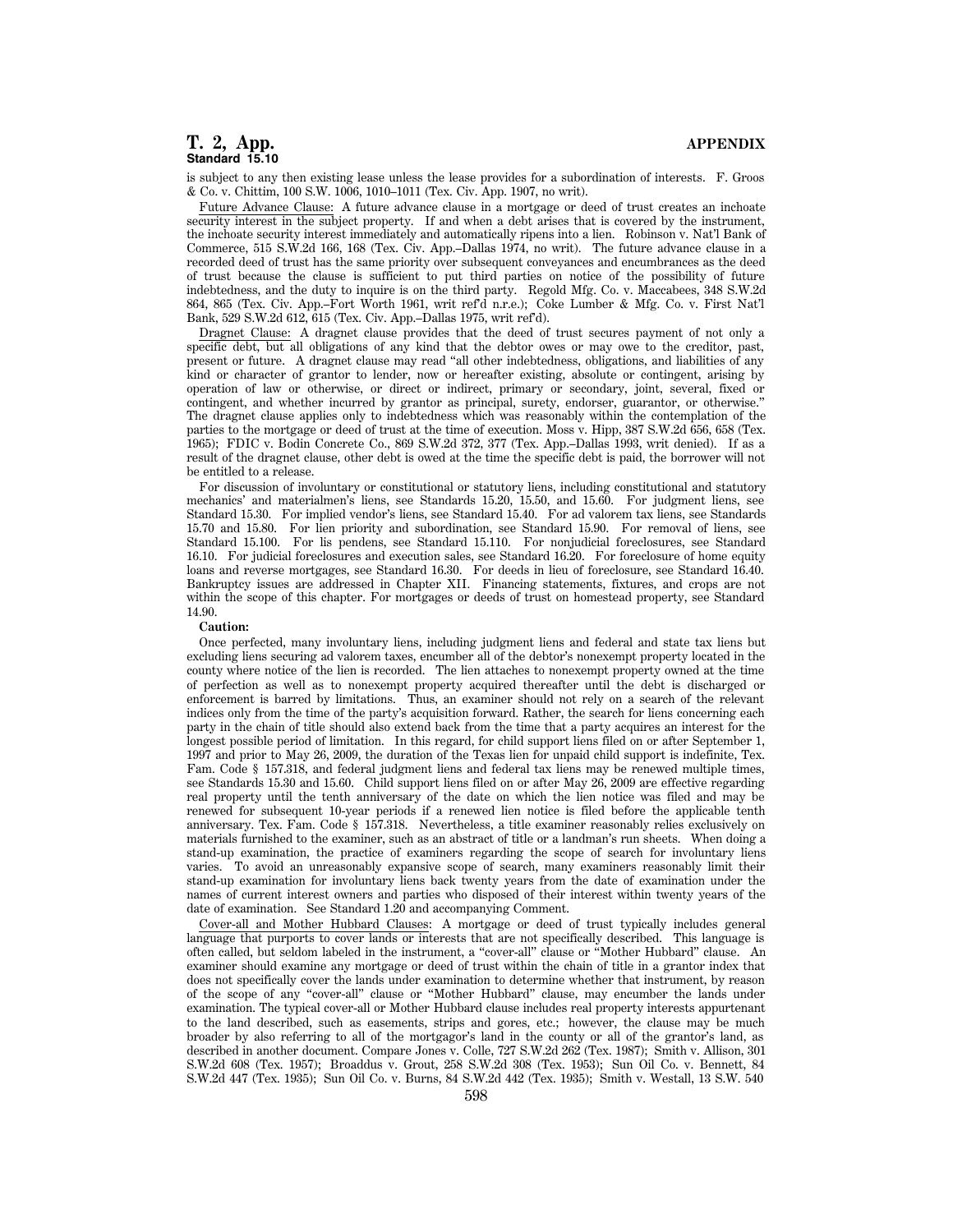# **Standard 15.20**

(Tex. 1890); Witt v. Harlan, 2 S.W. 41 (Tex.1886); Holloway's Unknown Heirs v. Whatley, 131 S.W.2d 89 (Tex. 1939); Sanderson v. Sanderson, 109 S.W.2d 744 (Tex. 1937); J. Hiram Moore, Ltd. v. Greer, 172 S.W.3d 609 (Tex. 2005); and Lauchheimer v. Saunders, 65 S.W. 500 (Tex. Civ. App. 1901, no writ).

Claim for conveyance of residential property encumbered by a lien: Effective January 1, 2008, a person may not contract to sell or convey an interest in residential real property that will remain encumbered by a recorded lien unless, before the conveyance, the seller provides a detailed disclosure of the lien and of any insurance relating to the property to the buyer and each lienholder. There are numerous requirements regarding, as well as numerous exceptions to, the duty of disclosure. A violation of the duty to disclose allows the buyer to terminate a contract for sale but does not invalidate a conveyance; however, the transferee, in certain circumstances, may have a cause of action for damages. Tex. Prop. Code. § 5.016. Although the law appears to have been passed to address sales of residences, the law is broadly worded to apply to a contract of sale or conveyance of any interest in ''residential real property'' (undefined), including easements and oil and gas leases, but is also subject to numerous exceptions—e.g., the law does not apply to a transfer where the purchaser obtains a title insurance policy or to a person ''who has purchased, conveyed, or entered into contracts to purchase or convey an interest in real property four or more times in the preceding 12 months." Id. At 5.016(c).

Source:

Citations in the Comment. History: Adopted June 13, 2003.

# **Standard 15.20. Involuntary Mechanics' And Materialmen's Liens.**

The examiner should identify recorded mechanics' and materialmen's lien affidavits affecting the title under examination.

#### Comment:

The Texas constitution provides that ''[m]echanics, artisans and materialmen, of every class, shall have a lien upon the buildings and articles made or repaired by them for the value of their labor done thereon, or material furnished therefor; and the Legislature shall provide by law for the speedy and efficient enforcement of said liens.'' Tex. Const. art. XVI, § 37. The constitutional lien attaches not only to the 'building' for which the work was done or material furnished but to so much of the land on which it stands as is necessary for its enjoyment, which is a question of fact. Ferrell v. Ertel, 100 S.W.2d 1084 (Tex. Civ. App.—Fort Worth 1936, writ dism'd). What constitutes a ''building'' has been construed broadly. See Ambrose & Co. v. Hutchison, 356 S.W.2d 215 (Tex. Civ. App.—Fort Worth 1962, no writ) (holding that a pier is a building); Moore v. Carey Bros. Oil Co., 269 S.W. 75 (Tex. Comm'n App. 1925, judgm't adopted) (holding that oil well casing is a building). The constitutional lien is self-executing as between the property owner and original contractors, and one providing labor or materials directly to the owner is not subject to statutory conditions to enforcement such as the timely filing of an affidavit claiming the lien. Hayek v. Western Steel Co., 478 S.W.2d 786, 790 (Tex. 1972); Strang v. Pray, 35 S.W. 1054 (Tex. 1896). While, generally, the constitutional lien may be either oral or written, for it to be a valid construction or improvement lien on homestead, the contract must be in writing. Cavazos v. Munoz, 305 B.R. 661, 680 (S.D. Tex 2004). The constitutional lien is not binding on third parties without notice or unless the contractor has followed the statutory lien provisions. Strang v. Pray, 35 S.W. at 1056. Only original contractors may claim the constitutional lien; subcontractors face the more onerous burden of perfecting a statutory lien. Da-Col Paint Manufacturing Co. v. American Indemnity Co., 517 S.W.2d 270, 273 (Tex. 1974); First National Bank v. Lyon-Gray Lumber Co., 217 S.W. 133 (Tex. 1919). Special rules apply to renovation and repair on existing improvements on a homestead. Tex Const. art XVI, §  $50(a)(5)(A)-D$ . For mechanics' and materialmen's liens affecting homestead property, see Standard 14.90.

In addition to the constitutional lien, a statutory lien is available to one who provides labor or materials, either as an original contractor or as a subcontractor: (1) for a house, building or improvement, a levee or embankment, a railroad, or landscaping, Tex. Prop. Code § 53.021; or (2) for an oil, gas or water well, an oil or gas pipeline, or a mine or quarry, Tex. Prop. Code §§ 56.001–56.002. The existence and enforceability of the statutory lien is entirely dependent on the contractor's or subcontractor's compliance with specified prerequisites, though substantial compliance is sufficient. First National Bank v. Sledge, 653 S.W.2d 283 (Tex. 1983). Of primary importance to the title examiner are the statutes' requirements for the recording of an affidavit claiming the lien. The pertinent requirements are generally as follows:

General Mechanic's Lien: The affidavit claiming a lien for labor or materials furnished to a house, building, or improvements, a levee or embankment, or a railroad must be filed in the office of the county clerk of the county in which the property is located not later than the 15th day of the fourth calendar month after the day on which the indebtedness accrues, except that for a lien arising from a residential construction project, it must be filed not later than the 15th day of the third calendar month after such accrual. Tex. Prop. Code § 53.052(a)  $\&$  (b). The indebtedness generally accrues on the last day of the month the contract was completed or terminated for an original contractor and on the last day of the last month labor was performed or material furnished by a subcontractor or material supplier. Tex. Prop.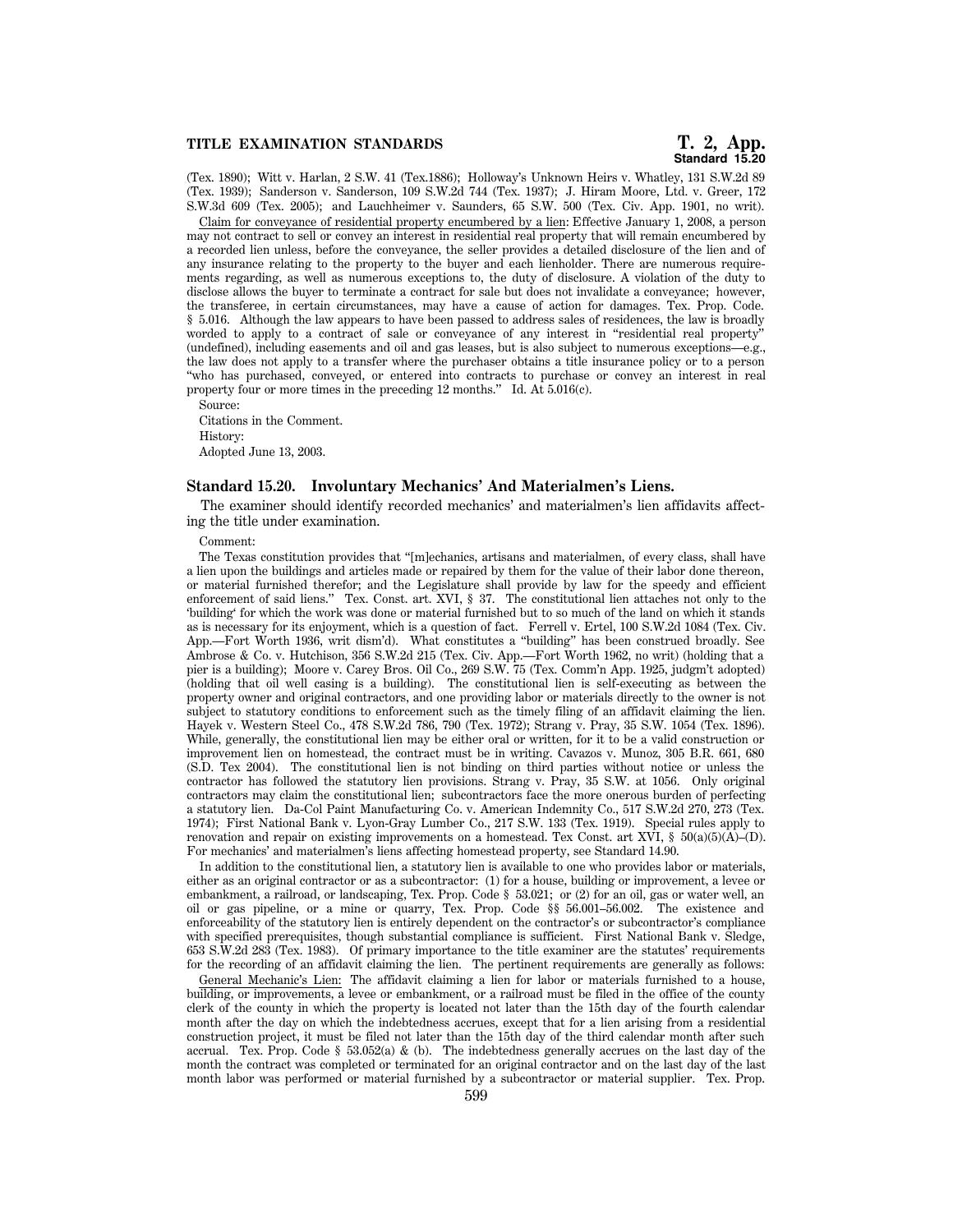Code § 53.053. The affidavit must be signed and sworn to by the person claiming the lien or another person on the claimant's behalf and contain the items specified in Tex. Prop. Code § 53.054, including the amount of the claim; the name and last known address of the owner, the person who employed the claimant, and the original contractor; the kind of work done and material furnished (and, for a subcontractor, each month in which the work was done or material furnished); a legal description of the property; and, for subcontractors, the date and method of notice to the owner.

The inception of a mechanic's lien is the commencement of visible construction, Tex. Prop. Code § 53.124(a) and (b). However, the inception of an architect's, engineer's, surveyor's, landscaper's, or demolition contractor's lien is the date of recording of the lien, provided that the underlying contract for work is in writing. Id. § 53.124(e).

Mineral Contractor's or Subcontractor's Lien: One who furnishes labor or material for an oil, gas or water well, an oil or gas pipeline, or a mine or quarry must file an affidavit in the office of the county clerk of the county where the property is located not later than six months after the day the indebtedness accrues. Tex. Prop. Code  $\S$  56.021(a). A mineral subcontractor must have served notice of the claim on the property owner at least ten days before filing the affidavit. Tex. Prop. Code § 56.021(b). The indebtedness for labor performed by the day or week accrues at the end of each week during which the labor is performed. Tex. Prop. Code § 56.005(a). The indebtedness for material or services otherwise accrues on the date they were last furnished; all material or services furnished by the same person to the same property are considered furnished under a single contract unless more than six months elapse between the dates the material or services are furnished. Tex. Prop. Code § 56.005(b). The affidavit must contain the items specified in Tex. Prop. Code § 56.022, including the name and mailing address of the claimant; the name of the mineral property owner, if known; an itemized list of the amounts claimed and the dates of performance or furnishing; a description of the land, leasehold interest, pipeline or pipeline right-of-way involved; and, if the claimant is a subcontractor, the name of the person for whom the labor was performed or material furnished and a statement that the claimant served timely notice on the owner or the owner's representative. The lien attaches to leasehold interests and is not limited to the wells or to the proration units around the wells. Thus, the lien claimant for a well will acquire a lien in other wells on the same lease and in nonproductive acreage covered by the lease. Mercantile Nat'l Bank v. McCullough Tool Co., 259 S.W.2d 724 (Tex. 1953). The lien attaches only to the leasehold interest of the owner who contracts with the lien claimant. The lien does not attach to the undivided interest of coowners who did not contract with the lien claimant unless the lien claimant can establish that the coowners are mining partners or joint venturers or that an agency relationship exists. Youngstown Sheet and Tube Co. v. Penn, 357 S.W.2d 239 (Tex. Civ. App.—Austin 1962), modified on other grounds, 363 S.W.2d 230 (Tex. 1962). Typically, the co-owners of the leasehold will designate an operator as an independent contractor under a joint operating agreement, and so long as the parties' conduct is not inconsistent with that characterization, they will not be mining partners or joint venturers and the operator will not be regarded as an agent of the nonoperators. Ayco Devel. Corp. v. G.E.T. Service Co., 616 S.W.2d 184 (Tex. 1981); Tex. Prop. Code §§ 56.001–56.006.

Tex. Prop. Code ch. 62 also enables a broker to perfect a statutory lien on a seller's or lessor's commercial non-residential real estate for the broker's commission. A broker claiming the lien must have earned the commission under a written commission agreement and comply with the filing and notice requirements of Tex. Prop. Code §§ 62.024–62.026, 62.041.

Enforcement of an original contractor's constitutional lien, unlike a statutory lien, is not barred if the contractor fails to meet the statutory requirements for, among other things, filing an affidavit. Farmers' & Mechanics' National Bank v. Taylor, 40 S.W. 876 (Tex. Civ. App.—Fort Worth 1897), aff'd, 40 S.W. 966 (Tex. 1897); Texas Builders' Supply Co. v. Beaumont Construction Co., 150 S.W. 770 (Tex. Civ. App.- Galveston 1912, writ dism'd). The statutory requirements must be satisfied, however, for a constitutional lien to be enforceable against a bona fide purchaser. Black, Sivalls & Bryson, Inc. v. Operators' Oil & Gas Co., 37 S.W.2d 313, 315 (Tex. Civ. App.—Eastland 1931, writ dism'd). Thus, where a bona fide purchaser is involved, any inquiry for the existence of unfiled liens ordinarily need extend no further for constitutional liens than for statutory liens. However, a purchaser who knows or should have known of facts and circumstances giving rise to a constitutional lien or a donee acquires the property subject to it. See Apex Financial Corp. v. Brown, 7 S.W.3d 820, 831 (Tex. App.—Texarkana 1999, no pet.).

A suit to foreclose a statutory lien must generally be filed within two years (or one year for a claim arising from a residential construction contract) after the last day the claimant may file the lien affidavit, or within one year after completion, termination, or abandonment of the work under the original contract, whichever is later. Tex. Prop. Code §§ 53.158, 56.041(a). After the passage of that period, the title examiner may presume that the lien is no longer effective unless a foreclosure suit has been filed, or unless the lien being claimed is or may be a constitutional one. In the latter event the general four-year statute of limitation for debt actions, Tex. Civ. Prac. & Rem. Code § 16.004(a), would apply.

The right to enforce a lien for performance of labor or furnishing material may be waived by express agreement or by acts inconsistent with the lien's continued existence, but waiver will not be inferred unless the lienholder's intention to do so is clear. See Jones v. White, 12 S.W. 179 (Tex. 1888); McBride v. Beakley, 203 S.W. 1137 (Tex. Civ. App.—Amarillo 1918, no writ). A statutory mechanics' and material-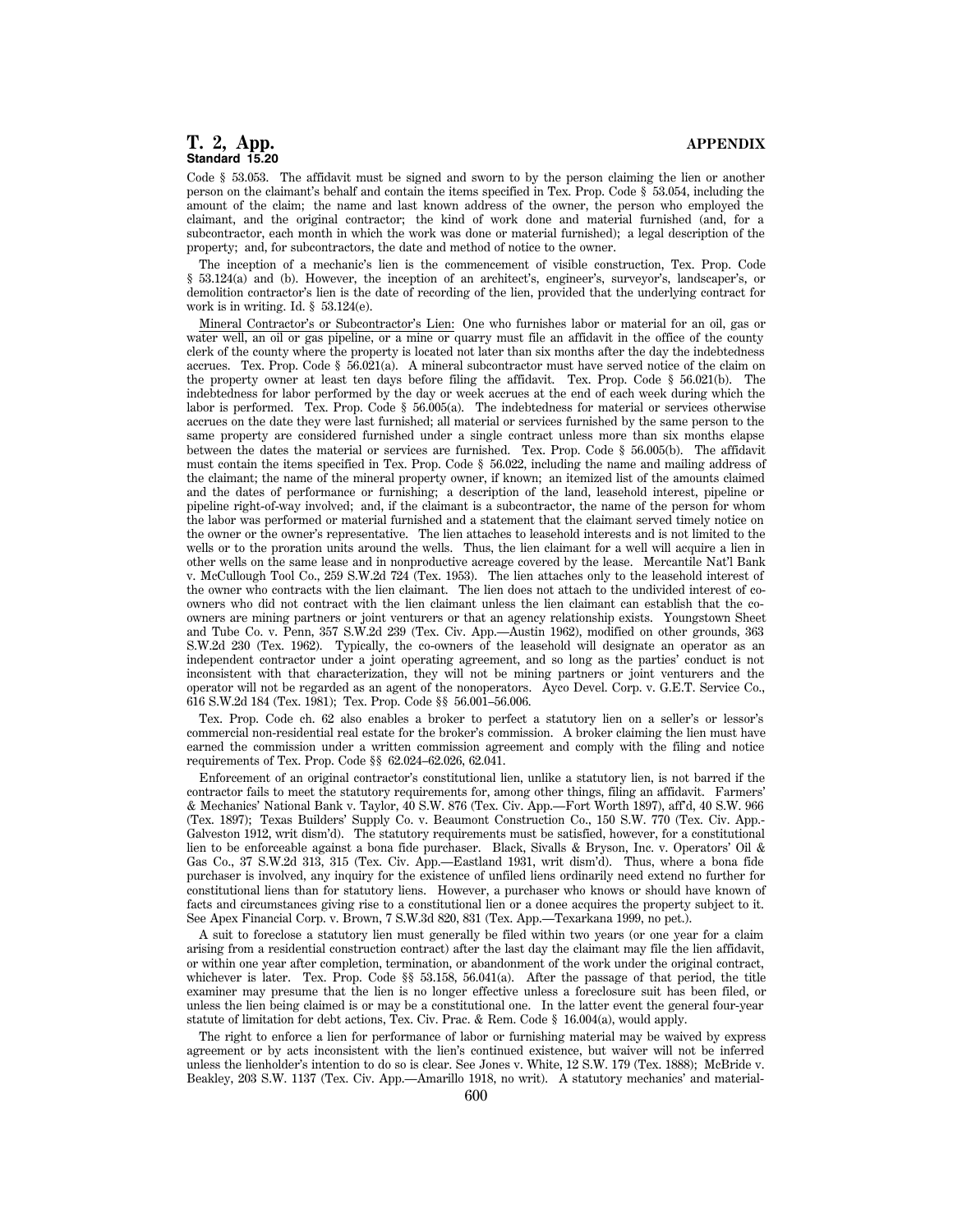men's lien may be avoided by the filing of a bond for payment in compliance with Tex. Prop. Code §§ 53.171–53.175 or §§ 53.201–53.211.

For contracts executed on or after January 1, 2012, any waiver and release of a lien or payment bond claim is unenforceable unless it complies with Tex. Prop. Code § 53.281 et seq., including being signed and delivered using a waiver and release form substantially in compliance with prescribed statutory forms.

For a discussion of voluntary mechanics' and materialmen's liens, see Standard 15.10.

#### **Caution:**

A mechanics' and materialmen's lien relates back to the beginning of the work or the furnishing of materials. Tex. Prop. Code § 53.124; Denny v. White House Lumber Co., 54 S.W.2d 86 (Tex. Comm'n App. 1932, holding approved). The lien of a contractor or subcontractor who complies with the statutory filing and other requirements will be superior to the title of a subsequent purchaser, regardless of notice of the lien. Accordingly, prospective purchasers and lenders must make some inquiry outside the public records into activity on the property at least as far back as the length of the filing periods and seek to assure themselves that any potential claimants have been paid.

Source: Citations in the Comment. History: Adopted June 16, 2006.

# **Standard 15.30. Judgment Liens**

An examiner should identify recorded abstracts of judgment affecting the title under examination.

#### Comment:

If a court-certified ''abstract of judgment'' is properly prepared, recorded, and indexed, a judgment lien attaches to the judgment debtor's non-homestead real property, then owned or thereafter acquired, located in the county or counties where the abstract of judgment is of record. Tex. Prop. Code §§ 52.001, 52.002. The term "real property" includes any interest in land including any undivided interest. Robertson v. Scott, 172 S.W.2d 478 (Tex. 1943); Stroble v. Tearl, 221 S.W.2d 556 (Tex. 1949).

An examiner should identify potentially enforceable liens evidenced by recorded abstracts of judgment and advise the client as appropriate to the circumstances of the examination. Typically, an examiner will require that any lien evidenced by a recorded abstract of judgment be released.

In general, neither the entry of a money judgment nor the recordation of a judgment creates a lien. White v. FDIC, 19 F.3d 249, 251 n.5 (5th Cir. 1994). Although a judgment may create a separate judicial lien by its express language, a certified copy of a judgment does not qualify as an abstract of judgment and does not create a lien by recordation. Citicorp Real Estate, Inc. v. Banque Arabe Internationale D'Investissement, 747 S.W.2d 926, 929 (Tex. App.—Dallas 1988, writ denied). An examiner may usually presume that a recorded document appearing to be an abstract of judgment creates an enforceable lien. However, occasionally an examiner may have to consider the validity of a recorded abstract of judgment, as for example where a title examination is being conducted for a judgment creditor. To create an enforceable judgment lien, the abstract of judgment must contain all of the mandatory items required by Tex. Prop. Code § 52.003:

- 1. The names of the plaintiff and defendant;
- 2. The birth date of the defendant, if available;
- 3. The last three numbers of the driver's license number of the defendant, if available;
- 4. The last three numbers of the social security number of the defendant, if available;
- 5. The number of the suit in which the judgment was rendered;

6. The defendant's address, or if the address is not shown in the suit, the nature of citation (i.e.,

service of process) and the date and place of service of citation; 7. The date on which the judgment was rendered;

- 8. The amount for which the judgment was rendered and the balance due;
- 9. The amount of the balance due, if any, for child support arrearage; and
- 10. The rate of interest specified in the judgment.

The above requirements summarize current law and do not reflect prior statutory requirements.

Womack v. Paris Grocer Co., 166 S.W.2d 366 (Tex. Civ. App.—Galveston 1942), writ ref'd 168 S.W.2d 645 (Tex. 1943). While each and every statutory element must be met to establish a lien, the standard for establishing a lien is substantial compliance with the statute. Apostolic Church v. American Honda Motor Co., 833 S.W.2d 553, 554 (Tex. App.—Tyler 1992, writ denied). While older cases suggest strict compliance with the statutory elements, more recent cases suggest that the abstract of judgment must contain sufficient facts to put a subsequent purchaser on notice of a lien. See Thompson v. Clay, 367 S.W.2d 917, 920 (Tex. Civ. App.—Amarillo 1963, writ ref'd n.r.e.).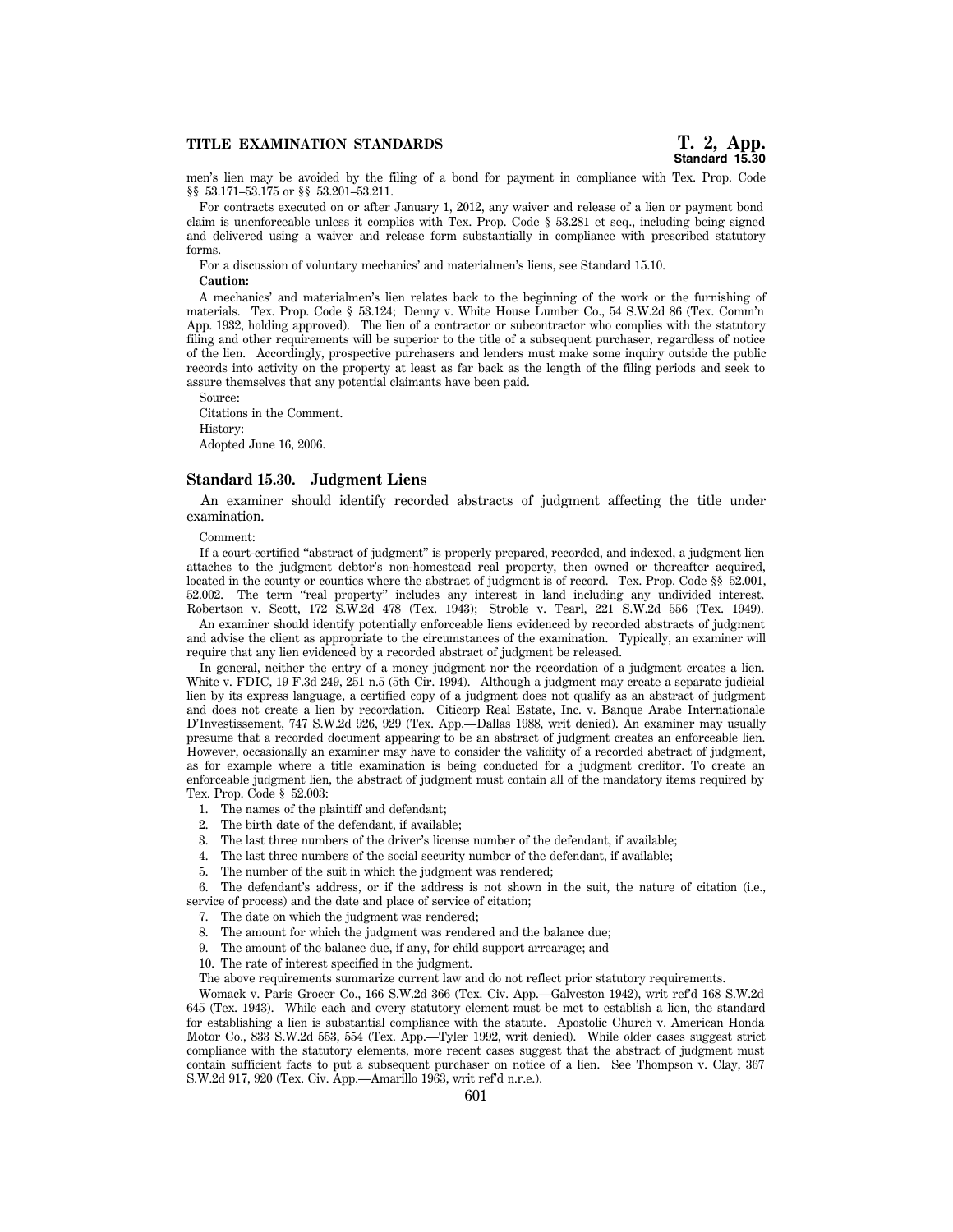The lien comes into existence only when the abstract of judgment has been recorded and indexed as to each plaintiff and each defendant. J. M. Radford Grocery Co. v. Speck, 152 S.W.2d 787, 789 (Tex. Civ. App.—Amarillo 1941, writ ref'd). An abstract of judgment may not be enforced if it is indexed under an incorrect name. For example, in Wicker v. Jenkins,108 S.W. 188 (Tex. Civ. App. 1908, no writ), the court held that the abstract of judgment was invalid where record title was in W. F. B. Wicker, but the abstract of judgment was indexed against the Plaintiff as ''W. B. F. Wicker.'' Likewise, in Anthony v. Taylor, 4 S.W. 531(Tex. 1887), the court held that the abstract of judgment was invalid where a judgment recovered by ''Joan and William Bankhead'' was abstracted as a judgment recovered by ''Joan and William Burkhead''. The cases dealing with the validity of abstracts of judgment do not seem to apply idem sonans. See Standard 3.10.

All names must be indexed to create a valid lien. Shirey v. Trust Co. of Texas, 69 S.W.2d 835 (Tex. Civ. App.—Texarkana 1934, writ ref'd) (holding that abstract of judgment was fatally defective where it was indexed in the names of all defendants against whom a personal judgment was rendered but not in the name of one additional defendant against whom costs only had been awarded); McGlothlin v. Coody, 59 S.W.2d 819 (Tex. Comm'n App. 1922, judgm't adopted) (holding that abstract of judgment failed to create a judgment lien where it was indexed under the name of the defendant against whom a money judgment was rendered but not in the name of an additional defendant against whom a foreclosure was ordered); Reynolds v. Kessler, 669 S.W.2d 801, 805 (Tex. App.—El Paso 1984, no writ) (''The names of all the parties to the judgment must appear alphabetically in the index, direct and reverse''). The names of defendants must correctly appear in the direct index, and names of the plaintiffs must appear in the indirect index. Guaranty State Bank v. Marion County Nat'l Bank, 293 S.W. 248 (Tex. Civ. App.—San Antonio 1927, no writ.) (holding that no lien was created where the abstract was correctly indexed as to all defendants but not indexed for any of the plaintiffs).

The judgment creditor has the burden to prove that the abstract of judgment complied with the statute and that it was properly recorded and indexed. Alkas v. United Sav. Ass'n of Texas, Inc., 672 S.W.2d 852, 859 (Tex. App.—Corpus Christi 1984, writ ref'd n.r.e.). The judgment creditor cannot use as a defense the fact that the error was caused by the clerk. Caruso v. Shropshire, 954 S.W.2d 115, 116 (Tex. App.—San Antonio 1997, no pet.).

An examiner may presume that a judgment lien has ceased to exist ten years after recording and indexing. A judgment lien continues for a period of ten years following the date of recording and indexing the abstract of judgment; however, if the underlying judgment becomes dormant during this time period, then the judgment lien ceases to exist unless it has been timely revived. Tex. Prop. Code § 52.006. To determine whether a judgment has become dormant, see Tex. Civ. Prac. & Rem. Code § 34.001. A dormant judgment may be revived within two years after the date of dormancy by filing a scire facias proceeding. Tex. Civ. Prac. & Rem. Code § 31.006. In addition, dormancy may be prevented by filing suit to foreclose the judgment lien, which is regarded as an action for debt sufficient to preserve the judgment. § Churchill v. Russey, 692 S.W.2d 596, 597–98 (Tex. App.—Ft. Worth 1985, no writ).

If a judgment is not dormant, an abstract of judgment can be re-recorded and re-indexed. Each recording and indexing of an abstract of judgment seems to create a new lien with a new priority date. Burton Lingo Co. v. Warren, 45 S.W.2d 750 (Tex. Civ. App.—Eastland 1931, writ ref'd).

There are three exceptions to the general rule that a judgment lien lasts for ten years:

(1) Judgment liens in favor of the United States are effective for twenty years and may be extended with the same priority another twenty years. 28 U.S.C.A. § 3201.

(2) Child support liens filed on or after September 1, 1997, and prior to May 26, 2009, are effective indefinitely. Child support liens filed on or after May 26, 2009, are effective for real property until the tenth anniversary of the date on which the lien notice was filed and may be extended for subsequent 10 year periods by filing a renewal lien notice before the tenth anniversary. Tex. Fam. Code § 157.318. In the Interest of S.C.S. and M.D.S., 48 S.W.3d 831 (Tex. App.—Houston [14th Dist.] 2001, pet. denied); and

(3) Judgment liens in favor of the state or a state agency are effective for twenty years and may be renewed for an additional twenty years. Tex. Prop. Code § 52.006(b).

An abstract of judgment creates a judgment lien only if issued by a Texas state court under Tex. Prop. Code §§ 52.001, 52.002, or by a United States district court located in Texas, as authorized by Tex. Prop. Code § 52.007. See Reynolds v. Kessler, 669 S.W.2d 801, 806 (Tex. App.—El Paso 1984, no writ); 28 U.S.C. § 1962. A foreign judgment must first be recognized as provided in Tex. Civ. Prac. & Rem. Code ch. 35 and ch. 36A, whereupon an abstract of judgment may be issued and recorded in the same manner as any other Texas judgment. Hennessy v. Marshall, 682 S.W.2d 340, 343 (Tex. App.—Dallas 1984, no writ).

An abstract of judgment lien cannot attach to a homestead; however, whether particular property constitutes a homestead is not always clear in the record. Thus, an abstract of judgment lien clouds a homestead title. For abstract of judgment liens recorded and indexed on or after September 1, 2007, Tex. Prop. Code § 52.0012 creates a nonjudicial procedure for clearing such cloud by filing an affidavit that operates to release the abstract of judgment regarding the homestead unless the creditor files a contradicting affidavit within the time provided by the statute. For abstracts of judgment liens recorded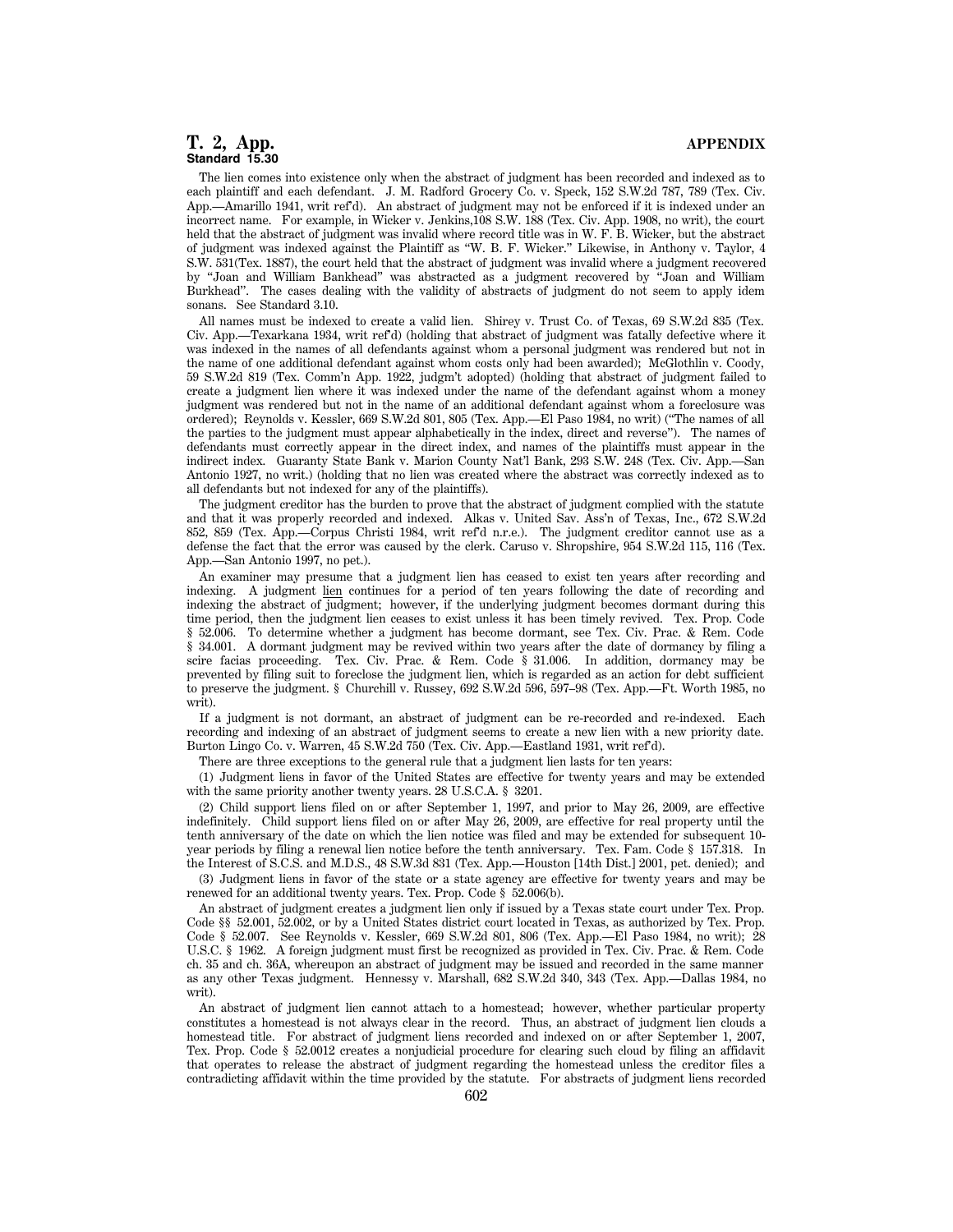and indexed prior to September 1, 2007, the cloud on the homestead could be released by a declaratory judgment action.

An obligor who believes that a child support lien has attached to the homestead of the obligor may file an affidavit to release the lien against the homestead in the same manner as a judgment debtor may file an affidavit to release a judgment lien against the homestead, provided the obligor complies with the requirements of the statute. Tex. Prop. Code § 52.0012. The obligor is required to send the letter and affidavit to the claimant under the child support lien at the claimant's last known address. The affidavit filed by the obligor has the same effect regarding a child support lien as an affidavit filed regarding a judgment lien. The claimant may file a contradicting affidavit in the same manner as provided by Id. § 52.0012(e). See Tex. Fam. Code § 157.3171.

For the effect of bankruptcy upon judgment liens, see Standard 12.140.

**Caution:**

The above comments only briefly identify the issues inherent in proving up an abstract of judgment. There are many cases, particularly older cases, which conclude that an abstract of judgment lien was not created based upon what today might appear to be very technical and rigid mistakes. An examiner asked to opine on the enforceability of a particular judgment should carefully research this issue.

#### Source:

Citations in the Comment; Steven C. Haley, Texas Abstracts of Judgment and Judgment Liens, State Bar of Tex. Prof. Dev. Prog., Advanced Real Estate Law Course (2000); C. M. (Hank) Hudspeth, Judgment Liens and Abstracts of Judgment in Texas, 32 Tex. B. J. 520 (1969); S. Bradley Todes and Rosa S. Silbert, Judgment Liens in Texas, Houston Lawyer, May/June, 1994, at 28.

History:

Adopted June 16, 2006.

# **Standard 15.40. Implied Vendor's Liens**

Absent an express vendor's lien, if the record indicates, or the examiner otherwise knows that purchase money remains unpaid, the examiner should consider the possible existence of an implied vendor's lien.

#### Comment:

Although liens are most commonly created by express contract or by statute, certain liens may arise by implication. Williams v. Greer, 122 S.W.2d 247 (Tex. Civ. App.—Dallas 1938, no writ). For example, where no express lien is reserved in the deed and the purchase money is not paid, an implied lien arises in favor of the vendor to secure payment of the purchase money. McGoodwin v. McGoodwin, 671 S.W.2d 880 (Tex. 1984). If the purchase price is not paid, a vendor may sue for the debt and enforce an implied lien, although the vendor is not entitled to rescind the sale and recover the property. Rhiddlehoover v. Boren, 260 S.W.2d 431 (Tex. Civ. App.—Texarkana 1953, no writ). Thus, for example, if the examiner encounters a deed reciting that part of the consideration is an obligation not yet paid, such as a promissory note, the examiner should consider an implied vendor's lien to exist notwithstanding that no express vendor's lien is received and no deed of trust or mortgage appears.

An equitable or implied vendor's lien is not recordable, but rests upon the principle that it would be inequitable to allow one to retain the property of another without paying for it. It is good against all except subsequent bona fide purchasers and encumbrancers. United States v. Morrison, 247 F.2d 285 (5th Cir. 1957); Scull v. Davis, 434 S.W.2d 391 (Tex. Civ. App.—El Paso 1968, writ ref'd n.r.e.).

If an express lien is retained affirmatively showing the party's intention to rely solely upon the security provided within the written agreement, any implied or equitable lien is presumptively waived. Equity does not infer that the vendor is entitled to a different and additional security from that specified in the contract. GXG, Inc. v. Texacal Oil & Gas, 977 S.W.2d 403 (Tex. App.—Corpus Christi 1998, pet. denied). Similarly, where a note was secured by a deed of trust and the parties struck out of the deed the printed language concerning the reservation of a vendor's lien, the deletion affirmatively showed the seller's intention to rely solely on the deed of trust. Zapata v. Torres, 464 S.W.2d 926 (Tex. Civ. App.—Dallas 1971, no writ). Under these circumstances, no equitable lien will arise, because the purpose of an implied equitable lien is to enforce a purchase money obligation not otherwise secured. Where part of the consideration for a conveyance is the purchaser's assumption of the seller's indebtedness to a third party, the third-party creditor thereby becomes entitled to an implied vendor's lien against the property. Delley v. Unknown Stockholders of Brotherly and Sisterly Club of Christ, Inc., 509 S.W.2d 709 (Tex. Civ. App.—Tyler 1974, writ ref'd n.r.e.). An implied vendor's lien will also be created under the terms of a divorce judgment, where a promissory note is executed by one party in consideration of a conveyance of the other party's interest in real property, where no express lien was created in the divorce decree to secure the note. Colquette v. Forbes, 680 S.W.2d 536 (Tex. App.—Austin 1984, no writ).

An implied lien may arise in cotenancy situations. For example, where a cotenant pays expenses and advances taxes on behalf of another cotenant, the advancing cotenant may enforce an implied lien for recovery of the advancements. Cox v. Davison, 397 S.W.2d 200 (Tex. 1965). In partition, a court may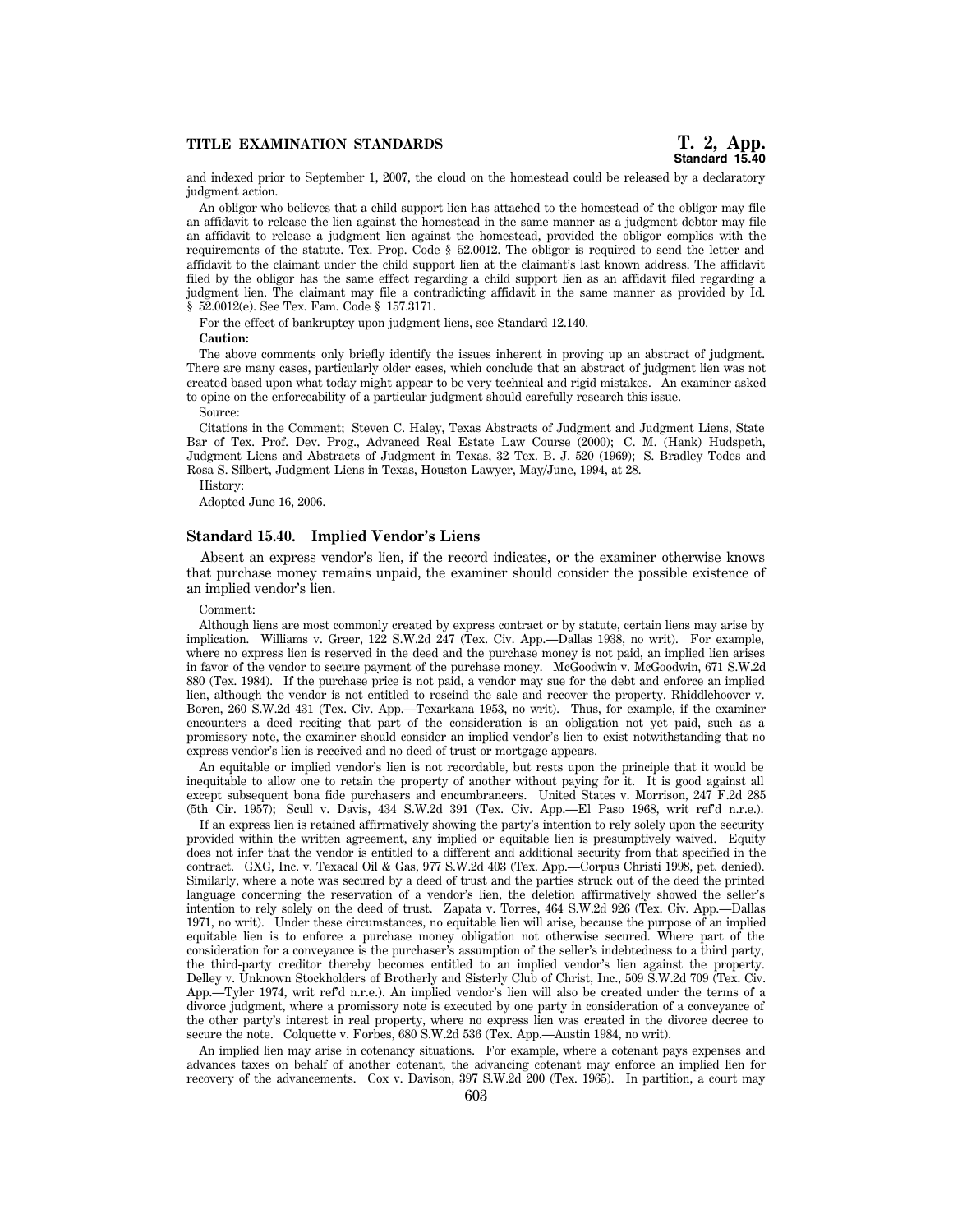divide the property into shares of unequal value and impose a payment obligation, commonly called owelty. The owelty is secured by an implied vendor's lien. Sayers v. Pyland, 161 S.W.2d 769 (Tex. 1942).

Any implied vendor's lien is lost when the debt is barred by the statute of limitations. See comments to Standard 15.100, "Removal of Lien." Where the wording of the stated consideration in an instrument ''may or might create an implied lien in favor of the grantor,'' an action for the recovery of the property conveyed by that instrument must be brought within four years of the date that the instrument was ''recorded,'' if it was recorded before September 1, 2007, or within two years of the date that the instrument was ''filed for record,'' if it was filed on or after September 1, 2007. Tex. Civ. Prac. & Rem. Code § 16.033(a)(9). Act of June 15, 2007, 80th Leg., R.S. ch. 819, § 2, 2007 Gen. Laws 1695 (nonretroactivity provision).

Upon encountering an outstanding implied vendor's lien, the examiner would ordinarily require a release of the vendor's lien, a quitclaim deed from the holder of the obligation, or a subordination of the vendor's lien to the interest being examined.

An implied vendee's lien may arise where the vendee advances consideration for property without receiving valid title from the seller; however, a bona fide purchaser without notice of the vendee's lien would take the property free of the lien. See Morris v. Holland, 31 S.W. 690 (Tex. Civ. App. 1895, no writ); Stockwell v. Melbern, 185 S.W. 399 (Tex. Civ. App.—Galveston 1916, writ ref'd); Martin v. Bell– Woods Co., 57 S.W.2d 271 (Tex. Civ. App.—San Antonio 1932, no writ).

For a further discussion of vendor's liens, see comments to Standard 15.10. Source: Citations in the Comment.

History:

Adopted June 16, 2006.

### **Standard 15.50. Other Involuntary Statutory Liens**

The examiner should identify other recorded statutory liens affecting the title under examination.

Comment:

A host of specialized involuntary statutory liens may affect Texas real property. Among them are the following:

- Child Support Lien, Tex. Fam. Code §§ 157.311-.331.
- Cotton Pests (Texas Department of Agriculture), Tex. Agric. Code § 74.004(e)–(g).
- 1 County Assessments For Road Improvements,\* Tex. Transp. Code § 253.009.
- County Litter Lien, Tex. Health & Safety Code § 365.034(c).
- County Weed and Sanitary Lien, Tex. Health & Safety Code § 343.023.
- Federal Lien Securing a Judgment Imposing a Criminal Fine, 18 U.S.C. § 3613.
- $\bullet$  Miscellaneous State Tax Liens, Tex. Tax Code ch. 113.
- Municipal Assessments for Street Improvements,\* Tex. Transp. Code §§ 312.002, 312.064, 313.042, 313.051, 313.054.
- 1 Municipal Assessments for Water/Sewer Systems,\* Tex. Loc. Gov't Code §§ 214.013(b), 214.014, 522.065, 522.067.
- 1 Municipal Demolition Lien,\* Tex. Loc. Gov't Code § 214.0015–.004.
- 1 Municipal Floodplain Management Lien,\* Tex. Loc. Gov't Code § 54.020.
- 1 Municipal Utility Services Lien,\* Tex. Loc. Gov't Code § 402.0025(d)–(h).
- 1 Municipal Weed and Sanitary Lien,\* Tex. Health & Safety Code § 342.007.
- Solid Waste Facility Remedial Lien, Tex. Health & Safety Code § 361.194.
- State Hospital Lien (for support, maintenance, and treatment of a patient with mental illness or intellectual disability), Tex. Health & Safety Code §§ 533.004, 533A.004.
- 1 Surface Coal Mining Reclamation,\* Tex. Nat. Res. Code § 134.150.
- 1 Texas Workforce Lien,\* Tex. Lab. Code §§ 61.081–.085.
- Unemployment Taxes, Tex. Lab. Code §§ 213.057-.058.
- 1 Water District Standby Fees,\* Tex. Water Code § 49.231.
- 1 Water District Taxes,\* Tex. Water Code § 55.604, Texas Tax Code § 32.01.

For a discussion of mechanics' and materialmen's liens generally, see Standard 15.20. For a discussion of state ad valorem taxes and the lien securing them, see Standards 15.70 and 15.80.

#### **Caution:**

In most instances, a statutory lien is not perfected until a notice has been filed for record in the pertinent county clerk's office, and the lien's priority is determined according to the time of filing. However, the liens marked with an asterisk (\*) in the above listing may have special priority independent of the time or fact of filing over other titles and encumbrances.

Source: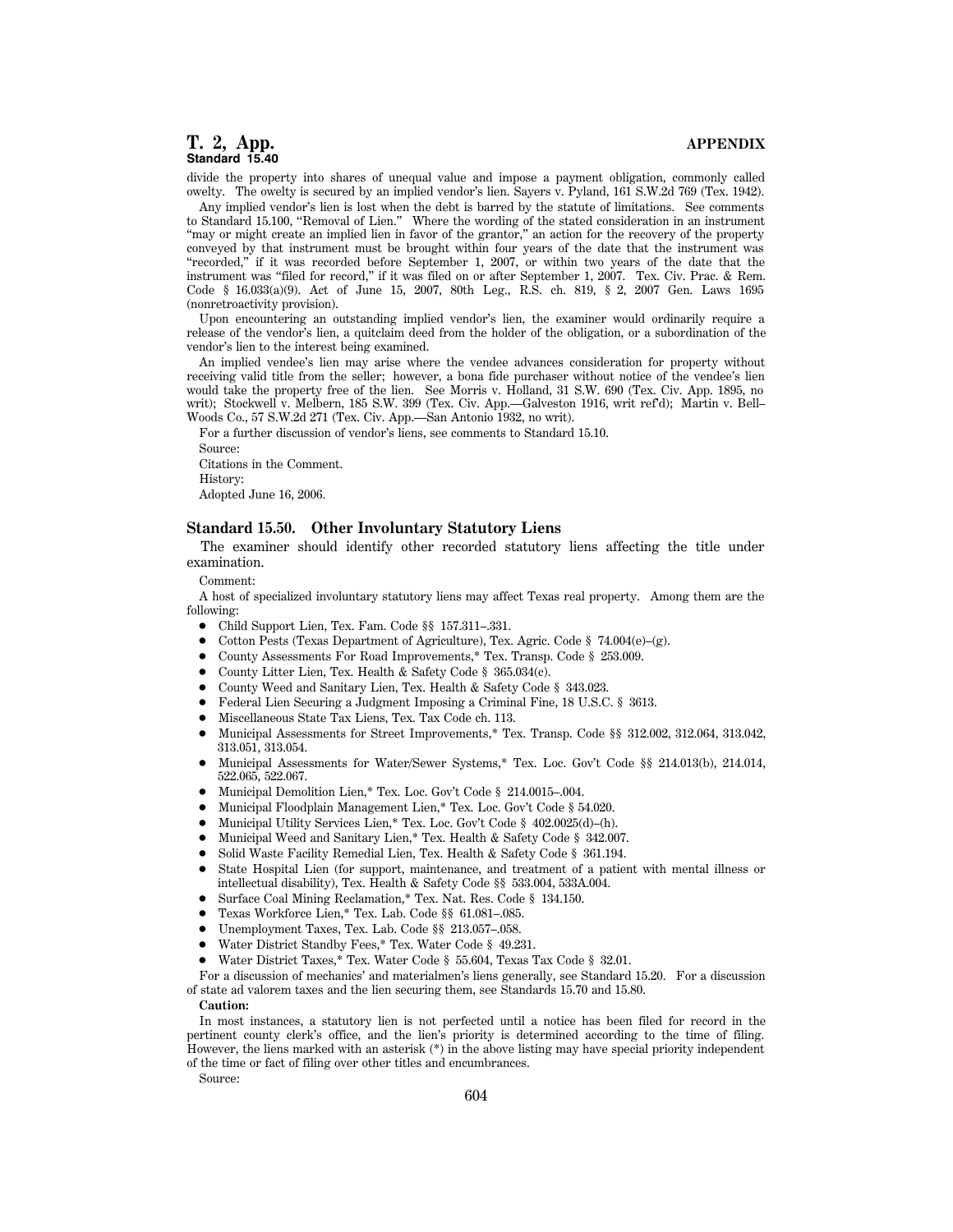# **TITLE EXAMINATION STANDARDS**

Citations in the Comment. History: Adopted June 22, 2007.

# **Standard 15.60. Federal Tax Liens**

The examiner should determine whether the land under examination is subject to a federal tax lien.

Comment:

Various federal tax liens may constitute a claim against a taxpayer's property. These include a general tax lien (26 U.S.C. § 6321), a gift tax lien (26 U.S.C. § 6324(b)), an estate tax lien (26 U.S.C. § 6324(a)), a generation-skipping transfer tax lien (26 U.S.C. § 2661), and special liens relating to recapture of deferred or reduced taxes such as special use valuation of a farm or closely held business (26 U.S.C. §§ 6324A and 6324B).

Most federal tax liens attach to the taxpayer's property following certain statutory notice from the Internal Revenue Service and other procedures involving the taxpayer (26 U.S.C. § 6320). No filing is required for perfection of the estate tax lien or gift tax lien. Except for the federal estate tax lien, a lien is not perfected against a purchaser, a holder of a security interest, a holder of a mechanic's lien, or a judgment creditor until a notice is filed in the records of the county where the land is located (26 U.S.C. § 6323).

Procedures relating to release of liens and discharge of property from liens are set out in 26 U.S.C. § 6325.

Subject to renewal (26 U.S.C. § 6323(g)), a notice of federal tax lien is valid for ten years and thirty days from date of assessment (26 U.S.C. §§ 6322, 6502, and 6503). Although rarely done, a notice of federal tax lien may be filed for estate and gift taxes; if a notice is not filed, a federal estate tax lien is valid for ten years from the taxpayer's date of death (26 U.S.C. §  $6324(a)(1)$ ), and a gift tax lien is valid for ten years from the date of the gift (26 U.S.C. § 6324(b)). For more information concerning liens against a decedent's estate, see Standard 11.60.

A federal tax lien may be extended by agreement of the taxpayer and the government, as well as for other reasons. Unless an examiner has record notice or actual notice of an extension, an examiner may presume that a federal tax lien has lapsed if the limitation periods in the prior paragraph have expired.

An examiner should require a release of any lien held by the United States, any agency of the United States, or any assignee of such a lien unless the lien is no longer enforceable under federal law. **Caution:**

See first paragraph of Caution to Standard 15.10.

Source:

Citations in the Comment.

History:

Adopted June 22, 2007.

# **Standard 15.70. Payment Of Ad Valorem Taxes**

The examiner should ordinarily determine the status of payment of ad valorem taxes.

Comment:

Ad valorem taxes are assessed as of January 1 of each year. They are due and payable on the following October 1 but are not delinquent if paid before February 1 of the following year (or, in the case of a residence homestead and certain classes of individuals, including disabled veterans and persons over 65, if paid in four bimonthly installments beginning on February 1). A tax lien attaches on January 1 of each year to secure payment of taxes, penalties, and interest ultimately imposed for that year. Tex. Tax Code §§ 32.01, 32.02, 32.031, 32.032. In determining the status of payment of ad valorem taxes, an examiner customarily relies upon a tax certificate issued by a collector for a taxing unit. The methods of assessment and collection are not uniform. The collection of taxes may be consolidated in one collector of taxes or may be separately maintained by separate tax units. Tex. Tax Code §§ 6.23, 6.26. Any person may request a tax certificate, which must be issued by the collector for the taxing unit. The certificate shows the amount of delinquent taxes, penalties, and interest due according to the unit's current records. The effect of a tax certificate is as follows: "[I]f a person transfers property accompanied by a tax certificate erroneously showing that no delinquent taxes, penalties, or interest are due a taxing unit on the property, the unit's tax lien on the property is extinguished and the purchaser of the property is absolved of liability to the unit for delinquent taxes, penalties, or interest on the property. The person who was liable for the tax for the year it was imposed remains personally liable for the delinquent tax, penalties, and interest.'' Tex. Tax Code § 31.08. However, a tax certificate issued through fraud or collusion is void.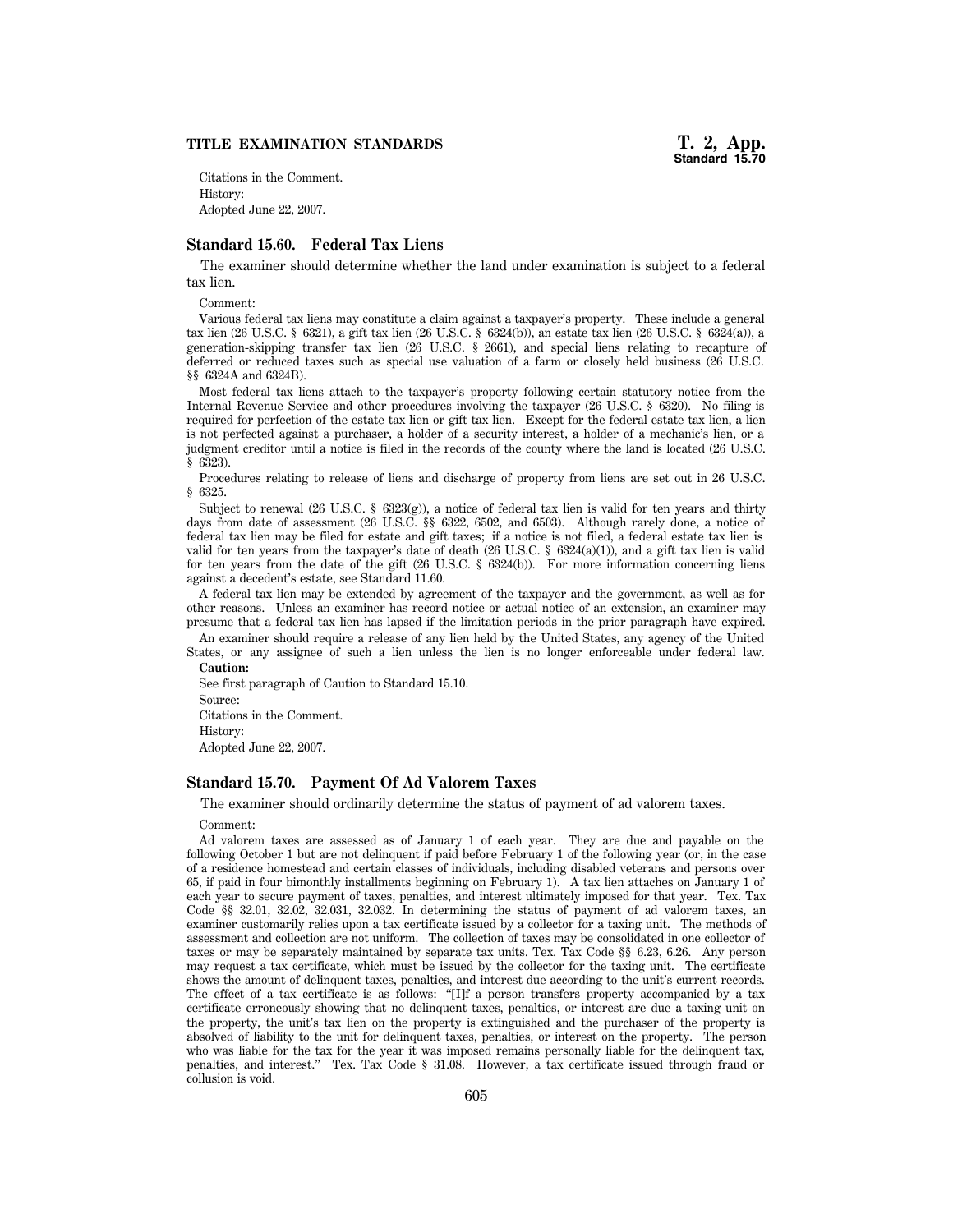Although examiners frequently rely on a tax receipt to indicate the payment of taxes for the specified year, a tax receipt is only prima facie evidence that the tax has been paid. Tex. Tax Code § 31.075.

The assessor is required to mail the tax bill by October 1 of each year, or as soon thereafter as practicable. The tax bill, or a separate statement accompanying the tax bill, shall include: (1) the appraised value, assessed value and taxable value of the land (including improvements); (2) the market value and taxable value of the land, as provided in § 23.46 (agricultural assessment), § 23.55 (qualified open-space land), § 23.76 (qualified timber land), and § 23.9807 (restricted-use timber land); and (3) the amount and type of any partial exemption. Tex. Tax Code § 31.01.

If there is a sale or change in use of land qualified for special valuation as agricultural land or if there is a change in the use of land qualified for special valuation as open space or timber land, an additional rollback tax may be imposed. Tex. Tax Code §§ 23.46, 23.55, 23.76, and 23.9807. As to when a rollback tax lien attaches, see Compass Bank v. Bent Creek Investments, Inc., 52 S.W.3d 419 (Tex. App.-Fort Worth 2001, no pet.) (addressing agricultural rollback tax liens).

Land is subject to foreclosure for nonpayment of delinquent taxes; however, if there has been no foreclosure or if there is no pending foreclosure for delinquent taxes, the collector for a taxing unit must cancel and remove from the delinquent tax rolls a tax that has been delinquent for more than twenty years. Tex. Tax Code § 33.05. For further information on foreclosure, see Standard 16.20.

If the examiner does not determine the status of payment of ad valorem taxes, the examiner should advise the client to make this determination.

#### **Caution:**

As previously indicated, the most reliable protection for a purchaser is a current tax certificate; however, the examiner should verify that the certificate covers all of the relevant land and improvements and encompasses all taxing units. Tex. Tax Code § 31.08. Moreover, a tax certificate procured by fraud or collusion is void. Id. In addition, an erroneous tax certificate does not protect a non-purchaser. Id.

Ad valorem taxes are subject to reassessment. For example, the property may no longer qualify for the over-65 homestead tax exemption (e.g., the over-65 owner has died or is no longer domiciled on the subject property), or there may have been a failure to include the land in a taxing unit or a failure to assess improvements. In general, ad valorem property taxes may be reassessed for up to five years. See, e.g., Tex. Tax Code §§ 25.21, 1.04(2). Harris County Appraisal District v. Reynolds/Texas, J.V., 884 S.W.2d 526 (Tex. App.-El Paso 1994, no writ) (improvements had not been assessed).

Source:

Citations in the Comment.

History:

Adopted June 24, 2005; amended July 17, 2014.

The prior standard provided: ''The examiner ordinarily determines the status of payment of ad valorem taxes.''

# **Standard 15.80. Priority Of Ad Valorem Tax Lien**

The examiner should ordinarily assume that an ad valorem tax lien is superior to any mortgage, judgment, other lien, or homestead right.

Comment:

All ad valorem tax liens have equal priority. The ad valorem tax lien is superior to a federal tax lien. Tex. Tax Code § 32.04; 26 U.S.C. § 6323(b)(6). Except as hereafter provided, a tax lien takes priority over the claim of any holder of a lien on the land encumbered by the tax lien, regardless of whether the debt or lien existed before the tax lien. Tex. Tax Code § 32.05.

The above standard is subject to the following qualifications:

The ad valorem tax lien is subordinate to survivor's allowance, funeral expenses, or expenses of last illness of a decedent made against the estate.

The ad valorem tax lien is subordinate to a restrictive covenant running with the land, other than a restrictive covenant in favor of a property owner's association recorded before January 1 of the year the tax lien arose, and is subordinate to an easement recorded before January 1 of the year the tax lien arose. Tex. Tax Code § 32.05.

Tex. Tax Code § 32.06 provides a procedure whereby a taxpayer may authorize a third party to pay ad valorem taxes and to obtain a transfer of the taxing unit's lien. Effective September 1, 2007, changes were made in this procedure that are prospective only.

Amendments in 2013 tightened the statute by, for example, preventing nonjudicial foreclosure and prohibiting waivers and certain transfers, and made related changes to Tex. Fin. Code, Subchapter A, Chapter 351. The examiner should be aware of this statute if the title chain contains a foreclosure of an ad valorem tax lien by other than a taxing authority.

Source:

Citations in the Comments. History: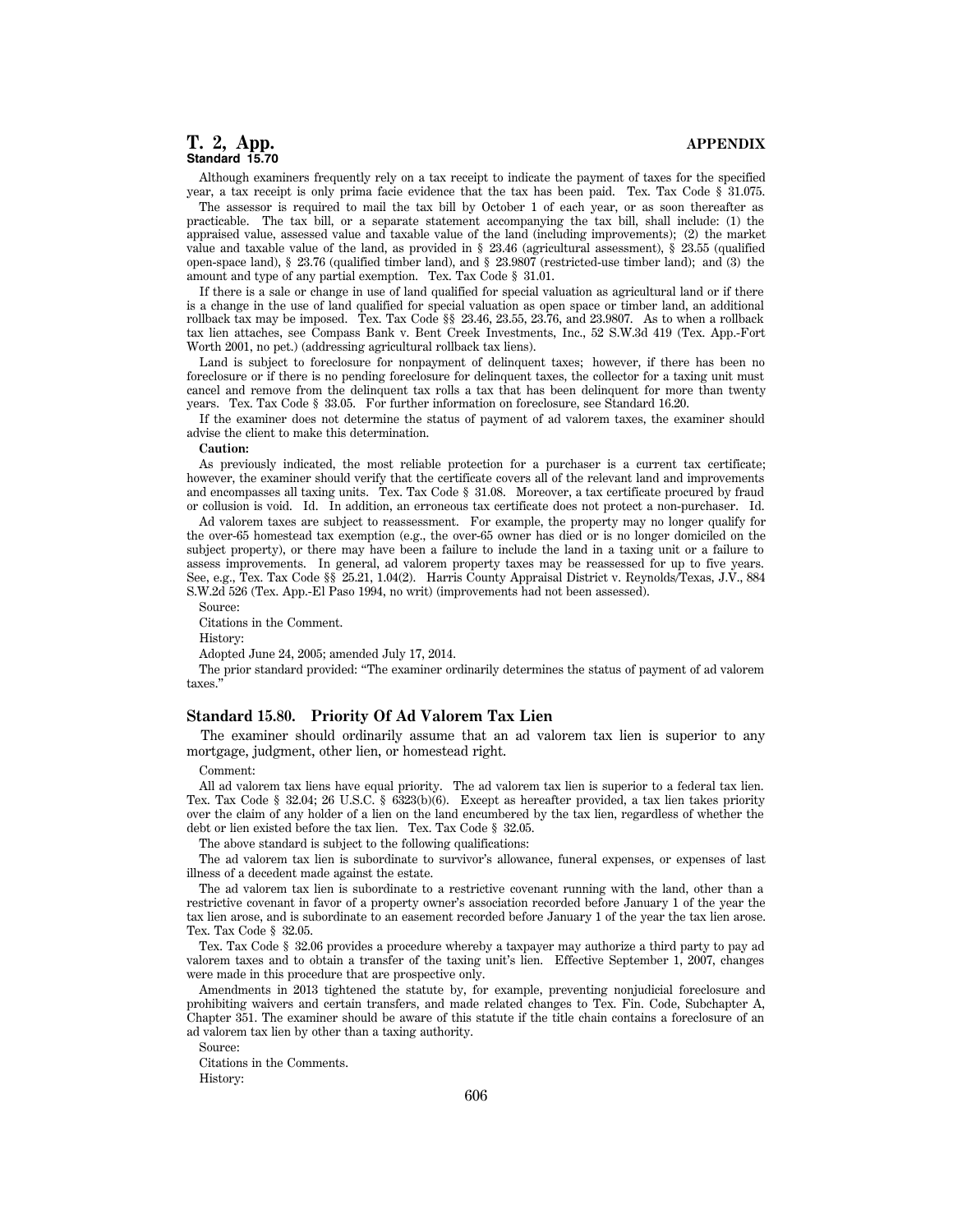# **TITLE EXAMINATION STANDARDS**

Adopted June 24, 2005.

# **Standard 15.90. Lien Priority And Subordination**

Subject to exceptions, an examiner may presume that a lien created and filed for record has priority over a subsequently created competing lien or interest in the same property unless the priority has been altered by a subordination agreement.

Comment:

After a senior lien is validly foreclosed, junior liens and junior interests in the same property are extinguished. Arnold v. Eaton, 910 S.W.2d 181 (Tex. App.—Eastland 1995, no writ). Under common law, the lienholder whose lien first attaches to the property has the right to satisfy the lien against the property before the holders of subsequently attached liens. Windham v. Citizens Nat'l Bank, 105 S.W.2d 348 (Tex. Civ. App.—Austin 1937, writ dism'd). However, recording statutes have modified the common law rules of lien priority. Generally, the first lien filed for recordation is superior to a lien or other interest created subsequent to the first lien filed because subsequent creditors and owners of junior interests are charged with constructive notice of the earlier recorded lien. Regold Mfg. Co. v. Maccabees, 348 S.W.2d 864 (Tex. Civ. App.—Fort Worth 1961, writ ref'd n.r.e.); Tex. Prop. Code § 13.002. A deed of trust or mortgage that has not been recorded is void as to a creditor or subsequent purchaser for valuable consideration without notice of the unrecorded encumbrance. Tex. Prop. Code § 13.001(a).

A subordination agreement is a contractual modification of lien priorities which establishes different lien priorities than those provided under the statutory or common law rules. In agreeing to subordinate a superior lien secured by real property to a subsequent lien or other interest in the same property, the superior lienholder voluntarily contracts to be paid after a junior lienholder if the liens are foreclosed or agrees that foreclosure will not extinguish a previously junior interest. Vahlsing Christina Corp. v. First Nat. Bank of Hobbs, 491 S.W.2d 954 (Tex. Civ. App.—El Paso 1973, writ ref'd n.r.e.).

If there are more than two liens against a real property interest at the time of subordination, the subordinated lien is placed directly after the lien to which it is subordinated. Any liens not participating in the subordination agreement that have a priority ranking between the liens participating in the subordination move up in priority, becoming superior to the liens involved in the subordination. Liens that have a lower priority ranking than the liens involved in the subordination do not move up in priority. For example, if four liens against a parcel of real property are ranked A, B, C, and D, and lien A is contractually subordinated to lien C, the ranking after subordination would be B, C, A, and D. McConnell v. Mortgage Inv. Co. of El Paso, 292 S.W.2d 636 (Tex. Civ. App.—El Paso 1955), aff'd, 305 S.W.2d 280 (Tex. 1957). Note, however, different rules apply to a subordination agreement in a non-real estate situation. See ITT Diversified Credit Corp. v. First City Capital Corporation, 737 S.W.2d 803 (Tex. 1987).

If a landlord-tenant lease is executed before a lien is created, the lease is superior to the lien and continues in effect after the foreclosure unless the mortgagee is a bona fide mortgagee without notice of the lease (i.e., the mortgagee does not have actual or constructive notice of the lease and the tenant is not in possession at the time the lien is created). Groos v. Chittim, 100 S.W. 1006 (Tex. Civ. App. 1907, no writ); Gill v. First Nat. Bank of Harlingen, 114 S.W.2d 428 (Tex. Civ. App.—San Antonio 1938, no writ); Boyd v. United Bank, N.A., 794 S.W.2d 839 (Tex. App.—El Paso 1990, writ denied); United General Ins. v. American Nat. Ins., 740 S.W.2d 885 (Tex. App.—El Paso 1987, no writ), disapproved in part, ICM Mortgage Corp. v. Jacob, 902 S.W.2d 527 (Tex. App.—El Paso 1994, writ denied).

There has been some confusion in the cases over the effect of a foreclosure of an existing lien on a subsequent landlord-tenant lease. The basic rule appears to be that the junior lease terminates on foreclosure. However, the parties are free to enter a new lease (as opposed to ''continuing'' the old one). The post-foreclosure conduct of the parties determines whether a new lease, with terms supplied by the previous lease, is created by implication. Twelve Oaks Tower I v. Premier Allergy, 938 S.W.2d 102 (Tex. App.—Houston [14th Dist.] 1996, no writ); Peterson v. NCNB Texas Nat. Bank, 838 S.W.2d 263 (Tex. App.—Dallas 1992, no writ).

Under Tex. Prop. Code § 66.001, the foreclosure of a mortgage on a surface tract that includes minerals underlying the land does not extinguish an oil and gas lease that is subsequent to the mortgage if the lease was recorded before the foreclosure sale. The foreclosure sale does extinguish the oil and gas lessee's right to use the surface, and any royalty and other lease benefits accruing to the mortgagor pass to the purchaser at the foreclosure sale. Cautious examiners should consider whether this legislation applies to mortgages in effect before the enactment of the legislation, which was effective January 1, 2016.

#### **Caution:**

A recorded lien may be inferior to a subsequent lien created under an instrument actually recorded before the first lien, such as a deed of trust with a future advance clause, because the first lienholder is charged with constructive notice of the lien that may arise in the future. Coke Lbr. & Mfg. Co. v. First Nat. Bank, 529 S.W.2d 612 (Tex. Civ. App.—Dallas 1975, writ ref'd).

There are several exceptions to the general rule under recording statutes that the first lien recorded is the first in priority. If a creditor has actual or constructive notice of a prior unrecorded lien, the general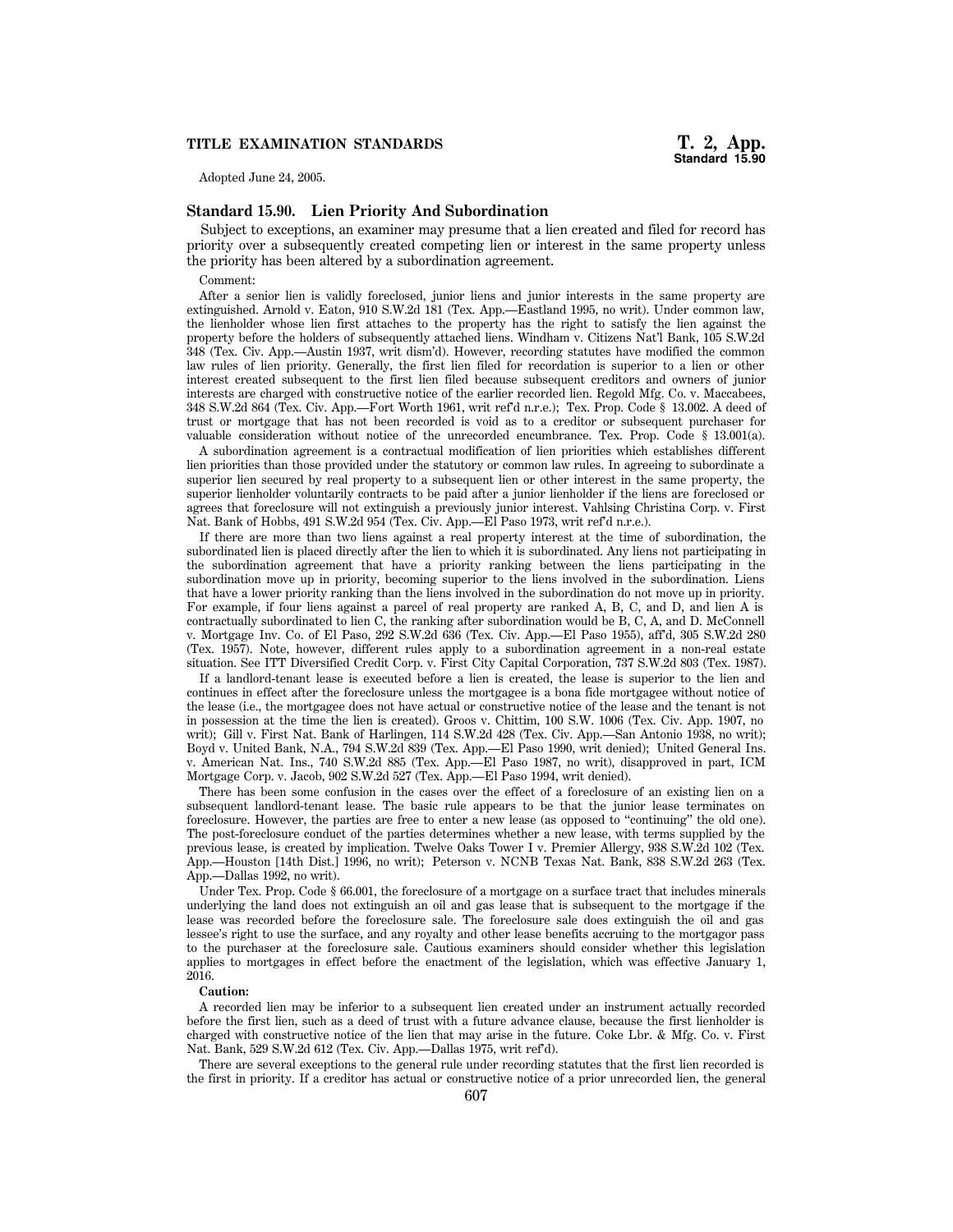priority rules under the recording statute may not apply. For instance, a lender's deed of trust is inferior to a contractor's lien if construction or construction materials are visible from an inspection of the land before the deed of trust is executed, because the lender is charged with notice of the possible existence of an unrecorded prior lien. Hagler v. Continental Nat. Bank of Fort Worth, 549 S.W.2d 250 (Tex. Civ. App.—Texarkana, 1977, writ ref'd n.r.e.). Texas has a notice system of recording, in contrast with race notice or race recording systems. Under a notice system of recording, a prior mortgage not filed for record at the time of delivery of a subsequent mortgage to a good faith lender for valuable consideration may not have priority over that subsequent mortgage, even if the prior mortgage is filed for record first. Tex. Prop. Code § 13.001. However, a vendor's lien retained in a deed will be prior to a previously recorded judgment lien against a purchaser. Donie State Bank v. Parker, 554 S.W.2d 858 (Tex. Civ. App.—Waco 1977, writ ref'd n.r.e.).

Mechanic's Liens: An involuntary mechanic's lien may attach to the building or improvement and take priority over a previously recorded lien or interest on the land on which the building or improvement is located if the previously recorded lien encumbers the property after the inception of the involuntary mechanic's lien. Tex. Prop. Code § 53.124. The involuntary mechanic's lien does not affect any lien on the land or improvement at the inception of the mechanic's lien, and the lienholder does not need to be made a party to a suit to foreclose the mechanic's lien. Tex. Prop. Code § 53.123. An involuntary mechanic's lien against improvements to real property may be superior to an earlier recorded deed of trust secured by the real property if the improvements are removable without injury to the land, preexisting improvements, or improvements removed. First National Bank in Dallas v. Whirlpool Corp., 517 S.W.2d 262 (Tex. 1974). See also Standard 15.20.

Fixture Filing: A purchase-money security interest in a fixture may have priority over a prior, recorded real property lien provided the purchase-money security interest is filed as a fixture filing in the real property records before the goods become fixtures or within twenty days thereafter. Tex. Bus. & Com. Code § 9.334(d).

Federal Tax Liens: Special seniority rules govern federal tax liens. 26 U.S.C. §§ 6321–6323. In general, if the notice of a federal lien is filed prior to the time that the debtor acquires the property, the federal tax lien has priority over any subsequently created lien or other interest. United States v. McDermott, 507 U.S. 447, 455 (1993). However, a federal tax lien does not have priority over a purchase money mortgage—at least if secured by an express vendor's lien. Slodov v. U.S., 436 U.S. 238 (1978) (recognizing priority of purchase money lien); Minix v. Maggard, 652 S.W.2d 93 (Ky. Ct. App. 1983); Belland v. OK Lumber Company, Inc., 797 P.2d 638 (Alas. 1990); Rev. Rul. 68–57 (1977). See also Standard 15.60.

Possession: Similarly, a creditor may be put on notice of the equitable interest or adverse claim of a person in prior possession of property. The creditor's lien will be inferior to the possessor's interest or estate if the possession is such that the creditor has a duty to ask the possessor about the nature of the possessor's claim. Boyd v. United Bank, N.A., 794 S.W.2d 839 (Tex. App.—El Paso 1990, writ denied).

Source:

Citations in the Comment.

History:

Adopted June 13, 2003.

#### **Standard 15.100. Removal of Lien**

Subject to exceptions, an examiner may presume that a lien on real property is extinguished upon establishing that the secured debt (1) has been paid or (2) has become unenforceable upon expiration of the applicable limitations period.

#### Comment:

Regardless of whether a written release is delivered, the lien ceases to exist when the underlying debt is paid; however, the lienholder has a duty to issue a written release. Knox v. Farmers' State Bank, 7 S.W.2d 918 (Tex. Civ. App.—Eastland 1928, writ ref'd); Spencer-Sauer Lumber Co. v. Ballard, 98 S.W.2d 1054 (Tex. Civ. App.—San Antonio 1936, no writ) (full release); Cook v. Leslie, 59 S.W.2d 302 (Tex. Civ. App.—San Antonio 1933, no writ) (partial release). Preferably a written release should be obtained whenever reasonably possible. To give notice to third parties dealing with the property, a written release must be recorded in the county in which the lien was recorded. Tex. Prop. Code §§ 11.001, 13.002.

A title insurance company or its expressly authorized title insurance agent may file an affidavit releasing a mortgage that exclusively encumbers (1) a one-to-four family residence or (2) other property if the face amount of the secured indebtedness is less than \$1.5 million. Tex. Prop. Code § 12.017.

Commonly, a release of a mortgage or deed of trust may fail to expressly release a related assignment of rents or leases or a separate financing statement which may have been given to the same lender as additional security. If a deed of trust or other mortgage was filed for record at or about the same time as the filing of a financing statement or the recordation of an assignment of rents, leases, production, or other collateral to the same lender and appears to be part of the same transaction evidenced by the deed of trust or other mortgage, it is common practice for an examiner to presume that a full release of the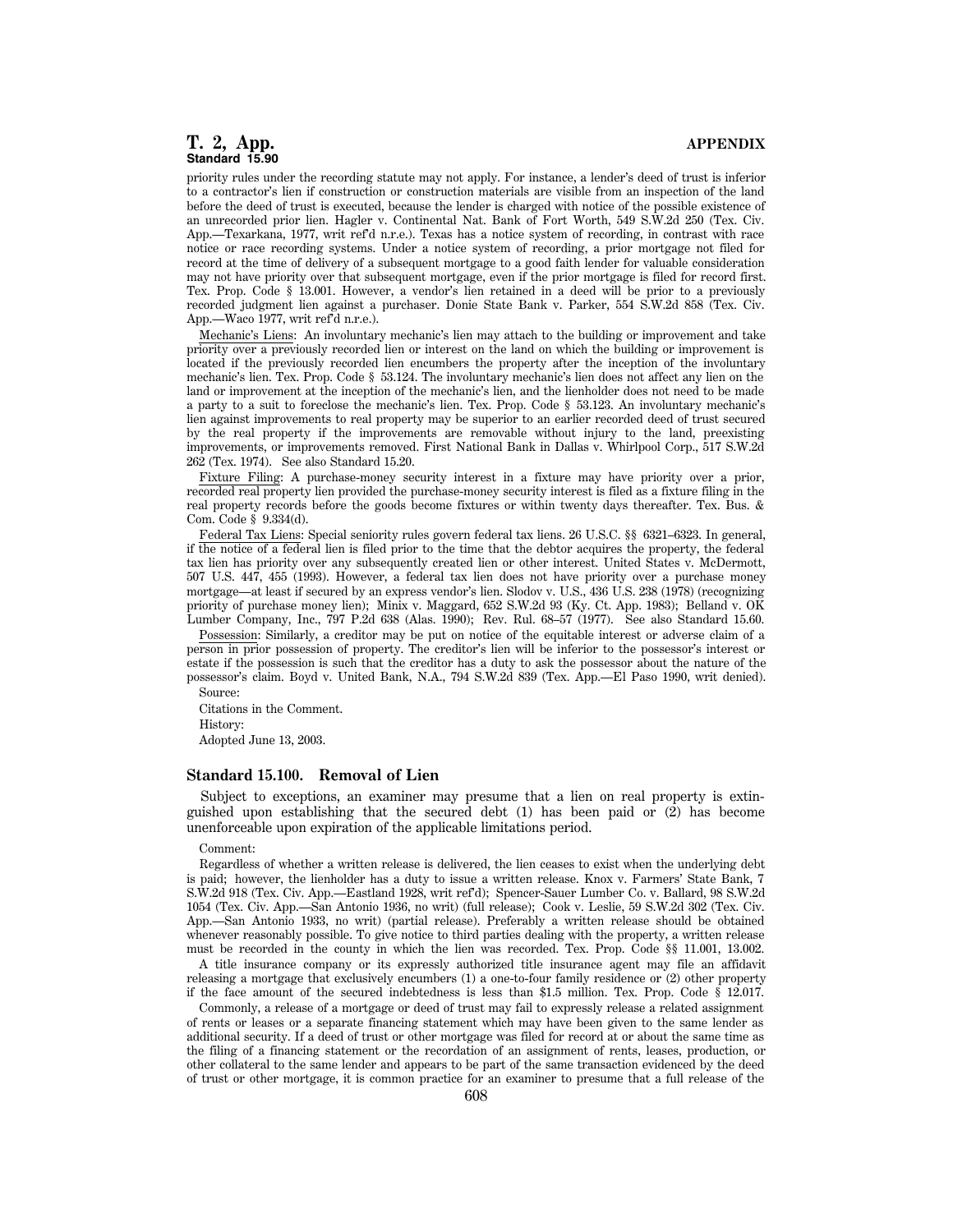deed of trust or other mortgage without specific reference to the financing statement or assignment is sufficient as a release of the financing statement or assignment.

A sale of real property under a power of sale in a mortgage or deed of trust must be made not later than four years after the date the cause of action accrues. Generally, the cause of action accrues on the maturity date of the debt. Upon expiration of the four-year limitations period, the real property lien and any power of sale to enforce the lien are void. The running of the statute of limitations is not suspended against a bona fide purchaser. An examiner who does not have notice or knowledge of the suspension of the limitations period (e.g., unrecorded extension agreement) may presume that the lien is unenforceable when a cause of action on an outstanding real property lien has accrued for more than four years, except as provided by the provisions governing suspension in the event of death. Tex. Civ. Prac. & Rem. Code §§ 16.035, 16.036, 16.062.

If a series of notes or obligations or a note or obligation payable in installments is secured by a real property lien, the four-year limitations period does not begin to run until the maturity date of the last note, obligation, or installment. The limitations period in the preceding paragraph is not affected by the Uniform Commercial Code provision containing limitations periods applying to negotiable instruments. Cf., Tex. Civ. Prac. & Rem. Code  $\S$  16.035 and Tex. Bus. & Com. Code  $\S$  3.118.

If a promissory note is payable on demand, there are two limitations periods. A promissory note is ''payable on demand'' if it states that it is payable on demand, payable at sight, or otherwise indicates that it is payable at the will of the holder, or does not state any time for payment. Tex. Bus. & Com. Code § 3.108. If demand for payment is made to the maker, an action to enforce payment must be commenced within six years after the demand. However, if no demand for payment is made, an action to enforce the note is barred if neither principal nor interest on the note has been paid for a continuous period of ten years. See Tex. Bus. & Com. Code § 3.118(b). Note, however, that prior to the amendment of § 3.118, effective May 22, 2001, Texas case law held that the limitations period for a demand note began to run on the date the note was made. See, e.g., G & R Inv. v. Nance, 683 S.W.2d 727 (Tex. App.—Houston [14th Dist.] 1984, writ ref'd n.r.e.). Although enforcement of a lien may be barred by the four-year limitations period (under § 16.035 Tex. Civ. Prac. & Rem. Code), payment of the debt may continue to be enforceable as an unsecured debt provided an action to enforce payment is commenced within the limitations periods set forth in Tex. Bus. & Com. Code § 3.118; Aguero v. Ramirez, 70 S.W.3d 372 (Tex. App.—Corpus Christi 2002, pet. denied).

A party primarily liable for an obligation secured by a real property lien may suspend the running of the four-year limitations period through a written extension agreement. Regarding that party's interest, the limitations period is suspended, and the lien remains in effect for four years after the extended maturity date of the obligation if the extension agreement is signed, acknowledged, and filed for record in the county clerk's office of the county where the real property is located. A lien may be further extended by additional extension agreements. The maturity date stated in the original instrument or in the recorded renewal and extension is conclusive evidence of the maturity date of the debt or obligation. This limitation period is not affected by the Uniform Commercial Code limitations provision governing notes and other negotiable instruments. Tex. Civ. Prac. & Rem. Code § 16.035; Tex. Bus. & Com. Code § 3.118.

Although valid between the parties, an oral extension of a note is not effective against a third party. An extension agreement is invalid as to a bona fide purchaser for value, a lienholder, or a lessee who deals with real property affected by an extended real property lien without actual notice of the extension agreement and before the agreement is filed for recordation. Tex. Civ. Prac. & Rem. Code § 16.037.

If the maturity date of the debt is omitted from a deed of trust, the deed of trust is read together with the underlying note as if the two constituted one instrument. Cadle Co. v. Butler, 951 S.W.2d 901 (Tex. App.—Corpus Christi 1997, no writ). An omission of the date of maturity does not toll the statute of limitations for the payment of the debt. The limitations period begins to run on the date the last installment payment is due, even if not stated in the deed of trust. Swedlund v. Banner, 970 S.W.2d 107 (Tex. App.—Corpus Christi 1998, pet. denied).

For the removal of abstract of judgment liens clouding homesteads, see Standard 15.30.

For a waiver and release of a mechanics', contractors', or materialmen's lien or payment bond claim arising under a contract executed on or after January 1, 2012, see Standard 15.20 and Tex. Prop. Code § 53.281.

#### **Caution:**

If payment of the existing indebtedness is not made by the debtor, but by another creditor as a part of a legitimate business transaction, the lien is not extinguished. Instead, the lien is transferred to the new creditor. Baccus v. Westgate Management Corp., 981 S.W.2d 383 (Tex. App.—San Antonio 1998, pet. denied); Chicago Title Ins. v. Lawrence Invest., 782 S.W.2d 332 (Tex. App.—Fort Worth 1989, writ ref'd).

Federal Agencies: If a lien is held by the United States or any agency of the United States, Texas statutes prescribing limitations periods generally do not apply to foreclosure of the lien. Farmers Home Administration v. Muirhead, 42 F.3d 964 (5th Cir. 1995). See 12 U.S.C.A. § 1821(d)(14), enacted as part of the Financial Institutions Reform, Recovery, and Enforcement Act of 1989 (FIRREA), and 28 U.S.C.A. § 2415(a); Jackson v. Thweatt, 883 S.W.2d 171 (Tex. 1994); Cadle Co. v. Estate of Weaver, 883 S.W.2d 179 (Tex. 1994); Jon Luce Builder, Inc. v. First Gibraltar Bank, 849 S.W.2d 451 (Tex. App.—Austin 1993,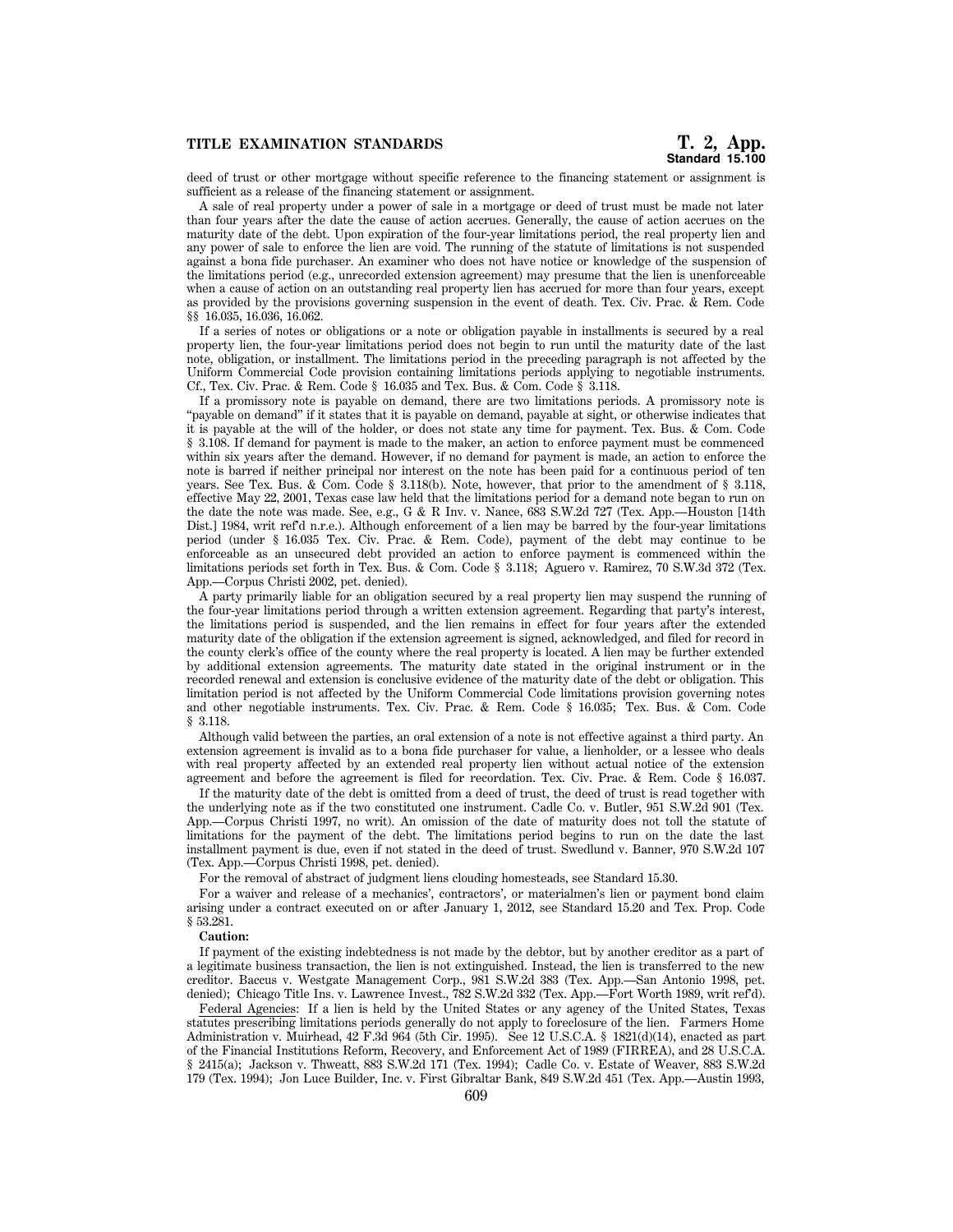writ denied). Unless the lien is no longer enforceable under federal law, an examiner should require a release of any lien held by the United States, any agency of the United States, or any assignee of such a lien.

Property Acquired By Farm Credit System: After January 6, 1988, agricultural real estate acquired by an institution of the Farm Credit System (a Federal Land Bank, a Farm Credit Bank or a Production Credit Association) as a result of a loan foreclosure or a voluntary conveyance from a borrower is subject to a right of first refusal vested in the ''previous owner'' to repurchase or lease the property. A ''previous owner'' is the person or entity from which or from whom the Farm Credit System lender acquired title. If the previous owner waived his right of first refusal, the original or an authentic copy of the executed waiver should be furnished and recorded. See 12 U.S.C.A. § 2219a (Farm Credit Act of 1971, § 4.36, as amended by Agricultural Credit Act of 1987, Pub. L. No. 100–233 (January 6, 1988), tit. I. § 108, 101 Stat. 1582 and Agricultural Credit Technical Corrections Act of 1988, Pub. L. No. 100–399 (August 17, 1988), tit. I, § 104, 102 Stat. 990).

Property Acquired By Farmers Home Administration: After January 6, 1988, agricultural real estate acquired by the Farmers Home Administration as a result of a loan foreclosure or a voluntary conveyance from a borrower is subject to a number of rights and preferences in favor of the borrower, and certain other entities (e.g., the party from which or from whom the Farmers Home Administration acquired title), to repurchase or lease the property. The examiner should be furnished satisfactory evidence that, in compliance with the applicable statutes, regulations and cases, the Farmers Home Administration has either obtained waivers from the borrower and other protected entities, or has complied with the appropriate notice procedures, and that all administrative appeal rights, if any, have been exhausted. See 7 U.S.C.A. § 1985 (Consolidated Farm and Rural Development Act, Pub. L. No. 87–128 (August 8, 1961), tit. VII, § 335(c), 75 Stat. § 315, as amended by Agricultural Credit Act of 1987, Pub. L. No. 100–233 (January 6, 1988), tit. VII, § 610, 101 Stat. 1568); 7 C.F.R. § 1951.911; Food, Agricultural, Conservation and Trade Act of 1990, Pub. L. No. 101–624 (November 28, 1990), 103 Stat. § 3359.

Source: Citations in the Comment.

History: Adopted June 13, 2003.

### **Standard 15.110. Lis Pendens**

The examiner should inquire as to the nature of the cause of action giving rise to a notice of lis pendens, should evaluate whether the pending litigation may be relevant to the interests under examination, and should advise the client regarding any actions that are appropriate to the purpose of the examination.

Comment:

The filing of a lis pendens notice gives notice of a pending cause of action involving eminent domain, title to real property, establishment of an interest in real property, or enforcement of an encumbrance against real property. The party filing a lis pendens, or the party's agent or attorney, must sign the lis pendens, stating:

(1) the style and number, if any, of the proceeding;

(2) the court in which the proceeding is pending;

(3) the names of the parties;

(4) the kind of proceeding; and

(5) a description of the property affected.

Tex. Prop. Code § 12.007; Prappas v. Meyerland Community Improvement Assoc., 795 S.W.2d 794 (Tex. App.—Houston [14th Dist.] 1990, writ denied); King v. Tubb, 551 S.W.2d 436 (Tex. Civ. App.—Corpus Christi 1977, no writ).

Tex. Prop. Code § 12.007(c) provides that the county clerk shall record the notice in a lis pendens record and shall index the record in a direct and reverse index under the name of each party to the proceeding.

Effective September 1, 2009, a person who files a notice of lis pendens must serve a copy of the notice on each party to the action who has an interest in the real property affected by the notice. The notice must be served not later than the third day after the person files the notice. Tex. Prop. Code § 12.007(d).

Effective September 1, 2009, a court may expunge a notice of lis pendens if the lis pendens claimant cannot establish a real property claim or has not given the required notice. Tex. Prop. Code § 12.0071. Under Tex. Prop. Code § 12.0071(f),

After a certified copy of an order expunging a notice of lis pendens has been recorded:

(1) the notice of lis pendens and any information derived or that could be derived from the notice:

610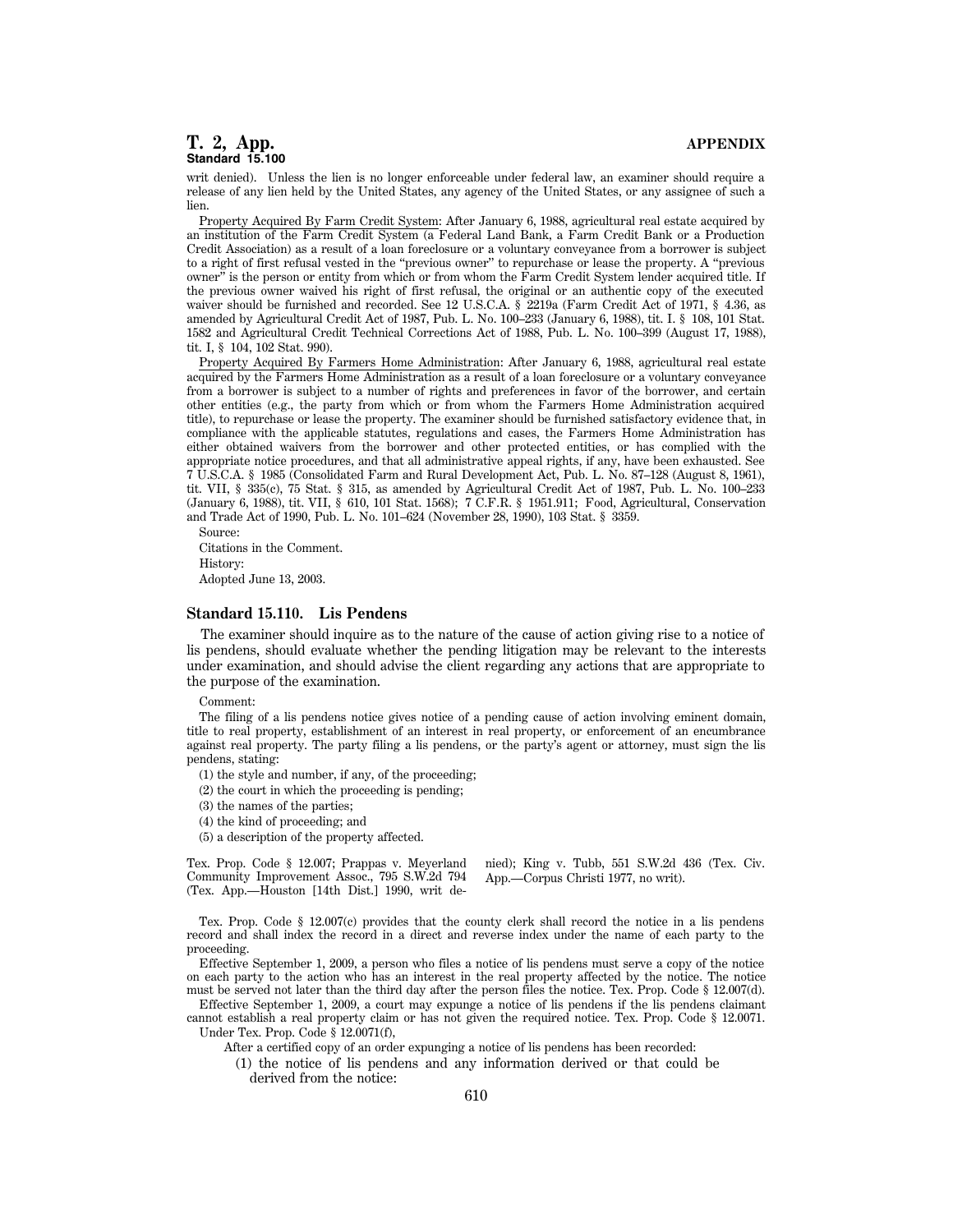# **TITLE EXAMINATION STANDARDS**

# (A) does not:

- (i) constitute constructive or actual notice of any matter contained in the notice or of any matter relating to the action in connection with which the notice was filed;
- (ii) create any duty of inquiry in a person with respect to the property described in the notice; or
- (iii) affect the validity of a conveyance to a purchaser for value or of a mortgage to a lender for value; and
- (B) is not enforceable against a purchaser or lender described by Paragraph (A)(iii) , regardless of whether the purchaser or lender knew of the lis pendens action; and
- (2) an interest in the real property may be transferred or encumbered free of all matters asserted or disclosed in the notice and all claims or other matters asserted or disclosed in the action in connection with which the notice was filed.

Id. Tex. Prop. Code § 12.008 contains provisions regarding cancellation of a lis pendens. Tex. Prop. Code § 13.004 provides:

- (a) A recorded lis pendens is notice to the world of its contents. The notice is effective from the time it is filed for record and indexed, as provided by Tex. Prop. Code § 12.007(c), regardless of whether service has been made on the parties to the proceeding.
- (b) A transfer or encumbrance of real property involved in a proceeding by a party to the proceeding to a third party who has paid a valuable consideration and who does not have actual or constructive notice of the proceeding is effective, even though the judgment is against the party transferring or encumbering the property, unless a notice of the pendency of the proceeding has been recorded and indexed under that party's name, as provided by Tex. Prop. Code § 12.007(c), in each county in which the property is located.

A properly filed lis pendens notice effectively prevents a grantee from being an innocent purchaser. The doctrine does not void a conveyance during the pendency of a suit, but the interest of the grantor merely passes subject to the results of the cause. Cherokee Water Co. v. Advance Oil & Gas Co., 843 S.W.2d 132 (Tex. App.—Texarkana 1992, writ den.). The lis pendens notice is considered part of the judicial process, and the resulting absolute privilege bars a suit for damages arising from the filing of the lis pendens. Bayou Terrace Inv. Corp. v. Lyles, 881 S.W.2d 810 (Tex. App.—Houston [1st Dist.] 1994, no writ).

#### **Caution:**

A lis pendens only gives constructive notice while the underlying cause of action is pending and has no existence separate and apart from the litigation of which it gives notice. Taliaferro v. Smith, 804 S.W.2d 548 (Tex. App.—Houston [14th Dist.] 1991, no writ); Wagner v. Oliver, 256 S.W. 302 (Tex. Civ. App.— Amarillo 1923, writ dism'd). However, a lis pendens notice is rarely released and may remain on record many years after the litigation is terminated. Thus, unless the underlying litigation has been dismissed or resolved, an unreleased lis pendens continues to cloud title, regardless of its age.

Source:

Citations in the Comment.

History:

Adopted June 13, 2003; amended July 17, 2014.

The prior standard provided: ''The existence of a lis pendens notice requires the examiner to inquire as to the nature of the cause of action, evaluate whether the pending litigation may be relevant to the interests under examination, and advise the client regarding any actions that are appropriate to the purpose of the examination.''

# **CHAPTER XVI**

### **FORECLOSURES**

# **Standard 16.10. Nonjudicial Foreclosure**

An examiner should determine that all statutory and contractual requirements for a nonjudicial foreclosure sale have been satisfied. Specifically, an examiner should determine: (1) that the security instrument confers the power of sale;

- (2) that there has been a default under the terms of the instrument;
- (3) that the trustee or substitute trustee was properly appointed;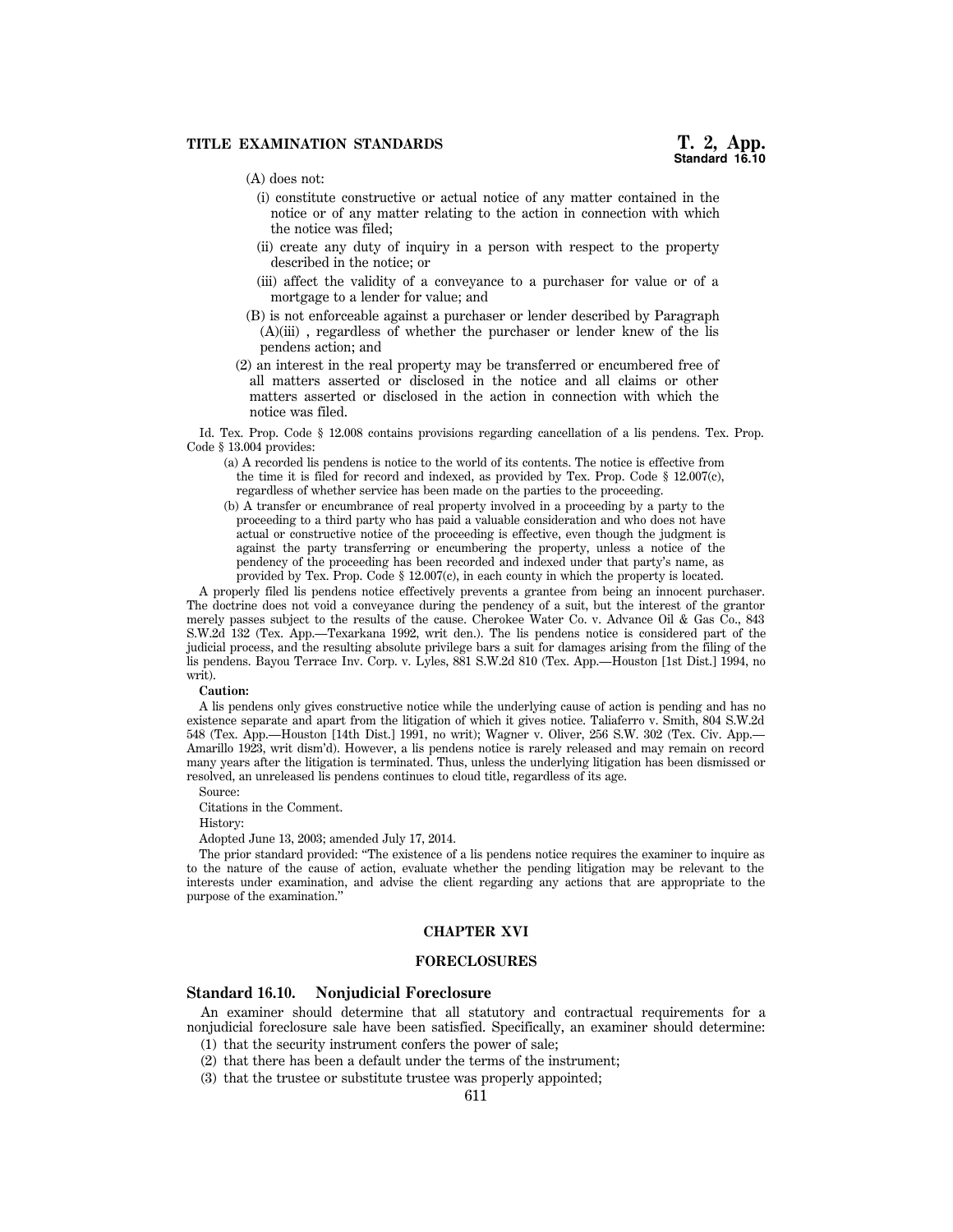(4) that all statutory requirements in effect at the time of sale have been met;

(5) that all additional requirements, if any, contained in the security instrument have been met; and

(6) that a trustee's deed has been delivered.

Comment:

The first determination should be made from an examination of the security instrument. The other determinations may be made by examining the trustee's deed and other related instruments that may be available or of record. These may include an affidavit by the trustee, a copy of the notice of the trustee's sale, and an appointment of substitute trustee. Ordinarily, the examiner may determine default from the recitals in affidavits accompanying or incorporated in the trustee's deed. If not, the examiner should search for other evidence or take into consideration other factors, such as the passage of time since the foreclosure. The trustee or trustees are customarily appointed in the security instrument.

The provisions for the appointment of a substitute trustee are usually set out in the security instrument, and the beneficiary must strictly comply with these provisions. Slaughter v. Qualls, 162 S.W.2d 671 (Tex. 1942); Michael v. Crawford, 193 S.W. 1070 (Tex. 1917). If the instrument makes no provision for appointment of a substitute trustee, the district court is authorized to appoint one, in which case the examiner should review the proceedings for the appointment.

In addition to the statutory requirements, there must be strict compliance with any other requirements the security instrument may contain pertaining to foreclosure. See, e.g., Ogden v. Gibraltar Sav. Ass'n, 640 S.W.2d 232 (Tex. 1982); Houston First American Sav. v. Musick, 650 S.W.2d 764 (Tex. 1983).

The trustee's deed must contain all of the formalities of a deed, disclose the status of the grantor as a trustee, and be delivered. Delivery may be presumed from recordation. Once the foreclosure sale is complete, the trustee may not rescind the foreclosure nor cancel the trustee's deed. Bonilla v. Roberson, 918 S.W.2d 17 (Tex. App.—Corpus Christi 1996, no writ).

An examiner may rely on recitals in appropriate circumstances. See Standards 13.20 and 13.40, pertaining to recitals. Where the security instrument expressly provides that the recitals in the trustee's deed are evidence of the facts therein stated, a presumption arises that the recitals are true. Adams v. Zellner, 183 S.W. 1143 (Tex. 1916); Birdwell v. Kidd, 240 S.W.2d 488 (Tex. Civ. App.—Texarkana 1951, no writ). An examiner may also be aided by the statutory requirement that an action to recover property conveyed by an instrument signed by a trustee without record of the authority of the trustee or proof of the facts recited in the instrument must be brought within four years of the date that the instrument was ''recorded,'' if it was recorded before September 1, 2007, or within two years of the date that the instrument was ''filed for record,'' if it was filed on or after September 1, 2007. Tex. Civ. Prac. & Rem. Code 16.033(a)(7). Act of June 15, 2007, 80th Leg., R.S., ch. 819, 2, 2007 Tex. Gen. Laws 1695 (nonretroactivity provision).

Statutory History: Tex. Prop. Code 51.002 (formerly codified as Tex. Rev. Civ. Stat. art. 3810) sets out the current procedures that must be followed for sale of real estate under a power of sale conferred by a deed of trust or other contract lien. Texas law pertaining to nonjudicial foreclosure as initially enacted did not change substantially until 1976.

The basic statutory requirements for sales prior to January 1, 1976, are as follows: A Notice of Sale must be posted for three consecutive weeks prior to the day of sale in three public places in the county or counties where the sale is to be made, but one notice must be posted at the courthouse door of each county where any part of the land is located. If the property is located in more than one county, then the Notice of Sale must be given in all counties and must designate the county where the sale will be made. The sale must be public and held between the hours of 10:00 A.M. and 4:00 P.M. on the first Tuesday in any month. Upon written application, the owner may require that the land be sold as provided in the security instrument.

For sales held on or after January 1, 1976, and prior to January 1, 1984: The basic requirements remain the same except as follows. The Notice of Sale requirement was changed to require posting for at least 21 days preceding the date of sale at the courthouse door of the county where the property is located. If the property is located in more than one county, the Notice of Sale must be posted in each county in which the property is located. The provisions allowing the owner to demand sale in accordance with the security instrument were not carried forward; however, as previously established, to the extent that the provisions of the security instrument do not conflict with the statutory requirements, the provisions of the security instrument must also be met.

For sales held on or after January 1, 1984, and prior to January 1, 1988: The basic requirements remain the same except as follows. In addition to the requirements prior to January 1, 1984, the Notice of Sale must also be filed in the office of the county clerk of each county where the subject property is located 21 days preceding the sale. (On or after January 1, 1984, and prior to October 2, 1984, the Notice of Sale had to be filed only with the county clerk of the county where the sale was to be held.) In addition, the holder of the debt must give Notice of Sale to the debtor 21 days preceding the sale by certified mail, which is accomplished when sent to the debtor's most recent address as shown by the records of the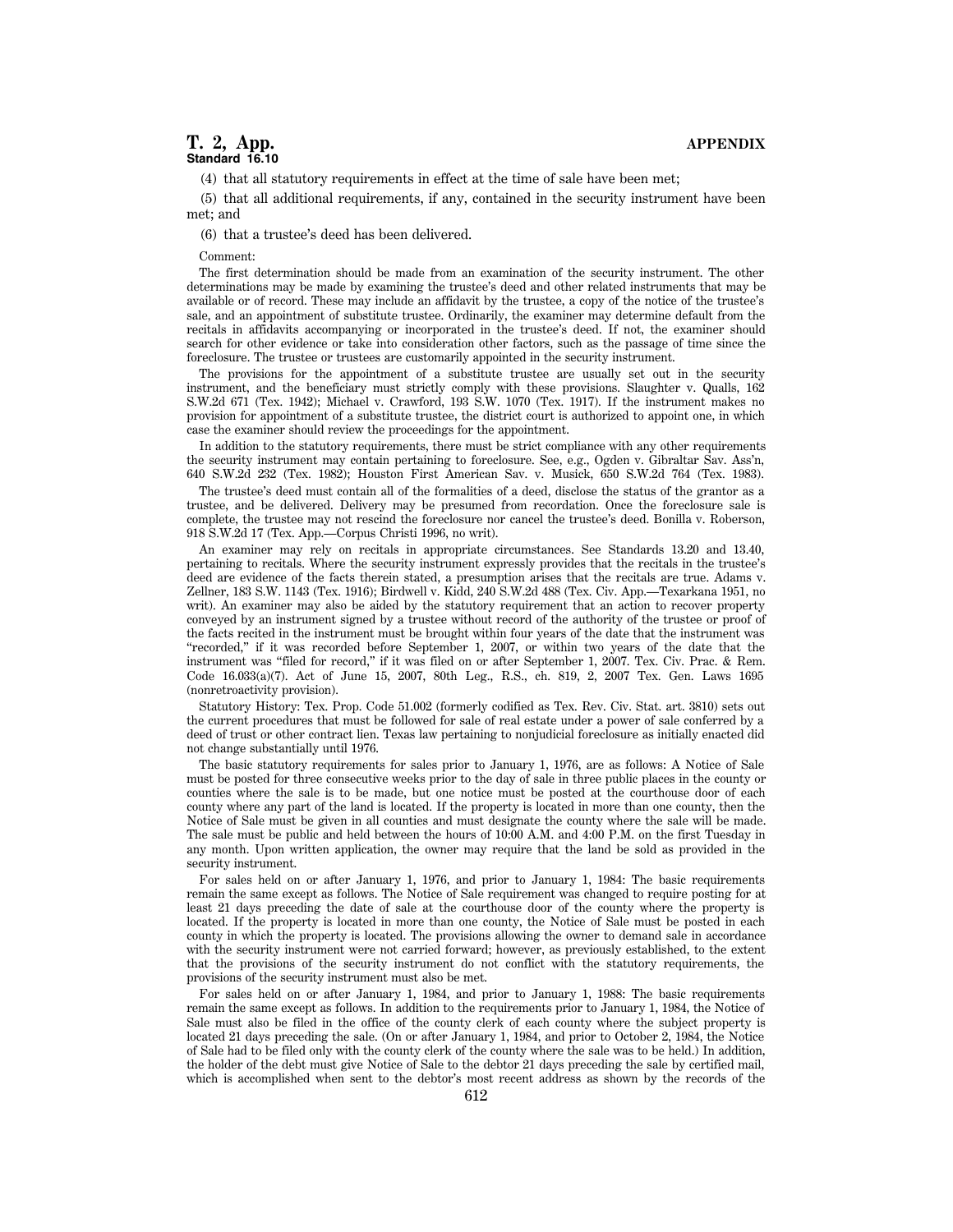holder and deposited in the mail, postage paid. An affidavit of mailing stating the date of mailing, debtors, and addresses is prima facie evidence that this notice requirement was met.

For sales held on or after January 1, 1988, and prior to September 1, 1993: The basic requirements remain the same except as follows. In addition to the requirements prior to January 1, 1988, the county commissioners shall designate the area at the courthouse where foreclosure sales are to take place and shall record this designation in the real property records. All sales must occur in this area. The sale must not begin prior to the time stated in the Notice of Sale nor later than three hours thereafter. If the subject property is the residence of the debtor, notice of default must be given to the debtor by certified mail to the debtor's last known address giving the debtor at least 20 days to cure the default before Notice of Sale can be given. Prima facie evidence of notice of default may be established by affidavit of mailing showing the date of mailing, debtors, and addresses.

For sales held on or after September 1, 1993, and prior to January 1, 2004: The basic requirements remain the same except as follows. The following statutory clarifications were made, effective September 1, 1993. Regarding the Notice of Sale, the entire calendar day on which the Notice of Sale is given is included in computing the 21-day notice period and the entire calendar day of the foreclosure sale is excluded. In the case of a debtor's residence, the entire calendar day on which notice of default is given is included in computing the 20-day notice period and the entire calendar day on which notice of sale is given is excluded in computing the 20-day notice period and the entire calendar day on which notice of sale is given is excluded in computing the 20 day notice period.

For sales held on or after January 1, 2004, and prior to June 17, 2005: The basic requirements remain the same except that a ''mortgage servicer'' is given authority to perform certain prerequisites to foreclose on behalf of a holder of the debt.

For sales held on or after June 17, 2005, and prior to September 1, 2005: The basic requirements remain the same, except that by a recorded designation of the commissioners court the location of the place of sale may be a public place other than an area at the courthouse.

For sales held on or after September 1, 2005, and prior to June 15, 2007: The basic requirements remain the same except as to the appointment of substitute trustees and the notices required under Tex. Prop. Code §§ 51.002, 51.0025.

For sales held on or after June 15, 2007, and prior to September 1, 2009: The basic requirements remain the same except: (1) if the courthouse or county clerk's office is closed because of inclement weather, natural disaster, or other act of God, a notice required to be posted or filed may be posted or filed up to 48 hours after the courthouse or county clerk's office reopens, Tex. Prop. Code § 51.002(b–1); (2) a sale may not be held at an area designated by the county commissioners other than an area at the courthouse before the 90th day after the date the designation is recorded, Tex. Prop. Code § 51.002(h); (3) one or more persons may be authorized to execute the power of sale under a security agreement, Tex. Prop. Code § 51.0074; and (4) the purchase price is payable immediately upon acceptance of the bid, Tex. Prop. Code § 51.0075(f).

For sales held on or after September 1, 2009: The basic requirements remain the same except: (1) the purchase price in a sale by a trustee or substitute trustee is due and payable ''without delay'' on acceptance of the bid, or  $(2)$  "within such reasonable time as may be agreed upon by the purchaser and the trustee or substitute trustee if the purchaser makes such request for additional time to deliver the purchase price.'' Payment is no longer required to be paid ''immediately'' upon acceptance of the bid. Tex. Prop. Code § 51.0075(f).

The foreclosure sale of a dwelling owned by a military servicemember, foreclosing a lien that originated before the servicemember's active duty began, is prohibited without a court order or the servicemember's written waiver during the servicemember's active duty and for nine months thereafter, if the creditor's notice of default was sent on or after June 19, 2009. Tex. Prop. Code § 51.015. For notices of default or sale on or after September 1, 2011, the notice to the debtor must include a boldface or underlined notice that if the debtor or the debtor's spouse is serving on active military duty, including active military duty as a member of the Texas National Guard or another state's National Guard or as a member of a reserve component of the United States armed forces, the debtor should send notice of the active duty to the sender of the notice immediately. Tex. Prop. Code § 51.002(i).

For sales held on or after September 1, 2013, the basic requirements remain the same except:

(1) Effective September 1, 2013, a new Section 51.002(f-1) is added to the Property Code, providing that if a county maintains an internet website, the county must post a notice of sale filed with the county clerk under Section 51.000 (b)(2) on the website on a page that is publicly available for viewing without charge or registration; and

(2) Effective October 1, 2013, Section 51.002(h) of the Property Code is amended to provide that a commissioners court of a county may designate an area other than an area of the county courthouse where public sales of land will take place that is in a public place within a reasonable proximity of the county courthouse as determined by the commissioners court and in a location as accessible to the public as the courthouse door. The designation shall be recorded in the real property records. Any sale held on or after the 90th day after the recording of the designation shall be held at the location so designated.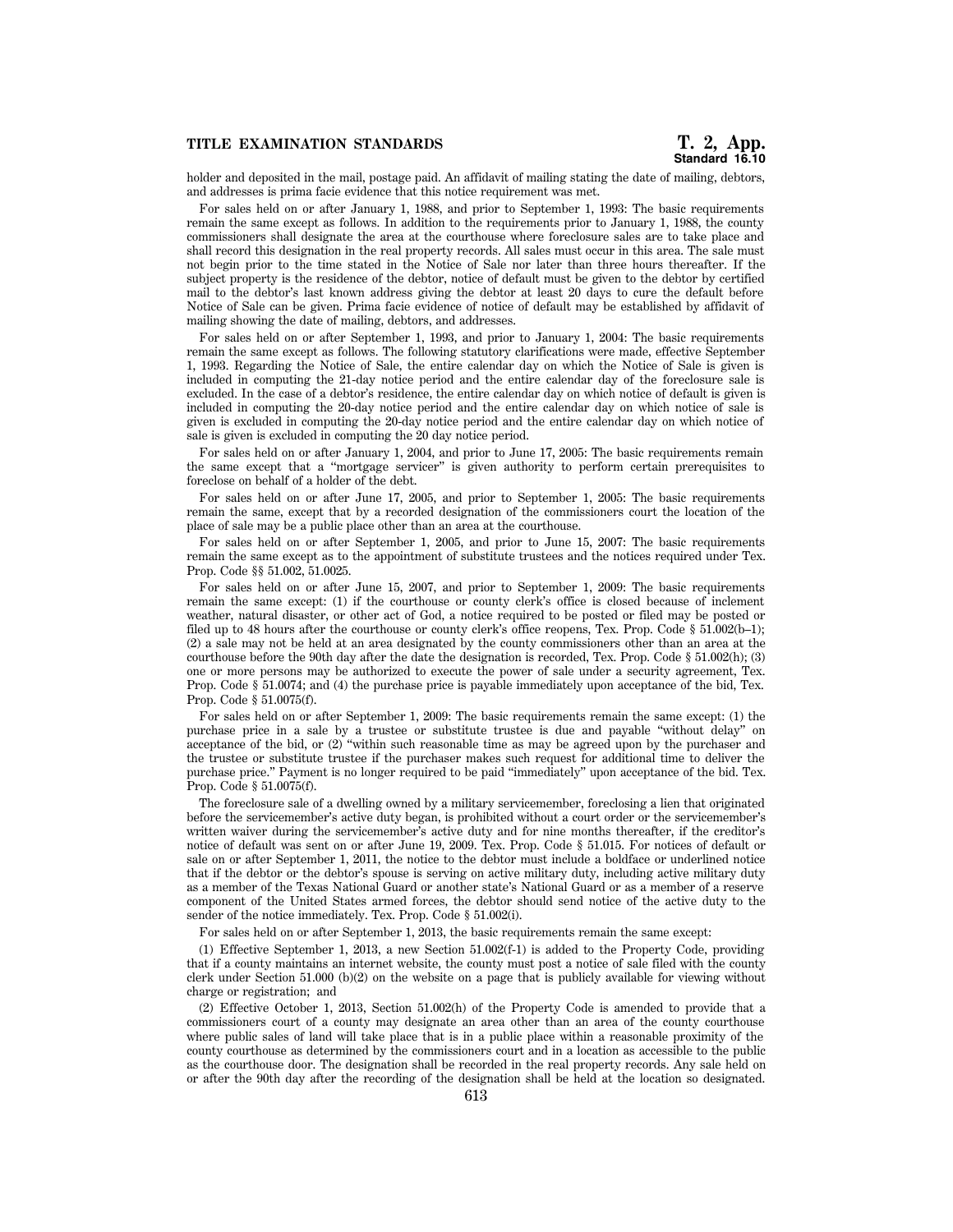For sales held on or after September 1, 2015, the basic requirements remain the same except that (1) the appointment of a trustee or substitute trustee, a notice of sale, a notice of default, documentation that the debtor was not on active military duty at the time of the sale, and an attorney's statement of proof of notice of the sale are expressly authorized to be recorded as exhibits to a trustee's recordable foreclosure deed or affidavit, Tex. Prop. Code § 12.0012; and (2) the appointment or authorization of a trustee or substitute trustee made in a notice of sale otherwise in compliance with the statutes is expressly made effective on the date of the notice if signed by an attorney as agent for the mortgagee or mortgage servicer and if it contains specific statutory wording in all capital, boldface letters. Tex. Prop. Code § 51.0076.

For sales for which notice is given on or after September 1, 2017, if the first Tuesday occurs on January 1 or July 4, the public sale must be held between 10 a.m. and 4 p.m. on the first Wednesday. Tex. Prop. Code § 51.002(a–1).

Home Equity and Reverse Mortgage Foreclosures: Not all of the above provisions apply to home equity and reverse mortgage foreclosures, and there are additional requirements. See Standard 16.30.

Condominiums: A power of sale conferred by statute or contained in a condominium declaration is sufficient to foreclose by sale an assessment lien, unless the assessment consists solely of fines. There is a right of redemption within 90 days for residential property. Tex. Prop. Code § 82.113.

Property Owners' Association: A dedicatory instrument or restrictions of a residential property owners' association may provide for nonjudicial foreclosure of a lien for assessments, but unless the property owner executes a written waiver at the time foreclosure is sought, a court order authorizing the foreclosure is required for foreclosure on or after September 1, 2011. Tex. Prop. Code § 209.0092. Moreover, without exception, a master mixed-use property owner's association, governing a large subdivision that includes both single-family residential properties and commercial properties within the criteria described in Tex. Prop. Code § 215.002, is prohibited from foreclosing an assessment lien without a judicial order of sale. Tex. Prop. Code § 215.015. Notice to junior lienholders and an opportunity to cure is a prerequisite to foreclosure, Tex. Prop. Code § 209.0091, and the association may not foreclose a lien solely for fines or attorney's fees relating to fines. Tex. Prop. Code A§ 209.009. The association must send the owner written notice not later than 30 days after the foreclosure sale informing the owner of the right of redemption. A residential debtor has a right of redemption within 180 days after the association has mailed a written notice to the owner informing the owner of the sale and right of redemption. Tex. Prop. Code § 209.011. Effective September 1, 2009, a property owners' association that conducts a foreclosure sale must also send written notice by certified mail, return receipt requested, to each lot owner and each lienholder of record not less than the 30th day after the date of the foreclosure sale informing them of their right to redeem. Tex. Prop. Code § 209.010. The owner or a lienholder of record may redeem the property from any purchaser at the foreclosure sale not later than the 180th day after the date the association mails written notice of the sale to the owner and lienholder. A lienholder of record may not redeem the property before 90 days after the association mails written notice of the sale to the lot owner and the lienholder and then only if the lot owner has not previously redeemed. Tex. Prop. Code § 209.011.

Limitations: The statute of limitations for foreclosure of a lien runs four years from date of maturity of the obligation, unless otherwise tolled. Tex. Civ. Prac. & Rem. Code § 16.035. The trustee's authority expires when the debt is barred; therefore, a sale subsequent to the running of the statute of limitations is void. Stubbs v. Lowrey's Heirs, 253 S.W.2d 312 (Tex. Civ. App.—Eastland 1952, writ ref'd n.r.e.). Moreover, the statute of limitations begins to run when a note is accelerated, Curtis v. Speck, 130 S.W.2d 348 (Tex. Civ. App.—Galveston 1939, writ ref'd) or, for lien foreclosure purposes, when the note is executed if it is a demand note, Seaman v. Seaman, 425 S.W.2d 339 (Tex. 1968), unless demand is specifically required in the instrument. Loomis v. Republic Nat'l Bank, 653 S.W.2d 75 (Tex. App.—Dallas 1983, writ ref'd n.r.e.). If the deed of trust itself does not state the maturity date of the note, then the note itself must be examined. An extension of the maturity date of the note extends the period of time for foreclosure. Southland Life Ins. Co. v. Egan, 86 S.W.2d 722 (Tex. 1935). Tex. Civ. Prac. & Rem. Code § 16.036 prescribes the requirements for a valid extension. To be effective as to a bona fide purchaser, a lienholder, or lessee without actual notice, the extension must be recorded. Id. § 16.037.

Rescission: A mortgagee or trustee may rescind a foreclosure sale within 15 days after its occurrence if the statutory requirements for the sale were not met, the debtor's default was cured before the sale, or other specified circumstances existed. For the rescission to be effective against anyone other than parties to the foreclosure sale and purchasers with notice or without valuable consideration, evidence of notice to the purchaser, if not the mortgagee, and return of the purchase price must be recorded. Bona fide purchasers for value without actual or constructive notice of the rescission are not affected by it. Tex. Prop. Code § 51.016. The examiner should consult the statutory requirements and verify that their fulfillment appears of record.

#### **Caution:**

Even though a federal tax lien may be subordinate to the lien of the security instrument being foreclosed, a federal tax lien is not cut off by the foreclosure unless there has been compliance with I.R.C. § 7425. Thus, where an unreleased subordinate federal tax lien has been filed or recorded more than 30 days prior to the date of the foreclosure sale, the examiner should determine either that the notice of lien has expired (I.R.C. § 6323) or that the Internal Revenue Service was notified in compliance with I.R.C.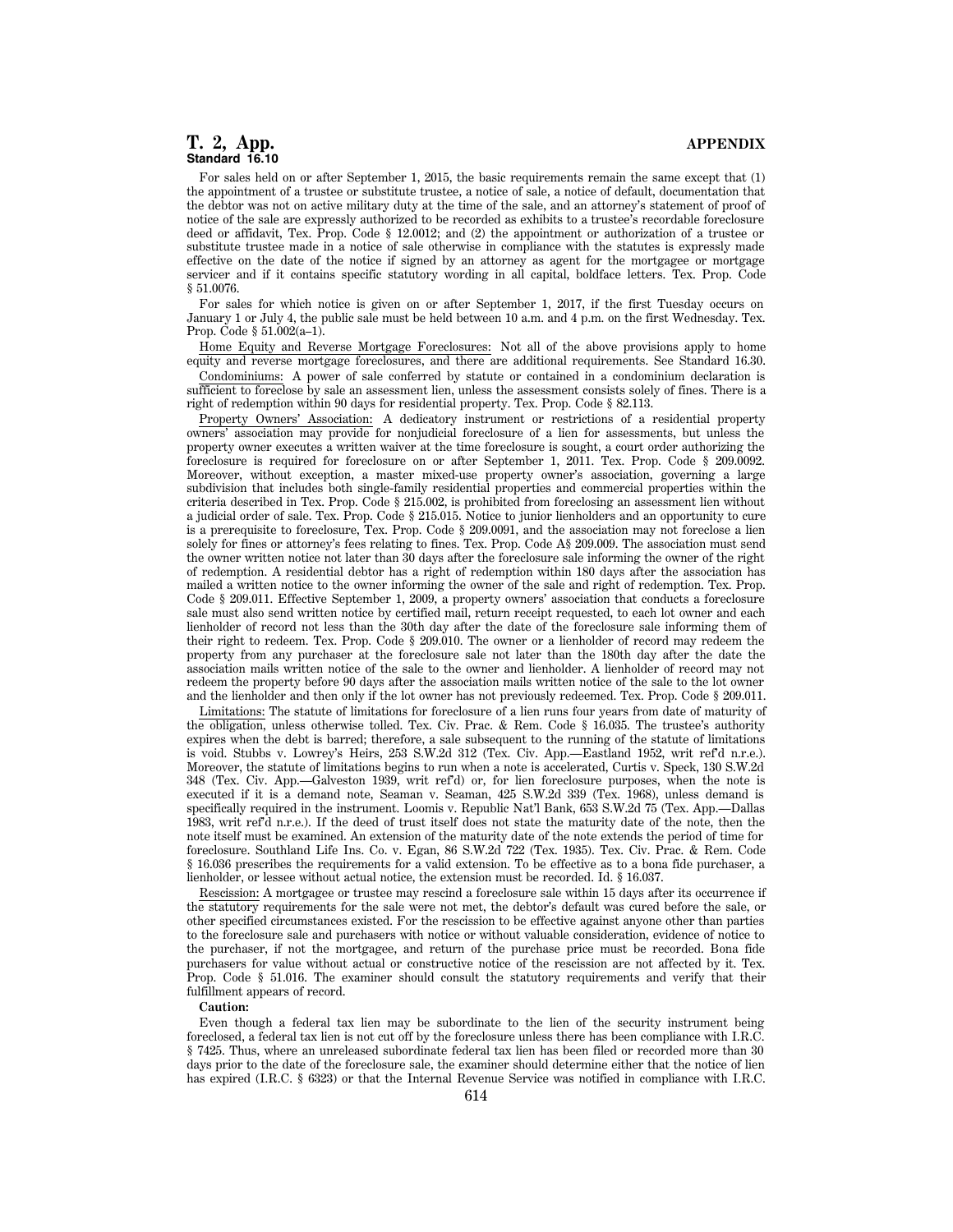# **Standard 16.20**

§ 7425. If the examiner determines that this notice was given by mail, the examiner should confirm that the mailing complied with I.R.C. § 7502 and the applicable regulations, 26 C.F.R. § 301.7502-1. If notified, the Internal Revenue Service has the right to redeem foreclosed property for a period of 120 days after the date of sale. I.R.C. § 7425(d). If the required notice is not given any transfer remains subject to the federal tax lien. Id. § 7425(b)(1). In making the consider (a) a copy of the notice, (b) an affidavit of mailing, (c) recitals in the trustee's deed, and (d) a receipt from the United States Postal Service indicating that the notice was timely sent to the Internal Revenue Service or other evidence that the Service received timely notice. However, the Service is not bound by affidavits of mailing and recitals

The filing of a petition in bankruptcy generally results in an automatic stay against the enforcement of a lien and any action to obtain possession of property of the bankrupt estate. 11 U.S.C. §§ 362, 922. An examiner who becomes aware of a bankruptcy filing should require evidence that the stay was lifted.

The Servicemembers Civil Relief Act of 2003, formerly the Soldiers' and Sailors' Civil Relief Act of 1940, as amended by the Housing and Economic Recovery Act of 2008, prohibits foreclosure of property against an owner who acquired the property before military service and who is currently in the military service of the United States or has been in the military service within a specified number of days (e.g., 90) days effective January 1, 2015) prior to the attempted foreclosure. These limitations do not apply to obligations that were incurred during military service. 50 U.S.C. App. §§ 511, 517, 527, 533.

Source:

Citations in the Comment; Tex. Prop. Code § 51.002; John M. Nolan & Michael F. Alessio, Texas Annot. Deed of Trust in Univ. Tex. 38th Annual Mortgage Lending Inst. (2004).

History:

Adopted June 25, 2004; amended July 17, 2014.

The prior standard provided: ''An examiner must determine that all statutory and contractual requirements for a nonjudicial foreclosure sale have been satisfied. Specifically, an examiner must determine (1) that the security instrument confers the power of sale; (2) that there has been a default under the terms of the instrument; (3) that the trustee or substitute trustee was properly appointed; (4) that all statutory requirements in effect at the time of sale have been met; (5) that all additional requirements, if any, contained in the security instrument have been met; and (6) that a trustee's deed has been delivered.''

# **Standard 16.20. Judicial Foreclosure and Execution Sales**

When title is based on a court's foreclosure of a lien or an execution sale, an examiner may rely on the deed of the officer who conducted the sale only after verifying the existence and apparent validity of the judgment conferring authority to make the sale and of the order of sale or writ of execution and levy.

Comment:

A deed by an officer, typically a sheriff or constable, purporting to convey a judgment defendant's interest in real property may form an essential link in the chain of title under examination. Sheriffs' deeds are commonly encountered in two situations: those involving the judicial foreclosure of liens and those resulting from execution on money judgments. A foreclosure judgment describes the specific property upon which the plaintiff's lien is being foreclosed and orders it sold, whereupon the court clerk issues an order to any sheriff or constable within the State of Texas, directing the officer to seize and sell the property described in the judgment, first giving public notice of the time and place of sale. Tex. R. Civ. P. 309 and 631. An execution sale requires the clerk's issuance of a writ of execution, likewise directed to any sheriff or constable, specifying the sum recovered and due and the interest rate, and requiring the officer to satisfy the judgment and costs out of the defendant's property. Tex. R. Civ. P. 622 and 630. The officer indorses the levy on the writ, using a sufficient legal description. Tex. R. Civ. P. 639; see Riordan v. Britton, 7 S.W. 50 (Tex. 1887). The manner in which the officer effects the sale of the defendant's property is essentially the same in either case. The defendant's property is sold at public auction, after advertisement by newspaper publication, at the courthouse door of the county where situated, on the first Tuesday of any month between the hours of 10:00 A.M. and 4:00 P.M, except that the sale must be on the first Wednesday if the first Tuesday is January 1 or July 4. Tex. R. Civ. P. §§ 646a, 647, and 34.041(c). Once the sale has been made and its terms complied with, the officer must execute and deliver to the purchaser a conveyance of all the right, title, and interest the defendant had in the property sold. Tex. Civ. Prac. & Rem. Code § 34.045.

Three documents should be represented in the record under examination: (1) the court's judgment, (2) the clerk's order of sale or writ of execution and levy, and (3) the sheriff's or constable's deed resulting from the sale. Unless the sale is conducted pursuant to the court's authority, a sheriff's or constable's deed conveys no title. Mills v. Pitts, 48 S.W.2d 941 (Tex. 1932). For this reason it is essential to the establishment of title that the court's judgment and the order of sale or writ of execution and levy be examined. See Tudor v. Hodges, 9 S.W. 443 (Tex. 1888); Atkinson v. Dailey, 238 S.W.2d 584, 587 (Tex. Civ. App.–Amarillo 1951, no writ). The only exception is where the requisite court records are unavailable and the sheriff's deed qualifies as an ancient document, in which case the examiner may rely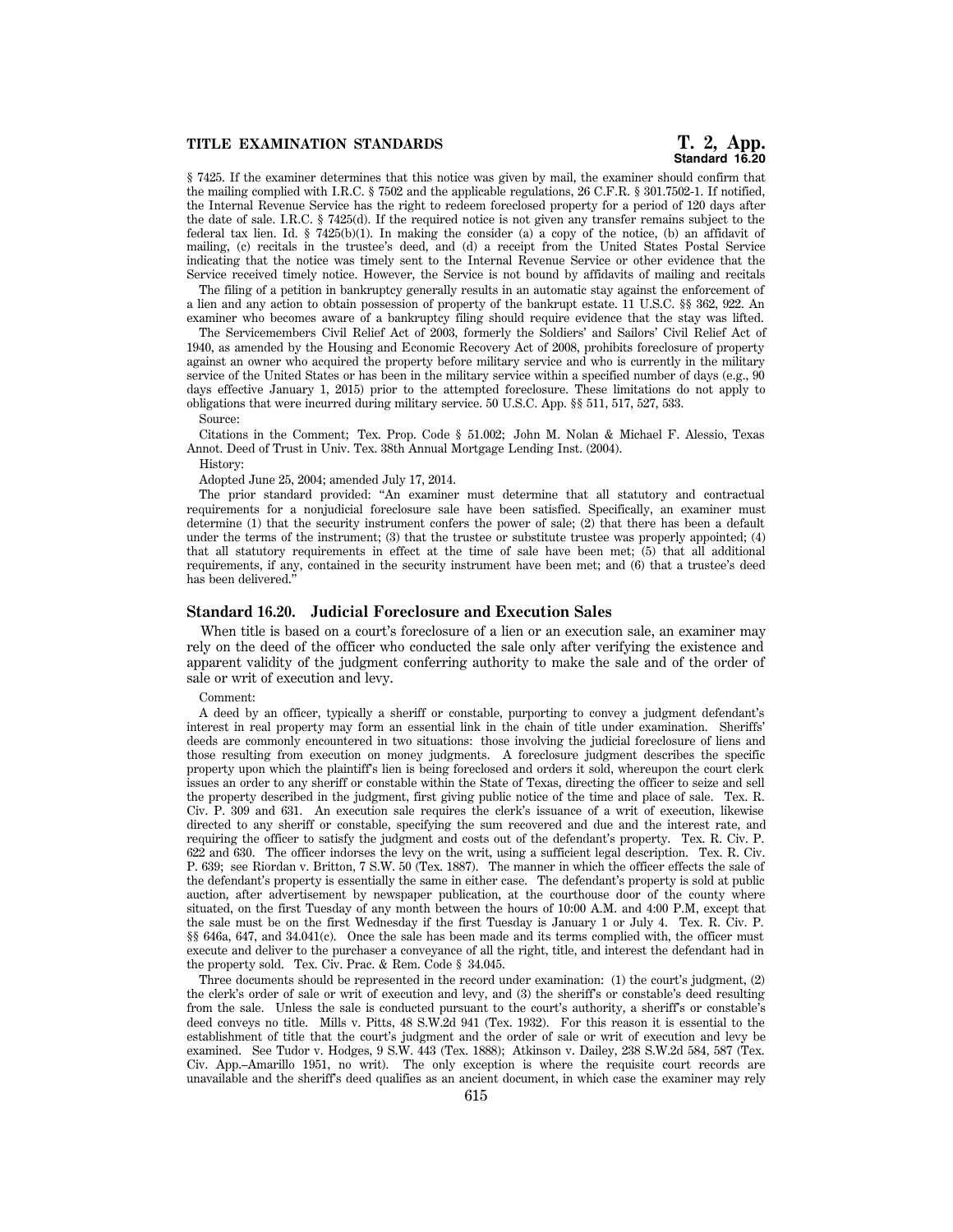# **T. 2, App. APPENDIX Standard 16.20**

on recitals in the deed. W. T. Carter & Bro. v. Bendy, 251 S.W. 265 (Tex. Civ. App.–Beaumont 1923), aff'd, 269 S.W. 1037 (Tex. Comm'n App. 1925, judgm't adopted); Sledge v. Craven, 254 S.W.2d 888 (Tex. Civ. App.–Galveston 1953, no writ). If necessary, the authority for the deed may be established by secondary evidence. Richards v. Rule, 207 S.W. 912 (Tex. Comm'n App. 1919, judgm't adopted). See the Comment to Standard 13.40 regarding recitals and ancient documents generally.

Moreover, the judgment upon which the sale is based must be a valid one. A sale based on a void judgment is likewise a nullity. For example, where a judgment of foreclosure describes the land too indefinitely to identify it, the sheriff's deed made pursuant to it conveys no title even if the deed contains an adequate description. Adams v. Duncan, 215 S.W.2d 599, 603–604 (Tex. 1948). A title examiner should therefore be satisfied that the court had jurisdiction to enter the judgment and that the sale complied with the court's order. Because recitals in a judgment are conclusive against anything else in the record on collateral attack, they ordinarily may be regarded as sufficient without further inquiry into the record. Levy v. Roper, 256 S.W. 251 (Tex. 1923); see Pure Oil Co. v. Reece, 78 S.W.2d 932 (Tex. 1935); Crawford v. McDonald, 33 S.W. 325, 327–328 (Tex. 1895). If the judgment does not include such recitals, so that reference to the rest of the record in the underlying proceeding becomes necessary, the judgment is still presumed valid unless lack of jurisdiction or some other fatal defect affirmatively appears. Fitch v. Boyer, 51 Tex. 336, 344 (1879); Cox v. Campbell, 257 S.W.2d 462 (Tex. Civ. App.– Dallas 1953, writ ref'd). The presumption that a judgment is valid is rebutted only if the record itself, uncontradicted by recitals in the judgment, discloses facts showing the judgment void. Fowler v. Simpson, 15 S.W. 682 (Tex. 1891).

Although the officer's sale must comply with a valid judgment and order of sale or execution, mere irregularities in the conduct of the sale will not invalidate it. Coffee v. Silvan, 15 Tex. 354 (1855); Hendron v. Yount–Lee Oil Co., 119 S.W.2d 171 (Tex. Civ. App.–Texarkana 1938, writ ref'd); see Howard v. North, 5 Tex. 290 (1849). For example, a return by the sheriff or constable following the sale is not essential. It will be presumed from the judgment and the sheriff's deed that the officer did his duty unless this is rebutted by proof to the contrary. Harris v. Mayfield, 260 S.W. 835 (Tex. Comm'n App. 1924, holding approved). For this reason a sheriff's deed may be regarded as reliable if regular on its face. But if the record discloses that the officer acted beyond his authority, the sale cannot be given effect. Mills v. Pitts, 48 S.W.2d 941 (Tex. 1932); Howard v. North, 5 Tex. 290 (1849).

Unlike some other varieties of judicial sales, foreclosure and execution sales do not require an order of confirmation after the sale. In the case of judicial foreclosures, the order of sale itself authorizes the executing officer to place the purchaser in possession. See Tex. R. Civ. P. 309 and 310; Efficient Energy Systems, Inc. v. J. Hoyt Kniveton, Inc., 631 S.W.2d 538, 542 (Tex. App.–El Paso 1982, no writ); Darlington v. Allison, 12 S.W.2d 839 (Tex. Civ. App.–Amarillo 1928, writ dism'd). Following an execution sale the officer is required to file a return of the sale with the clerk of the court, Tex. R. Civ. P. 654, but it is well established that irregularities in the return, or even the complete absence of a return, do not void the sale. See Willis v. Smith, 17 S.W. 247 (Tex. 1886); Donald v. Davis, 208 S.W.2d 571, 573 (Tex. Civ. App.–Fort Worth 1948, writ ref'd); Tyler v. Henderson, 162 S.W.2d 170, 174–175 (Tex. Civ. App.–Fort Worth 1942, writ ref'd w.o.m.).

## **Caution**:

On collateral attack, the rule that recitals in judgments control the rest of the record does not apply to judgments against nonresidents of Texas. Pellow v. Cade, 990 S.W.2d 307 (Tex. App..Texarkana 1999, no pet.); Hicks v. Sias, 102 S.W.2d 460 (Tex. Civ. App.–Beaumont 1937, writ ref'd). Accordingly, if the defendant sought to be bound by a proceeding was not a Texas resident, an examiner should review the entire record in the underlying proceeding.

After foreclosure of a real estate tax lien, the prior owner has the right to redeem the property within 180 days; however, if the land is the residence homestead, is designated for agricultural use, or is a mineral interest, the redemption period is two years. The redemption period runs from the date the purchaser's deed is filed for record. Tex. Tax Code § 34.21. Note, however, that the Texas Constitution provides that the former owner has a right to redeem within six months, which may not be synonymous with 180 days, upon payment of the amount of money paid for the property at foreclosure, including the tax deed recording fee and all taxes, penalties, interest, and costs paid plus an amount not exceeding 25% of aggregate total. Tex. Const. art. VIII, § 13. Effective June 14, 2019, the right to redeem property from a tax sale became unassignable. Tex. Tax Code § 34.21.

The owner of property sold on foreclosure of a federal tax lien may redeem it within 180 days after the sale. 26 U.S.C. § 6337(b)(1).

The owner of property and each lienholder of record in a residential subdivision may redeem property sold on foreclosure of a property owners' association's assessment lien within 180 days for the owner (but not before ninety days for a lienholder of record if the owner has not redeemed) after the association's mailing of notice of the sale to the owner and to each such lienholder. Tex. Prop. Code § 209.011(b). The purchaser at foreclosure shall immediately execute and deliver to a redeeming lot owner or lienholder a deed transferring the property to the ''lot owner.'' Id. § 209.011(f). If, before the expiration of such redemption period, the redeeming owner or lienholder fails to record the deed from the foreclosing purchaser or fails to record an affidavit stating that the owner or lienholder has redeemed the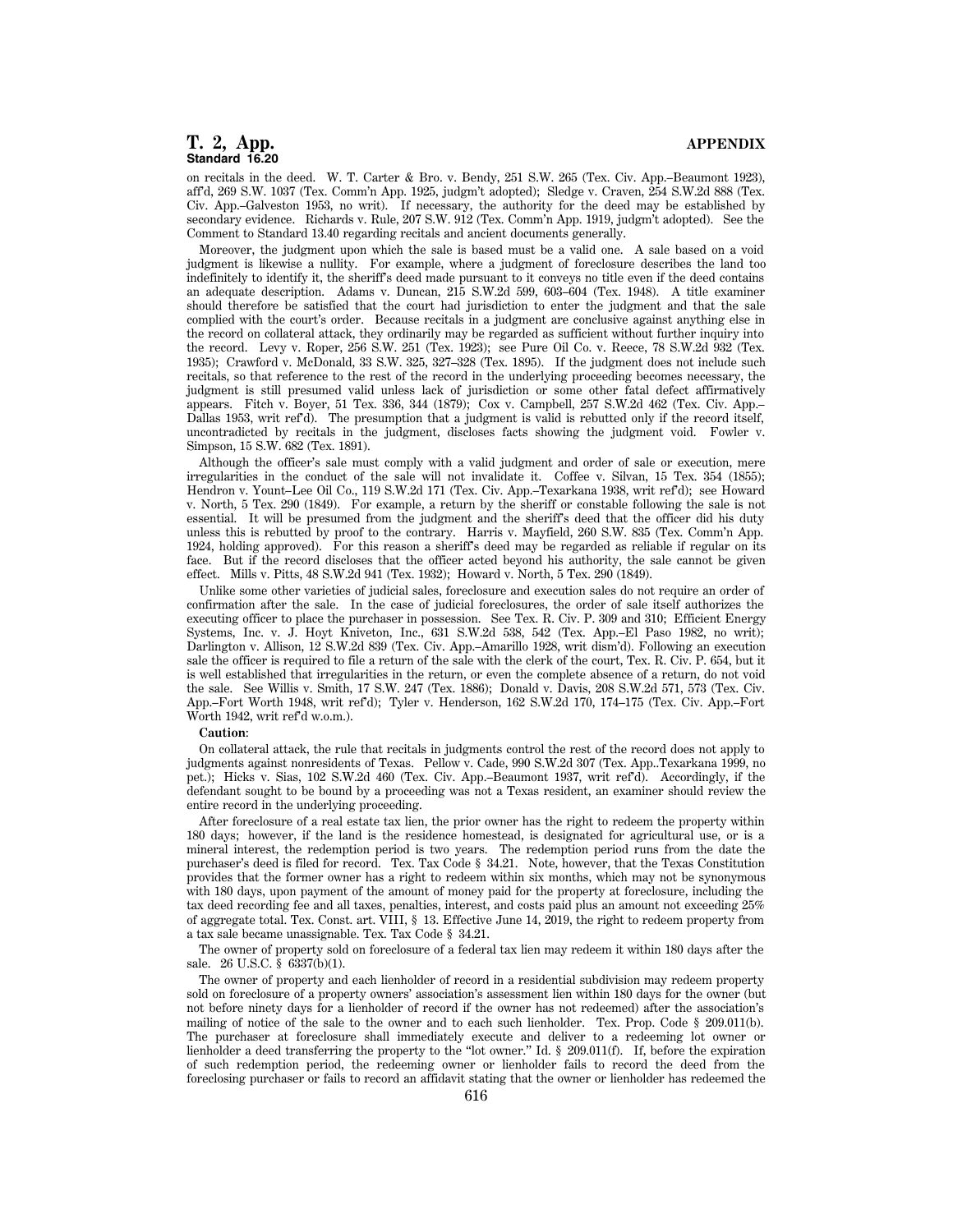# **TITLE EXAMINATION STANDARDS T. 2, App.**

property, the owner's or lienholder's right of redemption as against a bona fide purchaser or lender for value expires after the redemption period. Id.  $\S$  209.011(g).

If a residential condominium unit is purchased by the unit owners' association on foreclosure of the association's lien for assessments, the owner may redeem the unit within 90 days after the foreclosure sale. Tex. Prop. Code  $\S$  82.113(g).

Other types of lien foreclosures are not subject to redemption after the sale has taken place.

An action to set aside a tax sale is subject to the limitations periods in Tex. Tax Code §§ 33.54, 34.08. Federal law protects residential tenants from eviction following foreclosure for the term of their existing lease provided the tenant is not in breach unless the purchaser is moving into the property, in which case, the tenant must be given 90 days after notice before being required to vacate the property. 12 U.S.C. § 5201 et seq. (Protecting Tenants at Foreclosure Act).

Source:

Citations in the Comment; 4 Aloysius A. Leopold, Land Titles and Title Examination § 22.25–22.29 (Texas Practice 3d ed. 2005); and 5 Id. § 28.14; Gus M. Hodges, Collateral Attacks on Judgments, 41 Tex. L. Rev. 499 (1963).

History:

Adopted June 13, 2003.

## **Standard 16.30. Foreclosure of Home Equity Loans and Reverse Mortgages**

An examiner should verify the judicial authority for foreclosures of home equity loans. An examiner should verify the judicial authority for foreclosure of a reverse mortgage unless, before the foreclosure, (1) all borrowers have died or have ceased to occupy the property for more than twelve consecutive months, or (2) the property has been sold or otherwise transferred.

Comment:

Upon strictly limited terms, the Texas Constitution authorizes the mortgage of homestead property to secure loans for purposes other than payment of purchase money, taxes, or the cost of improvements. These are denominated as home equity loans, subject to Tex. Const. art. XVI,  $\S$  50(a)(6), and reverse mortgages, subject to Tex. Const. art. XVI,  $\S$   $\frac{1}{2}$  50(a)(7) and 50(k). Home equity loans and reverse mortgages are similar in that the purpose of both is to allow homestead mortgages without restriction on the use of the loan proceeds. The principal distinction between the two types of loans, as defined in the constitution, is that in the case of reverse mortgage, the borrower or the borrower's spouse must be at least 62 years old, and no payment of principal or interest is generally required until the borrowers have died, the property is sold or otherwise transferred, or the borrowers have ceased to occupy it for twelve months. Except in the case of reverse mortgages that are foreclosed after all borrowers have died or have ceased to occupy the property for twelve consecutive months, or after the homestead property has been sold or otherwise transferred, both types of liens may be foreclosed only after a court order. Tex. Const. art. XVI, §§ 50(a)(6)(D), 50(k)(11).

Under Tex. R. Civ. P. 735 a party seeking an order to foreclose such a lien may either (1) seek judicial foreclosure, (2) pursue a suit for an order allowing foreclosure under the security instrument, or (3) apply for an order allowing foreclosure under the security instrument using the expedited procedure prescribed by Tex. R. Civ. P. 736. See Standard 16.20 concerning judicial foreclosure. If the property has been sold by a trustee appointed in the deed of trust securing the loan, the examiner should examine the court proceeding and verify the validity of the order authorizing the lender to proceed with foreclosure, unless one of the above mentioned exceptions relevant to reverse mortgages applies.

Tex. R. Civ. P. 735 and 736 both contemplate that any sale will be conducted in compliance with Tex. Prop. Code § 51.002. For guidance, see Standard 16.10 concerning nonjudicial foreclosure. Both home equity loans and reverse mortgages are subject to a host of restrictions and conditions. In particular, the validity of a lien securing a home equity loan depends on circumstances that may not be easily verifiable from recorded documents. However, if the mortgage document discloses that the loan is the type defined by Section 50(a)(6) of Article XVI of the Texas Constitution, a purchaser for value without actual knowledge, other than the lender or its assignee, may conclusively presume the validity of a home equity mortgage lien. Tex. Const. art. XVI, § 50(I).

A reverse mortgage that permits nonjudicial foreclosure may be foreclosed without a court order only if the borrowers have all died or if the property has been sold or otherwise transferred–facts that may not appear affirmatively from examination of the record. The examiner may verify the requisite circumstances through death certificates, affidavits or other means. See Standard 13.20 regarding reliance on affidavits generally.

#### **Caution**:

For guidance regarding the customs and practices of home equity mortgage loans, see the Joint Financial Regulatory Agencies Home Equity Lending Rules. Tex. Admin. Code, Title 7, Part 8, Chapters 151, 153. See also Tex. Const. art. XVI, § 50(u); Tex. Fin. Code §§ 11.308, 15.413.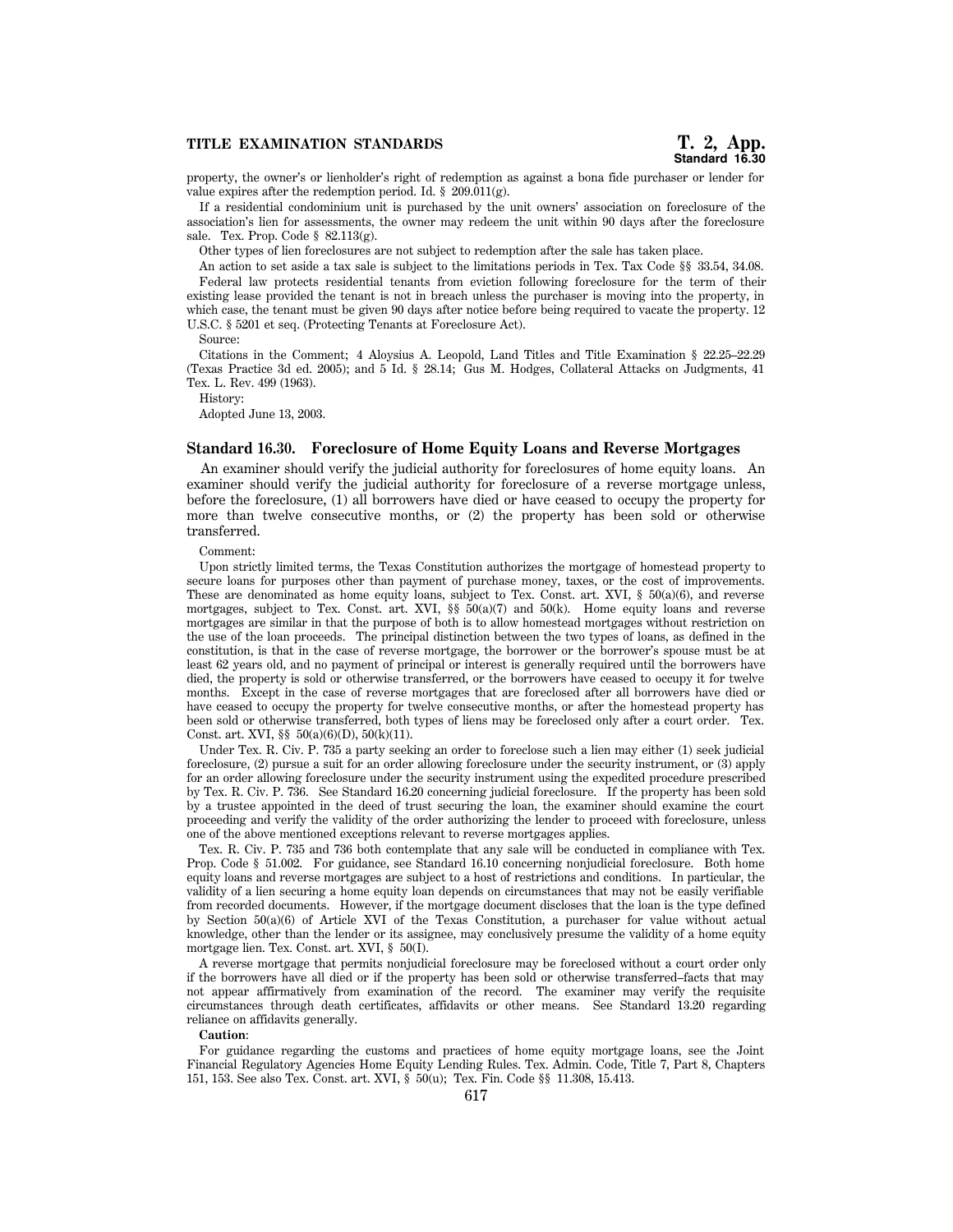# **T. 2, App. APPENDIX Standard 16.30**

There is scant reported authority construing the constitutional provisions allowing home equity loans and reverse mortgages and the rules for their foreclosure. The examiner should be extremely cautious in passing on any deviation from the rules. See LaSalle Bank v. White, 246 S.W.3d 616 (Tex. 2007) (applying the doctrine of equitable subrogation even though the loan violated a constitutional provision then in effect).

An order obtained in an ''expedited'' foreclosure proceeding under Tex. R. Civ. P. 736, authorizing a mortgagee to proceed with sale on foreclosure of a home equity loan or reverse mortgage, is not res judicata and does not constitute collateral estoppel or estoppel by judgment in any other proceeding. Tex. R. Civ. P. 736 (9). Such an order, it would seem, is therefore not entitled to the presumptions usually accorded judgments rendered in judicial foreclosures. See the Comment to Standard 16.20. Source:

Citations in the Comment; 15 Mike Baggett, Texas Foreclosure: Law and Practice §§ 2.176, 2.191 (Texas Practice 2014).

History:

Adopted June 13, 2003; amended July 17, 2014.

The prior standard provided: ''An examiner must verify the judicial authority for foreclosures of home equity loans. An examiner must verify the judicial authority for foreclosure of a reverse mortgage unless, before the foreclosure, (1) all borrowers have died or have ceased to occupy the property for more than twelve consecutive months, or (2) the property has been sold or otherwise transferred.''

## **Standard 16.40. Deeds in Lieu of Foreclosure**

When examining a deed taken by a lienholder in satisfaction of its secured debt, the examiner should consider the possible right of redemption of a junior lienholder and the validity of a subordinate interest created during the existence of the extinguished debt.

Comment:

Frequently a mortgagor will convey mortgaged land to a mortgagee in satisfaction of the debt. These conveyances, commonly called deeds in lieu of foreclosure, are sometimes taken, not only to avoid the problems inherent in foreclosures, but in the belief that they extinguish all subordinate liens and interests. The intended result does not always follow.

If there are senior and junior liens, and if the holder of the senior lien accepts a deed in satisfaction of the debt secured by that lien, there is a question of whether the lien merges into the fee simple title. If there is a merger of title, the grantee would own the land subject to a new first lien held by the original junior lienholder. However, if the mortgagee did not intend that a merger occur, but rather that the lien remain in existence, there will be no merger. As a merger would most commonly be disadvantageous to the mortgagee, unless there is evidence that the parties intended a merger, Texas courts assume that no intent to merge existed and none will result. The junior lienholder will thereafter have a right to redeem within a reasonable period of time. See North Texas Building & Loan Ass'n v. Overton, 86 S.W.2d 738 (Tex. 1935).

Because of the judicial presumption that no merger has occurred, a provision in a deed that none is intended is not necessary; however, practitioners commonly insert language to that effect.

Subordinate interests other than junior liens present additional concerns. If a mortgagor conveys the land or an interest in land subject to an existing lien to a third party prior to a deed in lieu of foreclosure, the effect upon the third-party's interest depends upon whether the lien is a vendor's lien. In a sale that retains a vendor's lien, title remains in the vendor until the purchase price is paid. Among other remedies, the vendor may rescind the sale upon default in the payment of the purchase price. Accordingly, before satisfaction of the vendor's lien, if the vendee transfers an interest in the land to a third party and subsequently reconveys to the vendor, the third party is left only with the vendee's right to redeem. The result is different where the security instrument secures an obligation other than a vendor's lien. In that case, the debtor can convey the land or an interest in the land to a third party, and the interest conveyed to the third party will not be affected by a deed in lieu of foreclosure; however, the land or interest will remain subject to the original lien. See Yett v. Houston Farms Development Co., 41 S.W.2d 305 (Tex. Civ. App.-Galveston 1931, writ ref'd) (mineral deed); Flag-Redfern Oil Co. v. Humble Exploration Co., 744 S.W.2d 6 (Tex. 1987) (mineral deed).

The problems that might arise from accepting a deed in lieu of foreclosure were remedied somewhat by Tex. Prop. Code § 51.006, which became effective on August 28, 1995. This provision permits the holder of a debt under a deed of trust to void the deed within four years of its date if the debtor did not disclose a lien or other encumbrance before executing the deed to the holder of the debt and the holder had no personal knowledge of the undisclosed lien or encumbrance. A third party may rely conclusively upon an affidavit of the holder stating that the holder has voided the deed as provided in the section. Voiding a deed in lieu of foreclosure does not affect the priority of the deed of trust. The holder may also foreclose the deed of trust without voiding the deed in lieu of foreclosure.

A potentially abusive practice, no longer frequently encountered, is for a lender or credit seller to require a purchaser or borrower to execute a deed conveying fee title to real property, to be delivered to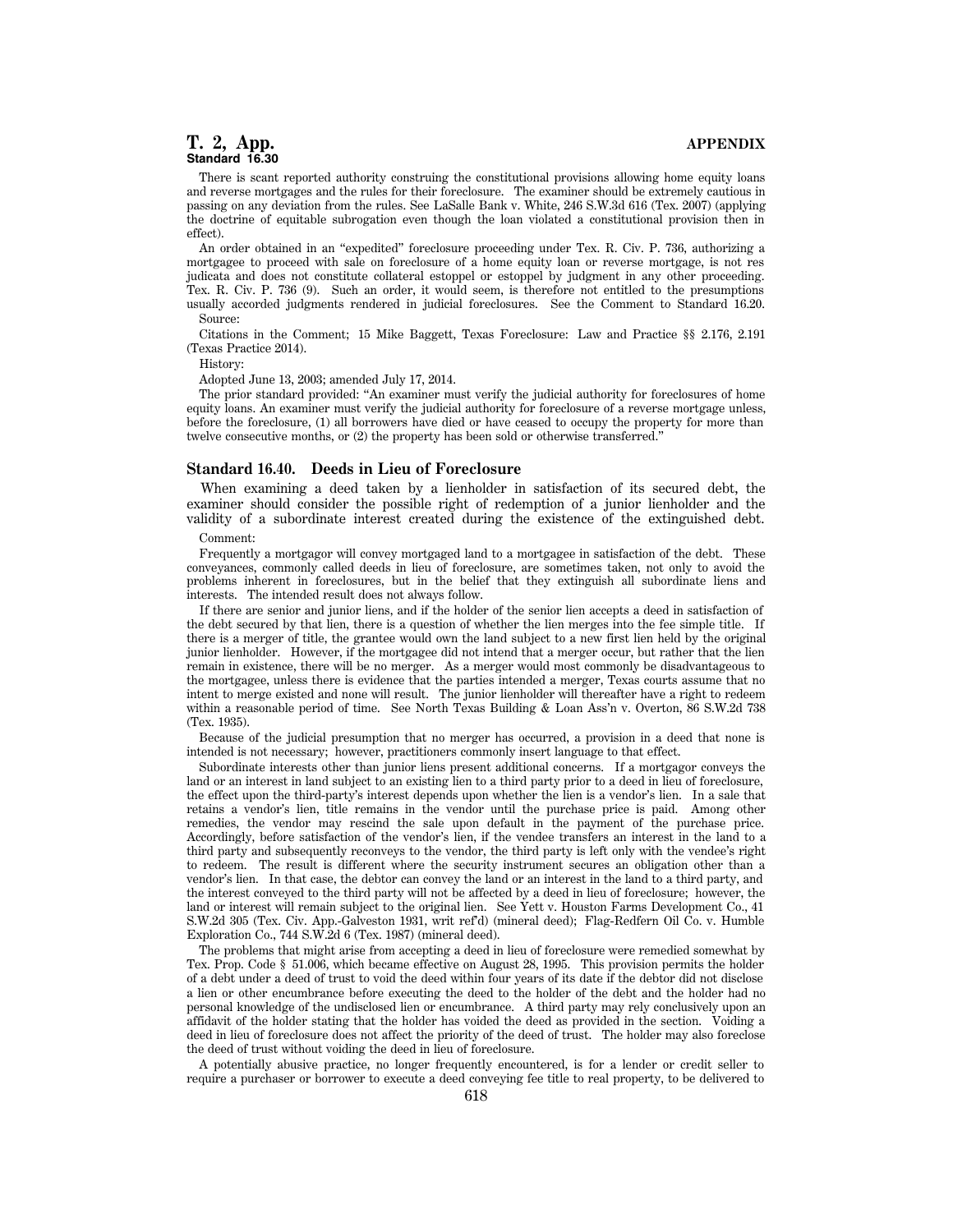the lender or seller and held as security for the debt. If the debt is not paid, the seller or lender files the deed for record to recover title to the property and avoid ordinary foreclosure procedures. Such deeds are prohibited when they involve residential real estate under Tex. Bus. & Com. Code § 21.002 and are voidable within four years after being recorded unless a subsequent purchaser without notice of the violation has acquired an interest in the property.

Source:

Citations in the Comment; 5A Aloysius A. Leopold, Land Titles and Title Examination § 38.7 (Texas Practice 3d ed. 2005); Sara E. Dysart, The Continued Existence of Deeds in Lieu of Foreclosure in State Bar of Tex. Prof. Dev. Prog., Advanced Real Estate Law Course (1989).

History:

Adopted June 25, 2004.

# **CHAPTER XVII**

## **TITLE FROM THE SOVEREIGN**

# **Standard 17.10. Title From Sovereign**

A title examiner should determine whether title to the land under examination has been severed from the sovereign. Title that has not been severed from the sovereign belongs to the State of Texas.

Comment:

Introduction. A ''grant'' severs title from the Crown of Spain or the Republic of Mexico. A ''patent'' confirms the severance of title from the Republic of Texas or the State of Texas by a survey, application for title, fulfillment of any applicable conditions or requirements, and, if applicable, payment. The commonly accepted practice is for the title examiner to rely on the grant or patent filed in the county clerk's office in the county where the land is located as evidence that the land under examination has been segregated from the sovereign. However, the official grant or patent filed in the Archives of the General Land Office controls over any inconsistencies in the grant or patent recorded in the deed records of a county.

A patent is an administrative act that confirms that all requirements for passage of title from the sovereign have occurred. Thus, a patent is not essential to the passage of title from the sovereign, but it is confirmation of passage. While a patent is customarily recorded in the county where the land is located, and recordation is now required by General Land Office regulations, recordation has historically been neither universal nor mandatory, Arrowood v Blount, 41 S.W.2d 412 (Tex. 1931), 57 – 58 (''[w]hile patents are admitted to record, there is no law that requires them to be recorded in the county where the land is situated … A patent is notice to the world, the record of it is in the general land office.'') If the record title reveals no patent, the examiner should contact the General Land Office to determine the status of the land. An examiner should require that a patent be obtained for examination to eliminate any question of marketability. Where no patent has been issued and it is impractical to obtain one due to time constraints or cost, the examiner should require a certificate of facts from the General Land Office showing that title has passed from the sovereign. Although such a certificate may not be binding on the State of Texas, the certificate of facts will ordinarily confirm that the land was surveyed and that all requirements for severance of title from the sovereign have been met. See generally 31 Tex. Admin. Code § 3.31b(2).

Four sovereigns have issued grants and patents in Texas. Prior to Mexico's independence from Spain in 1821, grants were from the Spanish monarchy. From 1821 until March 2, 1836, grants were from the Republic of Mexico. All titles for lands within Texas issued by the Republic of Mexico after November 13, 1835, are void. Donaldson v. Dodd, 12 Tex. 381 (1854). From March 2, 1836 to December 29, 1845, patents were from the Republic of Texas and thereafter from the State of Texas. Upon entry into the United States, the State of Texas retained all vacant and unappropriated public lands lying within its borders. S. J. Res. 8, 28th Cong. (2d Sess.), 5 Stat. 797 (1845); Tex. Nat. Res. Code § 11.011.

With the exception of grants issued by Mexico after November 13, 1835, the State of Texas recognizes all validly issued grants and patents under the laws of each preceding sovereign. Kilpatrick v. Sisneros, 23 Tex. 113 (1859). The law of the granting sovereign at the time of the grant determines the validity of the grant. Harris v. O'Connor, 185 S.W.2d 993 (Tex. Civ. App.–El Paso 1944, writ ref'd w.o.m.). Texas law presumes that the public officers of a former government, acting in their official capacity, had authority to sever title from the sovereign. Atchley v. Superior Oil Co., 482 S.W.2d 883 (Tex. Civ. App.—Beaumont 1972, writ ref'd n.r.e.).

Spanish and Mexican Grants. Spanish and Mexican land grants may consist of a petition, an order, and a grant (sometimes the order of survey) along with a directive to issue title and put the grantee in possession. Customarily, an examiner should confirm that the date of the grant correlates with the sovereign's authority, that the grant identifies the grantee, that the grant includes a valid legal description, and that the document is a grant of the land under examination. See Dittmar v. Dignowity, 14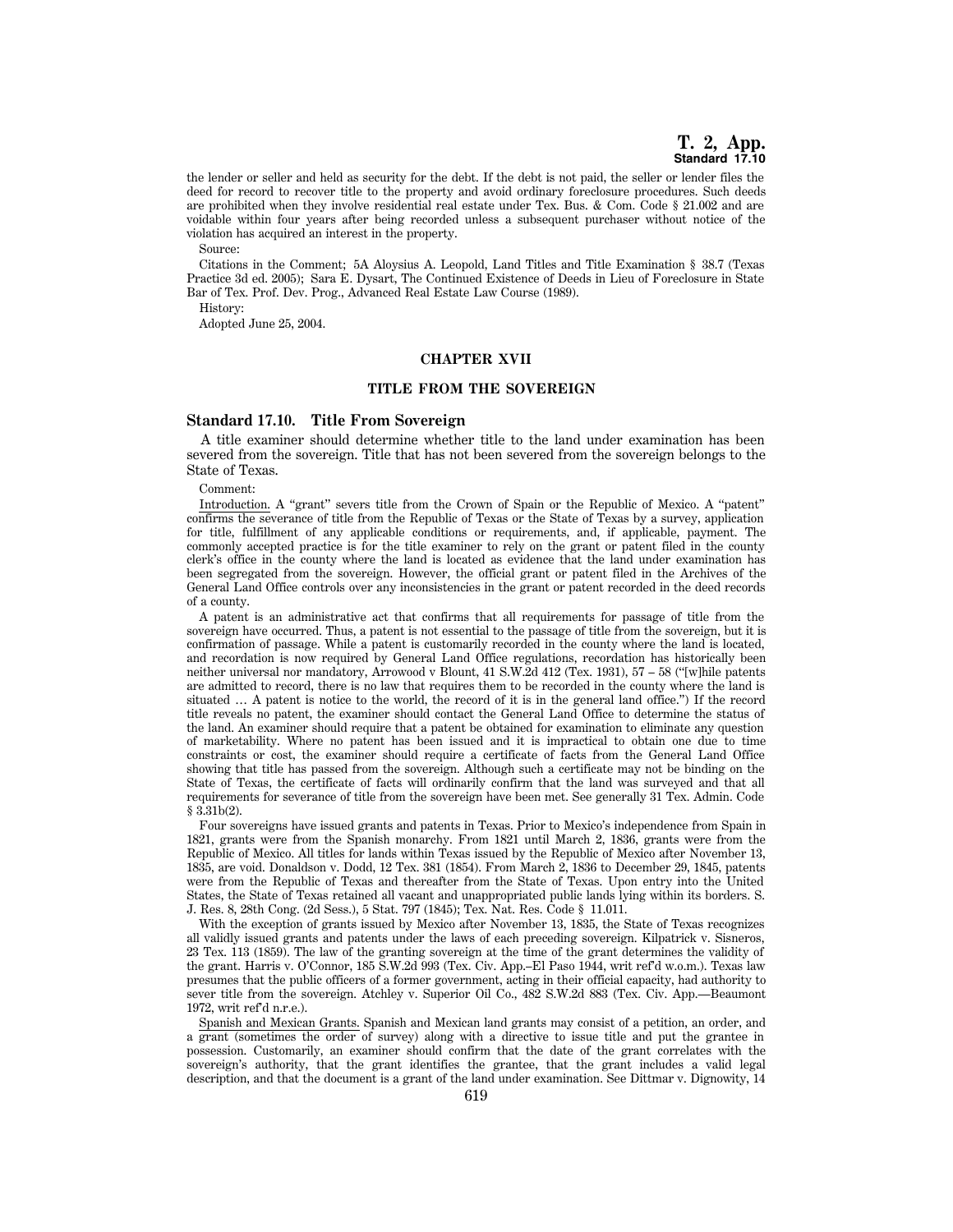# **T. 2, App. Standard 17.10**

S.W. 268 (Tex. 1890). An examiner may contact the General Land Office for assistance in resolving any doubts about these grants.

In Spanish and Mexican grants, the lands were described using varas, labors, and leagues. In Texas a vara is 33 1/3 inches. United States v. Perot, 98 U.S. 428 (1878). A labor is approximately 177.1 acres. A league or a sitio is 4428.4 acres. Examiners should bear in mind, however, that while measurements eventually became standardized, there were some variations in them over time and some units of measurement—e.g., the vara—may not conform to the standard unit of measurement. As a result, these variances may explain conflicts between adjoining surveys or survey discrepancies.

Under Spanish rule, grants were made to towns. Town lands were divided into town lots for home and cultivation, which could be sold, kept as common areas, or perhaps rented to pay municipal expenses. Under Mexican rule, towns were authorized to develop without a formal grant in designated areas covering up to four square leagues because the organization of the municipal corporation operated as a grant. Generally, roads in Spanish and Mexican town grants belonged to the sovereign and, upon abandonment, became vacant public land, rather than passing to the adjoining landowners as ordinarily would be the case for road easements in Texas. See Standard 5.40 Roads.

Under Spanish law, deeds, contracts, and powers of attorney, including assignments of grants, were executed before a regidor, a public officer, similar to a notary or alderman, exercising quasi-judicial power. The parties would appear before him accompanied by ''instrumental witnesses'' and state the matter between them. The officer would then make a minute of the terms stated and enter in a book the formal agreement—the protocol. He then furnished to the party in interest a similar document—the testimonio. The protocol remained with the notary while the testimonio was delivered to the party in interest. McPhaul v. Lapsley, 87 U.S. 264 (1874). The testimonio serves as a second original, not secondary evidence. Titus v. Kimbro 8 Tex. 210 (1852).

Republic of Texas and State of Texas. The Republic of Texas and the State of Texas issued instruments known as warrants, scrips, or land certificates, which included headright certificates, donation and bounty warrants, land scrips, railroad grants, and land certificates, which were negotiable and considered personal property. These instruments vested a right to obtain unappropriated land in the holder upon the satisfaction of certain statutory requirements, including location and survey, which vested a legal right to the surveyed lands in the holder of the certificate. Legal title remained in the State of Texas until a patent issued, but a valid certificate, location and survey gave the claimant the right to maintain an action at law for its recovery by proof of such title, good against all but the State of Texas. Duren v. Houston & T.C. Ry. Co., 24 S.W. 258 (Tex. 1893). Valid certificates and other evidence of rights to located and surveyed land constitute sufficient evidence of title to the land to support an action for trespass to title or any other legal proceeding, Atlantic Ref'g. Co. v. Noel, 443 S.W.2d 35, 39 (Tex. 1968), citing Tex. Rev. Civ. Stat. art. 7375, now Tex. Prop. Code §22.002, and the rights of parties are determined by the priority of valid location, not by the mere issuance of the patent. ''A survey under a valid location, although unpatented, will prevail over a patent issued under a location subsequently made upon the same land.'' Whitman v. Rhomberg, 25 S.W. 451 (Tex. Civ. App. 1894, no writ). The acceptance of a resurvey cannot authorize the inclusion of lands not included in the original survey. Watts v Alco Oil & Gas Corp., 540 S.W.2d 557 (Tex. Civ. App.—El Paso 1976, writ ref'd n.r.e.).

Donation and bounty warrants were issued to those who rendered military service to the Republic and to the heirs of those who died in battle. Bounty warrants were usually given to those who served in the army with the period of service determining the amount of acreage allotted. Generally, if the recipient was deceased, a bounty warrant vested in the decedent's estate, subject to devise by will and to creditors' claims in administration, whereas a donation warrant vested in the recipient's heirs. Todd v. Masterson, 61 Tex. 618 (1884); see also 3 Aloysius A. Leopold, Land Titles and Title Examination § 2.23, n. 1 (Texas Practice 3d ed. 2005).

From 1836 to 1876, the Republic of Texas or the State of Texas, as applicable, sold land scrips to pay the State's debt. A purchaser of scrip could then locate and survey state-owned acreage and thereby become entitled to a patent. 3 Aloysius A. Leopold, Land Titles and Title Examination § 2.30 (Texas Practice 3d ed. 2005).

From January 30, 1854 until 1882, the State of Texas issued land scrip to companies in return for constructing railroads. Early Laws of Texas art. 2365, § 6. Typically, a block of land was surveyed into regular 640-acre square sections and thereby segregated from the public domain. The even-numbered sections within a block were usually reserved to the State of Texas, and the odd-numbered sections were patented to the railroad companies upon completion of the survey. By Act dated March 18, 1873, the even-numbered sections within the railway surveys were set apart to be sold for the benefit of the publicschool fund. 3 Aloysius A. Leopold, Land Titles and Title Examination § 2.47 (Texas Practice 3d ed. 2005). The State also issued land scrip for other public works.

For land to be transferred from the sovereign, the land must first be surveyed. The date of the survey, as indicated by the records of the General Land Office, serves as the date that segregates the land from the sovereign so long as the other required steps are taken. Until the land is located and surveyed by a statutorily authorized surveyor, title does not pass and a patent cannot be lawfully issued. Atlantic Ref'g Co. v. Noel, 443 S.W.2d 35 (Tex. 1968); see 3 Aloysius A. Leopold, Land Titles and Title Examination §3.30 (Texas Practice 3d ed. 2005).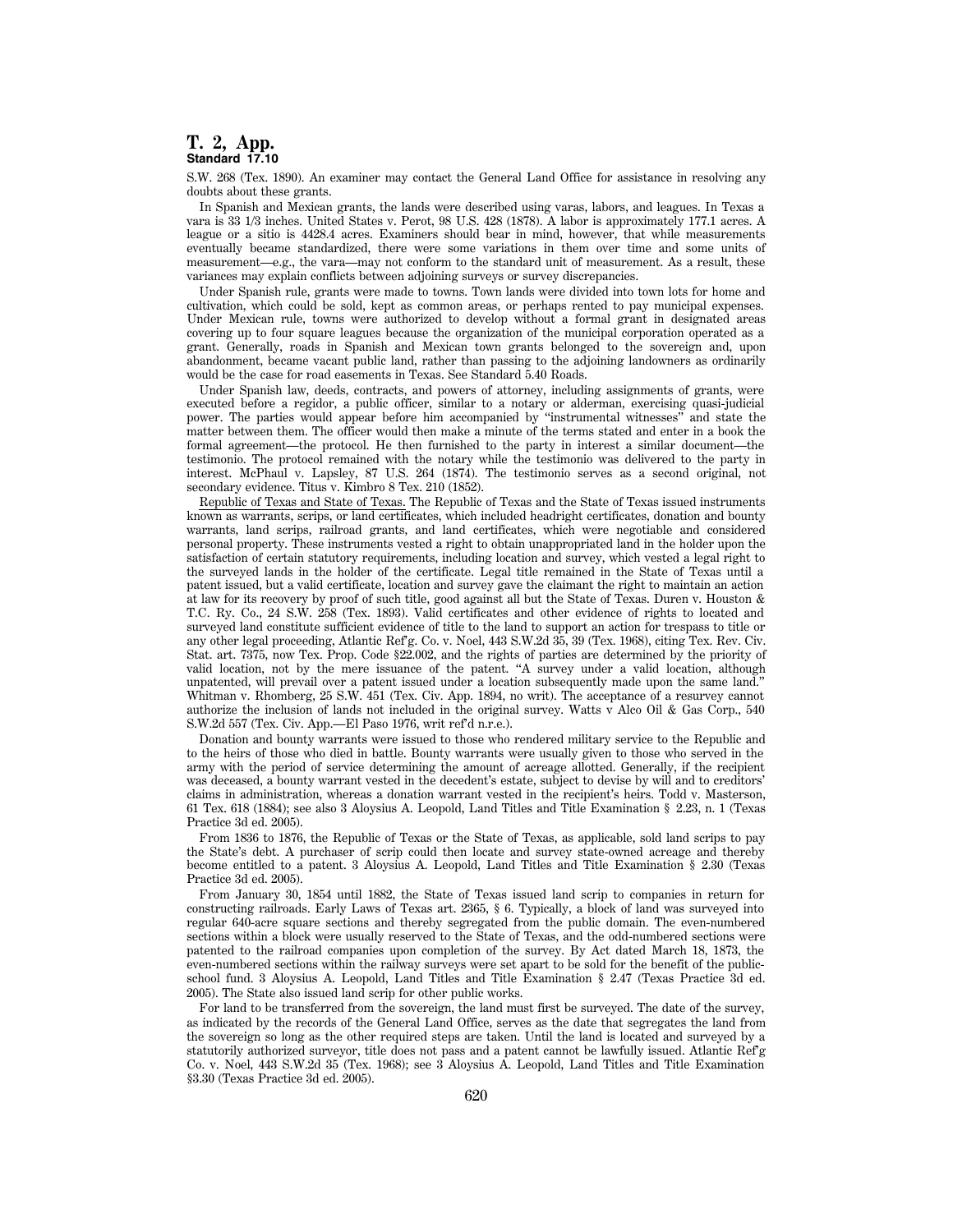By Act of January 29, 1840, the Commissioner of the General Land Office was authorized to issue a patent upon the return of a ''survey and location'' and fulfillment of the other legal requirements. See Stubblefield v. Hanson, 94 S.W. 406 (Tex. Civ. App. 1906, writ ref'd). The issuance of the patent confirms that the survey was correctly made upon unsegregated acreage and that other legal requirements were satisfied. Regardless of the date of the patent, the date of passage of title relates back to the date of the survey and location. Early Laws of Texas Art. 398, § 36; Atlantic Ref'g Company v. Noel, 443 S.W.2d 35 (Tex. 1968).

Problems pertaining to the location and surveying of land for segregation from the sovereign are relatively rare, but an examiner should be alert to them, especially where a patent has not been issued. Where a patent has not been issued, the examiner should request that the owner of an interest in the land apply for the issuance of a patent or obtain a certificate of facts from the General Land Office confirming that the land was surveyed.

Occasionally, more than one party may have a claim to title directly from the State of Texas. A junior patent is valid to the extent it does not conflict with the senior patent. The conflicting portion of the junior patent is not void but voidable and may serve as title or color of title under the three-year limitations period, Tex. Civ. Prac. & Rem. Code §16.024. League v. Rogan, 59 Tex. 427 (1883).

If written evidence of title has been filed with the General Land Office, a copy of that written evidence may be recorded if the original was properly executed and if the copy is certified. However:

A court may not admit a title to land that was filed in the General Land Office as evidence of superior title against a location or survey of the same land that was made under a valid land warrant or certificate prior to the filing of the title in the General Land Office unless prior to the location or survey:

(1) the older title had been recorded with the county clerk of the county in which the land is located; or

(2) the person who had the location or survey made had actual notice of the older title.

Tex. Prop. Code §12.003 (b). This statute and its precursors provide a means by which a title granted by an earlier sovereign can be filed with the GLO or in the county and would then constitute good title in Texas. Likewise, it provides for the situation in which the Republic or State of Texas had patented the same lands to a third party and resolved the conflict by subjecting the later title to a notice condition. Airhart v. Massieu, 98 U.S. 491, 506 (1878). A testimonio or a protocol can be filed under Tex. Prop. Code §12.003.

Patents issued without an actual survey on the ground have been found valid where field notes had been prepared through protraction calculations and where the failure to conduct a survey on the ground was the fault of the government officer and not the owner. Stafford v. King, 30 Tex. 257 (1867).

Where the examiner is aware of duplicate or overlapping surveys that affect the land under examination, the examiner should investigate General Land Office records to determine which survey is senior. In general, the survey first filed and accepted by the General Land Office is senior and controlling. See also Standard 5.10, Land Descriptions Generally.

Texas divided some of its public lands according to the beneficiary of the sale as Public Free School Lands, University Lands, Asylum Lands and unsurveyed or public lands. While an examiner may encounter references to the beneficiary of the sale, such as Public Free School Lands and Asylum Lands, except for purposes of mineral reservations by the State of Texas, discussed below, such references are not relevant to title.

Mineral Title

Prior to September 1, 1895 – minerals released. Prior to Texas independence, the laws of Spain and Mexico retained all minerals in all public or private lands to the Crown of Spain or the Republic of Mexico. The Republic of Texas and State of Texas succeeded to the sovereign claims of Spain and Mexico. When Texas adopted the common law in 1840, the reservation of minerals in the sovereign was continued until the Constitution of 1866, which contained provisions releasing the minerals owned by the State of Texas into private ownership. Private ownership was continued in the Constitutions of 1869 and 1876. Tex. Const. of 1866, Art. VII, Sec. 39; Tex. Const. of 1869, Art. IX, Sec. 9; Tex. Const. of 1876, Art. XIV, Sec. 7 (repealed 1969). Although various release statutes were enacted to implement these constitutional provisions, the Land Sales Act of 1895, which released the minerals previously claimed by the State of Texas in earlier patents or grants to the owners of the soil, was held to be constitutional but not prospective so that the ''Legislature [was not] denied the power to provide for the reservation of minerals in future grants.'' Cox v. Robison, 150 S.W. 1149, 1156 (Tex. 1912).

September 1, 1895 to May 29, 1931 – mineral classification and relinquishment. Under the Mining Act of 1895, Act of Apr. 30, 1895, 24th Leg., R. S. ch. 127, § 1, 1895 Tex. Gen. Laws 197 (effective September 1, 1895), the Commissioner of the General Land Office was required to examine all public land available for sale and to formally classify or designate all apparently mineral-bearing land as ''mineral.'' If the land in question was not classified as mineral, a purchaser under the Land Sales Act of 1895, such as a settler, acquired any minerals that might thereafter be discovered. Schendell v. Rogan, 63 S.W. 1001, 1005 (Tex. 1901) (''[I]t cannot be said that there was an intention to have a secret reservation of that which was not known.''). The State of Texas reserved minerals in any land classified as ''mineral.'' See generally H.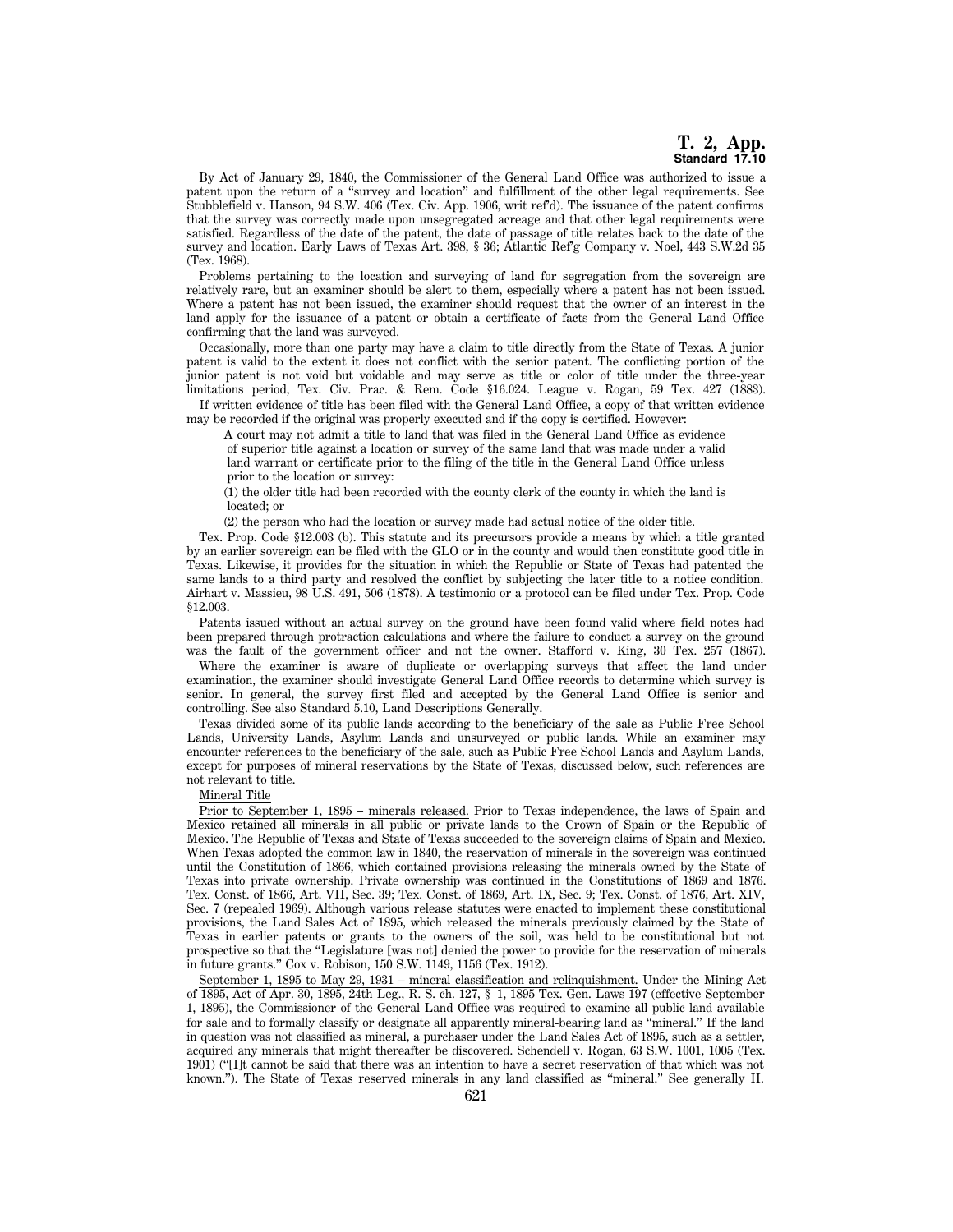# **T. 2, App. Standard 17.10**

Philip (Flip) Whitworth, Leasing and Operating State-Owned Lands for Oil and Gas Development, 16 Tex. Tech L. Rev. 673, 680-81 (1985). Under the Sales Act of 1907, land could be classified as mineral and also carry other classifications. Law of May 16, 1907, ch. 20, 1907 Tex. Gen. Laws 490, §6f. Where lands are classified for one purpose *and also* for minerals, the State of Texas reserved minerals. In other words, a patentee did not acquire minerals to acreage characterized as ''grazing and mineral'' or ''agricultural and mineral.''

The mineral reservation is not always expressly stated in the patent. Up until about 1911 it was the practice of the Texas General Land Office to issue patents containing no reference to the minerals even though the land patented had been classified ''mineral.'' 3 Aloysius A. Leopold, Land Titles and Title Examination §5.10 (Texas Practice 3d ed. 2005). Because the date and circumstances of sale may not be ascertainable, an examiner should require a statement of classification from the General Land Office indicating ''mineral'' or other classification from September 1, 1895 through May 29, 1931. This statement consists of a letter, which is routinely available upon request for a fee.

Under the Repurchase Act enacted in 1913, the State of Texas had the authority to reclassify school land that had been forfeited to the State of Texas between January 1, 1907 and December 31, 1912. 1913 Gen. Law of Texas, Ch. 160, p. 366, Art. 5423a-5423f. Thus, upon resale by the State, land that had not been classified mineral at the time of the initial sale might be classified as mineral in a subsequent sale. For purposes of determining mineral classification the effective date of title generally relates back to the date of the sale. This relation back is important where the law regarding reservations of minerals in the State of Texas changed after the sale.

Mineral classified lands are also referred to as Relinquishment Act lands under the Relinquishment Act of 1919, now Tex. Nat. Res. Code §§ 52.171 – 52.190. The Relinquishment Act of 1919, which was held to be retroactive to September 1, 1895, governed the sale of lands dedicated as Public Free School Lands and Asylum Lands with a mineral classification or reservation until May 29, 1931. Under the language of the Relinquishment Act of 1919, the owner of the soil was purportedly vested with an undivided 15/16ths of the oil and gas in mineral-classified lands that had not yet been developed, while the 1931 Sales Act granted a royalty interest. The Texas Supreme Court later construed the Relinquishment Act as conferring no mineral ownership on the surface owner. Rather the surface owner was found to serve as the agent for the State of Texas to lease the acreage for mineral purposes in exchange for receiving onehalf of all benefits as compensation for surface damage. Greene v. Robison, 8 S.W.2d 655 (Tex. 1928); Wintermann v. McDonald, 102 S.W.2d 167 (1937). The owner of the surface cannot assign a royalty interest in future leases as such a contract violates public policy, Lewis v. Oates, 195 S.W.2d 123, at 126- 127 (Tex. 1946), but may assign or reserve the lease benefits under an existing lease for the duration of that lease. Lemar v. Garner, 50 S.W.2d 769 (Tex. 1932). For many years, the General Land Office has required the agent (owner of the soil) to use the lease form provided by the General Land Office and submit the lease to the General Land Office for approval. The lease is not effective until a certified copy of the recorded lease has been filed in the General Land Office. Tex. Nat. Res. Code §51.054(e).

Lands sold under the Relinquishment Act which were later forfeited and then repurchased under the Relief Act of 1925 remain subject to the Relinquishment Act. Magnolia Petroleum Co. v. Walker, 83 S.W.2d 929 (Tex. 1935). After November 27, 1912, until May 29, 1931, the Commissioner of the General Land Office typically classified all lands sold as mineral-bearing. A. W. Walker, Jr., The Texas Relinquishment Act, 1 Inst. on Oil & Gas Law & Tax'n 245, 253 (SW Legal Fdn. 1949).

After May 29, 1931 – minerals reserved by patent. The Sales Act of 1931, Tex. Nat. Res. Code § 51.011, et seq., applies to all public lands sold or contracted to be sold after May 29, 1931 and, unlike the Relinquishment Act which covered only oil and gas, it covered other minerals. Wintermann v. McDonald, 102 S.W.2d 167, at 172 (Tex. 1937). Under the Sales Act of 1931, the State of Texas reserved a ''free royalty'' of 1/8th on sulphur and 1/16th on oil and gas (or 1/8th on oil and gas for land within five miles of a producing well). The Sales Act was amended on September 1, 1983, permitting the School Land Board to set the mineral reservation in favor of the State of Texas at not less than 1/16th on oil and gas and not less than 1/8th on sulphur for lands sold thereafter. Tex. Nat. Res. Code § 51.054(a). Since then, the policy of the General Land Office has been to reserve all minerals, not merely a royalty.

Other than the Relinquishment Act, statutes under which the State of Texas has reserved mineral rights have generally referred broadly to ''minerals.'' Oil and gas are embraced within a reservation of the "minerals," even if the statute calling for mineral reservation does not specifically refer to those substances, Texas Co. v. Daugherty, 176 S.W. 717, at 719-22 (Tex. 1915); see Luse v. Boatman, 217 S.W. 1096 (Tex. Civ. App.—Fort Worth 1919, writ ref'd) (holding, in a private reservation, that ''all the coal and mineral'' included oil and gas). What specific minerals have been reserved by the State is a question of statutory interpretation. Legislative grants are construed strictly in favor of the State on grounds of public policy. Thus, whatever is not unequivocally granted in clear and explicit terms is withheld. Empire Gas & Fuel Co. v. State, 47 S.W.2d 265, 272 (Tex. 1932). When the State has reserved minerals, the State owns the coal and lignite, even where those substances must be strip mined. Schwarz v. State, 703 S.W.2d 187, 191 (Tex. 1986). The General Land Office takes the position that mineral reservations by the State are broader than ''mineral'' conveyances and reservations between private parties and include such deposits as granite, limestone, gravel, and sand that might otherwise be deemed part of the surface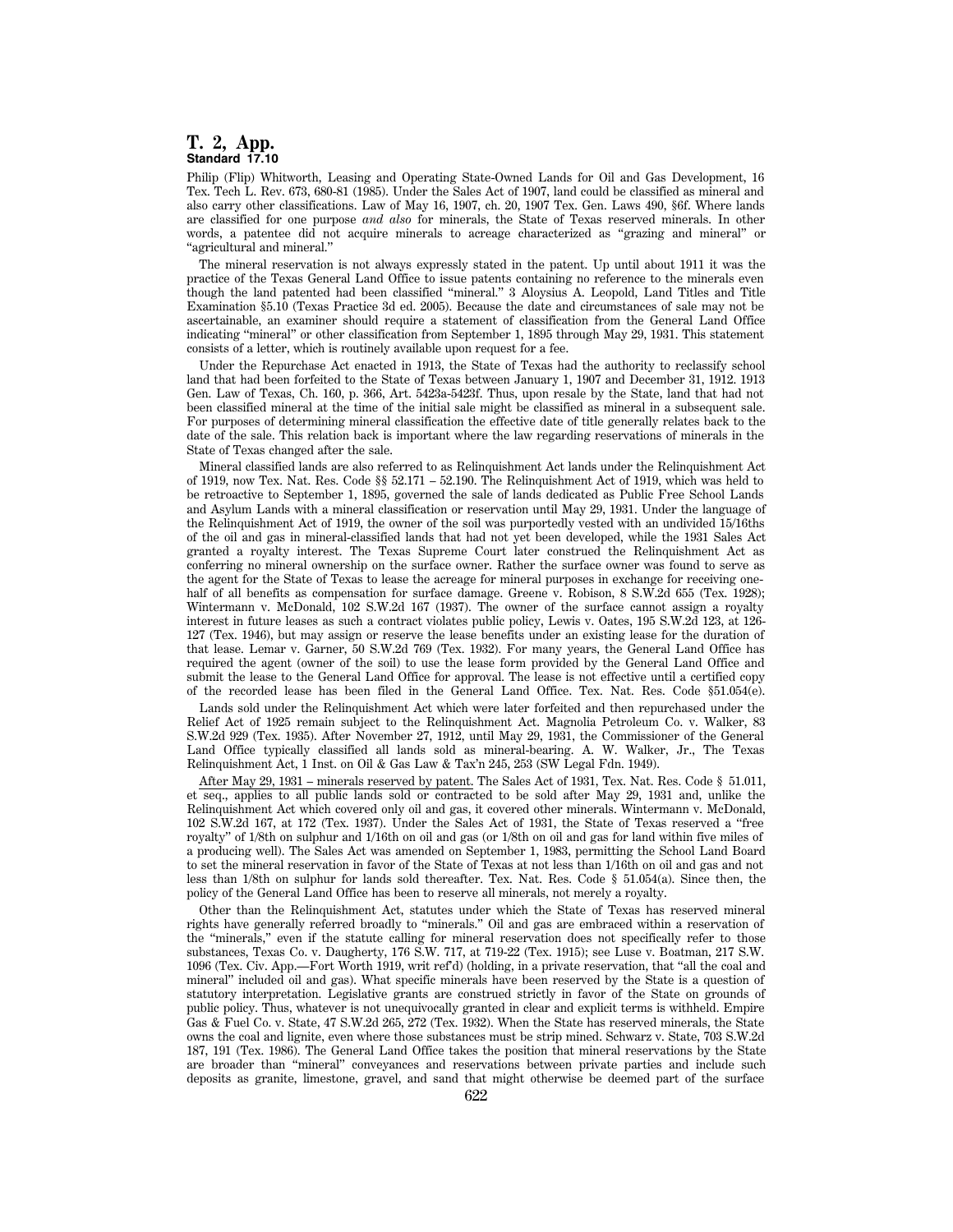estate. See State v. Cemex Construction Materials South, L.L.C., 350 S.W.3d 396 (Tex. App.—El Paso 2011, pet. granted, jdgm't vacated by agreement).

Boundaries. See Chapter 5.

Patented Excess Acreage. An excess of acreage is property that has been patented by the State of Texas but not paid for by the patentee. An excess occurs when a tract contains a greater quantity of land than set out in its patent. Excess acreage within a survey is distinguishable from a ''vacancy,'' discussed below, which is unsurveyed land. Although the State of Texas has divested itself of title to all acreage described in the patent, including the excess acreage. Foster v. Duval County Ranch Co., 260 S.W.2d 103, 107 (Tex. Civ. App.—San Antonio 1953, writ ref'd n.r.e.), any person owning an interest in a titled or patented survey may pay for the excess at a price fixed by the School Land Board. Tex. Nat. Res. Code § 51.246.

If it appears that excess acreage actually exists and that the applicant is entitled to obtain it under the law, the commissioner shall execute a deed of acquittance covering the land in the name of the original patentee or his assignees with a mineral reservation or with no mineral reservation accordingly as may have been the case when the survey was titled or patented.

Tex. Nat. Res. Code § 51.246(c); see also Standard 5.20. Owners of interests in the excess acreage at the time of the deed of acquittance succeed to the interests of the original patentee.

Note that the existence of excess acreage will generally not be apparent from an examination of record title in the absence of a resurvey. While the lien set out in Tex. Nat. Res. Code § 51.077 might apply to excess acreage, the historical practice of the GLO has been not to assert a lien; however, there is one case that describes the excess acreage as a ''cloud on patentee's title.'' Wofford v. Miller, 381 S.W.2d 640, 647 (Tex. Civ. App.—Corpus Christi 1964, writ ref'd n.r.e.).

If there is excess acreage and if there is a navigable stream, the lands conveyed by a deed of acquittance will be affected by the following regulation.

(1) If a resurvey reveals excess acreage, and it is determined that the survey crosses a navigable stream, then, under the provisions of Texas Civil Statutes, Article 5414a, commonly referred to as the "Small Bill," the owner is entitled to the acreage for which the survey is patented, even though a part or all of the stream bed may be included in this acreage. However, if more than the patented acreage lies outside of the stream bed, the state will hold title to all of the stream bed and the land owner may make application to purchase such excess not included in the stream bed.

(4) In surveys where the state retains only a part of the stream bed acreage, the state's part of the stream bed will be taken from the entire length of the stream bed, using the thread of the stream bed as the center of the state's acreage.

31 Tex. Admin Code § 7.3. For further discussion of streambeds, see Standard 5.30.

Land within a Vacancy. Unlike excess acreage, land within a vacancy has never been segregated from the public domain. A vacancy is unsurveyed public school land that is not in conflict on the ground with land previously titled, awarded, or sold. Tex. Nat. Res. Code § 51.172(6). Strong v. Sunray DX Oil Co., 448 S.W.2d 728 (Tex. Civ. App.—Corpus Christi 1969, writ ref'd n.r.e.). A vacancy generally consists of a gap between adjacent surveys. Under early vacancy laws (before 1931), a person who discovered a vacancy had a preferential right to purchase the vacancy. Short v. W.T. Carter & Bro., 126 S.W.2d 953 (Tex. 1938). The 1931 Sales Act gave a preferential right to the adjacent landowner to purchase a vacancy under fence. In 1939 amendments to the 1931 Sales Act restored some rights to the finder. Current law favors a ''good-faith'' claimant as described in Tex. Nat. Res. Code § 51.172(2). A person qualifying as a good-faith claimant to a vacancy, such as one occupying the land, may file an application with the General Land Office to establish that the land is in fact vacant and to request the General Land Office to sell the vacancy. Tex. Nat. Res. Code § 51.171 et seq. See also 31 Tex. Admin. Code Sec. 13.32 et seq., implementing Tex. Nat. Res. Code §§ 51.171-51.195. If no good-faith claimant exists, or if no good-faith claimant exercises a preferential right, an applicant may have a preferential right to purchase or lease the land or an interest in the land at the price set by the school land board, subject to any mineral or royalty reservations by the board. Tex. Nat. Res. Code § 51.195. The school land board sets the terms and conditions for each sale and lease of a vacancy to an applicant and adopts rules governing such terms, including rules governing mineral or royalty reservation, Tex. Nat. Res. Code § 51.175.

Beginning in 2001, the Texas Constitution was amended to relinquish the state's claims to specified land and prospectively to authorize the release of the State's interest in land held by a person under color of title, Tex. Const. of 1876, Art. VII, Sec. 2A – 2C. See also, Tex. Nat. Res. Code § 11.084. For applicable procedures for a patent under this section, see Tex. Nat. Res. Code § 11.085.

#### **Caution**:

….

See the above discussion on the desirability of securing a patent, rather than relying on a certificate of facts.

See the above discussion on the desirability of securing a deed of acquittance for excess acreage.

Regarding Relinquishment Act lands, the General Land Office generally requires the agent (owner of the soil) to use the lease form provided by the General Land Office and submit the lease to the General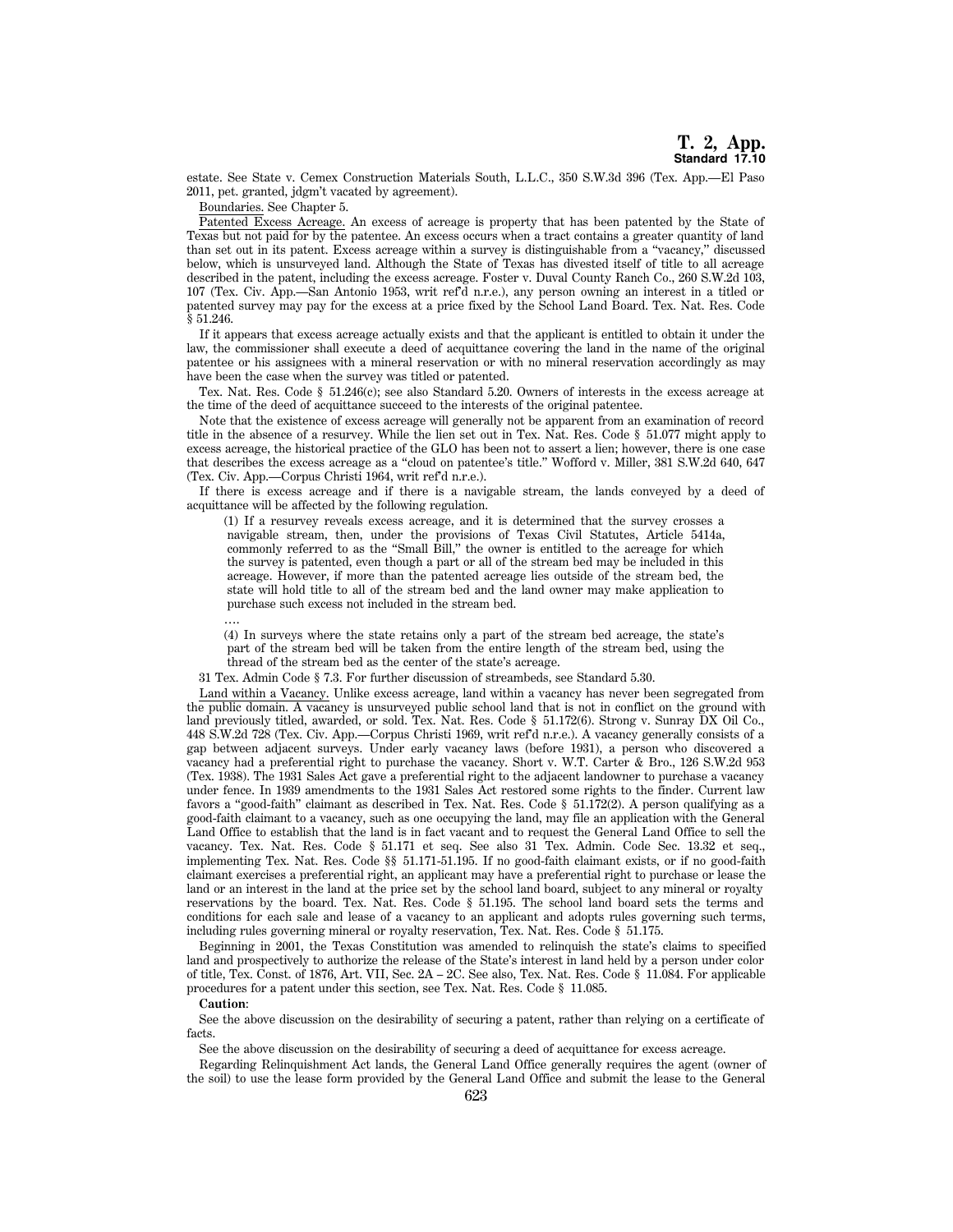## **T. 2, App. Standard 17.10**

Land Office for approval. An examiner should confirm with the General Land Office that the lease has been approved.

''An oil, gas, or other mineral lease on land in which the state reserves a mineral or royalty interest is not effective until a certified copy of the recorded lease is filed in the General Land Office.'' Tex. Nat. Res. Code § 51.054(e).

Source: Citations in the comment. History:

Adopted February 12, 2017.

## **CHAPTER XVIII**

## **ADVERSE POSSESSION**

## **Standard 18.10. Effect of Adverse Possession**

The ownership evidenced by record title is subject to any title arising by adverse possession; however, an examiner ordinarily reports the title as it appears from the record.

Comment:

A limitation title arises as a result of statutes of limitation that bar the claims of other claimants, including record title holders. Each of six different statutes within the Texas Civil Practice and Remedies Code may cause title to a possessory estate to be vested by adverse possession:

- 1 ''Three Year Statute'' (Tex. Civ. Prac. & Rem. Code §16.024)
- "Five Year Statute" (Tex. Civ. Prac. & Rem. Code § 16.025)
- 1 ''Ten Year Statute'' (Tex. Civ. Prac. & Rem. Code § 16.026)
- 1 ''Fifteen Year Cotenant Heir Statute'' (Tex. Civ. Prac. & Rem. Code § 16.0265)
- 1 ''Twenty-Five Year Statute''(Tex. Civ. Prac. & Rem. Code § 16.027)
- 1 ''Twenty-Five Year Statute''(Tex. Civ. Prac. & Rem. Code §16.028)

Because the perfection of a limitation title depends on the determination of the factual elements specified by the applicable statute, the examination of record title can neither negate the existence of adverse possession claims against the record title ownership nor confirm the perfection of a limitation title against the record title ownership. The examiner should, however, identify any claims based on adverse possession revealed by the documents within the material examined or otherwise known to the examiner.

The Three-Year Statute, the Five-Year Statute and the Twenty-Five-Year Statute (§ 16.028) each require a deed or other written instrument as an element of the adverse possessor's claim. The Twenty-Five-Year Statute (§ 16.027) does not require any such instrument, nor does the Ten-Year Statute for claims to 160 acres or less or to a larger area actually enclosed. Under the Ten-Year Statute, possession under a recorded deed or memorandum of title that fixes the boundaries of the claim extends to the boundaries specified in the instrument. Even when there are recorded instruments that evidence claims of adverse possession, these instruments are not necessarily within any record owner's chain of title. Thus, depending on how the materials examined are compiled, recorded instruments evidencing claims arising through adverse possession may not be included in the instruments reviewed by the examiner. The Fifteen-Year Cotenant Heir Statute requires a recorded instrument but is discussed separately in the comment under Standard 18.30.

Upon the inception of adverse possession, all possessory estates are subject to the later perfection of a limitation title by the adverse possessor or her successors in the continuous adverse possession; however, a mineral interest severed prior to the inception of adverse possession will not be divested by adverse possession of the surface. Atlantic Ref'g Co. v. Noel, 443 S.W.2d 35 (Tex. 1968). Limitations will not begin running against a future-interest estate, like a remainder interest, until the owner is entitled to possession. Ferguson v. Johnston, 320 S.W.2d 906 (Tex. App.—Texarkana 1959, writ ref'd n.r.e.).

Despite the fact that a record title examination does not typically identify or negate any limitation title claim, the usual practice of examiners includes a comment or requirement for the client to investigate the historic use and possession of the land and to obtain affidavits of use and possession reciting facts that, if true, would negate the elements required to perfect a limitation title against the record title ownership. **Caution:**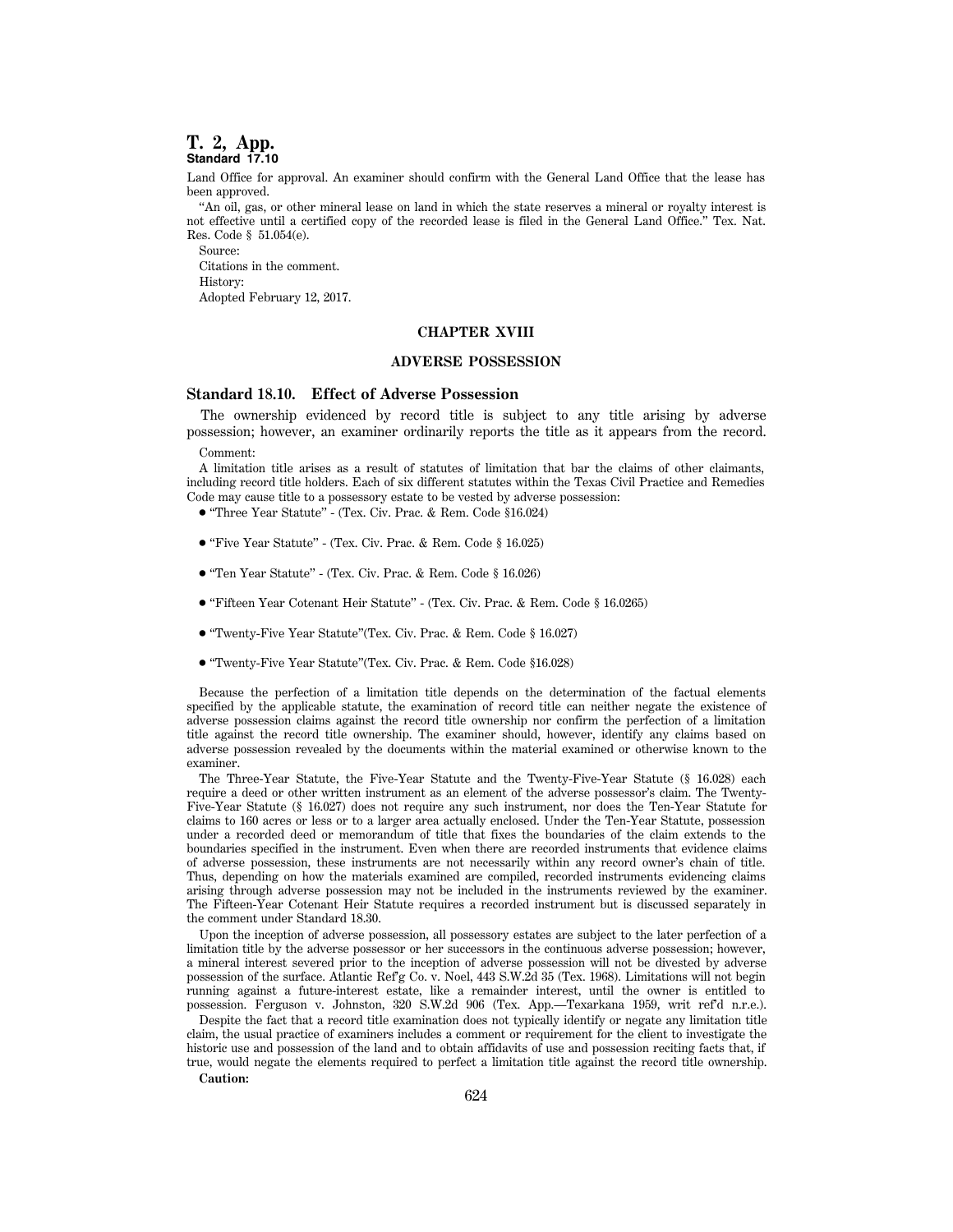If the owner of a future interest also owns a current possessory estate, as will be the case with children inheriting the separate property of an intestate decedent under Section 201.002(b)(3) Texas Estates Code, the possession will be adverse to both estates and the claims to both estates will be barred upon the running of the applicable limitation statute. See Elcan v. Childress, 89 S.W. 84 (Tex. App.—Worth 1905, writ ref'd).

Source:

Citations in the Comment.

5A Aloysius A. Leopold, Land Titles and Title Examination §§ 44.10, 44.15 (Tex. Prac. 3d ed. 2005). History:

Adopted June 4, 2021.

## **Standard 18.20. Quality of Title by Adverse Possession**

When title by adverse possession is perfected, the ownership in the land arising thereby is as full as can be held under any other character of title.

#### Comment:

A limitation title is not a marketable title prior to the final adjudication regarding the application of the appropriate statute of limitation because it requires proof of the requisite factual elements under the respective statute. *See* the Caution under Standard 2.20. Nevertheless, if the requisite facts obtain, a limitation title is vested and complete. Once the title is perfected, the owner under a limitation title need not subsequently maintain possession or take any action to make that owner's rights a matter of record. The examiner's comment or requirement for the investigation of use and possession should cover as long a time period as possible, but at least the greater of the most recent 25 years or prior to the severance of the minerals, and should discuss all use and possession details, even those regarding use or possession that has been discontinued.

Once vested, title by adverse possession cannot be lost by abandonment. In Republic Nat'l Bank v. Stetson, 390 S.W.2d 257 (Tex. 1965), after title by adverse possession had vested, the owner by adverse possession executed a sworn statement assuring the owners of record title ''[t]hat all the time he has been living on said land he has been there as a tenant at will and agent of [the deceased predecessor of current record owner]''. Id., at 259, fn1. This characterization of the prior possession was insufficient to convey or otherwise divest the adverse possessor of the ownership previously perfected, Id. at 261, or to estop the owner by adverse possession from asserting his ownership. Id. Any curative documentation submitted to the examiner to address the rights of persons in possession or who may otherwise have adverse possession claims should contain granting language and legally sufficient descriptions of the subject land if there is any possibility that the person currently or previously in possession has perfected a limitation title. The continuous possession required to perfect a limitation title need not be maintained by the same claimant for the full limitation period, but in order to tack the consecutive possession of multiple claimants, there must be privity of estate between them. See Miller v. Fitzpatrick,418 S.W.2d 884 (Tex. App.—Corpus Christi 1967, writ ref'd n.r.e.).

Once limitation title is perfected, any prior conveyances or encumbrances that were created by the adverse possessor during the running of limitations are validated, and any prior conveyances or encumbrances that were created by the true owner during the limitations period are no longer effective. Broughton v. Humble Oil & Ref'g Co., 105 S.W.2d 480 (Tex. App.—El Paso 1937, writ ref'd.).

## **Caution:**

The insufficiency of a one-time inspection of the premises to negate adverse possession claims is illustrated by the case of McGregor v. Thompson, 26 S.W. 649 (Tex. App.—Galveston 1894, no writ). Under the facts of that case, the record title owner executed and delivered the deed to the buyer after the houses, fences, and other evidence of the possession through which the adverse possessor had perfected his ownership ''were burned, occupancy ceased, and there were no vestiges upon the land itself to show that it had ever been occupied.'' *Id*. Nevertheless, the buyer bought subject to the ownership rights previously perfected by adverse possession even though neither an inspection of the land nor a record title search gave notice of this ownership.

Source:

Citations in the Comment.

Tex. Civ. Prac. & Rem. Code § 16.030.

Comment:

5A Aloysius A. Leopold, Land Titles and Title Examination §§ 44.3, 44.4, 44.5, 44.6, 44.43 (Tex. Prac. 3d ed. 2005).

History:

Adopted June 4, 2021.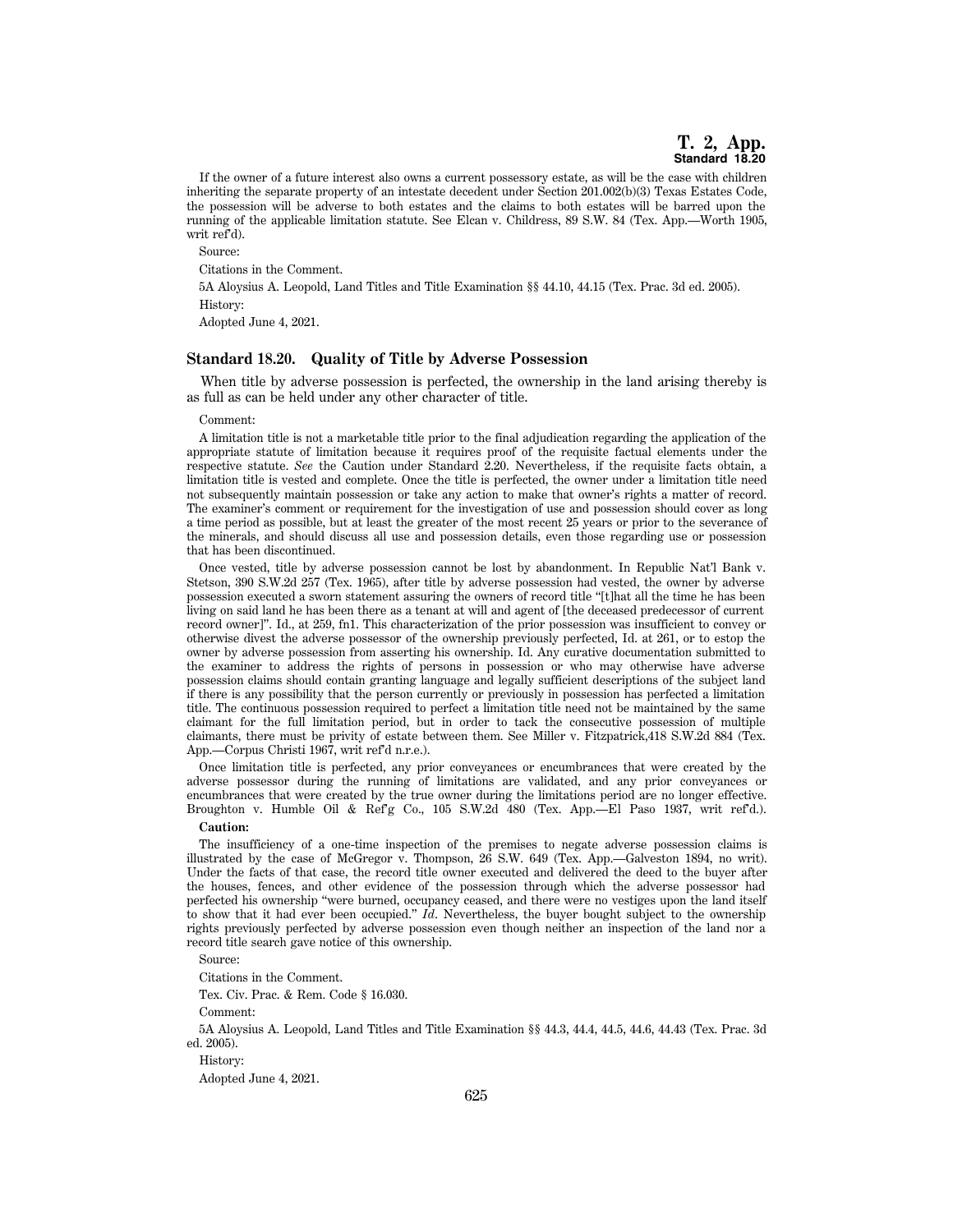# **T. 2, App. Standard 18.30**

## **Standard 18.30. Adverse Possession by Co-owners**

An examiner should presume that possession by less than all co-owners is not adverse to other co-owners in the absence of repudiation, notice of adverse claim, or ouster.

Comment:

A co-owner cannot claim the benefit of any of the adverse possession statutes except the Fifteen Year Cotenant Heir Statute (discussed below) unless that co-owner proves, in addition to the usual adverse possession requirements, the possessing co-owner accomplished the ouster, or repudiated the title, of the non-possessing co-owner(s). Phillipson v Flynn, 19 S.W. 136 (Tex. 1892); Frazier v. Donovan, 420 S.W.3d 463 (Tex. App.—Tyler 2014, no pet.). Before a possessing co-owner can start the running of the limitation period against a co-owner, the non-possessing co-owner must receive actual or constructive notice of a hostile claim by the possessor. Allied Chemical Corp. v. G.E. Kadane & Sons, 373 S.W.2d 778 (Tex. App.—Eastland 1963, no writ). The hostile intent of the possession should be manifested by acts of a more unequivocal character than would be necessary in ordinary cases because acts by a stranger which would be a disseizin can be consistent with title of a co-owner. Todd v. Bruner, 365 S.W.2d 155 (Tex. 1963).

The act of a co-owner in conveying only his interest in the premises is not notice to the other co-owners of a repudiation of the cotenancy. Toscano v. Delgado, 506 S.W.2d 317, 320 (Tex. App.—San Antonio 1974, no writ). A deed, purporting to convey an interest greater than that held by the co-owner is not sufficient, standing alone, to prove adverse possession. Dyer v. Cotton, 333 S.W.3d 703, at 711 (Tex. App.—Houston [1st Dist.] 2010, no writ). The giving of crop mortgages on the land is not necessarily conclusive of adverse possession. Lidell v. Gordon, 226 S.W. 459 (Tex. App.—Texarkana 1920, no writ). The payment of 100% of the taxes on the subject land, even when coupled with exclusive possession, is not notice to a coowner of the repudiation of the common title. Todd at 160. Likewise, the redemption by a co-owner from a tax foreclosure was for the benefit of all co-owners in Poenisch v. Quarnstrom, 361 SW2d 367, 372 (Tex. 1962).

Effective September 1, 2017, the Legislature addressed adverse possession of real property by a coowner heir by adding the Fifteen Year Cotenant Heir Statute to the Tex. Civ. Prac. & Remedies Code § 16.0265(a). It applies to ''cotenant heirs'' who simultaneously acquire identical, undivided ownership by operation of intestate succession laws or to a successor in interest to one such person. A qualifying person may acquire the interests of other co-owner heirs by adverse possession if the claiming heir holds the property for a continuous 10-year period in exclusive possession, uses the property, and pays all property taxes not later than two years after the date the taxes become due, provided that no other co-owner heir contributed to the taxes or maintenance of the property, challenged possession, filed a notice of the coowner heir's claimed interest in the deed records, or has signed a written agreement allowing the possessory co-owner to possess the property without forfeiting that heir's ownership interest. Sec. 16.0265(b). The possessory co-owner must also file an affidavit of heirship and an affidavit (may be combined) setting out the legal description, attestation of exclusive possession for 10 years, qualifying use, evidence of payment of property taxes, certification of publication notice and to the last known address of the other co-owners, and an attestation that no use of the property has been made by another co-owner. Sec. 16.0265(c) and (d). A co-owner heir must file a controverting affidavit or bring suit within 5 years of the filing of the claimant's affidavits. Sec. 16.0265(e); if not, then title vests in the adversely possessing coowner, precluding all claim by other co-owner heirs. Sec. 16.0265(f). A lender for value will be protected if it had no notice, if the affidavits have been of record for the  $10+\overline{5}$  years, and if no controverting affidavit has been filed. Sec. 16.0265(g). The acreage covered by the claim is limited to 160 acres or to the number of acres enclosed if greater. Sec. 16.0265(h). This statute does not apply if the grant that created the cotenancy was by will or deed.

If the affidavits and other recorded notices contemplated by this statute are executed by successors to record title owners, these documents presumably will be part of the material examined. The examiner should disclose to the client any claims arising under this statute that come to the examiner's attention. Source:

Citations in the Comment.

5A Aloysius A. Leopold, Land Titles and Title Examination §§ 44.64, 44.66, 44.68, 44.67 (Tex. Prac. 3d ed. 2005).

History:

Adopted June 4, 2021.

## **CHAPTER XIX**

## **COTENANCY**

## **Standard 19.10. Cotenancy Presumed**

Subject to Standard 19.20, if title to an estate or interest is vested in two or more persons, an examiner should ordinarily presume that title is held in cotenancy and that each cotenant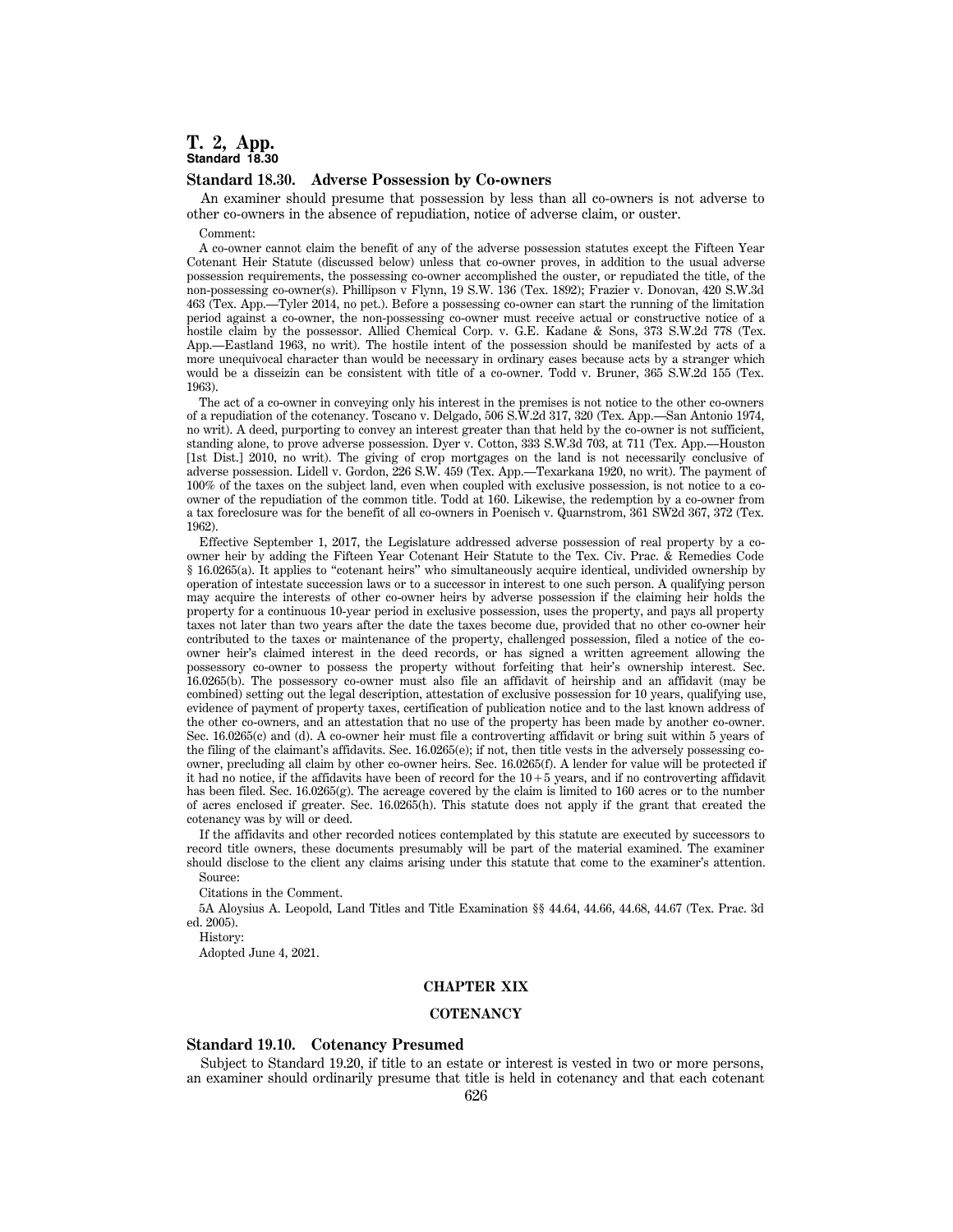may separately convey its estate or interest. Absent evidence of contrary intent, an examiner should ordinarily presume that an instrument creating a cotenancy conveys undivided equal interests in the property.

#### Comment:

Tenants-in-common (cotenants) hold property in undivided ownership and all cotenants have equal rights to the property, although their interests may be in unequal shares. A cotenancy is not an estate, but a relation between persons. Meaders v. Moore, 113 S.W.2d 689 (Tex. Civ. App.—Texarkana 1937), aff'd, 132 S.W.2d 256 (Tex. 1939). See also Welch v. Armstrong 62 S.W.2d 335 (Tex. Civ. App.—Texarkana 1933, writ ref'd). Cotenancy is formed when two or more persons share unity of exclusive use and present right to possession of property held in common. Laster v. First Huntsville Properties Co., 826 S.W.2d 125 (Tex. 1991). The possession of land by a cotenant is presumed to be in his right as cotenant and thus not adverse to the claim of ownership by his cotenant. Page v. Pan Am. Petrol. Corp., 412 S.W.2d 797 (Tex. Civ. App.—Houston 1967, writ ref'd n.r.e.). Possession by a cotenant is presumed in favor of the common title. Todd v. Bruner, 365 S.W.2d 155 (Tex. 1963).

A cotenancy is the co-ownership of separate, undivided interests in land. Cecola v. Ruley, 12 S.W.3d 848 (Tex. App.—Texarkana 2000, no pet.). Cotenancy title may be derived separately by different instruments and at different times. Starr v. Dunbar, 69 S.W.2d 816 (Tex. Civ. App.—Texarkana 1934, writ ref'd).

Unless a contrary intention appears in an instrument creating a cotenancy, a rebuttable presumption exists that each cotenant is vested with equal and undivided interest in the common property. Zephyr v. Zephyr 679 S.W.2d 553 (Tex. App.—Houston [14th Dist.] 1984, writ ref'd n.r.e.). Moreover, ''a bona fide purchaser from a cotenant without notice of any equities that exist between such cotenant and the other cotenants, takes not charged therewith.'' Kirby Lumber Co. v. Temple Lumber Co., 83 S.W.2d 638, 642 (Tex. 1935). In a partition case by a cotenant, the court disregarded an unrecorded tenancy-in-common agreement, showing different ownership, based on the ''four corners'' rule and enforced the presumption that each cotenant has an equal undivided interest in the property where the interest of each grantee was not stated in the recorded document. Estate Land Co. v. Wiese, No. 14-13-00524-CV, 2015 WL 1061553 (Tex.App.—Houston [14th Dist.] 2015, pet. denied) (mem. op.). Where one grantee subsequently conveyed an undivided interest of 40 acres in the tract, this did not raise a presumption that the interest conveyed was a whole interest nor did it rebut the presumption arising from the first deed that grantees owned the land in equal shares. Wade v. Boyd, 60 S.W. 360 (Tex. Civ. App. 1900, writ ref'd). However, in Mueller v. United States, No. 96-20419, 1997 WL 367473 (5th Cir. June 10, 1997), a father was allowed to prove in a dispute with a lien creditor that he never intended that his son have an ownership interest even though the deed named both father and son; however, the case was ultimately decided on resulting trust grounds.

Each cotenant may acquire its interest in a different manner, i.e., conveyance, inheritance, limitations, or some other legal means. Frazier v. Donovan, 420 S.W.3d 463 (Tex. App.—Tyler 2014, no pet.) The common law distinctions among estates held by co-owners, tenants-in-common, joint tenants, and coparceners generally are not recognized in Texas, and the holders of such estates are tenants in common without regard to the manner in which such estates are acquired. Peterson v. Fowler, 11 S.W. 534, 535 (Tex. 1889). No cotenant can be exclusively seized of any particular part of the property. That is, each cotenant has its undivided interest in the whole of the property. In re Marriage of Skarda, 345 S.W.3d 665 (Tex. App.—Amarillo 2011, no pet.). If one accepts and claims under a conveyance of interests owned by one or more cotenants, that party becomes a tenant in common with the other co-owners. Peterson v. Fowler, above.

Mineral interests may be co-owned. Mineral lessees of one tenant in common become tenants in common with a tenant other than their lessor. Powell v. Johnson, 170 S.W.2d 273, 276 (Tex. Civ. App.— Texarkana), aff'd sub nom. Rancho Oil Co. v. Powell, 175 S.W.2d 960 (Tex. 1943), citing Simpson-Fell Oil Co. v. Stanolind Oil & Gas Co., 125 S.W.2d 263, 267 (Tex. 1939). As a general rule, a tenant in common has the right to execute an oil and gas or mineral lease on his undivided interest in the common property, notwithstanding the nonjoinder of his cotenant. Whelan v. Placid Oil Co., 274 S.W.2d 125, 128 (Tex. Civ. App.—Texarkana 1954, writ ref'd n.r.e.).

#### **Caution:**

An examiner should be careful to distinguish a joint tenancy from a joint tenancy with right of survivorship, which is discussed in the next standard. The courts in Texas may describe an interest as a joint tenancy when referring to a cotenancy derived from the same instrument and at the same time. See Skarda, at 671-72. To be a joint tenancy with right of survivorship, the instrument must include a survivorship provision. To avoid confusion, beginning with Standard 19.03 et seq., the term "co-owner" or ''co-ownership'' is used, except in quotations from other sources, to apply to all forms of cotenancy, joint tenancy with right of survivorship, tenants-in-common, joint owners, etc. Although not recognized in Texas, at common law the estates of joint tenancy and tenancy by the entirety included a right of survivorship with the cotenant taking full ownership upon the death of the other cotenant. In Texas, the right of survivorship was abolished by statute in 1840 Pas. Dig. Art. 3429, note 791, discussed in Ross v. Armstrong, 25 Tex. Supp. 354 (1860). This abolition is currently codified in Texas Estates Code § 101.002. However, under id., § 111.001, parties may agree in writing to hold property as joint tenants with right of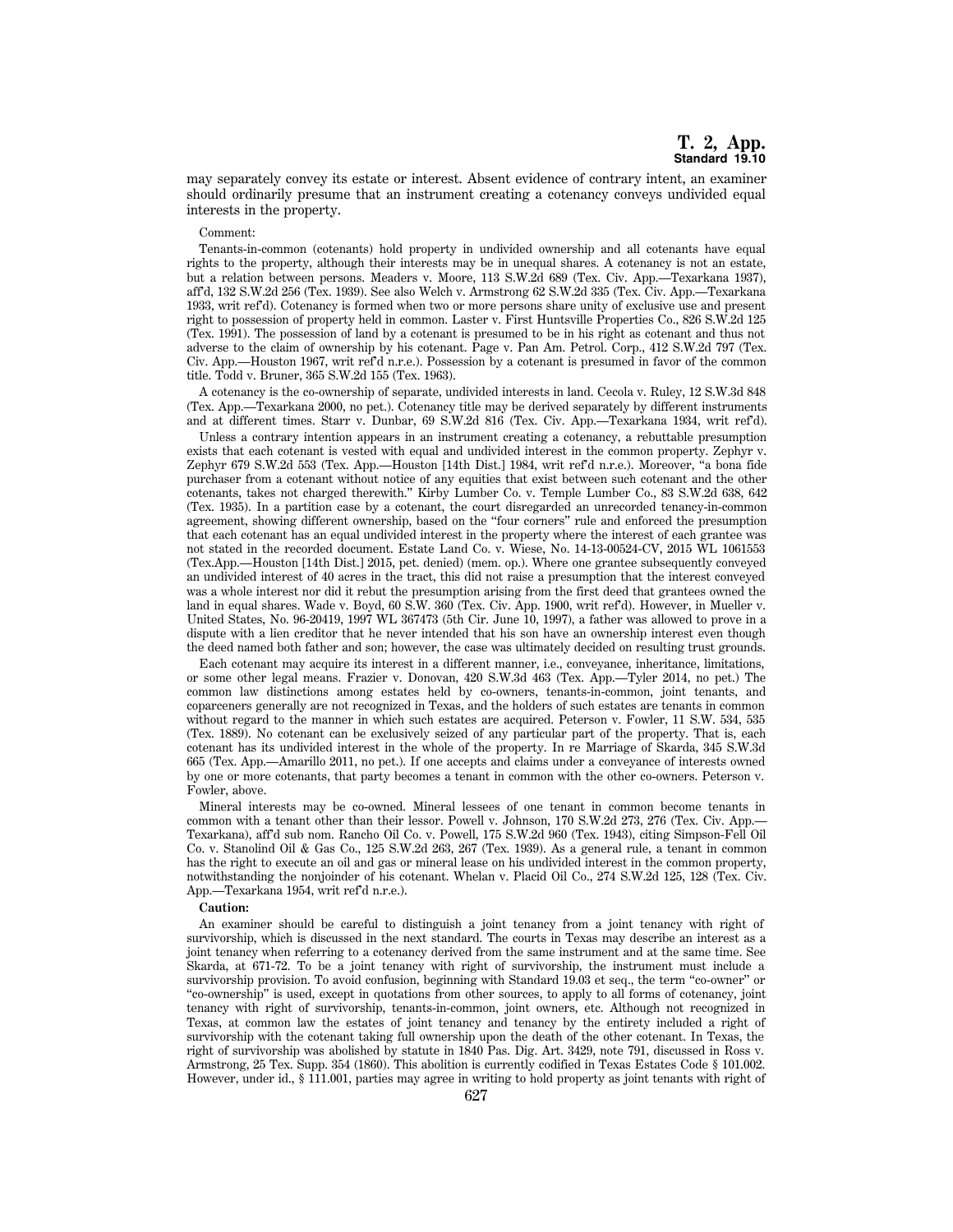## **T. 2, App. Standard 19.10**

survivorship. See Standard 19.20 below. The necessary requirements for this written agreement are uncertain.

An examiner should be careful to distinguish cotenancy ownership from community property. Community property, which arises between married parties, is addressed in Standard 14.10. ''Where a husband and wife, owning community property, are divorced without the court in its decree having made any division of such property in the divorce decree, they become tenants in common in the property or joint owners thereof, just as if they had never been married.'' Taylor v. Catalon 166 S.W.2d 102, 104 (Tex. 1942). See Chapter XIV of these Standards. On termination of a trust, legal and equitable titles to trust property vest in beneficiaries as tenants in common without the necessity of transfer or conveyance of title to them. Sorrel v. Sorrel, 1 S.W.3 867 (Tex.App.—Corpus Christi 1999, no pet.).

In general, cotenants are not in a special relationship that imparts fiduciary duties. However, in MacDonald v. Follett, 175 S.W.2d 671 (Tex. Civ. App.—Galveston 1943), aff'd, 180 S.W.2d 334 (Tex. 1944), the court applied the rules of cotenancy to a non-possessory overriding royalty interest (ORR), concluding that the holder of an ORR owed a duty to another ORR owner when the first owner acquired a new lease. There was evidence of a pre-existing relationship that might have created such a duty, but the court broadly stated, ''It is now well settled that overriding royalties similar to those held [here] were real property and that they, as royalty owners thereunder, were joint owners or joint tenants in the land in question.'' MacDonald, 175 S.W.2d at 674. The supreme court affirmed but avoided characterizing the relationship of the parties as a cotenancy. 180 S.W.2d at 337. The court of civil appeals did not expressly find that the cotenants were partners, which may have been a more appropriate rationale for finding fiduciary duties.

When acquiring an interest from a cotenant, the acquiring party should inquire of the interest of any party in possession. See Collum v. Sanger Bros., 82 S.W. 459 (Tex. 1904). This proposition obtains even if the party's possession is consistent with record title. Aldridge v. N. E. Indep. Sch. Dist., 428 S.W.2d 447, Tex. Civ. App.—San Antonio 1968, writ ref'd). But see Madison v. Gordon, 39 S.W.3d 604 (Tex. 2001) (no duty to inquire of tenants in a multi-unit facility whether a tenant held an unrecorded deed to the premises).

See also comments to Standard 18.30, addressing adverse possession by a cotenant.

Citations in the Comment.

3A Aloysius A. Leopold, Land Titles and Title Examination §§ 13.23 (Tex. Prac. 3d ed. 2005). History:

Adopted June 4, 2021.

## **Standard 19.20. Joint Tenancy with Right of Survivorship**

An examiner should conclude that an estate or interest is held in joint tenancy with right of survivorship only if the deed or other instrument expressly provides for survivorship rights.

#### Comment:

Formerly a joint tenancy had the characteristic of the common law doctrine of survivorship, which means that the entire estate held in joint tenancy went to the survivors and so on to the last survivor. This right of survivorship was abolished by predecessor sections to §§ 101.001 and 101.002 of the Tex. Estates Code. § 101.002 of the Tex. Estates Code provides that if an interest in property is held jointly, and one owner dies, "the interest of the decedent in the joint estate ... does not survive to the remaining joint owner or owners...." An instrument of conveyance may expressly provide that parties hold title with right of survivorship, or parties may contract among themselves that the property should pass to and vest in the survivor. Chandler v. Kountze, 130 S.W.2d 327, 329 (Tex. Civ. App.—Galveston 1939, writ ref'd); Shroff v. Deaton, 220 S.W.2d 489 (Tex. Civ. App.—Texarkana 1949, no writ).

While often applied to marital property, Tex. Estates Code § 101.001 is not so limited. Unmarried persons may also hold property in joint tenancy with right of survivorship. Tex. Estates Code § 111.001 (addressing agreements to hold in joint tenancy). For a detailed historical treatment of survivorship, see generally Edwin P. Horner, "Community Property and Rights of Survivorship (before Hilley v. Hilley and H.B. 670)'', 13 Baylor L. Rev. 113 (1961).

Respecting community property, effective November 3, 1987, § 112.051 of the Texas Estates Code provides, ''At any time, spouses may agree between themselves that all or part of their community property, then existing or to be acquired, becomes the property of the surviving spouse on the death of a spouse.'' To accomplish this result, the agreement must be in writing and signed by both spouses, but it is not required to be acknowledged or recorded, subject to the recording statutes. See Standard 4.40. Though not exclusive, certain phrases are sufficient to create a right of survivorship as to community property, such as ''with right of survivorship,'' ''will become the property of the survivor,'' ''will vest in and belong to the surviving spouse," or "shall pass to the surviving spouse." Tex. Estates Code § 112.052. A community property survivorship agreement may be revoked as provided in the agreement or if the property covered by the agreement is disposed of prior to death, if consistent with the agreement. Tex. Estates Code § 112.054.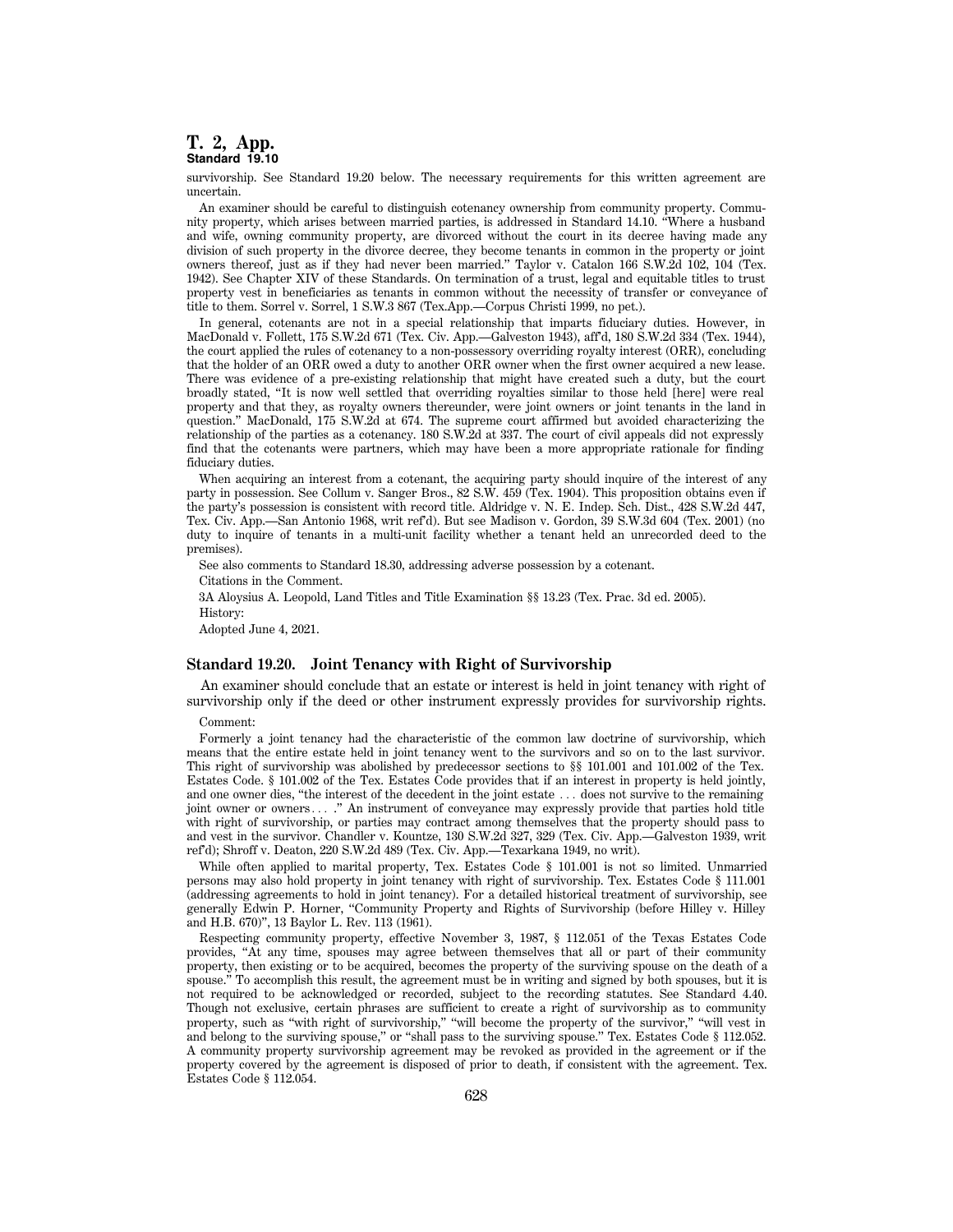Prior to the amendment of the Texas Constitution in 1987 (Tex. Const. art. 16, § 15), a right of survivorship could not be created with community property, but married couples could convert their community property into separate property through a partition agreement and, thereafter, separately agree to establish a joint tenancy with right of survivorship. See Hilley v. Hilley, 342 S.W.2d 565 (Tex. 1961).

## **Caution:**

While § 101.002 of the Tex. Estates Code abolishes the common law concept of a joint tenancy automatically including a right of survivorship, § 111.001 allows co-owners to enter into a written agreement that the interest of a deceased joint owner passes to the survivor. This can be done without also executing a deed to this effect. Case law is thin regarding what constitutes a sufficient agreement. In Chandler v. Kountze, 130 S.W.2d 327, 328 (Tex. Civ. App.—Galveston 1939, writ ref'd), a deed conveyed land to two grantees with a right of survivorship provision. The court was satisfied that this was sufficient evidence of a survivorship agreement.

A case that illustrates the need for careful drafting is Wagenschein v. Ehlinger, 581 S.W.3d 851 (Tex. App.—Corpus Christi 2019, pet. denied). Seven landowners conveyed the surface and minerals in a tract in DeWitt County, Texas, reserving one-half of the royalty. The reservation excepted the royalty ''for Grantors and the survivor of Grantors'' and said, ''The reservation . . . will continue until the death of the last survivor of the seven (7) individuals referred to as Grantors in this deed.'' Generally, the parties and the mineral lessee treated the reserved interest as passing proportionately to the surviving grantors each time a grantor died, but some grantors conveyed their interests to other parties and trusts. In a suit over the reservation one group asserted that the interest could be assigned by the grantors or could be inherited by their successors "until the death of the last surviving  $[G\$ rantor];" while the other side asserted that the interest was held as joint tenants with the right of survivorship, so that upon the death of each grantor the cotenancy interest passed to the surviving grantors, to terminate upon the death of the last of the original grantors to die. The court was persuaded that the use of the word ''survivor'' indicated the grantors' intent that their royalty reservation was held in joint tenancy with right of survivorship.

Although a joint tenant with right of survivorship may sever the joint tenancy with right of survivorship into a tenancy in common, including with respect to real property, Hoover v. El Paso Nat'l Bank, 498 S.W.2d 276 (Tex. App.—El Paso 1973, writ ref'd n.r.e.), case law is thin on whether a conveyance of less than the full interest constitutes a severance or whether a severed joint tenancy may be resurrected by expiration of the interest that severed the joint tenancy. A severance of the joint tenancy with right of survivorship into a tenancy in common (no survivorship) was asserted in Wagenschein v. Ehlinger, above, but the case was decided against the grantees of the joint tenant without discussion of this claim.

There is a serious question, arising from common-law principles as applied in other jurisdictions, whether or not a deed is effective where it is from a property owner to himself and another person, as joint tenants with right of survivorship. 20 Am.Jur.2d Cotenancy and Joint Ownership § 14 (2020); W. W. Allen, Annotation, Character of Tenancy Created by Owner's Conveyance to Himself and Another, or to Another Alone, of an Undivided Interest, 44 A.L.R.2d 595, § 4 (1955). There is apparently no Texas case, although it may be reasonable to suppose that such a deed is likely to be held effective given the trend toward utilitarian approaches to deed construction and away from formalistic, mechanical rules. Nevertheless, a title examiner is justified in requiring curative action to clarify ownership before relying on a deed from an owner to himself or herself and one or more others as joint tenants. (The traditional method of avoiding the issue is for the grantor to convey to an intermediary third party, who may then convey to the grantor and any other grantee, as joint tenants with right of survivorship. If a purported joint tenant has died, it is appropriate to require quitclaims from the deceased person's heirs or devisees in favor of the survivor.)

#### Source:

Citations in the Comment. 3A Aloysius A. Leopold, Land Titles and Title Examination §§ 13.27, 13.28 (Tex. Prac. 3d ed. 2005). History: Adopted June 4, 2021.

## **Standard 19.30. Co-Ownership and Easements**

A co-owner may not give an effective easement without the consent or ratification of the other co-owners.

## Comment:

Easements are addressed in Standard 5.50 and can be distinguished from conveyances of interests as discussed in Standard 19.50 below, because an easement does not give the holder the right to possess, take from, improve, or sell the land. Lance v. Robinson, 543 S.W.3d 723 (Tex. 2018). Absent consent or subsequent ratification by the other co-owners, the general rule is that one co-owner cannot impose an easement upon the common property in favor of third persons. Elliott v. Elliott, 597 S.W.2d 795, 802 (Tex. Civ. App.–Corpus Christi 1980, no writ). In Lee v. Phillips, 329 F.Supp. 579 (S.D. Tex.1971), aff'd sub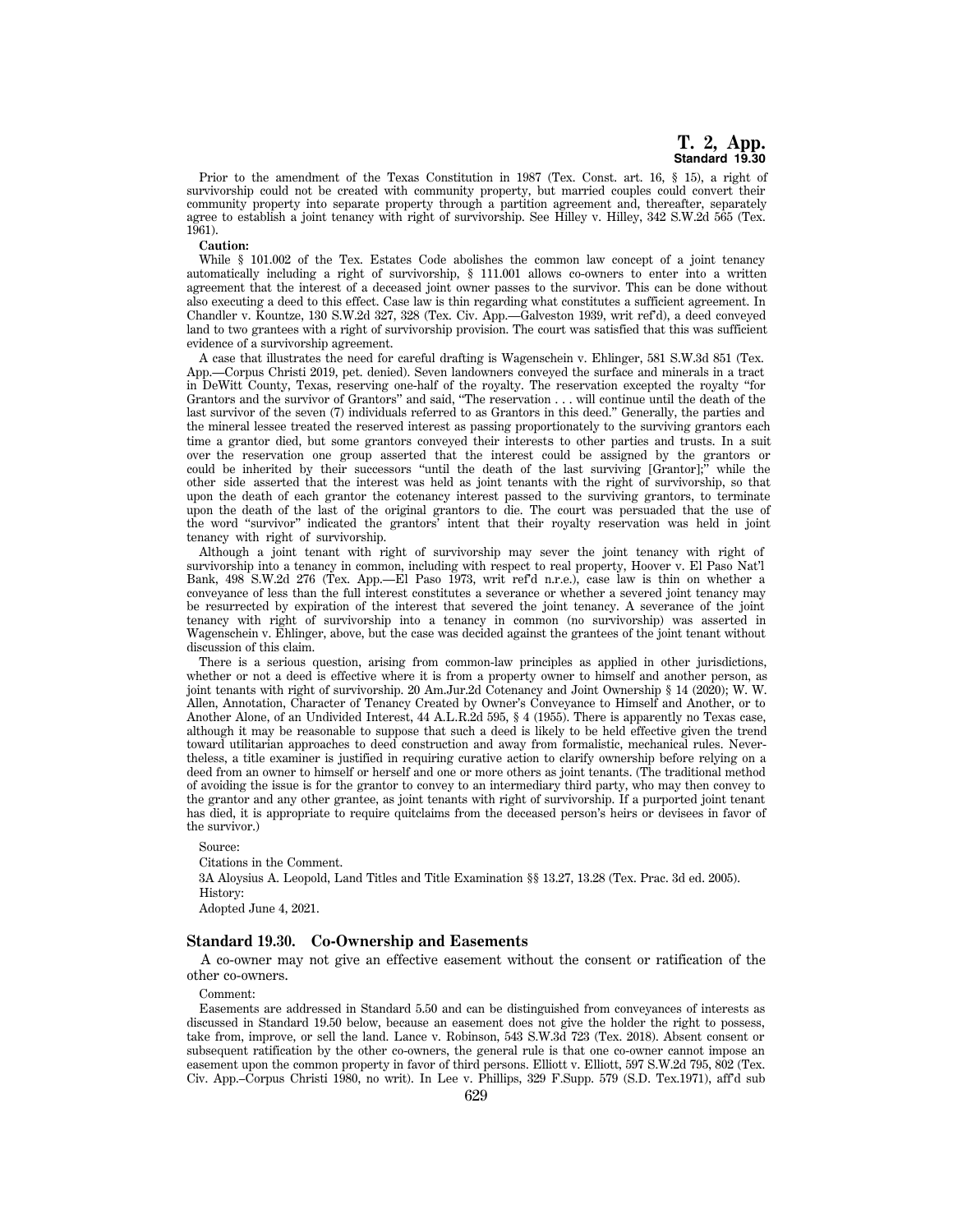## **T. 2, App. Standard 19.30**

nom. Tex. Mortg. Co. v. Phillips Petrol. Co., 470 F.2d 497 (5th Cir. 1972), one co-owner, Korge, granted a single pipeline easement to a Phillips subsidiary under which a pipeline was installed. Later the other 1/2 co-owner, Turner, granted a multiple pipeline easement to the Phillips parent company, which started construction. The then holder of the Korge interest sued Phillips for trespass. The court found against Phillips, holding that "a tenant in common cannot, without the precedent authority or subsequent ratification of his cotenants, impose an easement or dedication upon the common property in favor of a third party.'' Id. at 582. Apparently, the original Korge easement grant was not contested by the other coowner.

## **Caution:**

Although both wind and solar leases commonly in use in Texas today each contain multiple easements, the instruments themselves are regarded generally as a tenancy for years; however, no case law or legislation has classified wind and solar leases in Texas.

Moreover, an examiner should not presume that wind or solar rights may be severed from the surface estate like mineral rights or presume how such a right should be classified—i.e., a form of easement, profit `a prendre, or other interest. See generally Ernest E. Smith, Wind, Water, Oil, Gas and Whitetails: A Comparison of Property Rights and Theories, Wind, Solar, and Renewables Inst. (Univ. of Tex. School of Law 2010), and Ernest E. Smith, Roderick E. Wetsel, Becky H. Diffen, and Melissa Powers, Wind Law (2018).

Source:

Citations in the Comment.

2 James N. Johnson, Real Estate Trans. §15:103 (Tex. Prac. Guide 2019).

History:

Adopted June 4, 2021.

## **Standard 19.40. Co-Owner's Adversarial Claim Against Co-Owned Property**

Where one co-owner satisfies an outstanding adversarial claim against co-owned property, an examiner should assume that the satisfying co-owner acts for the benefit of all co-owners.

## Comment:

Co-owners ''stand in such confidential relations in regard to one another's interest, that one of them is not permitted in equity to acquire an interest in the property hostile to that of the other; and, therefore, a purchase, by a [cotenant], of an incumbrance on the joint estate, or an outstanding title to it, is held at the election of his co-tenants within a reasonable time, to inure to the equal benefit of all of the tenants upon condition that they will contribute their respective ratios of the consideration actually given.'' Cecil v. Dollar, 218 S.W.2d 448, 450 (Tex. 1949), quoting Roberts v. Thorn, 25 Tex. 728, 735 (1860), and 02 citing other cases.

''As a general rule the redemption of the common property by one joint tenant, whether accomplished by the acquisition of the incumbrance or by the purchase of the property at a foreclosure sale, will inure to the benefit of the joint owners. [Citing Roberts v. Thorn.] But the tenant who redeems has a right to demand contribution from his co-owners. As between him and defaulting cotenants the lien is not extinguished, but is kept alive for his benefit, and may be foreclosed upon the failure of the co-owners to reimburse him within a reasonable time." Johnston v. Johnston, 204 S.W. 469, 470 (Tex. Civ. App. Texarkana 1918, writ ref'd). Absent the consent of the others, a co-owner who buys an outstanding adversarial claim to the common estate at a foreclosure sale or trustee's sale under a deed of trust does not acquire title to the interest of his co-owners by the purchase. Radford v. Coker, 519 S.W.2d 934 (Tex. Civ. App.—Waco, 1975, writ ref'd n.r.e.).

Subject to fact-specific exceptions, an examiner would not ordinarily have knowledge of the facts necessary to overcome the above assumption. For example, a community survivor has the right to sell all community assets to pay community debts even if the sale is to a co-owner and defeats the title of other cotenants. Deleon v. Ramirez, No. 04-16-00495-CV, 2017 WL 3044546 (Tex. App.—San Antonio, 2017, pet. denied) (mem. op.). Where a co-owner sold its interest in the property and, eight years later, purchased the entirety of the property at a foreclosure sale where that co-owner had not caused the default or brought about the foreclosure, the interest was not acquired for the benefit of the other co-owners. Dickason v. Mathews, 335 S.W.2d 658 (Tex. Civ. App.—Amarillo 1960, writ ref'd n.r.e.). Where one coowner acquired the property at a foreclosure sale in 1912 and another co-owner sued in 1940 to claim its interest, the court held that because of the suing co-owner's failure ''to make tender of contribution to appellees within a reasonable time after he could have learned of such sale, his right to recover any interest in said land is barred by laches.'' Vaughan v. Kiesling, 150 S.W.2d 435 (Tex. Civ. App.—Galveston 1941, writ dism'd judgm't cor.). However, these exceptions arise under equity. Compare UMLIC VP LLC v. T & M Sales & Envir. Sys., Inc., 176 S.W.3d 595 (Tex. App.—Corpus Christi 2005, pet. denied) (where a mortgagee redeemed property sold for taxes but without an obligation to pay the taxes, the court held that the mortgagee and mortgagor were co-owners of the property for purposes of the redemption statute, Tex. Tax Code §34.21, and the mortgagee was equitably estopped from claiming it did anything other than redeem the property; title remained as it was before the tax sale).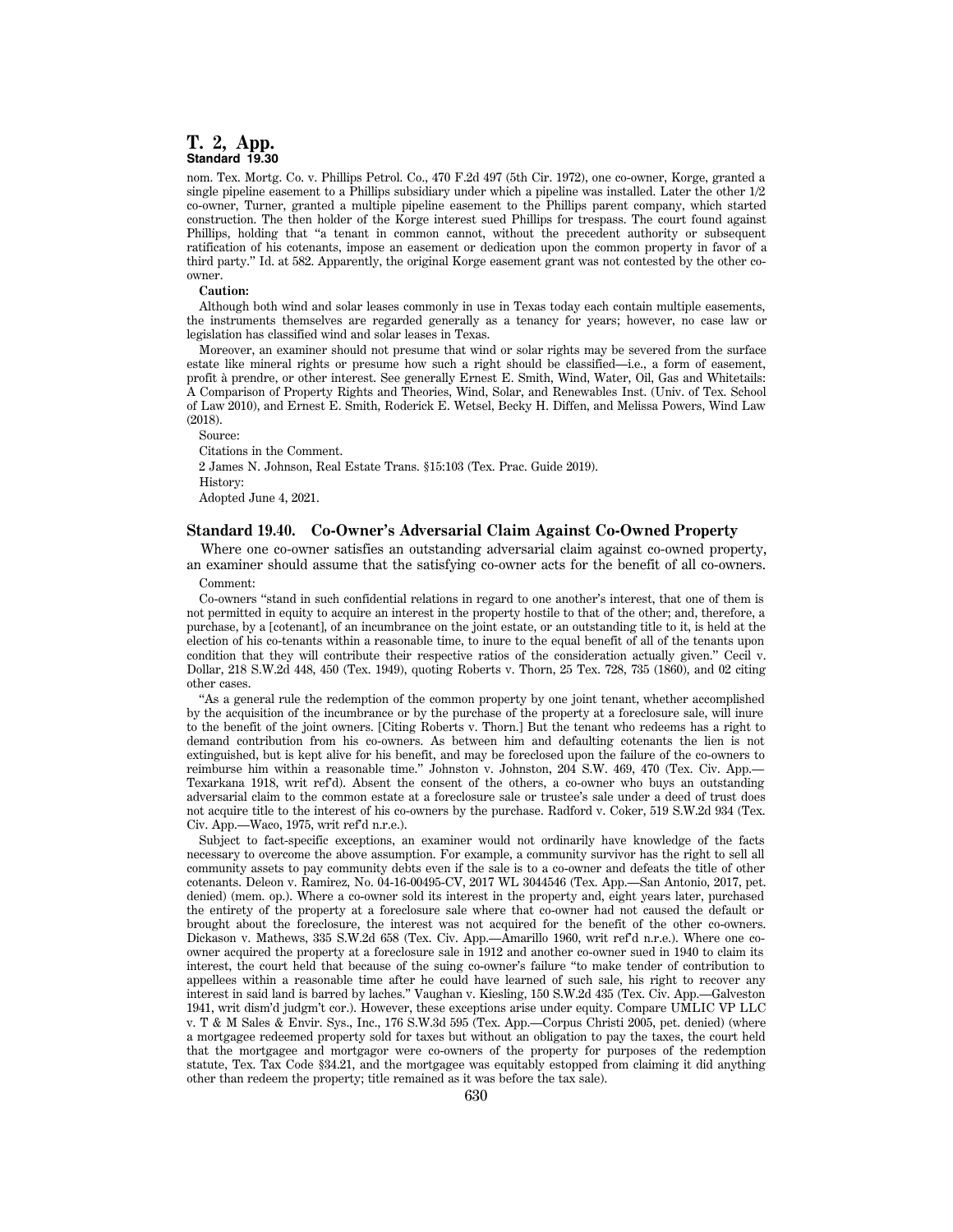Payment of taxes on the property does not constitute the assertion of an adverse right, and the redemption of the property by a co-owner after a tax foreclosure sale is considered to have been for the benefit of all cotenants. Poenisch v. Quarnstrom, 361 S.W.2d 367, 372 (Tex. 1962). See also Standard 18.30. Similarly, unless the controlling documents provide otherwise, in cases of life tenant and remaindermen [although not cotenants], "the former owes the duty to the latter to pay the taxes, and  $\ldots$ if he breaches that duty and the property is sold for taxes, and he, at the tax sale or thereafter, acquires title to the property, he holds same for the benefit of the remaindermen. The rule rests upon the equitable principle that no one should profit by his own default.'' Connecticut Gen. Life Ins. Co. v. Bryson, 219 S.W.2d 799, 801 (Tex. 1949).

A co-owner may seek contributions from other co-owners for care, maintenance, upkeep, and preservation of the property. Poenisch v. Quarnstrom, 386 S.W.2d 594, 597-98, Tex. Civ. App.—San Antonio 1965, writ ref'd n.r.e.); Ramos v. Unknown Heirs of Gonzalez, No. 04-14-00667-CV, 2016 WL 1690314 (Tex. App.—San Antonio 2016, no pet.) (mem. op.). Thus, for example, a co-owner who has a judgment against another co-owner may foreclose the judgment lien.

Under Chapter 29 of the Texas Property Code, enacted in 1995 and amended in 2001, a co-owner who receives property due to the death of another person may acquire another co-owner's interest in real property by paying ad valorem taxes on the latter's behalf if the non-paying co-owner fails to reimburse the co-owner ''for more than half of the total amount paid by the person for the taxes on the owner's behalf." Tex. Prop. Code  $\S 29.002(a)(2)$ . This remedy does not apply to homestead property and requires the paying co-owner to demand reimbursement. This statutory remedy is not exclusive, so common law remedies remain. Ramos v. Unknown Heirs of Gonzalez, supra.

In 2011, the Legislature adopted Chapter 65 of the Texas Property Code, which allows a cotenant to act as an agent for a cotenant, whether known or unknown, to encumber the common property for purposes of ''preserving or improving the residential property.'' The chapter applies only to residential property primarily designed for not more than four families, is not more than ten acres, and for which one co-owner has received a residence homestead exemption under Tex. Tax Code § 11.13. Tex. Prop. Code. § 65.001. The co-owner is permitted to act "in the name of and on behalf of another co-owner, whether known or unknown, as the co-owner's statutory agent and attorney-in-fact,'' but only if the coowner has occupied the property for more than 5 years, has a residence homestead exemption, has paid all ad valorem taxes without delinquency and without contribution from the other co-owner, and makes certain filings. Tex. Prop. Code § 65.002. The other co-owner may not repudiate such lien and the initiating co-owner is the sole obligor of the debt incurred under the contract or mortgage. Tex. Prop. Code § 65.004.

Source: Citations in the Comment. 2 James N. Johnson, Real Estate Trans. § 12:31 (Tex. Prac. Guide 2019). History: Adopted June 4, 2021.

## **Standard 19.50. Co-Owner Conveyances and Leasing**

An examiner may ordinarily presume that a deed by one co-owner purporting to convey the entire interest conveys only the grantor's interest, that the grantor is no longer a co-owner, and that the grantee becomes a co-owner with the other co-owners.

#### Comment:

''A conveyance by a tenant in common of the common property to a third person terminates the cotenancy between himself and his cotenant.'' Welch v. Armstrong 62 S.W.2d 335, 338 (Tex. Civ. App.— Texarkana 1933, writ ref'd). However, a deed by one co-owner purporting to convey the entire interest conveys only the grantor's interest. Thomas v. Sw. Settlement & Dev. Co., 123 S.W.2d 290, 297 (Tex. 1939). See also Texas Property Code § 5.003. But see Thedford v. Union Oil Co. of Cal., 3 S.W.3d 609 (Tex. App.—Dallas 1999, pet. denied) (holding that when a party obtained title to property from one coowner purporting to convey the entire title to the land, such conveyance constituted an ouster under the particular facts and circumstances of the case). A deed that purports to convey the entire interest in a specific portion of the land held in common with other co-owners is good as between the parties, but is voidable by the other co-owners insofar as the grantor's deed may affect their rights. Maverick v. Burney, 32 S.W. 512 (Tex. 1895).

### **Caution:**

See Standard 18.30 for a more detailed treatment of adverse possession among co-owners.

Examiners should be aware of case law that allows a co-owner to ratify an oil and gas lease. For example, if a co-owner purports to lease all of the property for oil and gas development, which is customary, then each of the other co-owners may elect to ratify the lease and receive their proportionate shares of any royalty due under the lease. Tex. & Pac. Coal & Oil Co. v. Kirtley, 288 S.W. 619 (Tex. Civ. App.—Eastland 1926, writ ref'd). In the absence of ratification, each unleased co-owner of the drillsite tract is entitled to its proportionate share of production subject to the same proportional share of the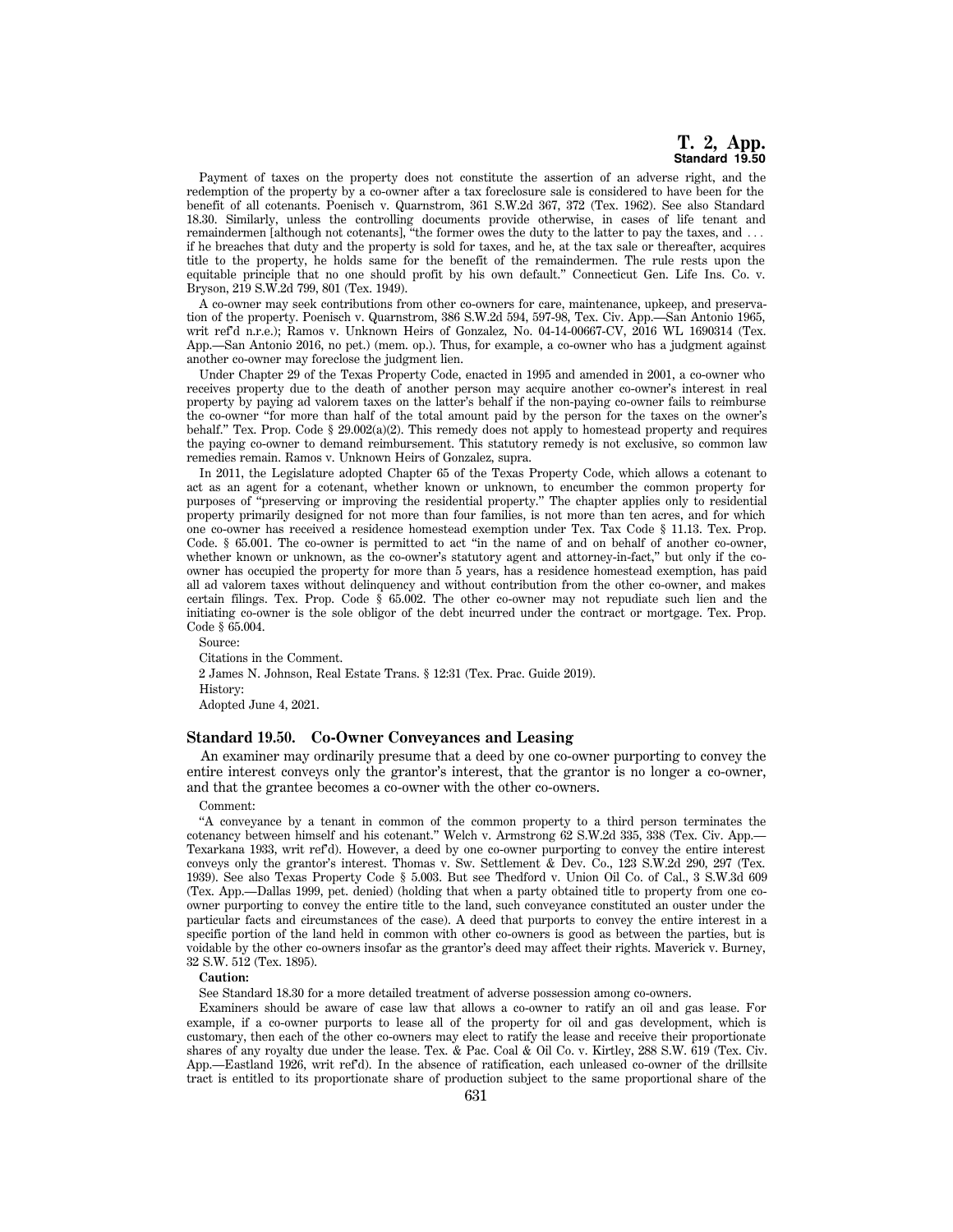# **T. 2, App.**

## **Standard 19.50**

drilling co-owner's recovery of drilling, completion, and day-to-day operating costs. Cox v. Davison, 397 S.W.2d 200 (Tex. 1965).

If an unleased mineral co-owner is in a nondrillsite tract that has been voluntarily pooled with the drillsite tract, then the unleased mineral co-owner is not entitled to any part of production. Superior Oil Co. v. Roberts, 398 S.W.2d 276 (Tex. 1966); Hunt Oil Co. v. Moore, 656 S.W.2d 634 (Tex. Civ. App.—Tyler 1983, writ ref'd n.r.e.). A lessee has no duty to offer an unleased mineral owner a right to participate in a pooled unit. Donnan v. Atl. Richfield Co, 732 S.W.2d 715 (Tex. App..—Corpus Christi 1987, writ denied). However, the unleased mineral owner may ratify the nondrillsite lease made by a co-owner or ratify the pooling. Montgomery v. Rittersbacher Co., 424 S.W.2d 210 (Tex. 1968) (relating to a nonparticipating royalty owner). Source:

Citations in the Comment. History: Adopted June 4, 2021.

## **Standard 19.60. Executive Right**

A conveyance of a mineral interest by an executive rights owner also conveys the executive right unless reserved or excepted. An examiner ordinarily should not opine on whether an owner of an executive right has exercised its executive powers consistently with its duty of utmost good faith and fair dealing to the non-executive owners.

#### Comment:

A conveyance of a mineral interest by an executive rights owner will also convey the executive interest unless reserved or excepted. Day & Co. v. Texland Petroleum, Inc., 786 S.W.2d 667, 669-70 (Tex. 1990); Lesley v. Veterans Land Bd., 352 S.W.3d 479, 487 (Tex. 2011). In *Day*, the court held that an executive right is alienable and may be subdivided.

#### **Caution:**

Ordinarily, an examiner should avoid opining on whether the owner of an executive right has properly exercised its powers. A co-owner in land is not a trustee or agent for, and owes no fiduciary duty to, the other co-owners. Myers v. Crenshaw, 116 S.W.2d 1125 (Tex. Civ. App.—Texarkana 1938, aff'd, 137 S.W.2d 7 (Tex. 1940). However, Texas case law recognizes that the owner of an oil, gas, or mineral executive right does owe a high duty of care to non-executive owners. In Manges v. Guerra, 673 S.W.2d 180 (Tex. 1984), the court affirmed lease cancellation and punitive damages for failing to negotiate an oil, gas, and mineral lease with third persons but qualified the duty owed to the non-executive as not including a requirement that the executive owner place the interest of the non-executive before his own. In In re Bass, 113 S.W.3d 735 (Tex. 2003), the court rejected liability for the executive for self-dealing where the executive had not negotiated a lease. However, the court did find liability where the executive rights owner imposed restrictive covenants that prevented drilling on the acreage covered by the mineral estate. Lesley v. Veterans Land Bd., 352 S.W.3d 479 (Tex. 2011). Subsequently the Court held that liability could be imposed for failing to lease where the refusal was arbitrary or motivated by self-interest to the nonexecutive's detriment. Texas Outfitters Ltd. v. Nicholson, 572 S.W.3d 647 (Tex. 2019). The party who takes a lease from the owner of the executive right is ordinarily protected from liability to non-executive owners. KCM Fin. LLC v. Bradshaw, 457 S.W.3d 70, 85-86 (Tex. 2015).

Source:

Citations in the Comment.

3A Aloysius A. Leopold, Land Titles and Title Examination § 14.31 (Tex. Prac. 3d ed. 2005). History:

Adopted June 4, 2021.

## **Standard 19.70. Partition**

Subject to exceptions, co-owned property may be partitioned by agreement or by court decree.

Comment:

A co-owner has a right to partition under Chapter 23 of the Tex. Prop. Code. Mineral co-owners are entitled to partition under this Chapter. Henderson v. Chesley, 273 S.W. 299 (Tex. Civ. App.—Texarkana 1925), writ denied per curiam, 292 S.W. 156 (Tex. 1927); Humble Oil & Ref'g Co. v. Lasseter 95 S.W.2d 730 (Tex. Civ. App.—Texarkana 1936, writ dism'd). Suit for partition of land requires a common interest in the land and equal right to present possession. Manchaca v. Martinez, 148 S.W.2d 391 (Tex. 1941).

Co-owned property that is ''heirs' property'' can only be partitioned under Chapter 23A of the Tex. Prop. Code, the Uniform Partition of Heirs' Property Act (effective September 1, 2017). Under the Act, ''heirs' property'' is real property held in ''tenancy in common'' where there is no record agreement governing partition, where one or more of the ''cotenants'' acquired title from a relative, and where 20%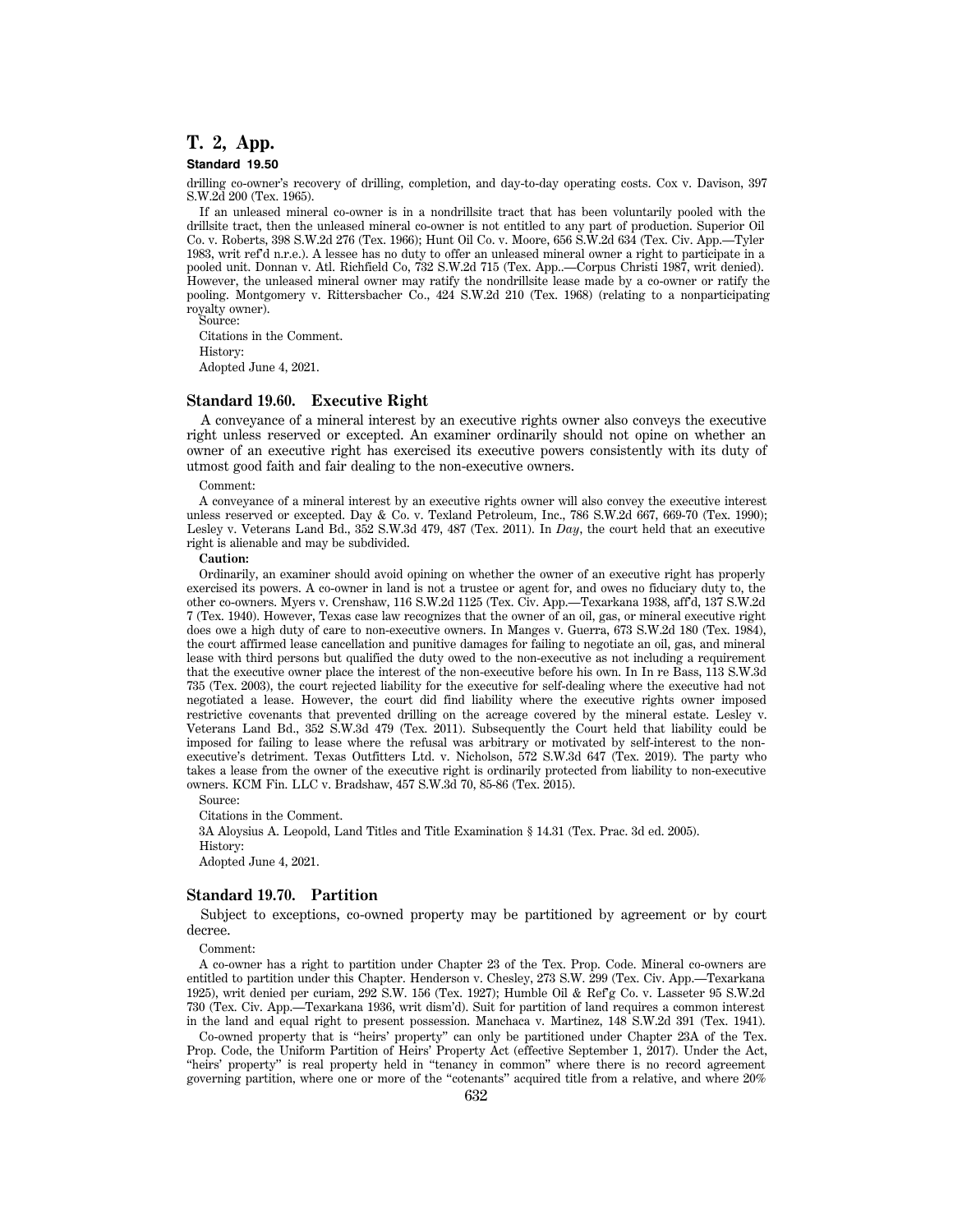or more of the interests are held by ''cotenants'' who are relatives or by an individual who acquired title from a relative.

Ownership of the general and the limited common elements of a condominium regime may not be partitioned or divided while they are ''suitable for a condominium regime'' and, even then, cannot be partitioned unless any mortgages have been paid or the mortgagee has consented. Any agreement to the contrary is void. Tex. Prop. Code § 81.108.

Parties may expressly or implicitly agree not to partition, and such agreements are enforceable. Dimock v. Kadane, 100 S.W.3d 622, 625 (Tex. App.—Eastland 2003, pet. denied). Such agreements are valid for a reasonable time. Davis v. Davis, 44 S.W.2d 447 (Tex. Civ. App.—Texarkana 1931, no writ) (dicta). Generally, homestead rights attaching to property interests held by a cotenant are subordinate to another cotenant's right to partition. Grant v. Clouser, 287 S.W.3d 914 (Tex. App.—Houston [14th Dist.] 2009, no pet.). The fact that co-owners obtained a loan secured by deed of trust did not raise an implied agreement between owners not to partition. Lichtenstein v. Lichtenstein Bldg. Corp., 442 S.W.2d 765 (Tex. Civ. App.—Corpus Christi 1969, no writ). In Long v. Hitzelberger, 602 S.W.2d 321 (Tex. Civ. App— Eastland 1980, no writ), Hitzelberger agreed to convey leases to Long, reserving an overriding royalty. In return Long agreed to pay for additional leases assigned to Long and to drill two wells, paying 29/32nds of the cost of wells after the first well. The parties entered into an operating agreement, deleting the paragraph waiving partition but specifying that the letter agreement would prevail in case of a conflict. Long sought to partition the jointly owned leases, and the court (with a dissent) denied partition. ''[T]he contract requires . . . the drilling of two wells within four years. We conclude that it must be inferred by such clear language that the parties did not intend for their estate to be partitioned.'' Id. at 323. In Odstrcil v. McGlaun, 230 S.W.2d 353 (Tex. Civ. App.—Eastland 1950, no writ), the court found that where a mineral owner (McGlaun) conveyed the minerals in a tract to Birdwell, reserving 1/2, and granted a power of attorney to Birdwell to execute leases on McGlaun's 1/2, and where McGlaun sought partition, such power of attorney worked an estoppel against McGlaun to seek partition.

A charitable trust cannot be divested of a mineral interest by partition except where it has refused a fair and reasonable offer to lease. Tex. Prop. Code § 124.002.

#### **Caution:**

Texas case law does recognize the doctrine of equitable partition; however, an examiner should not rely on this doctrine in absence of a court decree applying the doctrine. Thomas v. Sw. Settlement & Dev. Co., 123 S.W.2d 290 (Tex. 1939).

Source:

Citations in the Comment.

3A Aloysius A. Leopold, Land Titles and Title Examination § 14.25 (Tex. Prac. 3d ed. 2005); 5A Aloysius A. Leopold, Land Titles and Title Examination § 38.9 (Tex. Prac. 3d ed. 2005).

History:

Adopted June 4, 2021.

## **Standard 19.80. Co-Owner Claims Against Other Co-Owners**

An examiner ordinarily does not opine upon a potential claim of a co-owner against another co-owner for waste, contribution, or profits or for recoupment for improvements.

## Comment:

Numerous non-title issues can arise from co-ownership.

One co-owner does not have an affirmative duty to drill and produce minerals for the benefit of the other co-owners. Zimmerman v. Texaco, Inc. 409 S.W.2d 607 (Tex. Civ. App.—El Paso 1966), writ ref'd n.r.e. per curiam, 413 S.W.2d 387 (Tex. 1967). Co-ownership does not create a mining partnership. Coowners who took no actual part in drilling operations or in leasing of a drilling rig did not become members of a mining partnership and were not liable to co-owners for rental value of the rig. Rucks v. Burch, 156 S.W.2d 975 (Tex. 1941). ''[A] cotenant who produces minerals from common property without having secured the consent of his cotenants is accountable to them on the basis of the value of the minerals taken less the necessary and reasonable cost of producing and marketing the same.'' Cox v. Davison, 397 S.W.2d 200, 201 (Tex. 1965); Byrom v. Pendley 717 S.W.2d 602, 605 (Tex.1986). Cimarex Energy Co. v. Anadarko Petrol. Corp., 574 S.W.3d 73 (Tex. App.—El Paso 2019, pet. denied); Burnham v. Hardy Oil Co., 147 S.W. 330 (Tex. Civ. App. 1912), aff'd, 195 S.W. 1139 (Tex. 1917). A co-owner can lease its interest for oil and gas development without committing waste. Hamman v. Ritchie, 547 S.W.2d 698 (Tex. Civ. App.—Fort Worth 1977, writ ref'd n.r.e.).

A co-owner who uses and cultivates land has no duty to account unless another co-owner has made a formal demand for possession in common and such possession has been refused. Thompson v. Jones, 14 S.W. 222 (Tex. 1890). A co-owner in possession has no obligation to pay rent to co-owners not in possession, unless the other co-owners have been barred from using the co-owned property. In re Estate of Gober, 350 S.W.3d 597 (Tex. App.—Texarkana 2011, no pet.). However, if one co-owner claims the right of exclusive possession, another co-owner need not demand possession to recover for use and occupancy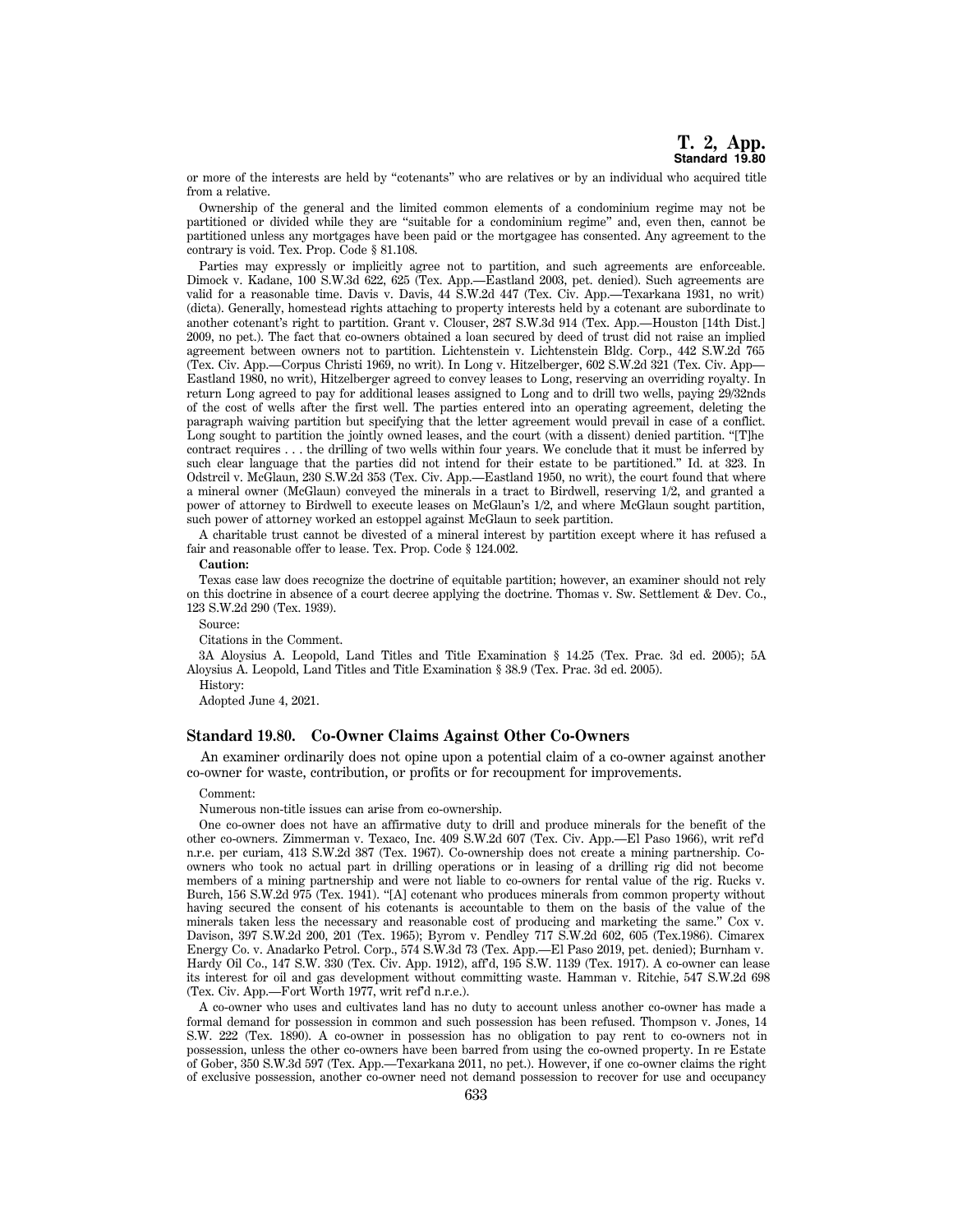## **T. 2, App. Standard 19.80**

of that co-owner's portion of the property. Dyer v. Hardin, 323 S.W.2d 119 (Tex. Civ. App.—Amarillo 1959, writ ref'd n.r.e.).

A co-owner who expends funds for the preservation of the common property is entitled to seek contribution from other co-owners but is not entitled to compensation for personal services rendered in managing the property. Gonzalez v. Gonzalez 552 S.W.2d 175, 182 (Tex. Civ. App.—Corpus Christi 1977, writ ref'd n.r.e). A nonconsenting co-owner has no obligation to pay for improvements. Perez v. Hernandez, 658 S.W.2d 697 (Tex. App.—Corpus Christi 1983, no writ).

As against a trespasser, a co-owner is entitled to the possession of the whole tract and may bring a trespass to try title action against a trespasser without joining the other co-owners. Dahlberg v. Holden, 238 S.W.2d 699 (Tex. 1951). A stranger to title, such as a trespasser, cannot assert the defense of outstanding title. Whittle v. Johnston, 392 S.W.2d 867 (Tex. Civ. App.—Texarkana 1965, writ ref'd n.r.e.).

Any co-owner may sell native timber standing on co-owned properties and pass good title; however, the selling co-owner is liable to the nonselling co-owners for their proportionate part of the timber cut and removed where the timber cut was more than the selling co-owners' share. Kirby Lumber Co. v. Temple Lumber Co., 83 S.W.2d 638 (Tex. 1935); Green v. Crawford, 662 S.W.2d 123 (Tex. App.—Tyler 1983, writ ref'd n.r.e.). In Kirby, the Texas Supreme Court held that a bona-fide purchaser of timber takes free of equitable claims and liens of other co-owners, which implies that a non-bona-fide purchaser would not take free of such equitable claims or liens.

See Standard 18.30 for discussion of co-ownership and adverse possession.

Source:

Citations in the Comment.

3A Aloysius A. Leopold, Land Titles and Title Examination §§ 13.24, 13.25 (Tex. Prac. 3d ed. June 2005).

5A Aloysius A. Leopold., Land Titles and Title Examination §§ 13.26, 14.32 (Tex. Prac. 3d ed. June 2005).

History:

Adopted June 4, 2021.

## **CHAPTER XX**

## **ZONING AND LAND USE**

## **Standard 20.10. Zoning Ordinances**

Unless specifically directed by the client, an examiner generally does not address compliance with governmental laws, rules, or ordinances affecting the use of the land under examination. However, where the land is located in a municipality or in certain recreational areas or military zones, the client may ask the examiner to identify whether any zoning ordinances affect the use of the land.

Comment:

The ordinances of cities are not required or permitted to be recorded. Nevertheless, a person intending to purchase real estate is charged with notice as a matter of law of duly enacted zoning ordinances. The burden is on the purchaser to consult the records of the city. Uvalde Co. v. Tribble, 292 S.W. 932 (Tex.Civ.App.—San Antonio), writ dism'd, 300 S.W. 23 (Tex. Comm'n App. 1927). Ordinances are not maintained in a uniform manner, but in the case of cities, the ordinances are normally maintained in the city administration offices.

The Texas Enabling Zoning Statute is contained in Chapter 211 of the Local Government Code. For the most part, zoning powers are delegated to municipalities; however specific, limited land-use regulatory authority has been delegated to certain counties and special political subdivisions. That limited authority is conferred in Chapter 231 of the Local Government Code, including Padre Island §§ 231.011- 211.023, Amistad Recreation Area §§ 231.031-211.040, Military Zones §§ 231.051-054, as well as certain lakes and the El Paso Mission Trail Historical Area.

Zoning contemplates the prohibition of certain physical uses of land that are detrimental to the health, safety, and welfare of the community. Zoning allows a municipality to create districts where land uses are limited or restricted to specific enumerated purposes. Lacy v. Hoff, 633 S.W.2d 605, 609 (Tex.Civ.App.— Houston [14th Dist.] 1982, writ ref'd n.r.e.). Municipal corporations have the right, under the police power to safeguard the health, safety, and general welfare of their citizens by such reasonable regulations as are necessary for that purpose and zoning ordinances fall within the police power of municipalities. Ellis v. City of West Univ. Place, 141 Tex. 608, 175 S.W.2d 396, 397 (1943).

The power of a city to zone does not override restrictive covenants in existence at the time a zoning ordinance is passed. First State Bank of Corpus Christi v. James, 471 S.W.2d 868 (Tex.Civ.App.—Corpus Christi 1971, no writ). If the restrictive covenant is less restrictive than the ordinance, the ordinance